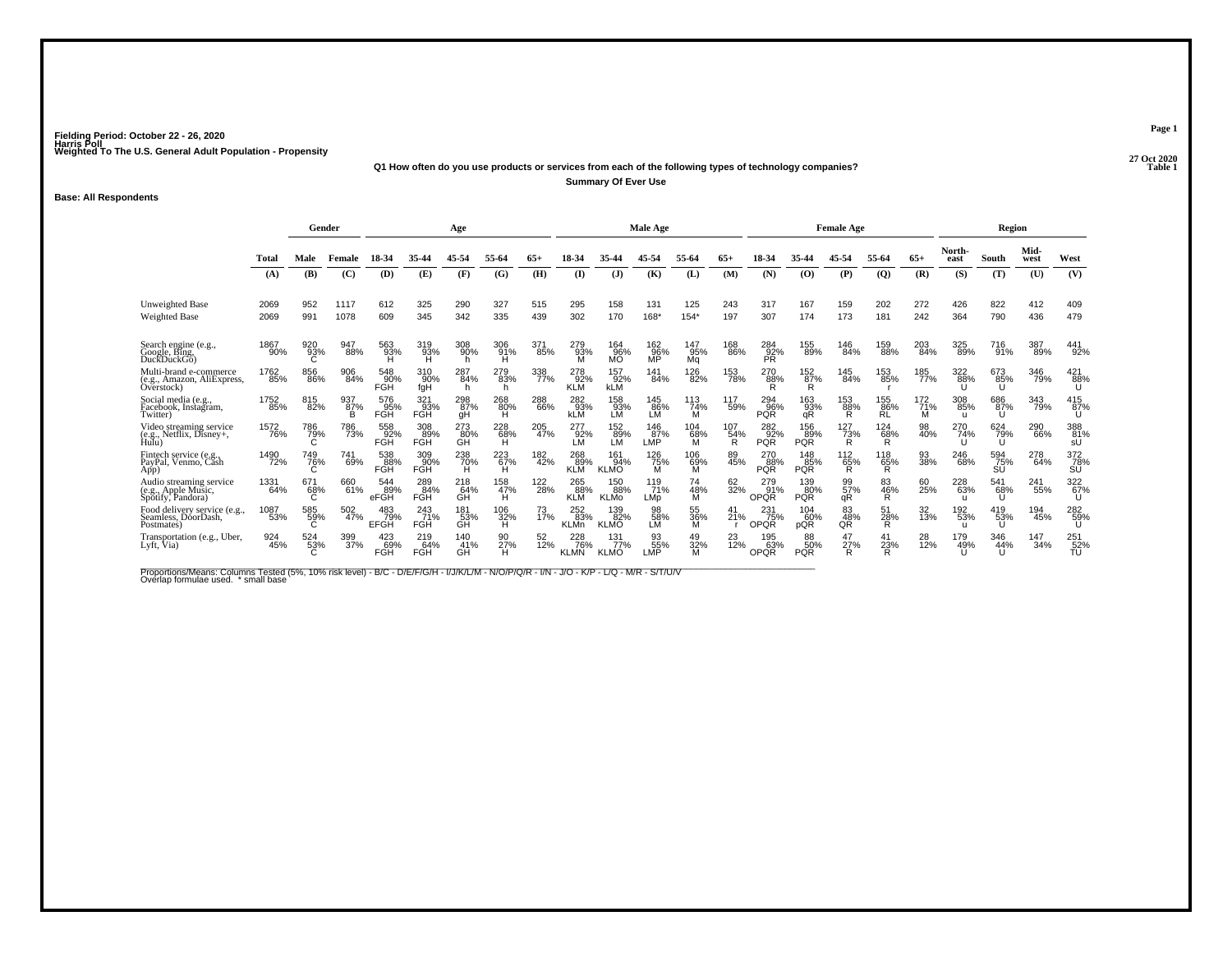**27 Oct 2020Q1 How often do you use products or services from each of the following types of technology companies?Summary Of Ever Use**

**Base: All Respondents**

|                                                                     |              |                              | <b>Household Income</b> |                  |                          |               | <b>Education</b> |                               | Employed     |                | <b>Children</b> in HH |              | <b>Parent of Child</b><br>Under 18 |              | <b>Home Ownership</b> |                        |                 | <b>Marital Status</b> |                  | <b>Race/Ethnicity</b>               |                              |
|---------------------------------------------------------------------|--------------|------------------------------|-------------------------|------------------|--------------------------|---------------|------------------|-------------------------------|--------------|----------------|-----------------------|--------------|------------------------------------|--------------|-----------------------|------------------------|-----------------|-----------------------|------------------|-------------------------------------|------------------------------|
|                                                                     | Total        | Less<br>Than<br><b>\$50K</b> | \$50K<br>\$74.9K        | \$75K<br>\$99.9K | $$100K+$                 | HS or<br>less | Some<br>College  | College<br>Grad+              | Yes          | N <sub>0</sub> | Yes                   | No           | Yes                                | No           | Homeowner             | Renter                 | Married         | Not.<br>married       | Hispanic         | <b>Black</b><br>(Not His-<br>panic) | White<br>(Not His-<br>panic) |
|                                                                     | (A)          | (B)                          | (C)                     | (D)              | (E)                      | (F)           | (G)              | (H)                           | $\bf(I)$     | (J)            | (K)                   | (L)          | (M)                                | (N)          | $\bf{(O)}$            | (P)                    | (Q)             | (R)                   | (S)              | (T)                                 | (U)                          |
| <b>Unweighted Base</b><br><b>Weighted Base</b>                      | 2069<br>2069 | 828<br>631                   | 391<br>337              | 251<br>262       | 478<br>716               | 637<br>694    | 594<br>674       | 838<br>701                    | 1058<br>1102 | 1011<br>967    | 744<br>800            | 1325<br>1269 | 658<br>677                         | 1411<br>1392 | 1425<br>1432          | 562<br>544             | 1031<br>984     | 1038<br>1085          | 198<br>316       | 188<br>238                          | 1503<br>1253                 |
|                                                                     |              |                              |                         |                  |                          |               |                  |                               |              |                |                       |              |                                    |              |                       |                        |                 |                       |                  |                                     |                              |
| Search engine (e.g., Google, Bing,<br>DuckDuckGo)                   | 1867<br>90%  | 546<br>86%                   | 318<br>94%<br>в         | 246<br>94%<br>B  | 674<br>94%<br>B          | 579<br>83%    | 612<br>91%       | 677<br>97%<br>FĠ              | 1026<br>93%  | 842<br>87%     | 736<br>92%            | 1131<br>89%  | 639<br>94%<br>N                    | 1229<br>88%  | 1316<br>92%<br>n      | 481<br>88%             | 910<br>92%<br>R | 958<br>88%            | 282<br>89%       | 206<br>87%                          | 1146<br>91%                  |
| Multi-brand e-commerce<br>(e.g., Amazon, AliExpress,<br>Overstock)  | 1762<br>85%  | 492<br>78%                   | 285<br>84%<br>в         | 240<br>92%<br>BC | 670<br>BC                | 527<br>76%    | 580<br>86%       | 655<br>93%<br>FG              | 1012<br>92%  | 750<br>78%     | 742<br>93%            | 1019<br>80%  | 636<br>94%<br>N                    | 1126<br>81%  | 1263<br>88%<br>D      | 431<br>79%             | 887<br>90%<br>R | 874<br>81%            | 282<br>89%       | 198<br>83%                          | 1050<br>84%                  |
| Social media (e.g.,<br>Facebook, Instagram,<br>Twitter)             | 1752<br>85%  | 518<br>82%                   | 295<br>87%<br>b         | 230<br>88%<br>b  | 626<br>87%<br>B          | 572<br>82%    | 581<br>86%       | 600<br>86%                    | 1003<br>91%  | 750<br>78%     | 762<br>95%            | 990<br>78%   | 655<br>97%<br>N                    | 1097<br>79%  | 1223<br>85%           | 453<br>83%             | 829<br>84%      | 924<br>85%            | 292<br>92%       | 201<br>85%                          | 1027<br>82%                  |
| Video streaming service<br>(e.g., Netflix, Disney+,<br>Hulu)        | 1572<br>76%  | 423<br>67%                   | 254<br>75%<br>B         | 221<br>84%<br>BC | 620<br>87%<br>BC         | 494<br>71%    | 495<br>73%       | 582<br>83%<br>FG              | 956<br>87%   | 616<br>64%     | 743<br>93%            | 829<br>65%   | 639<br>94%<br>N                    | 933<br>67%   | 1103<br>77%           | 410<br>75%             | 775<br>79%<br>R | 797<br>73%            | 291<br>92%<br>TU | 187<br>79%<br>u                     | 895<br>71%                   |
| Fintech service (e.g.,<br>PayPal, Venmo, Cash<br>App)               | 1490<br>72%  | 406<br>64%                   | 234<br>69%              | 203<br>77%<br>Bc | 597<br>83%<br>BC         | 467<br>67%    | 478<br>71%       | 544<br>78%<br>FĞ              | 917<br>83%   | 572<br>59%     | 705<br>88%            | 785<br>62%   | 602<br>89%<br>N                    | 887<br>64%   | 1028<br>72%           | 402<br>74%             | 714<br>73%      | 775<br>71%            | 270<br>85%       | 191<br>81%<br>U                     | 829<br>66%                   |
| Audio streaming service<br>(e.g., Apple Music,<br>Spotify, Pandora) | 1331<br>64%  | 365<br>58%                   | 212<br>63%              | 191<br>73%<br>ВĆ | 512<br>72%<br>BC         | 416<br>60%    | 428<br>64%       | 487<br>69%<br>Fg              | 855<br>78%   | 476<br>49%     | 676<br>84%            | 655<br>52%   | 582<br>86%<br>N                    | 749<br>54%   | 912<br>64%            | 360<br>66%             | 618<br>63%      | 713<br>66%            | 260<br>82%<br>TU | 167<br>70%<br>U                     | <sup>721</sup> 58%           |
| Food delivery service (e.g.,<br>Seamless, DóorDash,<br>Postmates)   | 1087<br>53%  | 276<br>44%                   | 169<br>50%              | 145<br>55%<br>в  | 463<br>65%<br><b>BCD</b> | 342<br>49%    | 310<br>46%       | 435<br>62%<br>FĞ              | 754<br>68%   | 333<br>34%     | 595<br>74%            | 492<br>39%   | 516<br>76%<br>N                    | 571<br>41%   | 720<br>50%            | 315<br>58%<br>$\Omega$ | 484<br>49%      | 603<br>56%            | 223<br>71%<br>U  | 151<br>63%<br>U                     | 548<br>44%                   |
| Transportation (e.g., Uber,<br>Lyft, Via)                           | 924<br>45%   | 232<br>37%                   | 132<br>39%              | 118<br>45%       | 416<br>58%<br><b>BCD</b> | 283<br>41%    | 263<br>39%       | 378<br>54%<br>FG <sup>1</sup> | 650<br>59%   | 274<br>28%     | 512<br>64%            | 412<br>32%   | 437<br>65%<br>N                    | 487<br>35%   | 616<br>43%            | 264<br>49%<br>$\Omega$ | 414<br>42%      | 509<br>47%            | 198<br>63%<br>TU | 118<br>50%<br>U                     | 467<br>37%                   |

Proportions/Means: Columns Tested (5%, 10% risk level) - B/C/D/E - F/G/H - I/J - K/L - M/N - O/P - Q/R - S/T/U<br>Overlap formulae used.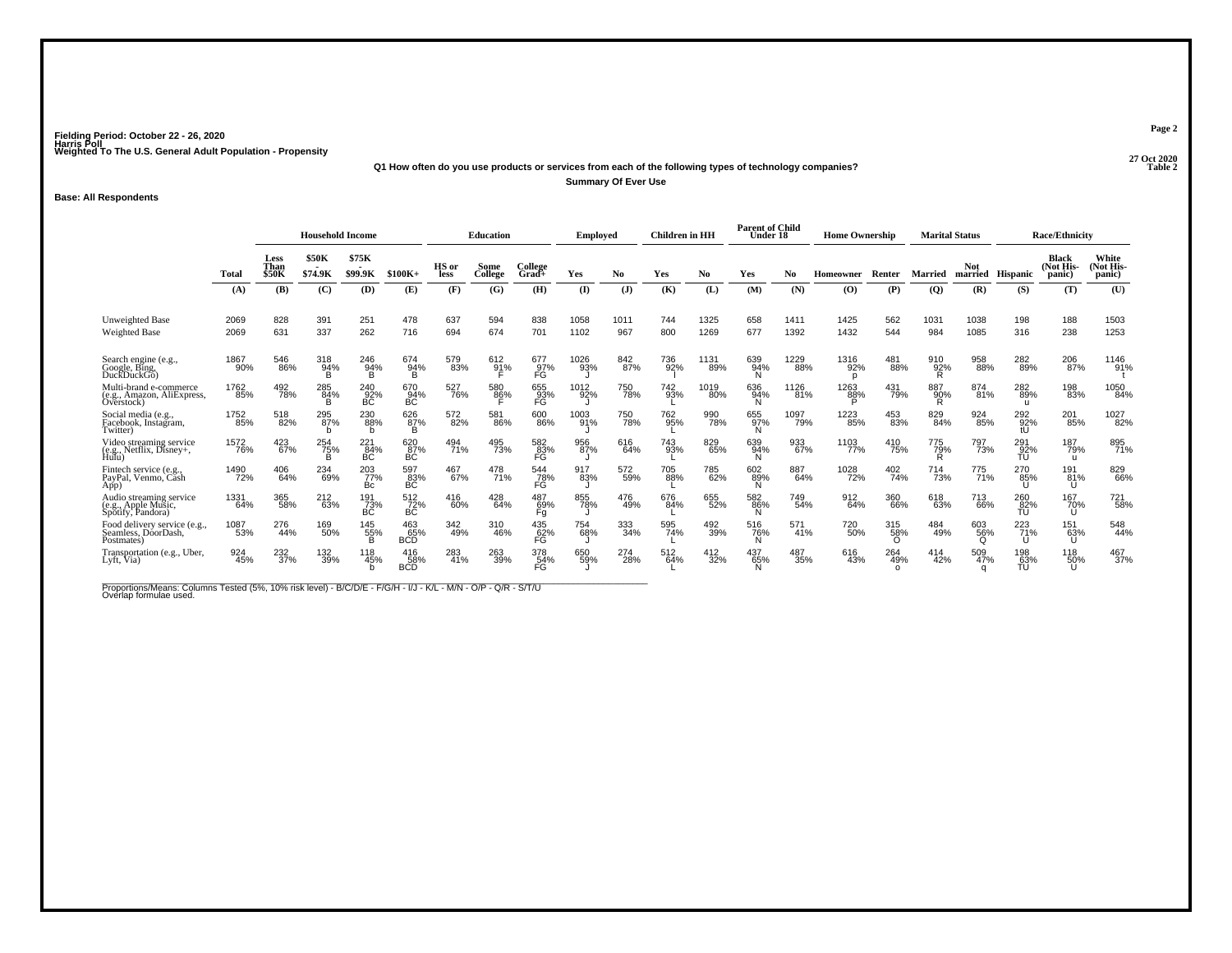### **27 Oct 2020Q1 How often do you use products or services from each of the following types of technology companies?Summary Of Use At Least Once A Week**

#### **Base: All Respondents**

|                                                                     |             |                 | Gender     |                          |                          | Age              |                 |            |                           |                            | <b>Male Age</b>   |                 |                |                           |                          | <b>Female Age</b> |                |                 |                 | Region           |              |                    |
|---------------------------------------------------------------------|-------------|-----------------|------------|--------------------------|--------------------------|------------------|-----------------|------------|---------------------------|----------------------------|-------------------|-----------------|----------------|---------------------------|--------------------------|-------------------|----------------|-----------------|-----------------|------------------|--------------|--------------------|
|                                                                     | Total       | Male            | Female     | 18-34                    | 35-44                    |                  | 55-64           |            |                           |                            | 45-54             |                 |                |                           |                          |                   | 55-64          | $65+$           | North-<br>east  | South            | Mid-<br>west | West               |
|                                                                     | (A)         | (B)             | (C)        | (D)                      | (E)                      | (F)              | (G)             | (H)        | $($ $\Gamma$              | $(\mathbf{J})$             | (K)               | (L)             | (M)            | (N)                       | (0)                      | (P)               | $\overline{Q}$ | (R)             | (S)             | (T)              | (U)          | (V)                |
| Unweighted Base                                                     | 2069        | 952             | 1117       | 612                      | 325                      | 290              | 327             | 515        | 295                       | 158                        | 131               | 125             | 243            | 317                       | 167                      | 159               | 202            | 272             | 426             | 822              | 412          | 409                |
| <b>Weighted Base</b>                                                | 2069        | 991             | 1078       | 609                      | 345                      | 342              | 335             | 439        | 302                       | 170                        | 168*              | $154*$          | 197            | 307                       | 174                      | 173               | 181            | 242             | 364             | 790              | 436          | 479                |
| Search engine (e.g.,<br>Google, Bing, DuckDuckGo)                   | 1687<br>82% | 827<br>83%<br>C | 860<br>80% | 482<br>79%               | 301<br>$\overline{87}$ % | 284<br>83%       | 280<br>83%      | 340<br>78% | 236<br>78%                | 154<br>90%<br>IМ           | 147<br>87%        | 133<br>87%      | 158<br>80%     | 246<br>80%                | 147<br>84%               | 137<br>79%        | 147<br>81%     | 182<br>75%      | 291<br>80%      | 649<br>82%       | 351<br>80%   | 396<br>83%         |
| Social media (e.g.,<br>Facebook, Instagram,<br>Twitter)             | 1534<br>74% | 717<br>72%      | 818<br>76% | 509<br>84%<br><b>FGH</b> | 292<br>85%<br>FGH        | 258<br>75%<br>gН | 223<br>67%<br>H | 252<br>58% | 245<br>81%<br>LM          | 142<br>83%<br>LM           | 129 77%<br>М      | 101<br>66%<br>м | 100<br>51%     | 264<br>86%<br><b>PQR</b>  | 151<br>87%<br><b>PQR</b> | 128<br>74%        | 122<br>67%     | 152<br>63%<br>M | 264<br>73%      | 588<br>74%       | 317<br>73%   | 366<br>76%         |
| Video streaming service<br>(e.g., Netflix, Disney+,<br>Hulu)        | 1325<br>64% | 649<br>66%      | 676<br>63% | 476<br>78%<br>FGH        | 282<br>82%<br>FGH        | 222<br>65%<br>GH | 184<br>55%<br>Ή | 160<br>37% | 221<br>73%<br>LM          | 139<br>82%<br>LМ           | 120<br>72%<br>LMp | 85<br>55%<br>m  | 83<br>42%      | 255<br>83%<br><b>PQRI</b> | 143<br>82%<br><b>PQR</b> | 102<br>59%<br>R   | 99<br>55%<br>R | 77<br>32%       | 219<br>60%      | 536<br>68%<br>ŚŬ | 246<br>56%   | $\frac{324}{68\%}$ |
| Audio streaming service<br>(e.g., Apple Music,<br>Spotify, Pandora) | 1044<br>50% | 561<br>57%<br>C | 483<br>45% | 446<br>73%<br><b>FGH</b> | 251<br>73%<br><b>FGH</b> | 161<br>47%<br>GH | 119<br>36%<br>H | 67<br>15%  | 221<br>73%<br><b>KLM</b>  | 136<br>80%<br><b>KLMO</b>  | 95<br>57%<br>IMP  | 64<br>41%<br>M  | 45<br>23%<br>R | 225<br>73%<br><b>PQR</b>  | 115<br>66%<br><b>PQR</b> | 66<br>38%<br>R    | 56<br>31%<br>R | $^{22}_{9%}$    | 182<br>50%      | 414<br>52%       | 193<br>44%   | 255<br>53%<br>U    |
| Multi-brand e-commerce<br>(e.g., Amazon, AliExpress,<br>Overstock)  | 915<br>44%  | 479<br>48%      | 436<br>40% | 345<br>57%<br>FGH        | 204<br>59%<br>FGH        | 146<br>43%<br>н  | 122<br>36%<br>H | 98<br>22%  | 178<br>59%<br><b>KLM</b>  | 118<br>69%<br><b>iKLMO</b> | 78<br>46%<br>М    | 59<br>38%<br>M  | 47<br>24%      | 168<br>55%<br><b>PQR</b>  | 85<br>49%<br>QŘ          | 68<br>39%<br>R.   | 63<br>35%<br>R | 51<br>21%       | 178<br>49%<br>u | 344<br>43%       | 182<br>42%   | 211<br>44%         |
| Fintech service (e.g.<br>PayPal, Venmo, Căsh<br>App)                | 831<br>40%  | 456<br>46%      | 375<br>35% | 380<br>62%<br><b>FGH</b> | 218<br>63%<br>FGH        | 118<br>34%<br>GH | 71<br>21%<br>н  | 44<br>10%  | 202<br>67%<br><b>KLMn</b> | 125<br>74%<br><b>KLMO</b>  | 72<br>43%<br>LMP  | 35<br>22%<br>M  | 22<br>11%      | 178<br>58%<br><b>PQR</b>  | 93<br>53%<br><b>PQR</b>  | 46<br>26%<br>Ŕ    | 36<br>20%<br>R | $^{22}_{9%}$    | 148<br>41%      | 340<br>43%       | 142<br>33%   | 201<br>42%         |
| Food delivery service (e.g.,<br>Seamless, DóorDash,<br>Postmates)   | 604<br>29%  | 372<br>38%<br>С | 232<br>21% | 297<br>49%<br>FGH        | 163<br>47%<br>FGH        | 88<br>26%<br>GH  | 46<br>14%<br>н  | 9<br>2%    | 171<br>57%<br><b>KLMN</b> | 110<br>65%<br><b>KLMO</b>  | 60<br>36%<br>LMP  | 25<br>16%<br>м  | 3%             | 126<br>41%<br>oPQR        | 53<br>30%<br><b>PQR</b>  | 28<br>16%<br>R.   | 21<br>12%<br>R | 3<br>1%         | 119<br>33%      | 223<br>28%       | 101<br>23%   | 161<br>34%<br>U    |
| Transportation (e.g., Uber,<br>Lyft, Via)                           | 434<br>21%  | 288<br>29%      | 145<br>13% | 221<br>36%<br>FGH        | 120<br>35%<br><b>FGH</b> | 64<br>19%<br>GĤ  | 21<br>6%<br>н   | 2%         | 132<br>44%<br><b>kLMN</b> | 84<br>49%<br><b>KLMO</b>   | 53<br>31%<br>LMP  | 14<br>9%<br>Μ   | 3%             | 88<br>29%<br><b>PQR</b>   | 36<br>21%<br><b>PQR</b>  | 11<br>6%<br>R     | 4%             | 3<br>1%         | 92<br>25%       | 159<br>20%       | 60<br>14%    | 123<br>26%         |

Proportions/Means: Columns Tested (5%, 10% risk level) - B/C - D/E/F/G/H - I/J/K/L/M - N/O/P/Q/R - I/N - J/O - K/P - L/Q - M/R - S/T/U/V<br>Overlap formulae used. \*small base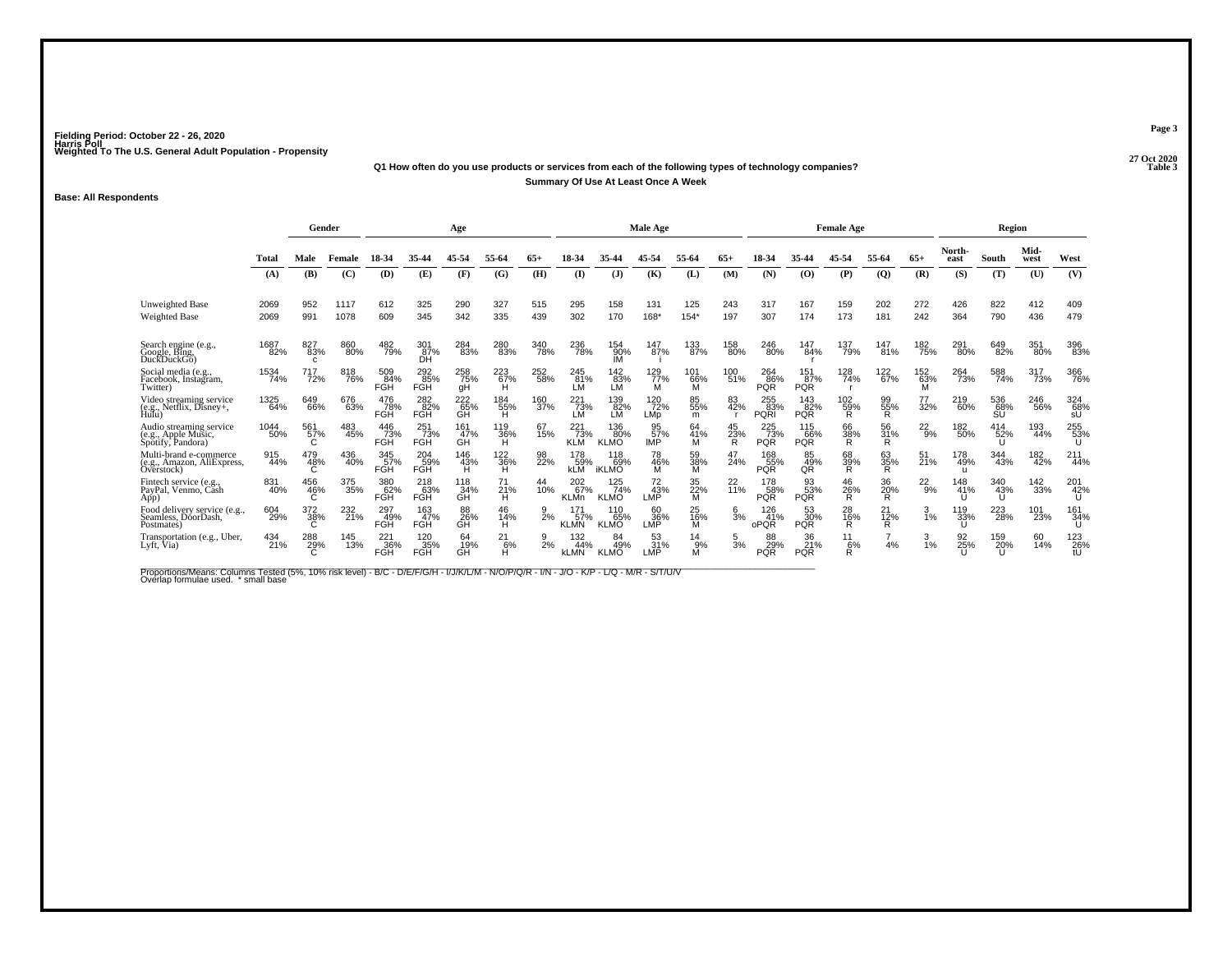### **27 Oct 2020Q1 How often do you use products or services from each of the following types of technology companies?Summary Of Use At Least Once A Week**

#### **Base: All Respondents**

|                                                                     |              | <b>Household Income</b>             |                         |                         |                          |                 | <b>Education</b>    |                  | <b>Employed</b> |                         | <b>Children</b> in HH |              | <b>Parent of Child</b><br>Under 18 |              | <b>Home Ownership</b> |            | <b>Marital Status</b> |                         |                     | <b>Race/Ethnicity</b>        |                             |
|---------------------------------------------------------------------|--------------|-------------------------------------|-------------------------|-------------------------|--------------------------|-----------------|---------------------|------------------|-----------------|-------------------------|-----------------------|--------------|------------------------------------|--------------|-----------------------|------------|-----------------------|-------------------------|---------------------|------------------------------|-----------------------------|
|                                                                     | Total        | <b>Less</b><br>Than<br><b>\$50K</b> | <b>\$50K</b><br>\$74.9K | \$75K<br>\$99.9K        | $$100K+$                 | HS or<br>less   | Some<br>College     | College<br>Grad+ | Yes             | No.                     | Yes                   | No           | Yes                                | No           | <b>Homeowner</b>      | Renter     | Married               | Not<br>married Hispanic |                     | Black<br>(Not His-<br>panic) | White<br>Not His-<br>panic) |
|                                                                     | (A)          | (B)                                 | (C)                     | (D)                     | (E)                      | (F)             | (G)                 | (H)              | (I)             | $(\mathbf{J})$          | (K)                   | (L)          | (M)                                | (N)          | (O)                   | (P)        | $\overline{Q}$        | (R)                     | (S)                 | (T)                          | (U)                         |
| Unweighted Base<br><b>Weighted Base</b>                             | 2069<br>2069 | 828<br>631                          | 391<br>337              | 251<br>262              | 478<br>716               | 637<br>694      | 594<br>674          | 838<br>701       | 1058<br>1102    | 1011<br>967             | 744<br>800            | 1325<br>1269 | 658<br>677                         | 1411<br>1392 | 1425<br>1432          | 562<br>544 | 1031<br>984           | 1038<br>1085            | 198<br>316          | 188<br>238                   | 1503<br>1253                |
| Search engine (e.g.,<br>Google, Bing,<br>DuckDuckGo)                | 1687<br>82%  | 487<br>77%                          | 282<br>84%<br>B         | 223<br>85%<br>в         | 617<br>86%<br>в          | 499<br>72%      | 560<br>8 <u>3</u> % | 628<br>90%<br>FĠ | 931<br>84%      | 756<br>78%              | 650<br>81%            | 1036<br>82%  | 563<br>83%                         | 1124<br>81%  | 1194<br>83%<br>n      | 429<br>79% | 844<br>86%<br>R       | 843<br>78%              | 247<br>78%          | 185<br>78%                   | 1051<br>84%                 |
| Social media (e.g.,<br>Facebook, Instagram,<br>Twitter)             | 1534<br>74%  | 464<br>73%                          | 252<br>75%              | 189<br>72%              | 565<br>79%<br>bd         | 507<br>73%      | 489<br>73%          | 539<br>77%       | 880<br>80%      | 654<br>68%              | 677<br>85%            | 858<br>68%   | 578<br>85%<br>N                    | 956<br>69%   | 1063<br>74%           | 411<br>76% | 731<br>74%            | 803<br>74%              | 247<br>78%          | 166<br>70%                   | 925<br>74%                  |
| Video streaming service<br>(e.g., Netflix, Disney+,<br>Hulu)        | 1325<br>64%  | 353<br>56%                          | 216<br>64%<br>B         | 193<br>74%<br>ВC        | 520<br>73%<br>ВC         | 423<br>61%      | 422<br>63%          | 480<br>68%<br>Fg | 800<br>73%      | 525<br>54%              | 646<br>81%            | 679<br>54%   | 566<br>84%<br>N                    | 759<br>55%   | 916<br>64%            | 361<br>66% | 672<br>68%<br>R       | 653<br>60%              | 254<br>$-80%$<br>TU | 152<br>64%                   | 764<br>61%                  |
| Audio streaming service<br>(e.g., Apple Music,<br>Spotify, Pandora) | 1044<br>50%  | 273<br>43%                          | 169<br>50%<br>b         | 143<br>54%<br>B         | $^{425}_{-59\%}$ BC      | 314<br>45%      | 335<br>50%          | 396<br>56%<br>FG | 707<br>64%      | 338<br>35%              | 569<br>71%            | 475<br>37%   | 491<br>73%<br>Ñ                    | 554<br>40%   | 706<br>49%            | 289<br>53% | 484<br>49%            | 561<br>52%              | 202<br>64%          | 132<br>56%<br>U              | 556<br>44%                  |
| Multi-brand e-commerce<br>(e.g., Amazon, AliExpress,<br>Overstock)  | 915<br>44%   | $^{213}_{34\%}$                     | 122<br>36%              | 120<br>46%<br>Bc        | 437<br>61%<br><b>BCD</b> | 247<br>36%      | 281<br>42%          | 387<br>55%<br>FG | 618<br>56%      | 297<br>31%              | 480<br>60%            | 435<br>34%   | 412<br>61%<br>N                    | 503<br>36%   | 680<br>47%<br>P       | 200<br>37% | 488<br>50%<br>R       | 428<br>39%              | 160<br>50%          | 96<br>40%                    | 548<br>44%                  |
| Fintech service (e.g.<br>PayPal, Venmo, Cash<br>App)                | 831<br>40%   | 216<br>34%                          | 113<br>34%              | 115<br>44%<br><b>BC</b> | 364<br>51%<br>ВĆ         | 262<br>38%      | 258<br>38%          | 312<br>44%<br>Fg | 560<br>51%      | 271<br>28%              | 495<br>62%            | 336<br>26%   | 426<br>63%                         | 405<br>29%   | 572<br>40%            | 216<br>40% | 373<br>38%            | 459<br>42%              | 174<br>55%          | 116<br>49%<br>Ū              | 418<br>33%                  |
| Food delivery service (e.g.,<br>Seamless, DóorDash,<br>Postmates)   | 604<br>29%   | 139<br>22%                          | 74<br>22%               | 78<br>30%<br>Bc         | 299<br>42%<br><b>BCD</b> | 186<br>27%      | 148<br>22%          | 270<br>38%<br>FG | 475<br>43%      | 129<br>$\overline{1}3%$ | 386<br>48%            | 218<br>17%   | 346<br>51%                         | 258<br>19%   | 433<br>30%            | 139<br>26% | 281<br>29%            | 322<br>30%              | 135<br>43%          | 92<br>39%<br>U               | 287<br>23%                  |
| Transportation (e.g., Uber,<br>Lyft, Via)                           | 434<br>21%   | 106<br>17%                          | 47<br>14%               | 59<br>23%               | 219<br>31%<br><b>BCd</b> | 150<br>22%<br>G | 86<br>13%           | 197<br>28%<br>FG | 333<br>30%      | 100<br>10%              | 297<br>37%            | 137<br>11%   | 261<br>39%                         | 173<br>12%   | 317<br>22%            | 94<br>17%  | 200<br>20%            | 234<br>22%              | 106<br>33%          | 63<br>27%<br>U               | 193<br>15%                  |

Proportions/Means: Columns Tested (5%, 10% risk level) - B/C/D/E - F/G/H - I/J - K/L - M/N - O/P - Q/R - S/T/U<br>Overlap formulae used.

**Page 4**

**P** Table 4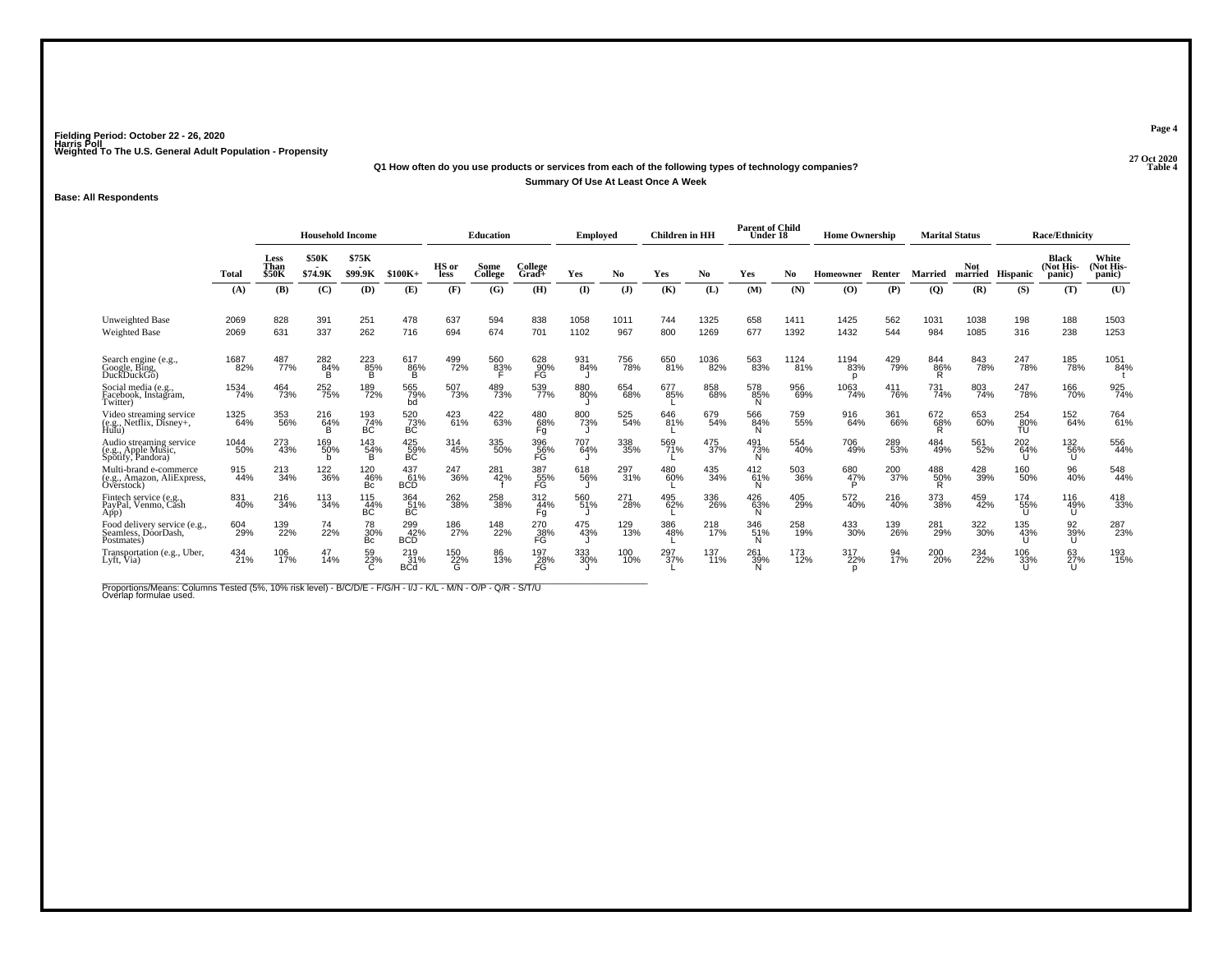### **27 Oct 2020Q1 How often do you use products or services from each of the following types of technology companies?Summary Of Use At Least Once A Day**

#### **Base: All Respondents**

|                                                                     |             | Gender           |            |                          |                          | Age                      |                    |                 |                          |                           | <b>Male Age</b>               |                       |                 |                          |                                 | <b>Female Age</b>      |                       |            |                 | Region            |               |                 |
|---------------------------------------------------------------------|-------------|------------------|------------|--------------------------|--------------------------|--------------------------|--------------------|-----------------|--------------------------|---------------------------|-------------------------------|-----------------------|-----------------|--------------------------|---------------------------------|------------------------|-----------------------|------------|-----------------|-------------------|---------------|-----------------|
|                                                                     | Total       | Male             | Female     | 18-34                    | 35-44                    |                          | 55-64              |                 |                          |                           |                               |                       | $65+$           | 18-34                    | 35-44                           | 45-54                  | 55-64                 | $65+$      | North-<br>east  | South             | Mid-<br>west  | West            |
|                                                                     | (A)         | (B)              | (C)        | (D)                      | (E)                      | (F)                      | (G)                | (H)             | (I)                      | (J)                       | (K)                           | (L)                   | (M)             | (N)                      | (0)                             | (P)                    | $\overline{Q}$        | (R)        | (S)             | (T)               | (U)           | (V)             |
| <b>Unweighted Base</b>                                              | 2069        | 952              | 1117       | 612                      | 325                      | 290                      | 327                | 515             | 295                      | 158                       | 131                           | 125                   | 243             | 317                      | 167                             | 159                    | 202                   | 272        | 426             | 822               | 412           | 409             |
| Weighted Base                                                       | 2069        | 991              | 1078       | 609                      | 345                      | 342                      | 335                | 439             | 302                      | 170                       | 168*                          | $154*$                | 197             | 307                      | 174                             | 173                    | 181                   | 242        | 364             | 790               | 436           | 479             |
| Search engine (e.g.,<br>Google, Bing,<br>DuckDuckGo)                | 1279<br>62% | 643<br>65%       | 636<br>59% | 346<br>57%               | 243<br>70%<br><b>DGH</b> | 247<br>72%<br><b>DGH</b> | 202<br>60%         | 241<br>55%      | 176<br>58%               | 126<br>74%<br><b>IIM</b>  | 127<br>76%<br>IIМ             | 95<br>62%             | 118<br>60%      | 170<br>55%               | 117<br>67%<br>nR                | 119<br>69%<br>NŘ       | 107<br>59%            | 123<br>51% | 213<br>58%      | 496<br>63%        | 263<br>60%    | 307<br>64%      |
| Social media (e.g.,<br>Facebook, Instagram,<br>Twitter)             | 1208<br>58% | 565<br>57%       | 643<br>60% | 382<br>63%<br>GH         | 238<br>69%<br>GH         | 214<br>63%<br>qΗ         | 178<br>53%<br>h    | 195<br>45%      | 187<br>62%               | 113<br>66%<br>LМ          | 105<br>62%<br>м               | 79<br>52%             | 81<br>41%       | 195<br>64%               | 125<br>71%<br>QR                | 109<br>63%<br>R.       | 99<br>55%             | 115<br>47% | 214<br>59%      | 453<br>57%        | 241<br>55%    | 300<br>63%      |
| Video streaming service<br>(e.g., Netflix, Disney+, Hulu)           | 805<br>39%  | 389<br>39%       | 415<br>38% | 311<br>51%<br>fGH        | 189<br>55%<br>FGH        | 148<br>43%<br>GH         | 91<br>27%<br>н     | 65<br>15%       | 136<br>45%<br>LM         | 102<br>60%<br><b>IKLM</b> | 80<br>48%<br>LÑ               | 41<br>27%<br>м        | 30<br>15%       | 176<br>57%<br>PQRI       | 87<br>50%<br>QR                 | 68<br>39%<br>qR        | 50<br>28%<br>R        | 35<br>14%  | 125<br>34%      | 327<br>41%<br>s   | 155<br>36%    | 197<br>41%      |
| Audio streaming service<br>(e.g., Apple Music,<br>Spotify, Pandora) | 600<br>29%  | 325<br>33%<br>C  | 275<br>25% | 266<br>44%<br>FGH        | 157<br>46%<br><b>FGH</b> | 109<br>32%<br>GH         | 46<br>14%<br>н     | $^{22}_{5\%}$   | 133<br>44%<br>LМ         | 85<br>50%<br><b>kLM</b>   | 64<br>38%<br>LMp              | 30 <sub>%</sub><br>MQ | $^{14}$ 7%      | 133<br>43%<br><b>PQR</b> | $^{72}_{41\%}$<br><b>PQR</b>    | $^{45}_{26\%}$ QR      | $^{16}_{9%}$          | 9<br>4%    | 116<br>32%      | 229<br>29%        | 104<br>24%    | 151<br>32%<br>u |
| Multi-brand e-commerce<br>(e.g., Amazon, AliExpress,<br>Overstock)  | 333<br>16%  | 186<br>19%<br>C  | 147<br>14% | 137<br>23%<br>GH         | 90<br>26%<br>FGH         | 62<br>18%<br>GH          | $31_{9%}$<br>Ĥ     | $\frac{13}{3%}$ | 24%<br>LМ                | 49<br>29%<br>LM           | 45<br>27%<br>LMP              | 11<br>7%              | $^{10}_{\ 5\%}$ | 66<br>22%<br><b>PQR</b>  | $\frac{42}{24\%}$<br><b>PQR</b> | 17<br>$\frac{10\%}{R}$ | 20<br><b>11%</b><br>R | 3<br>1%    | 56<br>15%       | 130<br>16%        | 58<br>13%     | 89<br>19%       |
| Fintech service (e.g.,<br>PayPal, Venmo, Cash<br>App)               | 306<br>15%  | 180<br>18%<br>Ć  | 127<br>12% | 148<br>24%<br><b>FGH</b> | 97<br>28%<br>FĞĤ         | 49<br>14%<br>GH          | $^{10}_{3\%}$<br>h | $\frac{3}{1\%}$ | 79<br>26%<br>LМ          | 53<br>31%<br>LМ           | 40<br>23%<br>LMP              | $\frac{6}{4}$ %       | $\frac{3}{1\%}$ | 69<br>22%<br><b>PQR</b>  | 44<br>25%<br><b>PQR</b>         | $^{10}_{6\%}$<br>R.    | 2%                    | $\star$    | 54<br>15%       | 121<br>15%        | 58<br>13%     | 73<br>15%       |
| Transportation (e.g., Uber,<br>Lyft, Via)                           | 199<br>10%  | 133<br>13%<br>C  | 67<br>6%   | 116<br>19%<br>eFGH       | 47<br>14%<br><b>FGH</b>  | 24<br>7%<br>qΗ           | $^{10}_{3\%}$<br>н | $\frac{3}{1\%}$ | 70<br>23%<br><b>KLMN</b> | 31<br>18%<br>LMÓ          | 20<br>$\overline{12}\%$<br>MP | $^{8}_{6\%}$<br>mq    | $\frac{3}{1\%}$ | 46<br>15%<br><b>PQR</b>  | $^{16}_{9%}$<br><b>PQR</b>      | $\frac{3}{2\%}$        | $\frac{2}{1}$ %       |            | 47<br>13%<br>TÚ | 57<br>7%          | $^{23}_{5\%}$ | 73<br>15%<br>TU |
| Food delivery service (e.g.,<br>Seamless, DóorDash,<br>Postmates)   | 193<br>9%   | 109<br>11%<br>C. | 85<br>8%   | 104<br>17%<br>FGH        | 58<br>17%<br><b>FGH</b>  | $^{26}_{8\%}$<br>GH      | $\frac{5}{1%}$     |                 | 54<br>18%<br><b>kLM</b>  | 36<br>21%<br><b>KLMo</b>  | 16<br>9%<br>LM                | 1%                    | 1%              | 49<br>16%<br><b>PQR</b>  | 21<br>12%<br>pQR                | 10<br>6%<br>R          | 2%                    |            | 39<br>11%       | $^{72}_{9%}$<br>u | 24<br>5%      | 59<br>12%       |

Proportions/Means: Columns Tested (5%, 10% risk level) - B/C - D/E/F/G/H - I/J/K/L/M - N/O/P/Q/R - I/N - J/O - K/P - L/Q - M/R - S/T/U/V<br>Overlap formulae used. \*small base

**Page 5**

**Table 5**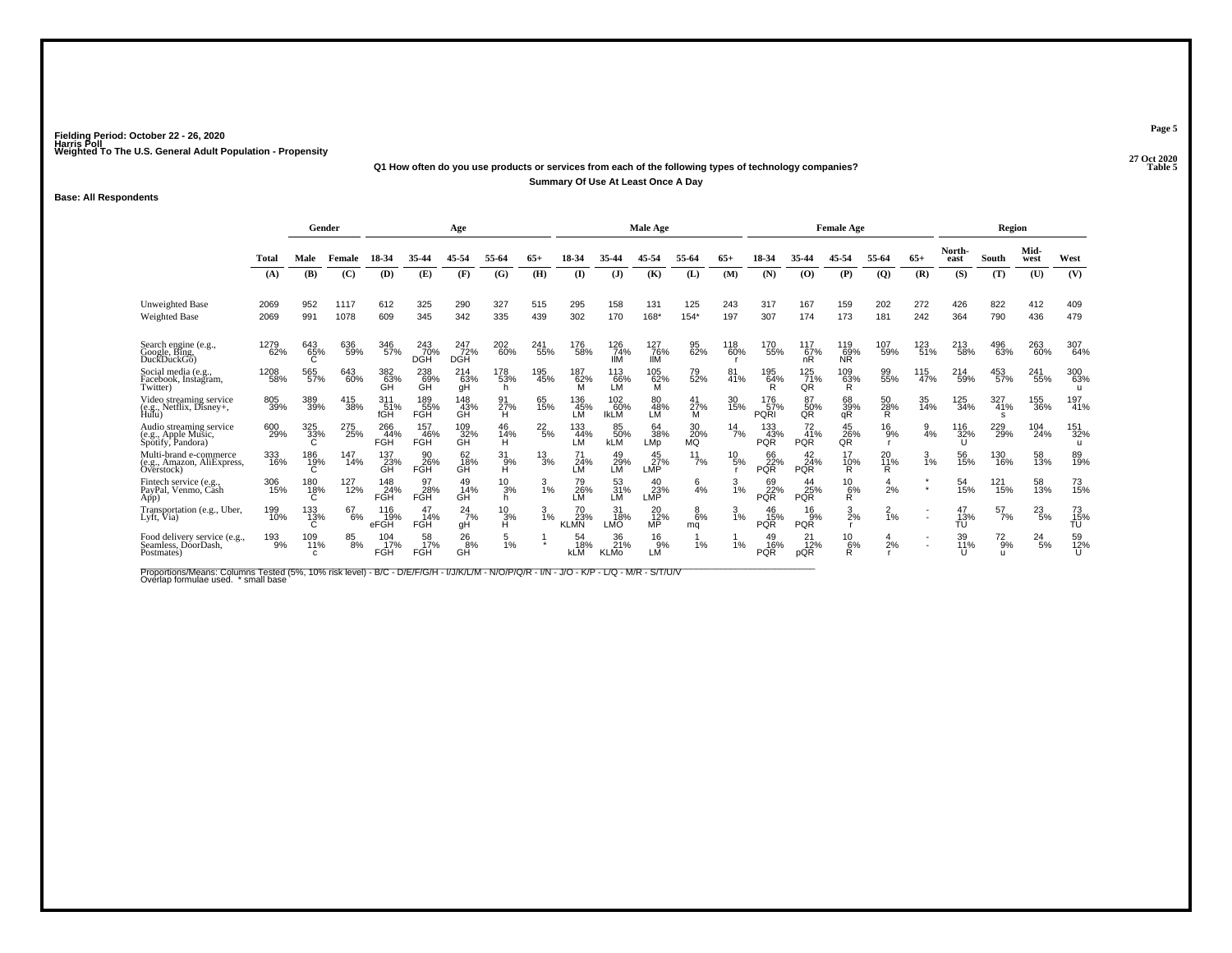#### **27 Oct 2020Q1 How often do you use products or services from each of the following types of technology companies? Table 6 Summary Of Use At Least Once A Day**

#### **Base: All Respondents**

|                                                                     |              |                              | <b>Household Income</b> |                        |                          |                 | <b>Education</b> |                  | <b>Employed</b> |                  | Children in HH |               | <b>Parent of Child</b><br>Under 18 |               | <b>Home Ownership</b> |                        |                 | <b>Marital Status</b>  |                  | <b>Race/Ethnicity</b>        |                              |
|---------------------------------------------------------------------|--------------|------------------------------|-------------------------|------------------------|--------------------------|-----------------|------------------|------------------|-----------------|------------------|----------------|---------------|------------------------------------|---------------|-----------------------|------------------------|-----------------|------------------------|------------------|------------------------------|------------------------------|
|                                                                     | Total        | Less<br>Than<br><b>\$50K</b> | <b>\$50K</b><br>\$74.9K | \$75K<br>\$99.9K       | $$100K+$                 | HS or<br>less   | Some<br>College  | College<br>Grad+ | Yes             | No.              | Yes            | No            | Yes                                | No.           | Homeowner             | Renter                 | <b>Married</b>  | <b>Not</b>             | married Hispanic | Black<br>(Not His-<br>panic) | White<br>(Not His-<br>panic) |
|                                                                     | (A)          | (B)                          | (C)                     | (D)                    | (E)                      | (F)             | (G)              | (H)              | (I)             | $(\mathbf{J})$   | (K)            | (L)           | (M)                                | (N)           | (O)                   | (P)                    | (Q)             | (R)                    | (S)              | (T)                          | (U)                          |
| <b>Unweighted Base</b><br><b>Weighted Base</b>                      | 2069<br>2069 | 828<br>631                   | 391<br>337              | 251<br>262             | 478<br>716               | 637<br>694      | 594<br>674       | 838<br>701       | 1058<br>1102    | 1011<br>967      | 744<br>800     | 1325<br>1269  | 658<br>677                         | 1411<br>1392  | 1425<br>1432          | 562<br>544             | 1031<br>984     | 1038<br>1085           | 198<br>316       | 188<br>238                   | 1503<br>1253                 |
| Search engine (e.g.,<br>Google, Bing,<br>DuckDuckGo)                | 1279<br>62%  | 351<br>56%                   | 204<br>61%              | 169<br>64%             | 501<br>70%<br>ВĆ         | 369<br>53%      | 413<br>61%       | 497<br>71%<br>FG | 730<br>66%      | 549<br>57%       | 499<br>62%     | 779<br>61%    | 433<br>64%                         | 846<br>61%    | 899<br>63%            | 329<br>60%             | 656<br>67%<br>R | 623<br>57%             | 191<br>60%       | 144<br>61%                   | 809<br>65%                   |
| Social media (e.g.,<br>Facebook, Instagram,<br>Twitter)             | 1208<br>58%  | 364<br>58%                   | 203<br>60%              | 148<br>57%             | 443<br>62%               | 385<br>56%      | 387<br>57%       | 436<br>62%       | 712<br>65%      | 496<br>51%       | 530<br>66%     | 678<br>53%    | 465<br>69%                         | 743<br>53%    | 828<br>58%            | 337<br>62%             | 614<br>62%<br>R | 594<br>55%             | 189<br>60%       | 123<br>52%                   | 751<br>60%                   |
| Video streaming service<br>(e.g., Netflix, Disney+,<br>Hulu)        | 805<br>39%   | 218<br>34%                   | 140<br>41%<br>b         | 119<br>45%<br><b>B</b> | 305<br>43%<br>B          | 267<br>38%      | 255<br>38%       | 283<br>40%       | 505<br>46%      | 300<br>31%       | 425<br>53%     | 379<br>30%    | 389<br>58%<br>N                    | 415<br>30%    | 530<br>37%            | 242<br>45%<br>$\Omega$ | 405<br>41%      | 400<br>37%             | 160<br>50%<br>ш  | 97<br>41%                    | 460<br>37%                   |
| Audio streaming service<br>(e.g., Apple Music,<br>Spotify, Pandora) | 600<br>29%   | 148<br>23%                   | 102<br>30%<br>B         | 73<br>28%              | 263<br>37%<br>Bd         | 173<br>25%      | 177<br>26%       | 250<br>36%<br>FĞ | 442<br>40%      | 158<br>16%       | 340<br>43%     | 260<br>20%    | 320<br>47%                         | 280<br>20%    | 412<br>29%            | 168<br>31%             | 287<br>29%      | 312<br>29%             | 126<br>40%       | 96<br>40%<br>U               | 316<br>25%                   |
| Multi-brand e-commerce<br>(e.g., Amazon, AliExpress,<br>Overstock)  | 333<br>16%   | 72<br>11%                    | 37<br>11%               | 41<br>16%              | 178<br>25%               | 89<br>13%       | 88<br>13%        | 156<br>$22%$ FG  | 247<br>22%      | 87<br>9%         | 195<br>24%     | 139<br>11%    | 179<br>27%                         | 154<br>11%    | 255<br>18%            | 68<br>13%              | 185<br>19%<br>R | 148<br>14%             | 61<br>19%        | 46<br>20%                    | 183<br>15%                   |
| Fintech service (e.g.<br>PayPal, Venmo, Cash<br>App)                | 306<br>15%   | 90<br>14%<br>C               | $32\atop 9\%$           | 35<br>13%              | 146<br>20%<br><b>BCd</b> | 107<br>15%<br>G | 67<br>10%        | 132<br>19%<br>Ġ  | 225<br>20%      | $\frac{81}{8\%}$ | 206<br>26%     | 101<br>-8%    | 195<br>29%<br>N                    | 111<br>8%     | 193<br>13%            | 92<br>17%              | 141<br>14%      | 165<br>15%             | 53<br>17%        | 59<br>25%<br>U               | 139<br>11%                   |
| Transportation (e.g., Uber,<br>Lyft, Via)                           | 199<br>10%   | $\frac{46}{7%}$              | $^{17}_{5\%}$           | $^{24}_{9\%}$          | 110<br>15%<br><b>BCd</b> | 81<br>12%<br>G  | 39<br>6%         | 80<br>11%<br>G   | 155<br>14%      | $^{44}_{\ 5\%}$  | 145<br>18%     | 55<br>4%      | 122<br>18%                         | $^{77}_{6\%}$ | 157<br>11%            | $\frac{31}{6\%}$       | $^{78}_{8\%}$   | 121<br>11%<br>$\Omega$ | 14%              | 32<br>13%<br>U               | $\frac{83}{7%}$              |
| Food delivery service (e.g.,<br>Seamless, DóorDash.<br>Postmates)   | 193<br>9%    | $^{41}_{7\%}$                | $^{17}_{5\%}$           | 29<br>11%<br>bС        | 103<br>14%<br>ВC         | $61_{9\%}$      | 39<br>6%         | 93<br>13%<br>FG  | 157<br>14%      | 37<br>4%         | 132<br>17%     | $^{61}_{5\%}$ | 117<br>17%<br>N                    | 77<br>5%      | 149<br>10%<br>P       | 31<br>-6%              | 85<br>9%        | 108<br>10%             | 43<br>13%        | 38<br>16%<br>U               | $^{72}_{6\%}$                |

Proportions/Means: Columns Tested (5%, 10% risk level) - B/C/D/E - F/G/H - I/J - K/L - M/N - O/P - Q/R - S/T/U<br>Overlap formulae used.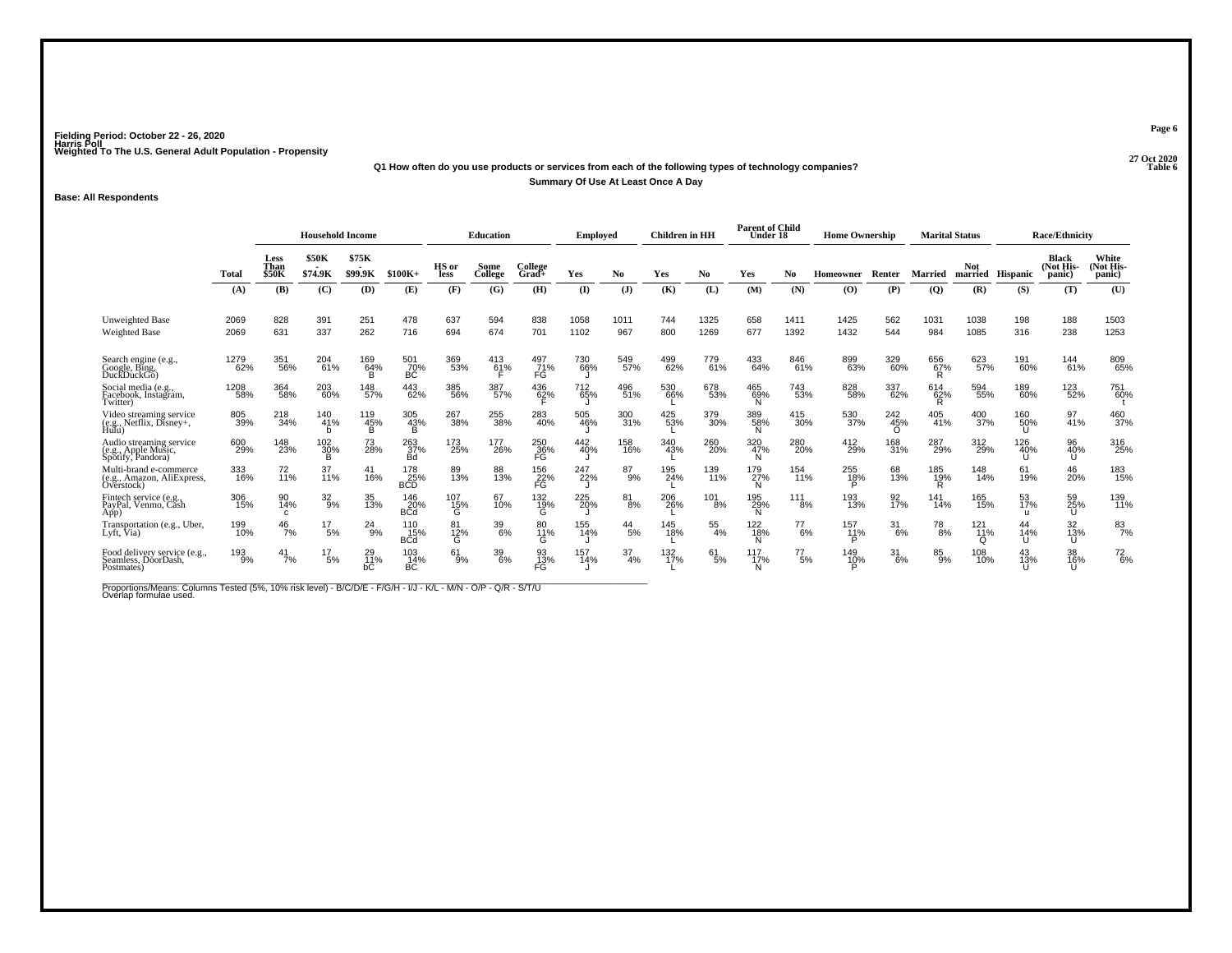### **27 Oct 2020Q1\_1 How often do you use products or services from each of the following types of technology companies?Search engine (e.g., Google, Bing, DuckDuckGo)**

#### **Base: All Respondents**

|                                                                              |                | Gender                     |                       |                        |                      | Age                      |                 |                         |                   |                                            | Male Age          |                             |                          |                        |                          | <b>Female Age</b>        |                       |                            |                 | Region            |               |                  |
|------------------------------------------------------------------------------|----------------|----------------------------|-----------------------|------------------------|----------------------|--------------------------|-----------------|-------------------------|-------------------|--------------------------------------------|-------------------|-----------------------------|--------------------------|------------------------|--------------------------|--------------------------|-----------------------|----------------------------|-----------------|-------------------|---------------|------------------|
|                                                                              | <b>Total</b>   | Male                       | Female                | 18-34                  | 35-44                | 45-54                    | 55-64           | 65+                     | 18-34             | 35-44                                      | 45-54             | 55-64                       | $65+$                    | 18-34                  | 35-44                    | 45-54                    | 55-64                 | $65+$                      | North-<br>east  | South             | Mid-<br>west  | West             |
|                                                                              | (A)            | (B)                        | (C)                   | (D)                    | (E)                  | (F)                      | (G)             | (H)                     | $($ $\Gamma$      | (1)                                        | (K)               | (L)                         | (M)                      | (N)                    | (0)                      | (P)                      | (Q)                   | (R)                        | (S)             | (T)               | (U)           | (V)              |
| Unweighted Base<br>Weighted Base                                             | 2069<br>2069   | 952<br>991                 | 1117<br>1078          | 612<br>609             | 325<br>345           | 290<br>342               | 327<br>335      | 515<br>439              | 295<br>302        | 158<br>170                                 | 131<br>168*       | 125<br>$154*$               | 243<br>197               | 317<br>307             | 167<br>174               | 159<br>173               | 202<br>181            | 272<br>242                 | 426<br>364      | 822<br>790        | 412<br>436    | 409<br>479       |
| Ever (Net)                                                                   | 1867<br>90%    | 920<br>93%<br>C            | 947<br>88%            | 563<br>93%<br>H        | 319<br>93%<br>H      | 308<br>90%<br>h          | 306<br>91%<br>Ή | 371<br>85%              | 279<br>93%<br>M   | 164<br>96%<br>МÕ                           | 162<br>96%<br>MP  | 147<br>95%<br>Mq            | 168<br>86%               | $^{284}_{92\%}$ PR     | 155<br>89%               | 146<br>84%               | 159<br>88%            | $\substack{203 \\ 84\%}$   | 325<br>89%      | 716<br>91%        | 387<br>89%    | 441<br>92%       |
| At Least Once A Week<br>(Sub-Net)                                            | 1687<br>82%    | 827<br>83%<br>$\mathbf{C}$ | 860<br>80%            | 482<br>79%             | 301<br>87%<br>DH     | 284<br>83%               | 280<br>83%      | 340<br>78%              | 236<br>78%        | 154<br>90%<br>IM                           | 147<br>87%        | 133<br>87%                  | 158<br>80%               | $^{246}_{\,\,80\%}$    | 147<br>84%               | 137<br>79%               | 147<br>31%            | 182<br>75%                 | 291<br>80%      | 649<br>82%        | 351<br>80%    | 396<br>83%       |
| At Least Once A Day<br>(Sub-Sub-Net)                                         | 1279<br>62%    | 643<br>65%                 | 636<br>59%            | 346<br>57%             | 243<br>70%<br>DGH    | 247<br>72%<br>DGH        | 202<br>60%      | 241<br>55%              | 176<br>58%        | 126<br>74%<br>IIM                          | 127<br>76%<br>IIM | 95<br>62%                   | 118<br>60%               | 170<br>55%             | 117<br>67%<br>nR         | 119<br>69%<br>NR         | 107<br>59%            | 123<br>51%                 | 213<br>58%      | 496<br>63%        | 263<br>60%    | 307<br>64%       |
| Several times a day                                                          | 1035<br>50%    | 525<br>53%<br>C            | 509<br>47%            | 264<br>43%             | 205<br>59%<br>DgH    | 207<br>60%<br><b>DGH</b> | 168<br>50%      | 192<br>44%              | 135<br>45%        | 104<br>61%<br>Im                           | 106<br>63%<br>IM  | 85<br>55%                   | 96<br>49%                | 129<br>42%             | 101<br>58%<br><b>NgR</b> | 101<br>58%<br><b>NgR</b> | 83<br>46%             | 96<br>40%                  | 164<br>45%      | 424<br>54%<br>SÜ. | 202<br>46%    | 245<br>51%       |
| Once a day                                                                   | 244<br>12%     | 117<br>12%                 | 126<br>12%            | 82<br>14%              | 38<br>11%            | 40<br>12%                | 34<br>10%       | 49<br>11%               | 41<br>13%         | 23<br>13%                                  | 21<br>13%         | $^{10}_{7\%}$               | $^{22}_{11\%}$           | $^{42}_{14\%}$         | $^{16}_{9\%}$            | 19<br>11%                | 24<br>13%             | 26<br>11%                  | 48<br>13%       | $^{72}_{9\%}$     | 61<br>14%     | 63<br>13%        |
| Several times a week                                                         | 269<br>13%     | 121<br>$\frac{1}{2%}$      | 148<br>14%            | 76<br>12%              | $^{28}_{8\%}$        | 34<br>10%                | 51<br>15%       | 80<br>18%<br>DEF        | 33<br>11%         | $^{14}_{8\%}$                              | 19<br>11%         | 23<br>15%                   | 32 <sub>0%</sub>         | 43<br>14%              | $^{14}_{8\%}$            | $^{15}_{9\%}$            | 28<br>15%<br>$\Omega$ | 48<br>20%<br>ŌP            | 47<br>13%       | 102<br>13%        | 57<br>13%     | 63<br>13%        |
| Once a week                                                                  | 139<br>7%      | $^{63}_{6\%}$              | $^{76}_{7\%}$         | 60<br>10%<br>FH        | $^{30}_{.9\%}$<br>FĤ | $\frac{3}{1%}$           | $^{26}_{8\%}$   | $\frac{19}{4%}$         | 27<br>$-9%$<br>Km | $\overset{14}{\underset{\mathsf{K}}{8\%}}$ |                   | 14<br>9%<br>Km <sup>1</sup> | 4%<br>k                  | 33<br>11%<br><b>PR</b> | 16<br>$\frac{9}{5}$      | $\frac{3}{2\%}$          | $^{12}_{7\%}$<br>n    | $^{12}_{\ 5\%}$            | 31<br>9%        | 51<br>6%          | 31<br>7%      | $^{26}_{6\%}$    |
| Several times a month                                                        | $^{116}_{6\%}$ | 63/6%                      | $^{53}_{\ 5\%}$       | 59<br>10%<br>EFgH      | $^{16}_{5\%}$        | $\frac{13}{4\%}$         | $^{17}_{\ 5\%}$ | $\frac{12}{3%}$         | 33<br>11%<br>iM   | 9<br>5%                                    | $^{10}_{6\%}$     | 8<br>5%                     | $\frac{3}{2\%}$          | $^{25}_{8\%}$<br>Pr    | 4%                       | $\frac{3}{2%}$           | 9<br>5%               | $\frac{8}{3%}$             | $^{18}_{\ 5\%}$ | $^{46}_{6\%}$     | $^{22}_{5\%}$ | $\frac{31}{6\%}$ |
| Once a month or less<br>often                                                | $64 \atop 3\%$ | $^{30}_{3\%}$              | $\frac{34}{3%}$       | $\frac{23}{4\%}$<br>E. | $\frac{3}{1\%}$      | 11<br>3%<br>e            | $\frac{9}{3}$ % | $\frac{19}{4%}$         | 11<br>3%          | $\frac{2}{1}$ %                            | $\frac{5}{3%}$    | $\frac{6}{4\%}$             | 3%                       | 12<br>4%<br>$\circ$    | 1%                       | 6<br>3%                  | $\frac{3}{2\%}$       | $^{12}_{\ 5\%}$<br>$\circ$ | 16<br>4%        | $^{21}_{3\%}$     | 14<br>3%      | $^{13}_{3\%}$    |
| I do not use products or<br>services from this type of<br>technology company | 202<br>10%     | 70<br>7%                   | 131<br>$\frac{12}{B}$ | 46<br>7%               | 25<br>7%             | 34<br>10%                | 29<br>9%        | 68<br>bu<br>15%<br>DEfG | $^{22}_{7\%}$     | 6<br>4%                                    | 4%                | 5%                          | 28<br>14%<br><b>IJKL</b> | 23<br>8%               | 19<br>11%                | 27<br>16%<br>ΝŘ.         | $^{22}_{12\%}$        | 39<br>16%<br>N             | 39<br>11%       | $^{75}_{9\%}$     | 50<br>11%     | $\frac{38}{8\%}$ |
| Sigma                                                                        | 2069<br>100%   | 991<br>100%                | 1078<br>100%          | 609<br>100%            | 345<br>100%          | 342<br>100%              | 335<br>100%     | 439<br>100%             | 302<br>100%       | 170<br>100%                                | 168<br>100%       | 154<br>100%                 | 197<br>100%              | 307<br>100%            | 174<br>100%              | 173<br>100%              | 181<br>100%           | 242<br>100%                | 364<br>100%     | 790<br>100%       | 436<br>100%   | 479<br>100%      |

Proportions/Means: Columns Tested (5%, 10% risk level) - B/C - D/E/F/G/H - I/J/K/L/M - N/O/P/Q/R - I/N - J/O - K/P - L/Q - M/R - S/T/U/V<br>Overlap formulae used. \*small base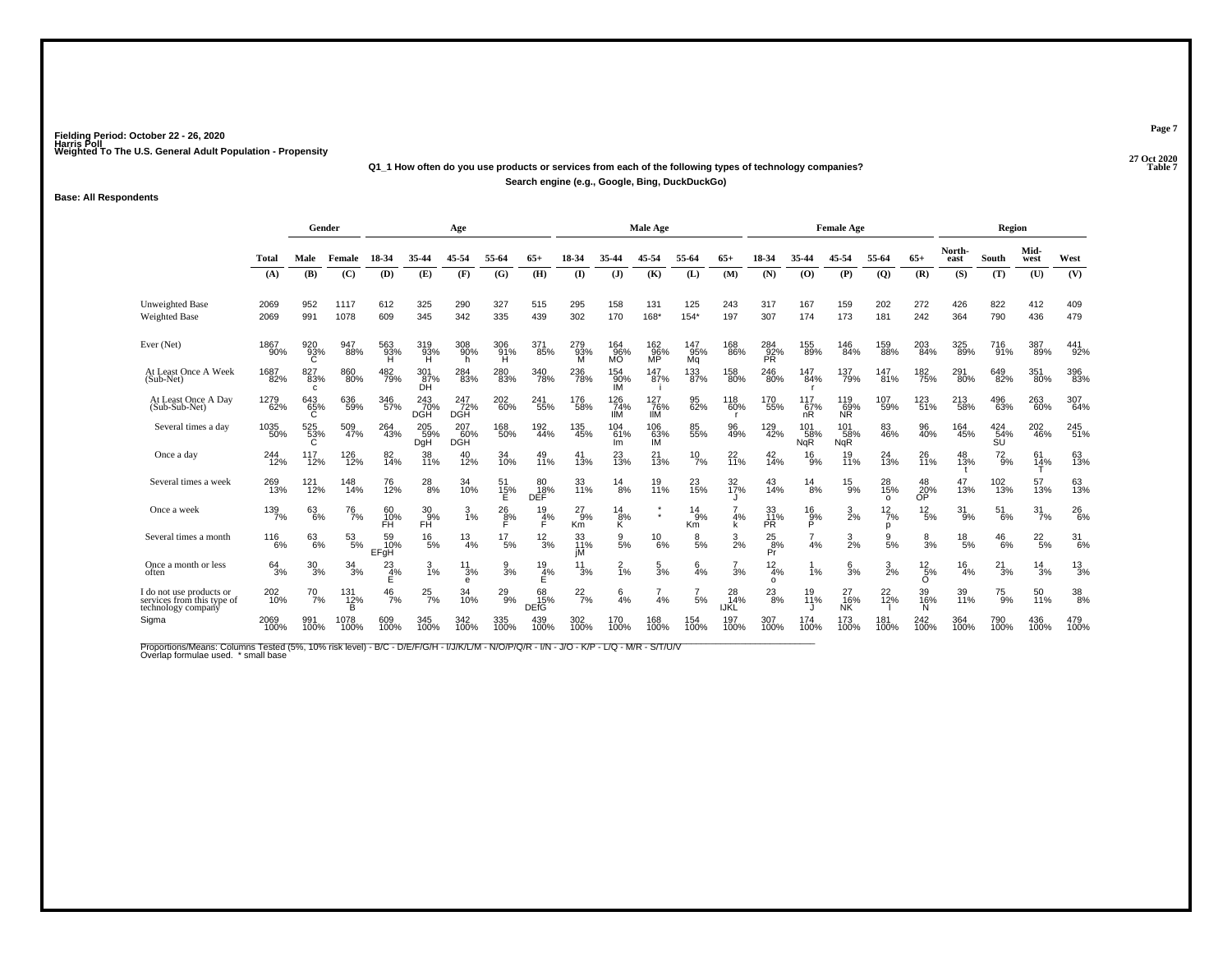#### **27 Oct 2020Q1\_1 How often do you use products or services from each of the following types of technology companies? Table 8 Search engine (e.g., Google, Bing, DuckDuckGo)**

#### **Base: All Respondents**

|                                                                              |                |                                     | <b>Household Income</b> |                  |                  |                          | <b>Education</b>                   |                         | Employed         |                 | <b>Children</b> in HH |                 | <b>Parent of Child</b><br>Under 18 |                           | <b>Home Ownership</b>     |                       | <b>Marital Status</b> |                                     |                               | <b>Race/Ethnicity</b>               |                             |
|------------------------------------------------------------------------------|----------------|-------------------------------------|-------------------------|------------------|------------------|--------------------------|------------------------------------|-------------------------|------------------|-----------------|-----------------------|-----------------|------------------------------------|---------------------------|---------------------------|-----------------------|-----------------------|-------------------------------------|-------------------------------|-------------------------------------|-----------------------------|
|                                                                              | <b>Total</b>   | <b>Less</b><br>Than<br><b>\$50K</b> | \$50K<br>\$74.9K        | \$75K<br>\$99.9K | $$100K+$         | HS or<br>less            | Some<br>College                    | College<br>$Grad +$     | Yes              | N <sub>0</sub>  | Yes                   | No              | Yes                                | No                        | Homeowner                 | Renter                | <b>Married</b>        | Not                                 | married Hispanic              | <b>Black</b><br>(Not His-<br>panic) | White<br>Not His-<br>panic) |
|                                                                              | (A)            | (B)                                 | (C)                     | (D)              | (E)              | (F)                      | (G)                                | (H)                     | $($ I            | $(\mathbf{J})$  | (K)                   | (L)             | (M)                                | (N)                       | (O)                       | (P)                   | $\overline{Q}$        | (R)                                 | (S)                           | (T)                                 | (U)                         |
| Unweighted Base<br><b>Weighted Base</b>                                      | 2069<br>2069   | 828<br>631                          | 391<br>337              | 251<br>262       | 478<br>716       | 637<br>694               | 594<br>674                         | 838<br>701              | 1058<br>1102     | 1011<br>967     | 744<br>800            | 1325<br>1269    | 658<br>677                         | 1411<br>1392              | 1425<br>1432              | 562<br>544            | 1031<br>984           | 1038<br>1085                        | 198<br>316                    | 188<br>238                          | 1503<br>1253                |
| Ever (Net)                                                                   | 1867<br>90%    | 546<br>86%                          | 318<br>94%<br>B         | 246<br>94%<br>B  | 674<br>94%<br>B  | 579<br>83%               | 612<br>91%                         | 677<br>97%<br>FG        | 1026<br>93%      | 842<br>87%      | 736<br>92%            | 1131<br>89%     | 639<br>94%<br>N                    | 1229<br>88%               | 1316<br>92%<br>p          | 481<br>88%            | 910<br>92%<br>R.      | 958<br>88%                          | 282<br>89%                    | 206<br>87%                          | 1146<br>91%                 |
| At Least Once A Week<br>(Sub-Net)                                            | 1687<br>82%    | 487<br>77%                          | 282<br>84%<br>B         | 223<br>85%<br>B. | 617<br>86%<br>B  | 499<br>72%               | 560<br>8 <u>3</u> %                | 628<br>90%<br>FG        | 931<br>84%       | 756<br>78%      | 650<br>81%            | 1036<br>82%     | 563<br>83%                         | 1124<br>$\overline{8}$ 1% | 1194<br>83%<br>p          | 429<br>79%            | 844<br>86%<br>R       | 843<br>78%                          | 247<br>78%                    | 185<br>78%                          | 1051<br>84%                 |
| At Least Once A Day<br>(Sub-Sub-Net)                                         | 1279<br>62%    | 351<br>56%                          | 204<br>61%              | 169<br>64%<br>B  | 501<br>70%<br>ВC | 369<br>53%               | $^{413}_{61\%}$                    | 497<br>71%<br>FG        | 730<br>66%       | 549<br>57%      | 499<br>62%            | 779<br>61%      | 433<br>64%                         | 846<br>61%                | 899<br>63%                | 329<br>60%            | 656<br>67%<br>R       | 623<br>57%                          | 191<br>60%                    | 144<br>61%                          | 809<br>65%                  |
| Several times a day                                                          | 1035<br>50%    | 283<br>45%                          | 168<br>50%              | 137<br>52%<br>b. | 408<br>57%<br>Bс | 290<br>42%               | 348<br>52%                         | 396<br>57%              | 593<br>54%       | 442<br>46%      | 392<br>49%            | 642<br>51%      | 339<br>50%                         | 696<br>50%                | 715<br>50%                | 278<br>51%            | 526<br>53%<br>R       | 509<br>47%                          | 164<br>52%                    | 114<br>48%                          | 650<br>52%                  |
| Once a day                                                                   | 244<br>12%     | 68<br>11%                           | 36<br>11%               | 32 <sub>%</sub>  | 93<br>13%        | 79<br>11%                | 64<br>10%                          | 100<br>$\frac{14\%}{G}$ | 136<br>12%       | $^{107}_{11\%}$ | 107<br>13%            | 137<br>11%      | 94<br>14%                          | 150<br>11%                | 185<br>13%<br>p           | 51<br>9%              | 130<br>13%            | $114$<br>$11%$                      | $^{27}_{8\%}$                 | 29<br>12%                           | 159<br>13%                  |
| Several times a week                                                         | 269<br>13%     | 94<br>15%                           | 55<br>16%               | 30<br>12%        | 70 <sub>%</sub>  | $^{77}_{11\%}$           | $^{112}_{17\%}$<br>FH <sup>1</sup> | 80<br>11%               | 119<br>11%       | 150<br>16%      | 93<br>12%             | 176<br>14%      | 75<br>11%                          | 194<br>14%                | 191<br>13%                | 69<br>13%             | 132<br>13%            | 138<br>13%                          | 36<br>11%                     | 30<br>13%                           | 165<br>13%                  |
| Once a week                                                                  | 139<br>7%      | $\frac{42}{7\%}$                    | $^{23}_{7\%}$           | 24<br>-9%        | $^{46}_{6\%}$    | $^{53}_{8\%}$            | $^{35}_{\ 5\%}$                    | $^{51}_{7\%}$           | $^{83}_{7\%}$    | $^{57}_{6\%}$   | $\frac{58}{7\%}$      | $^{81}_{6\%}$   | $^{55}_{\,8\%}$                    | 85<br>6%                  | $104 \atop 7\%$           | 31<br>6%              | 57<br>6%              | $8^{2}_{8\%}$                       | $^{21}_{7\%}$                 | 11<br>$-5%$                         | $^{77}_{6\%}$               |
| Several times a month                                                        | $^{116}_{6\%}$ | 36 <sub>6%</sub>                    | $^{27}_{8\%}$           | $^{13}_{\ 5\%}$  | $\frac{37}{5\%}$ | $^{53}_{8\%}$<br>н       | $\frac{34}{5\%}$                   | $\frac{30}{4\%}$        | 63<br>6%         | $^{54}_{6\%}$   | $^{57}_{7\%}$         | $^{60}_{5\%}$   | $\frac{52}{8%}$<br>N               | 65<br>5%                  | $^{75}_{\ 5\%}$           | $\frac{35}{6\%}$      | $\frac{36}{4\%}$      | $^{80}_{7\%}$<br>Q                  | $^{26}_{8\%}$<br>$\mathbf{H}$ | $^{12}_{\ 5\%}$                     | $^{56}_{\ 5\%}$             |
| Once a month or less<br>often                                                | $^{64}_{3\%}$  | 24<br>4%                            | $\frac{9}{3%}$          | $\frac{10}{4%}$  | $^{20}_{3\%}$    | $^{28}_{4\%}$            | $^{18}_{3\%}$                      | $^{19}_{3\%}$           | $\frac{32}{3\%}$ | $\frac{32}{3%}$ | $^{29}_{4\%}$         | $^{35}_{\ 3\%}$ | 24<br>4%                           | $^{40}_{3\%}$             | $^{46}_{3\%}$             | $\frac{17}{3\%}$      | $^{29}_{3\%}$         | $\frac{35}{3\%}$                    | g<br>3%                       | $\frac{9}{4%}$                      | $^{38}_{3\%}$               |
| I do not use products or<br>services from this type of<br>technology company | 202<br>10%     | 85<br>14%<br>CDE                    | $^{19}_{6\%}$           | $^{16}_{6\%}$    | $^{42}_{6\%}$    | $\frac{115}{17\%}$<br>GĤ | $^{62}_{9\%}$                      | $^{24}_{3\%}$           | $^{77}_{7\%}$    | 125<br>13%      | $^{63}_{8\%}$         | 138<br>11%      | $\frac{38}{6\%}$                   | 163<br>12%<br>ΪM          | $^{116}_{\phantom{1}8\%}$ | 63<br>12%<br>$\Omega$ | $^{75}_{8\%}$         | 127<br>$\frac{1}{12\%}$<br>$\Omega$ | 34<br>11%                     | 31<br>13%<br>$\mathbf{u}$           | 107<br>9%                   |
| Sigma                                                                        | 2069<br>100%   | 631<br>100%                         | 337<br>100%             | 262<br>100%      | 716<br>100%      | 694<br>100%              | 674<br>100%                        | 701<br>100%             | 1102<br>100%     | 967<br>100%     | 800<br>100%           | 1269<br>100%    | 677<br>100%                        | 1392<br>100%              | 1432<br>100%              | 544<br>100%           | 984<br>100%           | 1085<br>100%                        | 316<br>100%                   | 238<br>100%                         | 1253<br>100%                |

Proportions/Means: Columns Tested (5%, 10% risk level) - B/C/D/E - F/G/H - I/J - K/L - M/N - O/P - Q/R - S/T/U<br>Overlap formulae used.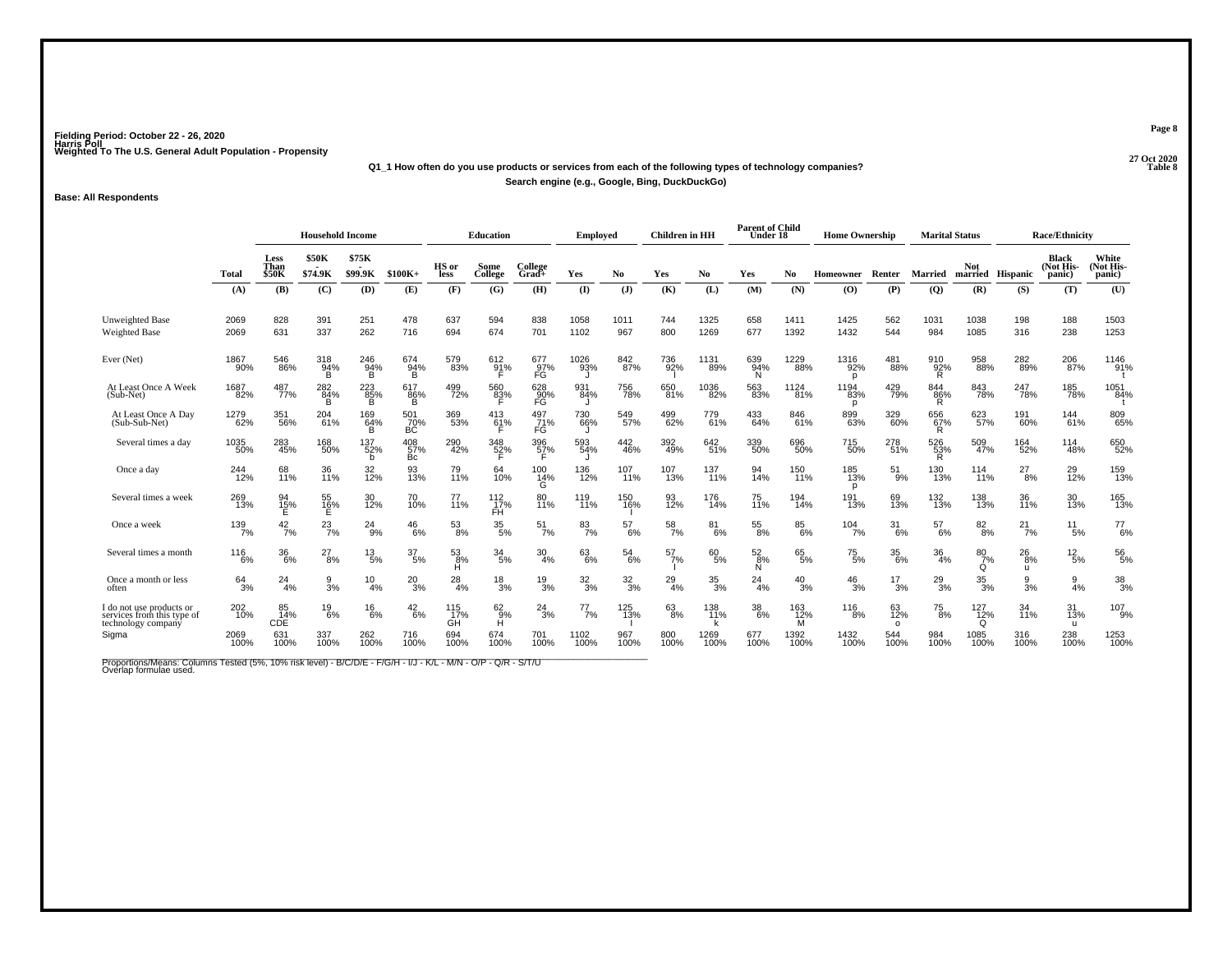### **27 Oct 2020Q1\_2 How often do you use products or services from each of the following types of technology companies?Social media (e.g., Facebook, Instagram, Twitter)**

#### **Base: All Respondents**

|                                                                              |              | Gender                 |                         |                         |                     | Age               |                      |                           |                          |                     | Male Age                   |                          |                           |                               |                       | <b>Female Age</b>     |                     |                              |                 | Region             |                          |                    |
|------------------------------------------------------------------------------|--------------|------------------------|-------------------------|-------------------------|---------------------|-------------------|----------------------|---------------------------|--------------------------|---------------------|----------------------------|--------------------------|---------------------------|-------------------------------|-----------------------|-----------------------|---------------------|------------------------------|-----------------|--------------------|--------------------------|--------------------|
|                                                                              | <b>Total</b> | Male                   | Female                  | 18-34                   | 35-44               | 45-54             | 55-64                | 65+                       | 18-34                    | 35-44               | 45-54                      | 55-64                    | $65+$                     | 18-34                         | 35-44                 | 45-54                 | 55-64               | $65+$                        | North-<br>east  | South              | Mid-<br>west             | West               |
|                                                                              | (A)          | (B)                    | (C)                     | (D)                     | (E)                 | (F)               | (G)                  | (H)                       | $($ $\Gamma$             | (J)                 | (K)                        | (L)                      | (M)                       | (N)                           | (O)                   | (P)                   | $\mathbf{Q}$        | (R)                          | (S)             | (T)                | (U)                      | (V)                |
| <b>Unweighted Base</b><br><b>Weighted Base</b>                               | 2069<br>2069 | 952<br>991             | 1117<br>1078            | 612<br>609              | 325<br>345          | 290<br>342        | 327<br>335           | 515<br>439                | 295<br>302               | 158<br>170          | 131<br>168*                | 125<br>$154*$            | 243<br>197                | 317<br>307                    | 167<br>174            | 159<br>173            | 202<br>181          | 272<br>242                   | 426<br>364      | 822<br>790         | 412<br>436               | 409<br>479         |
| Ever (Net)                                                                   | 1752<br>85%  | 815<br>82%             | 937<br>87%<br>B         | 576<br>95%<br>FGH       | $^{321}_{93\%}$ FGH | 298<br>87%<br>gH  | $^{268}_{80\%}$      | 288<br>66%                | 282<br>93%<br><b>KLM</b> | 158<br>93%<br>LM    | 145<br>86%<br>LM           | 113<br>74%<br>M          | 117<br>59%                | $^{294}_{96\%}$<br><b>PQR</b> | 163<br>93%<br>qR      | 153<br>88%<br>R       | 155<br>86%<br>ŔĹ    | $\frac{172}{71\%}$<br>M      | 308<br>85%<br>u | 686<br>87%<br>U    | 343<br>79%               | 415<br>87%<br>U    |
| At Least Once A Week<br>(Sub-Net)                                            | 1534<br>74%  | 717<br>72%             | 818<br>76%              | 509<br>84%<br>FGH       | 292<br>85%<br>FĞH   | 258<br>75%<br>gH  | $^{223}_{67\%}$      | 252<br>58%                | 245<br>81%<br>LM         | 142<br>83%<br>LM    | $^{129}$<br>$^{77}\%$<br>м | 101<br>66%<br>M          | 100<br>51%                | 264<br>86%<br><b>PQR</b>      | 151<br>87%<br>PQR     | 128<br>74%<br>- r     | 122<br>67%          | $^{152}_{63\%}$ M            | 264<br>73%      | 588<br>74%         | 317<br>73%               | 366<br>76%         |
| At Least Once A Day<br>(Sub-Sub-Net)                                         | 1208<br>58%  | 565<br>57%             | 643<br>60%              | 382<br>63%<br>GH        | 238<br>69%<br>GH    | 214<br>63%<br>gH  | 178<br>53%<br>h      | 195<br>45%                | 187<br>62%<br>м          | 113<br>66%<br>LM    | 105<br>62%<br>M            | 79<br>52%                | 81<br>$\frac{7}{4}$       | 195<br>64%                    | $^{125}_{71\%}$<br>QR | $^{109}_{63\%}$       | 99<br>55%           | 115<br>47%                   | $^{214}_{59\%}$ | 453<br>57%         | $\substack{241 \\ 55\%}$ | 300<br>63%<br>u    |
| Several times a day                                                          | 904<br>44%   | 423<br>43%             | 481<br>45%              | 303<br>50%<br><b>GH</b> | 175<br>51%<br>GH    | 166<br>48%<br>qΗ  | 130<br>39%<br>H      | 131<br>30%                | 141<br>47%<br>M          | 82<br>48%<br>м      | 80<br>47%<br>М             | 58<br>37%                | 63<br>32%                 | 161<br>53%<br>QR              | 93<br>54%<br>QR       | 86<br>50%<br>R        | 72<br>40%<br>R      | 68<br>28%                    | 156<br>43%      | 332<br>42%         | 185<br>42%               | 231<br>48%         |
| Once a day                                                                   | 304<br>15%   | $\frac{142}{14\%}$     | 162<br>15%              | 79<br>13%               | 63<br>18%<br>d      | 49<br>14%         | 49<br>15%            | 64<br>15%                 | 46<br>15%                | 31<br>18%<br>M      | 25<br>15%                  | 22<br>14%                | $^{18}_{9%}$              | 34<br>11%                     | 31<br>18%<br>n        | 23<br>13%             | 27<br>15%           | 46<br>19%<br>NM <sup>®</sup> | 59<br>16%       | 121<br>15%         | 55<br>13%                | 69<br>14%          |
| Several times a week                                                         | 217<br>10%   | 91<br>9%               | 126<br>$\frac{1}{12\%}$ | 81<br>13%<br>Fg         | 35<br>10%           | $^{26}_{\,\,8\%}$ | $^{28}_{8\%}$        | 46<br>10%                 | 32<br>11%                | 19<br>11%           | $^{13}_{8\%}$              | $^{10}_{6\%}$            | $^{16}_{8\%}$             | 49<br>16%<br>D                | 16<br>9%              | $\frac{14}{8%}$       | 18<br>10%           | 29<br>12%                    | $\frac{32}{9%}$ | 87<br>11%          | 48<br>11%                | 49<br>10%          |
| Once a week                                                                  | 109<br>5%    | 61<br>6%               | 48<br>4%                | 45<br>7%<br>н           | $^{19}_{6\%}$<br>h  | $^{17}_{\ 5\%}$   | $^{16}_{5\%}$        | $\frac{11}{3%}$           | $^{25}_{8\%}$<br>М       | $\frac{9}{5%}$<br>m | $\frac{12}{7\%}$<br>м      | $\frac{12}{8%}$<br>Mg    | $\frac{3}{1\%}$           | $^{20}_{7\%}$                 | 10<br>6%              | $\frac{5}{3%}$        | 4<br>2%             | $\frac{8}{3%}$               | 17<br>5%        | 47<br>6%           | 28<br>$-6%$              | $^{16}_{3\%}$      |
| Several times a month                                                        | 89<br>4%     | 36<br>4%               | $\frac{52}{5\%}$        | $\frac{31}{5\%}$<br>h   | $^{16}_{5\%}$       | $\frac{14}{4\%}$  | $^{18}_{\ 5\%}$<br>h | $^{10}_{2\%}$             | $^{15}_{5\%}$            | $\frac{8}{5\%}$     | $\frac{3}{2}$ %            | $^{2}_{1\%}$             | $\frac{8}{4%}$            | $\frac{15}{5\%}$<br>Ŕ         | $\frac{8}{4%}$        | $\frac{11}{6%}$<br>Ŕ. | $^{16}_{9\%}$<br>RĹ | $\frac{2}{1%}$               | 14<br>4%        | $^{46}_{6\%}$<br>Ū | $\frac{8}{2%}$           | $^{21}_{4\%}$<br>u |
| Once a month or less<br>often                                                | 129<br>6%    | 62<br>$\overline{6}$ % | 67<br>6%                | 37<br>6%                | $\frac{12}{4%}$     | 27<br>8%<br>e     | 27<br>8%<br>e        | $^{26}_{6\%}$             | $^{22}_{7\%}$            | $\frac{8}{5%}$      | $^{13}_{8\%}$              | $^{10}_{6\%}$            | $\frac{9}{5\%}$           | 14<br>5%                      | 4<br>2%               | 14<br>8%<br>O         | 17<br>10%<br>nO     | 17<br>7%<br>$\circ$          | 30<br>8%<br>U   | $^{53}_{7\%}$      | 18<br>4%                 | $^{28}_{6\%}$      |
| I do not use products or<br>services from this type of<br>technology company | 317<br>15%   | 175<br>18%             | 141<br>13%              | 33<br>5%                | $^{24}_{7\%}$       | 43<br>13%<br>DÊ   | 67<br>20%<br>DEf     | 150<br>34%<br><b>DEFG</b> | 20<br>7%                 | $\frac{12}{7%}$     | 23<br>14%                  | 41<br>26%<br><b>IJKQ</b> | 80<br>41%<br><b>IJKLR</b> | 13<br>4%                      | 11<br>7%              | 20<br>12%<br>N        | 26<br>14%<br>No     | 70<br>29%<br>NOPO            | 55<br>15%       | 104<br>13%         | 93<br>$\frac{21}{5}$ %   | 64<br>13%          |
| Sigma                                                                        | 2069<br>100% | 991<br>100%            | 1078<br>100%            | 609<br>100%             | 345<br>100%         | 342<br>100%       | 335<br>100%          | 439<br>100%               | 302<br>100%              | 170<br>100%         | 168<br>100%                | 154<br>100%              | 197<br>100%               | 307<br>100%                   | 174<br>100%           | 173<br>100%           | 181<br>100%         | 242<br>100%                  | 364<br>100%     | 790<br>100%        | 436<br>100%              | 479<br>100%        |

Proportions/Means: Columns Tested (5%, 10% risk level) - B/C - D/E/F/G/H - I/J/K/L/M - N/O/P/Q/R - I/N - J/O - K/P - L/Q - M/R - S/T/U/V<br>Overlap formulae used. \*small base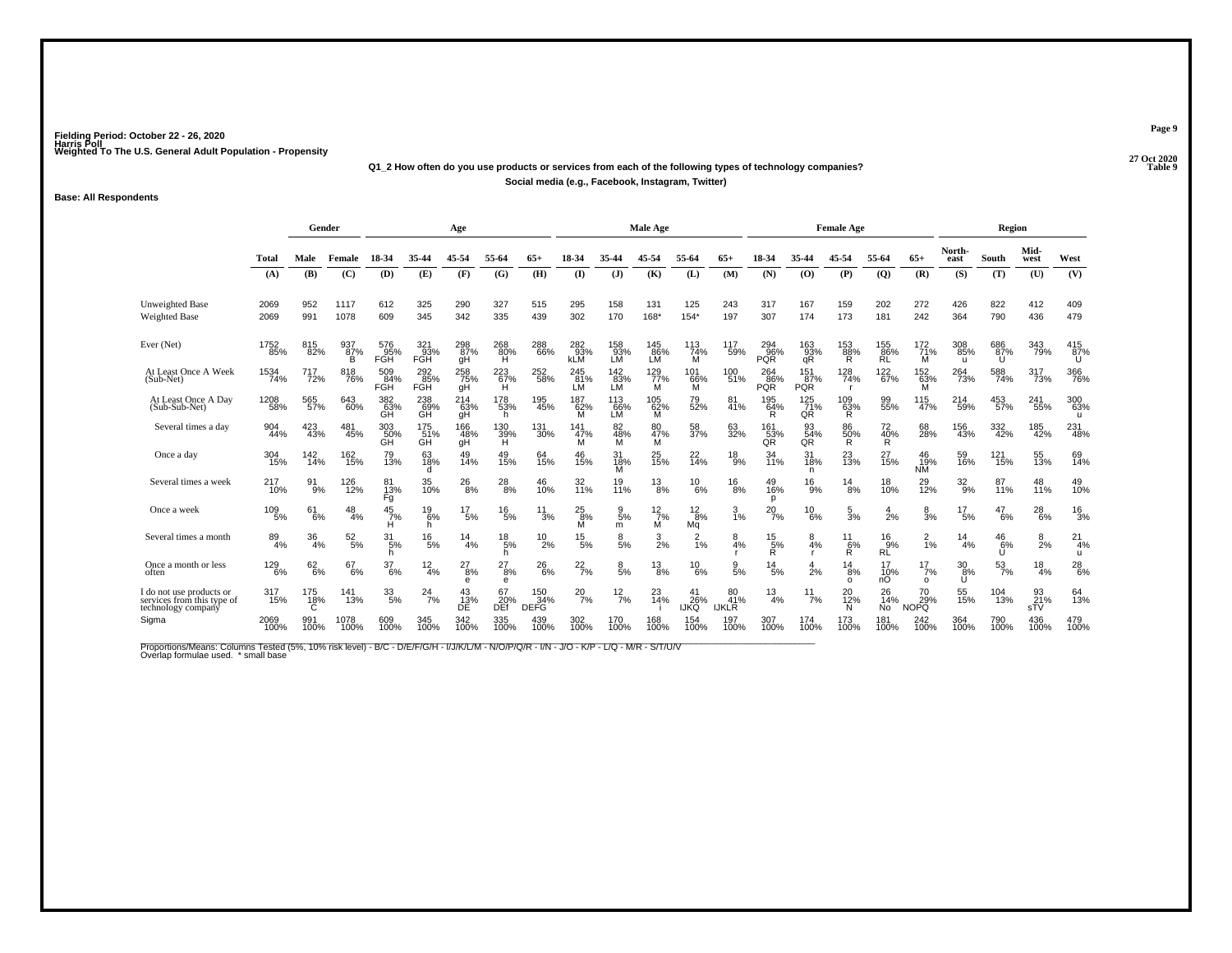### **27 Oct 2020Q1\_2 How often do you use products or services from each of the following types of technology companies?Social media (e.g., Facebook, Instagram, Twitter)**

#### **Base: All Respondents**

|                                                                              |                  |                                | <b>Household Income</b> |                     |                  |               | <b>Education</b>    |                     | Employed         |                  | <b>Children</b> in HH |                  | <b>Parent of Child</b><br>Under 18 |                  | <b>Home Ownership</b> |                  | <b>Marital Status</b>   |                                |                           | <b>Race/Ethnicity</b>               |                              |
|------------------------------------------------------------------------------|------------------|--------------------------------|-------------------------|---------------------|------------------|---------------|---------------------|---------------------|------------------|------------------|-----------------------|------------------|------------------------------------|------------------|-----------------------|------------------|-------------------------|--------------------------------|---------------------------|-------------------------------------|------------------------------|
|                                                                              | <b>Total</b>     | <b>Less</b><br>Than<br>\$50K   | <b>\$50K</b><br>\$74.9K | \$75K<br>\$99.9K    | $$100K+$         | HS or<br>less | Some<br>College     | College<br>$Grad +$ | Yes              | N <sub>0</sub>   | Yes                   | No               | Yes                                | No               | Homeowner             | Renter           | <b>Married</b>          | <b>Not</b><br>married Hispanic |                           | <b>Black</b><br>(Not His-<br>panic) | White<br>(Not His-<br>panic) |
|                                                                              | (A)              | (B)                            | (C)                     | (D)                 | (E)              | (F)           | (G)                 | (H)                 | $($ $\Gamma$     | $(\mathbf{J})$   | (K)                   | (L)              | (M)                                | (N)              | (O)                   | (P)              | (Q)                     | (R)                            | (S)                       | (T)                                 | (U)                          |
| Unweighted Base<br><b>Weighted Base</b>                                      | 2069<br>2069     | 828<br>631                     | 391<br>337              | 251<br>262          | 478<br>716       | 637<br>694    | 594<br>674          | 838<br>701          | 1058<br>1102     | 1011<br>967      | 744<br>800            | 1325<br>1269     | 658<br>677                         | 1411<br>1392     | 1425<br>1432          | 562<br>544       | 1031<br>984             | 1038<br>1085                   | 198<br>316                | 188<br>238                          | 1503<br>1253                 |
| Ever (Net)                                                                   | 1752<br>85%      | 518<br>82%                     | 295<br>87%<br>b         | 230<br>88%<br>h     | 626<br>87%<br>B  | 572<br>82%    | 581<br>86%          | 600<br>86%          | 1003<br>91%      | 750<br>78%       | 762<br>95%            | 990<br>78%       | 655<br>97%<br>'N.                  | 1097<br>79%      | 1223<br>85%           | 453<br>83%       | 829<br>84%              | 924<br>85%                     | 292 <sub>92%</sub><br>tU  | 201<br>85%                          | 1027<br>82%                  |
| At Least Once A Week<br>(Sub-Net)                                            | 1534<br>74%      | 464<br>73%                     | 252<br>75%              | 189<br>72%          | 565<br>79%<br>bd | 507<br>73%    | 489<br>73%          | 539<br>77%          | 880<br>80%       | 654<br>68%       | 677<br>85%            | 858<br>68%       | 578<br>85%<br>N                    | 956<br>69%       | 1063<br>74%           | 411<br>76%       | 731<br>74%              | 803<br>74%                     | 247<br>78%                | 166<br>70%                          | 925<br>74%                   |
| At Least Once A Day<br>(Sub-Sub-Net)                                         | 1208<br>58%      | 364<br>58%                     | 203<br>60%              | 148<br>57%          | 443<br>62%       | 385<br>56%    | 387<br>57%          | 436<br>62%          | 712<br>65%       | 496<br>51%       | 530<br>66%            | 678<br>53%       | 465<br>69%<br>N.                   | 743<br>53%       | 828<br>58%            | 337<br>62%       | 614<br>62%<br>R         | 594<br>55%                     | 189<br>60%                | 123<br>52%                          | 751<br>60%                   |
| Several times a day                                                          | 904<br>44%       | 272<br>43%                     | 147<br>44%              | 113<br>43%          | 338<br>47%       | 285<br>41%    | 292<br>43%          | 328<br>47%          | 547<br>50%       | 357<br>37%       | 408<br>51%            | 497<br>39%       | 351<br>52%<br>N.                   | 553<br>40%       | 609<br>43%            | 258<br>48%       | $\frac{462}{47\%}$<br>R | 443<br>41%                     | 137<br>43%                | 99<br>42%                           | 547<br>44%                   |
| Once a day                                                                   | 304<br>15%       | 92<br>15%                      | 57<br>17%               | 36<br>14%           | 105<br>15%       | 101<br>15%    | 95<br>14%           | 109<br>15%          | 165<br>15%       | 139<br>14%       | 122<br>15%            | 182<br>14%       | 114<br>17%                         | 190<br>14%       | 219<br>15%            | 78<br>14%        | 153<br>16%              | 152<br>14%                     | 52<br>16%                 | $^{24}_{10\%}$                      | 204<br>16%                   |
| Several times a week                                                         | 217<br>10%       | 64<br>10%                      | $^{28}_{8\%}$           | 26<br>10%           | 85<br>12%        | 75<br>11%     | 73<br>11%           | 68<br>10%           | $^{97}_{9\%}$    | 120<br>12%       | 89<br>11%             | 127<br>10%       | $^{64}_{9\%}$                      | 153<br>11%       | 156<br>11%            | $^{50}_{9\%}$    | 79 <sub>8%</sub>        | 138<br>13%<br>$\Omega$         | 35<br>11%                 | 23<br>10%                           | 124<br>10%                   |
| Once a week                                                                  | 109<br>5%        | 37<br>$-6%$                    | $^{20}_{6\%}$           | 14<br>5%            | 37<br>5%         | $^{46}_{7\%}$ | $^{29}_{4\%}$       | $^{34}_{5\%}$       | 6%               | $\frac{38}{4\%}$ | 57<br>7%              | $\frac{52}{4\%}$ | $^{49}_{7\%}$<br>N                 | 60<br>4%         | $^{78}_{\ 5\%}$       | 24<br>4%         | 38<br>4%                | $^{71}_{7\%}$<br>Q             | $^{23}_{7\%}$<br><b>U</b> | 20 <sub>8%</sub><br>Ü               | $^{51}_{4\%}$                |
| Several times a month                                                        | $\frac{89}{4\%}$ | $^{21}_{3\%}$                  | $^{20}_{6\%}$<br>b      | $^{19}_{7\%}$<br>BE | $^{24}_{3\%}$    | $^{25}_{4\%}$ | $^{42}_{6\%}$<br>fH | $^{22}_{3\%}$       | $\frac{52}{5\%}$ | $\frac{37}{4\%}$ | $^{43}_{\ 5\%}$       | 46<br>4%         | $\frac{39}{6\%}$<br>n              | $^{50}_{4\%}$    | $^{67}_{-5\%}$<br>P   | 11<br>2%         | $\frac{36}{4\%}$        | $53\phantom{.0}5\%$            | $^{22}_{7\%}$<br>IJ       | $^{12}_{\ 5\%}$                     | $\frac{37}{3%}$              |
| Once a month or less<br>often                                                | 129<br>6%        | $\frac{34}{5\%}$               | $^{23}_{7\%}$           | $^{22}_{8\%}$       | $^{37}_{\ 5\%}$  | $^{41}_{6\%}$ | $^{50}_{7\%}$       | 39<br>6%            | $^{70}_{6\%}$    | 59<br>6%         | $^{43}_{\ 5\%}$       | 86<br>7%         | $\substack{38 \\ 6\%}$             | $\frac{91}{7\%}$ | $^{93}_{6\%}$         | $\frac{31}{6\%}$ | $^{61}_{6\%}$           | 68<br>6%                       | $^{24}_{7\%}$             | $^{24}_{10\%}$<br>U                 | 65<br>5%                     |
| I do not use products or<br>services from this type of<br>technology company | 317<br>15%       | 113<br>$\frac{18}{\text{cdE}}$ | 43<br>13%               | 32 <sub>%</sub>     | 90<br>13%        | 122<br>18%    | 93<br>14%           | 102<br>14%          | 100<br>9%        | 217<br>22%       | $\frac{37}{5\%}$      | 279<br>22%<br>ĸ  | $^{21}_{3\%}$                      | 296<br>21%<br>M  | 209<br>15%            | 91<br>17%        | 156<br>16%              | 161<br>15%                     | 24<br>8%                  | 36<br>15%<br><b>S</b>               | $^{226}_{18\%}$              |
| Sigma                                                                        | 2069<br>100%     | 631<br>100%                    | 337<br>100%             | 262<br>100%         | 716<br>100%      | 694<br>100%   | 674<br>100%         | 701<br>100%         | 1102<br>100%     | 967<br>100%      | 800<br>100%           | 1269<br>100%     | 677<br>100%                        | 1392<br>100%     | 1432<br>100%          | 544<br>100%      | 984<br>100%             | 1085<br>100%                   | 316<br>100%               | 238<br>100%                         | 1253<br>100%                 |

Proportions/Means: Columns Tested (5%, 10% risk level) - B/C/D/E - F/G/H - I/J - K/L - M/N - O/P - Q/R - S/T/U<br>Overlap formulae used.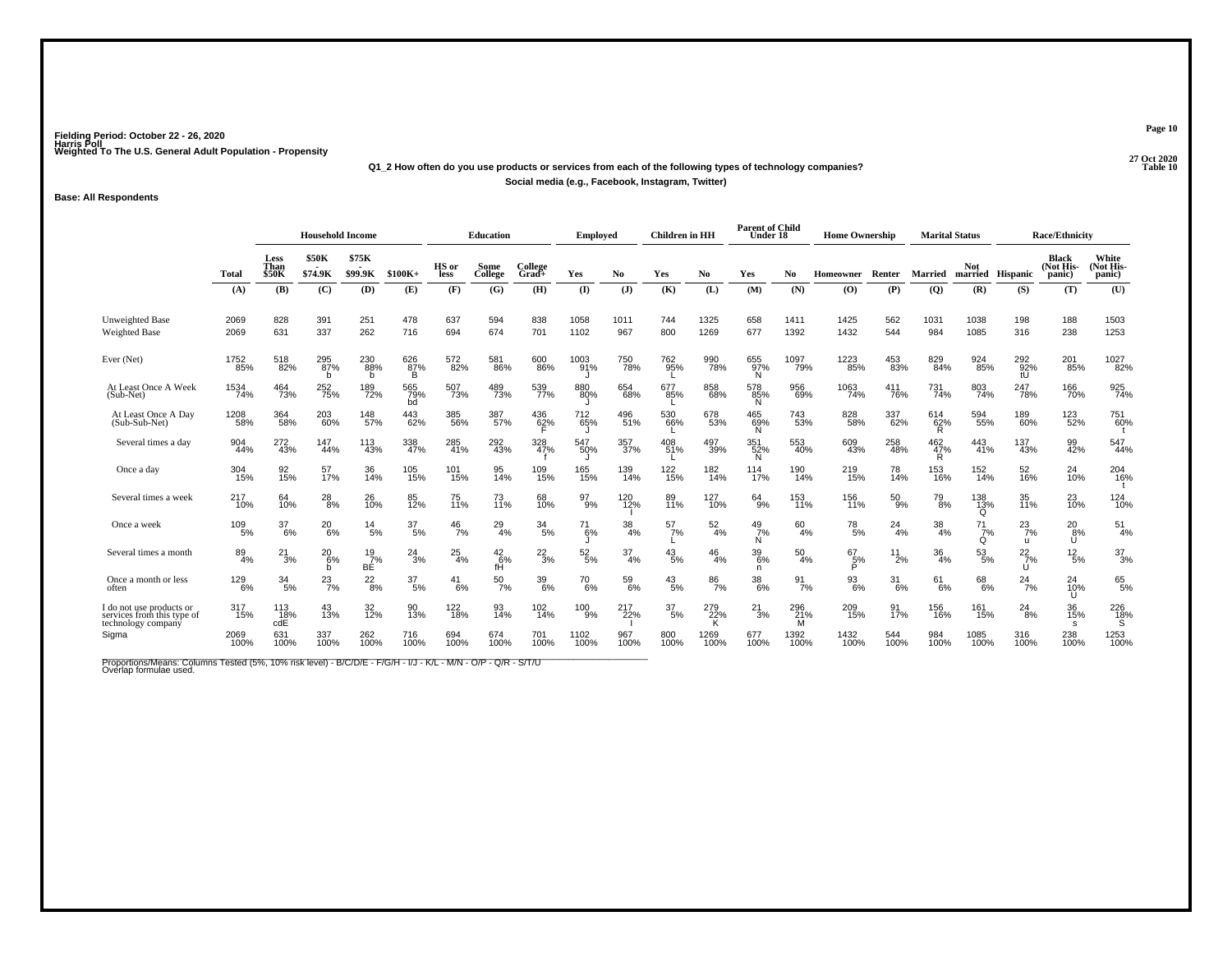### **27 Oct 2020Q1\_3 How often do you use products or services from each of the following types of technology companies?Video streaming service (e.g., Netflix, Disney+, Hulu)**

#### **Base: All Respondents**

|                                                                              |                  | Gender                           |                  |                   |                                              | Age                           |                                       |                      |                          |                           | Male Age                  |                  |                       |                           |                   | <b>Female Age</b>             |                       |                 |                          | Region           |                    |                          |
|------------------------------------------------------------------------------|------------------|----------------------------------|------------------|-------------------|----------------------------------------------|-------------------------------|---------------------------------------|----------------------|--------------------------|---------------------------|---------------------------|------------------|-----------------------|---------------------------|-------------------|-------------------------------|-----------------------|-----------------|--------------------------|------------------|--------------------|--------------------------|
|                                                                              | Total            | Male                             | Female           | 18-34             | 35-44                                        | 45-54                         | 55-64                                 | 65+                  | 18-34                    | 35-44                     | 45-54                     | 55-64            | $65+$                 | 18-34                     | 35-44             | 45-54                         | 55-64                 | $65+$           | North-<br>east           | South            | Mid-<br>west       | West                     |
|                                                                              | (A)              | (B)                              | (C)              | (D)               | (E)                                          | (F)                           | (G)                                   | (H)                  | $($ $\Gamma$             | (J)                       | (K)                       | (L)              | (M)                   | (N)                       | (O)               | (P)                           | $\mathbf{Q}$          | (R)             | (S)                      | (T)              | (U)                | (V)                      |
| <b>Unweighted Base</b><br><b>Weighted Base</b>                               | 2069<br>2069     | 952<br>991                       | 1117<br>1078     | 612<br>609        | 325<br>345                                   | 290<br>342                    | 327<br>335                            | 515<br>439           | 295<br>302               | 158<br>170                | 131<br>168*               | 125<br>$154*$    | 243<br>197            | 317<br>307                | 167<br>174        | 159<br>173                    | 202<br>181            | 272<br>242      | 426<br>364               | 822<br>790       | 412<br>436         | 409<br>479               |
| Ever (Net)                                                                   | 1572<br>76%      | 786<br>$\tilde{C}^{\tilde{9}\%}$ | 786<br>73%       | 558<br>92%<br>FGH | 308<br>89%<br>FGH                            | $^{273}_{\,80\%}$ GH          | 228<br>68%<br>H                       | $^{205}_{47\%}$      | 277<br>92%<br>LM         | 152<br>89%<br>LM          | $\frac{146}{87}\%$<br>LMP | 104<br>68%<br>M  | 107<br>$\frac{54}{8}$ | 282<br>92%<br><b>PQR</b>  | 156<br>89%<br>PQR | 127<br>73%<br>R               | $^{124}_{68\%}$       | 98<br>40%       | 270<br>74%               | 624 79%<br>U     | 290<br>66%         | 388<br>81%<br>sÛ         |
| At Least Once A Week<br>(Sub-Net)                                            | 1325<br>64%      | 649<br>66%                       | 676<br>63%       | 476<br>78%<br>FGH | $\overset{282}{\underset{\text{FGH}}{82\%}}$ | 222<br>65%<br>GH              | $^{184}_{\substack{55\%\\ \text{H}}}$ | 160<br>37%           | $^{221}_{73\%}$ LM       | 139<br>82%<br>LM          | 120<br>72%<br>LMp         | 85<br>55%<br>m   | 83<br>42%             | 255<br>83%<br><b>PQRI</b> | 143<br>82%<br>PQR | $^{102}_{\substack{59\%\\R}}$ | 99<br>55%<br>R        | 77<br>32%       | 219<br>60%               | 536<br>68%<br>SU | 246<br>56%         | $\frac{324}{68\%}$       |
| At Least Once A Day<br>(Sub-Sub-Net)                                         | 805<br>39%       | 389<br>39%                       | 415<br>38%       | 311<br>51%<br>fGH | 189<br>55%<br>FGH                            | 148<br>$\frac{43}{\text{GH}}$ | 91<br>27%<br>н                        | 65<br>15%            | 136<br>45%<br>LM         | 102<br>60%<br><b>IKLM</b> | 80<br>$\frac{48}{10}$     | 41<br>27%<br>м   | 30<br>15%             | 176<br>57%<br><b>PQRI</b> | 87<br>50%<br>QŘ   | 68<br>39%<br>qR               | 50<br>28%<br>R        | 35<br>14%       | 125<br>34%               | 327<br>41%<br>s  | <sup>155</sup> 36% | 197<br>41%               |
| Several times a day                                                          | 519<br>25%       | 229<br>23%                       | 290<br>27%       | 218<br>36%<br>GH  | 123<br>36%<br><b>GH</b>                      | 101<br>30%<br>GH              | 41<br>12%                             | $\frac{35}{8\%}$     | 85<br>28%<br>LМ          | 61<br>36%<br>LM           | 52<br>31%<br>LM           | $^{14}_{9\%}$    | $^{16}_{8\%}$         | 133<br>43%<br>PQRI        | 62<br>36%<br>QR   | 49<br>28%<br>QR               | 27<br>15%             | $^{18}_{8\%}$   | 73<br>20%                | 216<br>27%<br>S  | 107<br>25%         | 123<br>26%               |
| Once a day                                                                   | 286<br>14%       | 161<br>16%                       | 125<br>12%       | 93<br>15%<br>н    | 66<br>19%<br>н                               | 47<br>14%<br>н                | 50<br>15%<br>H                        | $\frac{30}{7\%}$     | 50<br>17%<br>М           | 41<br>24%<br>Mo           | 28<br>17%<br>м            | 27<br>18%<br>м   | $\frac{14}{7%}$       | $^{42}_{14\%}$<br>R       | $^{24}_{14\%}$    | 18<br>11%                     | 23<br>13%             | $^{17}_{7\%}$   | 53<br>14%                | 111<br>14%       | 48<br>11%          | 74<br>15%                |
| Several times a week                                                         | 369<br>18%       | 174<br>18%                       | 194<br>18%       | 103<br>17%        | 63<br>18%                                    | 53<br>15%                     | 74<br>22%                             | 75<br>17%            | 43<br>14%                | 23<br>14%                 | 30<br>18%                 | 36<br>23%        | 43<br>22%<br>ijR      | 61<br>20%                 | 40<br>23%<br>pRi  | 23<br>13%                     | 39<br>21%             | 32<br>13%       | 71<br>20%                | 152<br>19%       | 70<br>16%          | 75<br>16%                |
| Once a week                                                                  | 152/7%           | 85<br>9%                         | 67<br>6%         | 62<br>10%<br>qΗ   | $\frac{30}{9%}$<br>h                         | $^{21}_{6\%}$                 | $^{19}_{6\%}$                         | $^{20}_{5\%}$        | 43<br>14%<br><b>KLMN</b> | $^{13}_{8\%}$             | $^{10}_{6\%}$             | 8<br>5%          | 10<br>5%              | $^{19}_{6\%}$             | 16<br>`ğ%         | $^{11}_{7\%}$                 | 10<br>6%              | 10<br>4%        | $^{23}_{6\%}$            | $\frac{56}{7\%}$ | 21<br>5%           | $\frac{52}{11}$ %<br>stU |
| Several times a month                                                        | $153 \atop 7\%$  | $^{87}_{9%}$<br>C                | 66<br>6%         | $^{48}_{8\%}$     | $^{22}_{6\%}$                                | $\frac{30}{9\%}$              | $\frac{31}{9%}$<br>h                  | $^{22}_{5\%}$        | 33<br>11%<br>N           | $\frac{12}{7%}$           | $^{14}_{9\%}$             | 15<br>10%        | $^{13}_{7\%}$         | $^{15}_{5\%}$             | $^{10}_{6\%}$     | $^{15}_{9\%}$                 | $^{16}_{9\%}$         | $\frac{9}{4\%}$ | $^{33}_{9\%}$            | $^{57}_{7\%}$    | $^{25}_{6\%}$      | $^{38}_{\ 8\%}$          |
| Once a month or less<br>often                                                | $\frac{94}{5\%}$ | 49<br>5%                         | 44<br>4%         | 34<br>6%<br>Е     | 4<br>1%                                      | 21<br>6%                      | 13<br>4%<br>e                         | $^{22}_{\ 5\%}$<br>Е | $^{22}_{7\%}$            | $\star$                   | $^{12}_{7\%}$             | 4<br>3%          | 11<br>5%              | 11<br>4%                  | $\frac{3}{2\%}$   | $\frac{9}{5\%}$               | $\frac{8}{5%}$        | $^{12}_{\ 5\%}$ | 17<br>5%                 | 31<br>4%         | 19<br>4%           | $^{26}_{6\%}$            |
| I do not use products or<br>services from this type of<br>technology company | 497<br>24%       | 205<br>21%                       | 292<br>27%<br>B. | 50<br>8%          | 37<br>11%                                    | 69<br>20%<br>ĎĚ               | 107<br>$\frac{32}{2}$                 | 234<br>53%<br>DEFG   | 25<br>8%                 | 19<br>11%                 | 22<br>13%                 | 49<br>32%<br>IJŔ | 90<br>46%<br>IJKL     | $^{25}_{\,\,8\%}$         | 18<br>11%         | 47<br>27%<br>NOK              | 57<br>32%<br>NO NOPOM | 144<br>60%      | 93<br>26%<br>$\mathbf v$ | 167<br>21%       | 147<br>34%<br>SŤV  | 90<br>19%                |
| Sigma                                                                        | 2069<br>100%     | 991<br>100%                      | 1078<br>100%     | 609<br>100%       | 345<br>100%                                  | 342<br>100%                   | 335<br>100%                           | 439<br>100%          | 302<br>100%              | 170<br>100%               | 168<br>100%               | 154<br>100%      | 197<br>100%           | 307<br>100%               | 174<br>100%       | 173<br>100%                   | 181<br>100%           | 242<br>100%     | 364<br>100%              | 790<br>100%      | 436<br>100%        | 479<br>100%              |

Proportions/Means: Columns Tested (5%, 10% risk level) - B/C - D/E/F/G/H - I/J/K/L/M - N/O/P/Q/R - I/N - J/O - K/P - L/Q - M/R - S/T/U/V<br>Overlap formulae used. \*small base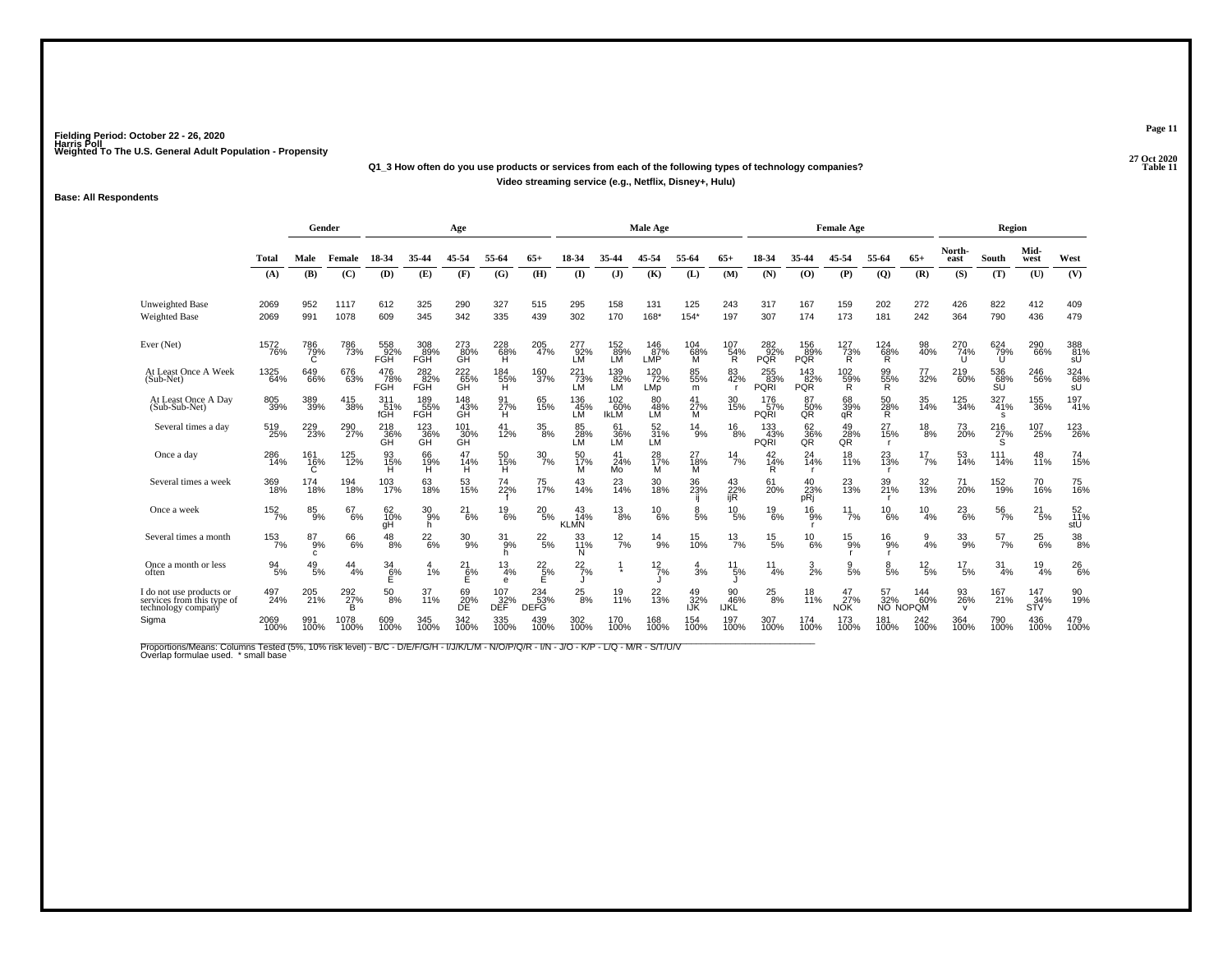### **27 Oct 2020Q1\_3 How often do you use products or services from each of the following types of technology companies?Video streaming service (e.g., Netflix, Disney+, Hulu)**

#### **Base: All Respondents**

|                                                                              |                  |                              | <b>Household Income</b> |                  |                  |                 | <b>Education</b> |                    | <b>Employed</b> |                  | <b>Children</b> in HH |                  | <b>Parent of Child</b><br>Under 18 |                 | <b>Home Ownership</b> |                        | <b>Marital Status</b> |                                |                           | <b>Race/Ethnicity</b>               |                              |
|------------------------------------------------------------------------------|------------------|------------------------------|-------------------------|------------------|------------------|-----------------|------------------|--------------------|-----------------|------------------|-----------------------|------------------|------------------------------------|-----------------|-----------------------|------------------------|-----------------------|--------------------------------|---------------------------|-------------------------------------|------------------------------|
|                                                                              | Total            | Less<br>Than<br><b>\$50K</b> | <b>\$50K</b><br>\$74.9K | \$75K<br>\$99.9K | $$100K+$         | HS or<br>less   | Some<br>College  | College<br>Grad+   | Yes             | No               | Yes                   | No.              | Yes                                | No.             | Homeowner             | Renter                 | <b>Married</b>        | <b>Not</b><br>married Hispanic |                           | <b>Black</b><br>(Not His-<br>panic) | White<br>(Not His-<br>panic) |
|                                                                              | (A)              | (B)                          | (C)                     | (D)              | (E)              | (F)             | (G)              | (H)                | (I)             | (J)              | (K)                   | (L)              | (M)                                | (N)             | (O)                   | (P)                    | (Q)                   | (R)                            | (S)                       | (T)                                 | (U)                          |
| Unweighted Base<br><b>Weighted Base</b>                                      | 2069<br>2069     | 828<br>631                   | 391<br>337              | 251<br>262       | 478<br>716       | 637<br>694      | 594<br>674       | 838<br>701         | 1058<br>1102    | 1011<br>967      | 744<br>800            | 1325<br>1269     | 658<br>677                         | 1411<br>1392    | 1425<br>1432          | 562<br>544             | 1031<br>984           | 1038<br>1085                   | 198<br>316                | 188<br>238                          | 1503<br>1253                 |
| Ever (Net)                                                                   | 1572<br>76%      | 423<br>67%                   | 254<br>75%<br>в         | $^{221}_{84\%}$  | 620<br>87%<br>BC | 494<br>71%      | 495<br>73%       | 582<br>83%<br>FG   | 956<br>87%      | 616<br>64%       | 743<br>93%            | 829<br>65%       | 639<br>94%<br>'N.                  | 933<br>67%      | 1103<br>77%           | 410<br>75%             | 775<br>79%<br>Ŕ       | 797<br>73%                     | 291<br>92%<br>TU          | 187<br>79%<br>u                     | 895<br>71%                   |
| At Least Once A Week<br>(Sub-Net)                                            | 1325<br>64%      | 353<br>56%                   | 216<br>64%<br>B         | 193<br>74%<br>BC | 520<br>73%<br>BC | 423<br>61%      | 422<br>63%       | 480<br>68%<br>Fg   | 800<br>73%      | 525<br>54%       | 646<br>81%            | 679<br>54%       | 566<br>84%<br>N                    | 759<br>55%      | 916<br>64%            | 361<br>66%             | 672<br>68%<br>R       | 653<br>60%                     | 254<br>80%<br>TÚ          | $^{152}_{64\%}$                     | 764<br>61%                   |
| At Least Once A Day<br>(Sub-Sub-Net)                                         | 805<br>39%       | 218<br>34%                   | 140<br>41%<br>b         | 119<br>45%<br>B  | 305<br>43%<br>в  | 267<br>38%      | 255<br>38%       | 283<br>40%         | 505<br>46%      | 300<br>31%       | 425<br>53%            | 379<br>30%       | 389<br>58%<br>N.                   | 415<br>30%      | 530<br>37%            | 242<br>45%<br>$\Omega$ | 405<br>41%            | 400<br>37%                     | 160<br>50%<br>U           | 97<br>41%                           | 460<br>37%                   |
| Several times a day                                                          | 519<br>25%       | 154<br>24%                   | 89<br>26%               | 58<br>22%        | 203<br>28%       | 174<br>25%      | 163<br>24%       | 182<br>26%         | 331<br>30%      | 188<br>19%       | 271<br>34%            | 248<br>20%       | 255<br>38%<br>N.                   | 264<br>19%      | 325<br>23%            | 176<br>32%<br>O        | 248<br>25%            | 271<br>25%                     | 97<br>31%<br>u            | 75<br>32%<br>u                      | 299<br>24%                   |
| Once a day                                                                   | 286<br>14%       | 63<br>10%                    | 51<br>$\frac{15}{B}$    | 61<br>BCE        | 102<br>14%<br>h  | 93<br>13%       | 92<br>14%        | 101<br>14%         | 174<br>16%      | 111<br>12%       | 154<br>19%            | 132<br>10%       | 135<br>20%<br>N                    | 151<br>11%      | 205<br>14%            | 67<br>12%              | 157<br>16%<br>R       | 129<br>12%                     | 62<br>$\frac{20}{10}$ %   | $^{21}_{9\%}$                       | 161<br>13%                   |
| Several times a week                                                         | 369<br>18%       | 96<br>15%                    | 51<br>15%               | 46<br>18%        | 159<br>22%<br>BC | 100<br>14%      | 124<br>18%       | $^{144}_{21\%}$    | 206<br>19%      | 163<br>17%       | 149<br>19%            | 220<br>17%       | 122<br>18%                         | 246<br>18%      | 274<br>19%            | 85<br>16%              | 204<br>21%<br>R       | 165<br>15%                     | 60<br>19%                 | 37<br>16%                           | 223<br>18%                   |
| Once a week                                                                  | 152<br>7%        | 39<br>6%                     | $^{26}_{8\%}$           | 28<br>11%<br>h   | $^{56}_{\ 8\%}$  | $^{56}_{\ 8\%}$ | 43<br>6%         | $^{53}_{8\%}$      | $^{90}_{8\%}$   | $^{62}_{6\%}$    | $^{72}_{9%}$          | 80<br>6%         | 54<br>8%                           | 97<br>7%        | $^{112}_{8\%}$        | $^{35}_{\ 6\%}$        | $^{63}_{6\%}$         | $\substack{88 \\ 8\%}$         | 35<br>11%<br>$\mathbf{u}$ | $^{18}_{8\%}$                       | 81<br>6%                     |
| Several times a month                                                        | $153 \atop 7\%$  | $\frac{32}{5\%}$             | $^{26}_{\,\,8\%}$       | $^{17}_{7\%}$    | 71<br>10%<br>в   | $^{44}_{6\%}$   | $^{47}_{7\%}$    | $62\phantom{.}9\%$ | $^{100}_{9\%}$  | $\frac{53}{5\%}$ | $^{63}_{8\%}$         | $\frac{90}{7\%}$ | $^{51}_{\,8\%}$                    | $^{103}_{7\%}$  | $^{119}_{8\%}$<br>D   | $\frac{30}{5\%}$       | $^{70}_{7\%}$         | $\substack{83 \\ 8\%}$         | 26<br>$-8%$               | 23<br>10%<br>u                      | $^{73}_{6\%}$                |
| Once a month or less<br>often                                                | $\frac{94}{5\%}$ | $\frac{38}{6\%}$             | $\frac{12}{3%}$         | 11<br>4%         | $^{29}_{4\%}$    | $^{27}_{4\%}$   | $^{27}_{4\%}$    | $^{40}_{6\%}$      | $55\%$ 5%       | $\frac{38}{4\%}$ | $\frac{33}{4%}$       | 60<br>5%         | $^{22}_{3\%}$                      | $^{71}_{5\%}$   | 69<br>5%              | 19<br>4%               | $\frac{33}{3%}$       | $^{61}_{6\%}$<br>q             | $^{10}_{3\%}$             | $^{12}_{\ 5\%}$                     | $5\%_{5\%}$                  |
| I do not use products or<br>services from this type of<br>technology company | 497<br>24%       | $^{209}_{33\%}$ CDE          | 84<br>25%<br>DE         | 41<br>16%        | 95<br>13%        | 199%            | 179<br>27%<br>Н  | 119<br>17%         | 147<br>13%      | 351<br>36%       | $^{57}_{7\%}$         | 440<br>35%<br>κ  | $38\atop 6\%$                      | 459<br>33%<br>M | 329<br>23%            | 134<br>25%             | 209<br>21%            | 288<br>27%<br>$\Omega$         | 25<br>8%                  | 50<br>21%                           | 357<br>29%<br>St             |
| Sigma                                                                        | 2069<br>100%     | 631<br>100%                  | 337<br>100%             | 262<br>100%      | 716<br>100%      | 694<br>100%     | 674<br>100%      | 701<br>100%        | 1102<br>100%    | 967<br>100%      | 800<br>100%           | 1269<br>100%     | 677<br>100%                        | 1392<br>100%    | 1432<br>100%          | 544<br>100%            | 984<br>100%           | 1085<br>100%                   | 316<br>100%               | 238<br>100%                         | 1253<br>100%                 |

Proportions/Means: Columns Tested (5%, 10% risk level) - B/C/D/E - F/G/H - I/J - K/L - M/N - O/P - Q/R - S/T/U<br>Overlap formulae used.

**Page 12**

**P** Table 12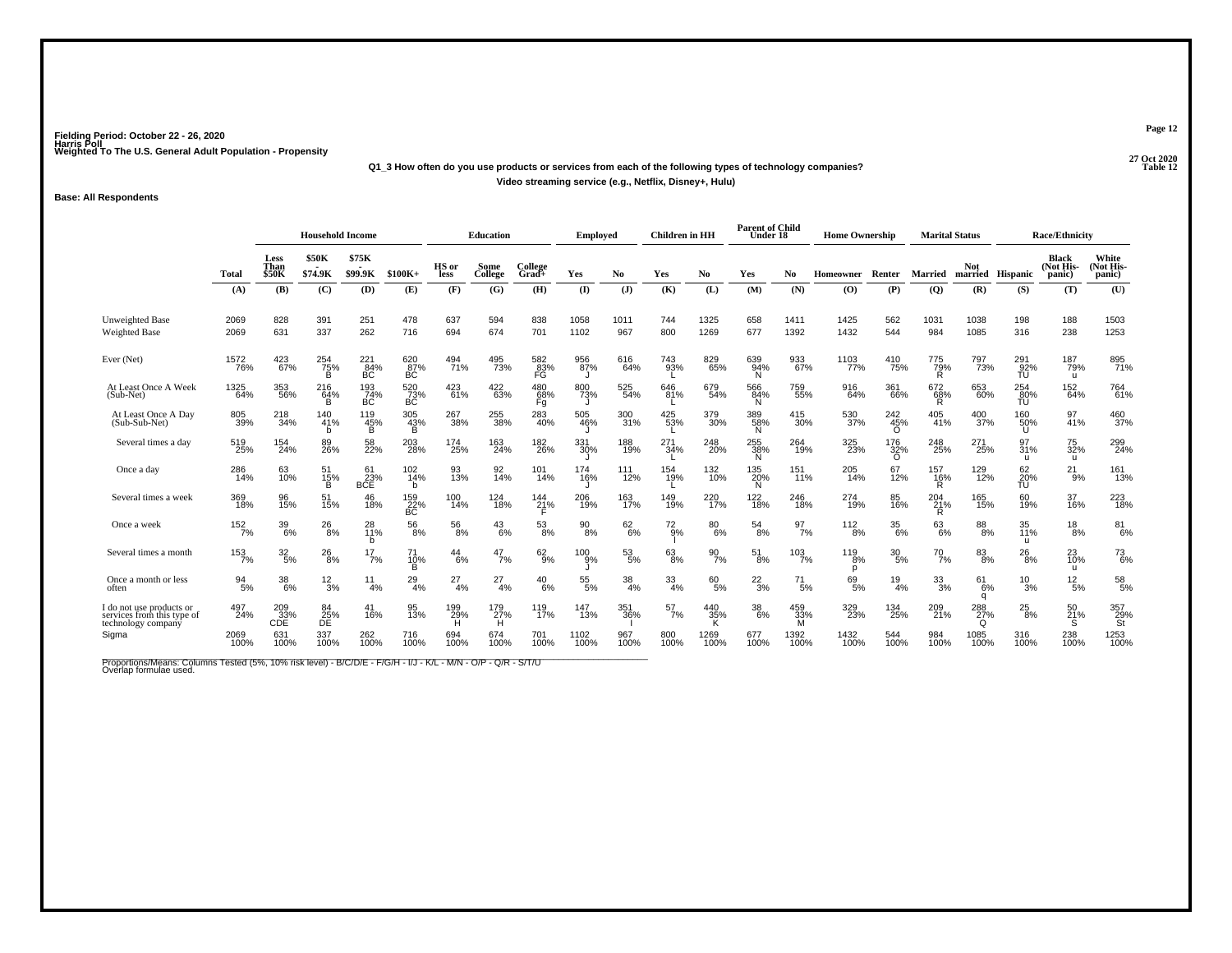#### **27 Oct 2020Q1\_4 How often do you use products or services from each of the following types of technology companies?P** Table 13 **Audio streaming service (e.g., Apple Music, Spotify, Pandora)**

#### **Base: All Respondents**

|                                                                              |                    | Gender                          |                       |                          |                          | Age                  |                            |                    |                          |                           | <b>Male Age</b>         |                    |                            |                                  |                               | <b>Female Age</b>         |                                |                           |                 | Region                |                   |                       |
|------------------------------------------------------------------------------|--------------------|---------------------------------|-----------------------|--------------------------|--------------------------|----------------------|----------------------------|--------------------|--------------------------|---------------------------|-------------------------|--------------------|----------------------------|----------------------------------|-------------------------------|---------------------------|--------------------------------|---------------------------|-----------------|-----------------------|-------------------|-----------------------|
|                                                                              | <b>Total</b>       | Male                            | Female                | 18-34                    | 35-44                    | 45-54                | 55-64                      | $65+$              | 18-34                    | 35-44                     | 45-54                   | 55-64              | $65+$                      | 18-34                            | 35-44                         | 45-54                     | 55-64                          | $65+$                     | North-<br>east  | South                 | Mid-<br>west      | West                  |
|                                                                              | (A)                | (B)                             | (C)                   | (D)                      | (E)                      | (F)                  | (G)                        | (H)                | $($ I                    | (J)                       | (K)                     | (L)                | (M)                        | (N)                              | (0)                           | (P)                       | $\overline{Q}$                 | (R)                       | (S)             | (T)                   | (U)               | (V)                   |
| <b>Unweighted Base</b><br>Weighted Base                                      | 2069<br>2069       | 952<br>991                      | 1117<br>1078          | 612<br>609               | 325<br>345               | 290<br>342           | 327<br>335                 | 515<br>439         | 295<br>302               | 158<br>170                | 131<br>168*             | 125<br>154*        | 243<br>197                 | 317<br>307                       | 167<br>174                    | 159<br>173                | 202<br>181                     | 272<br>242                | 426<br>364      | 822<br>790            | 412<br>436        | 409<br>479            |
| Ever (Net)                                                                   | 1331<br>64%        | 671<br>$\overset{68}{\text{c}}$ | 660<br>61%            | 544<br>89%<br>eFGH       | 289<br>84%<br>FGH        | 218<br>_64%<br>GH    | 158<br>47%<br>Ĥ            | 122<br>28%         | 265<br>88%<br><b>KLM</b> | 150<br>88%<br><b>KLMo</b> | 119<br>71%<br>LMp       | 74<br>48%<br>M     | 62<br>32%                  | 279<br>91%<br>OPQR               | 139<br>80%<br><b>PQR</b>      | 99<br>57%<br>qR           | $^{83}_{\substack{46\% \\ R}}$ | 60<br>25%                 | 228<br>63%<br>ш | 541<br>68%<br>Ш       | 241<br>55%        | 322<br>67%<br>U       |
| At Least Once A Week<br>(Sub-Net)                                            | 1044<br>50%        | 561<br>57%<br>C                 | 483<br>45%            | 446<br>73%<br>FGH        | $^{251}_{73\%}$<br>FGH   | 161<br>47%<br>GH     | 119<br>36%<br>Ή            | 67<br>15%          | 221<br>73%<br><b>KLM</b> | 136<br>80%<br><b>KLMO</b> | 95<br>57%<br><b>IMP</b> | 64<br>41%<br>м     | 45<br>23%<br>Ŕ             | $^{225}_{73\%}$<br><b>PQR</b>    | $^{115}_{66\%}$<br><b>PQR</b> | 66<br>38%<br>R            | 56<br>31%<br>R                 | $^{22}_{9\%}$             | 182<br>50%      | $^{414}_{52\%}$<br>ับ | 193<br>44%        | 255<br>53%<br>U       |
| At Least Once A Day<br>(Sub-Sub-Net)                                         | 600<br>29%         | 325<br>33%<br>C                 | 275<br>25%            | 266<br>44%<br>FGH        | 157<br>46%<br>FGH        | $^{109}_{32\%}$      | 46<br>14%<br>Ή             | $^{22}_{5\%}$      | 133<br>44%<br>LM         | 85<br>50%<br>kLM          | 64<br>38%<br>LMp        | 30<br>20%<br>MQ    | $\frac{14}{7%}$            | $\frac{133}{43\%}$<br><b>PQR</b> | 72<br>41%<br><b>PQR</b>       | $^{45}_{26\%}$ QR         | $^{16}_{9\%}$                  | $\frac{9}{4\%}$           | 116<br>32%      | 229 <sub>%</sub>      | 104<br>24%        | 151<br>32%<br>u       |
| Several times a day                                                          | 382<br>18%         | 206<br>21%<br>C                 | 176<br>16%            | 182<br>30%<br><b>FGH</b> | 105<br>31%<br><b>FGH</b> | 60<br>18%<br>GH      | $^{24}$ <sub>7%</sub><br>H | 10<br>2%           | 92<br>30%<br>LM          | 55<br>32%<br>LM           | 38<br>23%<br>LMp        | 15<br>10%<br>м     | $\frac{5}{3}$ %            | 91<br>30%<br><b>PQR</b>          | 50<br>29%<br><b>PQR</b>       | 22<br>13%<br>qR           | $^{10}_{\ 5\%}$                | 4<br>2%                   | 68<br>19%       | 145<br>18%            | 75<br>17%         | 94<br>20%             |
| Once a day                                                                   | 218<br>11%         | 120<br>12%<br>C                 | 98<br>9%              | 83<br>14%<br>GH          | 52<br>15%<br>GH          | 48<br>14%<br>GH      | $^{22}_{6\%}$<br>h.        | 13<br>3%           | 41<br>14%<br>м           | 30<br>17%<br>м            | 25<br>15%<br>м          | 16<br>10%<br>mq    | 4%                         | 42<br>14%<br>QR                  | $\frac{22}{13\%}$ QR          | $^{23}_{13\%}$ QR         | 6<br>3%                        | 4<br>2%                   | 48<br>13%       | 84<br>11%<br>u        | $^{29}_{7\%}$     | 58<br>12%<br>U        |
| Several times a week                                                         | $\frac{313}{15\%}$ | 153<br>15%                      | 160<br>15%            | 131<br>22%<br>eFgH       | 54<br>16%<br>н           | 40<br>12%            | 52<br>15%<br>н             | 37<br>8%           | 59<br>20%                | 26<br>15%                 | 22<br>13%               | 20<br>13%          | 27<br>$\frac{1}{14%}$<br>R | 72<br>23%<br>PŘ.                 | 28<br>16%<br>R                | 18<br>10%<br>R.           | 31<br>17%<br>R                 | $^{10}_{4\%}$             | 44<br>12%       | $^{121}_{15\%}$       | 73<br>17%         | 74<br>16%             |
| Once a week                                                                  | $^{132}_{6\%}$     | $\frac{82}{8%}$                 | $^{49}_{\ 5\%}$       | 49<br>8%<br>FĤ           | 40<br>12%<br>FgH         | 13<br>4%             | 21<br>6%<br>н              | $\frac{8}{2%}$     | $^{29}_{9\%}$<br>м       | 26<br>15%<br><b>KM</b>    | $^{10}_{6\%}$<br>p      | $^{13}_{8\%}$<br>m | $\frac{5}{3}$ %            | $^{20}_{7\%}$<br>PŔ              | $\frac{15}{8%}$<br>PŘ         | $\frac{2}{1\%}$           | 5%                             | $\frac{3}{1\%}$           | $^{22}_{6\%}$   | 64<br>8%<br>U         | 16<br>4%          | $^{30}_{6\%}$         |
| Several times a month                                                        | 137/7%             | $\frac{54}{5\%}$                |                       | $^{49}_{8\%}$<br>h       | $^{26}_{7\%}$            | $^{26}_{8\%}$        | $^{16}_{5\%}$              | $^{20}_{5\%}$      | $^{18}_{6\%}$            | $^{12}_{7\%}$             | $\frac{14}{8%}$         | $\frac{3}{2}$ %    | $\frac{8}{4%}$             | 31<br>10%                        | $^{14}_{8\%}$                 | $^{12}_{7\%}$             | $^{13}_{7\%}$                  | $^{12}_{\ 5\%}$           | $^{25}_{7\%}$   | $\frac{58}{7\%}$<br>u | 17<br>4%          | $\frac{37}{8\%}$<br>u |
| Once a month or less<br>often                                                | 150<br>7%          | 56<br>$-6%$                     | 94<br>9%<br>в         | $^{50}_{\ 8\%}$<br>Е     | $\frac{12}{3%}$          | $\frac{32}{9%}$<br>E | $^{22}_{7\%}$              | $\frac{35}{8\%}$   | 26<br>$-9%$              | $\frac{2}{1%}$            | $^{10}_{6\%}$           | 8<br>5%            | $\frac{9}{5%}$             | 24<br>-8%                        | $\frac{9}{5\%}$               | $^{21}_{12\%}$<br>$\circ$ | $^{14}_{8\%}$                  | 26<br>11%<br>М            | 21<br>6%        | 69 <sub>9%</sub>      | $\frac{30}{7\%}$  | $^{30}_{6\%}$         |
| I do not use products or<br>services from this type of<br>technology company | 738<br>36%         | 320<br>32%                      | 418<br>$\frac{39}{B}$ | 65<br>11%                | 56<br>16%<br>d           | 123<br>36%<br>ĐĒ     | 177<br>53%<br>DĚĚ          | 317<br>72%<br>DEFG | 37<br>12%                | 20<br>12%                 | 49<br>29%<br>IJ         | 79<br>52%<br>IJK   | 135<br>68%<br>IJKL         | $^{28}_{9\%}$                    | 36<br>20%<br>Nj               | 74<br>43%<br><b>NOK</b>   | 98<br>54%<br><b>NOp</b>        | 182<br>75%<br><b>NOPQ</b> | 135<br>37%      | 250<br>32%            | 195<br>45%<br>sTV | 157<br>33%            |
| Sigma                                                                        | 2069<br>100%       | 991<br>100%                     | 1078<br>100%          | 609<br>100%              | 345<br>100%              | 342<br>100%          | 335<br>100%                | 439<br>100%        | 302<br>100%              | 170<br>100%               | 168<br>100%             | 154<br>100%        | 197<br>100%                | 307<br>100%                      | 174<br>100%                   | 173<br>100%               | 181<br>100%                    | 242<br>100%               | 364<br>100%     | 790<br>100%           | 436<br>100%       | 479<br>100%           |

Proportions/Means: Columns Tested (5%, 10% risk level) - B/C - D/E/F/G/H - I/J/K/L/M - N/O/P/Q/R - I/N - J/O - K/P - L/Q - M/R - S/T/U/V<br>Overlap formulae used. \*small base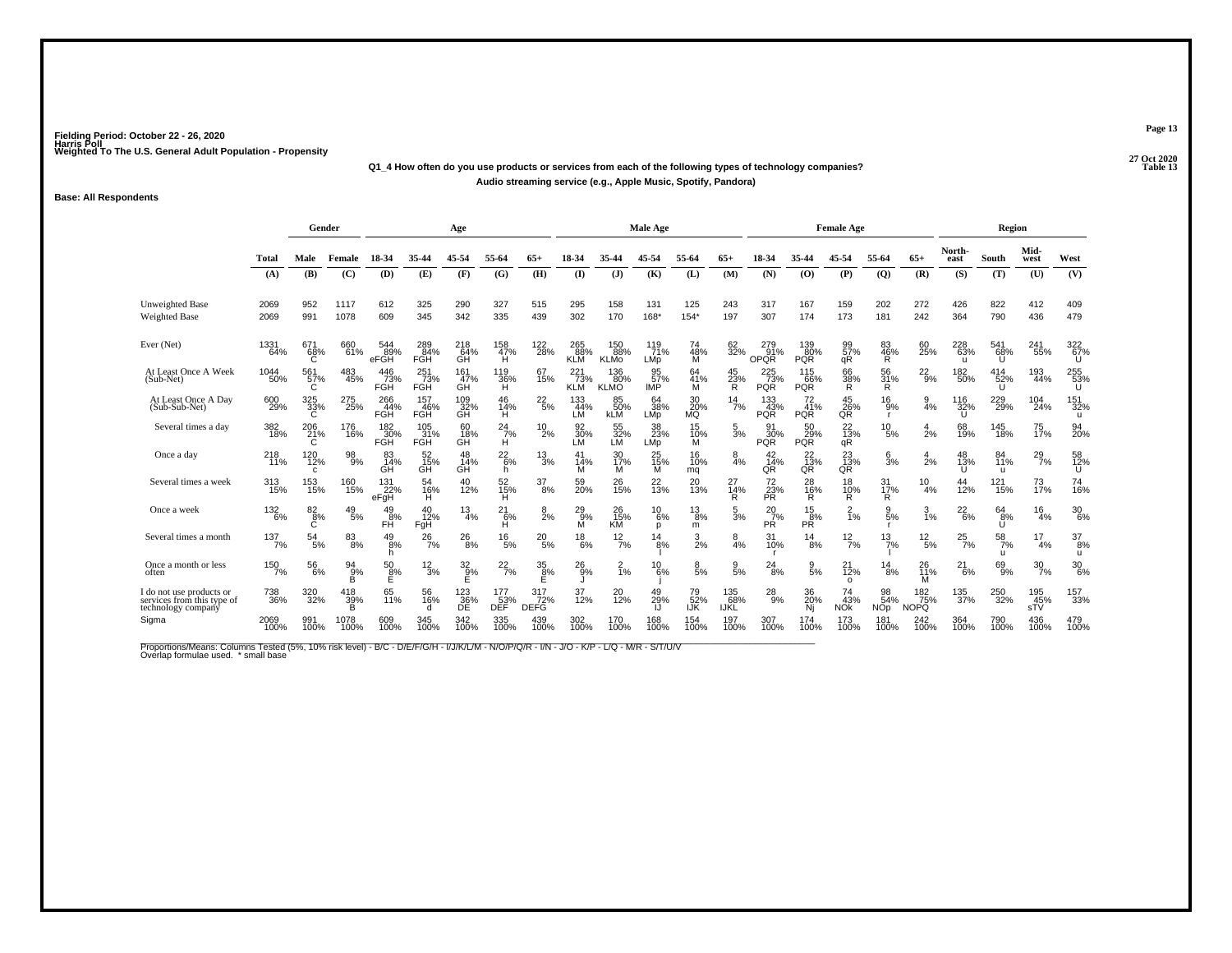### **27 Oct 2020Q1\_4 How often do you use products or services from each of the following types of technology companies?Audio streaming service (e.g., Apple Music, Spotify, Pandora)**

#### **Base: All Respondents**

|                                                                              |                 |                              | <b>Household Income</b> |                               |                          |                 | <b>Education</b>           |                               | <b>Employed</b>  |                  | <b>Children</b> in HH |                  | <b>Parent of Child</b><br>Under 18 |                     | <b>Home Ownership</b> |                  | <b>Marital Status</b> |                         |                  | <b>Race/Ethnicity</b>               |                              |
|------------------------------------------------------------------------------|-----------------|------------------------------|-------------------------|-------------------------------|--------------------------|-----------------|----------------------------|-------------------------------|------------------|------------------|-----------------------|------------------|------------------------------------|---------------------|-----------------------|------------------|-----------------------|-------------------------|------------------|-------------------------------------|------------------------------|
|                                                                              | Total           | Less<br>Than<br><b>\$50K</b> | \$50K<br>\$74.9K        | \$75K<br>\$99.9K              | $$100K+$                 | HS or<br>less   | Some<br>College            | College<br>$Grad +$           | Yes              | No               | Yes                   | No.              | Yes                                | No.                 | Homeowner Renter      |                  | <b>Married</b>        | Not<br>married Hispanic |                  | <b>Black</b><br>(Not His-<br>panic) | White<br>(Not His-<br>panic) |
|                                                                              | (A)             | (B)                          | (C)                     | (D)                           | (E)                      | (F)             | (G)                        | (H)                           | (I)              | (J)              | (K)                   | (L)              | (M)                                | (N)                 | (O)                   | (P)              | (Q)                   | (R)                     | (S)              | (T)                                 | (U)                          |
| Unweighted Base<br><b>Weighted Base</b>                                      | 2069<br>2069    | 828<br>631                   | 391<br>337              | 251<br>262                    | 478<br>716               | 637<br>694      | 594<br>674                 | 838<br>701                    | 1058<br>1102     | 1011<br>967      | 744<br>800            | 1325<br>1269     | 658<br>677                         | 1411<br>1392        | 1425<br>1432          | 562<br>544       | 1031<br>984           | 1038<br>1085            | 198<br>316       | 188<br>238                          | 1503<br>1253                 |
| Ever (Net)                                                                   | 1331<br>64%     | 365<br>58%                   | 212<br>63%              | 191<br>73%<br>BC              | $^{512}_{72\%}$ BC       | $^{416}_{60\%}$ | 428<br>64%                 | 487<br>69%<br>Fg              | 855<br>78%       | 476<br>49%       | 676<br>84%            | 655<br>52%       | 582<br>86%<br>N                    | 749<br>54%          | 912<br>64%            | 360<br>66%       | 618<br>63%            | 713<br>66%              | 260<br>82%<br>TU | 167<br>70%<br>U                     | 721<br>58%                   |
| At Least Once A Week<br>(Sub-Net)                                            | 1044<br>50%     | 273<br>43%                   | 169<br>50%<br>b         | 143<br>54%<br>B.              | 425<br>59%<br>BC         | 314<br>45%      | 335<br>50%                 | 396<br>56%<br>FG              | 707<br>64%       | 338<br>35%       | 569<br>71%            | 475<br>37%       | $^{491}_{73\%}$<br>N               | 554<br>40%          | 706<br>49%            | 289<br>53%       | 484<br>49%            | 561<br>52%              | 202<br>64%<br>U  | 132<br>56%<br>U.                    | 556<br>44%                   |
| At Least Once A Day<br>(Sub-Sub-Net)                                         | 600<br>29%      | 148<br>23%                   | $^{102}_{30\%}$<br>в    | 73<br>28%                     | 263<br>37%<br>Bd         | 173<br>25%      | 177<br>26%                 | 250<br>36%<br>FG              | 442<br>40%<br>IJ | 158<br>16%       | 340<br>43%            | 260<br>20%       | 320<br>47%<br>N                    | 280<br>20%          | 412<br>29%            | 168<br>31%       | 287<br>29%            | 312<br>29%              | 126<br>40%<br>U  | 96<br>40%<br>U                      | 316<br>25%                   |
| Several times a day                                                          | 382<br>18%      | 86<br>14%                    | 64<br>19%<br>b          | 40<br>15%                     | 187<br>26%<br><b>BcD</b> | 105<br>15%      | 113<br>17%                 | 164<br>$\frac{23}{\text{FG}}$ | 285<br>26%       | 97<br>10%        | 215<br>27%            | 167<br>13%       | 203<br>30%<br>N.                   | 179<br>13%          | 257<br>18%            | 109<br>20%       | 173<br>18%            | 209<br>19%              | 75<br>24%<br>U   | 69<br>29%<br>U                      | 195<br>16%                   |
| Once a day                                                                   | $^{218}_{11\%}$ | 62<br>10%                    | 38<br>11%               | 33<br>13%                     | 76<br>11%                | 68<br>10%       | $^{64}_{9\%}$              | 86<br>12%                     | 156<br>14%       | 61<br>$-6%$      | 125<br>16%            | $\frac{92}{7}\%$ | 117<br>17%<br>N                    | $101$ <sub>7%</sub> | 154<br>11%            | 58<br>11%        | 114<br>12%            | 103<br>10%              | 51<br>16%<br>U   | 27<br>11%                           | 121<br>10%                   |
| Several times a week                                                         | 313<br>15%      | 86<br>14%                    | 53<br>16%               | 38<br>14%                     | 121%                     | 105<br>15%      | 111<br>16%                 | 97<br>14%                     | 175<br>16%       | 138<br>14%       | 150<br>19%            | 163<br>13%       | 102<br>15%                         | 211<br>15%          | 204<br>14%            | 93<br>17%        | 135<br>14%            | 178<br>16%              | 52<br>16%        | 25<br>11%                           | 169<br>14%                   |
| Once a week                                                                  | 132<br>6%       | 40<br>6%                     | $\frac{13}{4%}$         | 32 <sub>%</sub><br><b>BCE</b> | 41<br>6%                 | $^{36}_{\ 5\%}$ | 47<br>7%                   | $^{49}_{7\%}$                 | $^{90}_{8\%}$    | 41<br>4%         | 79<br>10%             | $\frac{53}{4\%}$ | 69<br>10%<br>N.                    | 63<br>-5%           | $\frac{91}{6\%}$      | $^{29}_{5\%}$    | 62/6%                 | $^{70}_{6\%}$           | 25<br>8%         | $^{12}_{\ 5\%}$                     | $^{71}_{6\%}$                |
| Several times a month                                                        | 137/7%          | $\frac{33}{5\%}$             | $^{25}_{7\%}$           | 25<br>10%<br>b                | $^{48}_{7\%}$            | $^{56}_{\ 8\%}$ | $\frac{37}{5\%}$           | $^{43}_{6\%}$                 | $\frac{84}{8%}$  | $\frac{52}{5\%}$ | $^{61}_{8\%}$         | $^{75}_{6\%}$    | 54<br>8%                           | 82 <sub>6%</sub>    | $\frac{96}{7\%}$      | $\frac{37}{7\%}$ | $^{69}_{7\%}$         | $^{68}_{6\%}$           | $^{25}_{8\%}$    | $17\frac{7}{12}$ %                  | 78 <sub>6%</sub>             |
| Once a month or less<br>often                                                | 150<br>7%       | 59 <sub>9%</sub><br>сE       | $^{18}_{\ 5\%}$         | $^{23}_{9\%}$                 | 39<br>6%                 | $^{46}_{7\%}$   | $^{57}_{\ 8\%}$            | $^{48}_{7\%}$                 | 64<br>6%         | 86<br>9%         | $^{45}_{6\%}$         | $^{105}_{8\%}$   | $\frac{37}{5\%}$                   | $^{113}_{8\%}$<br>m | $^{110}_{8\%}$        | $\frac{35}{6\%}$ | $65$ <sub>7%</sub>    | $858\%$                 | 32<br>10%        | $17_{7\%}$                          | 87 <sub>7%</sub>             |
| I do not use products or<br>services from this type of<br>technology company | 738<br>36%      | 266<br>$\frac{42}{DE}$       | 126<br>37%<br>DE        | 71 <sub>27%</sub>             | 203<br>28%               | 278<br>40%      | 246<br>36%<br><sub>n</sub> | $^{215}_{31\%}$               | 247<br>22%       | 490<br>51%       | 124<br>16%            | 614<br>48%<br>K  | 94<br>14%                          | 643<br>46%<br>M     | 520<br>36%            | 183<br>34%       | 366<br>37%            | 372<br>34%              | 56<br>18%        | $\frac{71}{30\%}$                   | 531<br>42%<br>ST             |
| Sigma                                                                        | 2069<br>100%    | 631<br>100%                  | 337<br>100%             | 262<br>100%                   | 716<br>100%              | 694<br>100%     | 674<br>100%                | 701<br>100%                   | 1102<br>100%     | 967<br>100%      | 800<br>100%           | 1269<br>100%     | 677<br>100%                        | 1392<br>100%        | 1432<br>100%          | 544<br>100%      | 984<br>100%           | 1085<br>100%            | 316<br>100%      | 238<br>100%                         | 1253<br>100%                 |

Proportions/Means: Columns Tested (5%, 10% risk level) - B/C/D/E - F/G/H - I/J - K/L - M/N - O/P - Q/R - S/T/U<br>Overlap formulae used.

**Page 14**

**P** Table 14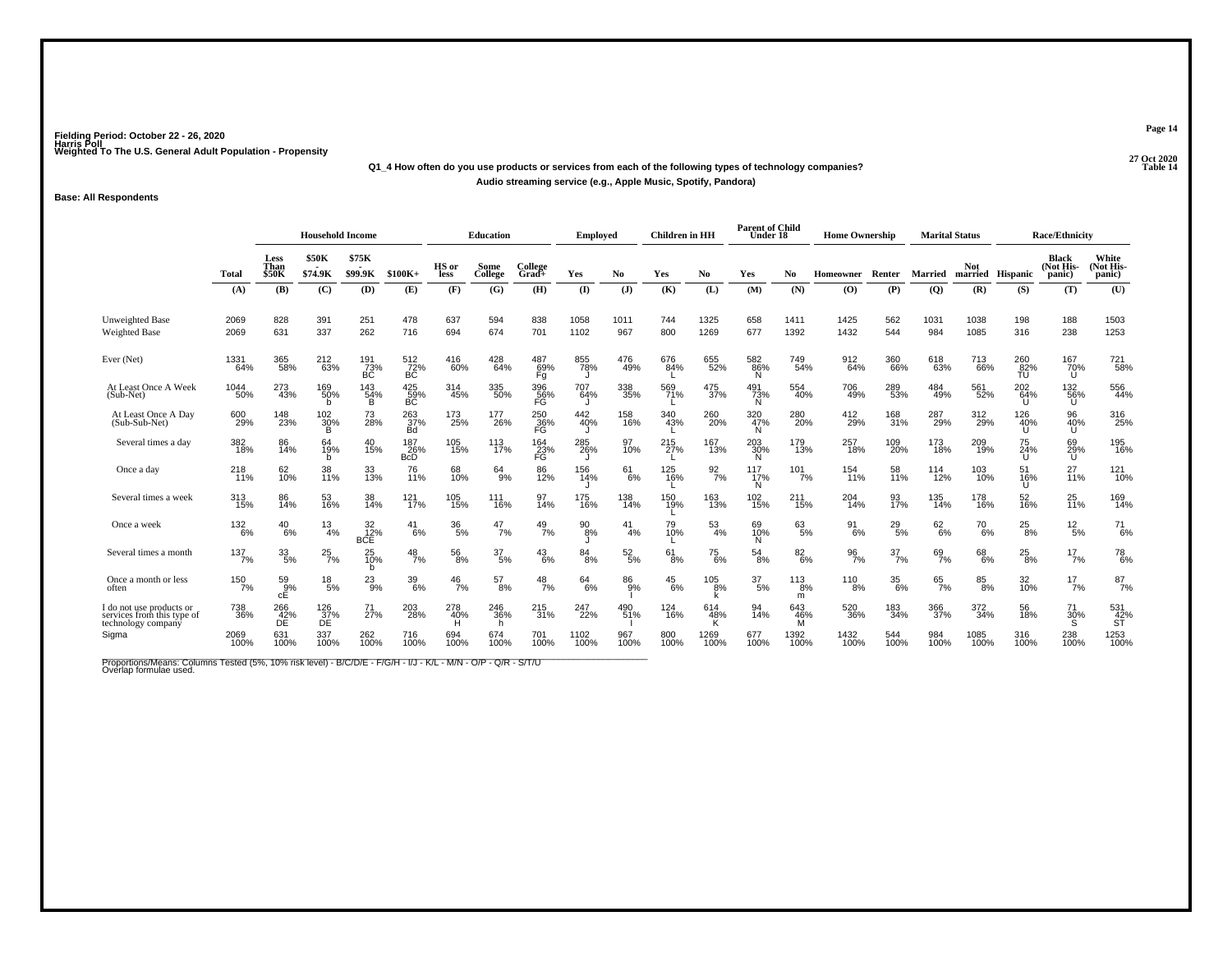#### **27 Oct 2020Q1\_5 How often do you use products or services from each of the following types of technology companies?P** Table 15 **Multi-brand e-commerce (e.g., Amazon, AliExpress, Overstock)**

#### **Base: All Respondents**

|                                                                              |              | Gender               |              |                   |                         | Age             |                                     |                           |                          |                                     | Male Age            |                 |                          |                         |                               | <b>Female Age</b>    |                        |                         |                            | Region          |                                      |                 |
|------------------------------------------------------------------------------|--------------|----------------------|--------------|-------------------|-------------------------|-----------------|-------------------------------------|---------------------------|--------------------------|-------------------------------------|---------------------|-----------------|--------------------------|-------------------------|-------------------------------|----------------------|------------------------|-------------------------|----------------------------|-----------------|--------------------------------------|-----------------|
|                                                                              | Total        | Male                 | Female       | 18-34             | 35-44                   | 45-54           | 55-64                               | $65+$                     | 18-34                    | 35-44                               | 45-54               | 55-64           | $65+$                    | 18-34                   | 35-44                         | 45-54                | 55-64                  | $65+$                   | North-<br>east             | South           | Mid-<br>west                         | West            |
|                                                                              | (A)          | (B)                  | (C)          | (D)               | (E)                     | (F)             | (G)                                 | (H)                       | (I)                      | (J)                                 | (K)                 | (L)             | (M)                      | (N)                     | (0)                           | (P)                  | $\overline{Q}$         | (R)                     | (S)                        | (T)             | (U)                                  | (V)             |
| <b>Unweighted Base</b><br><b>Weighted Base</b>                               | 2069<br>2069 | 952<br>991           | 1117<br>1078 | 612<br>609        | 325<br>345              | 290<br>342      | 327<br>335                          | 515<br>439                | 295<br>302               | 158<br>170                          | 131<br>168*         | 125<br>$154*$   | 243<br>197               | 317<br>307              | 167<br>174                    | 159<br>173           | 202<br>181             | 272<br>242              | 426<br>364                 | 822<br>790      | 412<br>436                           | 409<br>479      |
| Ever (Net)                                                                   | 1762<br>85%  | 856<br>86%           | 906<br>84%   | 548<br>90%<br>FGH | 310<br>90%<br>fgH       | 287<br>84%<br>h | 279<br>83%<br>h                     | 338<br>77%                | 278<br>92%<br><b>KLM</b> | 157<br>92%<br><b>KLM</b>            | 141<br>84%          | 126<br>82%      | 153<br>78%               | 270<br>88%<br>R         | $^{152}_{87\%}$<br>R.         | 145<br>84%           | 153<br>85%             | 185<br>77%              | 322<br>88%                 | 673<br>85%<br>U | 346<br>79%                           | 421<br>88%<br>U |
| At Least Once A Week<br>(Sub-Net)                                            | 915<br>44%   | 479<br>48%<br>Ć      | 436<br>40%   | 345<br>57%<br>FGH | 204<br>59%<br>FĞH       | 146<br>43%<br>H | <sup>122</sup> <sub>36</sub> %<br>Ή | 98<br>22%                 | 178<br>59%<br><b>kLM</b> | $^{118}_{69\%}$<br><b>iKLMO</b>     | 78<br>46%<br>M      | 59<br>38%<br>м  | 47<br>24%                | 168<br>55%<br>PQŘ       | 85<br>49%<br>QŘ               | 68<br>39%<br>R       | 63<br>35%<br>R         | $\frac{51}{21\%}$       | 178<br>49%<br>$\mathbf{u}$ | 344<br>43%      | 182<br>42%                           | 211<br>44%      |
| At Least Once A Day<br>(Sub-Sub-Net)                                         | 333<br>16%   | 186<br>$^{19\%}_{C}$ | 147<br>14%   | 137<br>23%<br>GH  | 90<br>POH<br>FGH        | 62<br>18%<br>GH | 31<br>$H^9$                         | $\frac{13}{3%}$           | 24%<br>LM                | 49<br>29%<br>LM                     | 45<br>$27\%$<br>LMP | $^{11}_{7\%}$   | 10<br>5%                 | 66<br>22%<br><b>PQR</b> | $^{42}_{24\%}$<br><b>PQR</b>  | 17<br>$\frac{10}{R}$ | 20<br><b>11%</b><br>R  | $\frac{3}{1\%}$         | 56<br>15%                  | 130<br>16%      | 58<br>13%                            | 89<br>19%       |
| Several times a day                                                          | 193<br>9%    | 110<br>11%<br>C      | $83\!\%$     | 77<br>13%<br>GĤ   | 50<br>14%<br>GH         | 44<br>13%<br>GH | $^{16}_{5\%}$<br>h.                 | 2%                        | 44<br>14%<br>LM          | 21<br>13%<br>IМ                     | 30<br>18%<br>LMP    | $\frac{8}{5%}$  | 3%<br>R                  | 33<br>11%<br>QR         | 28<br>16%<br>pQR              | $^{14}_{8\%}$<br>R   | 4%<br>R                | $\ddot{\textbf{x}}$     | $^{32}_{9\%}$              | $^{73}_{9\%}$   | $^{28}_{6\%}$                        | 61<br>13%<br>U  |
| Once a day                                                                   | 140<br>7%    | 76<br>8%             | 64<br>6%     | 61<br>10%<br>fGH  | 41<br>12%<br><b>FGH</b> | 18<br>$H^5$     | $^{15}_{\substack{5\%\\H}}$         | 6<br>1%                   | 27<br>-9%<br>LM          | 27<br>$\frac{1}{6%}$<br><b>iLMo</b> | 15<br>$9\%$<br>LMP  | $\frac{3}{2\%}$ | $\frac{3}{2\%}$          | 33<br>11%<br><b>PR</b>  | 13<br>$PR^{\overset{3}{8}\%}$ | $\frac{3}{2\%}$      | $\frac{12}{7}$ %<br>рR | $\frac{3}{1\%}$         | $^{24}$ <sub>7%</sub>      | $^{57}_{7\%}$   | $\frac{30}{7\%}$                     | $^{29}_{6\%}$   |
| Several times a week                                                         | 326<br>16%   | 175<br>18%<br>c      | 151<br>14%   | 121<br>20%<br>н   | 66<br>19%<br>н          | 49<br>14%<br>h. | 50<br>15%<br>Ĥ                      | $^{40}_{9\%}$             | 65<br>21%<br>kM          | 43<br>25%<br><b>KMO</b>             | 20<br>12%           | 30<br>20%<br>M  | 17<br>9%                 | 56<br>18%<br>R          | 23<br>13%                     | 29<br>17%            | 20<br><b>11%</b>       | 23<br>10%               | 72<br>20%<br>tu            | 115<br>15%      | 60<br>14%                            | 78<br>16%       |
| Once a week                                                                  | 256<br>12%   | 119<br>12%           | 137<br>13%   | 87<br>14%         | 47<br>14%               | 35<br>10%       | 41<br>12%                           | 45<br>10%                 | 42<br>14%                | 26<br>16%<br>ĸ                      | $^{13}_{8\%}$       | 18<br>11%       | 20<br>10%                | 45<br>15%               | 21<br>$\frac{1}{2%}$          | 23<br>13%            | 23<br>13%              | 25<br>10%               | 50<br>14%<br>v             | 98<br>12%       | 63<br>14%<br>v                       | 44<br>9%        |
| Several times a month                                                        | 365<br>18%   | 158<br>16%           | 208<br>19%   | 105<br>17%        | 44<br>13%               | 75<br>22%<br>E  | 68<br>20%<br>E                      | 73<br>17%                 | 51<br>17%                | $^{12}_{7\%}$                       | 36<br>21%           | 31<br>20%       | 28<br>14%                | 54<br>17%               | 32<br>18%                     | 39<br>23%            | 37<br>21%              | 46<br>19%               | 60<br>16%                  | 139<br>18%      | 68<br>16%                            | 99<br>21%       |
| Once a month or less<br>often                                                | 481<br>23%   | 219<br>22%           | 263<br>24%   | 98<br>16%         | 62<br>18%               | 66<br>19%       | 89<br>27%<br><b>DEf</b>             | 167<br>38%<br><b>DEFG</b> | 50<br>17%                | 27<br>16%                           | 28<br>16%           | 36<br>23%       | 78<br>40%<br><b>IJKL</b> | 48<br>16%               | 35<br>20%                     | 38<br>22%            | 53<br>29%<br>N         | 89<br>37%<br><b>NOP</b> | 84<br>23%                  | 191<br>24%      | 96<br>22%                            | 111<br>23%      |
| I do not use products or<br>services from this type of<br>technology company | 307<br>15%   | 135<br>14%           | 172<br>16%   | 61<br>10%         | 35<br>10%               | 55<br>16%<br>De | 56<br>17%<br>De                     | 101<br>23%<br>DEfg        | $^{23}_{8\%}$            | $\frac{13}{8%}$                     | 27<br>16%           | 28<br>18%       | 44<br>22%<br>IJ          | 38<br>12%               | 22<br>13%                     | 28<br>16%            | 28<br>15%              | 57<br>23%<br><b>NOq</b> | $^{42}_{12\%}$             | 117<br>15%      | 90<br>s <sub>TV</sub> <sup>21%</sup> | 58<br>12%       |
| Sigma                                                                        | 2069<br>100% | 991<br>100%          | 1078<br>100% | 609<br>100%       | 345<br>100%             | 342<br>100%     | 335<br>100%                         | 439<br>100%               | 302<br>100%              | 170<br>100%                         | 168<br>100%         | 154<br>100%     | 197<br>100%              | 307<br>100%             | 174<br>100%                   | 173<br>100%          | 181<br>100%            | 242<br>100%             | 364<br>100%                | 790<br>100%     | 436<br>100%                          | 479<br>100%     |

Proportions/Means: Columns Tested (5%, 10% risk level) - B/C - D/E/F/G/H - I/J/K/L/M - N/O/P/Q/R - I/N - J/O - K/P - L/Q - M/R - S/T/U/V<br>Overlap formulae used. \*small base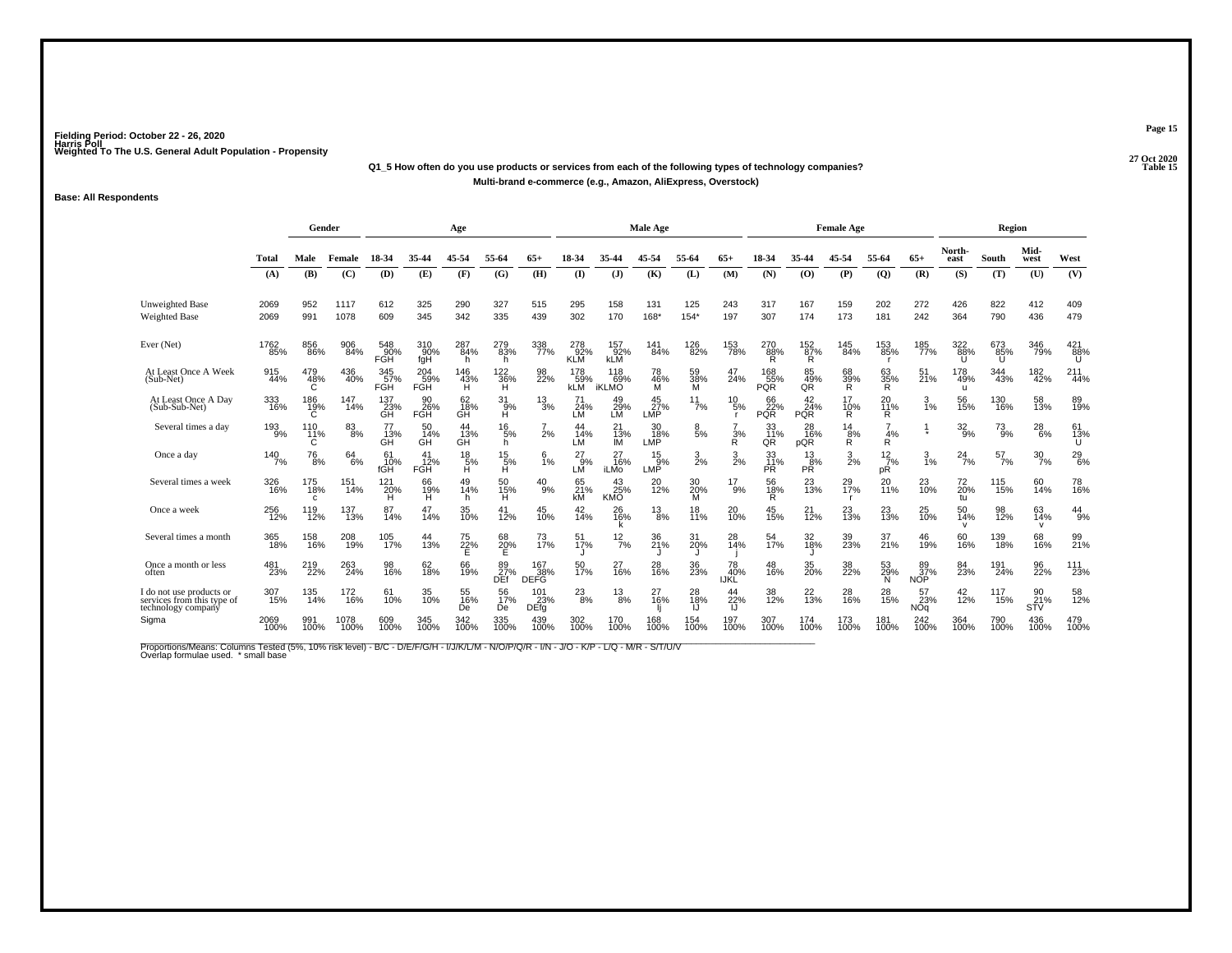### **27 Oct 2020Q1\_5 How often do you use products or services from each of the following types of technology companies?Multi-brand e-commerce (e.g., Amazon, AliExpress, Overstock)**

#### **Base: All Respondents**

|                                                                              |               |                              | <b>Household Income</b> |                     |                          |                               | <b>Education</b> |                                             | <b>Employed</b>  |                | <b>Children</b> in HH |                 | <b>Parent of Child</b><br>Under 18 |                           | <b>Home Ownership</b> |                        | <b>Marital Status</b> |                                |                            | <b>Race/Ethnicity</b>               |                              |
|------------------------------------------------------------------------------|---------------|------------------------------|-------------------------|---------------------|--------------------------|-------------------------------|------------------|---------------------------------------------|------------------|----------------|-----------------------|-----------------|------------------------------------|---------------------------|-----------------------|------------------------|-----------------------|--------------------------------|----------------------------|-------------------------------------|------------------------------|
|                                                                              | Total         | Less<br>Than<br><b>\$50K</b> | <b>\$50K</b><br>\$74.9K | \$75K<br>\$99.9K    | $$100K+$                 | HS or<br>less                 | Some<br>College  | College<br>$Grad +$                         | Yes              | N <sub>0</sub> | Yes                   | No.             | Yes                                | No.                       | Homeowner Renter      |                        | <b>Married</b>        | <b>Not</b><br>married Hispanic |                            | <b>Black</b><br>(Not His-<br>panic) | White<br>(Not His-<br>panic) |
|                                                                              | (A)           | (B)                          | (C)                     | (D)                 | (E)                      | (F)                           | (G)              | (H)                                         | $($ I            | (J)            | (K)                   | (L)             | (M)                                | (N)                       | (O)                   | (P)                    | (Q)                   | (R)                            | (S)                        | (T)                                 | (U)                          |
| Unweighted Base<br><b>Weighted Base</b>                                      | 2069<br>2069  | 828<br>631                   | 391<br>337              | 251<br>262          | 478<br>716               | 637<br>694                    | 594<br>674       | 838<br>701                                  | 1058<br>1102     | 1011<br>967    | 744<br>800            | 1325<br>1269    | 658<br>677                         | 1411<br>1392              | 1425<br>1432          | 562<br>544             | 1031<br>984           | 1038<br>1085                   | 198<br>316                 | 188<br>238                          | 1503<br>1253                 |
| Ever (Net)                                                                   | 1762<br>85%   | 492<br>78%                   | 285<br>84%<br>R         | $^{240}_{-92\%}$ BC | 670<br>BC                | 527<br>76%                    | 580<br>86%       | 655<br>93%<br>FG                            | 1012<br>92%      | 750<br>78%     | 742<br>93%            | 1019<br>80%     | 636<br>94%<br>N                    | 1126<br>$\overline{81}$ % | 1263<br>88%           | 431<br>79%             | 887<br>90%<br>R       | 874<br>81%                     | 282<br>89%<br>$\mathbf{u}$ | 198<br>83%                          | 1050<br>84%                  |
| At Least Once A Week<br>(Sub-Net)                                            | 915<br>44%    | $^{213}_{34\%}$              | <sup>122</sup><br>36%   | 120<br>$-46%$<br>Bc | 437<br>61%<br><b>BCD</b> | 247<br>36%                    | 281<br>42%       | 387<br>55%<br>FG                            | 618<br>56%<br>IJ | 297<br>31%     | 480<br>60%            | 435<br>34%      | 412<br>67%<br>N.                   | 503<br>36%                | 680<br>47%            | 200<br>37%             | 488<br>50%<br>R       | 428<br>39%                     | 160<br>50%                 | 96<br>40%                           | 548<br>44%                   |
| At Least Once A Day<br>(Sub-Sub-Net)                                         | 333<br>16%    | 72<br>11%                    | 37<br>11%               | 41<br>16%           | 178<br>25%<br><b>BCD</b> | 89<br>13%                     | 88<br>13%        | <sup>156</sup> <sub>22</sub> %<br><b>FG</b> | 247<br>22%       | $^{87}_{9\%}$  | 195<br>24%            | 139<br>11%      | 179<br>27%<br>N                    | 154<br>11%                | 255<br>18%<br>P       | 68<br>13%              | 185<br>19%<br>R       | 148<br>14%                     | 61<br>19%                  | 46<br>20%                           | 183<br>15%                   |
| Several times a day                                                          | 193<br>9%     | $\frac{35}{6\%}$             | $^{23}_{7\%}$           | $^{21}_{8\%}$       | 111<br>15%<br><b>BCD</b> | $^{55}_{8\%}$                 | $\frac{36}{5\%}$ | 103<br>15%<br>FG                            | 148<br>13%       | $^{45}_{5\%}$  | 111<br>14%            | 83<br>7%        | 104<br>15%<br>N.                   | 89<br>6%                  | 150<br>10%<br>p       | $\frac{39}{7\%}$       | 109<br>11%<br>R       | $\frac{84}{8%}$                | 35<br>11%                  | $^{20}_{8\%}$                       | 109<br>9%                    |
| Once a day                                                                   | $140$<br>$7%$ | $\frac{37}{6\%}$             | $\frac{15}{4%}$         | $^{20}_{8\%}$       | 68<br>9%<br>bČ           | $\frac{34}{5\%}$              | $^{52}_{\ 8\%}$  | $^{54}_{8\%}$                               | 99<br>99%        | 41<br>4%       | 84<br>10%             | $^{56}_{4\%}$   | 76<br>11%<br>N                     | $^{64}_{5\%}$             | $105$ <sub>7%</sub>   | $^{30}_{\ 5\%}$        | $^{76}_{8\%}$         | $^{64}_{6\%}$                  | $^{26}_{8\%}$              | $^{27}_{11\%}$<br>U                 | $^{74}_{6\%}$                |
| Several times a week                                                         | 326<br>16%    | 65<br>10%                    | 50<br>15%<br>b          | 44<br>17%<br>B      | 161<br>22%<br>BC         | 87<br>13%                     | 105<br>16%       | $^{134}_{19\%}$                             | 208<br>19%       | 118<br>12%     | 168<br>21%            | 158<br>12%      | 135<br>20%<br>N                    | 191<br>14%                | 236<br>16%            | 79<br>15%              | 164<br>17%            | 162<br>15%                     | 50<br>16%                  | 30<br>13%                           | 207<br>16%                   |
| Once a week                                                                  | 256<br>12%    | 76<br>12%                    | 35<br>10%               | 34<br>13%           | 98<br>14%                | 70 <sub>%</sub>               | 88<br>13%        | 97<br>14%                                   | 164<br>15%       | 92<br>10%      | 117<br>15%            | 138<br>11%      | 98<br>14%                          | 158<br>11%                | 188<br>13%<br>p       | 52<br>10%              | 138<br>14%<br>- r     | 117<br>$11\%$                  | 48<br>15%                  | $^{20}_{8\%}$                       | 158<br>13%                   |
| Several times a month                                                        | 365<br>18%    | 91<br>14%                    | 71<br>21%<br>B          | 68<br>26%<br>BÉ.    | 120<br>17%               | 99<br>14%                     | 124<br>18%       | $^{142}_{20\%}$                             | 200<br>18%       | 166<br>17%     | 138<br>17%            | 227<br>18%      | 130<br>19%                         | 236<br>17%                | 255<br>18%            | 98<br>18%              | 176<br>18%            | 189<br>17%                     | 66<br>21%                  | 52 <sub>%</sub><br>u                | 195<br>16%                   |
| Once a month or less<br>often                                                | 481<br>23%    | 188<br>30%<br>ĐĒ.            | $\frac{92}{27}\%$       | 53<br>20%           | 113<br>16%               | 180<br>26%<br>н               | 175<br>26%<br>н  | 126<br>18%                                  | 194<br>18%       | 288<br>30%     | 124<br>15%            | 358<br>28%<br>K | 94<br>14%                          | 387<br>28%<br>M           | 327<br>23%            | 134<br>25%             | 224<br>23%            | 257<br>24%                     | 56<br>18%                  | 50<br>21%                           | 307<br>25%<br>s              |
| I do not use products or<br>services from this type of<br>technology company | 307<br>15%    | 140<br>22%<br><b>CDE</b>     | $^{53}_{16\%}$          | $^{22}_{8\%}$       | $^{46}_{6\%}$            | 167<br>$\overline{GH}^{24\%}$ | 94<br>14%<br>н   | $^{47}_{7\%}$                               | $\frac{91}{8%}$  | 217<br>22%     | $\frac{58}{7\%}$      | 250<br>20%<br>K | 41<br>6%                           | 267<br>19%<br>M           | 169<br>12%            | 113<br>21%<br>$\Omega$ | 97<br>10%             | 211<br>19%<br>∩                | 34<br>11%                  | 40<br>17%                           | 203<br>16%<br>s              |
| Sigma                                                                        | 2069<br>100%  | 631<br>100%                  | 337<br>100%             | 262<br>100%         | 716<br>100%              | 694<br>100%                   | 674<br>100%      | 701<br>100%                                 | 1102<br>100%     | 967<br>100%    | 800<br>100%           | 1269<br>100%    | 677<br>100%                        | 1392<br>100%              | 1432<br>100%          | 544<br>100%            | 984<br>100%           | 1085<br>100%                   | 316<br>100%                | 238<br>100%                         | 1253<br>100%                 |

Proportions/Means: Columns Tested (5%, 10% risk level) - B/C/D/E - F/G/H - I/J - K/L - M/N - O/P - Q/R - S/T/U<br>Overlap formulae used.

**Page 16**

**P** Table 16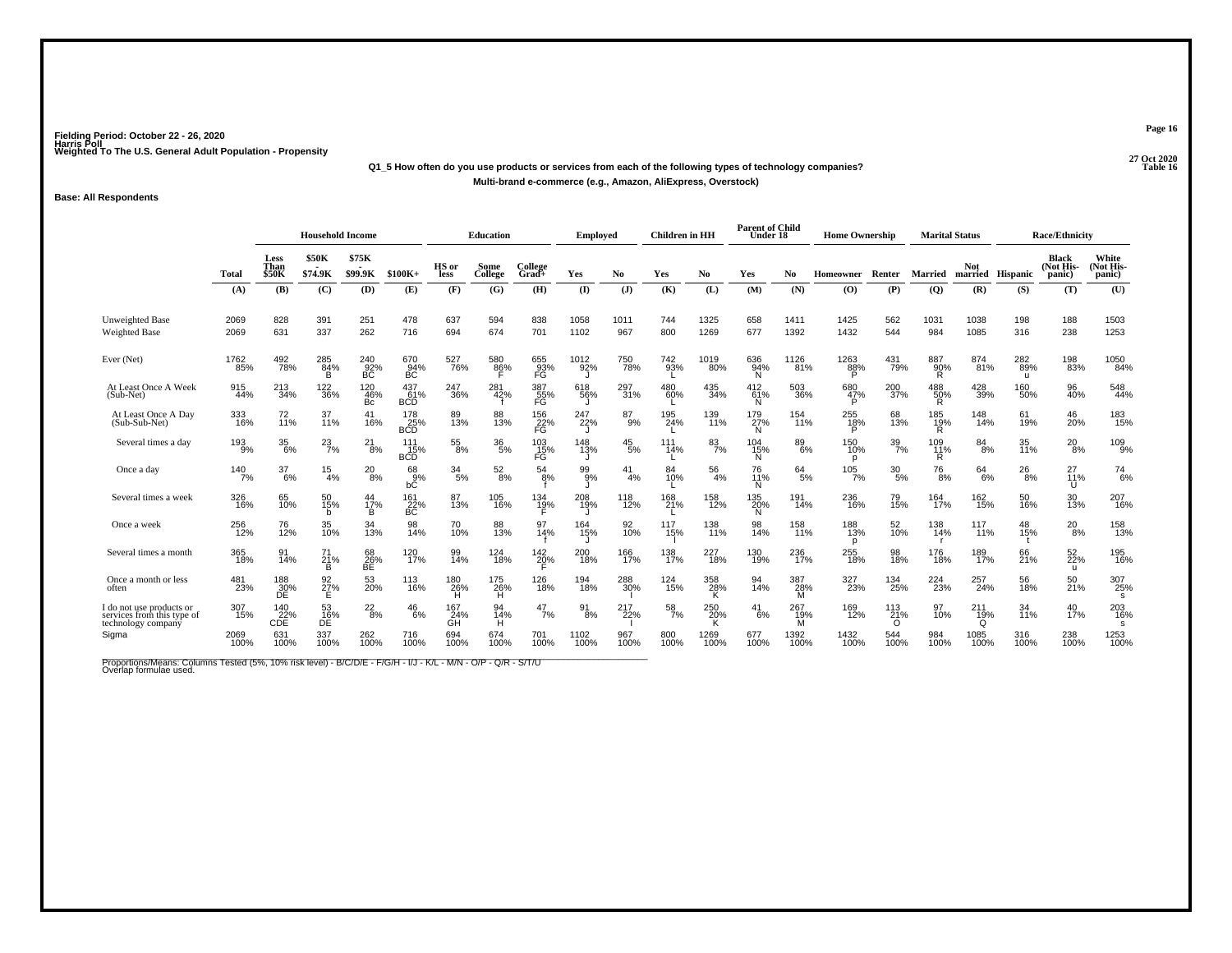#### **27 Oct 2020Q1\_6 How often do you use products or services from each of the following types of technology companies?P** Table 17 **Fintech service (e.g., PayPal, Venmo, Cash App)**

#### **Base: All Respondents**

|                                                                              |              | Gender                  |                        |                         |                         | Age                                  |                         |                         |                           |                                | Male Age         |                       |                    |                               |                              | <b>Female Age</b>            |                            |                         |                           | Region           |                   |                  |
|------------------------------------------------------------------------------|--------------|-------------------------|------------------------|-------------------------|-------------------------|--------------------------------------|-------------------------|-------------------------|---------------------------|--------------------------------|------------------|-----------------------|--------------------|-------------------------------|------------------------------|------------------------------|----------------------------|-------------------------|---------------------------|------------------|-------------------|------------------|
|                                                                              | Total        | Male                    | Female                 | 18-34                   | 35-44                   | 45-54                                | 55-64                   | $65+$                   | 18-34                     | 35-44                          | 45-54            | 55-64                 | $65+$              | 18-34                         | 35-44                        | 45-54                        | 55-64                      | $65+$                   | North-<br>east            | South            | Mid-<br>west      | West             |
|                                                                              | (A)          | (B)                     | (C)                    | (D)                     | (E)                     | (F)                                  | (G)                     | (H)                     | $($ $\Gamma$              | $(\mathbf{J})$                 | (K)              | (L)                   | (M)                | (N)                           | (O)                          | (P)                          | $\mathbf{Q}$               | (R)                     | (S)                       | (T)              | (U)               | (V)              |
| <b>Unweighted Base</b><br><b>Weighted Base</b>                               | 2069<br>2069 | 952<br>991              | 1117<br>1078           | 612<br>609              | 325<br>345              | 290<br>342                           | 327<br>335              | 515<br>439              | 295<br>302                | 158<br>170                     | 131<br>168*      | 125<br>$154*$         | 243<br>197         | 317<br>307                    | 167<br>174                   | 159<br>173                   | 202<br>181                 | 272<br>242              | 426<br>364                | 822<br>790       | 412<br>436        | 409<br>479       |
| Ever (Net)                                                                   | 1490<br>72%  | 749<br>76%              | 741<br>69%             | 538<br>88%<br>FGH       | 309<br>90%<br>FGH       | $^{238}_{70\%}$                      | 223<br>Ή                | 182<br>42%              | 268<br>89%<br><b>KLM</b>  | 161<br>94%<br><b>KLMO</b>      | 126<br>75%<br>M  | 106<br>$\frac{69}{M}$ | 89<br>45%          | 270<br>88%<br><b>PQR</b>      | $^{148}_{85\%}$<br>PQR       | 112<br>$\frac{65}{R}$        | 118<br>$\frac{65}{R}$      | 93<br>38%               | 246<br>68%                | 594<br>75%<br>SU | 278<br>64%        | 372<br>78%<br>SU |
| At Least Once A Week<br>(Sub-Net)                                            | 831<br>40%   | 456<br>46%<br>Ć         | 375<br>35%             | 380<br>62%<br>FĞĤ       | 218<br>63%<br>FGH       | 118<br>_34%<br>GH                    | 71<br>21%<br>н          | 44<br>10%               | 202<br>67%<br><b>KLMn</b> | $^{125}_{74\%}$<br><b>KLMO</b> | 72<br>43%<br>LMP | 35<br>22%<br>м        | $^{22}_{11\%}$     | $^{178}_{58\%}$<br><b>PQR</b> | 93<br>53%<br><b>PQR</b>      | 46<br>26%<br>R.              | 36<br>20%<br>R             | $^{22}_{9\%}$           | 148<br>41%                | 340<br>43%<br>U  | $^{142}_{33\%}$   | 201<br>42%<br>U  |
| At Least Once A Day<br>$(Sub-Sub-Net)$                                       | 306<br>15%   | 180<br>18%<br>C         | 127<br>12%             | 148<br>24%<br>FGH       | 97<br>28%<br><b>FGH</b> | 49<br>14%<br>GH                      | $^{10}_{3\%}$<br>h.     | $\frac{3}{1\%}$         | 79<br>26%<br>LM           | 53<br>31%<br>LМ                | 40<br>23%<br>LMP | $\frac{6}{4%}$        | $\frac{3}{1%}$     | 69<br>22%<br><b>PQR</b>       | 44<br>25%<br>PQR             | $^{10}_{6\%}$<br>Ŕ.          | $\frac{4}{2}$ %            | $\star$<br>$\star$      | 54<br>15%                 | 121<br>15%       | 58<br>13%         | 73<br>15%        |
| Several times a day                                                          | 177<br>9%    | $\frac{92}{9%}$         | $\substack{86 \\ 8\%}$ | 90<br>15%<br><b>FGH</b> | 53<br>15%<br><b>FGH</b> | $^{29}_{8\%}$<br>GH                  | 1%<br>h.                |                         | 40<br>13%<br>LM           | 24<br>$\frac{74}{6}$<br>LM     | 25<br>15%<br>LMP | $\frac{3}{2}$ %       |                    | 50<br>16%<br><b>PQR</b>       | $^{29}_{17\%}$<br><b>PQR</b> | 4<br>2%<br>r.                | $\frac{2}{1\%}$            |                         | $^{29}_{8\%}$             | $^{74}_{9\%}$    | $^{35}_{\,\,8\%}$ | 39<br>8%         |
| Once a day                                                                   | 129<br>6%    | 88<br>9%<br>Ć           | 41<br>4%               | 58<br>10%<br>GH         | 43<br>13%<br><b>FGH</b> | $^{20}_{6\%}$<br>GH                  | 1%                      | 1%                      | 39<br>13%<br>LMN          | 29<br>17%<br>kLMo              | 14<br>9%<br>ΙÑ   | $\frac{3}{2\%}$       | $\frac{2}{1\%}$    | $^{19}_{6\%}$<br>QŘ           | 14<br>8%<br>QR               | $\frac{6}{3}\%$              | $\frac{2}{1%}$             | $\pmb{\ast}$<br>$\star$ | $^{25}_{7\%}$             | 48<br>6%         | $^{23}_{5\%}$     | 33/7%            |
| Several times a week                                                         | 289<br>14%   | 155<br>16%<br>C.        | 134<br>12%             | 118<br>19%<br>FGH       | 71<br>20%<br><b>FGH</b> | 38<br>11%<br>н                       | 36<br>11%<br>h.         | $^{26}_{6\%}$           | 59<br>20%<br>kM           | 42<br>25%<br><b>KM</b>         | 17<br>10%        | 25<br>16%<br>MQ       | $^{12}_{6\%}$      | 59<br>19%<br>QŘ               | 29<br>16%<br>QR              | $^{21}_{12\%}$<br>г          | 11<br>6%                   | $^{14}_{6\%}$           | 51<br>14%                 | 103<br>13%       | 42<br>10%         | 93<br>19%<br>sTÜ |
| Once a week                                                                  | 236<br>71%   | 121<br>$\frac{1}{12\%}$ | 115<br>11%             | 115<br>19%<br>FGH       | 51<br>15%<br>fGH        | $\frac{30}{9%}$<br>Ĥ                 | $^{25}_{8\%}$<br>н      | $^{15}_{3\%}$           | 64<br>21%<br><b>KLM</b>   | 30<br>18%<br><b>kLM</b>        | 15<br>9%         | $\frac{4}{3%}$        | $\frac{8}{4%}$     | 51<br>16%<br>рR               | 21<br>$\frac{12}{R}$         | $^{15}_{\substack{9\%\\R}}$  | 21<br>$\frac{1}{2%}$<br>RL | $\frac{7}{3%}$          | 44<br>12%<br>$\mathsf{V}$ | 116<br>15%<br>UV | 41<br>9%          | $\frac{35}{7\%}$ |
| Several times a month                                                        | 319<br>15%   | 131<br>13%              | 187<br>17%<br>B        | 81<br>13%               | 51<br>15%               | $^{72}_{21\%}$<br>DeH                | 70<br>21%<br>ĐĤ         | 45<br>10%               | $^{28}_{9\%}$             | 20<br>11%                      | 27<br>16%        | 33<br>22%<br>lim      | 23<br>12%          | 52<br>17%<br>RI               | 31<br>18%<br>Ŕ               | 45<br>26%<br>n <sub>RK</sub> | 37<br>20%                  | $^{22}_{9\%}$           | 48<br>13%                 | 128<br>16%       | 69<br>16%         | 74<br>16%        |
| Once a month or less<br>often                                                | 340<br>16%   | 162<br>16%              | 178<br>16%             | 77<br>13%               | 40<br>11%               | 48<br>14%                            | 83<br>25%<br><b>DEF</b> | 93<br>21%<br><b>DEF</b> | 37<br>12%                 | $^{16}_{9\%}$                  | 27<br>16%        | 38<br>25%<br>IJ       | 44<br>22%<br>IJ    | 40<br>13%                     | 24<br>14%                    | 21<br>$\frac{1}{2%}$         | 45<br>25%<br><b>NOP</b>    | 49<br>20%<br>np         | 50<br>14%                 | 127<br>16%       | 67<br>15%         | 96<br>20%<br>s   |
| I do not use products or<br>services from this type of<br>technology company | 579<br>28%   | 241<br>24%              | 338<br>31%<br>B.       | 71<br>12%               | 36<br>10%               | $^{104}_{\substack{30\\ \text{DE}}}$ | 112<br>33%<br>DE        | 256<br>58%<br>DEFG      | 34<br>11%                 | $^{10}_{6\%}$                  | 43<br>25%        | 48<br>31%             | 107<br>55%<br>IJŘĽ | 37<br>12%                     | 26<br>15%                    | 61<br>$\frac{35}{10}$        | 64<br>35%<br>ΝÕ            | 149<br>62%<br>NOPQ      | 117<br>$\frac{32}{10}$    | 196<br>25%       | 159<br>36%<br>ŤŬ  | 107<br>22%       |
| Sigma                                                                        | 2069<br>100% | 991<br>100%             | 1078<br>100%           | 609<br>100%             | 345<br>100%             | 342<br>100%                          | 335<br>100%             | 439<br>100%             | 302<br>100%               | 170<br>100%                    | 168<br>100%      | 154<br>100%           | 197<br>100%        | 307<br>100%                   | 174<br>100%                  | 173<br>100%                  | 181<br>100%                | 242<br>100%             | 364<br>100%               | 790<br>100%      | 436<br>100%       | 479<br>100%      |

Proportions/Means: Columns Tested (5%, 10% risk level) - B/C - D/E/F/G/H - I/J/K/L/M - N/O/P/Q/R - I/N - J/O - K/P - L/Q - M/R - S/T/U/V<br>Overlap formulae used. \*small base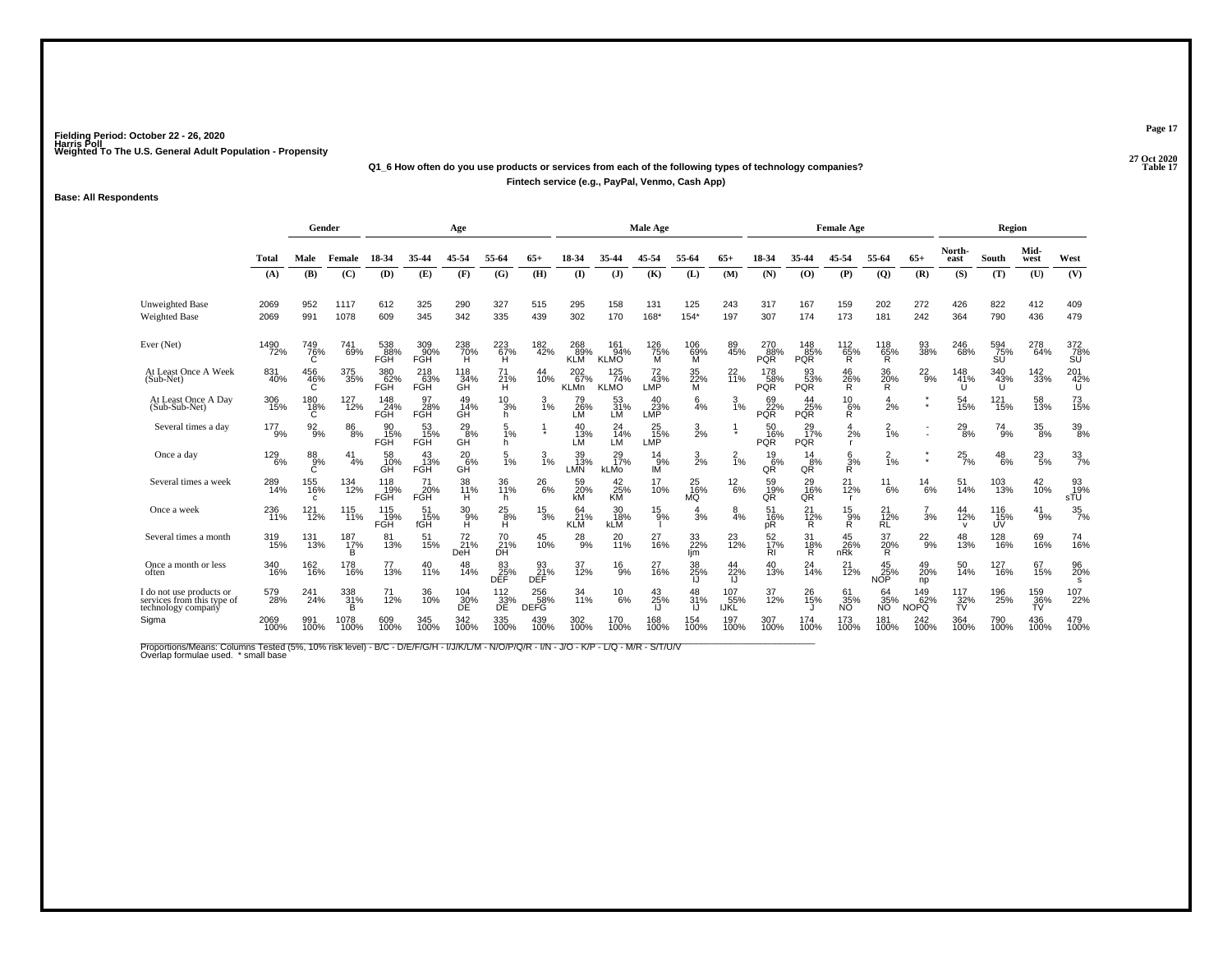### **27 Oct 2020Q1\_6 How often do you use products or services from each of the following types of technology companies?Fintech service (e.g., PayPal, Venmo, Cash App)**

#### **Base: All Respondents**

|                                                                              |                |                              | <b>Household Income</b> |                         |                          |                      | <b>Education</b>    |                    | <b>Employed</b> |                  | <b>Children</b> in HH |                       | <b>Parent of Child</b><br>Under 18 |                 | <b>Home Ownership</b> |                       | <b>Marital Status</b> |                                |                            | Race/Ethnicity               |                                               |
|------------------------------------------------------------------------------|----------------|------------------------------|-------------------------|-------------------------|--------------------------|----------------------|---------------------|--------------------|-----------------|------------------|-----------------------|-----------------------|------------------------------------|-----------------|-----------------------|-----------------------|-----------------------|--------------------------------|----------------------------|------------------------------|-----------------------------------------------|
|                                                                              | <b>Total</b>   | Less<br>Than<br><b>\$50K</b> | <b>\$50K</b><br>\$74.9K | \$75K<br>\$99.9K        | $$100K+$                 | HS or<br>less        | Some<br>College     | College<br>$Grad+$ | Yes             | N <sub>0</sub>   | Yes                   | No                    | Yes                                | No.             | Homeowner             | Renter                | <b>Married</b>        | <b>Not</b><br>married Hispanic |                            | Black<br>(Not His-<br>panic) | White<br>(Not His-<br>panic)                  |
|                                                                              | (A)            | (B)                          | (C)                     | (D)                     | (E)                      | (F)                  | (G)                 | (H)                | $($ I           | (J)              | (K)                   | (L)                   | (M)                                | (N)             | $\bf{(O)}$            | (P)                   | (Q)                   | (R)                            | (S)                        | (T)                          | (U)                                           |
| Unweighted Base<br><b>Weighted Base</b>                                      | 2069<br>2069   | 828<br>631                   | 391<br>337              | 251<br>262              | 478<br>716               | 637<br>694           | 594<br>674          | 838<br>701         | 1058<br>1102    | 1011<br>967      | 744<br>800            | 1325<br>1269          | 658<br>677                         | 1411<br>1392    | 1425<br>1432          | 562<br>544            | 1031<br>984           | 1038<br>1085                   | 198<br>316                 | 188<br>238                   | 1503<br>1253                                  |
| Ever (Net)                                                                   | 1490<br>72%    | 406<br>64%                   | 234<br>69%              | 203<br>77%<br>Bc        | 597<br>$\frac{83}{BC}$   | 467<br>67%           | 478<br>71%          | 544<br>78%<br>FĞ   | 917<br>83%      | 572<br>59%       | 705<br>88%            | 785<br>62%            | $60289\%$<br>N                     | 887<br>64%      | 1028<br>72%           | 402<br>74%            | <sup>714</sup><br>73% | 775<br>71%                     | 270<br>85%<br>$\mathbf{U}$ | 191<br>81%<br>U              | 829<br>66%                                    |
| At Least Once A Week<br>(Sub-Net)                                            | 831<br>40%     | 216<br>34%                   | 113<br>34%              | 115<br>44%<br><b>BC</b> | 364<br>BC                | 262<br>38%           | 258<br>38%          | 312<br>44%<br>Fg   | 560<br>51%      | 271<br>-28%      | 495<br>62%            | 336<br>26%            | 426<br>63%<br>N                    | 405<br>29%      | 572<br>40%            | 216<br>40%            | 373<br>38%            | 459<br>42%                     | 174<br>55%<br>U            | 116<br>49%<br>ΰſ             | 418<br>33%                                    |
| At Least Once A Day<br>(Sub-Sub-Net)                                         | 306<br>15%     | 90<br>14%<br>$\mathbf{C}$    | $32\atop 9\%$           | 35<br>13%               | 146<br>20%<br><b>BCd</b> | 107<br>15%<br>G      | 67<br>10%           | 132<br>19%<br>G    | 225<br>20%      | $\frac{81}{8\%}$ | 206<br>26%            | 101<br>8%             | 195<br>29%<br>N                    | 111<br>8%       | 193<br>13%            | 92 <sub>%</sub>       | 141<br>14%            | 165<br>15%                     | 53<br>17%<br>u             | 59<br>25%<br>U               | 139<br>11%                                    |
| Several times a day                                                          | $^{177}_{9\%}$ | $^{59}_{9\%}$<br>C           | $^{18}_{\ 5\%}$         | $^{20}_{8\%}$           | 76<br>11%<br>С           | 69<br>10%            | $^{49}_{7\%}$       | 60<br>9%           | 126<br>11%      | $\frac{51}{5%}$  | 116<br>15%            | $^{61}_{5\%}$         | 105<br>16%<br>N                    | $^{72}_{\,5\%}$ | 98<br>7%              | 61<br>11%<br>$\Omega$ | $^{67}_{7\%}$         | 110<br>10%<br>Q                | $^{25}_{8\%}$              | 37<br>16%<br>sŰ              | $^{74}_{6\%}$                                 |
| Once a day                                                                   | 129<br>6%      | $\frac{31}{5\%}$             | $\frac{14}{4%}$         | $^{15}_{6\%}$           | $^{70}_{10\%}$<br>BC     | $^{38}_{\ 6\%}$<br>g | $^{18}_{3\%}$       | 72<br>10%<br>FG    | 99<br>9%        | $^{30}_{3\%}$    | 89<br>11%             | $^{40}_{3\%}$         | 90<br>13%<br>N                     | $\frac{39}{3%}$ | $\frac{95}{7\%}$      | $\frac{31}{6\%}$      | $^{74}_{7\%}$         | $^{55}_{\ 5\%}$                | $^{29}_{9\%}$<br>-11       | $^{22}_{9%}$<br>u            | $^{65}_{5\%}$                                 |
| Several times a week                                                         | 289<br>14%     | 73<br>12%                    | $^{29}_{9\%}$           | 49<br>19%<br>BĆ.        | 128<br>18%<br>BC         | 89<br>13%            | 94<br>14%           | 106<br>15%         | 170<br>15%      | 119<br>12%       | 171<br>21%            | $^{118}_{9\%}$        | 138<br>20%<br>N                    | 151<br>11%      | 206<br>14%            | 79<br>14%             | 144<br>15%            | 145<br>13%                     | 61<br>19%                  | 33<br>14%                    | 160<br>13%                                    |
| Once a week                                                                  | 236<br>11%     | $\frac{53}{8\%}$             | 52<br>15%<br>В          | 31<br>12%               | 90<br>13%<br>в           | 66<br>10%            | 96<br>14%<br>Fh     | 74<br>11%          | 165<br>15%      | $^{71}_{7\%}$    | 119<br>15%            | 118<br>9%             | 93<br>14%<br>n                     | 143<br>10%      | 174<br>12%<br>D       | $^{46}_{8\%}$         | 88<br>9%              | 148<br>14%<br>$\Omega$         | 59<br>19%<br>tÚ            | 24<br>10%                    | 119<br>10%                                    |
| Several times a month                                                        | 319<br>15%     | 81<br>13%                    | 66<br>20%<br>B          | 42<br>16%               | 121%                     | 108<br>16%           | 90<br>13%           | 120<br>17%         | 187<br>17%      | 131<br>14%       | 113<br>14%            | 205<br>16%            | 94<br>14%                          | $^{224}_{16\%}$ | 217<br>15%            | 93<br>17%             | 167<br>17%            | 151<br>14%                     | 54<br>17%                  | $^{41}_{17\%}$               | 185<br>15%                                    |
| Once a month or less<br>often                                                | 340<br>16%     | 110<br>17%                   | 55<br>16%               | 45<br>17%               | 112<br>16%               | 97<br>14%            | 130<br>1 <u>9</u> % | 112<br>16%         | 170<br>15%      | 170<br>18%       | 97<br>12%             | 243<br>19%<br>K.      | 82 <sub>%</sub>                    | 258<br>19%<br>M | 239<br>17%            | 92 <sub>%</sub>       | 174<br>18%            | 166<br>15%                     | 42<br>13%                  | 34<br>14%                    | 226<br>18%                                    |
| I do not use products or<br>services from this type of<br>technology company | 579<br>28%     | 225<br>36%<br>ĐĒ             | $^{103}_{31\%}$<br>ďÉ   | 60<br>23%               | 119<br>17%               | 226<br>33%           | 196<br>29%<br>н     | 157<br>22%         | 185<br>17%      | 394<br>41%       | 95<br>12%             | $^{484}_{38\%}$<br>K. | 74<br>11%                          | 505<br>36%<br>M | 404<br>28%            | 142<br>26%            | 270<br>27%            | 309<br>29%                     | 46<br>15%                  | 46<br>19%                    | $\overset{424}{\underset{\mathsf{ST}}{34\%}}$ |
| Sigma                                                                        | 2069<br>100%   | 631<br>100%                  | 337<br>100%             | 262<br>100%             | 716<br>100%              | 694<br>100%          | 674<br>100%         | 701<br>100%        | 1102<br>100%    | 967<br>100%      | 800<br>100%           | 1269<br>100%          | 677<br>100%                        | 1392<br>100%    | 1432<br>100%          | 544<br>100%           | 984<br>100%           | 1085<br>100%                   | 316<br>100%                | 238<br>100%                  | 1253<br>100%                                  |

Proportions/Means: Columns Tested (5%, 10% risk level) - B/C/D/E - F/G/H - I/J - K/L - M/N - O/P - Q/R - S/T/U<br>Overlap formulae used.

**Page 18**

**Table 18**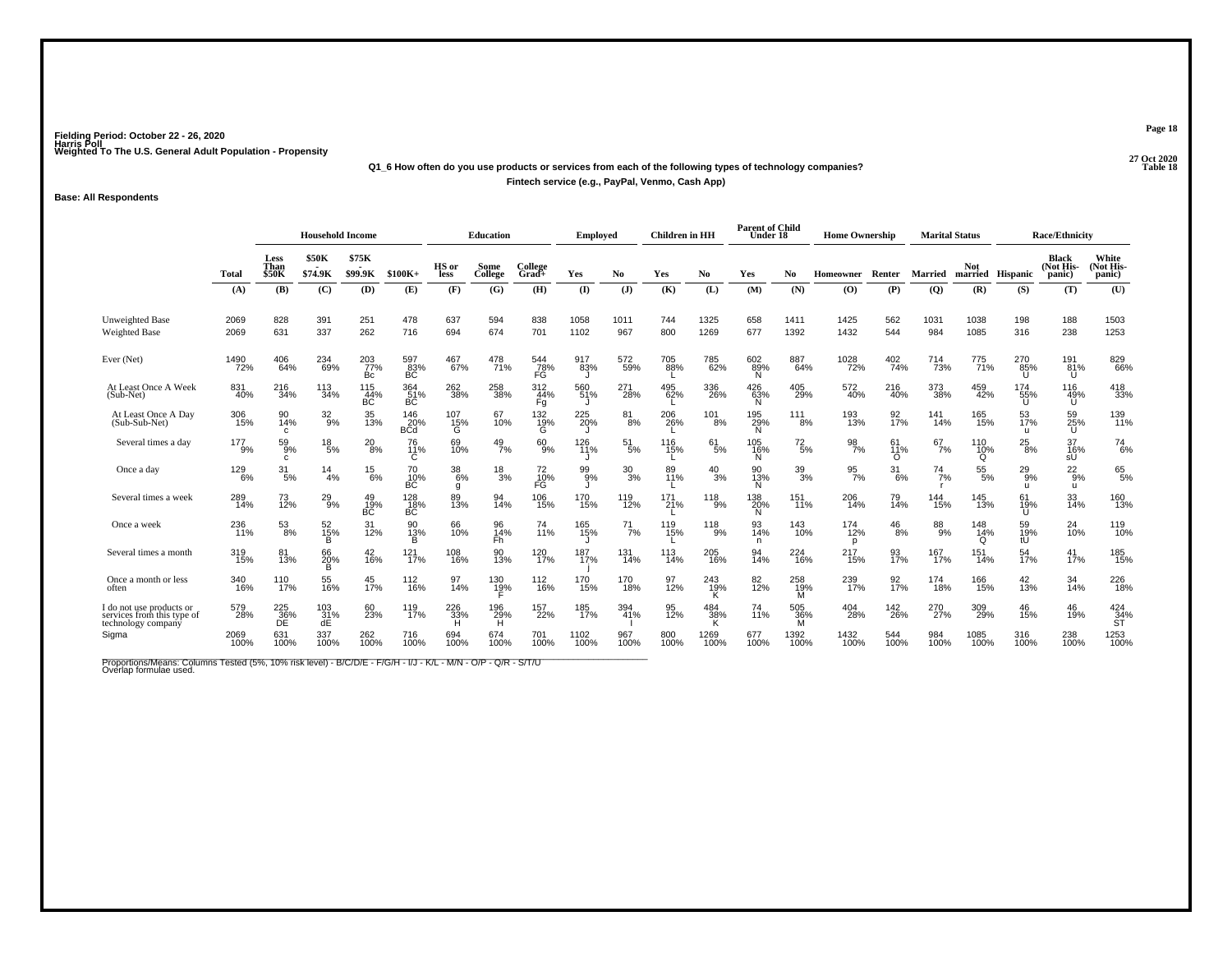#### **27 Oct 2020Q1\_7 How often do you use products or services from each of the following types of technology companies?P** Table 19 **Transportation (e.g., Uber, Lyft, Via)**

#### **Base: All Respondents**

|                                                                              |                  | Gender             |                  |                             |                          | Age                         |                       |                           |                                   |                              | Male Age                |                      |                    |                             |                               | <b>Female Age</b>       |                         |                           |                     | Region           |                   |                        |
|------------------------------------------------------------------------------|------------------|--------------------|------------------|-----------------------------|--------------------------|-----------------------------|-----------------------|---------------------------|-----------------------------------|------------------------------|-------------------------|----------------------|--------------------|-----------------------------|-------------------------------|-------------------------|-------------------------|---------------------------|---------------------|------------------|-------------------|------------------------|
|                                                                              | <b>Total</b>     | Male               | Female           | 18-34                       | 35-44                    | 45-54                       | 55-64                 | $65+$                     | 18-34                             | 35-44                        | 45-54                   | 55-64                | $65+$              | 18-34                       | 35-44                         | 45-54                   | 55-64                   | $65+$                     | North-<br>east      | South            | Mid-<br>west      | West                   |
|                                                                              | (A)              | (B)                | (C)              | (D)                         | (E)                      | (F)                         | (G)                   | (H)                       | $($ $\Gamma$                      | (J)                          | (K)                     | (L)                  | (M)                | (N)                         | (O)                           | (P)                     | $\overline{Q}$          | (R)                       | (S)                 | (T)              | (U)               | (V)                    |
| Unweighted Base<br>Weighted Base                                             | 2069<br>2069     | 952<br>991         | 1117<br>1078     | 612<br>609                  | 325<br>345               | 290<br>342                  | 327<br>335            | 515<br>439                | 295<br>302                        | 158<br>170                   | 131<br>168*             | 125<br>$154*$        | 243<br>197         | 317<br>307                  | 167<br>174                    | 159<br>173              | 202<br>181              | 272<br>242                | 426<br>364          | 822<br>790       | 412<br>436        | 409<br>479             |
| Ever (Net)                                                                   | 924<br>45%       | 524<br>53%<br>C    | 399<br>37%       | 423<br>69%<br><b>FGH</b>    | 219<br>64%<br><b>FGH</b> | $^{140}_{41\%}$<br>GH       | 90<br>27%<br>н        | 52<br>12%                 | $\frac{228}{76\%}$<br><b>KLMN</b> | 131<br>77%<br><b>KLMO</b>    | 93<br>55%<br>LMP        | 49<br>32%<br>M       | 23<br>12%          | 195<br>63%<br>OPQR          | 88<br>50%<br><b>PQR</b>       | 47<br>$\frac{27}{R}$    | 41<br>23%<br>Ŕ          | 28<br>12%                 | 179<br>49%          | 346<br>44%<br>U  | 147<br>34%        | 251<br>52%<br>TU       |
| At Least Once A Week<br>$(Sub-Net)$                                          | 434<br>21%       | 288<br>29%<br>C    | 145<br>13%       | 221<br>36%<br>FGH           | 120<br>35%<br>FGH        | 64<br>19%<br>GĤ             | $^{21}_{6\%}$<br>Ĥ    | $\frac{9}{2%}$            | $\frac{132}{44\%}$<br><b>KLMN</b> | 84<br>49%<br><b>KLMO</b>     | 53<br>31%<br>LMP        | $^{14}_{9\%}$<br>M   | $\frac{5}{3\%}$    | 88<br>29%<br><b>PQR</b>     | 36<br>21%<br><b>PQR</b>       | $^{11}_{6\%}$ R         | 4%                      | $\frac{3}{1%}$            | 92<br>25%           | 159<br>20%<br>Ü  | 60<br>14%         | 123<br>26%<br>tÜ       |
| At Least Once A Day<br>(Sub-Sub-Net)                                         | 199<br>10%       | $^{133}_{13\%}$    | 67<br>6%         | 116<br>19%<br>eFGH          | 47<br>14%<br>FGH         | $^{24}$ <sub>7%</sub><br>qH | $\frac{10}{3%}$<br>Ĥ. | $\frac{3}{1\%}$           | 70<br>23%<br><b>KLMN</b>          | 31<br>18%<br>LMO             | 20<br>12%<br>MP         | $8\%$<br>mq          | 3<br>1%            | 46<br>15%<br><b>PQR</b>     | 16<br>9%<br>PQR               | $\frac{3}{2\%}$         | $\frac{2}{1%}$          |                           | 47<br>13%<br>TÚ     | $^{57}_{7\%}$    | $^{23}_{5\%}$     | 73<br>15%<br>TŨ        |
| Several times a day                                                          | $^{102}_{-5\%}$  | $^{66}_{7\%}$<br>C | $\frac{36}{3%}$  | 60<br>10%<br><b>FGH</b>     | $^{25}_{7\%}$<br>GH      | 13<br>4%<br>GH              |                       | $\frac{2}{1}$ %           | 34<br>11%<br>LM                   | $^{16}_{9%}$<br>LM           | $\frac{13}{8\%}$<br>LMP | 1%                   | $\frac{2}{1\%}$    | $^{26}_{8\%}$<br><b>PQR</b> | 9<br>5%<br><b>PQR</b>         |                         |                         |                           | $^{25}_{7\%}$<br>TU | $\frac{30}{4\%}$ | $\frac{8}{2%}$    | 39 <sub>8%</sub><br>TÚ |
| Once a day                                                                   | $\frac{97}{5\%}$ | 67<br>7%<br>C      | $\frac{31}{3%}$  | $^{56}_{9\%}$<br><b>FGH</b> | $^{22}_{6\%}$<br>fgH     | $\frac{10}{3%}$<br>Ĥ        | 3%<br>Ĥ               | ×                         | 36<br>12%<br>klMn                 | $^{16}_{9\%}$ M              | 5%<br>M                 | $\frac{8}{5%}$<br>Mq | $\star$            | $^{20}_{6\%}$<br>pQR        | 4%<br>R                       | 3<br>1%                 | $\frac{2}{1%}$          |                           | 21<br>6%            | $^{28}_{4\%}$    | 14<br>3%          | $\frac{34}{7}$ %<br>Tu |
| Several times a week                                                         | $122 \atop 6\%$  | 86<br>9%<br>Ć      | $\frac{36}{3%}$  | 57<br>9%<br>GH              | 35<br>10%<br>GĤ          | $^{21}_{6\%}$<br>GĤ         | 6<br>2%               | 1%                        | 38<br>13%<br>LMN                  | 28<br>16%<br>LMO             | 15<br>9%<br>LM          | $\frac{2}{1}$ %      | 3<br>1%            | $\frac{18}{6%}$<br>qŘ       | 4%                            | 6<br>3%<br>$\mathbf{r}$ | $\frac{3}{2\%}$         | 1%                        | $^{26}_{7\%}$       | $^{42}_{\ 5\%}$  | $^{23}_{5\%}$     | $^{30}_{6\%}$          |
| Once a week                                                                  | $112 \atop 5\%$  | $^{70}_{7\%}$<br>С | $^{43}_{4\%}$    | $^{48}_{8\%}$<br>GH         | 38<br>11%<br><b>FGH</b>  | $^{19}_{6\%}$<br>GĤ         | $\frac{5}{1\%}$       | $\frac{2}{3}$             | 24<br>8%<br>ΙM                    | 25<br>15%<br><b>iLMo</b>     | 18<br>10%<br>LMP        | $\frac{3}{2}$ %      |                    | 24<br>8%<br><b>PQR</b>      | $\frac{13}{8%}$<br><b>PQR</b> | $\frac{2}{1\%}$         | $\frac{2}{1%}$          | $\frac{2}{1\%}$           | 19<br>5%            | 60<br>8%<br>Uv   | 14<br>3%          | $^{20}_{4%}$           |
| Several times a month                                                        | $^{161}_{8\%}$   | $^{71}_{7\%}$      | $\frac{91}{8\%}$ | 100<br>16%<br><b>EFGH</b>   | 36<br>10%<br>FGH         | $\frac{11}{3%}$             | $\frac{6}{2}$ %       | $\frac{8}{2%}$            | $^{42}_{14\%}$<br><b>KLM</b>      | $^{21}_{12\%}$<br><b>KLM</b> | $\frac{5}{3}$ %         | $\frac{2}{1}$ %      |                    | 58<br>19%<br>OPQR           | $\frac{15}{9%}$<br>QŘ         | $\frac{6}{3%}$          | $\frac{4}{2}$ %         | $\frac{7}{3%}$            | $^{29}_{8\%}$       | $^{66}_{8\%}$    | $^{26}_{6\%}$     | $^{41}_{8\%}$          |
| Once a month or less<br>often                                                | 329<br>16%       | 165<br>17%         | 163<br>15%       | 102<br>17%<br>н             | 63<br>18%<br>н           | 65<br>19%<br>н              | 63<br>19%<br>н        | $^{35}_{\ 8\%}$           | 54<br>18%<br>М                    | 26<br>15%                    | 35<br>21%<br>M          | 33<br>21%<br>M       | 17<br>9%           | 48<br>16%<br>R              | 37<br>21%<br>R                | 30<br>17%<br>R          | 30<br>17%<br>R          | $18$ <sub>7%</sub>        | 59<br>16%           | 121<br>15%       | 61<br>14%         | 88<br>18%              |
| I do not use products or<br>services from this type of<br>technology company | 1145<br>55%      | 466<br>47%         | 679<br>63%<br>ã  | 186<br>31%                  | 126<br>36%               | 202<br>$\frac{59}{DE}$      | 245<br>73%<br>DÉF     | 387<br>88%<br><b>DEFG</b> | 74<br>24%                         | 39<br>23%                    | 75<br>45%               | 105<br>68%<br>IJŘ    | 173<br>88%<br>IJŘĽ | $\frac{112}{37\%}$          | 86<br>50%<br>NJ               | 126<br>$73\%$<br>NOK    | 140<br>77%<br><b>NO</b> | 214<br>88%<br><b>NOPQ</b> | 185<br>51%          | 444<br>56%       | 289<br>66%<br>SŤŸ | 227<br>48%             |
| Sigma                                                                        | 2069<br>100%     | 991<br>100%        | 1078<br>100%     | 609<br>100%                 | 345<br>100%              | 342<br>100%                 | 335<br>100%           | 439<br>100%               | 302<br>100%                       | 170<br>100%                  | 168<br>100%             | 154<br>100%          | 197<br>100%        | 307<br>100%                 | 174<br>100%                   | 173<br>100%             | 181<br>100%             | 242<br>100%               | 364<br>100%         | 790<br>100%      | 436<br>100%       | 479<br>100%            |

Proportions/Means: Columns Tested (5%, 10% risk level) - B/C - D/E/F/G/H - I/J/K/L/M - N/O/P/Q/R - I/N - J/O - K/P - L/Q - M/R - S/T/U/V<br>Overlap formulae used. \*small base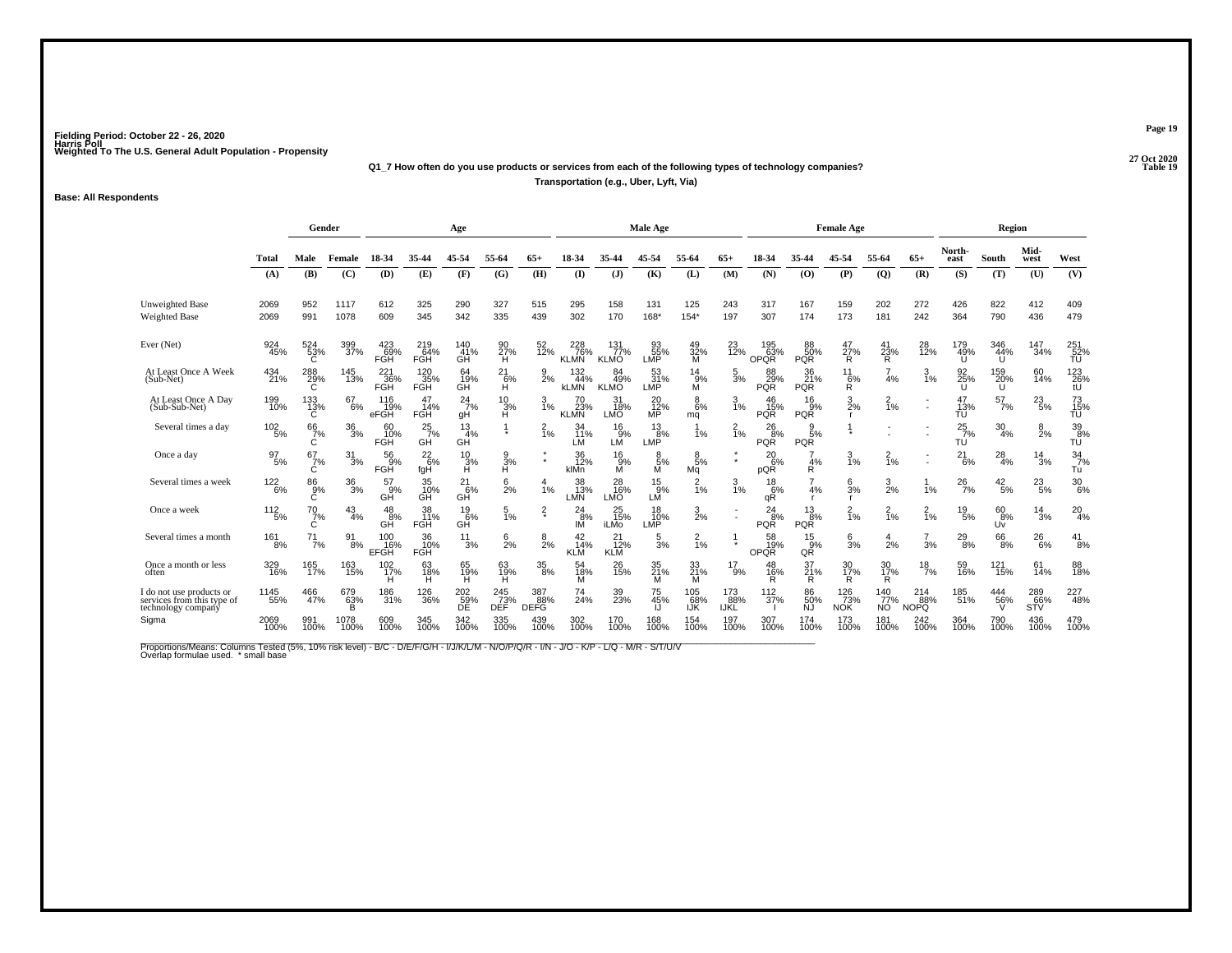**27 Oct 2020Q1\_7 How often do you use products or services from each of the following types of technology companies?**

**Transportation (e.g., Uber, Lyft, Via)**

#### **Base: All Respondents**

|                                                                              |                  |                       | <b>Household Income</b> |                       |                               |                       | <b>Education</b>   |                     | <b>Employed</b>    |                  | <b>Children</b> in HH |                  | <b>Parent of Child</b><br>Under 18 |                 | <b>Home Ownership</b>  |                                 | <b>Marital Status</b> |                                |                           | <b>Race/Ethnicity</b>               |                              |
|------------------------------------------------------------------------------|------------------|-----------------------|-------------------------|-----------------------|-------------------------------|-----------------------|--------------------|---------------------|--------------------|------------------|-----------------------|------------------|------------------------------------|-----------------|------------------------|---------------------------------|-----------------------|--------------------------------|---------------------------|-------------------------------------|------------------------------|
|                                                                              | Total            | Less<br>Than<br>\$50K | <b>\$50K</b><br>\$74.9K | \$75K<br>\$99.9K      | $$100K+$                      | HS or<br>less         | Some<br>College    | College<br>$Grad +$ | Yes                | N <sub>0</sub>   | Yes                   | No               | Yes                                | No.             | Homeowner              | Renter                          | <b>Married</b>        | <b>Not</b><br>married Hispanic |                           | <b>Black</b><br>(Not His-<br>panic) | White<br>(Not His-<br>panic) |
|                                                                              | (A)              | (B)                   | (C)                     | (D)                   | (E)                           | (F)                   | (G)                | (H)                 | $($ I              | (J)              | (K)                   | (L)              | (M)                                | (N)             | $\bf{(O)}$             | (P)                             | (Q)                   | (R)                            | (S)                       | (T)                                 | (U)                          |
| Unweighted Base<br><b>Weighted Base</b>                                      | 2069<br>2069     | 828<br>631            | 391<br>337              | 251<br>262            | 478<br>716                    | 637<br>694            | 594<br>674         | 838<br>701          | 1058<br>1102       | 1011<br>967      | 744<br>800            | 1325<br>1269     | 658<br>677                         | 1411<br>1392    | 1425<br>1432           | 562<br>544                      | 1031<br>984           | 1038<br>1085                   | 198<br>316                | 188<br>238                          | 1503<br>1253                 |
| Ever (Net)                                                                   | 924<br>45%       | 232<br>37%            | 132<br>39%              | 118<br>45%<br>h       | $^{416}_{58\%}$<br>BCD        | 283<br>41%            | 263<br>39%         | 378<br>54%<br>FG    | 650<br>59%         | 274<br>28%       | 512<br>64%            | 412<br>32%       | 437<br>65%<br>N                    | 487<br>35%      | 616<br>43%             | 264<br>49%<br>$\circ$           | 414<br>42%            | 509<br>47%<br>$\Omega$         | 198<br>63%<br>TU          | 118<br>50%<br>υ                     | 467<br>37%                   |
| At Least Once A Week<br>$(Sub-Net)$                                          | 434<br>21%       | 106<br>17%            | 47<br>14%               | 59<br>23%<br>C        | $^{219}_{31\%}$<br><b>BCd</b> | 150<br>22%<br>G       | 86<br>13%          | 197<br>28%<br>FĞ    | 333<br>30%         | 100<br>10%       | 297<br>37%            | 137<br>11%       | 261<br>39%<br>N                    | 173<br>12%      | 317<br>22%<br>p        | 94<br>17%                       | 200<br>20%            | 234<br>22%                     | 106<br>33%<br>U           | 63<br>27%<br>U                      | 193<br>15%                   |
| At Least Once A Day<br>(Sub-Sub-Net)                                         | 199<br>10%       | $^{46}_{7\%}$         | $^{17}_{5\%}$           | $^{24}_{9%}$          | 110<br>15%<br><b>BCd</b>      | 81<br>12%<br>G        | 39<br>6%           | 80<br>11%<br>G      | 155<br>14%         | $^{44}_{\ 5\%}$  | 145<br>18%            | $\frac{55}{4\%}$ | 122<br>18%<br>N.                   | $^{77}_{6\%}$   | 157<br>11%<br>Þ        | $\frac{31}{6\%}$                | $^{78}_{\ 8\%}$       | 121 <sub>1%</sub><br>O         | 44<br>14%<br>U            | 32<br>13%<br>U                      | $\frac{83}{7%}$              |
| Several times a day                                                          | $^{102}_{-5\%}$  | $^{29}_{5\%}$         | $\frac{5}{2%}$          | 11<br>4%              | 55<br>8%<br>bČ                | $\frac{34}{5\%}$      | $^{25}_{4\%}$      | $^{43}_{6\%}$<br>g  | 89<br>8%           | $^{13}_{1\%}$    | 69<br>9%              | $\frac{33}{3\%}$ | 64<br>10%<br>N.                    | $^{38}_{\ 3\%}$ | 80 <sub>6%</sub><br>D  | $^{16}_{3\%}$                   | $^{45}_{5\%}$         | $^{56}_{5\%}$                  | 31<br>10%<br>U            | $\frac{17}{7}\%$<br>U               | $\frac{38}{3%}$              |
| Once a day                                                                   | $\frac{97}{5\%}$ | 17<br>3%              | $\frac{12}{4%}$         | $^{13}_{\ 5\%}$       | $^{55}_{8\%}$<br>ВČ           | $\frac{47}{7}\%$<br>Ġ | $^{14}_{2\%}$      | $\frac{36}{5\%}$    | 66<br>6%           | $\frac{32}{3\%}$ | 75<br>9%              | $^{22}_{2\%}$    | $^{58}_{9\%}$<br>N                 | $^{40}_{3\%}$   | $^{78}_{\frac{5}{96}}$ | $^{15}_{3\%}$                   | $\frac{33}{3\%}$      | 65<br>6%<br>O                  | 13<br>4%                  | $^{14}_{6\%}$                       | $^{45}_{4\%}$                |
| Several times a week                                                         | 122<br>6%        | $^{28}_{4\%}$         | $^{16}_{5\%}$           | $^{23}_{.9\%}$<br>B   | $\frac{55}{8\%}$<br>в         | $^{28}_{4\%}$         | $^{27}_{4\%}$      | $^{67}_{9\%}$<br>FĞ | $^{95}_{9\%}$      | $^{26}_{3\%}$    | $^{74}_{9\%}$         | $^{48}_{4\%}$    | 73<br>11%<br>N.                    | $^{49}_{4\%}$   | $^{81}_{6\%}$          | $\frac{36}{7\%}$                | $^{59}_{6\%}$         | 63/6%                          | 31<br>10%<br>$\mathbf{U}$ | $^{11}_{\ 5\%}$                     | $^{61}_{5\%}$                |
| Once a week                                                                  | $112 \atop 5\%$  | $\frac{32}{5\%}$      | 14<br>4%                | $^{13}_{\ 5\%}$       | $\frac{53}{7\%}$              | 41<br>6%              | $^{20}_{3\%}$      | $^{51}_{7\%}$<br>G  | 83<br>8%           | $^{30}_{3\%}$    | 78<br>10%             | $\frac{34}{3%}$  | 66<br>10%<br>N.                    | $^{46}_{3%}$    | $^{79}_{5\%}$          | $^{28}_{\ 5\%}$                 | $^{63}_{6\%}$         | $^{50}_{5\%}$                  | 31<br>10%<br>U            | $^{21}_{.9\%}$<br>Ű                 | $^{50}_{4\%}$                |
| Several times a month                                                        | $^{161}_{8\%}$   | $^{46}_{7\%}$         | $^{30}_{9\%}$           | $^{14}_{5\%}$         | $63\atop 9\%$                 | 57<br>8%              | $^{55}_{\,8\%}$    | $^{49}_{7\%}$       | 109<br>10%         | $\frac{52}{5\%}$ | 93<br>12%             | 68<br>5%         | 76<br>11%<br>N                     | $^{85}_{6\%}$   | $\frac{92}{6\%}$       | 58<br>11%<br>$\Omega$           | $^{64}_{6\%}$         | $\frac{98}{9%}$<br>$\Omega$    | 32<br>10%<br>$\mathbf{u}$ | 28<br>12%<br>U                      | <sup>76</sup> <sub>6%</sub>  |
| Once a month or less<br>often                                                | 329<br>16%       | 80<br>13%             | 55<br>16%               | 45<br>17%             | 135<br>19%<br>в               | 76<br>11%             | $\frac{122}{18\%}$ | 131<br>19%          | 208<br>19%         | 121<br>12%       | $^{122}_{15\%}$       | 207<br>16%       | 100<br>15%                         | 229<br>16%      | 207<br>14%             | $^{111}_{20\%}$<br><sup>o</sup> | 150<br>15%            | 178<br>16%                     | 60<br>19%                 | 27<br>11%                           | 199<br>16%                   |
| I do not use products or<br>services from this type of<br>technology company | 1145<br>55%      | $^{400}_{63\%}$ dE    | 205<br>61%              | 144<br>$\frac{55}{5}$ | 299<br>42%                    | 411<br>59%            | 411<br>61%         | 324<br>46%          | $\frac{452}{41\%}$ | 693<br>72%       | 288<br>36%            | 857<br>68%<br>K  | 240<br>35%                         | 905<br>65%<br>м | 816<br>57%<br>D        | 280<br>51%                      | 570<br>58%            | 575<br>53%                     | 118<br>37%                | 120<br>$\frac{50}{\text{S}}$        | 785<br>63%<br>ST             |
| Sigma                                                                        | 2069<br>100%     | 631<br>100%           | 337<br>100%             | 262<br>100%           | 716<br>100%                   | 694<br>100%           | 674<br>100%        | 701<br>100%         | 1102<br>100%       | 967<br>100%      | 800<br>100%           | 1269<br>100%     | 677<br>100%                        | 1392<br>100%    | 1432<br>100%           | 544<br>100%                     | 984<br>100%           | 1085<br>100%                   | 316<br>100%               | 238<br>100%                         | 1253<br>100%                 |

Proportions/Means: Columns Tested (5%, 10% risk level) - B/C/D/E - F/G/H - I/J - K/L - M/N - O/P - Q/R - S/T/U<br>Overlap formulae used.

**Page 20**

**Table 20**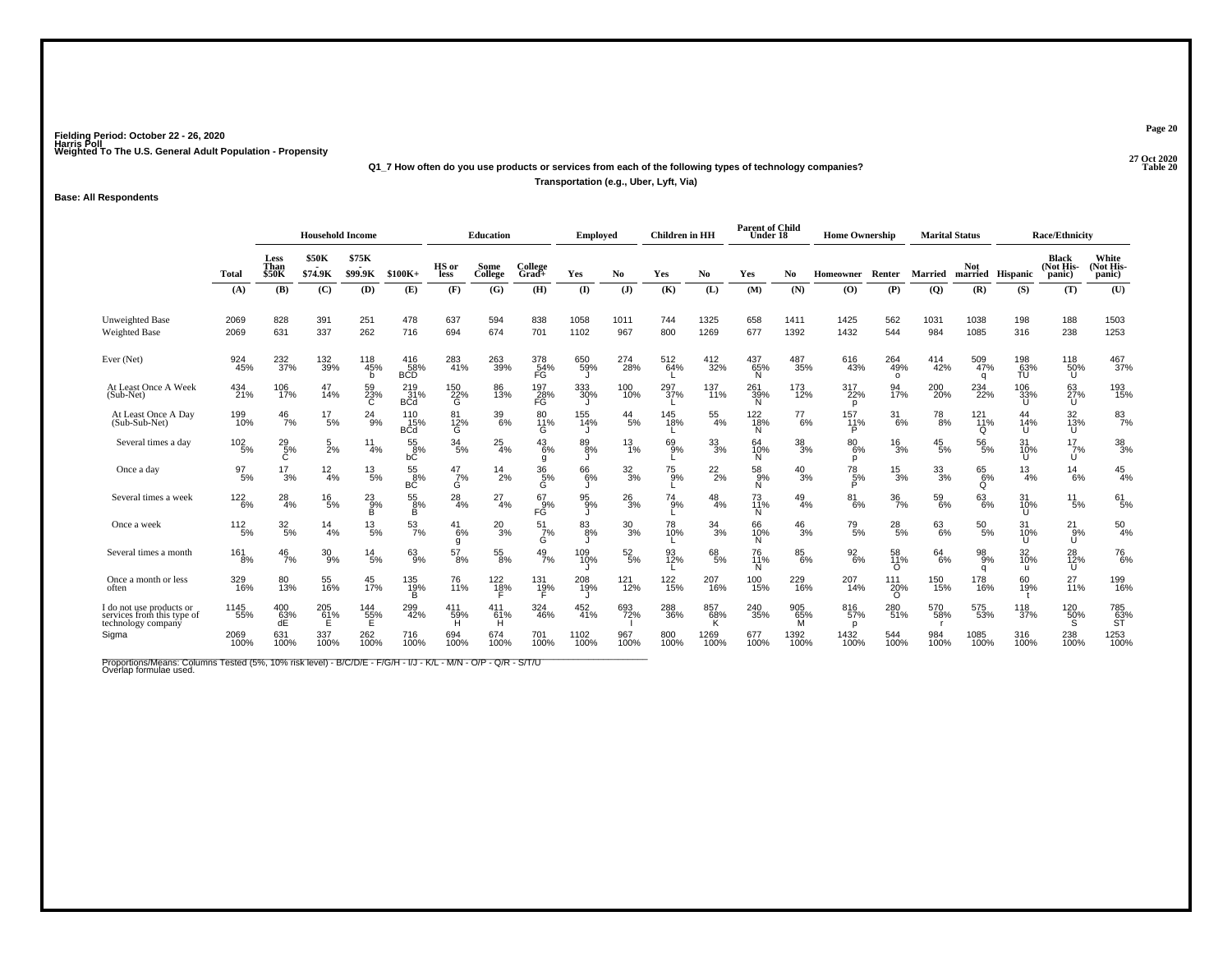### **27 Oct 2020Q1\_8 How often do you use products or services from each of the following types of technology companies?Food delivery service (e.g., Seamless, DoorDash, Postmates)**

#### **Base: All Respondents**

|                                                                              |                  | Gender                  |                       |                         |                           | Age                    |                    |                           |                           |                               | Male Age                |                  |                    |                                |                              | <b>Female Age</b>      |                         |                 |                            | Region              |                                         |                        |
|------------------------------------------------------------------------------|------------------|-------------------------|-----------------------|-------------------------|---------------------------|------------------------|--------------------|---------------------------|---------------------------|-------------------------------|-------------------------|------------------|--------------------|--------------------------------|------------------------------|------------------------|-------------------------|-----------------|----------------------------|---------------------|-----------------------------------------|------------------------|
|                                                                              | Total            | Male                    | Female                | 18-34                   | 35-44                     | 45-54                  | 55-64              | $65+$                     | 18-34                     | 35-44                         | 45-54                   | 55-64            | $65+$              | 18-34                          | 35-44                        | 45-54                  | 55-64                   | $65+$           | North-<br>east             | South               | Mid-<br>west                            | West                   |
|                                                                              | (A)              | (B)                     | (C)                   | (D)                     | (E)                       | (F)                    | (G)                | (H)                       | $($ $\Gamma$              | (J)                           | (K)                     | (L)              | (M)                | (N)                            | (0)                          | (P)                    | $\overline{Q}$          | (R)             | (S)                        | (T)                 | (U)                                     | (V)                    |
| <b>Unweighted Base</b><br><b>Weighted Base</b>                               | 2069<br>2069     | 952<br>991              | 1117<br>1078          | 612<br>609              | 325<br>345                | 290<br>342             | 327<br>335         | 515<br>439                | 295<br>302                | 158<br>170                    | 131<br>168*             | 125<br>$154*$    | 243<br>197         | 317<br>307                     | 167<br>174                   | 159<br>173             | 202<br>181              | 272<br>242      | 426<br>364                 | 822<br>790          | 412<br>436                              | 409<br>479             |
| Ever (Net)                                                                   | 1087<br>53%      | 585<br>58%              | 502<br>47%            | 483<br>79%<br>EFGH      | 243<br>71%<br><b>FGH</b>  | 181<br>53%<br>GH       | 106<br>32%<br>H    | 73<br>17%                 | 252<br>83%<br><b>KLMn</b> | 139<br>82%<br><b>KLMO</b>     | 98<br>58%<br>LM         | 55<br>36%<br>M   | 41<br>21%          | $^{231}_{75\%}$<br><b>OPQR</b> | 104<br>60%<br>pQR            | 83<br>48%<br>QŘ        | 51<br>28%<br>R          | 32<br>13%       | 192<br>53%<br>ш            | 419<br>53%<br>U     | 194<br>45%                              | 282<br>59%<br>U        |
| At Least Once A Week<br>(Sub-Net)                                            | 604<br>29%       | 372<br>38%<br>C         | 232<br>21%            | 297<br>49%<br>FGH       | $\frac{163}{47\%}$<br>FGH | 88<br>26%<br>GĤ        | 46<br>14%<br>H     | $\frac{9}{2}$ %           | 171<br>57%<br><b>KLMN</b> | 110<br>65%<br><b>KLMO</b>     | 60<br>36%<br>LMP        | 25<br>16%<br>M   | $\frac{6}{3}$ %    | 126<br>41%<br>oPQR             | 53<br>30%<br><b>PQR</b>      | 28<br>16%<br>R.        | $^{21}_{12\%}$<br>R.    | $\frac{3}{1\%}$ | 119<br>33%                 | 223<br>28%          | 101<br>23%                              | 161<br>34%<br>U        |
| At Least Once A Day<br>(Sub-Sub-Net)                                         | 193<br>9%        | 109<br>11%<br>C.        | $85\atop8\%$          | 104<br>17%<br>FGH       | 58<br>17%<br><b>FGH</b>   | $^{26}_{8\%}$<br>GĤ    | 1%                 |                           | 54<br>18%<br><b>KLM</b>   | 36<br>21 <sup>%</sup><br>KLMo | 16<br>9%<br>LЙ          | 1%               | 1%                 | 49<br>16%<br><b>PQR</b>        | 21<br>$\frac{1}{2}$ %<br>pQR | $^{10}_{6\%}$          | 2%                      |                 | 39<br>11%<br>U             | $^{72}_{9\%}$<br>u. | 24<br>5%                                | 59<br>12%<br>U         |
| Several times a day                                                          | $\frac{90}{4\%}$ | $52\phantom{.}5\%$      | $\frac{38}{4\%}$      | 46<br>7%<br><b>FGH</b>  | 33<br>9%<br><b>FGH</b>    | 11<br>3%<br>GH         |                    |                           | $^{19}_{6\%}$<br>LM       | 24<br>14%<br><b>IKLMO</b>     | 9<br>6%<br>LMp          |                  |                    | $^{26}_{9\%}$<br><b>PQR</b>    | 9<br>5%<br>pQR               | $\frac{2}{1%}$         | 1%                      |                 | $\frac{15}{4%}$            | $^{38}_{\ 5\%}$     | $^{13}_{3\%}$                           | $^{24}_{5\%}$          |
| Once a day                                                                   | $^{103}_{-5\%}$  | 57<br>6%                | $\frac{46}{4%}$       | 58<br>10%<br>FGH        | $^{25}_{7\%}$<br>GH       | $\frac{15}{4\%}$<br>GH | 1%                 |                           | 35<br>12%<br><b>KLM</b>   | $^{13}_{7\%}$<br>LM           | 4%<br>m                 | 1%               | 1%                 | $\frac{23}{7}\%$<br>QR         | $\frac{12}{7}$ %<br>QŔ       | $\frac{8}{R}$ %        | 3<br>2%                 |                 | $^{24}$ <sub>7%</sub><br>u | 34<br>4%            | 11<br>2%                                | $\frac{35}{7}\%$<br>tU |
| Several times a week                                                         | 223<br>11%       | 156<br>16%<br>Ć         | 67<br>6%              | 97<br>16%<br>GH         | 66<br>19%<br>fGH          | 43 <sub>%</sub><br>GH  | 14<br>4%<br>H      | 3<br>1%                   | 59<br>19%<br>LMn          | 54<br>32%<br><b>IKLMO</b>     | 35<br>21%<br>LMP        | 4%<br>m          |                    | 39<br>13%<br><b>PQR</b>        | 11<br>7%<br>R                | $\overline{7}$<br>4%   | 4%                      | $\frac{2}{1\%}$ | 46<br>13%                  | 80<br>10%           | $\frac{38}{9\%}$                        | 58<br>12%              |
| Once a week                                                                  | $^{188}_{-9\%}$  | 107<br>11%<br>C         | $\frac{80}{7\%}$      | 96<br>16%<br><b>FGH</b> | 40<br>12%<br><b>FH</b>    | $^{19}_{6\%}$<br>н     | $^{28}_{8\%}$<br>н | $\frac{5}{1\%}$           | 58<br>19%<br><b>KMn</b>   | 20<br>$\frac{72}{M}$          | $\frac{9}{5%}$          | 17<br>11%<br>м   | $\frac{4}{2\%}$    | 38<br>12%<br>pqR               | 20<br><b>11%</b><br>R        | 11<br>$R^{6%}$         | 10<br>6%<br>R           | 1%              | 34<br>9%                   | $^{71}_{9\%}$       | 39<br>9%                                | $^{43}_{9\%}$          |
| Several times a month                                                        | $^{191}_{9\%}$   | 84<br>8%                | 107<br>10%            | 91<br>15%<br>eGH        | 34<br>10%<br>Ĥ            | 35<br>10%<br>gН        | $^{19}_{6\%}$      | $\frac{12}{3%}$           | 35<br>12%<br>м            | $\frac{14}{8%}$               | 18<br>11%<br>m          | $\frac{8}{5%}$   | $\frac{9}{4%}$     | 56<br>18%<br>PQRi              | 20<br>11%<br>R               | 17<br>10%<br>Ŕ         | 11<br>6%<br>R           | $\frac{4}{2%}$  | $^{31}_{9\%}$              | $^{71}_{9\%}$       | $^{43}_{10\%}$                          | $^{45}_{9\%}$          |
| Once a month or less<br>often                                                | 292<br>14%       | 129<br>$\frac{1}{13\%}$ | 163<br>15%            | 95<br>16%               | 46<br>13%                 | 58<br>17%<br>h         | 41<br>12%          | 51<br>12%                 | 46<br>15%                 | $^{15}_{9\%}$                 | 20<br>$\overline{12}\%$ | $^{22}_{14\%}$   | 26<br>13%          | 49<br>16%                      | 32<br>18%<br>rJ              | 38<br>22%<br>QRk       | 19<br>11%               | 25<br>10%       | 41<br>11%                  | 125<br>16%<br>s     | 50<br>12%                               | 76<br>16%              |
| I do not use products or<br>services from this type of<br>technology company | 982<br>47%       | 406<br>41%              | 577<br>$\frac{53}{B}$ | 126<br>21%              | 101<br>29%                | 161<br>47%<br>DÊ       | 229<br>68%<br>DĚĚ  | 365<br>83%<br><b>DEFG</b> | 50<br>17%                 | 31<br>18%                     | 70<br>42%               | 99<br>64%<br>IJĶ | 156<br>79%<br>IJKL | 76<br>25%                      | 70<br>40%<br>NJ              | 91<br>52%<br><b>Nο</b> | 130<br>72%<br>NOP NOPOm | 210<br>87%      | 172<br>47%                 | 372<br>47%          | $^{242}_{\substack{55\%\\ \text{sTV}}}$ | 197<br>41%             |
| Sigma                                                                        | 2069<br>100%     | 991<br>100%             | 1078<br>100%          | 609<br>100%             | 345<br>100%               | 342<br>100%            | 335<br>100%        | 439<br>100%               | 302<br>100%               | 170<br>100%                   | 168<br>100%             | 154<br>100%      | 197<br>100%        | 307<br>100%                    | 174<br>100%                  | 173<br>100%            | 181<br>100%             | 242<br>100%     | 364<br>100%                | 790<br>100%         | 436<br>100%                             | 479<br>100%            |

Proportions/Means: Columns Tested (5%, 10% risk level) - B/C - D/E/F/G/H - I/J/K/L/M - N/O/P/Q/R - I/N - J/O - K/P - L/Q - M/R - S/T/U/V<br>Overlap formulae used. \*small base

**P Table 21**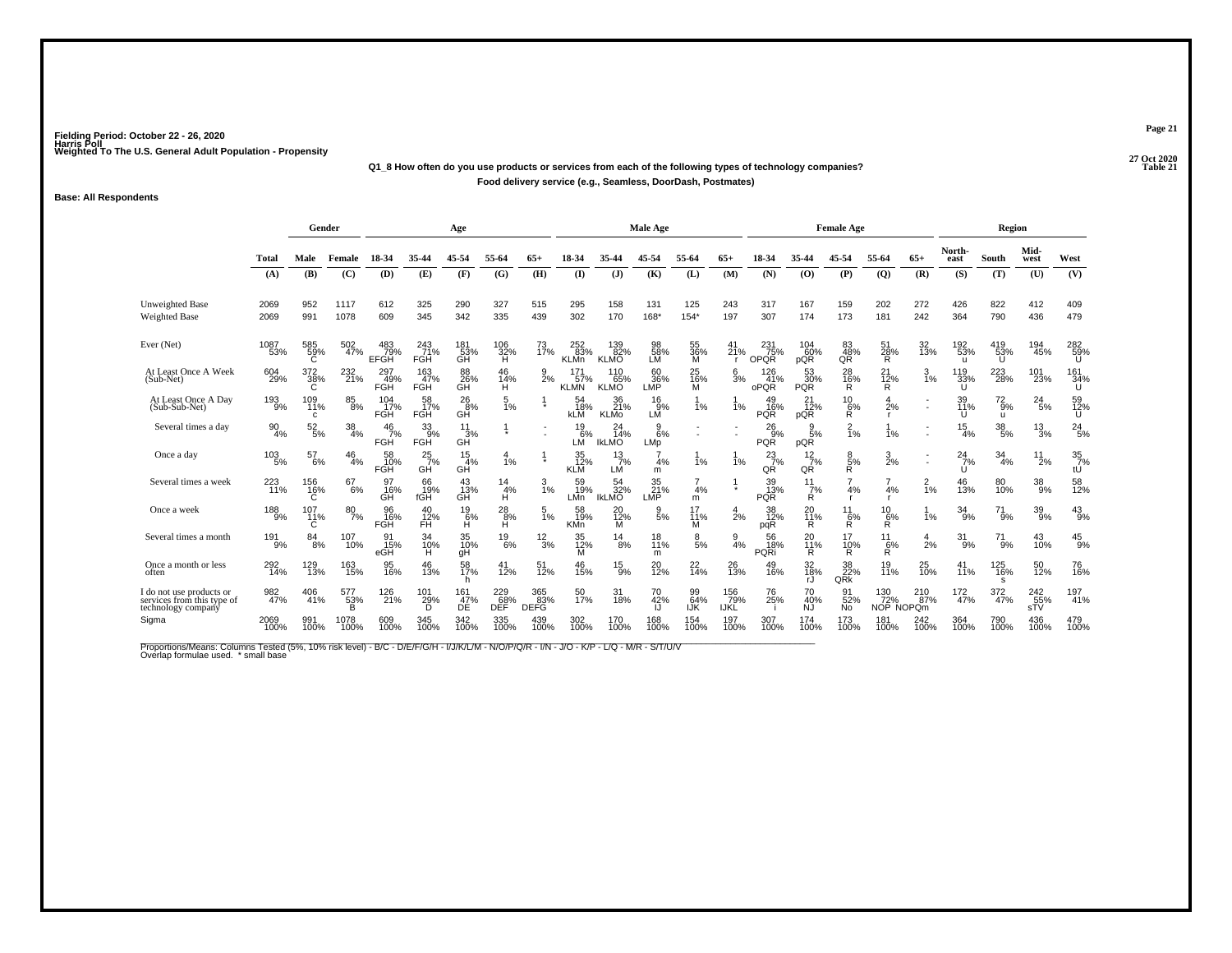### **27 Oct 2020Q1\_8 How often do you use products or services from each of the following types of technology companies?Food delivery service (e.g., Seamless, DoorDash, Postmates)**

#### **Base: All Respondents**

|                                                                              |                  |                                     | <b>Household Income</b> |                  |                               |                       | <b>Education</b> |                       | <b>Employed</b> |                  | <b>Children</b> in HH |                      | <b>Parent of Child</b><br>Under 18 |                  | <b>Home Ownership</b> |                        | <b>Marital Status</b> |                         |                 | <b>Race/Ethnicity</b>               |                              |
|------------------------------------------------------------------------------|------------------|-------------------------------------|-------------------------|------------------|-------------------------------|-----------------------|------------------|-----------------------|-----------------|------------------|-----------------------|----------------------|------------------------------------|------------------|-----------------------|------------------------|-----------------------|-------------------------|-----------------|-------------------------------------|------------------------------|
|                                                                              | <b>Total</b>     | <b>Less</b><br>Than<br><b>\$50K</b> | <b>\$50K</b><br>\$74.9K | \$75K<br>\$99.9K | $$100K+$                      | HS or<br>less         | Some<br>College  | College<br>Grad+      | Yes             | No               | Yes                   | No.                  | Yes                                | No.              | Homeowner             | Renter                 | <b>Married</b>        | Not<br>married Hispanic |                 | <b>Black</b><br>(Not His-<br>panic) | White<br>(Not His-<br>panic) |
|                                                                              | (A)              | (B)                                 | (C)                     | (D)              | (E)                           | (F)                   | (G)              | (H)                   | (I)             | (J)              | (K)                   | (L)                  | (M)                                | (N)              | (O)                   | (P)                    | (Q)                   | (R)                     | (S)             | (T)                                 | (U)                          |
| Unweighted Base<br><b>Weighted Base</b>                                      | 2069<br>2069     | 828<br>631                          | 391<br>337              | 251<br>262       | 478<br>716                    | 637<br>694            | 594<br>674       | 838<br>701            | 1058<br>1102    | 1011<br>967      | 744<br>800            | 1325<br>1269         | 658<br>677                         | 1411<br>1392     | 1425<br>1432          | 562<br>544             | 1031<br>984           | 1038<br>1085            | 198<br>316      | 188<br>238                          | 1503<br>1253                 |
| Ever (Net)                                                                   | 1087<br>53%      | 276<br>44%                          | 169<br>50%              | 145<br>55%<br>B  | $^{463}_{65\%}_{\rm BCD}$     | 342<br>49%            | 310<br>46%       | 435<br>62%<br>FG      | 754<br>68%      | 333<br>34%       | 595<br>74%            | 492<br>39%           | 516<br>76%<br>N                    | 571<br>41%       | 720<br>50%            | 315<br>58%<br>$\Omega$ | 484<br>49%            | 603<br>56%<br>Q         | 223<br>71%<br>U | 151<br>63%<br>υ                     | 548<br>44%                   |
| At Least Once A Week<br>(Sub-Net)                                            | 604<br>29%       | 139<br>22%                          | 74<br>22%               | 78<br>30%<br>Bc  | 299<br>42%<br><b>BCD</b>      | 186<br>27%            | 148<br>22%       | 270<br>38%<br>FG      | 475<br>43%      | 129<br>13%       | 386<br>48%            | 218<br>17%           | 346<br>51%<br>N.                   | 258<br>19%       | $^{433}_{30\%}$       | 139<br>26%             | 281<br>29%            | 322<br>30%              | 135<br>43%<br>U | 92<br>39%<br>U.                     | 287<br>23%                   |
| At Least Once A Day<br>(Sub-Sub-Net)                                         | 193<br>9%        | $^{41}_{7\%}$                       | $^{17}_{\ 5\%}$         | 29<br>11%<br>bС  | $^{103}_{14\%}$<br><b>BC</b>  | $^{61}_{9\%}$         | $\frac{39}{6\%}$ | 93<br>13%<br>FG       | 157<br>14%      | $\frac{37}{4\%}$ | 132 <sub>%</sub>      | 61/5%                | 117<br>17%<br>N                    | $^{77}_{\ 5\%}$  | 149<br>10%<br>P       | 31<br>6%               | $85\over 9%$          | 108<br>10%              | 43<br>13%<br>U  | 38<br>16%<br>U                      | $^{72}_{6\%}$                |
| Several times a day                                                          | $\frac{90}{4\%}$ | $\frac{19}{3%}$                     | $\frac{6}{2}$ %         | 11<br>4%         | $\frac{52}{7}\%$<br>ВĊ        | $\frac{36}{5}\%$<br>Ġ | $^{11}_{2\%}$    | $^{43}_{6\%}$<br>Ğ    | $^{73}_{7\%}$   | $^{17}_{2\%}$    | 64<br>8%              | $^{26}_{2\%}$        | 66<br>10%<br>N.                    | $^{24}_{2\%}$    | 69<br>5%              | $^{13}_{2\%}$          | $^{47}_{\ 5\%}$       | $^{43}_{4\%}$           | 19<br>6%<br>ш   | $^{22}_{9\%}$<br>U                  | $\frac{35}{3\%}$             |
| Once a day                                                                   | $^{103}_{-5\%}$  | $^{22}_{4\%}$                       | $^{10}_{3\%}$           | 17<br>7%<br>bc   | 51<br>7%<br>ВĊ                | $^{25}_{4\%}$         | $^{28}_{4\%}$    | $\frac{50}{7%}$<br>Fg | $84_{8\%}$      | $^{20}_{2\%}$    | 68<br>9%              | $^{35}_{\ 3\%}$      | 51<br>8%<br>N                      | $\frac{52}{4\%}$ | $^{80}_{6\%}$         | $^{18}_{3\%}$          | $\frac{38}{4\%}$      | 65<br>6%<br>a           | 24<br>8%<br>U   | 16<br>7%<br>U                       | $^{37}_{3\%}$                |
| Several times a week                                                         | $^{223}_{11\%}$  | $^{48}_{8\%}$                       | 34<br>10%               | $^{20}_{8\%}$    | $^{120}_{17\%}$<br><b>BCD</b> | 66<br>10%<br>g        | $^{41}_{6\%}$    | 116<br>17%<br>FĠ      | 181<br>16%      | $^{42}_{4\%}$    | 154<br>19%            | 69<br>5%             | $^{142}_{21\%}$<br>N               | $^{81}_{6\%}$    | 164<br>11%            | 54<br>10%              | 114<br>12%            | 109<br>10%              | 55<br>17%<br>U  | 31<br>13%                           | 109<br>9%                    |
| Once a week                                                                  | 188<br>9%        | 50<br>8%                            | $^{24}$ <sub>7%</sub>   | 30<br>11%        | 76<br>11%                     | $^{58}_{\ 8\%}$       | 68<br>10%        | 61<br>9%              | 137<br>12%      | 51<br>5%         | 100<br>12%            | $\frac{88}{7%}$      | 87<br>13%<br>N.                    | 100<br>7%        | 120<br>8%             | 55<br>10%              | $\frac{82}{8%}$       | 105<br>10%              | 38<br>12%       | $^{23}_{10\%}$                      | $^{106}_{\phantom{1}8\%}$    |
| Several times a month                                                        | $^{191}_{9\%}$   | 55<br>9%                            | 46<br>14%<br>Be         | 26<br>10%        | $62\over 9%$                  | 71<br>10%             | 63%              | $^{57}_{8\%}$         | 124<br>71%      | $^{68}_{7\%}$    | 97<br>12%             | $\frac{94}{7\%}$     | 72 <sub>%</sub>                    | 119<br>9%        | $^{110}_{8\%}$        | 76<br>14%<br>$\circ$   | $^{76}_{8\%}$         | $\frac{115}{11\%}$<br>q | 37<br>12%       | 24<br>10%                           | 96<br>8%                     |
| Once a month or less<br>often                                                | 292<br>14%       | 83<br>13%                           | 49<br>15%               | $^{41}_{16\%}$   | 101<br>14%                    | 85<br>12%             | 99<br>15%        | 109<br>15%            | 156<br>14%      | 136<br>14%       | 112<br>14%            | 180<br>14%           | 98<br>15%                          | 194<br>14%       | 177<br>12%            | 99<br>18%<br>$\Omega$  | 126<br>13%            | 167<br>15%              | 51<br>16%       | 35<br>15%                           | 165<br>13%                   |
| I do not use products or<br>services from this type of<br>technology company | 982<br>47%       | 355<br>56%<br>DE                    | $^{168}_{\,50\%}$       | 117<br>45%       | 253<br>35%                    | 352<br>51%            | 364<br>54%<br>н  | 266<br>38%            | 348<br>32%      | 634<br>66%       | 205<br>26%            | $^{777}_{61\%}$<br>к | 161<br>24%                         | 821<br>59%<br>M  | $^{712}_{50\%}$       | 229<br>42%             | 501<br>51%<br>R       | 481<br>44%              | 93<br>29%       | 87<br>37%                           | 705<br>56%<br>ST             |
| Sigma                                                                        | 2069<br>100%     | 631<br>100%                         | 337<br>100%             | 262<br>100%      | 716<br>100%                   | 694<br>100%           | 674<br>100%      | 701<br>100%           | 1102<br>100%    | 967<br>100%      | 800<br>100%           | 1269<br>100%         | 677<br>100%                        | 1392<br>100%     | 1432<br>100%          | 544<br>100%            | 984<br>100%           | 1085<br>100%            | 316<br>100%     | 238<br>100%                         | 1253<br>100%                 |

Proportions/Means: Columns Tested (5%, 10% risk level) - B/C/D/E - F/G/H - I/J - K/L - M/N - O/P - Q/R - S/T/U<br>Overlap formulae used.

**Page 22**

**Parameter 22 Table 22**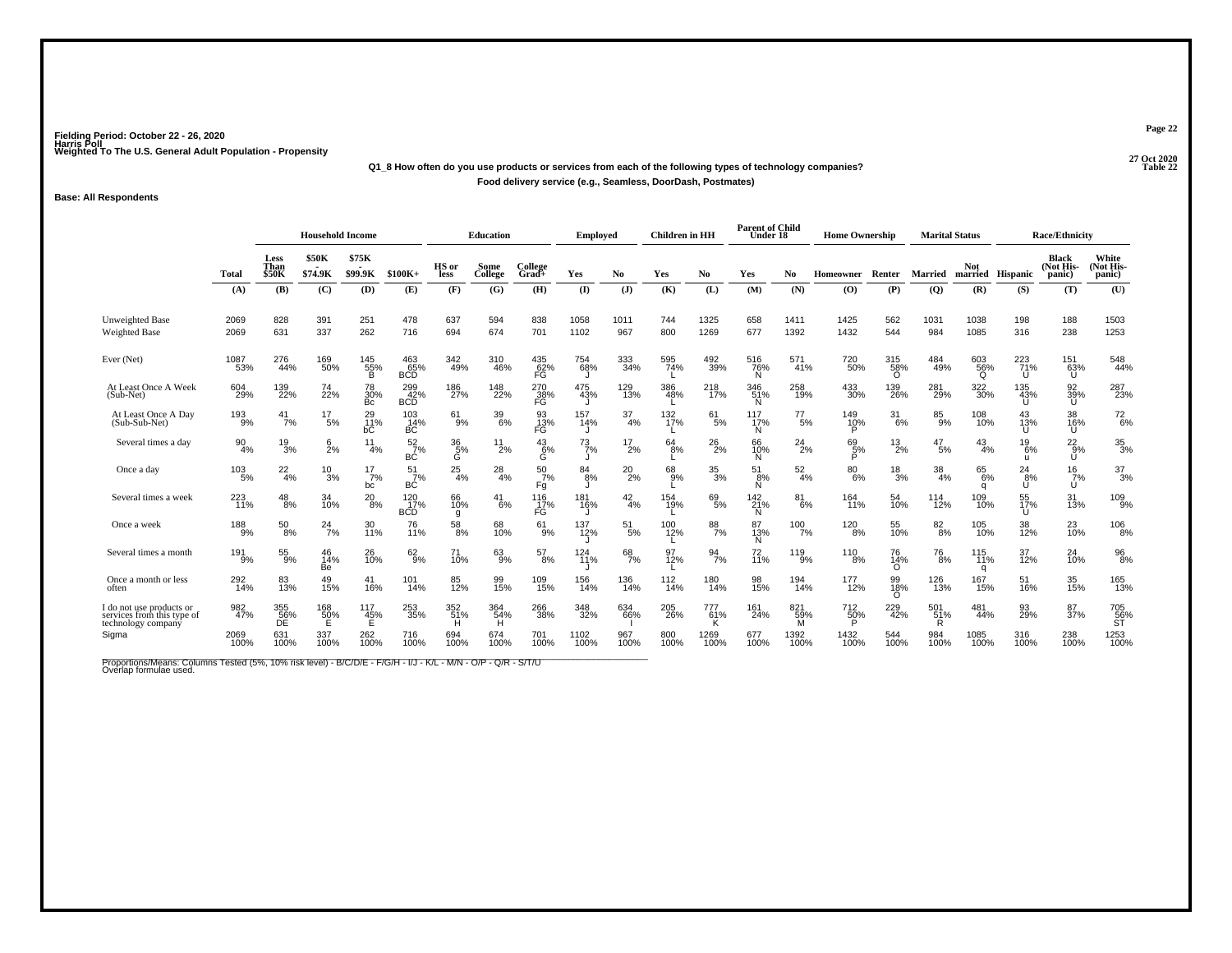### .<br>27 Q2 Over the last 12 months, do you feel you have used products or services from each of the following types of technology<br>23 Companies more often, less often, or about the same amount?

**Summary Of Use More Often**

#### **Base: Use Products/Services Of Listed Tech Companies (Variable Base)**

|                                                                     |            |                  | Gender     |                   |                                | Age                  |                 |               |                          |                           | Male Age                |                |                      |                  |                      | <b>Female Age</b>      |                        |               |                 | Region     |              |                  |
|---------------------------------------------------------------------|------------|------------------|------------|-------------------|--------------------------------|----------------------|-----------------|---------------|--------------------------|---------------------------|-------------------------|----------------|----------------------|------------------|----------------------|------------------------|------------------------|---------------|-----------------|------------|--------------|------------------|
|                                                                     | Total      | Male             | Female     | 18-34             | 35-44                          | 45-54                | 55-64           | $65+$         | 18-34                    | 35-44                     | 45-54                   | 55-64          | $65+$                | 18-34            | 35-44                | 45-54                  | 55-64                  | $65+$         | North-<br>east  | South      | Mid-<br>west | West             |
|                                                                     | (A)        | (B)              | (C)        | (D)               | (E)                            | (F)                  | (G)             | (H)           | $($ I                    | (J)                       | (K)                     | (L)            | (M)                  | (N)              | (O)                  | (P)                    | $\overline{Q}$         | (R)           | (S)             | (T)        | (U)          | (V)              |
| Video streaming service<br>(e.g., Netflix, Disney+,<br>Hulu)        | 749<br>48% | 352<br>45%       | 397<br>50% | 265<br>47%        | 157<br>51%<br>Ĥ                | 133<br>49%           | 115<br>50%<br>h | 80<br>39%     | 120<br>43%               | 82<br>54%<br>ΪM           | 65<br>45%               | 44%            | 40<br>37%            | 144<br>51%       | 75<br>48%            | 68<br>53%              | 69<br>56%              | 40<br>41%     | 128<br>47%      | 301<br>48% | 135<br>47%   | 184<br>47%       |
| Food delivery service (e.g.,<br>Seamless, DóorDash,<br>Postmates)   | 402<br>37% | 224<br>38%       | 178<br>35% | 158<br>33%        | 103<br>42%<br>dh               | 76<br>42%            | 45<br>42%       | 20<br>28%     | 81<br>32%                | 62<br>44%                 | 47%                     | 24<br>44%      | 28%                  | 78<br>34%        | 40%                  | 29<br>35%              | 40%                    | 28%           | 82<br>43%<br>tu | 143<br>34% | 63<br>32%    | $^{114}_{41\%}$  |
| Audio streaming service<br>(e.g., Apple Music,<br>Spotify, Pandora) | 487<br>37% | 270<br>40%       | 216<br>33% | 220<br>40%<br>GĤ  | 122<br>$\overline{42}$ %<br>GH | 77<br>35%            | 44<br>28%       | 24<br>19%     | 120<br>45%<br>Lmn        | 68<br>45%<br>Lm           | 47<br>39%               | 18<br>24%      | 18<br>$\frac{29}{R}$ | 100<br>36%<br>R  | 54<br>$\frac{39}{R}$ | 30<br>$\frac{30\%}{R}$ | 27<br>32%<br>R         | 5<br>9%       | 81<br>35%       | 192<br>35% | 90<br>37%    | 124<br>39%       |
| Social media (e.g.,<br>Facebook, Instagram,<br>Twitter)             | 634<br>36% | 319<br>39%<br>C. | 314<br>34% | 249<br>43%<br>FGH | 153<br>48%<br>FGH              | 101<br>34%<br>Ή      | 70<br>26%       | 60<br>21%     | 130<br>46%<br><b>kLM</b> | 57%<br><b>iKLMO</b>       | 50<br>35%<br>M          | 27<br>24%      | 21<br>18%            | 120<br>41%<br>QR | 62<br>38%<br>R       | 50<br>33%              | 43<br>28%              | 39<br>23%     | 122<br>40%      | 245<br>36% | 112<br>33%   | 155<br>37%       |
| Multi-brand e-commerce<br>(e.g., Amazon, AliExpress,<br>Overstock)  | 580<br>33% | 267<br>31%       | 312<br>34% | 154<br>28%        | 134<br>43%<br>DgH              | 102<br>36%<br>d      | 94<br>34%       | 95<br>28%     | 70<br>25%                | 72<br>46%<br>IIМ          | 49<br>35%               | 39<br>31%      | 37<br>24%            | 84<br>31%        | 62<br>41%            | 53<br>36%              | 55<br>36%              | 58<br>31%     | 103<br>32%      | 214<br>32% | 114<br>33%   | 148<br>35%       |
| Search engine (e.g.,<br>Google, Bing,<br>DuckDuckGo)                | 588<br>32% | 298<br>32%       | 291<br>31% | 212<br>38%<br>ĞĤ  | 136<br>43%<br><b>FGH</b>       | 101<br>33%<br>GH     | 72<br>23%       | 67<br>18%     | 103<br>37%<br>LM.        | 86<br>52%<br><b>IKLMO</b> | 56<br>34%<br>LM         | 23<br>16%      | 31<br>18%            | 109<br>38%<br>R  | 51<br>33%<br>R       | 46<br>31%<br>R         | 49<br>31%<br><b>RL</b> | 37<br>18%     | 91<br>28%       | 232<br>32% | 110<br>28%   | 157<br>36%<br>su |
| Fintech service (e.g.,<br>PayPal, Venmo, Căsh<br>App)               | 397<br>27% | 182<br>24%       | 215<br>29% | 186<br>35%<br>GH  | 89<br>29%<br>gH                | 68<br>29%<br>gH      | 43<br>19%<br>H  | $^{12}_{6\%}$ | 90<br>34%<br>LM          | 44<br>27%<br>LМ           | $\frac{33}{26\%}$<br>LM | 13<br>12%<br>m | $\frac{3}{3}$ %      | 96<br>35%        | 46<br>31%<br>Ŕ       | 35<br>31%<br>R         | 30<br>26%<br>RI        | 9<br>10%      | 64<br>26%       | 165<br>28% | 69<br>25%    | 99<br>27%        |
| Transportation service<br>(e.g., Uber, Lyft, Via)                   | 160<br>17% | 98<br>19%        | 62<br>16%  | 91<br>22%<br>GH   | 41<br>19%<br>GH                | $^{22}_{16\%}$<br>qH | 5%              | 2%            | 52<br>23%                | 27<br>21%                 | 18<br>20%               | $\star$<br>1%  | 3%                   | 39<br>20%        | 14<br>16%            | 9%                     | 10%                    | $\star$<br>2% | 26<br>14%       | 69<br>20%  | 22<br>15%    | $^{44}_{17\%}$   |

Proportions/Means: Columns Tested (5%, 10% risk level) - B/C - D/E/F/G/H - I/J/K/L/M - N/O/P/Q/R - I/N - J/O - K/P - L/Q - M/R - S/T/U/V<br>Overlap formulae used. \*small base; \*very small base (under 30) ineligible for sig t

**Page 23**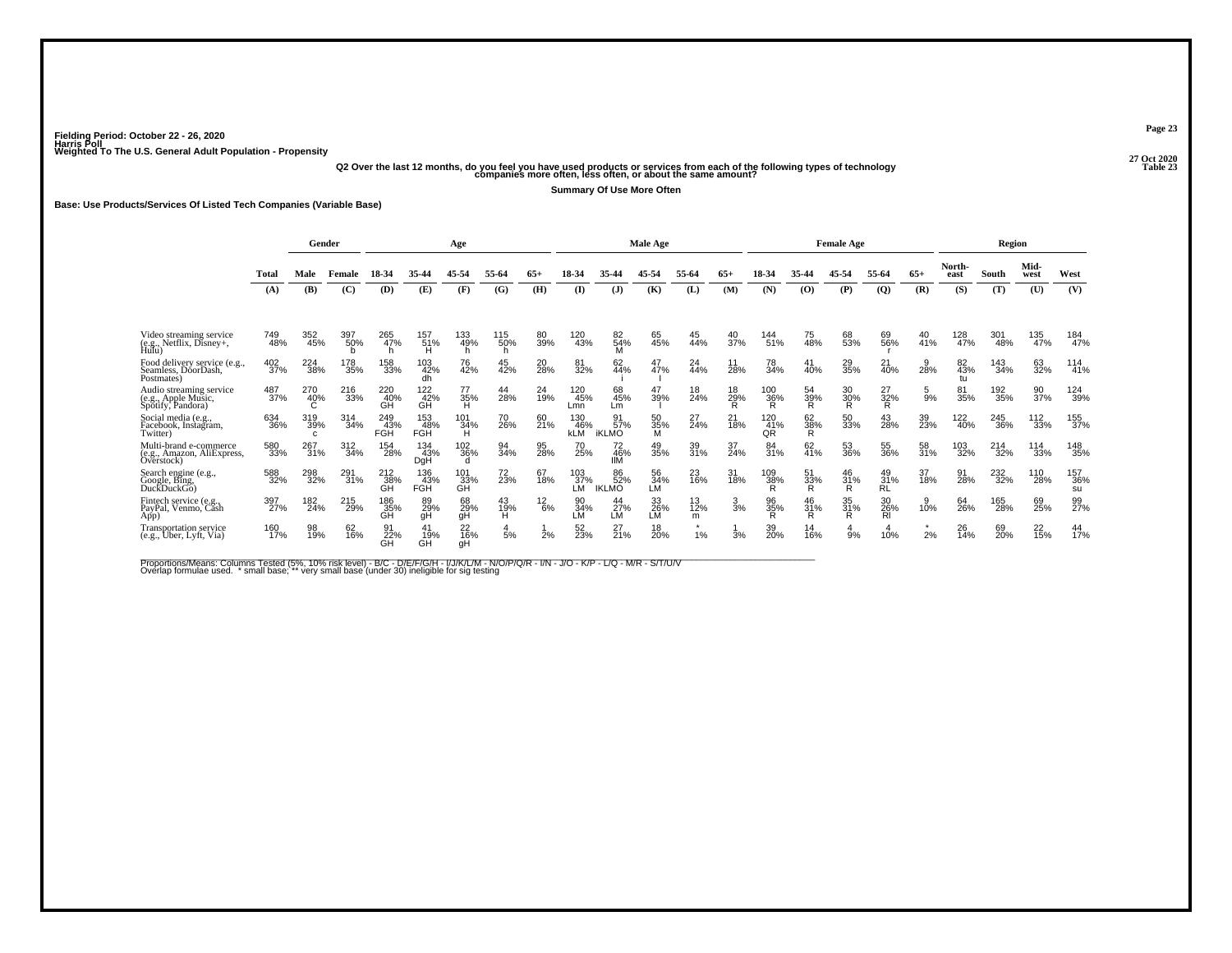# .<br>42 Q20 Over the last 12 months, do you feel you have used products or services from each of the following types of technology<br>42 Companies more often, less often, or about the same amount?

**Summary Of Use More Often**

**Base: Use Products/Services Of Listed Tech Companies (Variable Base)**

|                                                                     |            |                              | <b>Household Income</b> |                  |                    |               | Education       |                          | Employed   |            | <b>Children</b> in HH |            | <b>Parent of Child</b><br>Under 18 |            | <b>Home Ownership</b> |                  | <b>Marital Status</b> |            |                  | <b>Race/Ethnicity</b>        |                              |
|---------------------------------------------------------------------|------------|------------------------------|-------------------------|------------------|--------------------|---------------|-----------------|--------------------------|------------|------------|-----------------------|------------|------------------------------------|------------|-----------------------|------------------|-----------------------|------------|------------------|------------------------------|------------------------------|
|                                                                     | Total      | Less<br>Than<br><b>\$50K</b> | <b>\$50K</b><br>\$74.9K | \$75K<br>\$99.9K | $$100K+$           | HS or<br>less | Some<br>College | College<br>Grad+         | Yes        | No.        | Yes                   | No         | Yes                                | No         | Homeowner             | Renter           | Married               | Not        | married Hispanic | Black<br>(Not His-<br>panic) | White<br>(Not His-<br>panic) |
|                                                                     | (A)        | (B)                          | (C)                     | (D)              | (E)                | (F)           | (G)             | (H)                      | $($ I      | (J)        | (K)                   | (L)        | (M)                                | (N)        | (O)                   | (P)              | (Q)                   | (R)        | (S)              | (T)                          | (U)                          |
| Video streaming service<br>(e.g., Netflix, Disney+,                 | 749<br>48% | 187<br>44%                   | 125<br>49%              | 107<br>48%       | 313<br>50%         | 205<br>42%    | 236<br>48%      | 307<br>5 <u>3</u> %      | 468<br>49% | 280<br>45% | 369<br>50%            | 379<br>46% | 331<br>52%                         | 418<br>45% | 519<br>47%            | 207<br>51%       | 392<br>51%            | 357<br>45% | 145<br>50%       | 86<br>46%                    | 434<br>48%                   |
| Food delivery service (e.g.,<br>Seamless, DoorDash.<br>Postmates)   | 402<br>37% | 86<br>31%                    | 68<br>40%               | 57<br>39%        | 185<br>40%         | 97<br>28%     | 115<br>37%      | 190<br>44%               | 296<br>39% | 106<br>32% | 223<br>38%            | 179<br>36% | 212<br>41%                         | 190<br>33% | 293<br>41%            | 101<br>32%       | 199<br>41%            | 203<br>34% | 79<br>35%        | 49<br>33%                    | 235<br>43%                   |
| Audio streaming service<br>(e.g., Apple Music,<br>Spotify, Pandora) | 487<br>37% | 113<br>31%                   | 85<br>40%<br>b          | 59<br>31%        | 223<br>43%<br>BĎ   | 143<br>34%    | 143<br>33%      | 201<br>41%<br>fg         | 352<br>41% | 134<br>28% | 301<br>45%            | 186<br>28% | 261<br>45%                         | 225<br>30% | 350<br>38%            | 121<br>34%       | 227<br>37%            | 259<br>36% | 106<br>41%       | 58<br>35%                    | 251<br>35%                   |
| Social media (e.g.,<br>Facebook, Instagram,<br>Twitter)             | 634<br>36% | 174<br>34%                   | 88<br>30%               | 80<br>35%        | $^{270}_{43\%}$ BC | 171<br>30%    | 204<br>35%      | 259<br>43%<br>FG         | 422%       | 212<br>28% | 341<br>45%            | 293<br>30% | 306<br>47%                         | 327<br>30% | 431<br>35%            | 174<br>38%       | 332<br>40%<br>R       | 302<br>33% | 114<br>39%       | 79<br>39%                    | 365<br>36%                   |
| Multi-brand e-commerce<br>(e.g., Amazon, AliExpress,<br>Overstock)  | 580<br>33% | 115<br>23%                   | 81<br>29%               | 88<br>37%<br>B   | 276<br>41%<br>ВĆ   | 120<br>23%    | 193<br>33%      | 266<br>41%<br>FĠ         | 360<br>36% | 220<br>29% | 249<br>34%            | 330<br>32% | 243<br>38%                         | 337<br>30% | 419<br>33%            | 140<br>33%       | 339<br>38%<br>R       | 241<br>28% | 98<br>35%        | 56<br>28%                    | 365%                         |
| Search engine (e.g.,<br>Google, Bing,<br>DuckDuckGo)                | 588<br>32% | 146<br>27%                   | 90<br>28%               | 84<br>34%        | 245<br>36%<br>Bc   | 163<br>28%    | 174<br>28%      | $\frac{252}{37}\%$<br>FĠ | 361<br>35% | 227<br>27% | 297<br>40%            | 291<br>26% | 262<br>41%                         | 327<br>27% | 396<br>30%            | 168<br>35%       | 313<br>34%<br>ĸ       | 275<br>29% | 109<br>38%       | 71<br>34%                    | 327<br>29%                   |
| Fintech service (e.g.,<br>PayPal, Venmo, Cash<br>App)               | 397<br>27% | 117<br>29%                   | 56<br>24%               | 46<br>23%        | 167<br>28%         | 122<br>26%    | 117<br>25%      | 158<br>29%               | 273<br>30% | 124<br>22% | 229<br>32%            | 168<br>21% | 199<br>33%                         | 199<br>22% | 268<br>26%            | 113<br>28%       | 179<br>25%            | 218<br>28% | 82<br>30%        | 69<br>36%                    | 199<br>24%                   |
| Transportation service<br>(e.g., Uber, Lyft, Via)                   | 160<br>17% | 28<br>$\overline{12}\%$      | 20<br>15%               | 26<br>22%        | 87<br>21%          | 41<br>14%     | 46<br>17%       | 74<br>19%                | 119<br>18% | 41<br>15%  | 120<br>23%            | 41<br>10%  | 90<br>21 <sup>%</sup>              | 70<br>14%  | 125<br>2 <u>0</u> %   | 29<br><b>11%</b> | $^{71}_{17\%}$        | 89<br>18%  | 41<br>21%        | 28<br>24%                    | 66<br>14%                    |

Proportions/Means: Columns Tested (5%, 10% risk level) - B/C/D/E - F/G/H - I/J - K/L - M/N - O/P - Q/R - S/T/U<br>Overlap formulae used. \*small base

**Page 24**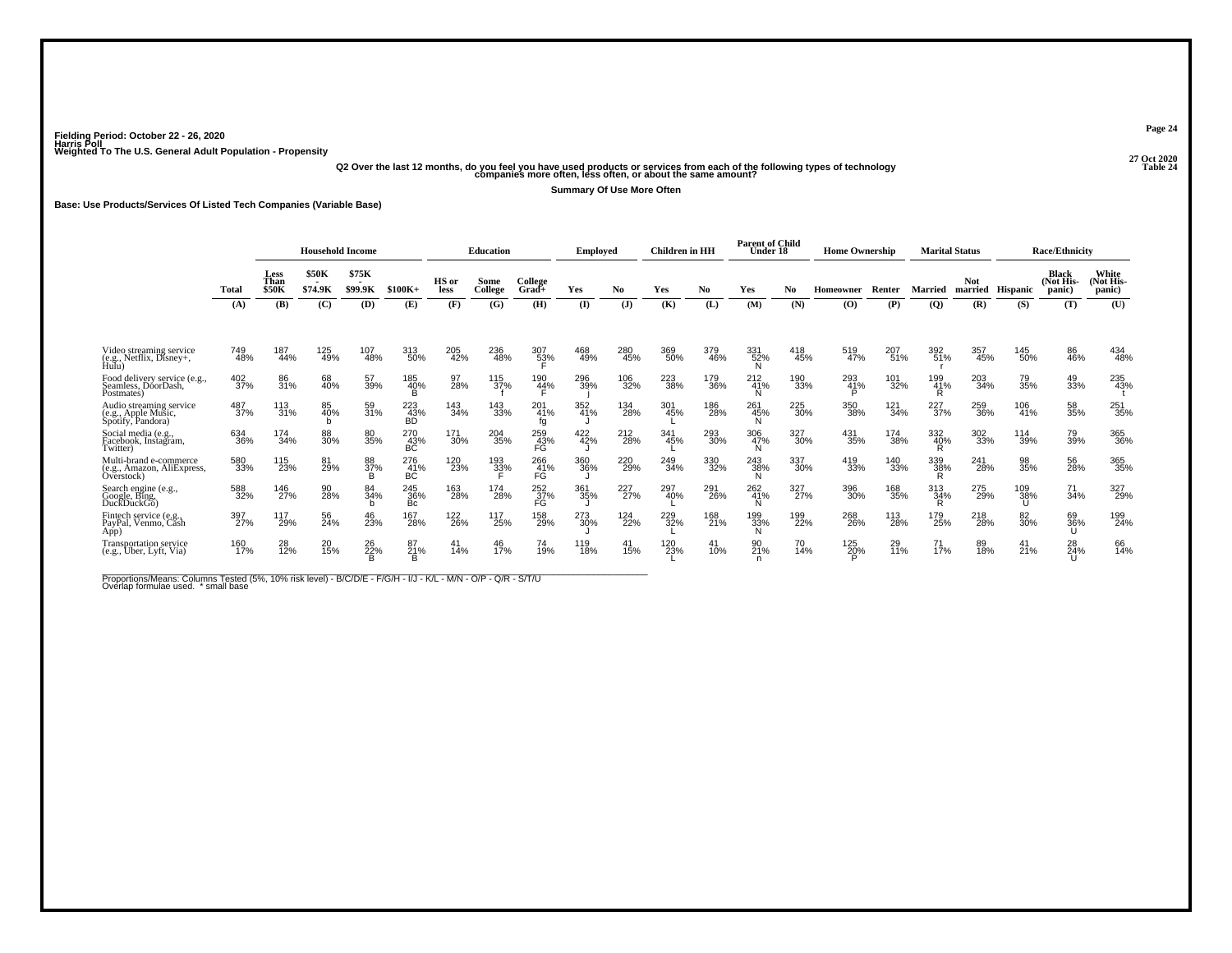.<br>27 Q2 Over the last 12 months, do you feel you have used products or services from each of the following types of technology<br>25 companies more often, less often, or about the same amount?

**Summary Of Use Less Often**

#### **Base: Use Products/Services Of Listed Tech Companies (Variable Base)**

|                                                                     |            |            | Gender     |                          |                       | Age           |                  |                   |                         |                  | Male Age        |                 |                   |                            |                       | <b>Female Age</b> |                 |                           |                  | Region          |                 |                  |
|---------------------------------------------------------------------|------------|------------|------------|--------------------------|-----------------------|---------------|------------------|-------------------|-------------------------|------------------|-----------------|-----------------|-------------------|----------------------------|-----------------------|-------------------|-----------------|---------------------------|------------------|-----------------|-----------------|------------------|
|                                                                     | Total      | Male       | Female     | 18-34                    | 35-44                 | 45-54         | 55-64            | $65+$             | 18-34                   | 35-44            | 45-54           | 55-64           | $65+$             | 18-34                      | 35-44                 | 45-54             | 55-64           | $65+$                     | North-<br>east   | South           | Mid-<br>west    | West             |
|                                                                     | (A)        | (B)        | (C)        | (D)                      | (E)                   | (F)           | (G)              | (H)               | $($ I                   | $\mathbf{J}$     | (K)             | (L)             | (M)               | (N)                        | (0)                   | (P)               | $\mathbf{Q}$    | (R)                       | (S)              | (T)             | (U)             | (V)              |
| <b>Transportation service</b><br>(e.g., Uber, Lyft, Via)            | 366<br>40% | 209<br>40% | 157<br>39% | 147<br>35%               | 93<br>42%             | 51<br>37%     | 48<br>$54\%$     | 26<br>50%         | 84<br>37%               | 54<br>41%        | 27<br>29%       | 32<br>66%       | $^{12}_{51\%}$    | 64<br>33%                  | 39<br>44%             | 24<br>52%<br>nК   | 16<br>39%       | 14<br>50%                 | 93<br>52%<br>TŬV | 129<br>37%      | 47<br>32%       | 97<br>39%        |
| Food delivery service (e.g.,<br>Seamless, DóorDash,<br>Postmates)   | 189<br>17% | 100<br>17% | 89<br>18%  | 89<br>18%                | 49<br>20%             | 25<br>14%     | 13<br>12%        | 13<br>18%         | 52<br>21%               | 27<br>19%        | 11%             | 7%              | 16%               | 37<br>16%                  | $^{22}_{21\%}$        | $\frac{14}{17\%}$ | 18%             | 21%                       | 26<br>14%        | 72 <sub>%</sub> | 40<br>21%       | 51<br>18%        |
| Fintech service (e.g.,<br>PayPal, Venmo, Cash<br>App)               | 190<br>13% | 101<br>14% | 88<br>12%  | 80<br>15%<br>fq          | 51<br>17%<br>FG       | $^{21}_{9\%}$ | $\frac{18}{8%}$  | 19<br>11%         | 46<br>17%<br>Km         | 30<br>19%<br>Km  | 7%              | 9<br>9%         | 8%                | 34<br>13%                  | 21<br>14%             | 12<br>11%         | 8%              | 12<br>13%                 | 35<br>14%        | 78<br>13%<br>U  | 20<br>7%        | 57<br>15%        |
| Audio streaming service<br>(e.g., Apple Music,<br>Spotify, Pandora) | 167<br>13% | 83<br>12%  | 84<br>13%  | 86<br>16%<br>EFG         | $^{27}_{9\%}$         | $^{15}_{7\%}$ | $^{10}_{7\%}$    | 29<br>24%<br>dEFG | 44<br>17%<br>Κ          | 17<br>12%        | $_{6\%}^8$      | $\frac{5}{7}$ % | $3^{9}_{15\%}$    | $^{42}_{15\%}$<br>$\Omega$ | $^{10}_{7\%}$         | 7%                | 5<br>6%         | 20<br>33%<br><b>NOPQm</b> | 25<br>11%        | 66<br>12%       | 33<br>14%       | $^{42}_{13\%}$   |
| Social media (e.g.,<br>Facebook, Instagram,<br>Twitter)             | 219<br>12% | 87<br>11%  | 132<br>14% | 72<br>13%                | 42<br>13%             | 34<br>11%     | 37<br>14%        | 33<br>12%         | 36<br>13%               | 16<br>10%        | 11<br>8%        | 12<br>10%       | $\frac{12}{10\%}$ | 36<br>12%                  | 26<br>16%             | 23<br>15%         | 26<br>17%       | $^{22}_{13\%}$            | 37<br>12%        | 82<br>12%       | $^{29}_{8\%}$   | 71<br>17%        |
| Multi-brand e-commerce<br>(e.g., Amazon, AliExpress,<br>Overstock)  | 218<br>12% | 98<br>12%  | 119<br>13% | 91<br>17%<br><b>FGH</b>  | 42<br>14%             | 29<br>10%     | $^{25}_{9\%}$    | $^{30}_{9\%}$     | 53<br>19%<br><b>KLM</b> | 22<br>14%<br>kLm | $\frac{9}{6}$ % | $\frac{6}{5}$ % | $^{10}_{6\%}$     | 39<br>14%                  | 20<br>13%             | 20<br>14%         | 20<br>13%       | 20<br>11%                 | 36<br>11%        | 82<br>12%       | 37<br>11%       | 63<br>15%        |
| Video streaming service<br>(e.g., Netflix, Disney+,<br>Hulu)        | 125<br>8%  | 66<br>8%   | 59<br>8%   | $\frac{52}{9\%}$         | 32<br>10%             | $^{16}_{6\%}$ | $^{11}_{\ 5\%}$  | $^{15}_{7\%}$     | 27<br>10%               | 15<br>10%        | 5%              | 6%              | $^{10}_{9%}$      | $^{25}_{9\%}$              | 17<br>11%<br>$\Omega$ | $\frac{9}{7}$ %   | 4%              | $\frac{5}{5\%}$           | $^{25}_{9\%}$    | $^{48}_{8\%}$   | $^{21}_{7\%}$   | $\frac{31}{8\%}$ |
| Search engine (e.g., Google, Bing,<br>DuckDuckGo)                   | 148<br>8%  | 84<br>9%   | 65<br>7%   | 79<br>14%<br><b>EFGH</b> | $^{24}$ <sup>7%</sup> | $^{16}_{5\%}$ | $\frac{13}{4\%}$ | $^{16}_{4\%}$     | 42<br>15%<br><b>KLM</b> | 16<br>10%        | $\frac{9}{5%}$  | $\frac{9}{6%}$  | $\frac{9}{5\%}$   | 38<br>13%<br><b>OPQR</b>   | 5%                    | 5%                | $\frac{5}{3\%}$ | $\frac{8}{4%}$            | 31<br>10%        | $^{46}_{6\%}$   | $\frac{32}{8%}$ | 39<br>9%         |

Proportions/Means: Columns Tested (5%, 10% risk level) - B/C - D/E/F/G/H - I/J/K/L/M - N/O/P/Q/R - I/N - J/O - K/P - L/Q - M/R - S/T/U/V<br>Overlap formulae used. \*small base; \*very small base (under 30) ineligible for sig te

**Page 25**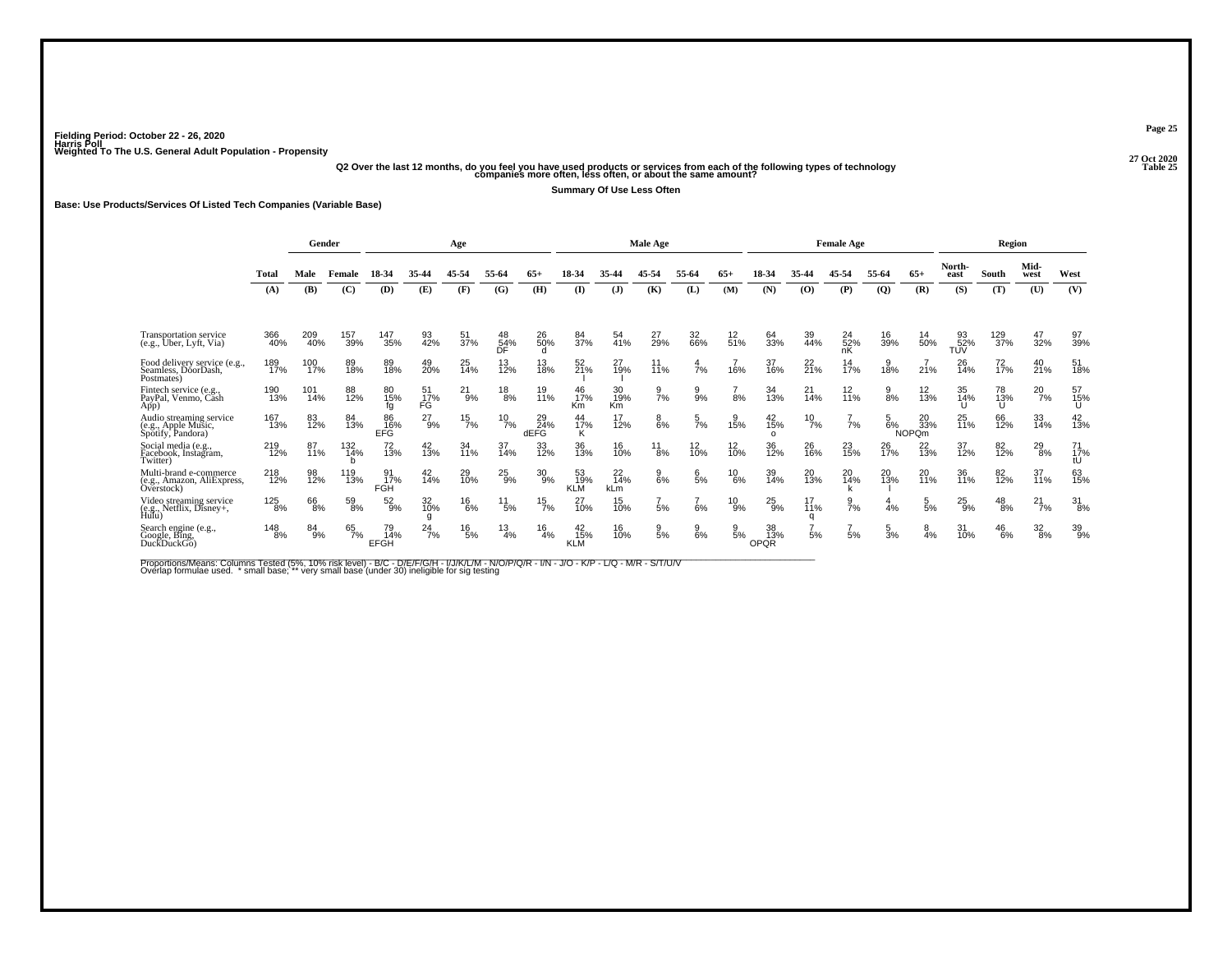# .<br>Q2 Over the last 12 months, do you feel you have used products or services from each of the following types of technology<br>12 companies more often, less often, or about the same amount?

**Summary Of Use Less Often**

**Base: Use Products/Services Of Listed Tech Companies (Variable Base)**

|                                                                     |            | <b>Household Income</b>      |                                |                  |                 |                 | <b>Education</b> |                  | <b>Employed</b> |                 | <b>Children</b> in HH |            | <b>Parent of Child</b><br>Under 18 |                 | <b>Home Ownership</b> |                  | <b>Marital Status</b> |                 |                  | <b>Race/Ethnicity</b>        |                             |
|---------------------------------------------------------------------|------------|------------------------------|--------------------------------|------------------|-----------------|-----------------|------------------|------------------|-----------------|-----------------|-----------------------|------------|------------------------------------|-----------------|-----------------------|------------------|-----------------------|-----------------|------------------|------------------------------|-----------------------------|
|                                                                     | Total      | Less<br>Than<br><b>\$50K</b> | <b>\$50K</b><br><b>\$74.9K</b> | \$75K<br>\$99.9K | $$100K+$        | HS or<br>less   | Some<br>College  | College<br>Grad+ | Yes             | No.             | Yes                   | No.        | Yes                                | No.             | <b>Homeowner</b>      | Renter           | Married               | <b>Not</b>      | married Hispanic | Black<br>(Not His-<br>panic) | White<br>Not His-<br>panic) |
|                                                                     | (A)        | (B)                          | (C)                            | (D)              | (E)             | (F)             | (G)              | (H)              | (I)             | ( <b>J</b> )    | (K)                   | (L)        | (M)                                | (N)             | (0)                   | (P)              | $\overline{Q}$        | (R)             | (S)              | (T)                          | (U)                         |
| <b>Transportation service</b><br>(e.g., Uber, Lyft, Via)            | 366<br>40% | 85<br>37%                    | 45<br>34%                      | 41<br>34%        | 178<br>43%      | 101<br>36%      | 98<br>37%        | 167<br>44%       | 248<br>38%      | 118<br>43%      | 183<br>36%            | 182<br>44% | 157<br>36%                         | 209<br>43%<br>m | 240<br>39%            | 105<br>40%       | 173<br>42%            | 193<br>38%      | 69<br>35%        | 32<br>27%                    | 199<br>42%                  |
| Food delivery service (e.g.,<br>Seamless, DoorDash,<br>Postmates)   | 189<br>17% | 52<br>19%<br>C.              | 19<br>11%                      | 25<br>17%        | 78<br>17%       | 78<br>23%       | 49<br>16%        | 62<br>14%        | 127<br>17%      | 62<br>19%       | 105<br>18%            | 84<br>17%  | 83<br>16%                          | 106<br>19%      | 118<br>16%            | 49<br>16%        | 85<br>18%             | 104<br>17%      | 37<br>16%        | $\frac{31}{21\%}$            | 77<br>14%                   |
| Fintech service (e.g.,<br>PayPal, Venmo, Cash<br>App)               | 190<br>13% | 65<br>16%<br>de              | 30<br>13%                      | 20 <sub>0%</sub> | 69<br>12%       | 69<br>15%       | 58<br>12%        | 62<br>11%        | 111<br>12%      | 79<br>14%       | 104<br>15%            | 86<br>11%  | 88<br>15%                          | 102<br>11%      | 128<br>12%            | 46<br>12%        | 76<br>11%             | $^{114}_{15\%}$ | 37<br>14%        | 21<br>11%                    | 86<br>10%                   |
| Audio streaming service<br>(e.g., Apple Music,<br>Spotify, Pandora) | 167<br>13% | 61<br>17%<br>Сe              | $^{16}_{8\%}$                  | 25<br>13%        | 57<br>11%       | 65<br>16%       | 56<br>13%        | 46<br>10%        | 95<br>11%       | 72<br>15%       | 91<br>13%             | 76<br>12%  | 70<br>12%                          | 97<br>13%       | 108<br>12%            | 47<br>13%        | 67<br>11%             | 100<br>14%      | 38<br>15%<br>-11 | 25 <sub>%</sub><br>u         | 67<br>9%                    |
| Social media (e.g.,<br>Facebook, Instagram,<br>Twitter)             | 219<br>12% | 62<br>12%                    | 41<br>14%                      | 45<br>20%<br>БĚ  | 60<br>10%       | 74<br>13%       | 96<br>17%<br>н   | $^{49}_{8\%}$    | 117<br>12%      | $^{102}_{14\%}$ | 100<br>13%            | 119<br>12% | 79<br>12%                          | 140<br>13%      | 157<br>13%            | 49<br>11%        | 94<br>11%             | 125<br>14%      | 56<br>19%<br>TÚ  | $^{17}_{8\%}$                | 93%                         |
| Multi-brand e-commerce<br>(e.g., Amazon, AliExpress,<br>Overstock)  | 218<br>12% | 93<br>19%<br>CDE             | 18<br>6%                       | $^{20}_{8\%}$    | 70 <sub>%</sub> | 95<br>18%<br>GĤ | 67<br>12%        | 56<br>9%         | 124<br>12%      | 94<br>13%       | 103<br>14%            | 115<br>11% | $^{77}_{12\%}$                     | 141<br>13%      | 128<br>10%            | 70<br>16%        | $^{80}_{9\%}$         | 138<br>16%      | 39<br>14%        | 37<br>19%<br>U               | 101<br>10%                  |
| Video streaming service<br>(e.g., Netflix, Disney+, Hulu)           | 125<br>8%  | 46<br>11%<br>e               | 16<br>6%                       | 15<br>7%         | $^{42}_{7\%}$   | 56<br>11%<br>qΗ | $\frac{35}{7\%}$ | 34<br>6%         | 85<br>9%        | $^{40}_{6\%}$   | 70<br>9%              | 55<br>7%   | 67<br>10%                          | 58<br>6%        | $^{73}_{7\%}$         | 36<br>9%         | 51<br>7%              | 74<br>9%        | $^{18}_{6\%}$    | 21<br>11%                    | $61$ <sub>7%</sub>          |
| Search engine (e.g.,<br>Google, Bing,<br>DuckDuckGo)                | 148<br>8%  | 50<br>9%                     | $^{20}_{6\%}$                  | 11<br>4%         | $62_{9\%}$      | 74<br>13%<br>GĤ | $^{42}_{7\%}$    | $\frac{32}{5\%}$ | 97<br>9%        | $^{52}_{6\%}$   | 85<br>12%             | 64<br>6%   | $^{72}_{11\%}$                     | $^{77}_{6\%}$   | $^{102}_{8\%}$        | $\frac{37}{8\%}$ | 57<br>6%              | 10%             | 29<br>10%        | 25<br>12%<br>U               | 64<br>6%                    |

Proportions/Means: Columns Tested (5%, 10% risk level) - B/C/D/E - F/G/H - I/J - K/L - M/N - O/P - Q/R - S/T/U<br>Overlap formulae used. \*small base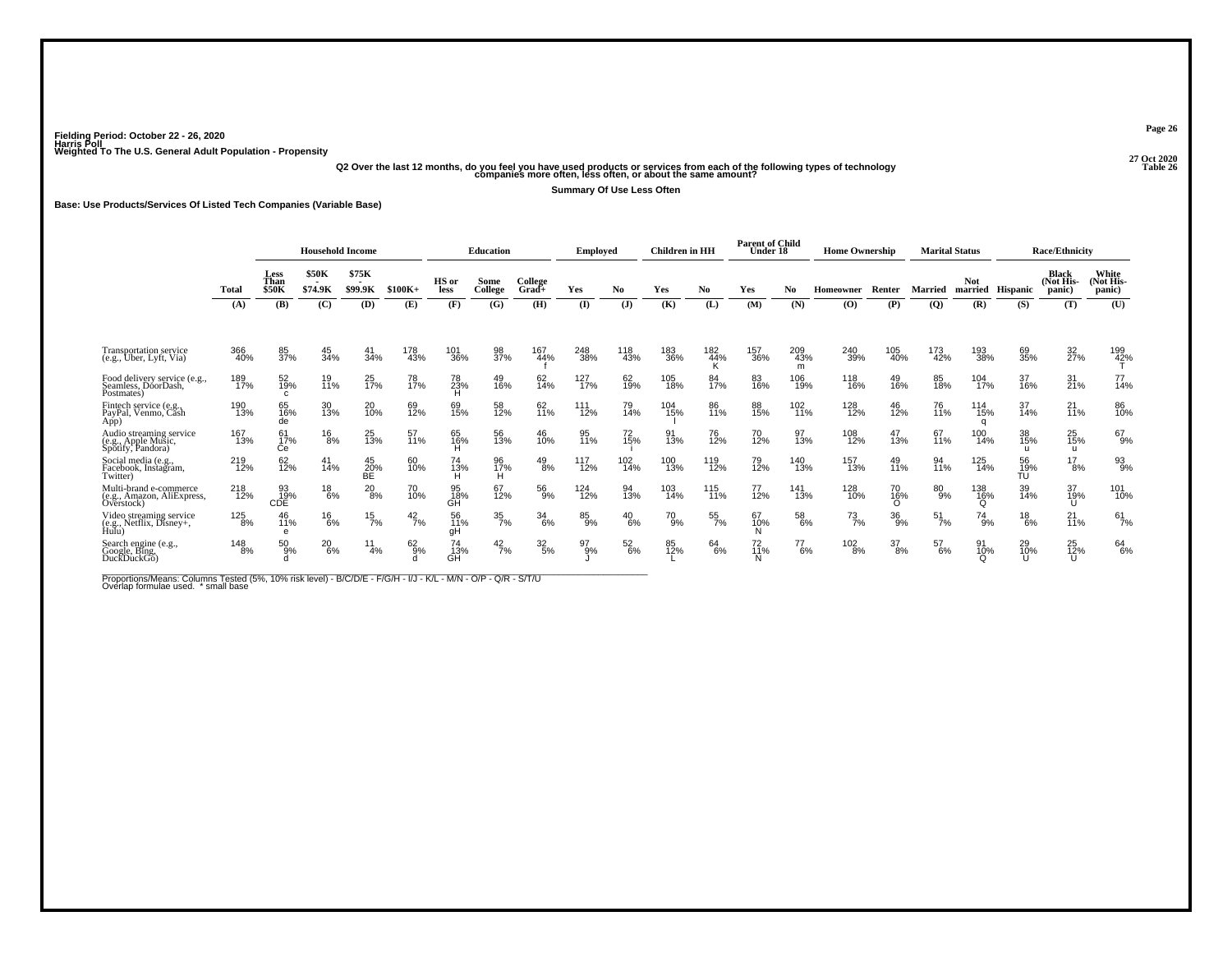# .<br>"27 Q20 Q2\_1 Over the last 12 months, do you feel you have used products or services from each of the following types of technology<br>"21 companies more often, less often, or about the same amount?" companies more often, l

**Search engine (e.g., Google, Bing, DuckDuckGo)**

#### **Base: Ever Use Search Engine**

|                 |              |             | Gender      |                   |                   | Age               |                   |                   |                  |                    | Male Age        |                    |                   |                   |                 | <b>Female Age</b> |                         |                           |                | Region        |                 |                  |
|-----------------|--------------|-------------|-------------|-------------------|-------------------|-------------------|-------------------|-------------------|------------------|--------------------|-----------------|--------------------|-------------------|-------------------|-----------------|-------------------|-------------------------|---------------------------|----------------|---------------|-----------------|------------------|
|                 | <b>Total</b> | Male        | Female      | 18-34             | 35-44             | 45-54             | 55-64             | $65+$             | 18-34            | 35-44              | 45-54           | 55-64              | $65+$             | 18-34             | 35-44           | 45-54             | 55-64                   | $65+$                     | North-<br>east | South         | Mid-<br>west    | West             |
|                 | (A)          | (B)         | (C)         | (D)               | (E)               | (F)               | (G)               | (H)               | $\bf(I)$         | $\mathbf{J}$       | (K)             | (L)                | (M)               | (N)               | (0)             | (P)               | $\overline{Q}$          | (R)                       | (S)            | (T)           | (U)             | (V)              |
| Unweighted Base | 1888         | 894         | 994         | 572               | 308               | 262               | 301               | 445               | 275              | 155                | 126             | 122                | 216               | 297               | 153             | 136               | 179                     | 229                       | 385            | 755           | 367             | 381              |
| Weighted Base   | 1867         | 920         | 947         | 563               | 319               | 308               | 306               | 371               | 279              | 164                | 162*            | $147*$             | 168               | 284               | 155             | 146*              | 159                     | 203                       | 325            | 716           | 387             | 441              |
| More often      | 588<br>32%   | 298<br>32%  | 291<br>31%  | 212<br>38%<br>GH  | 136<br>43%<br>FGH | 101<br>_33%<br>GH | 72<br>23%         | 67<br>18%         | 103<br>37%<br>LM | 86<br>52%<br>IKLMO | 56<br>34%<br>LM | 23<br>16%          | 31<br>18%         | 109<br>38%        | 51<br>33%<br>R  | $^{46}_{31\%}$    | 49<br>31%<br>RL         | 37<br>18%                 | 91<br>28%      | 232<br>32%    | 110<br>28%      | 157<br>36%<br>su |
| About the same  | 1131<br>61%  | 539<br>59%  | 592<br>62%  | 273<br>48%        | 159<br>50%        | 191<br>62%<br>DE  | 221<br>72%<br>DÈF | 287<br>77%<br>DEF | 135<br>48%       | 62<br>38%          | 98<br>60%       | 115<br>78%<br>IJKq | 129<br>77%<br>IJK | 138<br>48%        | 97<br>62%<br>NJ | 93<br>64%<br>N    | $\frac{106}{66\%}$<br>N | 158<br>78%<br><b>NOPQ</b> | 203<br>63%     | 438<br>61%    | 245<br>63%      | 245<br>56%       |
| Less often      | 148<br>8%    | 84<br>9%    | 65<br>7%    | 79<br>14%<br>EFGH | $^{24}_{7\%}$     | $^{16}_{5\%}$     | $\frac{13}{4%}$   | $\frac{16}{4%}$   | 42<br>15%<br>KLM | 16<br>10%          | $\frac{9}{5%}$  | $\frac{9}{6\%}$    | $\frac{9}{5%}$    | 38<br>13%<br>OPQR | 5%              | 5%                | $\frac{5}{3}$ %         | $\frac{8}{4%}$            | 31<br>10%      | $^{46}_{6\%}$ | $\frac{32}{8%}$ | 39<br>9%         |
| Sigma           | 1867<br>100% | 920<br>100% | 947<br>100% | 563<br>100%       | 319<br>100%       | 308<br>100%       | 306<br>100%       | 371<br>100%       | 279<br>100%      | 164<br>100%        | 162<br>100%     | 147<br>100%        | 168<br>100%       | 284<br>100%       | 155<br>100%     | 146<br>100%       | 159<br>100%             | 203<br>100%               | 325<br>100%    | 716<br>100%   | 387<br>100%     | 441<br>100%      |

Proportions/Means: Columns Tested (5%, 10% risk level) - B/C - D/E/F/G/H - I/J/K/L/M - N/O/P/Q/R - I/N - J/O - K/P - L/Q - M/R - S/T/U/V<br>Overlap formulae used. \*small base

**Page 27**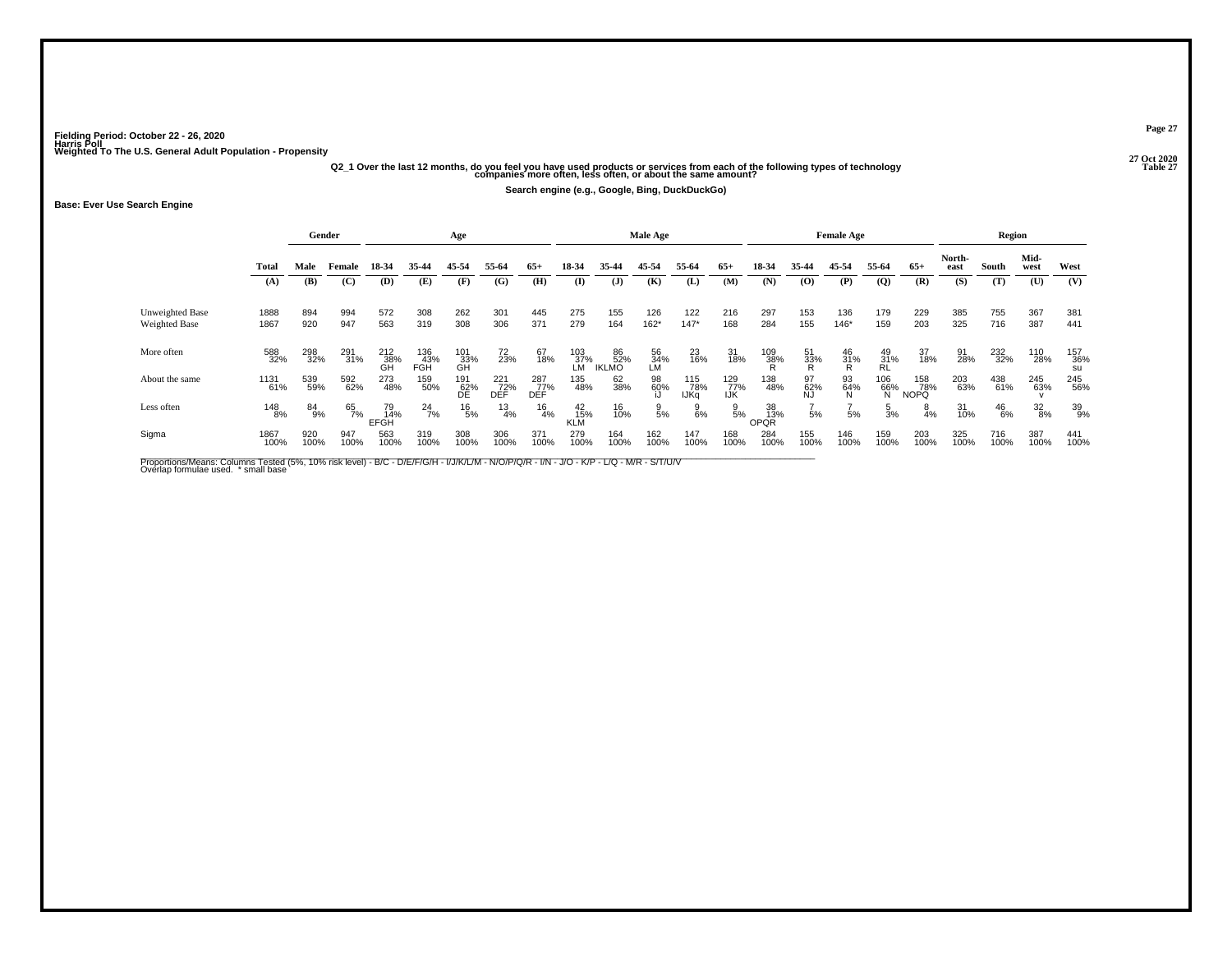## .<br>Q2\_1 Over the last 12 months, do you feel you have used products or services from each of the following types of technology<br>32 companies more often, less often, or about the same amount?

**Search engine (e.g., Google, Bing, DuckDuckGo)**

**Base: Ever Use Search Engine**

|                                         |              |                       | <b>Household Income</b> |                  |                    |                  | <b>Education</b> |                  | <b>Employed</b> |               | <b>Children</b> in HH |                  | <b>Parent of Child</b><br>Under 18 |              | <b>Home Ownership</b> |             |             | <b>Marital Status</b> |             | <b>Race/Ethnicity</b>        |                             |
|-----------------------------------------|--------------|-----------------------|-------------------------|------------------|--------------------|------------------|------------------|------------------|-----------------|---------------|-----------------------|------------------|------------------------------------|--------------|-----------------------|-------------|-------------|-----------------------|-------------|------------------------------|-----------------------------|
|                                         | Total        | Less<br>Than<br>\$50K | \$50K<br>\$74.9K        | \$75K<br>\$99.9K | $$100K+$           | HS or<br>less    | Some<br>College  | College<br>Grad+ | Yes             | No.           | Yes                   | No               | Yes                                | No.          | Homeowner             | Renter      | Married     | Not<br>married        | Hispanic    | Black<br>(Not His-<br>panic) | White<br>Not His-<br>panic) |
|                                         | (A)          | (B)                   | (C)                     | (D)              | (E)                | (F)              | (G)              | (H)              | $($ I           | $\mathbf{J}$  | (K)                   | (L)              | (M)                                | (N)          | (0)                   | (P)         | (Q)         | (R)                   | (S)         | (T)                          | (U)                         |
| Unweighted Base<br><b>Weighted Base</b> | 1888<br>1867 | 732<br>546            | 368<br>318              | 239<br>246       | 458<br>674         | 541<br>579       | 543<br>612       | 804<br>677       | 994<br>1026     | 894<br>842    | 700<br>736            | 1188<br>1131     | 630<br>639                         | 1258<br>1229 | 1316<br>1316          | 508<br>481  | 954<br>910  | 934<br>958            | 182<br>282  | 168<br>206                   | 1376<br>1146                |
| More often                              | 588<br>32%   | 146<br>27%            | 90<br>28%               | 84<br>34%        | $^{245}_{36\%}$ Bc | 163<br>28%       | 174<br>28%       | 252<br>37%<br>FG | 361<br>35%      | 227<br>27%    | 297<br>40%            | 291<br>26%       | 262<br>41%                         | 327<br>27%   | 396<br>30%            | 168<br>35%  | 313<br>34%  | 275<br>29%            | 109<br>38%  | 71<br>34%                    | 327<br>29%                  |
| About the same                          | 1131<br>61%  | 350<br>64%            | 207<br>6 <u>5</u> %     | 151<br>61%       | 366<br>54%         | 342<br>59%       | 396<br>65%       | 392<br>58%       | 568<br>55%      | 563<br>67%    | 354<br>48%            | 776<br>69%<br>r. | 305<br>48%                         | 825<br>67%   | 818<br>62%            | 276<br>57%  | 539<br>59%  | 591<br>62%            | 144<br>51%  | 110<br>54%                   | 755<br>66%<br>ST            |
| Less often                              | 148<br>8%    | $^{50}_{9\%}$         | $^{20}_{6\%}$           | $\frac{11}{4\%}$ | 62<br>9%           | 74<br>_13%<br>GH | $^{42}_{7\%}$    | $\frac{32}{5\%}$ | 97<br>9%        | $^{52}_{6\%}$ | 85<br>12%             | 64<br>6%         | $^{72}_{11\%}$                     | 77<br>6%     | $^{102}_{8\%}$        | 37<br>8%    | 57<br>6%    | $^{91}_{10\%}$        | 29<br>10%   | 25<br>12%                    | 64<br>6%                    |
| Sigma                                   | 1867<br>100% | 546<br>100%           | 318<br>100%             | 246<br>100%      | 674<br>100%        | 579<br>100%      | 612<br>100%      | 677<br>100%      | 1026<br>100%    | 842<br>100%   | 736<br>100%           | 1131<br>100%     | 639<br>100%                        | 1229<br>100% | 1316<br>100%          | 481<br>100% | 910<br>100% | 958<br>100%           | 282<br>100% | 206<br>100%                  | 1146<br>100%                |

Proportions/Means: Columns Tested (5%, 10% risk level) - B/C/D/E - F/G/H - I/J - K/L - M/N - O/P - Q/R - S/T/U<br>Overlap formulae used.

**Page 28**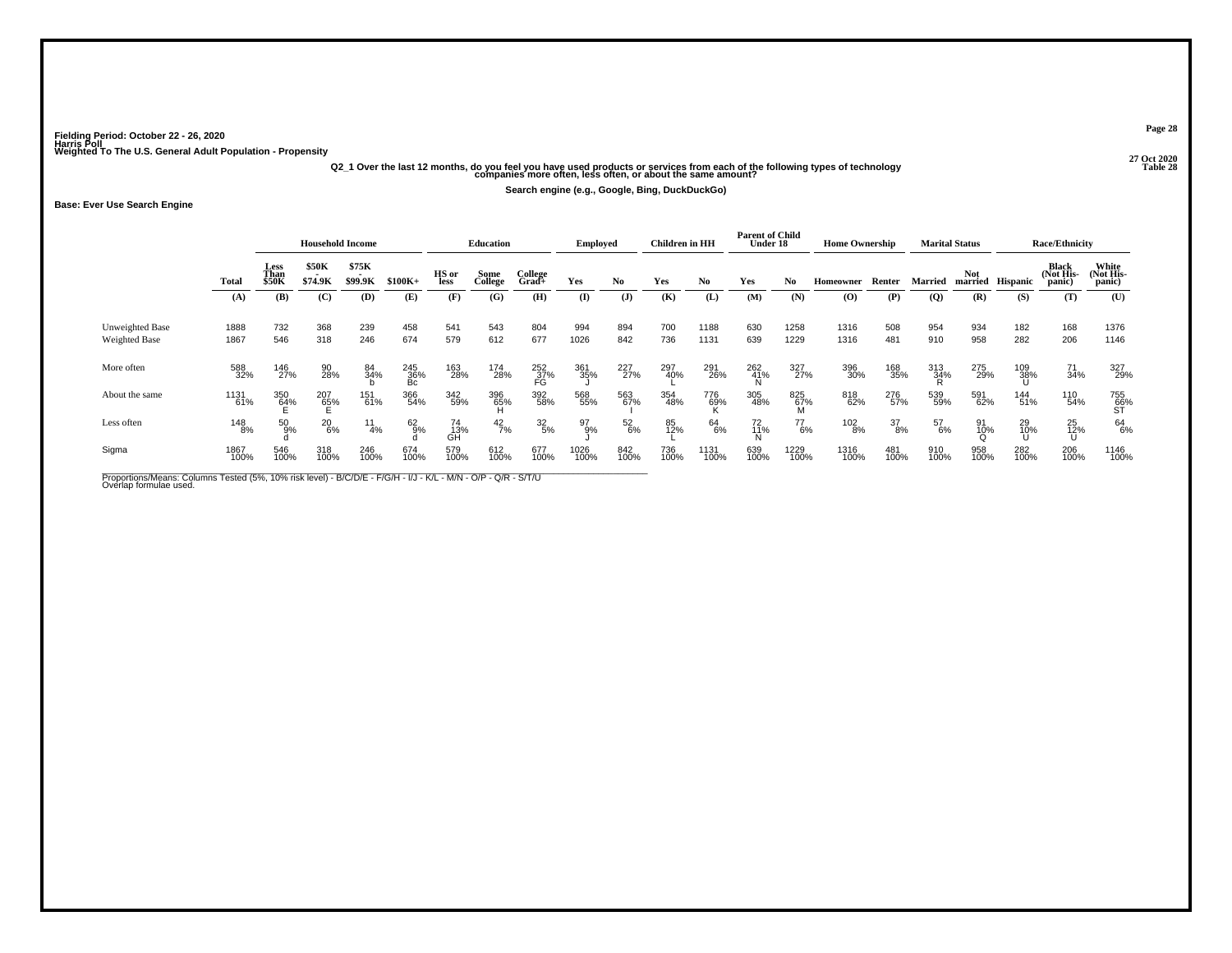# .<br>Q2\_2 Over the last 12 months, do you feel you have used products or services from each of the following types of technology<br>31 companies more often, less often, or about the same amount?

**Social media (e.g., Facebook, Instagram, Twitter)**

#### **Base: Ever Use Social Media**

|                 |              |             | Gender      |                          |                          | Age              |                  |                   |                   |                           | <b>Male Age</b> |                |                  |                    |                | <b>Female Age</b> |              |                                     |                | Region      |                            |             |
|-----------------|--------------|-------------|-------------|--------------------------|--------------------------|------------------|------------------|-------------------|-------------------|---------------------------|-----------------|----------------|------------------|--------------------|----------------|-------------------|--------------|-------------------------------------|----------------|-------------|----------------------------|-------------|
|                 | Total        | Male        | Female      | 18-34                    | 35-44                    | 45-54            | 55-64            | $65+$             | 18-34             | 35-44                     | 45-54           | 55-64          | $65+$            | 18-34              | 35-44          | 45-54             | 55-64        | $65+$                               | North-<br>east | South       | Mid-<br>west               | West        |
|                 | (A)          | (B)         | (C)         | (D)                      | (E)                      | (F)              | (G)              | (H)               | (I)               | $\mathbf{J}$              | (K)             | (L)            | (M)              | (N)                | (0)            | (P)               | $\mathbf{Q}$ | (R)                                 | (S)            | (T)         | $\left( \mathbf{U}\right)$ | (V)         |
| Unweighted Base | 1740         | 782         | 958         | 580                      | 306                      | 252              | 267              | 335               | 278               | 151                       | 111             | 98             | 144              | 302                | 155            | 141               | 169          | 191                                 | 363            | 695         | 329                        | 353         |
| Weighted Base   | 1752         | 815         | 937         | 576                      | 321                      | 298              | 268              | 288               | 282               | 158                       | $145*$          | $113*$         | $117*$           | 294                | 163            | 153*              | 155          | 172                                 | 308            | 686         | 343                        | 415         |
| More often      | 634<br>36%   | 319<br>39%  | 314<br>34%  | 249<br>43%<br><b>FGH</b> | 153<br>48%<br><b>FGH</b> | 101<br>34%<br>H  | 70<br>26%        | 60<br>21%         | 130<br>46%<br>kLM | 91<br>57%<br><b>iKLMO</b> | 50<br>35%<br>M  | $^{27}_{24\%}$ | 21<br>18%        | $^{120}_{41\%}$ QR | 62<br>38%<br>R | 50<br>33%         | 43<br>28%    | 39<br>23%                           | 122<br>40%     | 245<br>36%  | 112<br>33%                 | 155<br>37%  |
| About the same  | 900<br>51%   | 409<br>50%  | 491<br>52%  | 254<br>44%               | 126<br>39%               | 164<br>55%<br>DE | 161<br>60%<br>DE | 195<br>68%<br>DEF | 116<br>41%        | 51<br>32%                 | 84<br>58%       | 74<br>66%      | 84<br>72%<br>IJk | 138<br>47%         | 75<br>46%      | 80<br>52%         | 87<br>56%    | 111<br>65%<br><b>NO<sub>D</sub></b> | 149<br>48%     | 359<br>52%  | 202<br>59%<br>SV           | 189<br>46%  |
| Less often      | 219<br>12%   | 87<br>11%   | 132<br>14%  | 72<br>13%                | $^{42}_{13\%}$           | 34<br>11%        | 37<br>14%        | 33<br>12%         | 36<br>13%         | 16<br>10%                 | $^{11}_{8\%}$   | $^{12}_{10\%}$ | $^{12}_{10\%}$   | 36<br>12%          | 26<br>16%      | 23<br>15%         | 26<br>17%    | $^{22}_{13\%}$                      | 37<br>12%      | 82<br>12%   | $^{29}_{8\%}$              | 71<br>17%   |
| Sigma           | 1752<br>100% | 815<br>100% | 937<br>100% | 576<br>100%              | 321<br>100%              | 298<br>100%      | 268<br>100%      | 288<br>100%       | 282<br>100%       | 158<br>100%               | 145<br>100%     | 113<br>100%    | 117<br>100%      | 294<br>100%        | 163<br>100%    | 153<br>100%       | 155<br>100%  | 172<br>100%                         | 308<br>100%    | 686<br>100% | 343<br>100%                | 415<br>100% |

Proportions/Means: Columns Tested (5%, 10% risk level) - B/C - D/E/F/G/H - I/J/K/L/M - N/O/P/Q/R - I/N - J/O - K/P - L/Q - M/R - S/T/U/V<br>Overlap formulae used. \*small base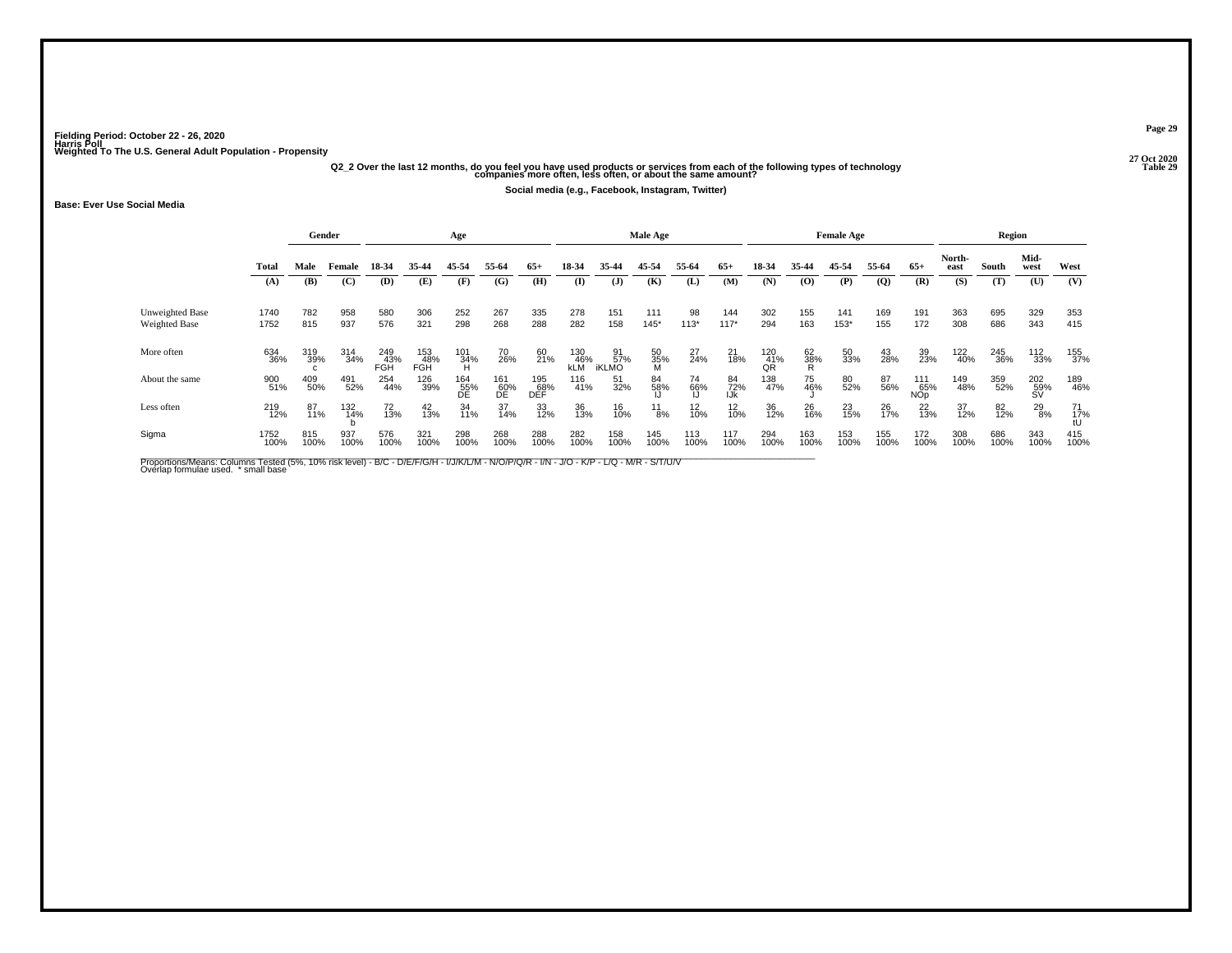# .<br>Q2\_2 Over the last 12 months, do you feel you have used products or services from each of the following types of technology<br>30 companies more often, less often, or about the same amount?

**Social media (e.g., Facebook, Instagram, Twitter)**

#### **Base: Ever Use Social Media**

|                                         |              |                              | <b>Household Income</b> |                   |                  |                  | <b>Education</b> |                  | Employed     |               | <b>Children</b> in HH |             | <b>Parent of Child</b><br>Under 18 |              | <b>Home Ownership</b>                    |             |                 | <b>Marital Status</b> |                  | <b>Race/Ethnicity</b>               |                              |
|-----------------------------------------|--------------|------------------------------|-------------------------|-------------------|------------------|------------------|------------------|------------------|--------------|---------------|-----------------------|-------------|------------------------------------|--------------|------------------------------------------|-------------|-----------------|-----------------------|------------------|-------------------------------------|------------------------------|
|                                         | <b>Total</b> | Less<br>Than<br><b>\$50K</b> | <b>\$50K</b><br>\$74.9K | \$75K<br>\$99.9K  | $$100K+$         | HS or<br>less    | Some<br>College  | College<br>Grad+ | Yes          | No.           | Yes                   | No.         | Yes                                | No           | Homeowner                                | Renter      | Married         | <b>Not</b>            | married Hispanic | <b>Black</b><br>(Not His-<br>panic) | White<br>(Not His-<br>panic) |
|                                         | (A)          | (B)                          | (C)                     | (D)               | (E)              | (F)              | (G)              | (H)              | (I)          | $($ $\bf{J})$ | (K)                   | (L)         | (M)                                | (N)          | $\boldsymbol{\left( \mathbf{O} \right)}$ | (P)         | (Q)             | (R)                   | (S)              | (T)                                 | (U)                          |
| Unweighted Base<br><b>Weighted Base</b> | 1740<br>1752 | 673<br>518                   | 334<br>295              | 218<br>230        | 428<br>626       | 513<br>572       | 509<br>581       | 718<br>600       | 967<br>1003  | 773<br>750    | 705<br>762            | 1035<br>990 | 628<br>655                         | 1112<br>1097 | 1204<br>1223                             | 465<br>453  | 863<br>829      | 877<br>924            | 185<br>292       | 160<br>201                          | 1235<br>1027                 |
| More often                              | 634<br>36%   | 174<br>34%                   | 88<br>30%               | 80<br>35%         | 270<br>43%<br>BC | 171<br>30%       | 204<br>35%       | 259<br>43%<br>FG | 422<br>42%   | 212<br>28%    | 341<br>45%            | 293<br>30%  | 306<br>47%                         | 327<br>30%   | 431<br>35%                               | 174<br>38%  | 332<br>40%<br>R | 302<br>33%            | 114<br>39%       | 79<br>39%                           | 365<br>36%                   |
| About the same                          | 900<br>51%   | 282<br>54%                   | 166<br>56%<br>de        | 104<br>45%        | 296<br>47%       | 327<br>57%<br>GH | 281<br>48%       | 292<br>49%       | 463<br>46%   | 436<br>58%    | 322<br>42%            | 578<br>58%  | 270<br>41%                         | 629<br>57%   | 635<br>52%                               | 230<br>51%  | 403<br>49%      | 497<br>54%            | 122<br>42%       | 106<br>53%                          | 569<br>55%<br>Տ              |
| Less often                              | 219<br>12%   | 62<br>12%                    | 41<br>14%               | 45<br>$20%$<br>BE | 60<br>10%        | 74<br>13%        | 96<br>17%        | $^{49}_{8\%}$    | 117<br>12%   | 102<br>14%    | 100<br>13%            | 119<br>12%  | 79<br>12%                          | 140<br>13%   | 157<br>13%                               | 49<br>11%   | 94<br>11%       | 125<br>14%            | 56<br>19%<br>TÚ  | $^{17}_{8\%}$                       | 93<br>9%                     |
| Sigma                                   | 1752<br>100% | 518<br>100%                  | 295<br>100%             | 230<br>100%       | 626<br>100%      | 572<br>100%      | 581<br>100%      | 600<br>100%      | 1003<br>100% | 750<br>100%   | 762<br>100%           | 990<br>100% | 655<br>100%                        | 1097<br>100% | 1223<br>100%                             | 453<br>100% | 829<br>100%     | 924<br>100%           | 292<br>100%      | 201<br>100%                         | 1027<br>100%                 |

Proportions/Means: Columns Tested (5%, 10% risk level) - B/C/D/E - F/G/H - I/J - K/L - M/N - O/P - Q/R - S/T/U<br>Overlap formulae used.

**Page 30**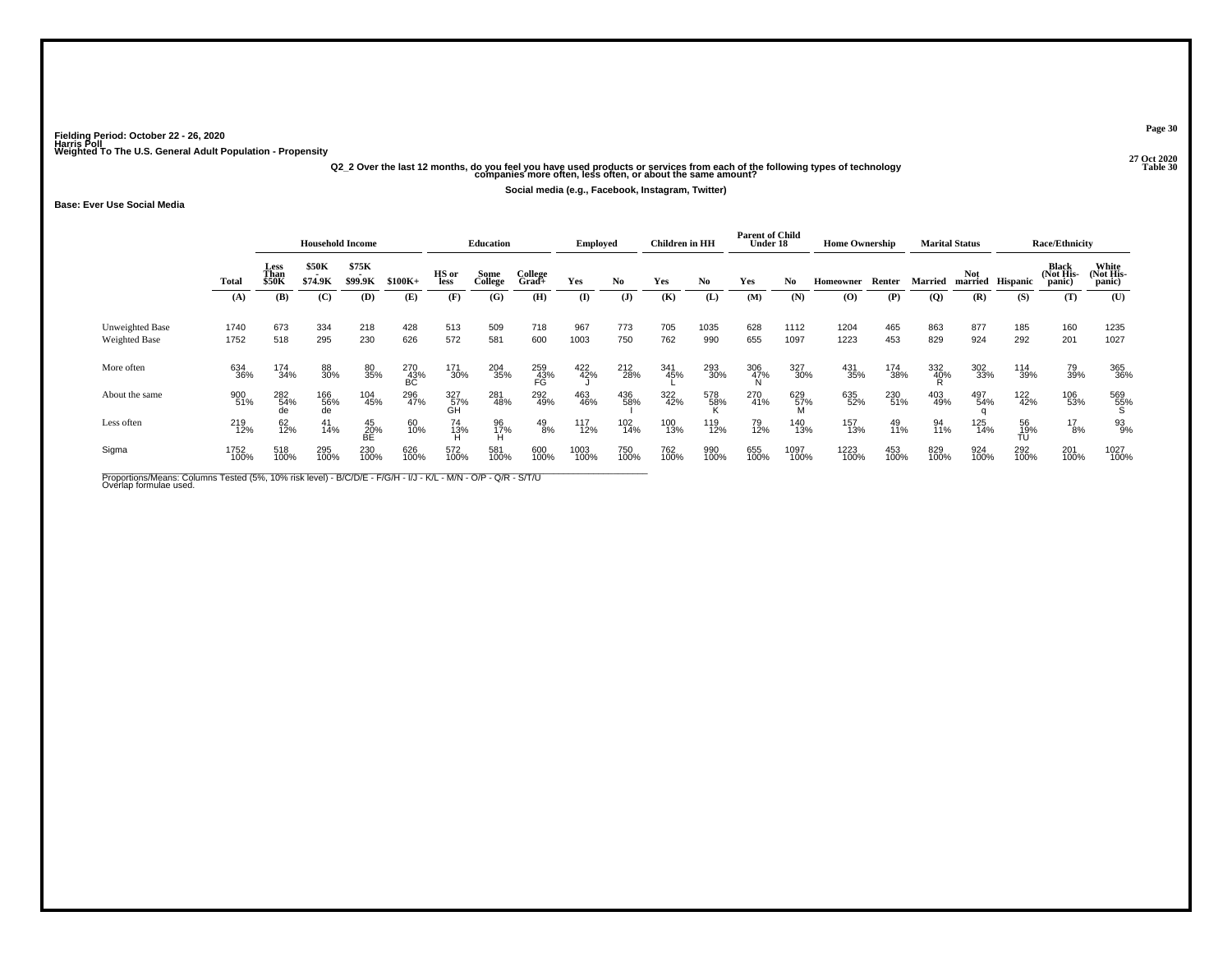## **27 Oct 2020Q2\_3 Over the last 12 months, do you feel you have used products or services from each of the following types of technology Table 31 companies more often, less often, or about the same amount?**

**Video streaming service (e.g., Netflix, Disney+, Hulu)**

#### **Base: Ever Use Video Streaming Service**

|                                  |              | Gender      |             |               |              | Age           |               |                  |             |             | Male Age      |              |               |               |                   | <b>Female Age</b> |                 |                  |                | Region        |               |                  |
|----------------------------------|--------------|-------------|-------------|---------------|--------------|---------------|---------------|------------------|-------------|-------------|---------------|--------------|---------------|---------------|-------------------|-------------------|-----------------|------------------|----------------|---------------|---------------|------------------|
|                                  | Total        | Male        | Female      | 18-34         | 35-44        | 45-54         | 55-64         | $65+$            | 18-34       | 35-44       | 45-54         | 55-64        | $65+$         | 18-34         | 35-44             | 45-54             | 55-64           | $65+$            | North-<br>east | South         | Mid-<br>west  | West             |
|                                  | (A)          | (B)         | (C)         | (D)           | (E)          | (F)           | (G)           | (H)              | (I)         | (J)         | (K)           | (L)          | (M)           | (N)           | (0)               | (P)               | $\overline{Q}$  | (R)              | (S)            | (T)           | (U)           | (V)              |
| Unweighted Base<br>Weighted Base | 1561<br>1572 | 748<br>786  | 813<br>786  | 566<br>558    | 300<br>308   | 237<br>273    | 219<br>228    | 239<br>205       | 272<br>277  | 149<br>152  | 116<br>$146*$ | 87<br>$104*$ | 124<br>$107*$ | 294<br>282    | 151<br>156*       | 121<br>$127*$     | 132<br>$124*$   | 115<br>$98*$     | 319<br>270     | 641<br>624    | 279<br>290    | 322<br>388       |
| More often                       | 749<br>48%   | 352<br>45%  | 397<br>50%  | 265<br>47%    | 157<br>- 51% | 133<br>49%    | 115<br>50%    | 80<br>39%        | 120<br>43%  | 82%         | 65<br>45%     | 45<br>44%    | 40<br>37%     | 144<br>51%    | 75<br>48%         | 68<br>53%         | 69<br>56%       | $^{40}_{41\%}$   | 128<br>47%     | 301<br>48%    | 135<br>47%    | 184<br>47%       |
| About the same                   | 698<br>44%   | 368<br>47%  | 330<br>42%  | 242<br>43%    | 119<br>39%   | 124<br>46%    | 103<br>45%    | 111<br>54%<br>DE | 129<br>47%  | 55<br>36%   | 74<br>51%     | 52<br>50%    | 58<br>54%     | 113<br>40%    | 64<br>41%         | 50<br>40%         | 50<br>41%       | 53<br>54%<br>nop | 117<br>43%     | 274<br>44%    | 133<br>46%    | 173<br>45%       |
| Less often                       | 125<br>8%    | 66<br>8%    | 59<br>8%    | $^{52}_{9\%}$ | 32<br>10%    | $^{16}_{6\%}$ | $^{11}_{5\%}$ | $^{15}_{7\%}$    | 27<br>10%   | 15<br>10%   | 5%            | 6%           | $^{10}_{9%}$  | $^{25}_{9\%}$ | $\frac{17}{11\%}$ | $\frac{9}{7}$ %   | $\frac{4}{4}$ % | $\frac{5}{5}$ %  | $^{25}_{9\%}$  | $^{48}_{8\%}$ | $^{21}_{7\%}$ | $\frac{31}{8\%}$ |
| Sigma                            | 1572<br>100% | 786<br>100% | 786<br>100% | 558<br>100%   | 308<br>100%  | 273<br>100%   | 228<br>100%   | 205<br>100%      | 277<br>100% | 152<br>100% | 146<br>100%   | 104<br>100%  | 107<br>100%   | 282<br>100%   | 156<br>100%       | 127<br>100%       | 124<br>100%     | 98<br>100%       | 270<br>100%    | 624<br>100%   | 290<br>100%   | 388<br>100%      |

Proportions/Means: Columns Tested (5%, 10% risk level) - B/C - D/E/F/G/H - I/J/K/L/M - N/O/P/Q/R - I/N - J/O - K/P - L/Q - M/R - S/T/U/V<br>Overlap formulae used. \*small base

**Page 31**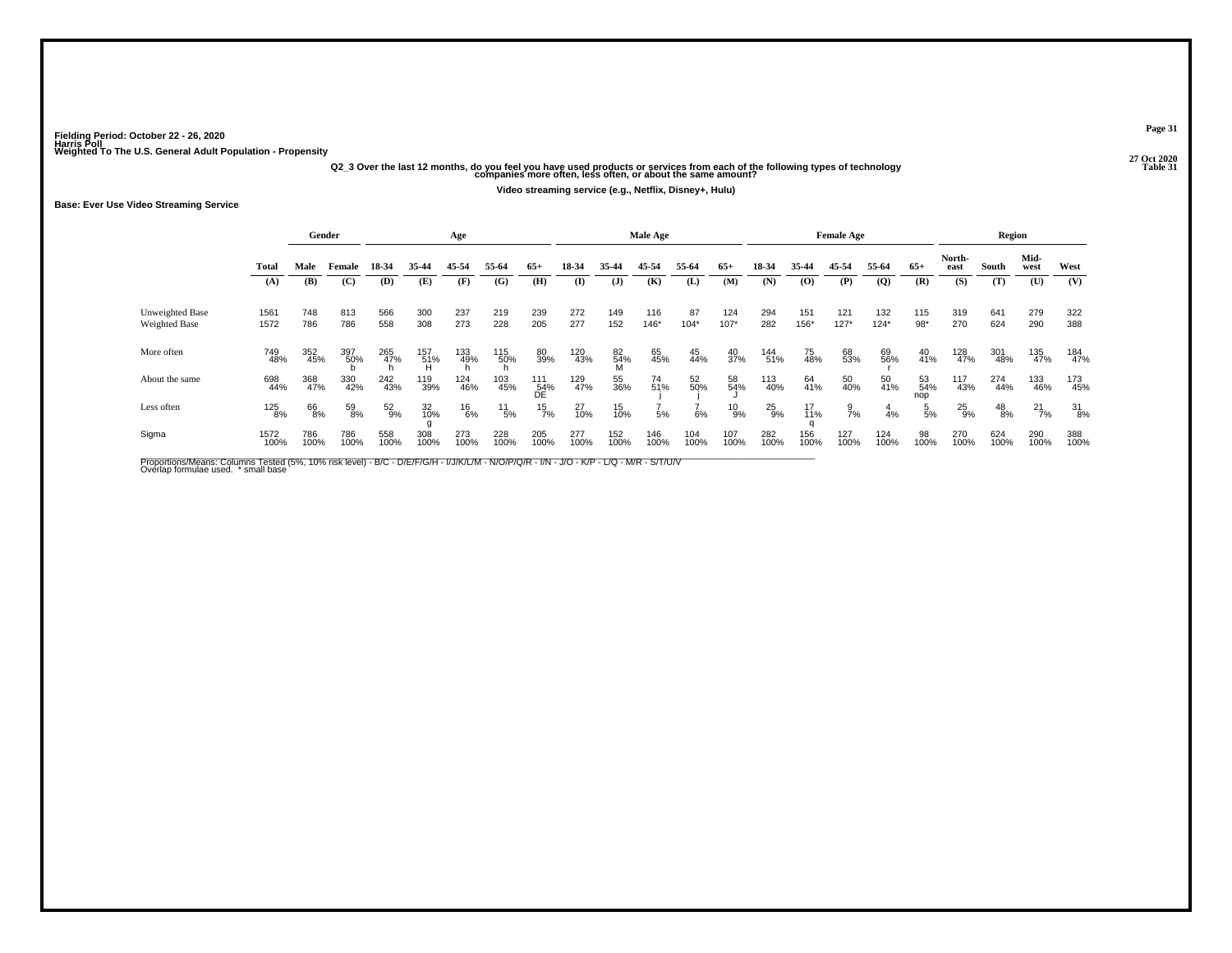# .<br>27 Q20 (27 Oct 2020) 27 Oct 2020<br>32 Companies more often, less often, or about the same amount? and the following types of technology<br>32 Companies more often, less often, or about the same amount?

**Video streaming service (e.g., Netflix, Disney+, Hulu)**

**Base: Ever Use Video Streaming Service**

|                                         |              |                              | <b>Household Income</b> |                         |               |                 | Education       |                  | <b>Employed</b> |                | Children in HH |             | <b>Parent of Child</b><br>Under 18 |             | <b>Home Ownership</b> |             |                  | <b>Marital Status</b> |                 | <b>Race/Ethnicity</b>        |                              |
|-----------------------------------------|--------------|------------------------------|-------------------------|-------------------------|---------------|-----------------|-----------------|------------------|-----------------|----------------|----------------|-------------|------------------------------------|-------------|-----------------------|-------------|------------------|-----------------------|-----------------|------------------------------|------------------------------|
|                                         | Total        | Less<br>Than<br><b>\$50K</b> | \$50K<br>\$74.9K        | \$75K<br><b>\$99.9K</b> | $$100K+$      | HS or<br>less   | Some<br>College | College<br>Grad+ | Yes             | No.            | Yes            | No          | Yes                                | No.         | Homeowner             | Renter      | Married          | Not<br>married        | <b>Hispanic</b> | Black<br>(Not His-<br>panic) | White<br>(Not His-<br>panic) |
|                                         | (A)          | (B)                          | (C)                     | (D)                     | (E)           | (F)             | (G)             | (H)              | (I)             | $(\mathbf{J})$ | (K)            | (L)         | (M)                                | (N)         | (O)                   | (P)         | (Q)              | (R)                   | (S)             | (T)                          | (U)                          |
| Unweighted Base<br><b>Weighted Base</b> | 1561<br>1572 | 577<br>423                   | 286<br>254              | 210<br>221              | 428<br>620    | 442<br>494      | 432<br>495      | 687<br>582       | 928<br>956      | 633<br>616     | 697<br>743     | 864<br>829  | 624<br>639                         | 937<br>933  | 1070<br>1103          | 431<br>410  | 804<br>775       | 757<br>797            | 182<br>291      | 154<br>187                   | 1083<br>895                  |
| More often                              | 749<br>48%   | 187<br>44%                   | 125<br>49%              | 107<br>48%              | 313<br>50%    | 205<br>42%      | 236<br>48%      | 307<br>53%       | 468<br>49%      | 280<br>45%     | 369<br>50%     | 379<br>46%  | 331<br>52%                         | 418<br>45%  | 519<br>47%            | 207<br>51%  | 392<br>51%       | 357<br>45%            | 145<br>50%      | 86<br>46%                    | 434<br>48%                   |
| About the same                          | 698<br>44%   | 190<br>45%                   | 112<br>44%              | 99<br>45%               | 265<br>43%    | 233<br>47%      | 225<br>45%      | 241<br>41%       | 402<br>42%      | 296<br>48%     | 303<br>41%     | 395<br>48%  | 242<br>38%                         | 457<br>49%  | 511<br>46%            | 167<br>41%  | 332<br>43%       | 366<br>46%            | 128<br>44%      | 80<br>43%                    | 401<br>45%                   |
| Less often                              | 125<br>8%    | 46<br>11%                    | $^{16}_{6\%}$           | $\frac{15}{7\%}$        | $^{42}_{7\%}$ | 56<br>11%<br>gH | 35<br>7%        | $\frac{34}{6\%}$ | 85<br>9%        | $^{40}_{6\%}$  | 70<br>9%       | 55<br>7%    | 67<br>10%                          | 58<br>6%    | $^{73}_{7\%}$         | 36<br>9%    | $\frac{51}{7\%}$ | 74<br>9%              | $^{18}_{6\%}$   | $^{21}_{11\%}$               | 61<br>7%                     |
| Sigma                                   | 1572<br>100% | 423<br>100%                  | 254<br>100%             | 221<br>100%             | 620<br>100%   | 494<br>100%     | 495<br>100%     | 582<br>100%      | 956<br>100%     | 616<br>100%    | 743<br>100%    | 829<br>100% | 639<br>100%                        | 933<br>100% | 1103<br>100%          | 410<br>100% | 775<br>100%      | 797<br>100%           | 291<br>100%     | 187<br>100%                  | 895<br>100%                  |

Proportions/Means: Columns Tested (5%, 10% risk level) - B/C/D/E - F/G/H - I/J - K/L - M/N - O/P - Q/R - S/T/U<br>Overlap formulae used.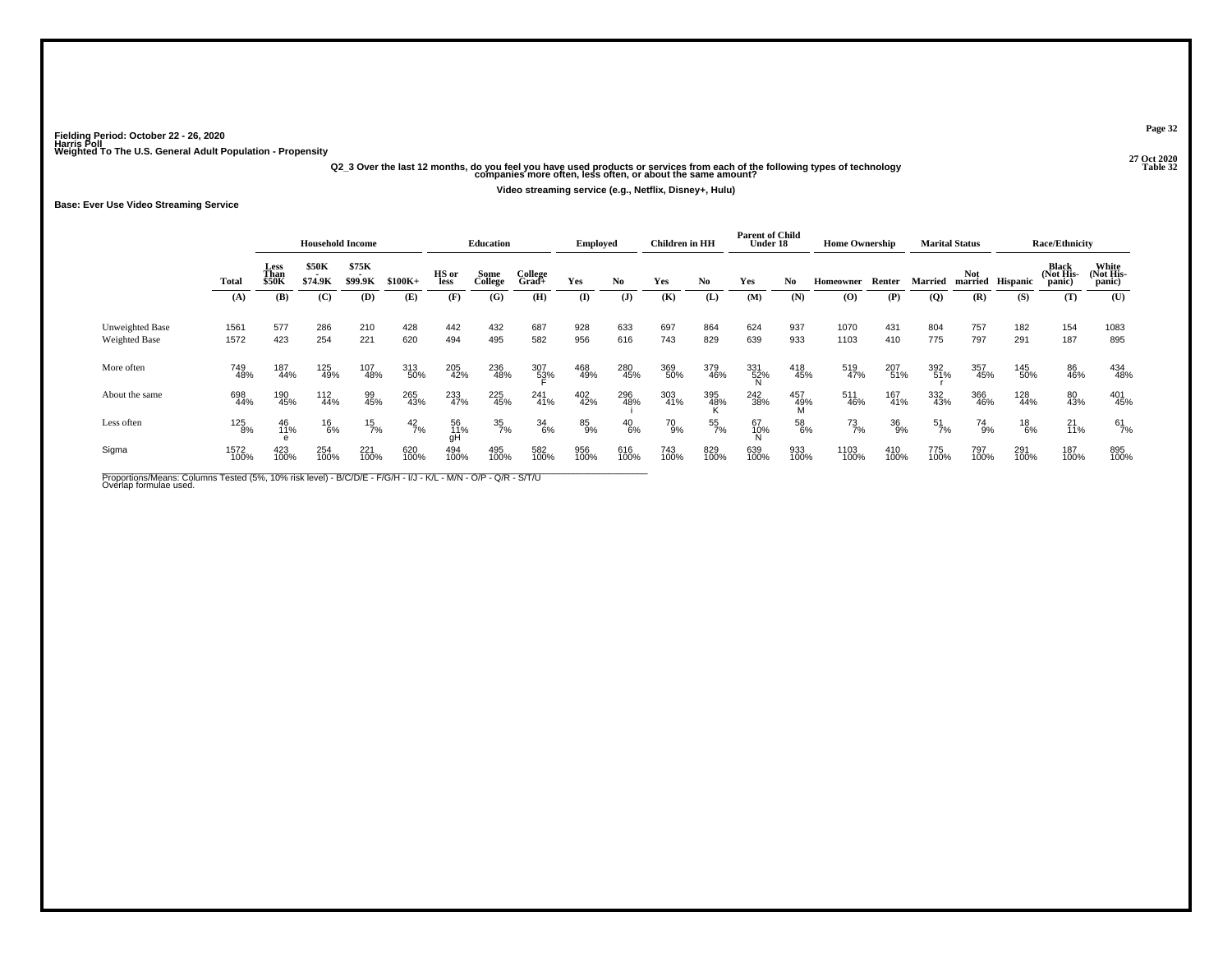## .<br>Q2\_4 Over the last 12 months, do you feel you have used products or services from each of the following types of technology<br>33 companies more often, less often, or about the same amount?

**Audio streaming service (e.g., Apple Music, Spotify, Pandora)**

#### **Base: Ever Use Audio Streaming Service**

|                 |              |             | Gender          |                  |                                      | Age              |                  |                   |                   |                 | <b>Male Age</b> |            |                |                    |                | <b>Female Age</b> |                   |                           |                | Region      |              |             |
|-----------------|--------------|-------------|-----------------|------------------|--------------------------------------|------------------|------------------|-------------------|-------------------|-----------------|-----------------|------------|----------------|--------------------|----------------|-------------------|-------------------|---------------------------|----------------|-------------|--------------|-------------|
|                 | <b>Total</b> | Male        | Female          | 18-34            | 35-44                                | 45-54            | 55-64            | $65+$             | 18-34             | 35-44           | 45-54           | 55-64      | $65+$          | 18-34              | 35-44          | 45-54             | 55-64             | $65+$                     | North-<br>east | South       | Mid-<br>west | West        |
|                 | (A)          | (B)         | (C)             | (D)              | (E)                                  | (F)              | (G)              | (H)               | (I)               | (J)             | (K)             | (L)        | (M)            | (N)                | $\bf(O)$       | (P)               | (Q)               | (R)                       | (S)            | (T)         | (U)          | (V)         |
| Unweighted Base | 1323         | 648         | 675             | 556              | 271                                  | 199              | 148              | 149               | 269               | 143             | 100             | 62         | 74             | 287                | 128            | 99                | 86                | 75                        | 277            | 543         | 230          | 273         |
| Weighted Base   | 1331         | 671         | 660             | 544              | 289                                  | 218              | 158*             | $122*$            | 265               | 150*            | $119*$          | $74*$      | $62*$          | 279                | 139*           | $99*$             | $83*$             | 60*                       | 228            | 541         | 241          | 322         |
| More often      | 487<br>37%   | 270<br>40%  | 216<br>33%      | 220<br>40%<br>GH | $^{122}_{\substack{42\\ \text{GH}}}$ | 77<br>35%<br>H   | 44<br>28%        | 24<br>19%         | 120<br>45%<br>Lmn | 68<br>45%<br>Lm | 47<br>39%       | 18<br>24%  | 18<br>29%<br>R | $\frac{100}{36\%}$ | 54<br>39%<br>R | 30<br>30%<br>R    | $\frac{27}{32\%}$ | $\frac{5}{9\%}$           | 81<br>35%      | 192<br>35%  | 90<br>37%    | 124<br>39%  |
| About the same  | 678<br>51%   | 317<br>47%  | 360<br>55%<br>B | 239<br>44%       | 140<br>49%                           | 127<br>58%<br>De | 103<br>65%<br>DE | 69<br>56%<br>D    | 101<br>38%        | 65<br>43%       | 65<br>54%       | 52<br>69%  | 34<br>55%      | 137<br>49%         | 75<br>54%      | 62<br>63%         | 51<br>62%         | 34<br>58%                 | 122<br>54%     | 283<br>52%  | 117<br>49%   | 155<br>48%  |
| Less often      | 167<br>13%   | 83<br>12%   | 84<br>13%       | 86<br>16%<br>EFĞ | $^{27}_{9\%}$                        | $^{15}_{7\%}$    | $^{10}_{7\%}$    | 29<br>24%<br>dEFG | 44<br>17%         | 17<br>12%       | $_{6\%}^8$      | 5<br>7%    | 15%            | 42<br>15%          | $^{10}_{7\%}$  | 7%                | $\frac{5}{6}$ %   | 20<br>33%<br><b>NOPQm</b> | $^{25}_{11\%}$ | 66<br>12%   | 33<br>14%    | 42<br>13%   |
| Sigma           | 1331<br>100% | 671<br>100% | 660<br>100%     | 544<br>100%      | 289<br>100%                          | 218<br>100%      | 158<br>100%      | 122<br>100%       | 265<br>100%       | 150<br>100%     | 119<br>100%     | 74<br>100% | 62<br>100%     | 279<br>100%        | 139<br>100%    | 99<br>100%        | 83<br>100%        | 60<br>100%                | 228<br>100%    | 541<br>100% | 241<br>100%  | 322<br>100% |

Proportions/Means: Columns Tested (5%, 10% risk level) - B/C - D/E/F/G/H - I/J/K/L/M - N/O/P/Q/R - I/N - J/O - K/P - L/Q - M/R - S/T/U/V<br>Overlap formulae used. \*small base

**Page 33**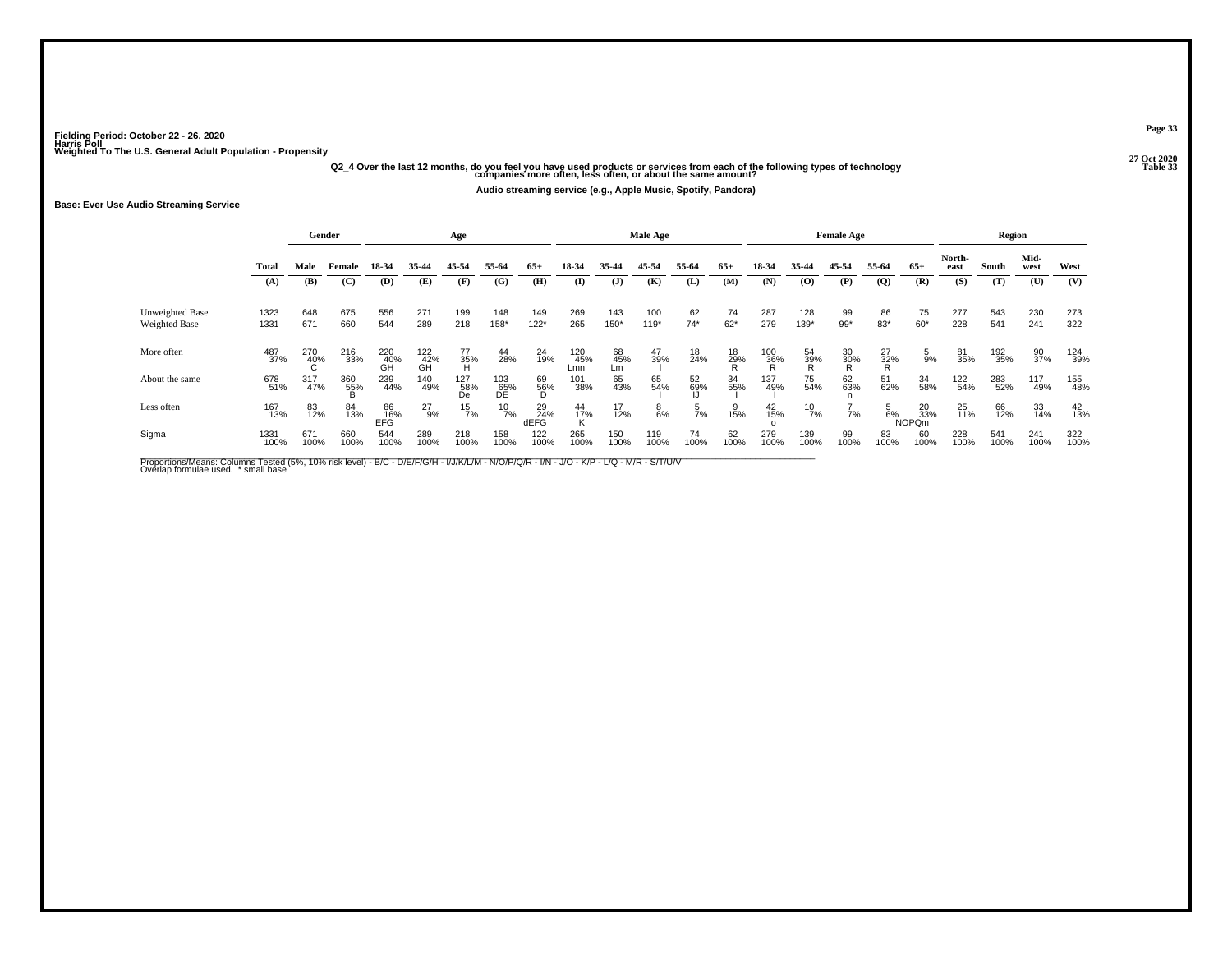# .<br>4. Q2\_4 Over the last 12 months, do you feel you have used products or services from each of the following types of technology<br>34 Companies more often, less often, or about the same amount?

**Audio streaming service (e.g., Apple Music, Spotify, Pandora)**

#### **Base: Ever Use Audio Streaming Service**

|                                         |              |                              | <b>Household Income</b> |                  |                  |               | Education       |                     | <b>Employed</b> |                | <b>Children</b> in HH |             | <b>Parent of Child</b><br>Under 18 |                 | <b>Home Ownership</b> |             |             | <b>Marital Status</b> |                 | <b>Race/Ethnicity</b>        |                              |
|-----------------------------------------|--------------|------------------------------|-------------------------|------------------|------------------|---------------|-----------------|---------------------|-----------------|----------------|-----------------------|-------------|------------------------------------|-----------------|-----------------------|-------------|-------------|-----------------------|-----------------|------------------------------|------------------------------|
|                                         | <b>Total</b> | Less<br>Than<br><b>\$50K</b> | <b>\$50K</b><br>\$74.9K | \$75K<br>\$99.9K | $$100K+$         | HS or<br>less | Some<br>College | College<br>$Grad +$ | Yes             | No.            | Yes                   | No.         | Yes                                | No.             | Homeowner             | Renter      | Married     | Not<br>married        | <b>Hispanic</b> | Black<br>(Not His-<br>panic) | White<br>(Not His-<br>panic) |
|                                         | (A)          | (B)                          | (C)                     | (D)              | (E)              | (F)           | (G)             | (H)                 | (I)             | $(\mathbf{J})$ | (K)                   | (L)         | (M)                                | (N)             | $\bf{(O)}$            | (P)         | (Q)         | (R)                   | (S)             | (T)                          | (U)                          |
| Unweighted Base<br><b>Weighted Base</b> | 1323<br>1331 | 483<br>365                   | 236<br>212              | 181<br>191       | 362<br>512       | 379<br>416    | 362<br>428      | 582<br>487          | 838<br>855      | 485<br>476     | 644<br>676            | 679<br>655  | 576<br>582                         | 747<br>749      | 896<br>912            | 369<br>360  | 660<br>618  | 663<br>713            | 169<br>260      | 141<br>$167*$                | 884<br>721                   |
| More often                              | 487<br>37%   | 113<br>31%                   | 85<br>40%               | 59<br>31%        | 223<br>43%<br>BD | 143<br>34%    | 143<br>33%      | 201<br>41%          | 352<br>41%      | 134<br>28%     | 301<br>45%            | 186<br>28%  | 261<br>45%                         | 225<br>30%      | 350<br>38%            | 121<br>34%  | 227<br>37%  | 259<br>36%            | 106<br>41%      | 58<br>35%                    | 251<br>35%                   |
| About the same                          | 678<br>51%   | 191<br>52%                   | 110<br>52%              | 108<br>56%       | 233<br>45%       | 209<br>50%    | 230<br>54%      | 239<br>49%          | 408<br>48%      | 270<br>57%     | 284<br>42%            | 394<br>60%  | 251<br>43%                         | 426<br>57%<br>M | 453<br>50%            | 193<br>54%  | 324<br>52%  | 354<br>50%            | 115<br>44%      | 84<br>50%                    | $^{404}_{~56\%}$             |
| Less often                              | 167<br>13%   | 61<br>17%<br>Сe              | $\frac{16}{8%}$         | 25<br>13%        | 57<br>11%        | 65<br>16%     | 56<br>13%       | 46<br>10%           | 95<br>11%       | 72<br>15%      | 91<br>13%             | 76<br>12%   | 70<br>12%                          | 97<br>13%       | 108<br>12%            | 47<br>13%   | 67<br>11%   | 100<br>14%            | 38<br>15%       | 25<br>15%<br>u               | 67<br>9%                     |
| Sigma                                   | 1331<br>100% | 365<br>100%                  | 212<br>100%             | 191<br>100%      | 512<br>100%      | 416<br>100%   | 428<br>100%     | 487<br>100%         | 855<br>100%     | 476<br>100%    | 676<br>100%           | 655<br>100% | 582<br>100%                        | 749<br>100%     | 912<br>100%           | 360<br>100% | 618<br>100% | 713<br>100%           | 260<br>100%     | 167<br>100%                  | 721<br>100%                  |

Proportions/Means: Columns Tested (5%, 10% risk level) - B/C/D/E - F/G/H - I/J - K/L - M/N - O/P - Q/R - S/T/U<br>Overlap formulae used. \*small base

**Page 34**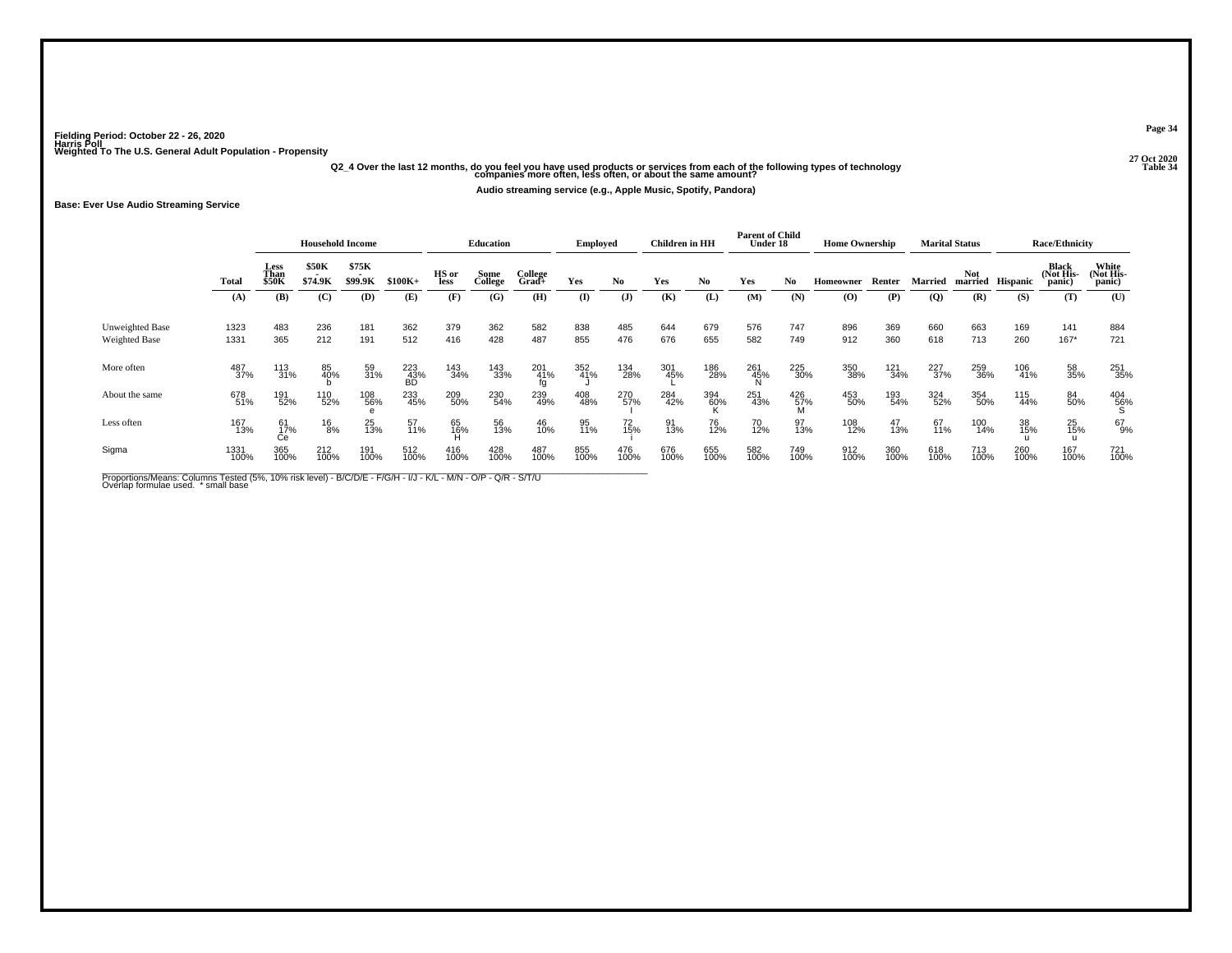## .<br>Q2\_5 Over the last 12 months, do you feel you have used products or services from each of the following types of technology<br>35 companies more often, less often, or about the same amount?

**Multi-brand e-commerce (e.g., Amazon, AliExpress, Overstock)**

#### **Base: Ever Use Multi-Brand E-Commerce**

|                                  |              |             | Gender      |                  |                   | Age         |                 |                   |              |                  | Male Age        |                 |                   |             |               | <b>Female Age</b> |              |             |                | Region      |              |             |
|----------------------------------|--------------|-------------|-------------|------------------|-------------------|-------------|-----------------|-------------------|--------------|------------------|-----------------|-----------------|-------------------|-------------|---------------|-------------------|--------------|-------------|----------------|-------------|--------------|-------------|
|                                  | Total        | Male        | Female      | 18-34            | 35-44             | 45-54       | 55-64           | $65+$             | 18-34        | 35-44            | 45-54           | 55-64           | $65+$             | 18-34       | 35-44         | 45-54             | 55-64        | $65+$       | North-<br>east | South       | Mid-<br>west | West        |
|                                  | (A)          | (B)         | (C)         | (D)              | (E)               | (F)         | (G)             | (H)               | $\mathbf{I}$ | $\mathbf{J}$     | (K)             | (L)             | (M)               | (N)         | (0)           | (P)               | $\mathbf{Q}$ | (R)         | (S)            | (T)         | (U)          | (V)         |
| Unweighted Base<br>Weighted Base | 1774<br>1762 | 830<br>856  | 944<br>906  | 546<br>548       | 297<br>310        | 249<br>287  | 279<br>279      | 403<br>338        | 270<br>278   | 150<br>157       | 114<br>$141*$   | 105<br>126*     | 191<br>153        | 276<br>270  | 147<br>$152*$ | 135<br>$145*$     | 174<br>153   | 212<br>185  | 376<br>322     | 705<br>673  | 331<br>346   | 362<br>421  |
| More often                       | 580<br>33%   | 267<br>31%  | 312<br>34%  | 154<br>28%       | 134<br>43%<br>DgH | 102<br>36%  | 94<br>34%       | 95<br>28%         | 70<br>25%    | 72<br>46%<br>IIM | 49<br>35%       | 39<br>31%       | 37<br>24%         | 84<br>31%   | 62<br>41%     | 53<br>36%         | 55<br>36%    | 58<br>31%   | 103<br>32%     | 214<br>32%  | 114<br>33%   | 148<br>35%  |
| About the same                   | 964<br>55%   | 490<br>57%  | 474<br>52%  | 303<br>55%       | 134<br>43%        | 155<br>54%  | 159<br>57%<br>E | 213<br>63%<br>dEf | 156<br>56%   | 64<br>41%        | 83<br>59%       | 81<br>64%<br>Jq | 106<br>69%<br>IJr | 147<br>54%  | 70<br>46%     | 72<br>50%         | 78<br>51%    | 107<br>58%  | 183<br>57%     | 377<br>56%  | 195<br>56%   | 209<br>50%  |
| Less often                       | 218<br>12%   | 98<br>12%   | 119<br>13%  | 91<br>17%<br>FGH | $^{42}_{14\%}$    | 29<br>10%   | $^{25}_{9\%}$   | 30<br>9%          | 53<br>19%    | 22<br>14%<br>kLm | $\frac{9}{6\%}$ | $\frac{6}{5\%}$ | $^{10}_{6\%}$     | 39<br>14%   | 20<br>13%     | 20<br>14%         | 20<br>13%    | 20<br>11%   | 36<br>11%      | 82<br>12%   | 37<br>11%    | 63<br>15%   |
| Sigma                            | 1762<br>100% | 856<br>100% | 906<br>100% | 548<br>100%      | 310<br>100%       | 287<br>100% | 279<br>100%     | 338<br>100%       | 278<br>100%  | 157<br>100%      | 141<br>100%     | 126<br>100%     | 153<br>100%       | 270<br>100% | 152<br>100%   | 145<br>100%       | 153<br>100%  | 185<br>100% | 322<br>100%    | 673<br>100% | 346<br>100%  | 421<br>100% |

Proportions/Means: Columns Tested (5%, 10% risk level) - B/C - D/E/F/G/H - I/J/K/L/M - N/O/P/Q/R - I/N - J/O - K/P - L/Q - M/R - S/T/U/V<br>Overlap formulae used. \*small base

**Page 35**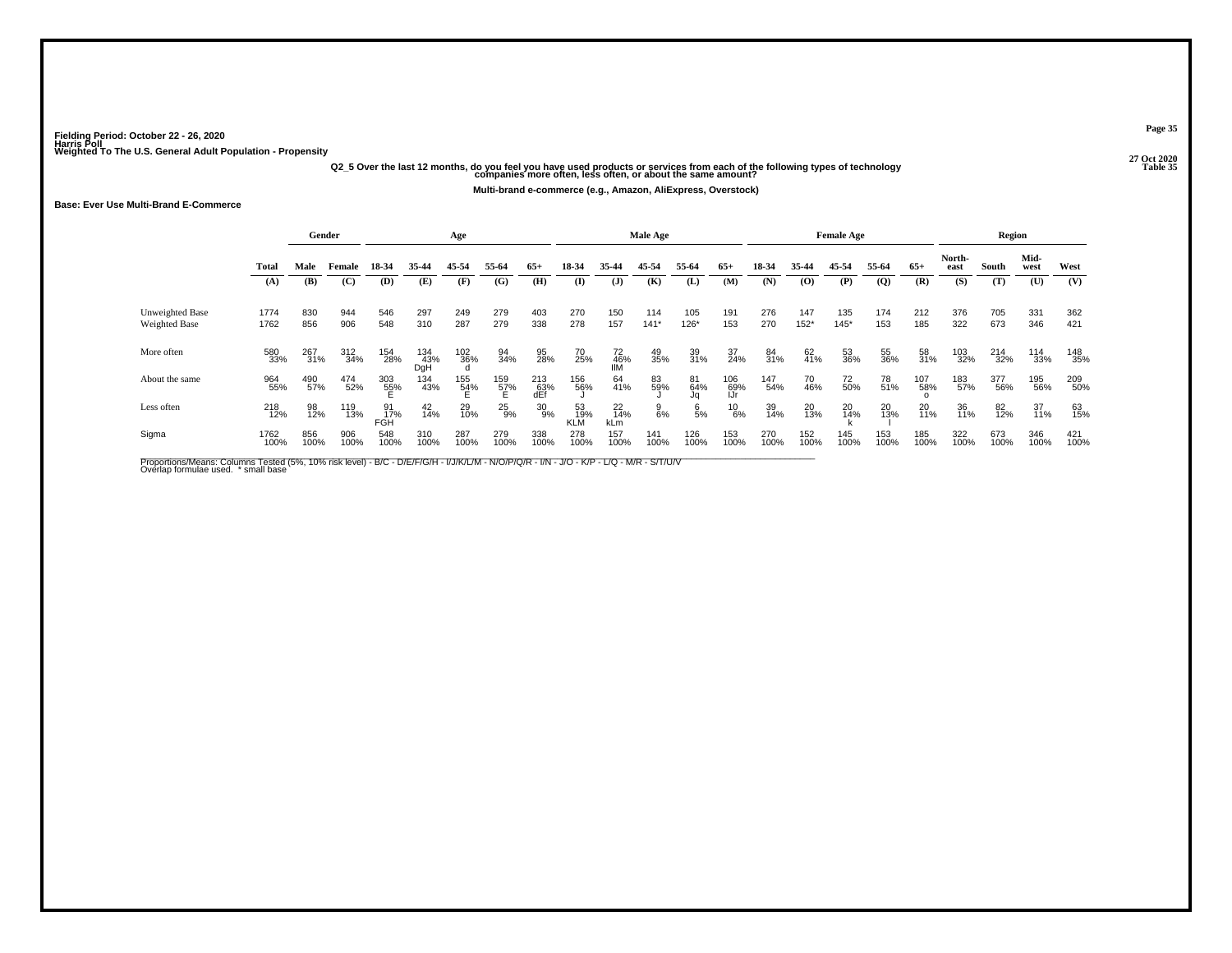# .<br>Q2\_5 Over the last 12 months, do you feel you have used products or services from each of the following types of technology<br>36 companies more often, less often, or about the same amount?

**Multi-brand e-commerce (e.g., Amazon, AliExpress, Overstock)**

**Base: Ever Use Multi-Brand E-Commerce**

|                                  |              |                       | <b>Household Income</b> |                  |                                  |                 | <b>Education</b> |                     | <b>Employed</b> |              | <b>Children</b> in HH |              | <b>Parent of Child</b><br>Under 18 |                 | <b>Home Ownership</b>                    |                |                 | <b>Marital Status</b> |             | <b>Race/Ethnicity</b>        |                              |
|----------------------------------|--------------|-----------------------|-------------------------|------------------|----------------------------------|-----------------|------------------|---------------------|-----------------|--------------|-----------------------|--------------|------------------------------------|-----------------|------------------------------------------|----------------|-----------------|-----------------------|-------------|------------------------------|------------------------------|
|                                  | Total        | Less<br>Than<br>\$50K | \$50K<br>\$74.9K        | \$75K<br>\$99.9K | $$100K+$                         | HS or<br>less   | Some<br>College  | College<br>$Grad +$ | Yes             | No.          | Yes                   | No           | Yes                                | No              | Homeowner                                | Renter         | Married         | Not<br>married        | Hispanic    | Black<br>(Not His-<br>panic) | White<br>(Not His-<br>panic) |
|                                  | (A)          | (B)                   | (C)                     | (D)              | (E)                              | (F)             | (G)              | (H)                 | (I)             | $\mathbf{J}$ | (K)                   | (L)          | (M)                                | (N)             | $\boldsymbol{\left( \mathbf{O} \right)}$ | (P)            | $\overline{Q}$  | (R)                   | (S)         | (T)                          | (U)                          |
| Unweighted Base<br>Weighted Base | 1774<br>1762 | 661<br>492            | 341<br>285              | 230<br>240       | 460<br>670                       | 480<br>527      | 510<br>580       | 784<br>655          | 970<br>1012     | 804<br>750   | 692<br>742            | 1082<br>1019 | 619<br>636                         | 1155<br>1126    | 1262<br>1263                             | 448<br>431     | 930<br>887      | 844<br>874            | 178<br>282  | 157<br>198                   | 1280<br>1050                 |
| More often                       | 580<br>33%   | 115<br>23%            | 81<br>29%               | 88<br>37%<br>B   | $^{276}_{\, \, 41\%}_{\, \, BC}$ | 120<br>23%      | 193<br>33%       | 266<br>41%<br>FG    | 360<br>36%      | 220<br>29%   | 249<br>34%            | 330<br>32%   | 243<br>38%                         | 337<br>30%      | 419<br>33%                               | 140<br>33%     | 339<br>38%<br>R | 241<br>28%            | 98<br>35%   | 56<br>28%                    | 365<br>35%                   |
| About the same                   | 964<br>55%   | 284<br>58%            | 185<br>65%<br>bdE       | 132<br>55%       | 324<br>48%                       | 312<br>59%<br>H | 320<br>55%       | 332<br>51%          | 528<br>52%      | 437<br>58%   | 391<br>53%            | 574<br>56%   | 316<br>50%                         | 648<br>58%<br>M | 715<br>57%                               | 221<br>51%     | 468<br>53%      | 496<br>57%            | 145<br>51%  | 105<br>53%                   | 583<br>56%                   |
| Less often                       | 218<br>12%   | 93<br>19%<br>CDE      | $^{18}_{6\%}$           | $^{20}_{8\%}$    | 70<br>10%                        | 95<br>18%<br>GĤ | 67<br>12%        | 56<br>9%            | 124<br>12%      | 94<br>13%    | 103<br>14%            | 115<br>11%   | 77<br>12%                          | 141<br>13%      | 128<br>10%                               | 70<br>16%<br>O | 80<br>9%        | $^{138}_{16\%}$       | 39<br>14%   | 37<br>19%                    | 101<br>10%                   |
| Sigma                            | 1762<br>100% | 492<br>100%           | 285<br>100%             | 240<br>100%      | 670<br>100%                      | 527<br>100%     | 580<br>100%      | 655<br>100%         | 1012<br>100%    | 750<br>100%  | 742<br>100%           | 1019<br>100% | 636<br>100%                        | 1126<br>100%    | 1263<br>100%                             | 431<br>100%    | 887<br>100%     | 874<br>100%           | 282<br>100% | 198<br>100%                  | 1050<br>100%                 |

Proportions/Means: Columns Tested (5%, 10% risk level) - B/C/D/E - F/G/H - I/J - K/L - M/N - O/P - Q/R - S/T/U<br>Overlap formulae used.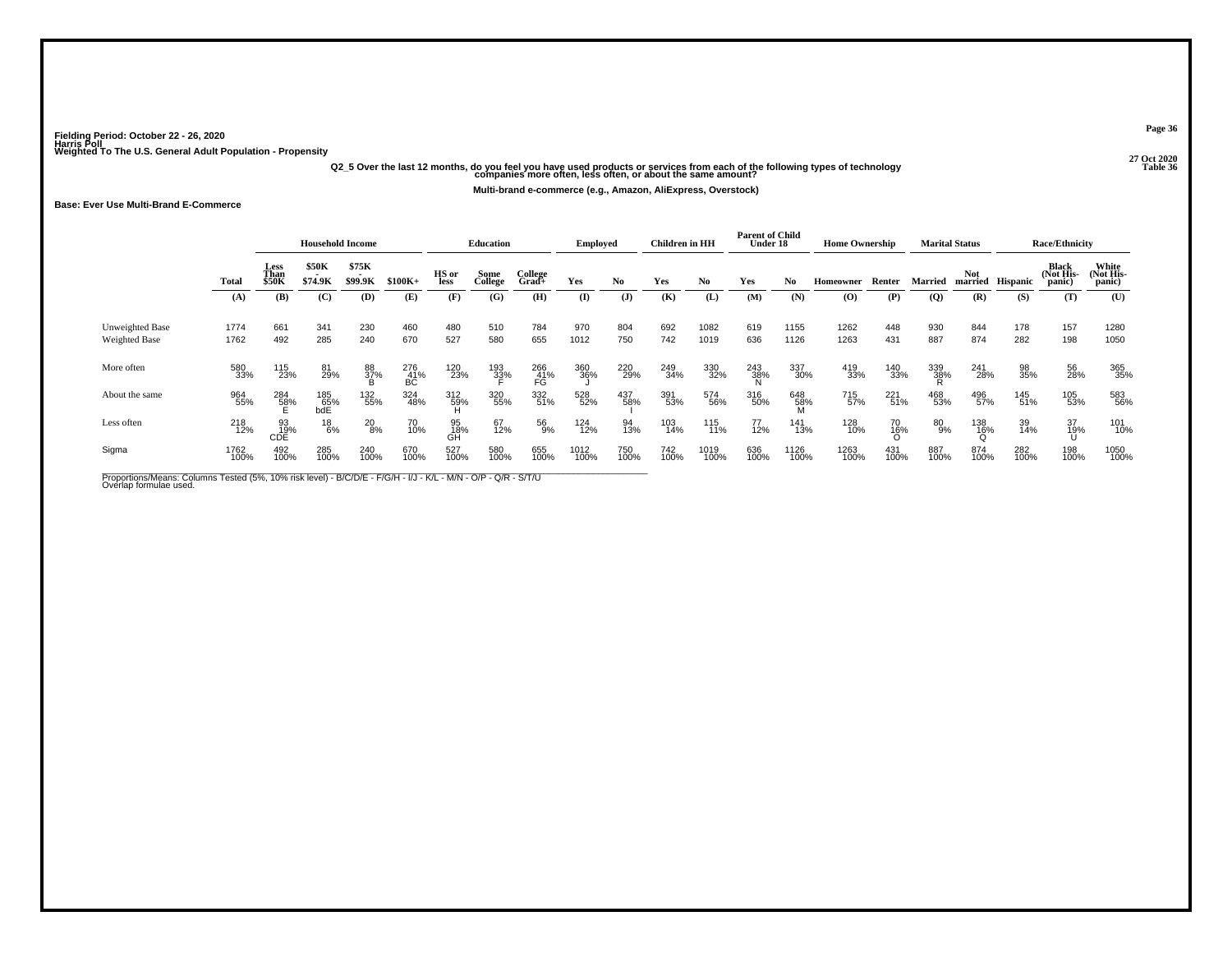## .<br>"27 Q20 Q2\_6 Over the last 12 months, do you feel you have used products or services from each of the following types of technology<br>[37 Companies more often, less often, or about the same amount?

**Fintech service (e.g., PayPal, Venmo, Cash App)**

### **Base: Ever Use Fintech Service**

|                                  |              |             | Gender      |                  |                 | Age             |                   |                           |                 |                   | Male Age        |                                                |                   |                |                   | <b>Female Age</b> |                 |                  |                | Region      |                  |             |
|----------------------------------|--------------|-------------|-------------|------------------|-----------------|-----------------|-------------------|---------------------------|-----------------|-------------------|-----------------|------------------------------------------------|-------------------|----------------|-------------------|-------------------|-----------------|------------------|----------------|-------------|------------------|-------------|
|                                  | <b>Total</b> | Male        | Female      | 18-34            | 35-44           | 45-54           | 55-64             | $65+$                     | 18-34           | 35-44             | 45-54           | 55-64                                          | $65+$             | 18-34          | 35-44             | 45-54             | 55-64           | $65+$            | North-<br>east | South       | Mid-<br>west     | West        |
|                                  | (A)          | (B)         | (C)         | (D)              | (E)             | (F)             | (G)               | (H)                       | $\mathbf{I}$    | $(\mathbf{J})$    | (K)             | (L)                                            | (M)               | (N)            | (0)               | (P)               | $\mathbf{Q}$    | (R)              | (S)            | (T)         | (U)              | (V)         |
| Unweighted Base<br>Weighted Base | 1464<br>1490 | 707<br>749  | 757<br>741  | 534<br>538       | 290<br>309      | 213<br>238      | 203<br>223        | 224<br>182                | 262<br>268      | 150<br>161        | 104<br>126*     | 83<br>106*                                     | 108<br>89*        | 272<br>270     | 140<br>$148*$     | 109<br>$112*$     | 120<br>$118*$   | 116<br>$93*$     | 297<br>246     | 599<br>594  | 259<br>278       | 309<br>372  |
| More often                       | 397<br>27%   | 182<br>24%  | 215<br>29%  |                  |                 |                 |                   |                           |                 |                   |                 |                                                |                   |                |                   |                   |                 |                  |                |             | 69<br>25%        | 99<br>27%   |
|                                  |              |             |             | 186<br>35%<br>GH | 89<br>29%<br>gH | 68<br>29%<br>gH | 43<br>19%<br>H    | $^{12}_{6\%}$             | 90<br>34%<br>LM | $^{44}_{27\%}$ LM | 33<br>26%<br>LM | $\begin{array}{c} 13 \\ 12\% \\ m \end{array}$ | $\frac{3}{3}$ %   | 96<br>35%<br>R | $\frac{46}{31}\%$ | 35<br>31%<br>R    | 30<br>26%<br>RI | 10%              | 64<br>26%      | 165<br>28%  |                  |             |
| About the same                   | 903<br>61%   | 466<br>62%  | 437<br>59%  | 272<br>51%       | 169<br>55%      | 149<br>63%      | 162<br>73%<br>DEf | 151<br>83%<br><b>DEFG</b> | 132<br>49%      | 87<br>54%         | 84<br>67%       | 83<br>79%                                      | 80<br>89%<br>IJKr | 140<br>52%     | 81<br>55%         | 65<br>58%         | 78<br>67%       | 72<br>77%<br>NOP | 148<br>60%     | 351<br>59%  | 188<br>68%<br>Tv | 216<br>58%  |
| Less often                       | 190<br>13%   | 101<br>14%  | 88<br>12%   | 80<br>15%        | 51<br>17%<br>FG | $^{21}_{9\%}$   | $^{18}_{8\%}$     | 19<br>11%                 | 46<br>17%<br>Κm | 30<br>19%<br>Km   | $\frac{9}{7}$ % | $\frac{9}{9\%}$                                | 8%                | 34<br>13%      | 21<br>14%         | $^{12}_{11\%}$    | $\frac{9}{8\%}$ | $^{12}_{13\%}$   | 35<br>14%      | 78<br>13%   | 20<br>7%         | 57<br>15%   |
| Sigma                            | 1490<br>100% | 749<br>100% | 741<br>100% | 538<br>100%      | 309<br>100%     | 238<br>100%     | 223<br>100%       | 182<br>100%               | 268<br>100%     | 161<br>100%       | 126<br>100%     | 106<br>100%                                    | 89<br>100%        | 270<br>100%    | 148<br>100%       | 112<br>100%       | 118<br>100%     | 93<br>100%       | 246<br>100%    | 594<br>100% | 278<br>100%      | 372<br>100% |

Proportions/Means: Columns Tested (5%, 10% risk level) - B/C - D/E/F/G/H - I/J/K/L/M - N/O/P/Q/R - I/N - J/O - K/P - L/Q - M/R - S/T/U/V<br>Overlap formulae used. \*small base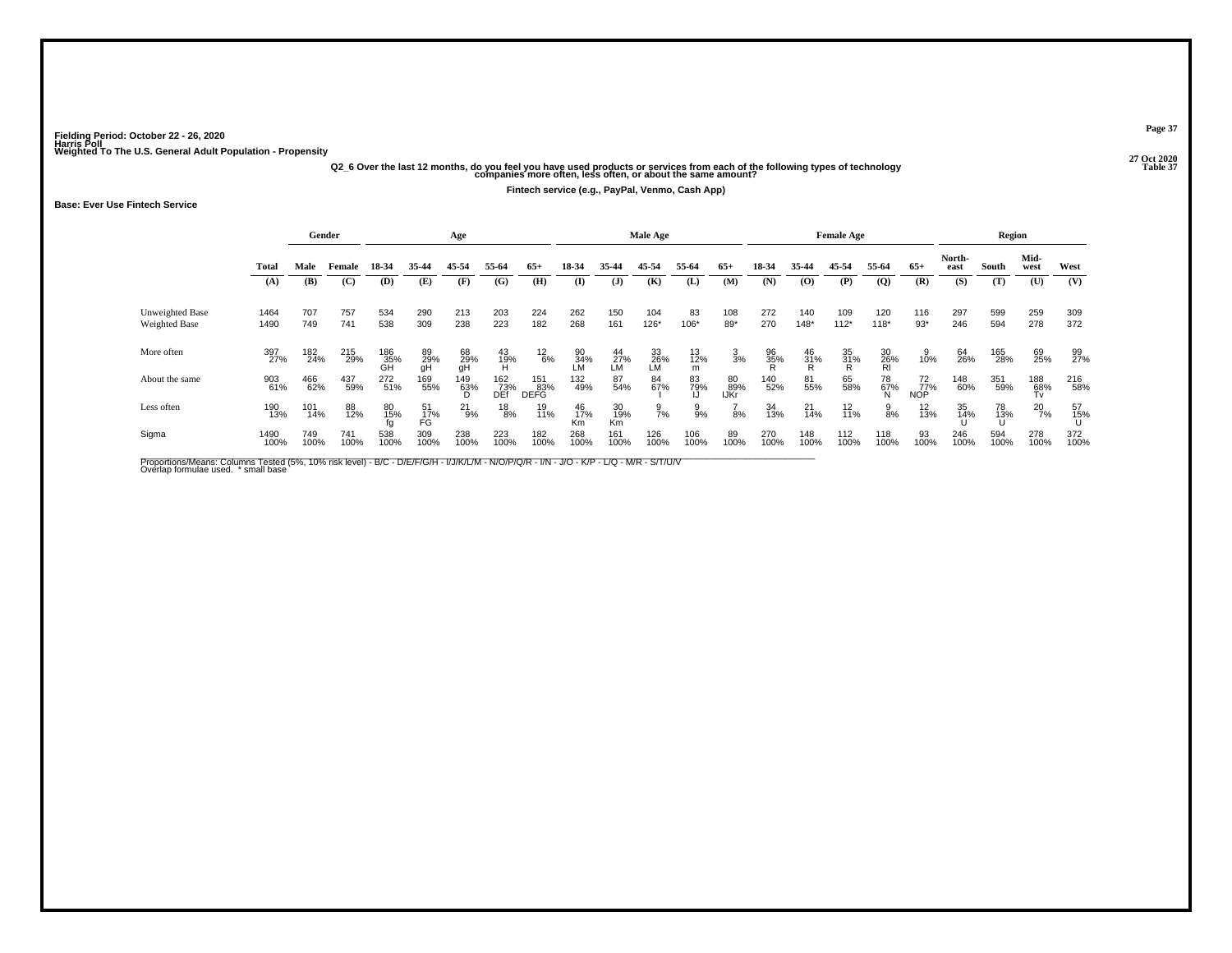## .<br>Q2\_6 Over the last 12 months, do you feel you have used products or services from each of the following types of technology<br>38 companies more often, less often, or about the same amount?

**Fintech service (e.g., PayPal, Venmo, Cash App)**

**Base: Ever Use Fintech Service**

|                                  |              |                       | <b>Household Income</b> |                  |             |               | Education       |                  | <b>Employed</b> |              | Children in HH |             | <b>Parent of Child</b><br>Under 18 |                 | <b>Home Ownership</b> |             |                 | <b>Marital Status</b> |                  | <b>Race/Ethnicity</b>               |                              |
|----------------------------------|--------------|-----------------------|-------------------------|------------------|-------------|---------------|-----------------|------------------|-----------------|--------------|----------------|-------------|------------------------------------|-----------------|-----------------------|-------------|-----------------|-----------------------|------------------|-------------------------------------|------------------------------|
|                                  | <b>Total</b> | Less<br>Than<br>\$50K | \$50K<br>\$74.9K        | \$75K<br>\$99.9K | $$100K+$    | HS or<br>less | Some<br>College | College<br>Grad+ | Yes             | No.          | Yes            | No.         | Yes                                | No.             | Homeowner             | Renter      | Married         | <b>Not</b>            | married Hispanic | <b>Black</b><br>(Not His-<br>panic) | White<br>(Not His-<br>panic) |
|                                  | (A)          | (B)                   | (C)                     | (D)              | (E)         | (F)           | (G)             | (H)              | $\bf(I)$        | $\mathbf{J}$ | (K)            | (L)         | (M)                                | (N)             | $\bf{(O)}$            | (P)         | (Q)             | (R)                   | (S)              | (T)                                 | (U)                          |
| Unweighted Base<br>Weighted Base | 1464<br>1490 | 543<br>406            | 264<br>234              | 190<br>203       | 410<br>597  | 414<br>467    | 412<br>478      | 638<br>544       | 881<br>917      | 583<br>572   | 653<br>705     | 811<br>785  | 585<br>602                         | 879<br>887      | 992<br>1028           | 414<br>402  | 748<br>714      | 716<br>775            | 171<br>270       | 152<br>191                          | 1001<br>829                  |
| More often                       | 397<br>27%   | 117<br>29%            | 56<br>24%               | 46<br>23%        | 167<br>28%  | 122<br>26%    | 117<br>25%      | 158<br>29%       | 273<br>30%      | 124<br>22%   | 229<br>32%     | 168<br>21%  | 199<br>33%                         | 199<br>22%      | 268<br>26%            | 113<br>28%  | 179<br>25%      | 218<br>28%            | 82<br>30%        | 69<br>36%                           | 199<br>24%                   |
| About the same                   | 903<br>61%   | 224<br>55%            | 148<br>63%              | 136<br>67%<br>B  | 361<br>60%  | 276<br>59%    | 303<br>63%      | 324<br>60%       | 533<br>58%      | 369<br>65%   | 372<br>53%     | 531<br>68%  | 316<br>52%                         | 587<br>66%<br>M | 632<br>61%            | 242<br>60%  | 459<br>64%<br>R | 444<br>57%            | 151<br>56%       | 101<br>53%                          | 543<br>66%<br>sT             |
| Less often                       | 190<br>13%   | 65<br>16%<br>de       | 30<br>13%               | 20<br>10%        | 69<br>12%   | 69<br>15%     | 58<br>12%       | 62<br>11%        | 111<br>12%      | 79<br>14%    | 104<br>15%     | 86<br>11%   | 88<br>15%                          | 102<br>11%      | 128<br>12%            | 46<br>12%   | 76<br>11%       | 114<br>15%            | 37<br>14%        | $^{21}_{11\%}$                      | 86<br>10%                    |
| Sigma                            | 1490<br>100% | 406<br>100%           | 234<br>100%             | 203<br>100%      | 597<br>100% | 467<br>100%   | 478<br>100%     | 544<br>100%      | 917<br>100%     | 572<br>100%  | 705<br>100%    | 785<br>100% | 602<br>100%                        | 887<br>100%     | 1028<br>100%          | 402<br>100% | 714<br>100%     | 775<br>100%           | 270<br>100%      | 191<br>100%                         | 829<br>100%                  |

Proportions/Means: Columns Tested (5%, 10% risk level) - B/C/D/E - F/G/H - I/J - K/L - M/N - O/P - Q/R - S/T/U<br>Overlap formulae used.

**Page 38**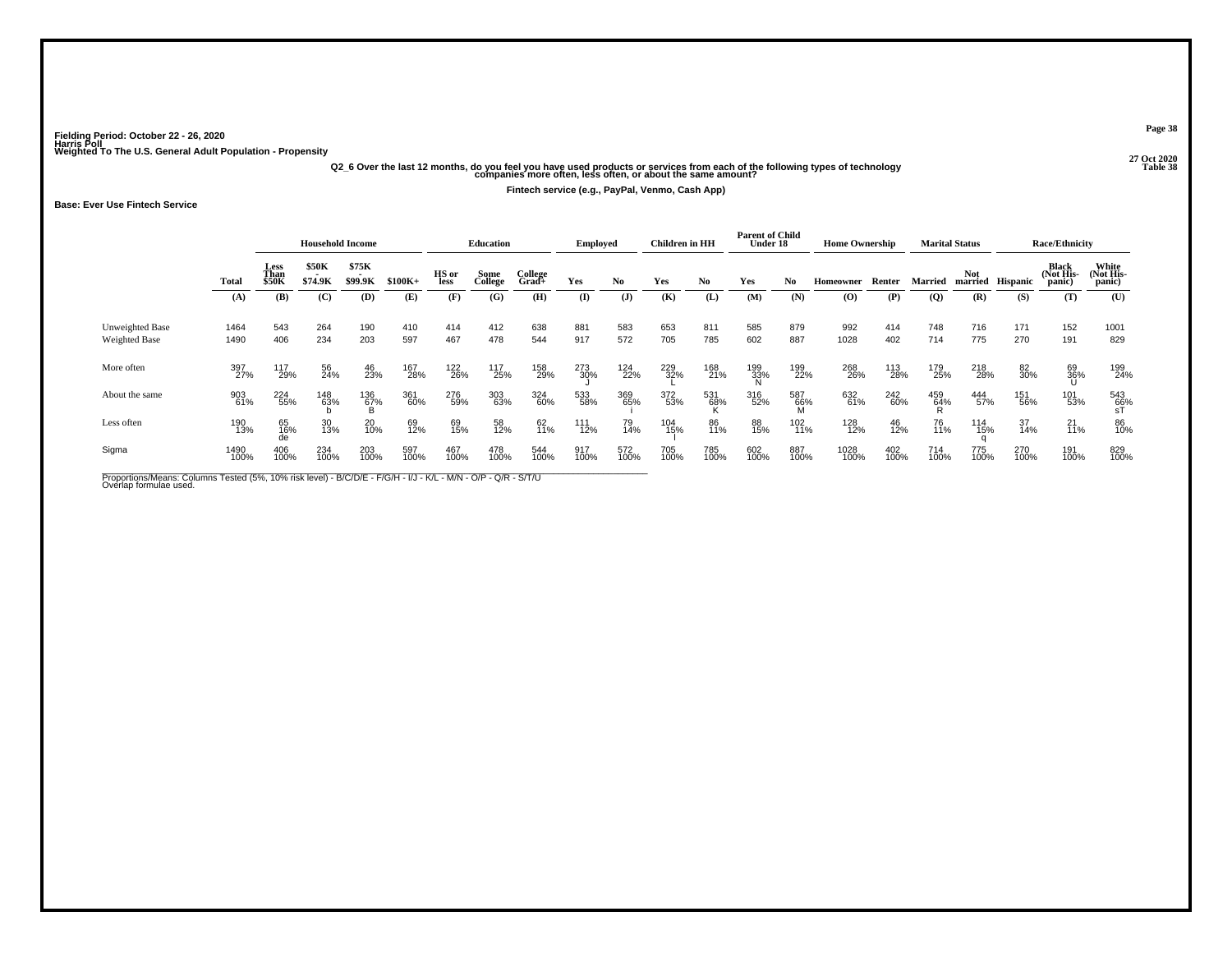## .<br>Q2\_7 Over the last 12 months, do you feel you have used products or services from each of the following types of technology<br>39 companies more often, less often, or about the same amount?

**Transportation (e.g., Uber, Lyft, Via)**

### **Base: Ever Use Transportation**

|                                  |             |             | Gender      |                 |                 | Age             |                 |             |              |                | Male Age    |            |              |             |            | <b>Female Age</b> |                |              |                  | Region      |                |                |
|----------------------------------|-------------|-------------|-------------|-----------------|-----------------|-----------------|-----------------|-------------|--------------|----------------|-------------|------------|--------------|-------------|------------|-------------------|----------------|--------------|------------------|-------------|----------------|----------------|
|                                  | Total       | Male        | Female      | 18-34           | 35-44           | 45-54           | 55-64           | $65+$       | 18-34        | 35-44          | 45-54       | 55-64      | $65+$        | 18-34       | 35-44      | 45-54             | 55-64          | $65+$        | North-<br>east   | South       | Mid-<br>west   | West           |
|                                  | (A)         | (B)         | (C)         | (D)             | (E)             | (F)             | (G)             | (H)         | $\mathbf{I}$ | $(\mathbf{J})$ | (K)         | (L)        | (M)          | (N)         | (0)        | (P)               | $\overline{Q}$ | (R)          | (S)              | (T)         | (U)            | (V)            |
| Unweighted Base<br>Weighted Base | 874<br>924  | 494<br>524  | 380<br>399  | 410<br>423      | 209<br>219      | 116<br>$140*$   | 77<br>$90*$     | 62<br>$52*$ | 223<br>228   | 128<br>$131*$  | 73<br>$93*$ | 38<br>49** | 32<br>$23**$ | 187<br>195  | 81<br>88*  | 43<br>$47*$       | 39<br>$41**$   | 30<br>$28**$ | 193<br>179       | 335<br>346  | 138<br>$147*$  | 208<br>251     |
| More often                       | 160<br>17%  | 98<br>19%   | 62<br>16%   | 91<br>22%<br>GH | 41<br>19%<br>GH | 22<br>16%<br>gH | $\frac{4}{5%}$  | 2%          | 52<br>23%    | $^{27}_{21\%}$ | 18<br>20%   | 1%         | 3%           | 39<br>20%   | 14<br>16%  | $\frac{4}{9%}$    | 10%            | 2%           | 26<br>14%        | 69<br>20%   | $^{22}_{15\%}$ | $^{44}_{17\%}$ |
| About the same                   | 398<br>43%  | 217<br>41%  | 181<br>45%  | 184<br>44%      | 85<br>39%       | 67<br>47%       | 37<br>41%       | 25<br>48%   | 92<br>40%    | 50<br>38%      | 48<br>51%   | 16<br>33%  | 11<br>46%    | 92<br>47%   | 35<br>40%  | 19<br>40%         | $^{21}_{51\%}$ | 14<br>49%    | 61<br>34%        | 148<br>43%  | 78<br>53%      | 110<br>44%     |
| Less often                       | 366<br>40%  | 209<br>40%  | 157<br>39%  | 147<br>35%      | 93<br>42%       | 51<br>37%       | 48<br>54%<br>DF | 26<br>50%   | 84<br>37%    | 54<br>41%      | 27<br>29%   | 32<br>66%  | $12$<br>51%  | 64<br>33%   | 39<br>44%  | 24<br>52%         | 16<br>39%      | 14<br>50%    | 93<br>52%<br>TÚV | 129<br>37%  | 47<br>32%      | 97<br>39%      |
| Sigma                            | 924<br>100% | 524<br>100% | 399<br>100% | 423<br>100%     | 219<br>100%     | 140<br>100%     | 90<br>100%      | 52<br>100%  | 228<br>100%  | 131<br>100%    | 93<br>100%  | 49<br>100% | 23<br>100%   | 195<br>100% | 88<br>100% | 47<br>100%        | 41<br>100%     | 28<br>100%   | 179<br>100%      | 346<br>100% | 147<br>100%    | 251<br>100%    |

Proportions/Means: Columns Tested (5%, 10% risk level) - B/C - D/E/F/G/H - I/J/K/L/M - N/O/P/Q/R - I/N - J/O - K/P - L/Q - M/R - S/T/U/V<br>Overlap formulae used. \*small base; \*very small base (under 30) ineligible for sig te

**Page 39**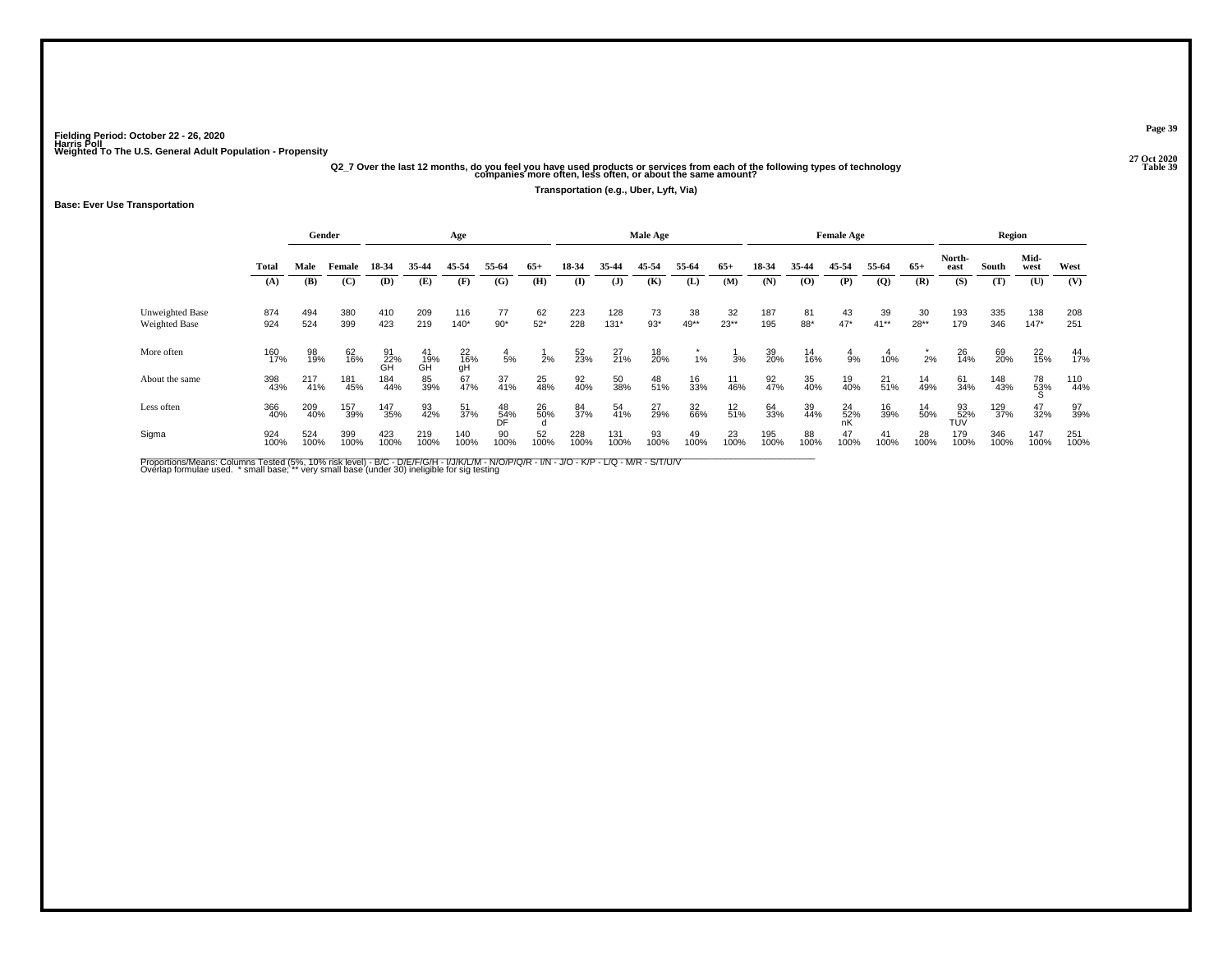## .<br>Q2\_7 Over the last 12 months, do you feel you have used products or services from each of the following types of technology<br>13ble 40 companies more often, less often, or about the same amount?

**Transportation (e.g., Uber, Lyft, Via)**

### **Base: Ever Use Transportation**

|                                         |              |                              | <b>Household Income</b>                      |                  |             |                            | <b>Education</b> |                     | Employed    |               | <b>Children</b> in HH |                    | <b>Parent of Child</b><br>Under 18 |                 | <b>Home Ownership</b> |             |                | <b>Marital Status</b> |                 | <b>Race/Ethnicity</b>        |                              |
|-----------------------------------------|--------------|------------------------------|----------------------------------------------|------------------|-------------|----------------------------|------------------|---------------------|-------------|---------------|-----------------------|--------------------|------------------------------------|-----------------|-----------------------|-------------|----------------|-----------------------|-----------------|------------------------------|------------------------------|
|                                         | <b>Total</b> | Less<br>Than<br><b>\$50K</b> | \$50K<br>$\overline{\phantom{a}}$<br>\$74.9K | \$75K<br>\$99.9K | $$100K+$    | HS or<br>less              | Some<br>College  | College<br>$Grad +$ | Yes         | No.           | Yes                   | No.                | Yes                                | No              | Homeowner             | Renter      | Married        | <b>Not</b><br>married | <b>Hispanic</b> | Black<br>(Not His-<br>panic) | White<br>(Not His-<br>panic) |
|                                         | (A)          | (B)                          | (C)                                          | (D)              | (E)         | (F)                        | (G)              | (H)                 | (I)         | $($ $\bf{J})$ | (K)                   | (L)                | (M)                                | (N)             | $\bf{(0)}$            | (P)         | $\overline{Q}$ | (R)                   | (S)             | (T)                          | (U)                          |
| Unweighted Base<br><b>Weighted Base</b> | 874<br>924   | 301<br>232                   | 140<br>$132*$                                | 109<br>$118*$    | 297<br>416  | 223<br>283                 | 213<br>263       | 438<br>378          | 619<br>650  | 255<br>274    | 473<br>512            | 401<br>412         | 429<br>437                         | 445<br>487      | 593<br>616            | 245<br>264  | 427<br>414     | 447<br>509            | 137<br>198*     | 103<br>$118*$                | 536<br>467                   |
| More often                              | 160<br>17%   | 28<br>12%                    | 20<br>15%                                    | 26<br>22%        | 87<br>21%   | 41<br>14%                  | 46<br>17%        | 74<br>19%           | 119<br>18%  | 41<br>15%     | 120<br>23%            | 41<br>10%          | 90<br>21%                          | 70<br>14%       | 125<br>20%            | 29<br>11%   | 71<br>17%      | 89<br>18%             | $^{41}_{21\%}$  | 28<br>24%                    | 66<br>14%                    |
| About the same                          | 398<br>43%   | 119<br>51%                   | $^{67}_{50\%}$                               | 52<br>44%        | 152<br>36%  | 141<br>50%<br>$\mathbf{1}$ | 119<br>45%       | 137<br>36%          | 283<br>44%  | 114<br>42%    | 208<br>41%            | 189<br>46%         | 190<br>44%                         | 208<br>43%      | 251<br>41%            | 130<br>49%  | 170<br>41%     | 228<br>45%            | 87<br>44%       | 58<br>49%                    | 203<br>43%                   |
| Less often                              | 366<br>40%   | 85<br>37%                    | 45<br>34%                                    | 41<br>34%        | 178<br>43%  | 101<br>36%                 | 98<br>37%        | 167<br>44%          | 248<br>38%  | 118<br>43%    | 183<br>36%            | $\frac{182}{44\%}$ | 157<br>36%                         | 209<br>43%<br>m | 240<br>39%            | 105<br>40%  | 173<br>42%     | 193<br>38%            | 69<br>35%       | 32<br>27%                    | 199<br>42%                   |
| Sigma                                   | 924<br>100%  | 232<br>100%                  | 132<br>100%                                  | 118<br>100%      | 416<br>100% | 283<br>100%                | 263<br>100%      | 378<br>100%         | 650<br>100% | 274<br>100%   | 512<br>100%           | 412<br>100%        | 437<br>100%                        | 487<br>100%     | 616<br>100%           | 264<br>100% | 414<br>100%    | 509<br>100%           | 198<br>100%     | 118<br>100%                  | 467<br>100%                  |

Proportions/Means: Columns Tested (5%, 10% risk level) - B/C/D/E - F/G/H - I/J - K/L - M/N - O/P - Q/R - S/T/U<br>Overlap formulae used. \*small base

**Page 40**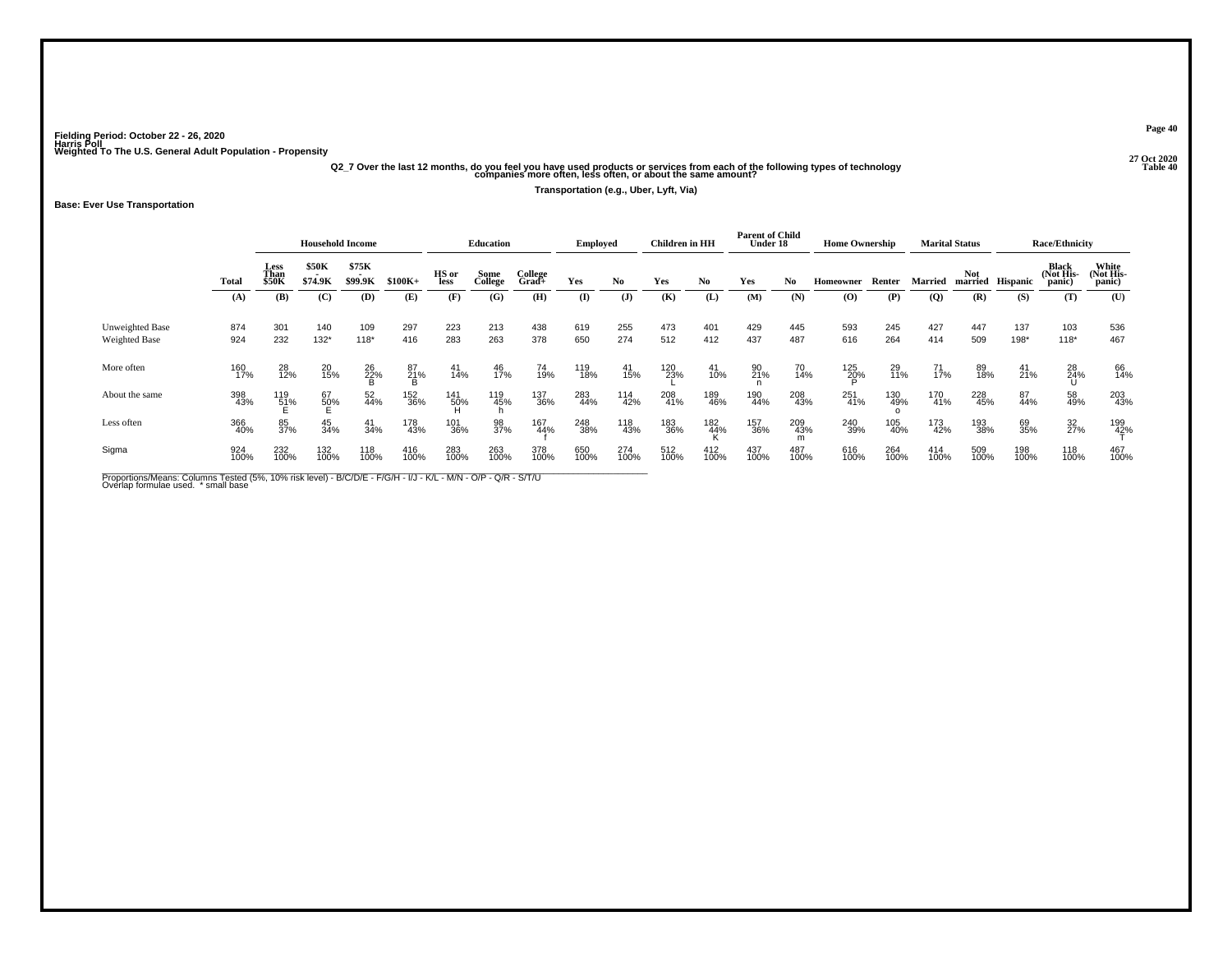## **27 Oct 2020Q2\_8 Over the last 12 months, do you feel you have used products or services from each of the following types of technology Table 41 companies more often, less often, or about the same amount?**

**Food delivery service (e.g., Seamless, DoorDash, Postmates)**

### **Base: Ever Use Food Delivery Service**

|                                         |              |             | Gender      |             |             | Age            |             |                |             |                  | Male Age          |             |                   |             |                | <b>Female Age</b> |                |               |                | Region          |              |             |
|-----------------------------------------|--------------|-------------|-------------|-------------|-------------|----------------|-------------|----------------|-------------|------------------|-------------------|-------------|-------------------|-------------|----------------|-------------------|----------------|---------------|----------------|-----------------|--------------|-------------|
|                                         | <b>Total</b> | Male        | Female      | 18-34       | 35-44       | 45-54          | 55-64       | $65+$          | 18-34       | 35-44            | 45-54             | 55-64       | $65+$             | 18-34       | 35-44          | 45-54             | 55-64          | $65+$         | North-<br>east | South           | Mid-<br>west | West        |
|                                         | (A)          | (B)         | (C)         | (D)         | (E)         | (F)            | (G)         | (H)            | (I)         | (J)              | (K)               | (L)         | (M)               | (N)         | (O)            | (P)               | $\overline{Q}$ | (R)           | (S)            | (T)             | (U)          | (V)         |
| Unweighted Base<br><b>Weighted Base</b> | 1033<br>1087 | 546<br>585  | 487<br>502  | 470<br>483  | 233<br>243  | 155<br>181     | 97<br>106*  | 78<br>$73*$    | 245<br>252  | 135<br>139*      | 80<br>$98*$       | 45<br>$55*$ | 41<br>$41**$      | 225<br>231  | 98<br>$104*$   | 75<br>$83*$       | 52<br>$51*$    | 37<br>$32***$ | 217<br>192     | 406<br>419      | 177<br>194   | 233<br>282  |
| More often                              | 402<br>37%   | 224<br>38%  | 178<br>35%  | 158<br>33%  | 103<br>42%  | 76<br>42%      | 45<br>42%   | 20<br>28%      | 81<br>32%   | 62<br>44%        | 47%               | 24<br>44%   | $\frac{11}{28\%}$ | 78<br>34%   | 41<br>40%      | 29<br>35%         | 21<br>40%      | 28%           | 82<br>43%      | 143<br>34%      | 63<br>32%    | 114<br>41%  |
| About the same                          | 496<br>46%   | 261<br>45%  | 235<br>47%  | 235<br>49%  | 92<br>38%   | 80<br>44%      | 49<br>46%   | 40<br>54%      | 119<br>47%  | $\frac{51}{37%}$ | 40<br>41%         | 27<br>50%   | 23<br>56%         | 116<br>50%  | 41<br>40%      | $^{40}_{48\%}$    | $^{22}_{42\%}$ | 17<br>52%     | 84<br>44%      | 204<br>49%      | 91<br>47%    | 117<br>41%  |
| Less often                              | 189<br>17%   | 100<br>17%  | 89<br>18%   | 89<br>18%   | 49<br>20%   | $^{25}_{14\%}$ | 13<br>12%   | $^{13}_{18\%}$ | 52<br>21%   | 27<br>19%        | $\frac{11}{11\%}$ | 7%          | 16%               | 37<br>16%   | $^{22}_{21\%}$ | $\frac{14}{17\%}$ | 38%            | 21%           | 26<br>14%      | 72 <sub>%</sub> | 40<br>21%    | 51<br>18%   |
| Sigma                                   | 1087<br>100% | 585<br>100% | 502<br>100% | 483<br>100% | 243<br>100% | 181<br>100%    | 106<br>100% | 73<br>100%     | 252<br>100% | 139<br>100%      | 98<br>100%        | 55<br>100%  | 41<br>100%        | 231<br>100% | 104<br>100%    | 83<br>100%        | 51<br>100%     | 32<br>100%    | 192<br>100%    | 419<br>100%     | 194<br>100%  | 282<br>100% |

Proportions/Means: Columns Tested (5%, 10% risk level) - B/C - D/E/F/G/H - I/J/K/L/M - N/O/P/Q/R - I/N - J/O - K/P - L/Q - M/R - S/T/U/V<br>Overlap formulae used. \*small base; \*very small base (under 30) ineligible for sig te

**Page 41**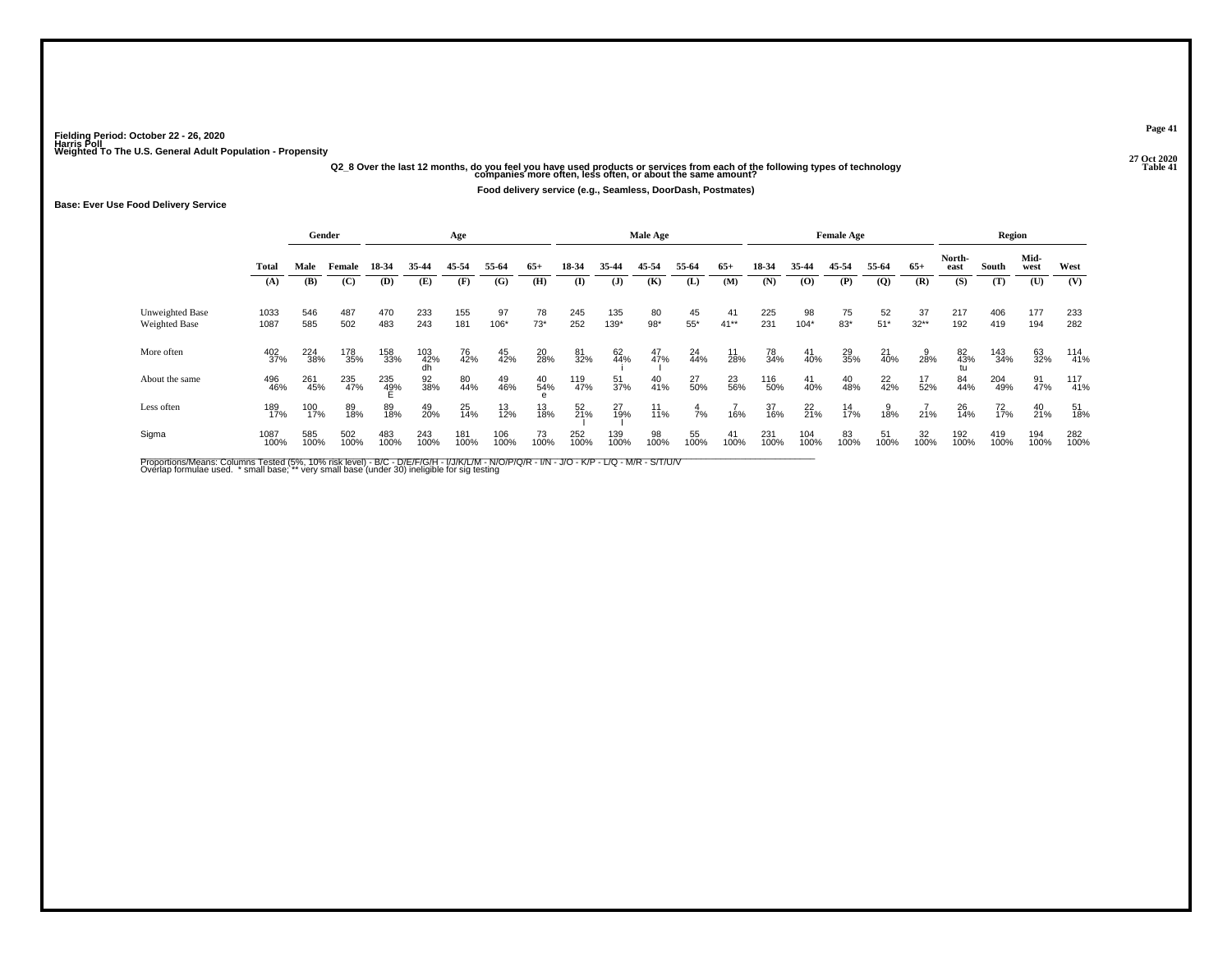## **27 Oct 2020Q2\_8 Over the last 12 months, do you feel you have used products or services from each of the following types of technology Table 42 companies more often, less often, or about the same amount?**

**Food delivery service (e.g., Seamless, DoorDash, Postmates)**

**Base: Ever Use Food Delivery Service**

|                                  |              |                              | <b>Household Income</b> |                         |             |               | <b>Education</b> |                     | Employed    |                | <b>Children in HH</b> |             | <b>Parent of Child</b><br><b>Under 18</b> |             | <b>Home Ownership</b>                    |                                |                 | <b>Marital Status</b> |                 | <b>Race/Ethnicity</b>        |                              |
|----------------------------------|--------------|------------------------------|-------------------------|-------------------------|-------------|---------------|------------------|---------------------|-------------|----------------|-----------------------|-------------|-------------------------------------------|-------------|------------------------------------------|--------------------------------|-----------------|-----------------------|-----------------|------------------------------|------------------------------|
|                                  | Total        | Less<br>Than<br><b>\$50K</b> | <b>\$50K</b><br>\$74.9K | \$75K<br><b>\$99.9K</b> | $$100K+$    | HS or<br>less | Some<br>College  | College<br>$Grad +$ | Yes         | No.            | Yes                   | No.         | Yes                                       | No          | Homeowner                                | Renter                         | Married         | Not<br>married        | <b>Hispanic</b> | Black<br>(Not His-<br>panic) | White<br>(Not His-<br>panic) |
|                                  | (A)          | (B)                          | (C)                     | (D)                     | (E)         | (F)           | (G)              | (H)                 | (I)         | $(\mathbf{J})$ | (K)                   | (L)         | (M)                                       | (N)         | $\boldsymbol{\left( \mathbf{O} \right)}$ | (P)                            | $\overline{Q}$  | (R)                   | (S)             | (T)                          | (U)                          |
| Unweighted Base<br>Weighted Base | 1033<br>1087 | 361<br>276                   | 177<br>169*             | 132<br>$145*$           | 328<br>463  | 280<br>342    | 260<br>310       | 493<br>435          | 719<br>754  | 314<br>333     | 545<br>595            | 488<br>492  | 497<br>516                                | 536<br>571  | 684<br>720                               | 301<br>315                     | 499<br>484      | 534<br>603            | 147<br>$223*$   | 123<br>$151*$                | 646<br>548                   |
| More often                       | 402<br>37%   | 86<br>31%                    | 68<br>40%               | 57<br>39%               | 185<br>40%  | 97<br>28%     | 115<br>37%       | 190<br>4 <u>4</u> % | 296<br>39%  | 106<br>32%     | 223<br>38%            | 179<br>36%  | $^{212}_{41\%}$                           | 190<br>33%  | 293<br>41%                               | 101<br>32%                     | 199<br>41%<br>R | 203<br>34%            | 79<br>35%       | 49<br>33%                    | 235<br>43%                   |
| About the same                   | 496<br>46%   | 138<br>50%                   | 82<br>49%               | 63<br>43%               | 200<br>43%  | 167<br>49%    | 145<br>47%       | 184<br>42%          | 331<br>44%  | 165<br>50%     | 266<br>45%            | 230<br>47%  | 222<br>43%                                | 274<br>48%  | 309<br>43%                               | $^{164}_{\substack{52\%\\0} }$ | 200<br>41%      | 296<br>49%            | 108<br>48%      | 70<br>47%                    | 235<br>43%                   |
| Less often                       | 189<br>17%   | 52<br>19%                    | 19<br>11%               | 25<br>17%               | 78<br>17%   | 78<br>23%     | 49<br>16%        | 62<br>14%           | 127<br>17%  | 62<br>19%      | 105<br>18%            | 84<br>17%   | 83<br>16%                                 | 106<br>19%  | 118<br>16%                               | 49<br>16%                      | 85<br>18%       | 104<br>17%            | 37<br>16%       | 31<br>21%                    | 77<br>14%                    |
| Sigma                            | 1087<br>100% | 276<br>100%                  | 169<br>100%             | 145<br>100%             | 463<br>100% | 342<br>100%   | 310<br>100%      | 435<br>100%         | 754<br>100% | 333<br>100%    | 595<br>100%           | 492<br>100% | 516<br>100%                               | 571<br>100% | 720<br>100%                              | 315<br>100%                    | 484<br>100%     | 603<br>100%           | 223<br>100%     | 151<br>100%                  | 548<br>100%                  |

Proportions/Means: Columns Tested (5%, 10% risk level) - B/C/D/E - F/G/H - I/J - K/L - M/N - O/P - Q/R - S/T/U<br>Overlap formulae used. \*small base

**Page 42**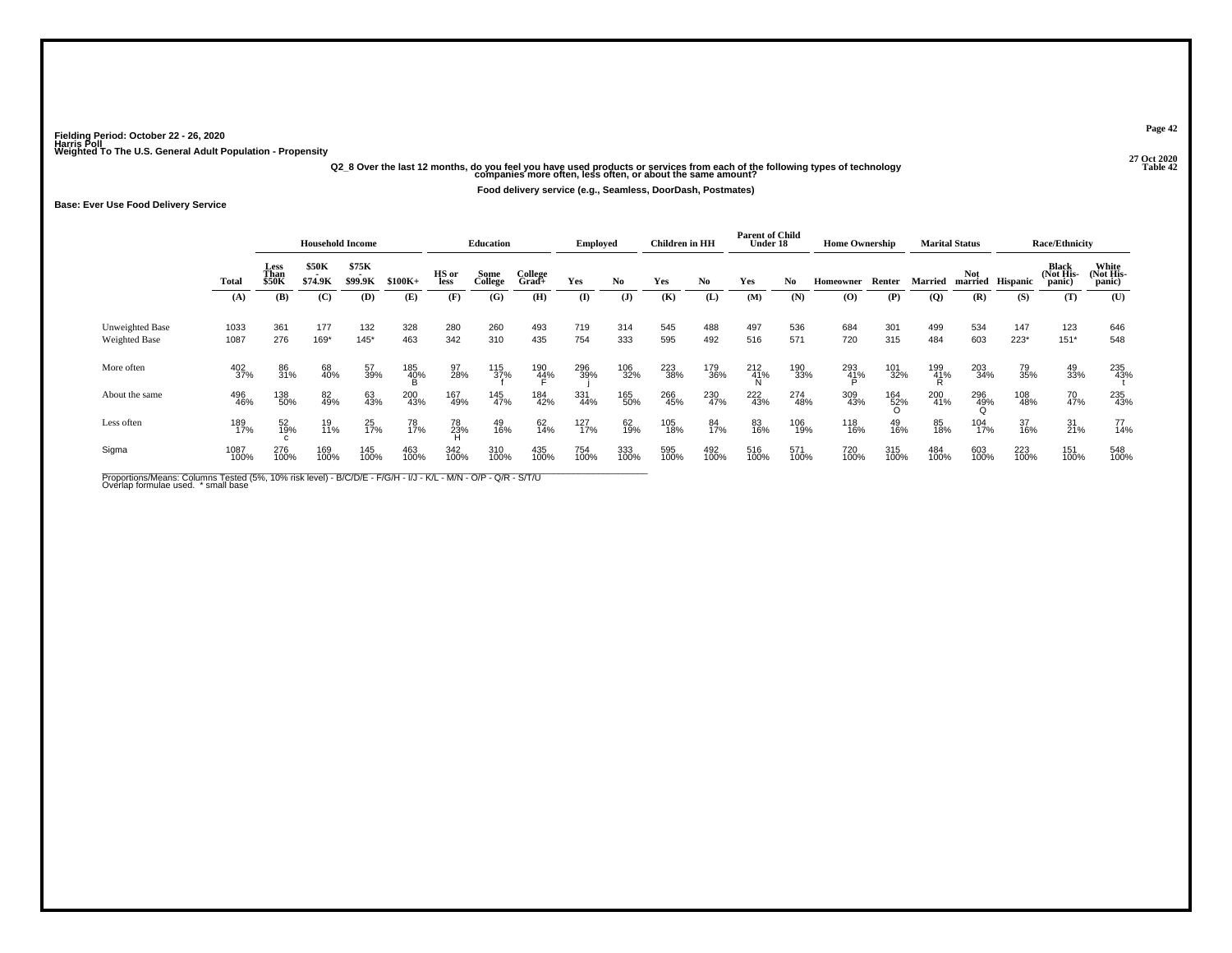**27 Oct 2020Q3 Which of the following are reasons why you have used products or services from technology companies less often over the Table 43 past 12 months? Please select all that apply.**

### **Base: Use Products/Services Of Listed Tech Companies Less Often**

|                                                                                               |                 | Gender         |               |                  |                         | Age                  |                        |                               |                |                           | <b>Male Age</b> |                       |                       |                           |                   | <b>Female Age</b>     |                              |                  |                   | <b>Region</b>  |                  |                |
|-----------------------------------------------------------------------------------------------|-----------------|----------------|---------------|------------------|-------------------------|----------------------|------------------------|-------------------------------|----------------|---------------------------|-----------------|-----------------------|-----------------------|---------------------------|-------------------|-----------------------|------------------------------|------------------|-------------------|----------------|------------------|----------------|
|                                                                                               | Total           | Male           | Female        | 18-34            | 35-44                   | 45-54                | 55-64                  | 65+                           | 18-34          | 35-44                     | 45-54           | 55-64                 | $65+$                 | 18-34                     | 35-44             | 45-54                 | 55-64                        | $65+$            | North-<br>east    | South          | Mid-<br>west     | West           |
|                                                                                               | (A)             | (B)            | (C)           | (D)              | (E)                     | (F)                  | (G)                    | (H)                           | $\mathbf{I}$   | (J)                       | (K)             | (L)                   | (M)                   | (N)                       | (0)               | (P)                   | (Q)                          | (R)              | (S)               | (T)            | (U)              | (V)            |
| Unweighted Base<br>Weighted Base                                                              | 835<br>866      | 407<br>427     | 428<br>439    | 339<br>339       | 155<br>$167*$           | 102<br>$122*$        | 106<br>$117*$          | 133<br>$121*$                 | 183<br>189*    | 75<br>$82*$               | 43<br>$51*$     | 43<br>$55*$           | 63<br>$51*$           | 156<br>$150*$             | 80<br>86*         | 59<br>$71*$           | 63<br>$62*$                  | 70<br>$70*$      | 174<br>163        | 323<br>323     | 148<br>$155*$    | 190<br>224     |
| To save money                                                                                 | 425<br>49%      | 206<br>48%     | 219<br>50%    | 164<br>49%       | 72<br>43%               | 66<br>55%            | 72 <sub>%</sub><br>dEH | 49<br>41%                     | 91<br>48%      | 39<br>47%                 | 25<br>48%       | 30<br>55%             | 21<br>42%             | 73<br>49%                 | 34<br>39%         | 42<br>59%<br>$\Omega$ | $^{42}_{68\%}$<br><b>NOR</b> | 28<br>40%        | 71<br>43%         | 170<br>53%     | 76<br>49%        | 107<br>48%     |
| To cut down on time spent<br>using technology or online                                       | 255<br>29%      | 135<br>32%     | 120<br>27%    | 92 <sub>7%</sub> | 57<br>34%               | 40<br>33%            | 32<br>28%              | 33<br>27%                     | 57<br>30%      | 32<br>39%                 | 14<br>28%       | 17<br>31%             | 15<br>29%             | 35<br>23%                 | 26<br>30%         | 26<br>37%             | 16<br>25%                    | 18<br>26%        | $\frac{51}{31\%}$ | 96<br>30%      | 43<br>28%        | 64<br>29%      |
| I no longer enjoy using the<br>product or service                                             | 160<br>18%      | 91<br>21%      | 69<br>16%     | 71<br>21%<br>G   | 41<br>$\frac{25}{6}$    | 25<br>21%<br>G       | 6%                     | 15<br>13%                     | 39<br>21%      | 29<br>36%<br><b>ILMO</b>  | 14<br>28%       | $\frac{2}{4}$ %       | 12%                   | 32 <sub>%</sub><br>Q      | $\frac{12}{14\%}$ | 11<br>16%             | $\frac{4}{7}$ %              | 9<br>13%         | 36<br>22%         | 52<br>16%      | 31<br><b>20%</b> | 41<br>18%      |
| Inconvenient to use                                                                           | 130<br>15%      | 75<br>18%      | 56<br>13%     | 66<br>20%<br>G   | 25 <sub>%</sub><br>q    | 15<br>13%            | 6%                     | 17<br>14%                     | 38<br>20%      | 18<br>21%<br>$\circ$      | 8<br>16%        | $\frac{4}{8%}$        | 14%                   | 28<br>19%<br>Q            | $8\%$             | 11%                   | $\frac{2}{4}$ %              | $\frac{10}{14%}$ | 27<br>16%<br>ū    | 55<br>17%<br>U | $^{12}_{8\%}$    | 37<br>17%<br>u |
| Found a replacement                                                                           | 124<br>14%      | 80<br>19%<br>С | 45<br>10%     | 49<br>14%        | 42<br>25%<br>DFGH       | 11<br>9%             | 9<br>8%                | 14<br>12%                     | 36<br>19%      | 25<br>31%<br>kL           | 14%             | 4<br>7%               | 8<br>15%              | $^{13}_{9\%}$             | 17<br>20%<br>nP   | 3<br>5%               | 5<br>9%                      | 6<br>9%          | 25<br>15%         | 53<br>16%      | 18<br>12%        | 28<br>13%      |
| I didn't like the company's<br>reaction to a recent social<br>issue or current event          | $^{122}_{14\%}$ | 68<br>16%      | 54<br>12%     | 58<br>17%        | 22<br>$\overline{13}$ % | $\frac{9}{7}$ %      | 20<br>17%              | 13<br>11%                     | 34<br>18%      | $\frac{7}{8%}$            | 5<br>10%        | $14_{25\%}$           | 18%                   | 24<br>16%<br>$\mathbf{D}$ | 15<br>18%<br>D    | 4<br>5%               | 6<br>10%                     | 4<br>6%          | 25<br>15%         | 47<br>15%      | 21<br>14%        | 28<br>12%      |
| Company misdeed (e.g.,<br>harassment,<br>discrimination, leadership<br>involved in a scandal) | 108<br>12%      | 68<br>16%      | $^{40}_{9\%}$ | 50<br>15%        | 36<br>22%<br>FGH        | $^{11}_{.9\%}$<br>h. | 9<br>8%                | $\frac{3}{2}\%$               | 29<br>15%<br>M | 26<br>32%<br><b>IKIMO</b> | 10%             | 13%<br>m              | 1%                    | 20<br>14%                 | $^{10}_{11\%}$    | $\frac{6}{8\%}$       | $\frac{2}{4}$ %              | $\frac{2}{3}$ %  | 27<br>16%         | $^{28}_{9\%}$  | 26<br>17%        | 28<br>13%      |
| Other                                                                                         | 97<br>11%       | 36<br>9%       | 60<br>14%     | $^{32}_{9\%}$    | 14<br>8%                | 14<br>11%            | $^{10}_{9\%}$          | $^{27}_{22\%}$<br><b>DEFG</b> | $^{17}_{9\%}$  | $\frac{2}{2}$ %           | 3<br>6%         | 5<br>$\overline{9}$ % | $^{10}_{21\%}$<br>iJk | 15<br>10%                 | $\frac{12}{14\%}$ | 11<br>15%             | 6<br>$\bar{9}$ %             | 17<br>24%<br>n   | 16<br>10%         | $^{25}_{8\%}$  | 24<br>16%        | 32<br>14%      |
| Sigma                                                                                         | 1421<br>164%    | 758<br>178%    | 663<br>151%   | 582<br>172%      | 310<br>185%             | 191<br>157%          | 167<br>143%            | 171<br>142%                   | 341<br>181%    | 177<br>216%               | 81<br>159%      | 83<br>151%            | 76<br>151%            | 241<br>161%               | 133<br>155%       | 110<br>156%           | 84<br>136%                   | 94<br>134%       | 276<br>169%       | 526<br>163%    | 252<br>163%      | 366<br>163%    |

**Page 43**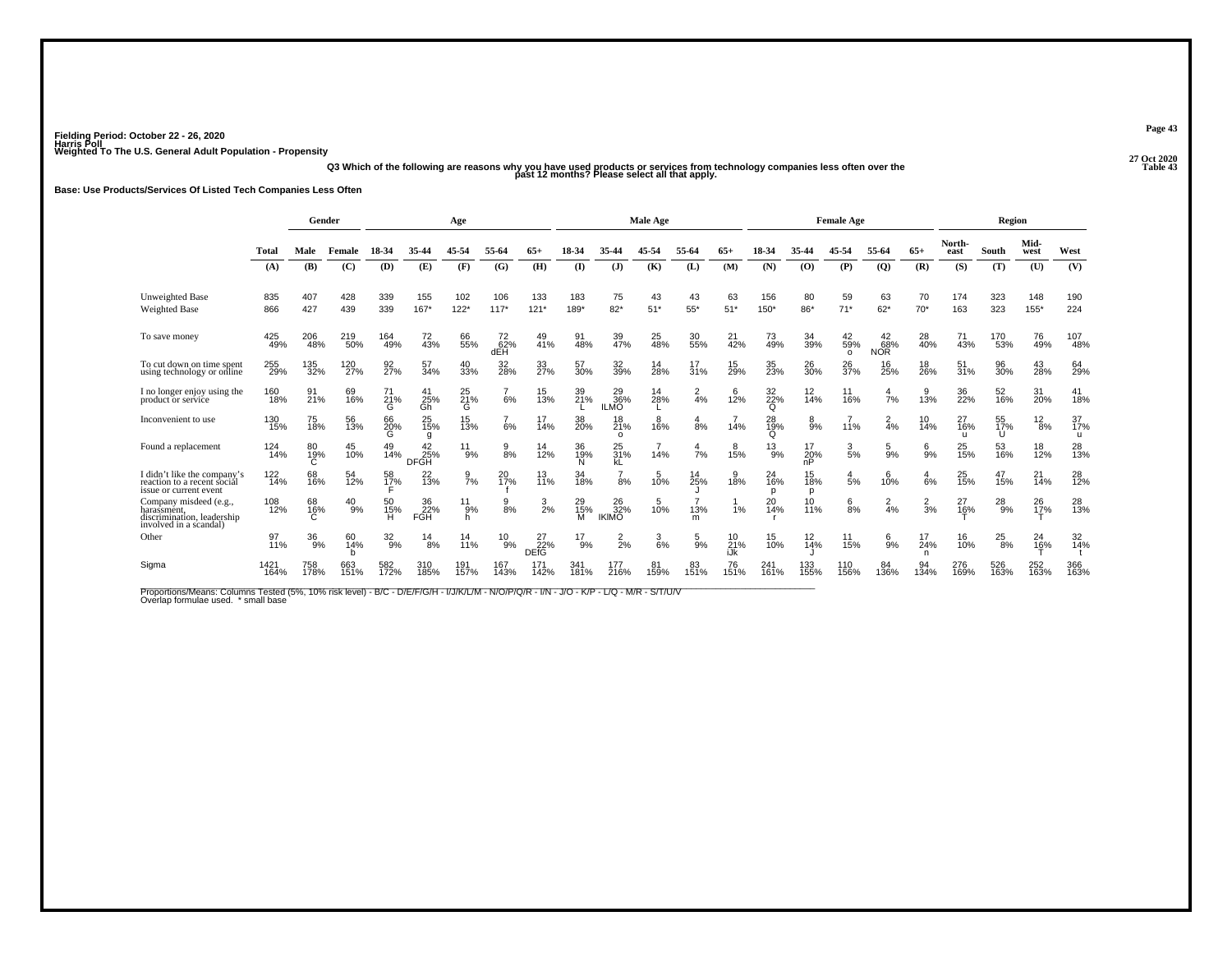**27 Oct 2020Q3 Which of the following are reasons why you have used products or services from technology companies less often over the Table 44 past 12 months? Please select all that apply.**

**Base: Use Products/Services Of Listed Tech Companies Less Often**

|                                                                                               |              |                              | <b>Household Income</b> |                         |                 |                | <b>Education</b> |                  | <b>Employed</b> |             | <b>Children</b> in HH |                  | <b>Parent of Child</b><br>Under 18 |                 | <b>Home Ownership</b> |               |                | <b>Marital Status</b> |                 | <b>Race/Ethnicity</b>               |                              |
|-----------------------------------------------------------------------------------------------|--------------|------------------------------|-------------------------|-------------------------|-----------------|----------------|------------------|------------------|-----------------|-------------|-----------------------|------------------|------------------------------------|-----------------|-----------------------|---------------|----------------|-----------------------|-----------------|-------------------------------------|------------------------------|
|                                                                                               | Total        | Less<br>Than<br><b>\$50K</b> | <b>\$50K</b><br>\$74.9K | \$75K<br><b>\$99.9K</b> | $$100K+$        | HS or<br>less  | Some<br>College  | College<br>Grad+ | Yes             | No.         | Yes                   | No               | Yes                                | No.             | <b>Homeowner</b>      | Renter        | <b>Married</b> | <b>Not</b><br>married | <b>Hispanic</b> | <b>Black</b><br>(Not His-<br>panic) | White<br>(Not His-<br>panic) |
|                                                                                               | (A)          | (B)                          | (C)                     | (D)                     | (E)             | (F)            | (G)              | (H)              | <b>(I)</b>      | (J)         | (K)                   | (L)              | (M)                                | (N)             | (0)                   | (P)           | (Q)            | (R)                   | (S)             | (T)                                 | (U)                          |
| Unweighted Base<br><b>Weighted Base</b>                                                       | 835<br>866   | 339<br>267                   | 150<br>$129*$           | 101<br>$110*$           | 204<br>314      | 264<br>297     | 225<br>275       | 346<br>293       | 489<br>514      | 346<br>351  | 365<br>395            | 470<br>471       | 315<br>326                         | 520<br>540      | 562<br>584            | 232<br>232    | 387<br>387     | 448<br>479            | 112<br>169*     | 84<br>$104*$                        | 542<br>445                   |
| To save money                                                                                 | 425<br>49%   | 143<br>53%<br>e              | 68<br>53%               | 53<br>48%               | 137<br>44%      | 145<br>49%     | 144<br>52%       | 136<br>46%       | 249<br>48%      | 176<br>50%  | 176<br>45%            | 249<br>53%       | 142<br>43%                         | 283<br>53%<br>M | 283<br>48%            | 122%          | 175<br>45%     | 250<br>52%            | 88<br>52%       | 51<br>49%                           | 217<br>49%                   |
| To cut down on time spent<br>using technology or online                                       | 255<br>29%   | 80<br>30%                    | 36<br>28%               | 24<br>22%               | 107<br>34%<br>d | 70<br>23%      | 86<br>31%        | 99<br>34%        | 160<br>31%      | 94<br>27%   | 120<br>31%            | 134<br>28%       | 102<br>31%                         | 153<br>28%      | 180<br>31%            | 67<br>29%     | 111<br>29%     | 144<br>30%            | 57<br>34%       | 20<br>19%                           | 137<br>31%                   |
| I no longer enjoy using the<br>product or service                                             | 160<br>18%   | 48<br>18%                    | 24<br>19%               | 30<br>27%<br>e          | 51<br>16%       | 64<br>22%      | 45<br>16%        | 50<br>17%        | 102<br>20%      | 58<br>17%   | 93<br>24%             | 66<br>14%        | 87<br>27%<br>N                     | 73<br>14%       | 107<br>18%            | 35<br>15%     | 77<br>20%      | 83<br>17%             | 32<br>19%       | 26<br>25%                           | 75<br>17%                    |
| Inconvenient to use                                                                           | 130<br>15%   | 46<br>17%                    | 14<br>11%               | 14<br>12%               | 53<br>17%       | 44<br>15%      | 32<br>12%        | 54<br>18%        | 100<br>19%      | 31<br>9%    | 80<br>20%             | 51<br>11%        | 68<br>21%                          | 62<br>12%       | 91<br>16%             | 36<br>16%     | 64<br>17%      | 66<br>14%             | $^{24}_{14\%}$  | 10<br>10%                           | 67<br>15%                    |
| Found a replacement                                                                           | 124<br>14%   | 34<br>13%                    | 15<br>12%               | 13<br>12%               | 56<br>18%       | 45<br>15%<br>g | $^{23}_{8\%}$    | 56<br>19%<br>G   | 91<br>18%       | 34<br>10%   | 73<br>18%             | 11%              | 67<br>21%                          | 57<br>11%       | 80<br>14%             | 43<br>18%     | 63<br>16%      | 61<br>13%             | 33<br>20%<br>u  | 17<br>16%                           | 48<br>11%                    |
| I didn't like the company's<br>reaction to a recent social<br>issue or current event          | 122<br>14%   | 33<br>12%                    | 17<br>13%               | $\frac{14}{13%}$        | 56<br>18%       | 31<br>10%      | 35<br>13%        | 56<br>19%        | 82<br>16%       | 39<br>11%   | 49<br>13%             | 72 <sub>0%</sub> | 43<br>13%                          | 78<br>15%       | 86<br>15%             | 31<br>14%     | 68<br>17%<br>R | 54<br>11%             | 32<br>19%       | $\frac{11}{10\%}$                   | 59<br>13%                    |
| Company misdeed (e.g.,<br>harassment,<br>discrimination, leadership<br>involved in a scandal) | 108<br>12%   | $^{27}_{10\%}$               | $^{11}_{9\%}$           | 14<br>12%               | 55<br>18%<br>bc | 31<br>10%      | 28<br>10%        | 50<br>17%<br>fa  | 89<br>17%       | 20<br>6%    | 73<br>18%             | $^{35}_{8\%}$    | 61<br>19%                          | 47<br>9%        | 75<br>13%             | 32<br>14%     | 60<br>16%      | 48<br>10%             | 26<br>15%       | 18<br>18%                           | 51 <sub>%</sub>              |
| Other                                                                                         | 97<br>11%    | 34<br>13%                    | 15<br>12%               | 8%                      | $^{27}_{8\%}$   | $^{42}_{14\%}$ | 28<br>10%        | $^{26}_{9\%}$    | $33\over 6\%$   | 64<br>18%   | $\frac{32}{8\%}$      | 65<br>14%<br>K   | $^{22}_{7\%}$                      | 75<br>14%<br>м  | 60<br>10%             | $^{19}_{8\%}$ | 41<br>11%      | 56<br>12%             | $^{11}_{7\%}$   | $\frac{9}{8\%}$                     | 55<br>12%                    |
| Sigma                                                                                         | 1421<br>164% | 444<br>166%                  | 201<br>156%             | 170<br>155%             | 541<br>172%     | 473<br>159%    | 421<br>153%      | 527<br>180%      | 905<br>176%     | 516<br>147% | 697<br>177%           | 724<br>154%      | 592<br>181%                        | 829<br>154%     | 962<br>165%           | 386<br>166%   | 659<br>170%    | 762<br>159%           | 303<br>180%     | 162<br>155%                         | 710<br>160%                  |

Proportions/Means: Columns Tested (5%, 10% risk level) - B/C/D/E - F/G/H - I/J - K/L - M/N - O/P - Q/R - S/T/U<br>Overlap formulae used. \*small base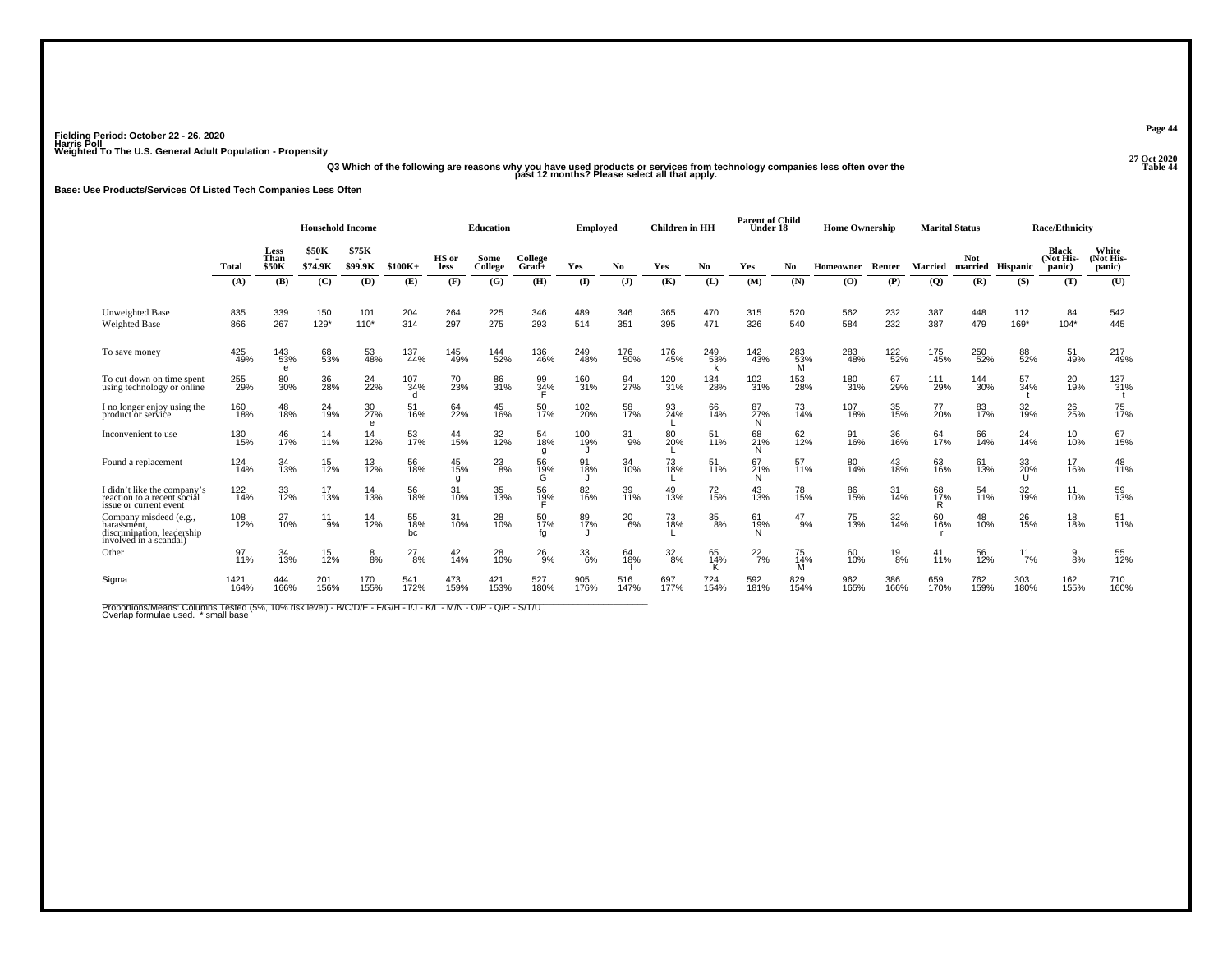## ۔<br>45 Q4 For each of the following types of technology companies, how many options do you feel there are to choose from when<br>45 deciding which to use? Even if you have never used these types of companies, we are still inte

**Summary Of Too Many**

#### **Base: All Respondents**

|                                                                     |              | Gender     |              |                 |                 | Age              |                            |                           |                |                       | <b>Male Age</b>       |               |                           |                  |                | <b>Female Age</b>       |              |                           |                           | Region          |              |            |
|---------------------------------------------------------------------|--------------|------------|--------------|-----------------|-----------------|------------------|----------------------------|---------------------------|----------------|-----------------------|-----------------------|---------------|---------------------------|------------------|----------------|-------------------------|--------------|---------------------------|---------------------------|-----------------|--------------|------------|
|                                                                     | Total        | Male       | Female       | 18-34           | 35-44           | 45-54            | 55-64                      | 65+                       | $18-34$        |                       | 45-54                 | 55-64         | $65+$                     | 18-34            | 35-44          | 45-54                   | 55-64        | $65+$                     | North-<br>east            | South           | Mid-<br>west | West       |
|                                                                     | (A)          | (B)        | (C)          | (D)             | (E)             | (F)              | (G)                        | (H)                       | (I)            | (J)                   | (K)                   | (L)           | (M)                       | (N)              | (O)            | (P)                     | $\mathbf{Q}$ | (R)                       | (S)                       | (T)             | (U)          | (V)        |
| Unweighted Base<br>Weighted Base                                    | 2069<br>2069 | 952<br>991 | 1117<br>1078 | 612<br>609      | 325<br>345      | 290<br>342       | 327<br>335                 | 515<br>439                | 295<br>302     | 158<br>170            | 131<br>168*           | 125<br>$154*$ | 243<br>197                | 317<br>307       | 167<br>174     | 159<br>173              | 202<br>181   | 272<br>242                | 426<br>364                | 822<br>790      | 412<br>436   | 409<br>479 |
| Social media (e.g.,<br>Facebook, Instagram,<br>Twitter)             | 748<br>36%   | 392<br>40% | 357<br>33%   | 163<br>27%      | 126<br>36%<br>D | 126<br>37%<br>D  | 103<br>31%                 | 230<br>53%<br><b>DEFG</b> | 96<br>32%<br>N | 72<br>42%<br>io       | -61<br>37%            | 55<br>36%     | 107<br>55%<br>likl        | 67<br>22%        | 54<br>31%<br>n | 65<br>37%<br><b>Ng</b>  | 48<br>26%    | 123<br>51%<br><b>NOPQ</b> | 120<br>33%                | 277<br>35%      | 168<br>38%   | 184<br>38% |
| Video streaming service<br>(e.g., Netflix, Disney+, Hulu)           | 666<br>32%   | 331<br>33% | 335<br>31%   | 150<br>25%      | 108<br>31%<br>d | 114<br>33%<br>D  | 108<br>32%<br><sub>d</sub> | 185<br>42%<br><b>DEFG</b> | 70<br>23%      | 64<br>37%<br>lo       | 51<br>30%             | 53<br>34%     | 93<br>47%<br>IKI          | 80<br>26%        | 44<br>25%      | 63<br>37%<br>no         | 55<br>31%    | 92<br>38%<br>NO           | 122<br>34%                | 251<br>32%      | 151<br>35%   | 142<br>30% |
| Audio streaming service<br>(e.g., Apple Music,<br>Spotify, Pandora) | 568<br>27%   | 302<br>30% | 266<br>25%   | 136<br>22%      | 86<br>25%       | 87<br>26%        | 83<br>25%                  | 175<br>40%<br><b>DEFG</b> | 80<br>26%<br>n | 51<br>30%<br>$\Omega$ | 41<br>25%             | 42<br>28%     | 87<br>44%<br><b>IJKL</b>  | 56<br>18%        | 35<br>20%      | 46<br>27%<br>n          | 41<br>23%    | 88<br>36%<br><b>NOpQ</b>  | 111<br>30%                | 219<br>28%      | 117<br>27%   | 122<br>25% |
| Food delivery service (e.g.,<br>Seamless, DoorDash,<br>Postmates)   | 541<br>26%   | 287<br>29% | 254<br>24%   | 142<br>23%      | 87<br>25%       | 84<br>25%        | 86<br>26%                  | 141<br>32%<br>Def         | 81<br>27%      | 49<br>29%             | 40<br>24%             | 44<br>29%     | 73<br>37%<br><b>IKr</b>   | 61<br>20%        | 39<br>22%      | 44<br>26%               | 42<br>23%    | 68<br>28%<br>n            | 92<br>25%                 | 207<br>26%      | 118<br>27%   | 123<br>26% |
| Fintech service (e.g.<br>PayPal, Venmo, Cash<br>App)                | 438<br>21%   | 224<br>23% | 214<br>20%   | 106<br>17%      | 64<br>18%       | 91<br>27%<br>DeG | 51<br>15%                  | 127<br>29%<br><b>DEG</b>  | 55<br>18%      | 36<br>21%             | 38<br>23%             | 25<br>16%     | 69<br>35%<br><b>IJKLR</b> | 51<br>17%        | 27<br>16%      | 52<br>30%<br><b>NOQ</b> | 26<br>14%    | 57<br>24%<br>q            | 74<br>20%                 | 156<br>20%      | 104<br>24%   | 103<br>22% |
| Multi-brand e-commerce<br>(e.g., Amazon, AliExpress,<br>Overstock)  | 400<br>19%   | 202<br>20% | 198<br>18%   | 121<br>20%<br>G | 82<br>24%<br>G  | 72<br>21%<br>G   | 39<br>12%                  | 86<br>20%<br>G            | 66<br>22%      | 46<br>27%             | 30<br>18%             | 14<br>9%      | 46<br>23%                 | 55<br>18%        | 36<br>20%      | $^{42}_{24\%}$<br>a     | 25<br>14%    | 40<br>17%                 | 79<br>22%<br>$\mathbf{H}$ | 168<br>21%<br>U | 67<br>15%    | 86<br>18%  |
| <b>Transportation service</b><br>(e.g., Uber, Lyft, Via)            | 396<br>19%   | 200<br>20% | 195<br>18%   | 116<br>19%      | 51<br>15%       | 65<br>19%        | 55<br>16%                  | 109<br>25%<br>dEG         | 55<br>18%      | 25 <sub>%</sub>       | 28<br>17%             | 29<br>19%     | 63<br>32%<br><b>IJKLR</b> | 60<br><b>20%</b> | 26<br>15%      | 38<br>22%               | 26<br>14%    | 45<br>19%                 | 75<br>21%                 | 153<br>19%      | 84<br>19%    | 83<br>17%  |
| Search engine (e.g.,<br>Google, Bing,<br>DuckDuckGo)                | 386<br>19%   | 211<br>21% | 175<br>16%   | 135<br>22%<br>G | 70<br>20%<br>G  | 60<br>17%        | 40<br>12%                  | 82<br>19%<br>Ġ            | 74<br>25%      | 46<br>27%<br>LO       | 36<br>21 <sup>%</sup> | 11<br>7%      | 44<br>22%                 | 60<br><b>20%</b> | 24<br>14%      | 24<br>14%               | 29<br>16%    | 38<br>16%                 | 70<br>19%                 | 137<br>17%      | 83<br>19%    | 96<br>20%  |

Proportions/Means: Columns Tested (5%, 10% risk level) - B/C - D/E/F/G/H - I/J/K/L/M - N/O/P/Q/R - I/N - J/O - K/P - L/Q - M/R - S/T/U/V<br>Overlap formulae used. \*small base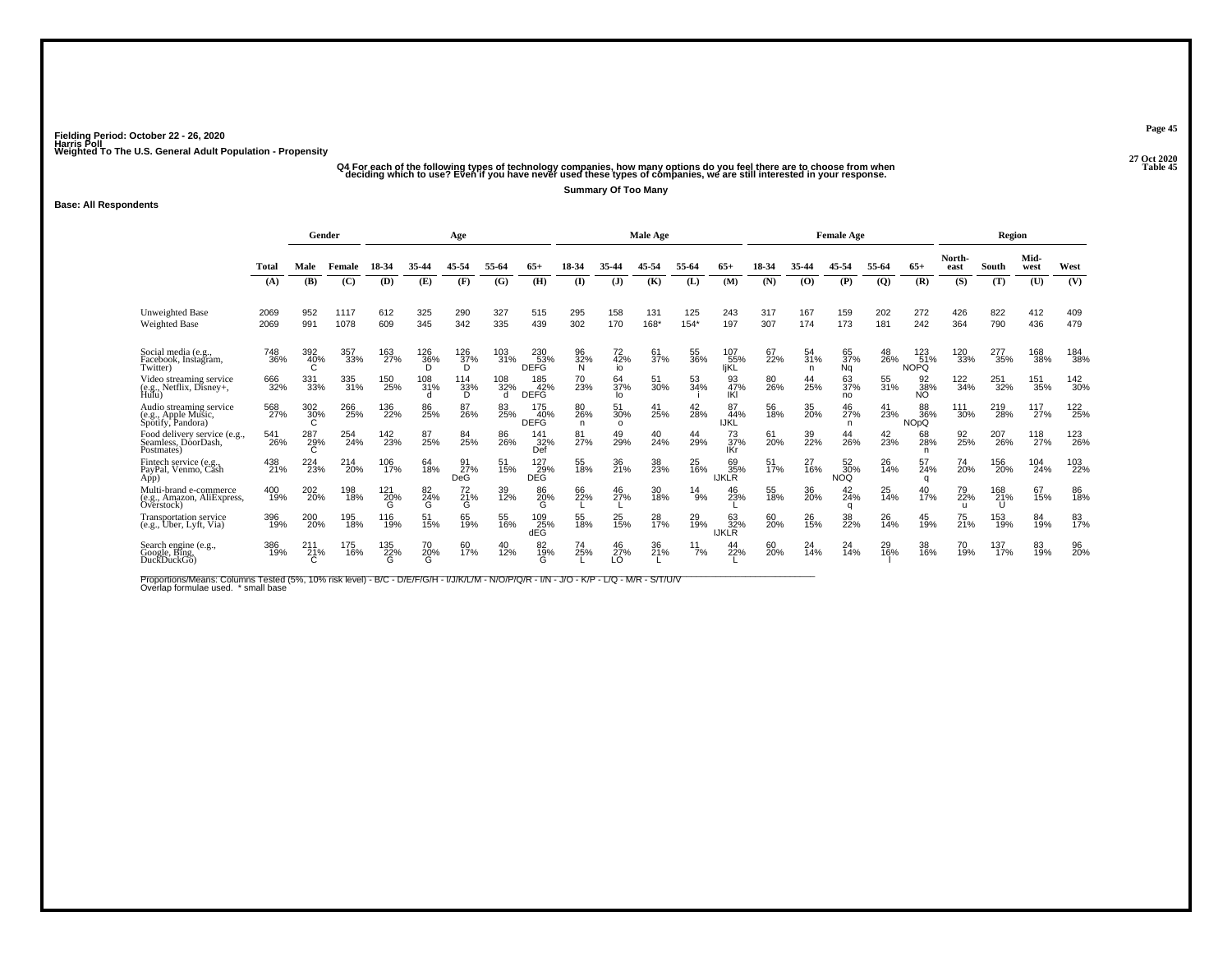### ۔<br>Q4 For each of the following types of technology companies, how many options do you feel there are to choose from when<br>deciding which to use? Even if you have never used these types of companies, we are still interested **Summary Of Too Many**

#### **Base: All Respondents**

|                                                                     |              | <b>Household Income</b>      |                         |                         |                         |               | <b>Education</b> |                     | Employed     |             | <b>Children</b> in HH |                 | <b>Parent of Child</b><br>Under 18 |              | <b>Home Ownership</b> |                 |                 | <b>Marital Status</b> |            | <b>Race/Ethnicity</b>        |                                               |
|---------------------------------------------------------------------|--------------|------------------------------|-------------------------|-------------------------|-------------------------|---------------|------------------|---------------------|--------------|-------------|-----------------------|-----------------|------------------------------------|--------------|-----------------------|-----------------|-----------------|-----------------------|------------|------------------------------|-----------------------------------------------|
|                                                                     | Total        | Less<br>Than<br><b>\$50K</b> | <b>\$50K</b><br>\$74.9K | \$75K<br>. .<br>\$99.9K | $$100K+$                | HS or<br>less | Some<br>College  | College<br>$Grad +$ | Yes          | No.         | Yes                   | No              | Yes                                | No           | <b>Homeowner</b>      | Renter          | <b>Married</b>  | <b>Not</b><br>married | Hispanic   | Black<br>(Not His-<br>panic) | White<br>(Not His-<br>panic)                  |
|                                                                     | (A)          | (B)                          | (C)                     | (D)                     | (E)                     | (F)           | (G)              | (H)                 | $\mathbf{I}$ | $($ $)$     | (K)                   | (L)             | (M)                                | (N)          | $\bf{(O)}$            | (P)             | (Q)             | (R)                   | (S)        | (T)                          | (U)                                           |
| Unweighted Base<br><b>Weighted Base</b>                             | 2069<br>2069 | 828<br>631                   | 391<br>337              | 251<br>262              | 478<br>716              | 637<br>694    | 594<br>674       | 838<br>701          | 1058<br>1102 | 1011<br>967 | 744<br>800            | 1325<br>1269    | 658<br>677                         | 1411<br>1392 | 1425<br>1432          | 562<br>544      | 1031<br>984     | 1038<br>1085          | 198<br>316 | 188<br>238                   | 1503<br>1253                                  |
| Social media (e.g.,<br>Facebook, Instagram,<br>Twitter)             | 748<br>36%   | 207<br>33%                   | 114<br>34%              | 94<br>36%               | $\frac{292}{41%}$<br>Bc | 196<br>28%    | 230<br>34%       | 322<br>46%<br>FĠ    | 390<br>35%   | 358<br>37%  | 264<br>33%            | 484<br>38%      | 233<br>34%                         | 516<br>37%   | 572<br>40%            | 147<br>27%      | 417<br>42%<br>R | 331<br>31%            | 57<br>18%  | 72<br>30%<br>s               | $\overset{522}{\underset{\mathsf{ST}}{42\%}}$ |
| Video streaming service<br>(e.g., Netflix, Disney+,<br>Hulu)        | 666<br>32%   | 191<br>30%                   | 109<br>32%              | 86<br>33%               | 247<br>35%              | 186<br>27%    | 214<br>32%       | 266<br>38%<br>Fg    | 339<br>31%   | 327<br>34%  | 219<br>27%            | 447<br>35%<br>Κ | 199<br>29%                         | 467<br>34%   | 490<br>34%            | 146<br>27%      | 364<br>37%<br>R | 301<br>28%            | 83<br>26%  | 49<br>21%                    | 447<br>36%<br>ST                              |
| Audio streaming service<br>(e.g., Apple Music,<br>Spotify, Pandora) | 568<br>27%   | 175<br>28%                   | 85<br>25%               | 66<br>25%               | 218<br>30%              | 172<br>25%    | 180<br>27%       | 216<br>31%          | 284<br>26%   | 284<br>29%  | 196<br>24%            | 372<br>29%      | 167<br>25%                         | 401<br>29%   | 419<br>29%<br>p       | 130<br>24%      | 292<br>30%      | 276<br>25%            | 58<br>18%  | 52<br>22%                    | 385<br>31%<br>ŚΤ                              |
| Food delivery service (e.g.,<br>Seamless, DoorDash<br>Postmates)    | 541<br>26%   | 160<br>25%                   | 85<br>25%               | 64<br>24%               | 198<br>28%              | 156<br>22%    | 176<br>26%       | 209<br>30%          | 297<br>27%   | 243<br>25%  | 203<br>25%            | 338<br>27%      | 176<br>26%                         | 364<br>26%   | 410<br>29%            | 110<br>20%      | 272<br>28%      | 269<br>25%            | 72<br>23%  | 42<br>18%                    | 347<br>28%                                    |
| Fintech service (e.g.,<br>PayPal, Venmo, Căsh<br>App)               | 438<br>21%   | 134<br>21%                   | 71<br>21%               | 56<br>21%               | 149<br>21%              | 135<br>19%    | 120<br>18%       | 183<br>26%<br>FĠ    | 224<br>20%   | 214<br>22%  | 159<br>20%            | 279<br>22%      | 140<br>21%                         | 297<br>21%   | 325<br>23%            | 92 <sub>%</sub> | 217<br>22%      | 220<br>20%            | 48<br>15%  | 31<br>13%                    | 299<br>24%<br>ST                              |
| Multi-brand e-commerce<br>(e.g., Amazon, AliExpress,<br>Overstock)  | 400<br>19%   | 115<br>18%                   | 49<br>14%               | 47<br>18%               | 169<br>24%<br>БĆ        | 131<br>19%    | 114<br>17%       | 155<br>22%<br>q     | 239<br>22%   | 160<br>17%  | 187<br>23%            | 213<br>17%      | 161<br>24%                         | 239<br>17%   | 282<br>20%            | 102<br>19%      | 205<br>21%      | 194<br>18%            | 45<br>14%  | 56<br>24%<br>S               | 249<br>20%                                    |
| <b>Transportation service</b><br>(e.g., Uber, Lyft, Via)            | 396<br>19%   | 122<br>19%                   | 55<br>16%               | 54<br>21%               | 142<br>20%              | 135<br>19%    | 119<br>18%       | 141<br>20%          | 200<br>18%   | 195<br>20%  | 167<br>21%            | 229<br>18%      | 146<br>22%                         | 250<br>18%   | 295<br>21%<br>D       | 86<br>16%       | 205<br>21%      | 191<br>18%            | 52<br>16%  | 37<br>15%                    | 257<br>21%                                    |
| Search engine (e.g.,<br>Google, Bing,<br>DuckDuckGo)                | 386<br>19%   | 105<br>17%                   | 51<br>15%               | 53<br>20%               | 160<br>22%<br>BC        | 127<br>18%    | 95<br>14%        | 164<br>23%<br>fG    | 233<br>21%   | 153<br>16%  | 186<br>23%            | 200<br>16%      | 165<br>24%                         | 221<br>16%   | 287<br>20%<br>n       | 85<br>16%       | 212<br>22%<br>R | 174<br>16%            | 54<br>17%  | 39<br>17%                    | 244<br>19%                                    |

Proportions/Means: Columns Tested (5%, 10% risk level) - B/C/D/E - F/G/H - I/J - K/L - M/N - O/P - Q/R - S/T/U<br>Overlap formulae used.

**Page 46**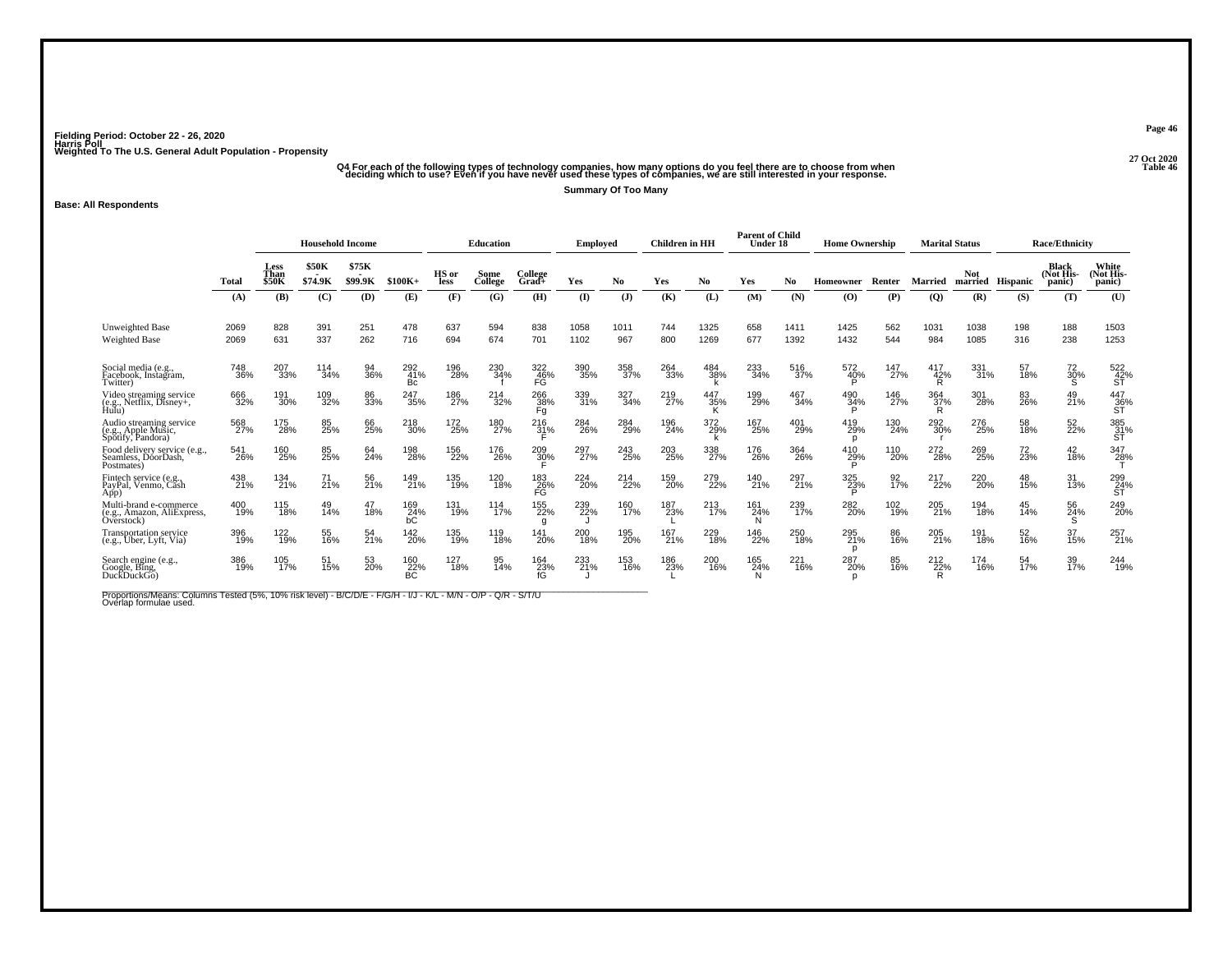## ۔<br>"Q4 For each of the following types of technology companies, how many options do you feel there are to choose from when<br>"1 deciding which to use? Even if you have never used these types of companies, we are still intere

**Summary Of Just The Right Amount**

#### **Base: All Respondents**

|                                                                     |              | Gender     |                 |                 |                 | Age             |                           |                          |                 |                 | <b>Male Age</b>  |                    |            |                         |                      | <b>Female Age</b> |                  |                        |                | Region     |                   |            |
|---------------------------------------------------------------------|--------------|------------|-----------------|-----------------|-----------------|-----------------|---------------------------|--------------------------|-----------------|-----------------|------------------|--------------------|------------|-------------------------|----------------------|-------------------|------------------|------------------------|----------------|------------|-------------------|------------|
|                                                                     | Total        | Male       | Female          |                 | 35-44           |                 | 55-64                     | 65+                      | 18-34           |                 | 45-54            | 55-64              | 65+        |                         | 35-44                | 45-54             | 55-64            | $65+$                  | North-<br>east | South      | Mid-<br>west      | West       |
|                                                                     | (A)          | (B)        | (C)             | (D)             | (E)             | (F)             | (G)                       | (H)                      | $\mathbf{I}$    | $(\mathbf{J})$  | (K)              | (L)                | (M)        | (N)                     | (O)                  | (P)               | $\overline{Q}$   | (R)                    | (S)            | (T)        | (U)               | (V)        |
| Unweighted Base<br>Weighted Base                                    | 2069<br>2069 | 952<br>991 | 1117<br>1078    | 612<br>609      | 325<br>345      | 290<br>342      | 327<br>335                | 515<br>439               | 295<br>302      | 158<br>170      | 131<br>168*      | 125<br>$154*$      | 243<br>197 | 317<br>307              | 167<br>174           | 159<br>173        | 202<br>181       | 272<br>242             | 426<br>364     | 822<br>790 | 412<br>436        | 409<br>479 |
| Search engine (e.g., Google, Bing,<br>DuckDuckGo)                   | 1447<br>70%  | 671<br>68% | 776<br>72%      | 392<br>64%      | 222<br>65%      | 246<br>72%      | 261<br>78%<br>ĎĒ          | 325<br>74%<br>ĎĖ         | 181<br>60%      | 107<br>63%      | 115<br>68%       | 127<br>83%<br>IJKM | 140<br>71% | 211<br>69%              | 115<br>66%           | 131<br>76%        | 134<br>74%       | 185<br>76%<br>$\Omega$ | 257<br>71%     | 552<br>70% | 312<br>72%        | 326<br>68% |
| Multi-brand e-commerce<br>(e.g., Amazon, AliExpress,<br>Overstock)  | 1391<br>67%  | 637<br>64% | 754<br>70%      | 375<br>62%      | 213<br>62%      | 232<br>68%      | 261<br>78%<br><b>DEFh</b> | $\frac{310}{71}\%$<br>DÉ | 162<br>54%      | 106<br>62%      | 114<br>68%       | 120<br>78%<br>IJ   | 134<br>68% | 213<br>69%              | 107<br>61%           | 118<br>68%        | 141<br>78%<br>∩  | 176<br>73%<br>$\circ$  | 240<br>66%     | 520<br>66% | 320<br>73%<br>sTV | 310<br>65% |
| Fintech service (e.g.<br>PayPal, Venmo, Cash<br>App)                | 1383<br>67%  | 649<br>66% | 734<br>68%      | 393<br>65%      | 238<br>69%      | 220<br>64%      | 254<br>76%<br><b>DFH</b>  | 278<br>63%               | 187<br>62%      | 112<br>66%      | 116<br>69%       | 117<br>76%<br>IM   | 117<br>60% | 206<br>67%              | 126<br>72%           | 104<br>60%        | 137<br>76%<br>Pr | 161<br>66%             | 247<br>68%     | 523<br>66% | 300<br>69%        | 313<br>65% |
| <b>Transportation service</b><br>(e.g., Uber, Lyft, Via)            | 1344<br>65%  | 635<br>64% | 709<br>66%      | 379<br>62%      | 223<br>65%      | 218<br>64%      | 239<br>71%<br>D           | 284<br>65%               | 178<br>59%      | 117<br>68%      | 111<br>66%       | 110<br>72%         | 120<br>61% | 201<br>66%              | 107<br>61%           | 107<br>62%        | 129<br>71%       | 165<br>68%             | 239<br>66%     | 483<br>61% | 308<br>71%        | 313<br>65% |
| Audio streaming service<br>(e.g., Apple Music,<br>Spotify, Pandora) | 1271<br>61%  | 570<br>58% | 701<br>65%<br>B | 378<br>62%<br>н | 227<br>66%<br>н | 225<br>66%<br>н | 221<br>66%<br>н           | 220<br>50%               | 159<br>53%      | 104<br>61%<br>m | 116<br>69%<br>ΙM | 94<br>62%<br>m     | 97<br>49%  | 218<br>71%<br><b>RI</b> | $^{123}_{71\%}$<br>R | 109<br>63%        | 127<br>70%<br>R  | 123<br>51%             | 213<br>59%     | 490<br>62% | 286<br>66%<br>s   | 281<br>59% |
| Food delivery service (e.g.,<br>Seamless, DoorDash,<br>Postmates)   | 1233<br>60%  | 564<br>57% | 669<br>62%      | 361<br>59%      | 208<br>60%      | 202<br>59%      | 204<br>61%                | 259<br>59%               | 168<br>56%      | 97<br>57%       | 104<br>62%       | 84<br>55%          | 111<br>57% | 193<br>63%              | 111<br>64%           | 98<br>56%         | 120<br>66%       | 147<br>61%             | 216<br>59%     | 452<br>57% | 276<br>63%        | 288<br>60% |
| Video streaming service<br>(e.g., Netflix, Disney+, Hulu)           | 1178<br>57%  | 547<br>55% | 631<br>59%      | 358<br>59%      | 204<br>59%<br>н | 192<br>56%      | 202<br>60%                | 221<br>50%               | 174<br>58%<br>m | 92<br>54%       | 100<br>59%<br>m  | 89<br>58%          | 92<br>47%  | 184<br>60%              | 113<br>65%<br>pr     | 93<br>54%         | 112<br>62%       | 129<br>53%             | 198<br>54%     | 461<br>58% | 236<br>54%        | 283<br>59% |
| Social media (e.g.,<br>Facebook, Instagram,<br>Twitter)             | 1126<br>54%  | 510<br>52% | 615<br>57%<br>B | 372<br>61%<br>н | 190<br>55%<br>н | 191<br>56%      | 197<br>59%<br>н           | 175<br>40%               | 171<br>57%      | 85<br>50%       | 91<br>54%        | 85<br>55%<br>м     | 79<br>40%  | 201<br>65%<br>Ri        | 105<br>60%<br>R      | 100<br>58%<br>R   | 113<br>62%<br>R  | 96<br>40%              | 213<br>58%     | 438<br>55% | 235<br>54%        | 240<br>50% |

Proportions/Means: Columns Tested (5%, 10% risk level) - B/C - D/E/F/G/H - I/J/K/L/M - N/O/P/Q/R - I/N - J/O - K/P - L/Q - M/R - S/T/U/V<br>Overlap formulae used. \*small base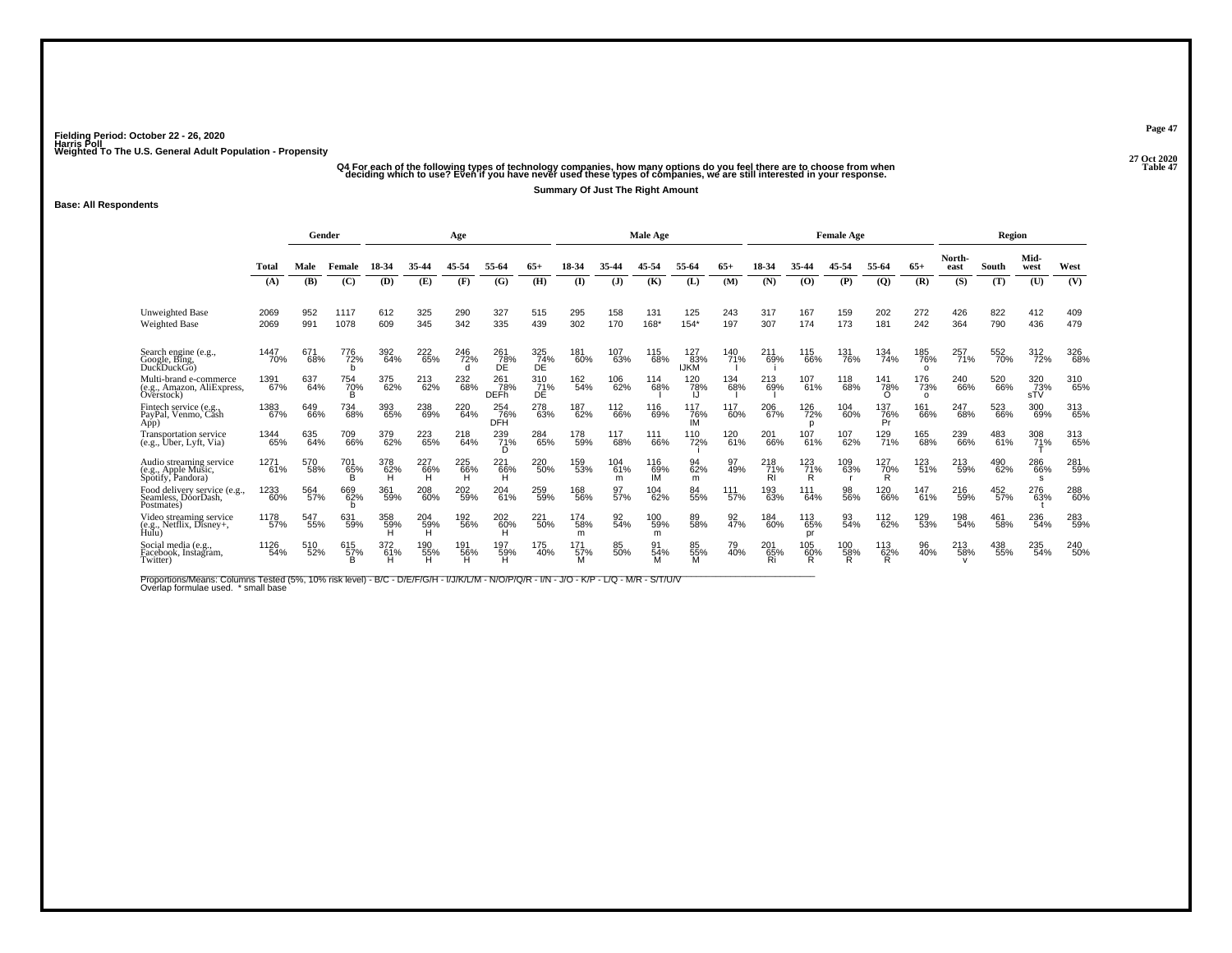## ۔<br>Q4 For each of the following types of technology companies, how many options do you feel there are to choose from when<br>deciding which to use? Even if you have never used these types of companies, we are still interested

**Summary Of Just The Right Amount**

**Base: All Respondents**

|                                                                     |              | <b>Household Income</b>             |                          |                  |            |                 | <b>Education</b> |                     | Emploved     |                | <b>Children</b> in HH |                 | <b>Parent of Child</b><br>Under 18 |                  | <b>Home Ownership</b> |                            |                | <b>Marital Status</b> |            | <b>Race/Ethnicity</b>               |                              |
|---------------------------------------------------------------------|--------------|-------------------------------------|--------------------------|------------------|------------|-----------------|------------------|---------------------|--------------|----------------|-----------------------|-----------------|------------------------------------|------------------|-----------------------|----------------------------|----------------|-----------------------|------------|-------------------------------------|------------------------------|
|                                                                     | Total        | <b>Less</b><br>Than<br><b>\$50K</b> | <b>\$50K</b><br>\$74.9K  | \$75K<br>\$99.9K | $$100K+$   | HS or<br>less   | Some<br>College  | College<br>$Grad+$  | Yes          | N <sub>0</sub> | Yes                   | No              | Yes                                | No.              | Homeowner             | Renter                     | <b>Married</b> | <b>Not</b><br>married | Hispanic   | <b>Black</b><br>(Not His-<br>panic) | White<br>(Not His-<br>panic) |
|                                                                     | (A)          | (B)                                 | (C)                      | (D)              | (E)        | (F)             | (G)              | (H)                 | (I)          | $(\mathbf{J})$ | (K)                   | (L)             | (M)                                | (N)              | (0)                   | (P)                        | $\overline{Q}$ | (R)                   | (S)        | (T)                                 | (U)                          |
| <b>Unweighted Base</b><br><b>Weighted Base</b>                      | 2069<br>2069 | 828<br>631                          | 391<br>337               | 251<br>262       | 478<br>716 | 637<br>694      | 594<br>674       | 838<br>701          | 1058<br>1102 | 1011<br>967    | 744<br>800            | 1325<br>1269    | 658<br>677                         | 1411<br>1392     | 1425<br>1432          | 562<br>544                 | 1031<br>984    | 1038<br>1085          | 198<br>316 | 188<br>238                          | 1503<br>1253                 |
| Search engine (e.g.,<br>Google, Bing,<br>DuckDuckGo)                | 1447<br>70%  | 458<br>73%<br>de                    | $\frac{251}{74\%}$<br>De | 170<br>65%       | 478<br>67% | 482<br>70%      | 486<br>72%       | 478<br>68%          | 754<br>68%   | 693<br>72%     | 519<br>65%            | 928<br>73%<br>ĸ | 433<br>64%                         | 1014<br>73%<br>M | 1000<br>70%           | 391<br>72%                 | 692<br>70%     | 754<br>70%            | 227<br>72% | 160<br>68%                          | 901<br>72%                   |
| Multi-brand e-commerce<br>(e.g., Amazon, AliExpress,<br>Overstock)  | 1391<br>67%  | 423<br>67%                          | 244<br>72%<br>е          | 171<br>65%       | 462<br>65% | 448<br>65%      | 468<br>69%       | 475<br>68%          | 727<br>66%   | 664<br>69%     | 499<br>62%            | 892<br>70%<br>Κ | 427<br>63%                         | 964<br>69%<br>M  | 970<br>68%            | 365<br>67%                 | 672<br>68%     | 719<br>66%            | 203<br>64% | 139<br>59%                          | 880<br>7 <u>0</u> %          |
| Fintech service (e.g.,<br>PayPal, Venmo, Cash<br>App)               | 1383<br>67%  | 418<br>66%                          | 236<br>70%               | 174<br>66%       | 473<br>66% | 459<br>66%      | 470<br>70%       | 454<br>65%          | 731<br>66%   | 653<br>68%     | 514<br>64%            | 869<br>68%      | 442<br>65%                         | 941<br>68%       | 940<br>66%            | 390<br>72%<br><sup>o</sup> | 674<br>68%     | 709<br>65%            | 222<br>70% | 158<br>67%                          | 845<br>67%                   |
| <b>Transportation service</b><br>(e.g., Uber, Lyft, Via)            | 1344<br>65%  | 383<br>61%                          | 230<br>68%<br>B          | 166<br>63%       | 484<br>68% | 420<br>61%      | 443<br>66%       | 481<br>6 <u>9</u> % | 743<br>67%   | 601<br>62%     | 482<br>60%            | 862<br>68%<br>К | 420<br>62%                         | 924<br>66%       | 949<br>66%            | 347<br>64%                 | 656<br>67%     | 688<br>63%            | 207<br>66% | 133<br>56%                          | 862<br>69%                   |
| Audio streaming service<br>(e.g., Apple Music,<br>Spotify, Pandora) | 1271<br>61%  | 389<br>62%                          | 226<br>67%<br>E          | 158<br>60%       | 415<br>58% | 416<br>60%      | 415<br>62%       | 440<br>63%          | 704<br>64%   | 567<br>59%     | 500<br>63%            | 771<br>61%      | 428<br>63%                         | 843<br>61%       | 866<br>60%            | 351<br>64%                 | 610<br>62%     | 661<br>61%            | 196<br>62% | 148<br>62%                          | 782<br>62%                   |
| Food delivery service (e.g.,<br>Seamless, DoorDash,<br>Postmates)   | 1233<br>60%  | 380<br>60%                          | 208<br>62%               | 159<br>61%       | 421<br>59% | $^{421}_{61\%}$ | 405<br>60%       | 407<br>58%          | 667<br>61%   | 566<br>59%     | 465<br>58%            | 768<br>61%      | 393<br>58%                         | 840<br>60%       | 831<br>58%            | 352<br>65%                 | 597<br>61%     | 635<br>59%            | 178<br>56% | 143<br>60%                          | 773<br>62%                   |
| Video streaming service<br>(e.g., Netflix, Disney+,                 | 1178<br>57%  | 373<br>59%                          | 193<br>57%               | 154<br>59%       | 387<br>54% | 392<br>57%      | 396<br>59%       | 390<br>56%          | 649<br>59%   | 529<br>55%     | 477<br>60%            | 701<br>55%      | 385<br>57%                         | 793<br>57%       | 808<br>56%            | 329<br>60%                 | 544<br>55%     | 634<br>58%            | 199<br>63% | 144<br>61%                          | 706<br>56%                   |
| Social media (e.g.,<br>Facebook, Instagram,<br>Twitter)             | 1126<br>54%  | 366<br>58%<br>$\theta$              | 182<br>54%               | 139<br>53%       | 367<br>51% | 418<br>60%      | 372<br>55%<br>н  | 336<br>48%          | 627<br>57%   | 498<br>52%     | 449<br>56%            | 676<br>53%      | 375<br>55%                         | 751<br>54%       | 723<br>51%            | 350<br>64%<br><sup>o</sup> | 499<br>51%     | 627<br>58%<br>Ω       | 218<br>69% | 142<br>60%<br>u                     | 640<br>51%                   |

Proportions/Means: Columns Tested (5%, 10% risk level) - B/C/D/E - F/G/H - I/J - K/L - M/N - O/P - Q/R - S/T/U<br>Overlap formulae used.

**Page 48**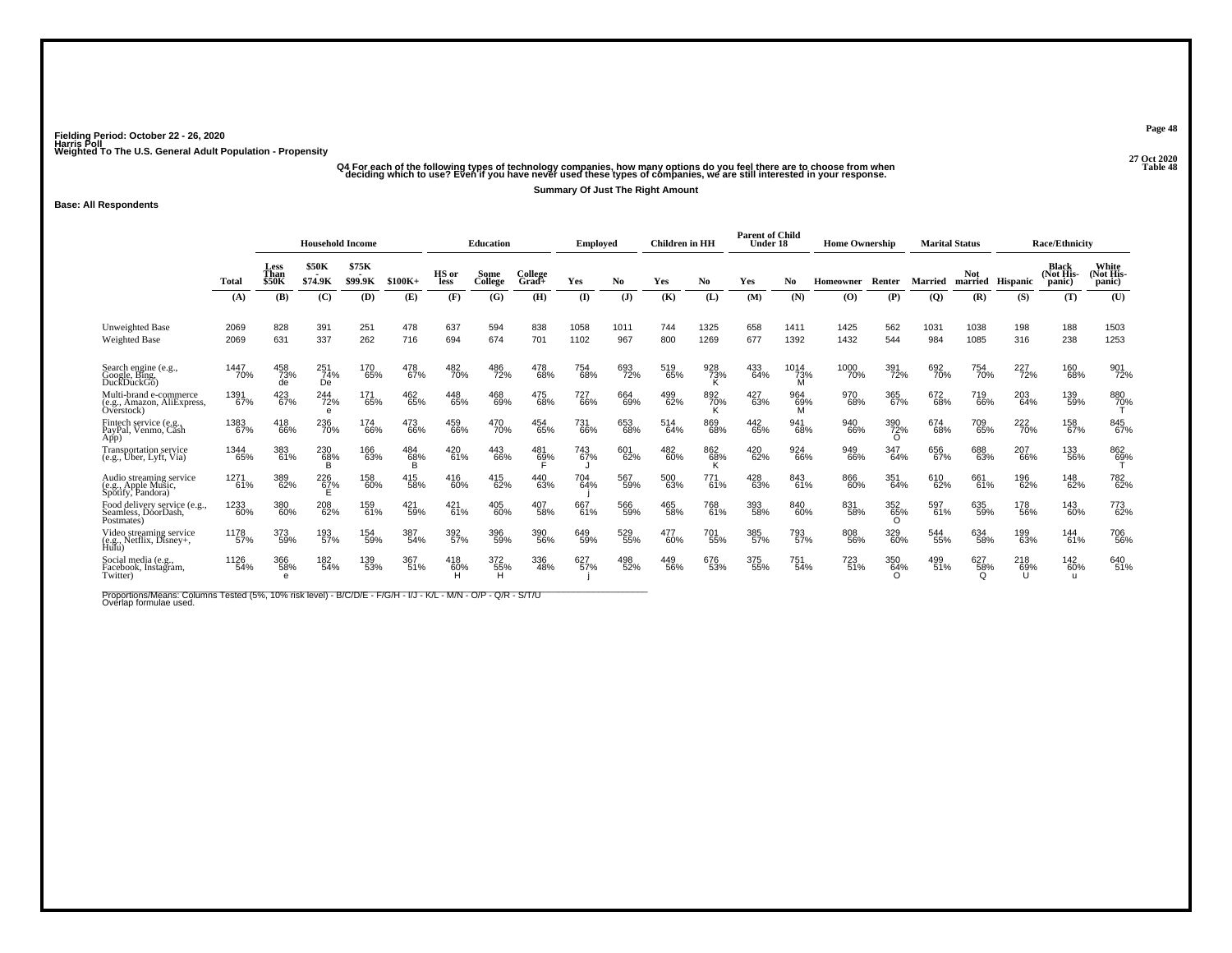## ۔<br>Q4 For each of the following types of technology companies, how many options do you feel there are to choose from when<br>Table 49 deciding which to use? Even if you have never used these types of companies, we are still i

**Summary Of Not Enough**

### **Base: All Respondents**

|                                                                     |              | Gender          |              |                           |                 | Age                   |                 |                  |                                       |                     | <b>Male Age</b> |                  |               |                |                           | <b>Female Age</b> |                  |                  |                           | Region           |                  |                  |
|---------------------------------------------------------------------|--------------|-----------------|--------------|---------------------------|-----------------|-----------------------|-----------------|------------------|---------------------------------------|---------------------|-----------------|------------------|---------------|----------------|---------------------------|-------------------|------------------|------------------|---------------------------|------------------|------------------|------------------|
|                                                                     | Total        | Male            | Female       | 18-34                     | 35-44           | 45-54                 | 55-64           | 65+              | 18-34                                 | 35-44               | 45-54           | 55-64            | $65+$         | 18-34          | 35-44                     | 45-54             | 55-64            | $65+$            | North-<br>east            | South            | Mid-<br>west     | West             |
|                                                                     | (A)          | (B)             | (C)          | (D)                       | (E)             | (F)                   | (G)             | (H)              | (I)                                   | (J)                 | (K)             | (L)              | (M)           | (N)            | (O)                       | (P)               | $\mathbf{Q}$     | (R)              | (S)                       | (T)              | (U)              | (V)              |
| <b>Unweighted Base</b><br>Weighted Base                             | 2069<br>2069 | 952<br>991      | 1117<br>1078 | 612<br>609                | 325<br>345      | 290<br>342            | 327<br>335      | 515<br>439       | 295<br>302                            | 158<br>170          | 131<br>168*     | 125<br>$154*$    | 243<br>197    | 317<br>307     | 167<br>174                | 159<br>173        | 202<br>181       | 272<br>242       | 426<br>364                | 822<br>790       | 412<br>436       | 409<br>479       |
| <b>Transportation service</b><br>(e.g., Uber, Lyft, Via)            | 329<br>16%   | 155<br>16%      | 174<br>16%   | 114<br>19%<br>GĤ          | 70<br>20%<br>ĞĤ | 59<br>17%<br>H.       | 41<br>12%       | 46<br>10%        | 68<br>23%<br>LMn                      | 29<br>17%<br>м      | 30<br>18%<br>м  | 15<br>10%        | $^{14}$ 7%    | 46<br>15%      | $^{42}_{24\%}$<br>nqR     | 29<br>17%         | 26<br>14%        | 32<br>13%<br>m   | 49<br>13%                 | 154<br>20%<br>SU | 44<br>10%        | 82<br>17%<br>U   |
| Food delivery service (e.g.,<br>Seamless, DóorDash,<br>Postmates)   | 295<br>14%   | 140<br>14%      | 155<br>14%   | 106<br>17%                | 49<br>14%<br>н  | 56<br>16%<br>н        | 46<br>14%<br>h. | 39<br>9%         | 53<br>18%<br>м                        | $^{25}_{15\%}$<br>м | 24<br>14%<br>м  | 26<br>17%<br>м   | $^{12}_{6\%}$ | 53<br>17%      | $^{25}_{14\%}$            | 31<br>18%         | 20<br><b>11%</b> | 26<br>11%        | 55<br>15%                 | 131<br>17%<br>U  | 42<br>10%        | 67<br>14%        |
| Multi-brand e-commerce<br>(e.g., Amazon, AliExpress,<br>Overstock)  | 279<br>13%   | 152<br>15%<br>C | 126<br>12%   | 113<br>19%<br><b>FGH</b>  | 50<br>14%<br>h. | 38<br>11%             | 35<br>10%       | 43<br>10%        | 73<br>24%<br>JKLMN                    | 18<br>11%           | 24<br>14%       | 20<br><b>13%</b> | $^{17}_{9\%}$ | 40<br>13%      | 32<br>18%<br>PQr          | 14<br>8%          | 15<br>8%         | 26<br><b>11%</b> | 44<br>12%                 | 102<br>13%       | 49<br>11%        | 83<br>17%<br>sU  |
| Fintech service (e.g.,<br>PayPal, Venmo, Cash<br>App)               | 248<br>12%   | 117<br>12%      | 131<br>12%   | 110<br>18%<br>eFGH        | 43<br>12%<br>h. | 31<br>9%              | 30<br>9%        | 34<br>8%         | 59<br>20%<br><b>KLM</b>               | 22<br>13%<br>м      | 14<br>9%        | 12<br>8%         | 10<br>5%      | 50<br>16%      | 21<br>12%                 | 17<br>10%         | 18<br>10%        | 24<br>10%<br>m   | 43<br>12%<br>$\mathbf{u}$ | 111<br>14%<br>U  | 31<br>7%         | 63<br>13%<br>U   |
| Search engine (e.g.,<br>Google, Bing.<br>DuckDuckGo)                | 236<br>11%   | 109<br>11%      | 127<br>12%   | 82<br>14%                 | 53<br>15%<br>н  | 36<br>11%             | 34<br>10%       | $\frac{32}{7\%}$ | 47<br>15%                             | 17<br>10%           | 18<br>10%       | 15<br>10%        | $^{12}_{6\%}$ | 36<br>12%      | 35<br>20%<br><b>NpQRJ</b> | 19<br>11%         | 18<br>10%        | $^{19}_{8\%}$    | 37<br>10%                 | 101<br>13%       | $^{41}_{9\%}$    | 57<br>12%        |
| Audio streaming service<br>(e.g., Apple Music,<br>Spotify, Pandora) | 230<br>11%   | 118<br>12%      | 111<br>10%   | 95<br>16%<br><b>EFGH</b>  | 31<br>9%        | $^{30}_{9\%}$         | $^{30}_{9\%}$   | 43<br>10%        | 63<br>21 <sup>%</sup><br><b>JKIMN</b> | $^{15}_{9\%}$       | $^{11}_{7\%}$   | 17<br>11%        | $^{12}_{6\%}$ | 33<br>11%      | 16<br>9%                  | 18<br>11%         | $^{13}_{7\%}$    | 31<br>13%<br>m   | 40<br>11%                 | 81<br>10%        | $\frac{33}{7\%}$ | 76<br>16%<br>sTÜ |
| Video streaming service<br>(e.g., Netflix, Disney+,<br>Hulu)        | 225<br>11%   | 113<br>11%      | 112<br>10%   | 101<br>17%<br><b>EFGH</b> | 33<br>9%        | 35<br>10%             | $^{25}_{7\%}$   | $\frac{32}{7\%}$ | 57<br>19%<br>JkLM                     | $^{15}_{9\%}$       | 18<br>11%       | $^{11}_{7\%}$    | 11<br>6%      | 43<br>14%<br>a | 17<br>10%                 | 17<br>10%         | $^{13}_{7\%}$    | 21<br>9%         | 44<br>12%                 | 78<br>10%        | 49<br>11%        | 54<br>11%        |
| Social media (e.g.,<br>Facebook, Instagram,<br>Twitter)             | 195<br>9%    | 89<br>9%        | 106<br>10%   | 74<br>12%<br>fh           | $^{29}_{8\%}$   | $^{24}$ <sup>7%</sup> | 35<br>10%       | $33\over 8\%$    | 35<br>11%<br>m                        | $^{13}_{8\%}$       | $^{16}_{9\%}$   | $^{14}_{9\%}$    | 11<br>5%      | 39<br>13%      | 16<br>9%                  | $\frac{8}{5\%}$   | 21<br>11%        | $^{22}_{9\%}$    | 31<br>8%                  | 75<br>10%        | $\frac{34}{8\%}$ | 55<br>12%        |

Proportions/Means: Columns Tested (5%, 10% risk level) - B/C - D/E/F/G/H - I/J/K/L/M - N/O/P/Q/R - I/N - J/O - K/P - L/Q - M/R - S/T/U/V<br>Overlap formulae used. \*small base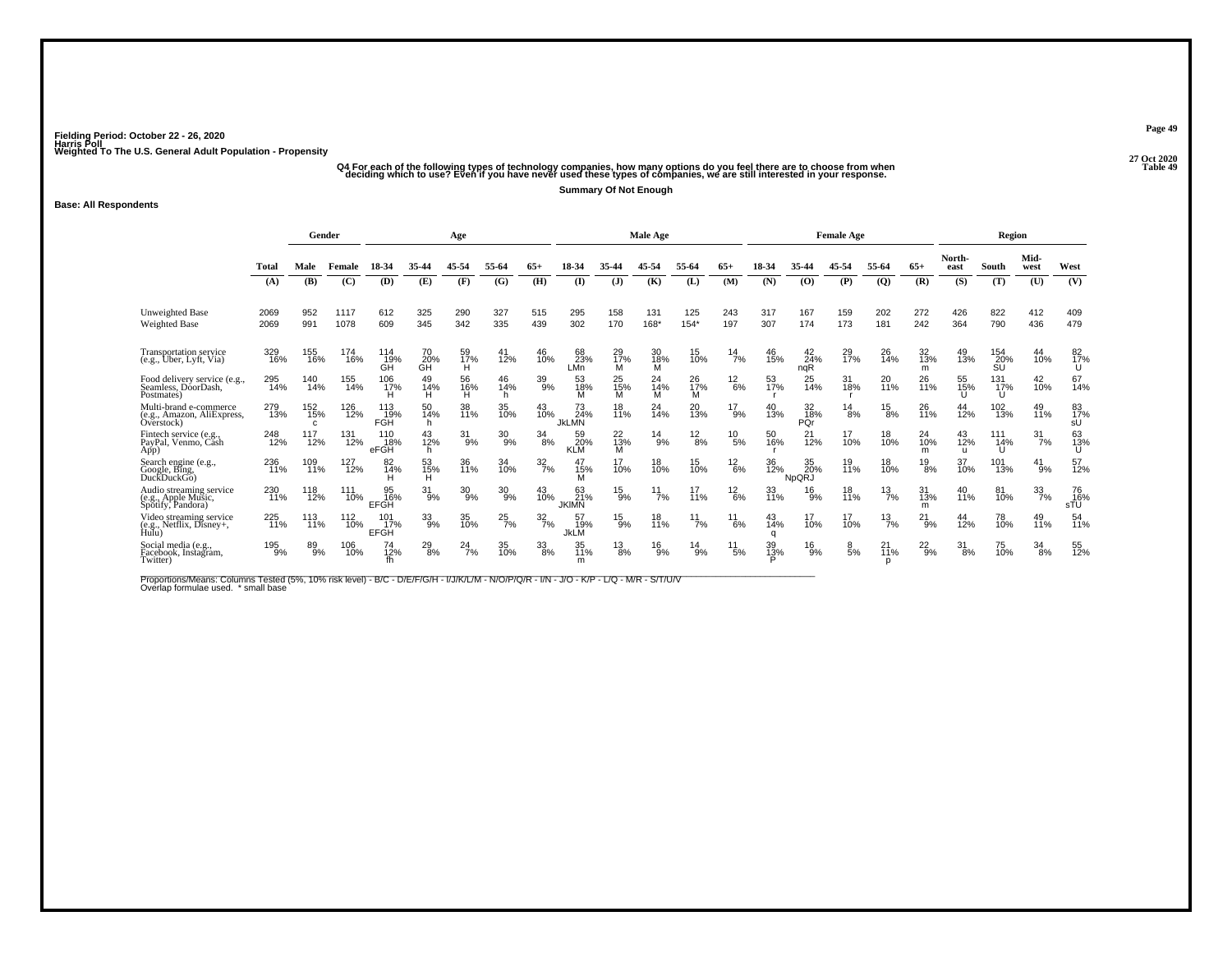## ۔<br>Q4 For each of the following types of technology companies, how many options do you feel there are to choose from when<br>Table 50 deciding which to use? Even if you have never used these types of companies, we are still i

**Summary Of Not Enough**

### **Base: All Respondents**

|                                                                     |              |                              | <b>Household Income</b> |                  |            |                  | <b>Education</b> |                  | Employed     |                | <b>Children</b> in HH |              | <b>Parent of Child</b><br>Under 18 |               | <b>Home Ownership</b> |                       | <b>Marital Status</b>  |                        |                 | <b>Race/Ethnicity</b>        |                              |
|---------------------------------------------------------------------|--------------|------------------------------|-------------------------|------------------|------------|------------------|------------------|------------------|--------------|----------------|-----------------------|--------------|------------------------------------|---------------|-----------------------|-----------------------|------------------------|------------------------|-----------------|------------------------------|------------------------------|
|                                                                     | Total        | Less<br>Than<br><b>\$50K</b> | \$50K<br>\$74.9K        | \$75K<br>\$99.9K | $$100K+$   | HS or<br>less    | Some<br>College  | College<br>Grad+ | Yes          | N <sub>0</sub> | Yes                   | No           | Yes                                | No.           | Homeowner             | Renter                | <b>Married</b>         | Not<br>married         | Hispanic        | Black<br>(Not His-<br>panic) | White<br>(Not His-<br>panic) |
|                                                                     | (A)          | (B)                          | (C)                     | (D)              | (E)        | (F)              | (G)              | (H)              | $($ I        | $(\mathbf{J})$ | (K)                   | (L)          | (M)                                | (N)           | (O)                   | (P)                   | $\overline{Q}$         | (R)                    | (S)             | (T)                          | (U)                          |
| Unweighted Base<br><b>Weighted Base</b>                             | 2069<br>2069 | 828<br>631                   | 391<br>337              | 251<br>262       | 478<br>716 | 637<br>694       | 594<br>674       | 838<br>701       | 1058<br>1102 | 1011<br>967    | 744<br>800            | 1325<br>1269 | 658<br>677                         | 1411<br>1392  | 1425<br>1432          | 562<br>544            | 1031<br>984            | 1038<br>1085           | 198<br>316      | 188<br>238                   | 1503<br>1253                 |
| Transportation service<br>(e.g., Uber, Lyft, Via)                   | 329<br>16%   | 126<br>20%                   | 52<br>15%               | 42<br>16%        | 89<br>12%  | 139<br>20%       | 111<br>17%<br>H  | 79<br>11%        | 159<br>14%   | 171<br>18%     | 151<br>19%            | 178<br>14%   | 111<br>16%                         | 219<br>16%    | 188<br>13%            | 111<br>20%            | 123<br>$\frac{1}{3}$ % | 206<br>19%             | 57<br>18%<br>IJ | 68<br>28%<br>SU              | 133<br>11%                   |
| Food delivery service (e.g.,<br>Seamless, DóorDash,<br>Postmates)   | 295<br>14%   | 91<br>14%                    | 44<br>13%               | 40<br>15%        | 96<br>13%  | 117<br>17%       | 93<br>14%        | 85<br>12%        | 138<br>12%   | 158<br>16%     | 132<br>17%            | 163<br>13%   | 107<br>16%                         | 188<br>13%    | 191<br>13%            | 83<br>15%             | 115<br>12%             | 180<br>17%<br>Q        | 66<br>21%<br>U  | 53<br>22%<br>U               | 132<br>11%                   |
| Multi-brand e-commerce<br>(e.g., Amazon, AliExpress,<br>Overstock)  | 279<br>13%   | 93<br>15%                    | 45<br>13%               | 44<br>17%        | 85<br>12%  | 115<br>17%       | 92<br>14%        | 72<br>10%        | 136<br>12%   | 142<br>15%     | 114<br>14%            | 164<br>13%   | 89<br>13%                          | 189<br>14%    | 180<br>13%            | 77<br>14%             | 107<br>11%             | 171<br>16%<br>∩        | 68<br>22%<br>IJ | 42<br>18%<br>U               | 123<br>10%                   |
| Fintech service (e.g.<br>PayPal, Venmo, Cash<br>App)                | 248<br>12%   | 79<br>13%                    | $^{30}_{9\%}$           | 32<br>12%        | 94<br>13%  | 99<br>14%        | 84<br>13%        | $64_{9\%}$       | 148<br>13%   | 100<br>10%     | 127<br>16%            | 121<br>10%   | 94<br>14%                          | 154<br>11%    | 167<br>12%            | 62<br>11%             | $\frac{93}{9\%}$       | 155<br>14%<br>O        | 46<br>14%<br>ш  | 48<br>20%<br>U               | 109 <sub>%</sub>             |
| Search engine (e.g.,<br>Google, Bing,<br>DuckDuckGo)                | 236<br>11%   | 68<br>11%                    | 35<br>10%               | 40<br>15%        | 78<br>11%  | 84<br>12%        | 93<br>14%<br>н   | 59<br>8%         | 116<br>11%   | 120<br>12%     | 95<br>12%             | 141<br>11%   | 79<br>12%                          | 158<br>11%    | 145<br>10%            | 67<br>12%             | $^{80}_{\,8\%}$        | 156<br>14%<br>$\Omega$ | 36<br>11%       | 38<br>16%<br>U               | 108<br>9%                    |
| Audio streaming service<br>(e.g., Apple Music,<br>Spotify, Pandora) | 230<br>11%   | 67<br>11%                    | $^{27}_{8\%}$           | 38<br>14%        | 82<br>12%  | $^{106}_{15\%}$  | 78<br>12%<br>н   | $^{45}_{6\%}$    | 114<br>10%   | 116<br>12%     | 104<br>13%            | 126<br>10%   | 81<br>12%                          | 148<br>11%    | 147<br>10%            | 63<br>12%             | $83\!\!\%$             | 147<br>14%<br>$\Omega$ | 62<br>20%<br>IJ | 38<br>16%<br>Ű               | 85<br>7%                     |
| Video streaming service<br>(e.g., Netflix, Disney+,<br>Hulu)        | 225<br>71%   | 67<br>11%                    | 36<br>11%               | $^{22}_{9%}$     | 82<br>11%  | 116<br>17%<br>GĤ | 64<br>9%         | $^{46}_{6\%}$    | 115<br>10%   | 110<br>11%     | 104<br>13%            | 120<br>9%    | 93<br>14%<br>N                     | $^{132}_{9%}$ | 134<br>9%             | 69<br>13%<br>$\Omega$ | <sup>76</sup> 8%       | 149<br>14%<br>$\Omega$ | 35<br>11%       | 44<br>19%<br>sU              | 100<br>8%                    |
| Social media (e.g.,<br>Facebook, Instagram,<br>Twitter)             | 195<br>9%    | 58<br>9%                     | 41<br>12%<br>$\epsilon$ | 29<br>11%        | 57<br>8%   | 80<br>12%        | 72<br>11%<br>н   | 43<br>6%         | 85<br>8%     | 110<br>11%     | 87<br>11%             | 108<br>9%    | 69<br>10%                          | 125<br>9%     | 137<br>10%            | 46<br>9%              | 68<br>7%               | 127<br>12%<br>Ω        | 41<br>13%       | 23<br>10%                    | $\frac{91}{7%}$              |

Proportions/Means: Columns Tested (5%, 10% risk level) - B/C/D/E - F/G/H - I/J - K/L - M/N - O/P - Q/R - S/T/U<br>Overlap formulae used.

**Page 50**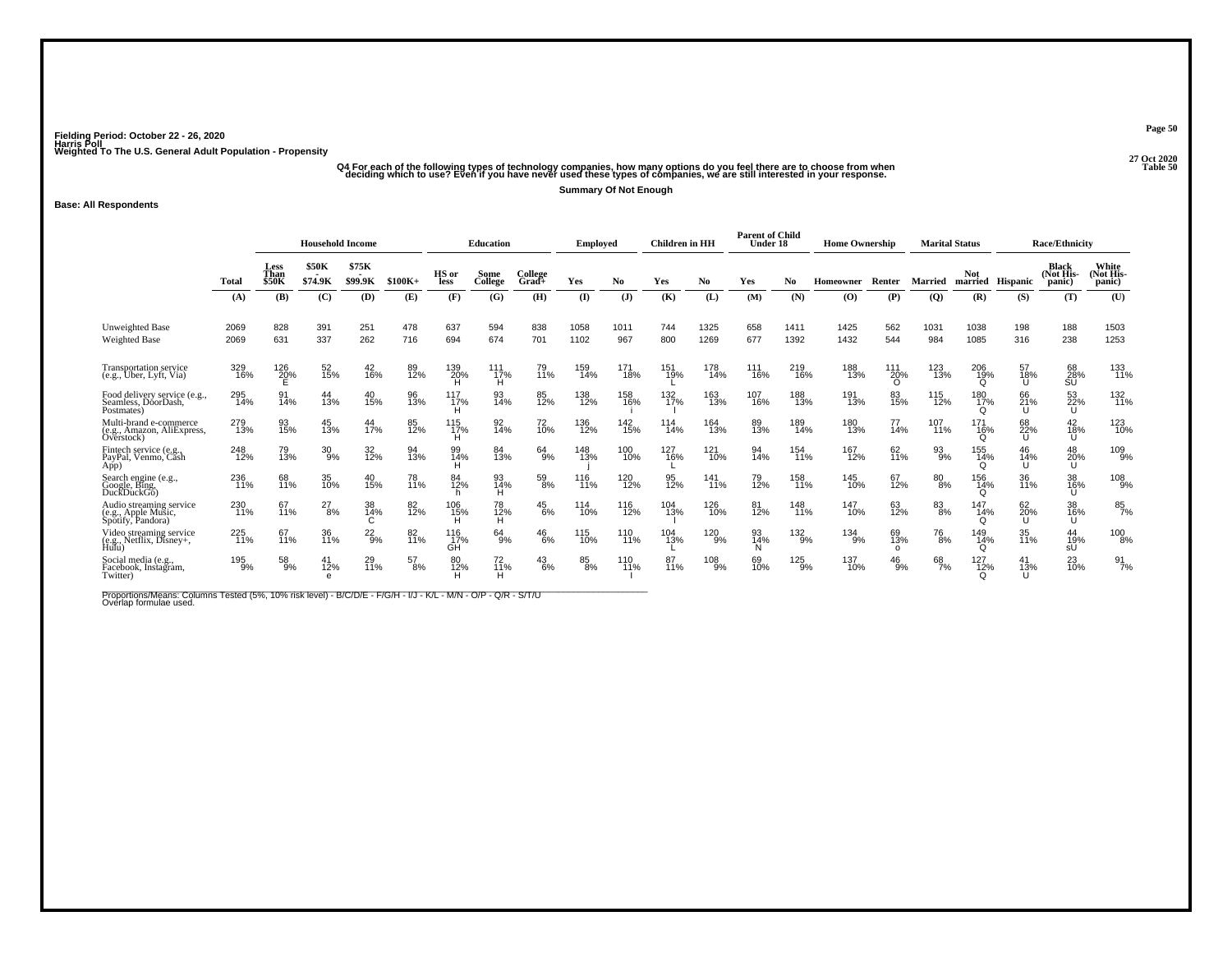# -<br>O4\_1 For each of the following types of technology companies, how many options do you feel there are to choose from when<br>Table 51 deciding which to use? Even if you have never used these types of companies, we are still

**Search engine (e.g., Google, Bing, DuckDuckGo)**

#### **Base: All Respondents**

|                                  |              | Gender          |              |                    |                | Age         |                  |                  |             |                | Male Age    |                    |               |             |                    | <b>Female Age</b> |                |               |                | Region      |              |             |
|----------------------------------|--------------|-----------------|--------------|--------------------|----------------|-------------|------------------|------------------|-------------|----------------|-------------|--------------------|---------------|-------------|--------------------|-------------------|----------------|---------------|----------------|-------------|--------------|-------------|
|                                  | Total        | Male            | Female       | 18-34              | 35-44          | 45-54       | 55-64            | $65+$            | 18-34       | 35-44          | 45-54       | 55-64              | $65+$         | 18-34       | 35-44              | 45-54             | 55-64          | $65+$         | North-<br>east | South       | Mid-<br>west | West        |
|                                  | (A)          | (B)             | (C)          | (D)                | (E)            | (F)         | (G)              | (H)              | (I)         | (J)            | (K)         | (L)                | (M)           | (N)         | $\bf{(0)}$         | (P)               | $\overline{Q}$ | (R)           | (S)            | (T)         | (U)          | (V)         |
| Unweighted Base<br>Weighted Base | 2069<br>2069 | 952<br>991      | 1117<br>1078 | 612<br>609         | 325<br>345     | 290<br>342  | 327<br>335       | 515<br>439       | 295<br>302  | 158<br>170     | 131<br>168* | 125<br>$154*$      | 243<br>197    | 317<br>307  | 167<br>174         | 159<br>173        | 202<br>181     | 272<br>242    | 426<br>364     | 822<br>790  | 412<br>436   | 409<br>479  |
| Too many                         | 386<br>19%   | $^{211}_{21\%}$ | 175<br>16%   | $\frac{135}{22}\%$ | 70<br>20%<br>G | 60<br>17%   | 40<br>12%        | $^{82}_{19\%}$   | 74<br>25%   | $^{46}_{27\%}$ | 36<br>21%   | $^{11}_{7\%}$      | 44<br>22%     | 60<br>20%   | 24<br>14%          | 24<br>14%         | 29<br>16%      | 38<br>16%     | 70<br>19%      | 137<br>17%  | 83<br>19%    | 96<br>20%   |
| Just the right amount            | 1447<br>70%  | 671<br>68%      | 776<br>72%   | 392<br>64%         | 222<br>65%     | 246<br>72%  | 261<br>78%<br>DE | 325<br>74%<br>DE | 181<br>60%  | 107<br>63%     | 115<br>68%  | 127<br>83%<br>IJKM | 140<br>71%    | 211<br>69%  | 115<br>66%         | 131<br>76%        | 134<br>74%     | 185<br>76%    | 257<br>71%     | 552<br>70%  | 312<br>72%   | 326<br>68%  |
| Not enough                       | 236<br>11%   | 109<br>11%      | 127<br>12%   | 82<br>14%          | 53<br>15%      | 36<br>11%   | 34<br>10%        | $\frac{32}{7\%}$ | 47<br>15%   | 17<br>10%      | 18<br>10%   | 15<br>10%          | $^{12}_{6\%}$ | 36<br>12%   | 35<br>20%<br>NpQRJ | 19<br>11%         | 18<br>10%      | $^{19}_{8\%}$ | 37<br>10%      | 101<br>13%  | 41<br>9%     | 57<br>12%   |
| Sigma                            | 2069<br>100% | 991<br>100%     | 1078<br>100% | 609<br>100%        | 345<br>100%    | 342<br>100% | 335<br>100%      | 439<br>100%      | 302<br>100% | 170<br>100%    | 168<br>100% | 154<br>100%        | 197<br>100%   | 307<br>100% | 174<br>100%        | 173<br>100%       | 181<br>100%    | 242<br>100%   | 364<br>100%    | 790<br>100% | 436<br>100%  | 479<br>100% |

Proportions/Means: Columns Tested (5%, 10% risk level) - B/C - D/E/F/G/H - I/J/K/L/M - N/O/P/Q/R - I/N - J/O - K/P - L/Q - M/R - S/T/U/V<br>Overlap formulae used. \*small base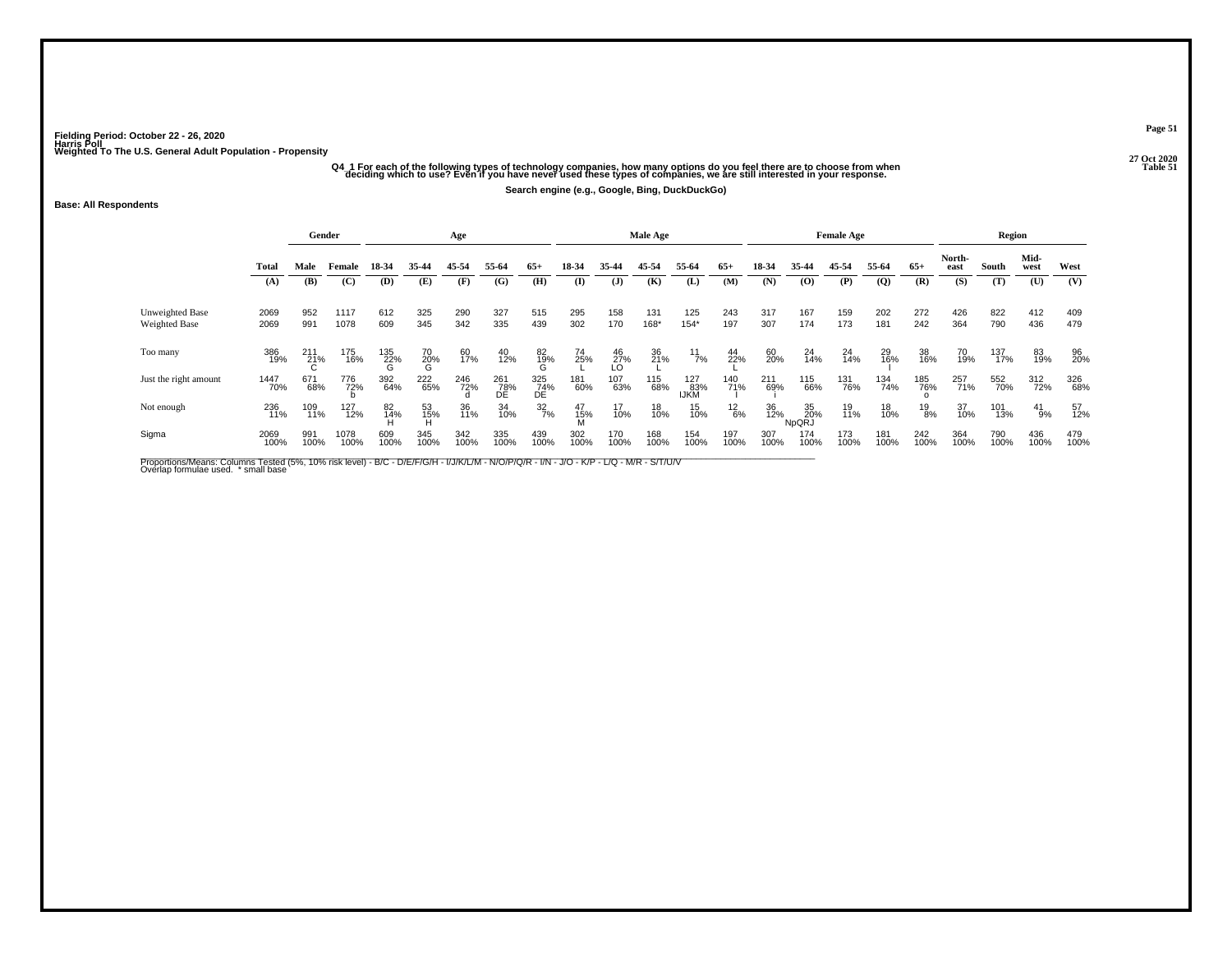# -<br>Companies, how many options do you feel there are to choose from when and the start of the following types of technology companies, how many options do you feel there are to choose from when and the 52 manic 52 Table 52

**Search engine (e.g., Google, Bing, DuckDuckGo)**

### **Base: All Respondents**

|                                  |              |                              | <b>Household Income</b> |                  |                  |               | <b>Education</b> |                     | <b>Employed</b> |              | Children in HH |              | <b>Parent of Child</b><br>Under 18 |                  | <b>Home Ownership</b> |             |             | <b>Marital Status</b> |                  | <b>Race/Ethnicity</b>               |                              |
|----------------------------------|--------------|------------------------------|-------------------------|------------------|------------------|---------------|------------------|---------------------|-----------------|--------------|----------------|--------------|------------------------------------|------------------|-----------------------|-------------|-------------|-----------------------|------------------|-------------------------------------|------------------------------|
|                                  | Total        | Less<br>Than<br><b>\$50K</b> | \$50K<br>. .<br>\$74.9K | \$75K<br>\$99.9K | $$100K+$         | HS or<br>less | Some<br>College  | College<br>$Grad +$ | Yes             | No.          | Yes            | No           | Yes                                | No.              | Homeowner             | Renter      | Married     | <b>Not</b>            | married Hispanic | <b>Black</b><br>(Not His-<br>panic) | White<br>(Not His-<br>panic) |
|                                  | (A)          | (B)                          | (C)                     | (D)              | (E)              | (F)           | (G)              | (H)                 | (I)             | $\mathbf{J}$ | (K)            | (L)          | (M)                                | (N)              | $\bf{(O)}$            | (P)         | (Q)         | (R)                   | (S)              | (T)                                 | (U)                          |
| Unweighted Base<br>Weighted Base | 2069<br>2069 | 828<br>631                   | 391<br>337              | 251<br>262       | 478<br>716       | 637<br>694    | 594<br>674       | 838<br>701          | 1058<br>1102    | 1011<br>967  | 744<br>800     | 1325<br>1269 | 658<br>677                         | 1411<br>1392     | 1425<br>1432          | 562<br>544  | 1031<br>984 | 1038<br>1085          | 198<br>316       | 188<br>238                          | 1503<br>1253                 |
| Too many                         | 386<br>19%   | 105<br>17%                   | 51<br>15%               | 53<br>20%        | 160<br>22%<br>BC | 127<br>18%    | 95<br>14%        | 164<br>23%          | 233<br>21%      | 153<br>16%   | 186<br>23%     | 200<br>16%   | 165<br>24%                         | 221<br>16%       | 287<br>20%            | 85<br>16%   | 212<br>22%  | 174<br>16%            | 54<br>17%        | 39<br>17%                           | 244<br>19%                   |
| Just the right amount            | 1447<br>70%  | 458<br>73%<br>de             | 251<br>74%<br>De        | 170<br>65%       | 478<br>67%       | 482<br>70%    | 486<br>72%       | 478<br>68%          | 754<br>68%      | 693<br>72%   | 519<br>65%     | 928<br>73%   | 433<br>64%                         | 1014<br>73%<br>M | 1000<br>70%           | 391<br>72%  | 692<br>70%  | 754<br>70%            | 227<br>72%       | 160<br>68%                          | 901<br>72%                   |
| Not enough                       | 236<br>11%   | 68<br>11%                    | 35<br>10%               | 40<br>15%        | 78<br>11%        | 84<br>12%     | 93<br>14%        | 59<br>8%            | 116<br>11%      | 120<br>12%   | 95<br>12%      | 141<br>11%   | 79<br>12%                          | 158<br>11%       | 145<br>10%            | 67<br>12%   | 80<br>8%    | 156<br>14%            | 36<br>11%        | 38<br>16%                           | 108<br>9%                    |
| Sigma                            | 2069<br>100% | 631<br>100%                  | 337<br>100%             | 262<br>100%      | 716<br>100%      | 694<br>100%   | 674<br>100%      | 701<br>100%         | 1102<br>100%    | 967<br>100%  | 800<br>100%    | 1269<br>100% | 677<br>100%                        | 1392<br>100%     | 1432<br>100%          | 544<br>100% | 984<br>100% | 1085<br>100%          | 316<br>100%      | 238<br>100%                         | 1253<br>100%                 |

Proportions/Means: Columns Tested (5%, 10% risk level) - B/C/D/E - F/G/H - I/J - K/L - M/N - O/P - Q/R - S/T/U<br>Overlap formulae used.

**Page 52**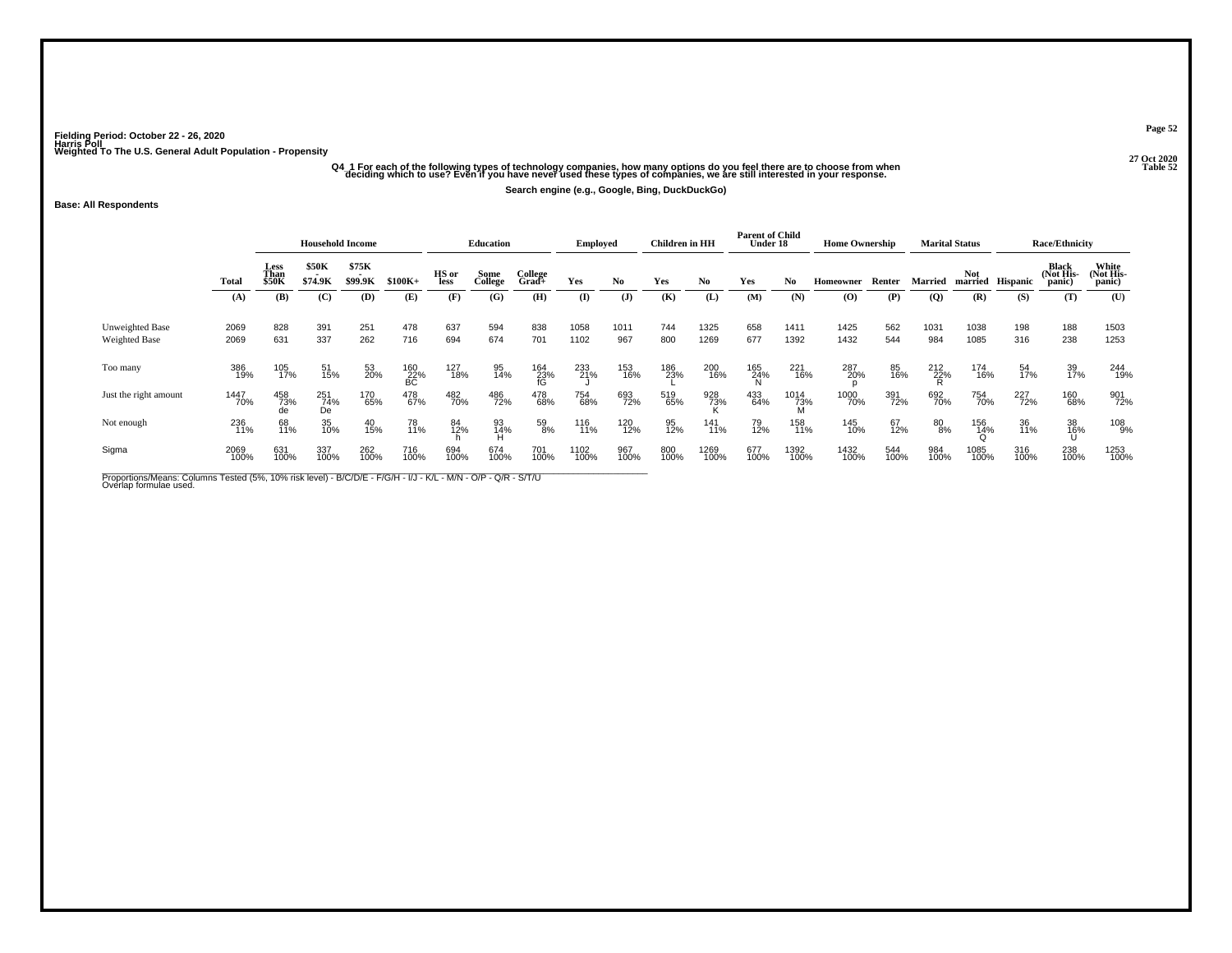# -<br>O4\_2 For each of the following types of technology companies, how many options do you feel there are to choose from when<br>35 deciding which to use? Even if you have never used these types of companies, we are still inter

**Social media (e.g., Facebook, Instagram, Twitter)**

#### **Base: All Respondents**

|                       |              | Gender      |                 |                  |                 | Age                           |                 |                           |              |                       | Male Age     |                |                    |                  |                   | <b>Female Age</b>    |                 |                           |                 | Region      |              |             |
|-----------------------|--------------|-------------|-----------------|------------------|-----------------|-------------------------------|-----------------|---------------------------|--------------|-----------------------|--------------|----------------|--------------------|------------------|-------------------|----------------------|-----------------|---------------------------|-----------------|-------------|--------------|-------------|
|                       | Total        | Male        | Female          | 18-34            | 35-44           | 45-54                         | 55-64           | $65+$                     | 18-34        | 35-44                 | 45-54        | 55-64          | $65+$              | 18-34            | 35-44             | 45-54                | 55-64           | $65+$                     | North-<br>east  | South       | Mid-<br>west | West        |
|                       | (A)          | (B)         | (C)             | (D)              | (E)             | (F)                           | (G)             | (H)                       | $\mathbf{I}$ | (J)                   | (K)          | (L)            | (M)                | (N)              | $\bf{(0)}$        | (P)                  | $\overline{Q}$  | (R)                       | (S)             | (T)         | (U)          | (V)         |
| Unweighted Base       | 2069         | 952         | 1117            | 612              | 325             | 290                           | 327             | 515                       | 295          | 158                   | 131          | 125            | 243                | 317              | 167               | 159                  | 202             | 272                       | 426             | 822         | 412          | 409         |
| Weighted Base         | 2069         | 991         | 1078            | 609              | 345             | 342                           | 335             | 439                       | 302          | 170                   | 168*         | $154*$         | 197                | 307              | 174               | 173                  | 181             | 242                       | 364             | 790         | 436          | 479         |
| Too many              | 748<br>36%   | 392<br>40%  | 357<br>33%      | 163<br>27%       | 126<br>36%      | 126<br>37%<br>D               | 103<br>31%      | 230<br>53%<br><b>DEFG</b> | 96<br>32%    | $72$<br>$42%$<br>$10$ | 61<br>37%    | 55<br>36%      | 107<br>55%<br>IjKL | 67<br>22%        | 54<br>31%         | 65<br>37%<br>Ng      | 48<br>26%       | 123<br>51%<br><b>NOPQ</b> | 120<br>33%      | 277<br>35%  | 168<br>38%   | 184<br>38%  |
| Just the right amount | 1126<br>54%  | 510<br>52%  | 615<br>57%<br>B | 372<br>61%<br>Ĥ. | 190<br>55%<br>H | $^{191}_{~~~\,~\,66}_{~~\,H}$ | 197<br>59%<br>H | 175<br>40%                | 171<br>57%   | 85<br>50%             | 91<br>54%    | 85<br>55%<br>M | 79<br>40%          | 201<br>65%<br>Ri | $^{105}_{60\%}$ R | $^{100}_{~\,58\%}$ R | 113<br>62%<br>R | 96<br>40%                 | 213<br>58%      | 438<br>55%  | 235<br>54%   | 240<br>50%  |
| Not enough            | 195<br>9%    | 89%         | 106<br>10%      | 74<br>12%        | $^{29}_{8\%}$   | $^{24}$ <sup>7%</sup>         | 35<br>10%       | 33<br>8%                  | 35<br>11%    | $^{13}_{8\%}$         | $^{16}_{9%}$ | $^{14}_{9\%}$  | $^{11}_{5\%}$      | 39<br>13%        | $^{16}_{9%}$      | $\frac{8}{5%}$       | $^{21}_{11\%}$  | $^{22}_{9%}$              | $\frac{31}{8%}$ | 75<br>10%   | 34<br>8%     | 55<br>12%   |
| Sigma                 | 2069<br>100% | 991<br>100% | 1078<br>100%    | 609<br>100%      | 345<br>100%     | 342<br>100%                   | 335<br>100%     | 439<br>100%               | 302<br>100%  | 170<br>100%           | 168<br>100%  | 154<br>100%    | 197<br>100%        | 307<br>100%      | 174<br>100%       | 173<br>100%          | 181<br>100%     | 242<br>100%               | 364<br>100%     | 790<br>100% | 436<br>100%  | 479<br>100% |

Proportions/Means: Columns Tested (5%, 10% risk level) - B/C - D/E/F/G/H - I/J/K/L/M - N/O/P/Q/R - I/N - J/O - K/P - L/Q - M/R - S/T/U/V<br>Overlap formulae used. \*small base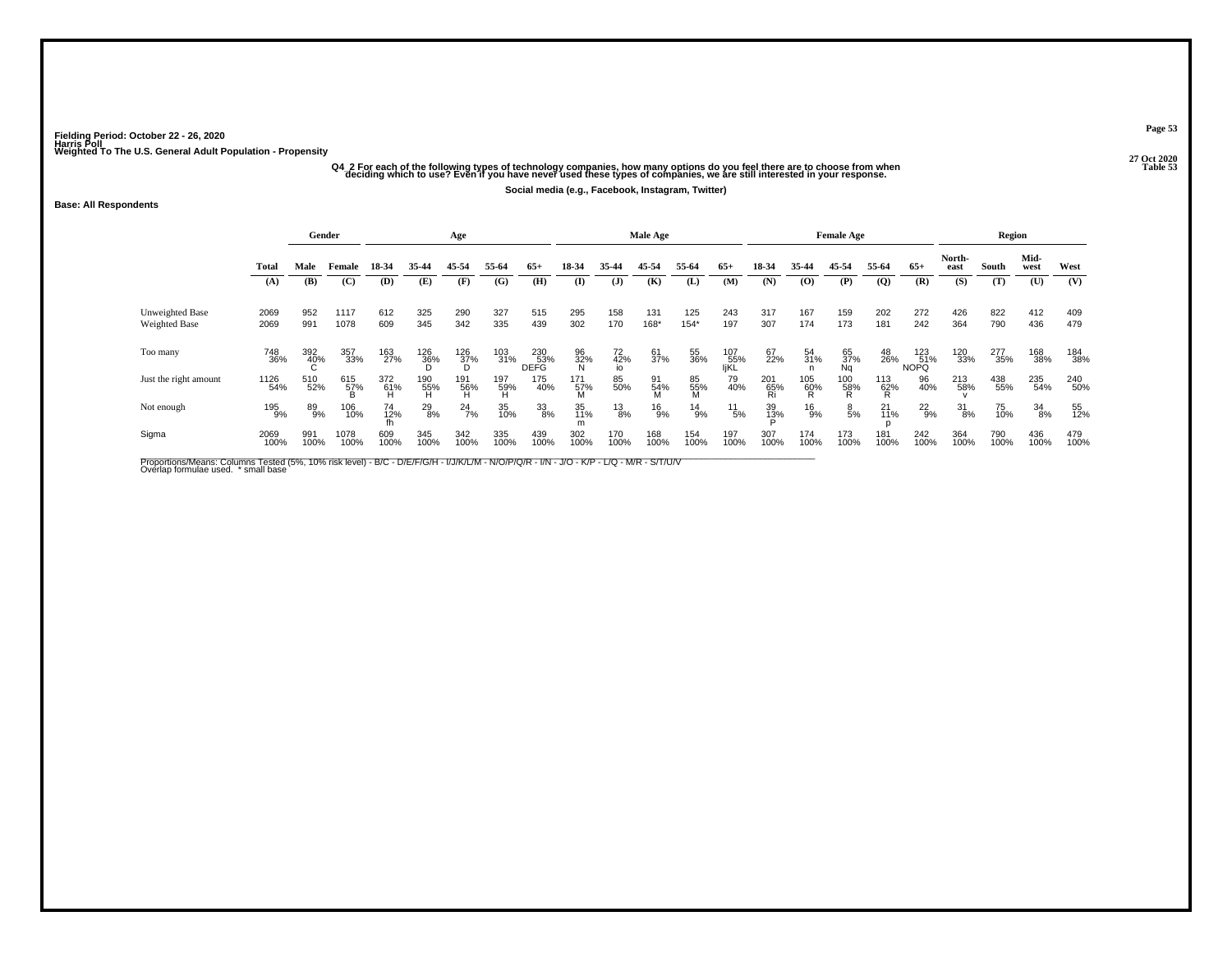# -<br>O4\_2 For each of the following types of technology companies, how many options do you feel there are to choose from when<br>Table 54 deciding which to use? Even if you have never used these types of companies, we are still

**Social media (e.g., Facebook, Instagram, Twitter)**

### **Base: All Respondents**

|                                         |              | <b>Household Income</b> |                            |                  |                  |               | <b>Education</b> |                  | <b>Employed</b> |                | <b>Children</b> in HH |                | <b>Parent of Child</b><br>Under 18 |              | <b>Home Ownership</b>                    |              |                | <b>Marital Status</b> |                  | <b>Race/Ethnicity</b>        |                              |
|-----------------------------------------|--------------|-------------------------|----------------------------|------------------|------------------|---------------|------------------|------------------|-----------------|----------------|-----------------------|----------------|------------------------------------|--------------|------------------------------------------|--------------|----------------|-----------------------|------------------|------------------------------|------------------------------|
|                                         | Total        | Less<br>Than<br>\$50K   | \$50K<br>$\sim$<br>\$74.9K | \$75K<br>\$99.9K | $$100K+$         | HS or<br>less | Some<br>College  | College<br>Grad+ | Yes             | No.            | Yes                   | N <sub>0</sub> | Yes                                | No.          | Homeowner                                | Renter       | Married        | <b>Not</b>            | married Hispanic | Black<br>(Not His-<br>panic) | White<br>(Not His-<br>panic) |
|                                         | (A)          | (B)                     | (C)                        | (D)              | (E)              | (F)           | (G)              | (H)              | (I)             | $(\mathbf{J})$ | (K)                   | (L)            | (M)                                | (N)          | $\boldsymbol{\left( \mathbf{O} \right)}$ | (P)          | $\overline{Q}$ | (R)                   | (S)              | (T)                          | (U)                          |
| Unweighted Base<br><b>Weighted Base</b> | 2069<br>2069 | 828<br>631              | 391<br>337                 | 251<br>262       | 478<br>716       | 637<br>694    | 594<br>674       | 838<br>701       | 1058<br>1102    | 1011<br>967    | 744<br>800            | 1325<br>1269   | 658<br>677                         | 1411<br>1392 | 1425<br>1432                             | 562<br>544   | 1031<br>984    | 1038<br>1085          | 198<br>316       | 188<br>238                   | 1503<br>1253                 |
| Too many                                | 748<br>36%   | 207<br>33%              | 114<br>34%                 | 94<br>36%        | 292<br>41%<br>Bc | 196<br>28%    | 230<br>34%       | 322<br>46%<br>FG | 390<br>35%      | 358<br>37%     | 264<br>33%            | 484<br>38%     | 233<br>34%                         | 516<br>37%   | 572<br>40%                               | 147<br>27%   | 417<br>42%     | 331<br>31%            | 57<br>18%        | $^{72}_{30\%}$               | 522<br>42%<br>ST             |
| Just the right amount                   | 1126<br>54%  | 366<br>58%              | 182<br>54%                 | 139<br>53%       | 367<br>51%       | 418<br>60%    | 372<br>55%<br>н  | 336<br>48%       | 627<br>57%      | 498<br>52%     | 449<br>56%            | 676<br>53%     | 375<br>55%                         | 751<br>54%   | 723<br>51%                               | 350<br>64%   | 499<br>51%     | 627<br>58%            | 218<br>69%       | 142<br>60%<br>u              | 640<br>51%                   |
| Not enough                              | 195<br>9%    | 58<br>9%                | $^{41}_{12\%}$             | 29<br>11%        | 57<br>8%         | 80<br>12%     | 72<br>11%        | $^{43}_{6\%}$    | 85<br>8%        | 110<br>11%     | 87<br>11%             | $^{108}_{9\%}$ | 69<br>10%                          | 125<br>9%    | 137<br>10%                               | $^{46}_{9%}$ | 68<br>7%       | 127<br>12%<br>೧       | 41<br>13%        | 23<br>10%                    | 91<br>7%                     |
| Sigma                                   | 2069<br>100% | 631<br>100%             | 337<br>100%                | 262<br>100%      | 716<br>100%      | 694<br>100%   | 674<br>100%      | 701<br>100%      | 1102<br>100%    | 967<br>100%    | 800<br>100%           | 1269<br>100%   | 677<br>100%                        | 1392<br>100% | 1432<br>100%                             | 544<br>100%  | 984<br>100%    | 1085<br>100%          | 316<br>100%      | 238<br>100%                  | 1253<br>100%                 |

Proportions/Means: Columns Tested (5%, 10% risk level) - B/C/D/E - F/G/H - I/J - K/L - M/N - O/P - Q/R - S/T/U<br>Overlap formulae used.

**Page 54**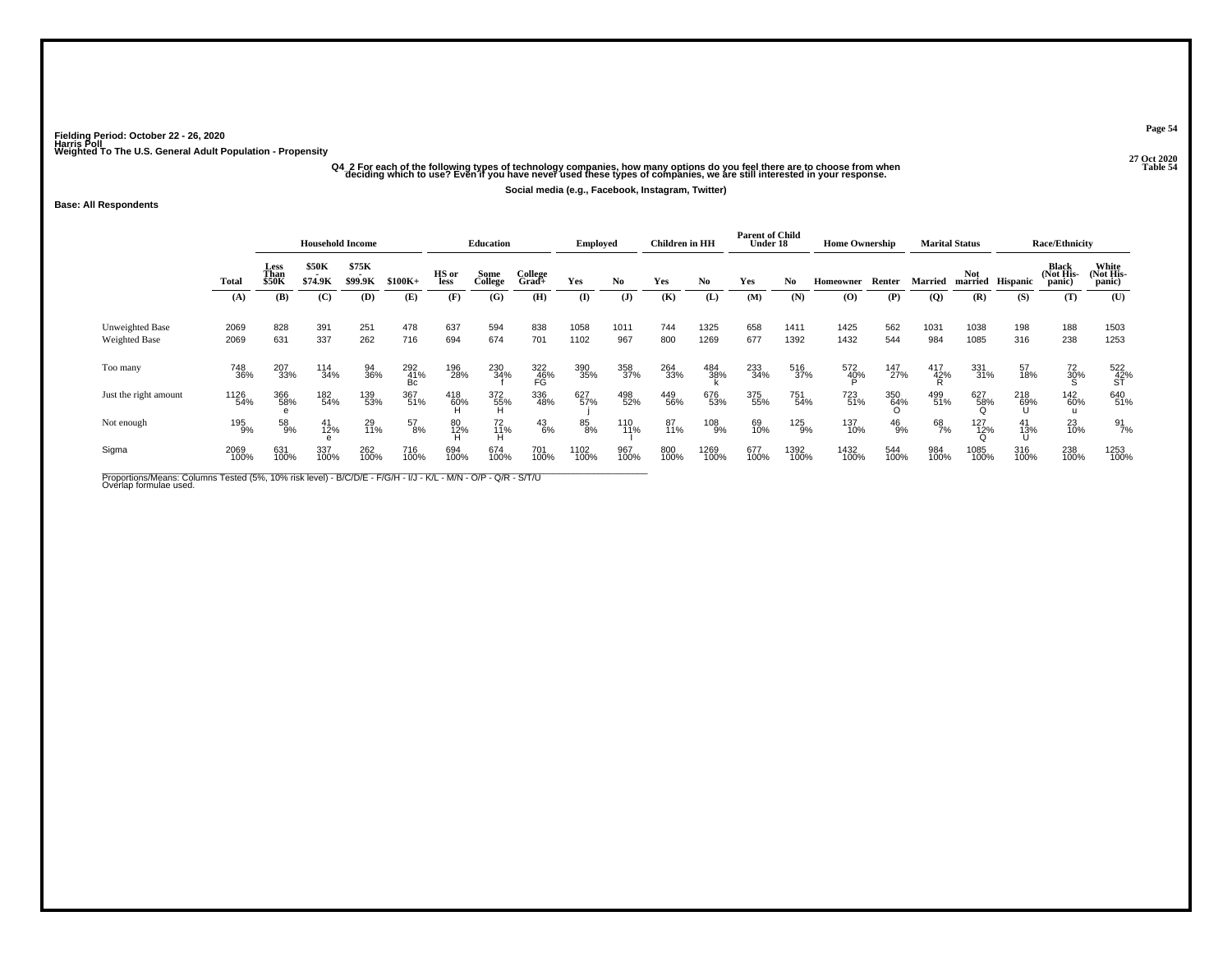## -<br>O4 3 For each of the following types of technology companies, how many options do you feel there are to choose from when<br>Table 55 deciding which to use? Even if you have never used these types of companies, we are still

**Video streaming service (e.g., Netflix, Disney+, Hulu)**

#### **Base: All Respondents**

|                       |              |             | Gender       |                           |                 | Age             |               |                    |                   |               | Male Age    |               |                  |             |             | <b>Female Age</b> |                |                 |                | Region      |              |             |
|-----------------------|--------------|-------------|--------------|---------------------------|-----------------|-----------------|---------------|--------------------|-------------------|---------------|-------------|---------------|------------------|-------------|-------------|-------------------|----------------|-----------------|----------------|-------------|--------------|-------------|
|                       | Total        | Male        | Female       | 18-34                     | 35-44           | 45-54           | 55-64         | $65+$              | 18-34             | 35-44         | 45-54       | 55-64         | $65+$            | 18-34       | 35-44       | 45-54             | 55-64          | $65+$           | North-<br>east | South       | Mid-<br>west | West        |
|                       | (A)          | (B)         | (C)          | (D)                       | (E)             | (F)             | (G)           | (H)                | $\mathbf{I}$      | $\mathbf{J}$  | (K)         | (L)           | (M)              | (N)         | (0)         | (P)               | $\overline{Q}$ | (R)             | (S)            | (T)         | (U)          | (V)         |
| Unweighted Base       | 2069         | 952         | 1117         | 612                       | 325             | 290             | 327           | 515                | 295               | 158           | 131         | 125           | 243              | 317         | 167         | 159               | 202            | 272             | 426            | 822         | 412          | 409         |
| Weighted Base         | 2069         | 991         | 1078         | 609                       | 345             | 342             | 335           | 439                | 302               | 170           | 168*        | $154*$        | 197              | 307         | 174         | 173               | 181            | 242             | 364            | 790         | 436          | 479         |
| Too many              | 666<br>32%   | 331<br>33%  | 335<br>31%   | 150<br>25%                | 108<br>31%      | 114<br>33%<br>D | 108<br>32%    | 185<br>42%<br>DEFG | 70<br>23%         | 64<br>37%     | 51<br>30%   | 53<br>34%     | 93<br>47%<br>IKI | 80<br>26%   | 44<br>25%   | 63<br>37%<br>no   | 55<br>31%      | 92<br>38%<br>NO | 122<br>34%     | 251<br>32%  | 151<br>35%   | 142<br>30%  |
| Just the right amount | 1178<br>57%  | 547<br>55%  | 631<br>59%   | 358<br>59%                | 204<br>59%<br>H | 192<br>56%      | 202<br>60%    | 221<br>50%         | 174<br>58%        | 92<br>54%     | 100<br>59%  | 89<br>58%     | 92<br>47%        | 184<br>60%  | 113<br>65%  | 93<br>54%         | 112<br>62%     | 129<br>53%      | 198<br>54%     | 461<br>58%  | 236<br>54%   | 283<br>59%  |
| Not enough            | 225<br>11%   | 113<br>11%  | 112<br>10%   | 101<br>17%<br><b>EFGH</b> | 33<br>9%        | 35<br>10%       | $^{25}_{7\%}$ | $\frac{32}{7\%}$   | 57<br>19%<br>JkLM | $^{15}_{9\%}$ | 18<br>11%   | $^{11}_{7\%}$ | 11<br>6%         | 43<br>14%   | 17<br>10%   | 17<br>10%         | $^{13}_{7\%}$  | $^{21}_{9\%}$   | 44<br>12%      | 78<br>10%   | 49<br>11%    | 54<br>11%   |
| Sigma                 | 2069<br>100% | 991<br>100% | 1078<br>100% | 609<br>100%               | 345<br>100%     | 342<br>100%     | 335<br>100%   | 439<br>100%        | 302<br>100%       | 170<br>100%   | 168<br>100% | 154<br>100%   | 197<br>100%      | 307<br>100% | 174<br>100% | 173<br>100%       | 181<br>100%    | 242<br>100%     | 364<br>100%    | 790<br>100% | 436<br>100%  | 479<br>100% |

Proportions/Means: Columns Tested (5%, 10% risk level) - B/C - D/E/F/G/H - I/J/K/L/M - N/O/P/Q/R - I/N - J/O - K/P - L/Q - M/R - S/T/U/V<br>Overlap formulae used. \*small base

**Page 55**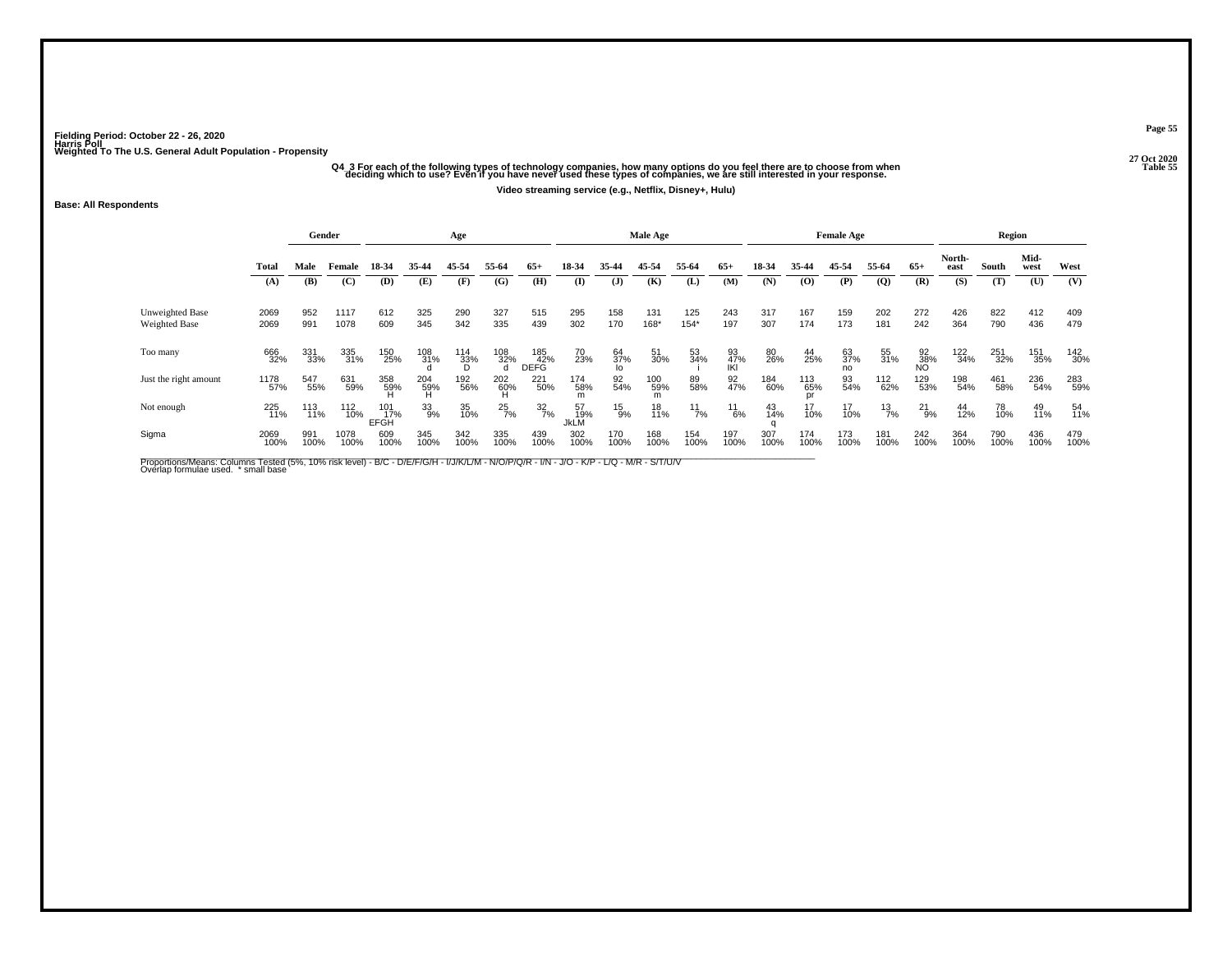# -<br>O4\_3 For each of the following types of technology companies, how many options do you feel there are to choose from when<br>Table 56 deciding which to use? Even if you have never used these types of companies, we are still

**Video streaming service (e.g., Netflix, Disney+, Hulu)**

#### **Base: All Respondents**

|                                  |              |                       | <b>Household Income</b> |                  |             |                  | <b>Education</b> |                  | <b>Employed</b> |                | Children in HH |              | <b>Parent of Child</b><br>Under 18 |              | <b>Home Ownership</b>       |             |                 | <b>Marital Status</b> |                  | <b>Race/Ethnicity</b>        |                                          |
|----------------------------------|--------------|-----------------------|-------------------------|------------------|-------------|------------------|------------------|------------------|-----------------|----------------|----------------|--------------|------------------------------------|--------------|-----------------------------|-------------|-----------------|-----------------------|------------------|------------------------------|------------------------------------------|
|                                  | Total        | Less<br>Than<br>\$50K | \$50K<br>\$74.9K        | \$75K<br>\$99.9K | $$100K+$    | HS or<br>less    | Some<br>College  | College<br>Grad+ | Yes             | No             | Yes            | No.          | Yes                                | No.          | Homeowner                   | Renter      | Married         | <b>Not</b>            | married Hispanic | Black<br>(Not His-<br>panic) | White<br>(Not His-<br>panic)             |
|                                  | (A)          | (B)                   | (C)                     | (D)              | (E)         | (F)              | (G)              | (H)              | (I)             | $(\mathbf{J})$ | (K)            | (L)          | (M)                                | (N)          | $\boldsymbol{\mathrm{(O)}}$ | (P)         | $\overline{Q}$  | (R)                   | (S)              | (T)                          | (U)                                      |
| Unweighted Base<br>Weighted Base | 2069<br>2069 | 828<br>631            | 391<br>337              | 251<br>262       | 478<br>716  | 637<br>694       | 594<br>674       | 838<br>701       | 1058<br>1102    | 1011<br>967    | 744<br>800     | 1325<br>1269 | 658<br>677                         | 1411<br>1392 | 1425<br>1432                | 562<br>544  | 1031<br>984     | 1038<br>1085          | 198<br>316       | 188<br>238                   | 1503<br>1253                             |
| Too many                         | 666<br>32%   | 191<br>30%            | 109<br>32%              | 86<br>33%        | 247<br>35%  | 186<br>27%       | 214<br>32%       | 266<br>38%<br>Fg | 339<br>31%      | 327<br>34%     | 219<br>27%     | 447<br>35%   | 199<br>29%                         | 467<br>34%   | 490<br>34%                  | 146<br>27%  | 364<br>37%<br>R | 301<br>28%            | 83<br>26%        | 49<br>21%                    | 447<br>36%<br>ST                         |
| Just the right amount            | 1178<br>57%  | 373<br>59%            | 193<br>57%              | 154<br>59%       | 387<br>54%  | 392<br>57%       | 396<br>59%       | 390<br>56%       | 649<br>59%      | 529<br>55%     | 477<br>60%     | 701<br>55%   | 385<br>57%                         | 793<br>57%   | 808<br>56%                  | 329<br>60%  | 544<br>55%      | 634<br>58%            | 199<br>63%       | 144<br>61%                   | 706<br>56%                               |
| Not enough                       | 225<br>11%   | 67<br>11%             | 36<br>11%               | $^{22}_{9\%}$    | 82<br>11%   | 116<br>17%<br>GH | 64<br>9%         | $^{46}_{6\%}$    | 115<br>10%      | 110<br>11%     | 104<br>13%     | 120<br>9%    | 93<br>14%<br>N                     | 132<br>9%    | 134<br>9%                   | 69<br>13%   | 76<br>8%        | 149<br>14%            | 35<br>11%        | $^{44}_{19\%}$ sU            | $\begin{array}{c} 100 \ 8\% \end{array}$ |
| Sigma                            | 2069<br>100% | 631<br>100%           | 337<br>100%             | 262<br>100%      | 716<br>100% | 694<br>100%      | 674<br>100%      | 701<br>100%      | 1102<br>100%    | 967<br>100%    | 800<br>100%    | 1269<br>100% | 677<br>100%                        | 1392<br>100% | 1432<br>100%                | 544<br>100% | 984<br>100%     | 1085<br>100%          | 316<br>100%      | 238<br>100%                  | 1253<br>100%                             |

Proportions/Means: Columns Tested (5%, 10% risk level) - B/C/D/E - F/G/H - I/J - K/L - M/N - O/P - Q/R - S/T/U<br>Overlap formulae used.

**Page 56**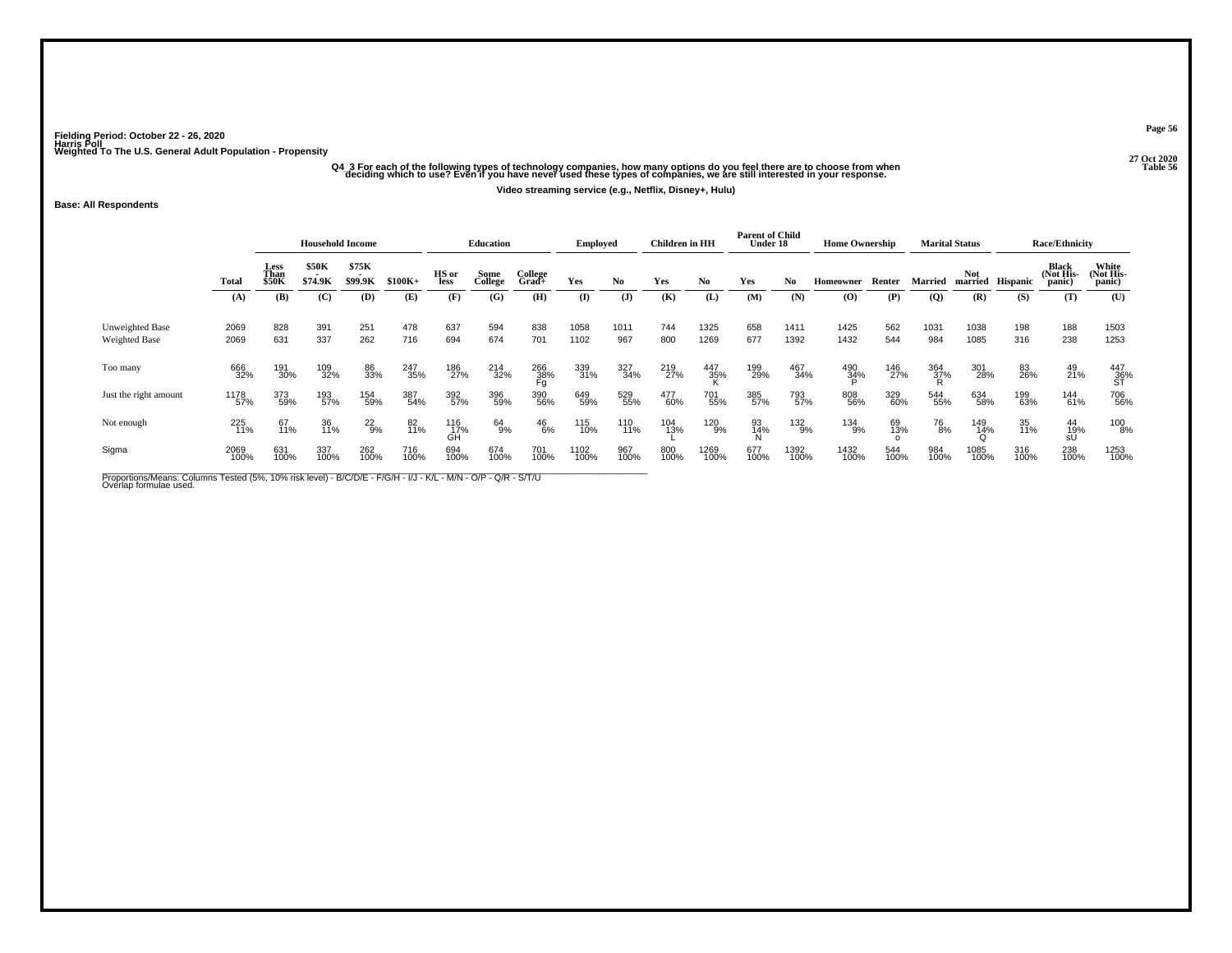## -<br>Companies, how many options do you feel there are to choose from when and the start of the following types of technology companies, how many options do you feel there are to choose from when and the start of the 57 able

**Audio streaming service (e.g., Apple Music, Spotify, Pandora)**

#### **Base: All Respondents**

|                                  |              |             | Gender       |                   |                   | Age             |                   |                    |                           |               | Male Age         |                |                   |                  |              | <b>Female Age</b> |                 |                                     |                | Region      |              |                  |
|----------------------------------|--------------|-------------|--------------|-------------------|-------------------|-----------------|-------------------|--------------------|---------------------------|---------------|------------------|----------------|-------------------|------------------|--------------|-------------------|-----------------|-------------------------------------|----------------|-------------|--------------|------------------|
|                                  | Total        | Male        | Female       | 18-34             | 35-44             | 45-54           | 55-64             | $65+$              | 18-34                     | 35-44         | 45-54            | 55-64          | $65+$             | 18-34            | 35-44        | 45-54             | 55-64           | $65+$                               | North-<br>east | South       | Mid-<br>west | West             |
|                                  | (A)          | (B)         | (C)          | (D)               | (E)               | (F)             | (G)               | (H)                | (I)                       | (J)           | (K)              | (L)            | (M)               | (N)              | (O)          | (P)               | $\overline{Q}$  | (R)                                 | (S)            | (T)         | (U)          | (V)              |
| Unweighted Base<br>Weighted Base | 2069<br>2069 | 952<br>991  | 1117<br>1078 | 612<br>609        | 325<br>345        | 290<br>342      | 327<br>335        | 515<br>439         | 295<br>302                | 158<br>170    | 131<br>168*      | 125<br>$154*$  | 243<br>197        | 317<br>307       | 167<br>174   | 159<br>173        | 202<br>181      | 272<br>242                          | 426<br>364     | 822<br>790  | 412<br>436   | 409<br>479       |
| Too many                         | 568<br>27%   | 302<br>30%  | 266<br>25%   | 136<br>22%        | 86<br>25%         | 87<br>26%       | 83<br>25%         | 175<br>40%<br>DEFG | 80<br>26%                 | 51<br>30%     | 41<br>25%        | $^{42}_{28\%}$ | 87<br>44%<br>IJŔĹ | 56<br>18%        | 35<br>20%    | 46<br>27%         | 41<br>23%       | 88<br>36%<br><b>NO<sub>p</sub>Q</b> | 111<br>30%     | 219<br>28%  | 117<br>27%   | 122<br>25%       |
| Just the right amount            | 1271<br>61%  | 570<br>58%  | 701<br>65%   | 378<br>62%<br>H   | 227<br>-66%<br>-H | 225<br>66%<br>H | 221<br>-66%<br>-H | 220<br>50%         | 159<br>53%                | 104<br>61%    | 116<br>69%<br>IM | 94<br>62%<br>m | 97<br>49%         | 218<br>71%<br>ŔÌ | 123<br>71%   | 109<br>63%        | 127<br>70%<br>R | 123<br>51%                          | 213<br>59%     | 490<br>62%  | 286<br>66%   | 281<br>59%       |
| Not enough                       | 230<br>11%   | 118<br>12%  | 111<br>10%   | 95<br>16%<br>EFGH | $31_{9\%}$        | $^{30}_{9\%}$   | $^{30}_{9\%}$     | 43<br>10%          | 63<br>21%<br><b>JKIMN</b> | $^{15}_{9\%}$ | $\frac{11}{7\%}$ | 17<br>11%      | $^{12}_{6\%}$     | 33<br>11%        | $^{16}_{9%}$ | 18<br>11%         | $^{13}_{7\%}$   | 31<br>13%                           | 40<br>11%      | 81<br>10%   | 33<br>7%     | 76<br>16%<br>sTU |
| Sigma                            | 2069<br>100% | 991<br>100% | 1078<br>100% | 609<br>100%       | 345<br>100%       | 342<br>100%     | 335<br>100%       | 439<br>100%        | 302<br>100%               | 170<br>100%   | 168<br>100%      | 154<br>100%    | 197<br>100%       | 307<br>100%      | 174<br>100%  | 173<br>100%       | 181<br>100%     | 242<br>100%                         | 364<br>100%    | 790<br>100% | 436<br>100%  | 479<br>100%      |

Proportions/Means: Columns Tested (5%, 10% risk level) - B/C - D/E/F/G/H - I/J/K/L/M - N/O/P/Q/R - I/N - J/O - K/P - L/Q - M/R - S/T/U/V<br>Overlap formulae used. \*small base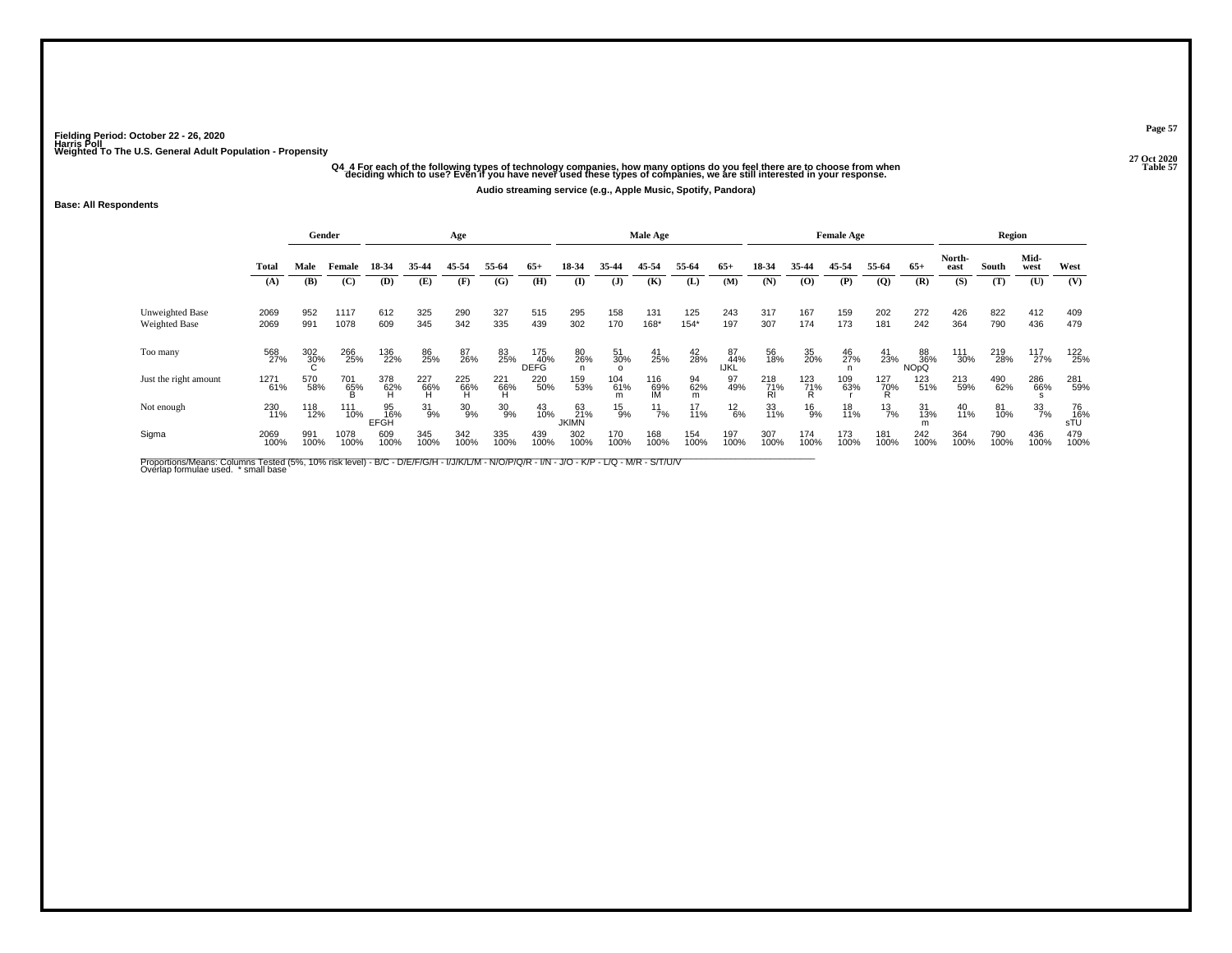## -<br>O4 4 For each of the following types of technology companies, how many options do you feel there are to choose from when<br>Table 58 deciding which to use? Even if you have never used these types of companies, we are still

**Audio streaming service (e.g., Apple Music, Spotify, Pandora)**

### **Base: All Respondents**

|                                  |              |                       | <b>Household Income</b> |                  |             |               | <b>Education</b> |                  | Employed     |               | <b>Children</b> in HH |              | <b>Parent of Child</b><br>Under 18 |              | <b>Home Ownership</b>                    |             |                | <b>Marital Status</b> |                  | <b>Race/Ethnicity</b>        |                              |
|----------------------------------|--------------|-----------------------|-------------------------|------------------|-------------|---------------|------------------|------------------|--------------|---------------|-----------------------|--------------|------------------------------------|--------------|------------------------------------------|-------------|----------------|-----------------------|------------------|------------------------------|------------------------------|
|                                  | Total        | Less<br>Than<br>\$50K | \$50K<br>\$74.9K        | \$75K<br>\$99.9K | $$100K+$    | HS or<br>less | Some<br>College  | College<br>Grad+ | Yes          | No.           | Yes                   | No.          | Yes                                | No           | Homeowner                                | Renter      | <b>Married</b> | <b>Not</b>            | married Hispanic | Black<br>(Not His-<br>panic) | White<br>(Not His-<br>panic) |
|                                  | (A)          | (B)                   | (C)                     | (D)              | (E)         | (F)           | (G)              | (H)              | (I)          | $($ $\bf{J})$ | (K)                   | (L)          | (M)                                | (N)          | $\boldsymbol{\left( \mathbf{O} \right)}$ | (P)         | $\overline{Q}$ | (R)                   | (S)              | (T)                          | (U)                          |
| Unweighted Base<br>Weighted Base | 2069<br>2069 | 828<br>631            | 391<br>337              | 251<br>262       | 478<br>716  | 637<br>694    | 594<br>674       | 838<br>701       | 1058<br>1102 | 1011<br>967   | 744<br>800            | 1325<br>1269 | 658<br>677                         | 1411<br>1392 | 1425<br>1432                             | 562<br>544  | 1031<br>984    | 1038<br>1085          | 198<br>316       | 188<br>238                   | 1503<br>1253                 |
| Too many                         | 568<br>27%   | 175<br>28%            | 85<br>25%               | 66<br>25%        | 218<br>30%  | 172<br>25%    | 180<br>27%       | 216<br>31%       | 284<br>26%   | 284<br>29%    | 196<br>24%            | 372<br>29%   | 167<br>25%                         | 401<br>29%   | 419<br>29%                               | 130<br>24%  | 292<br>30%     | 276<br>25%            | 58<br>18%        | 52<br>22%                    | 385<br>31%<br>ST             |
| Just the right amount            | 1271<br>61%  | 389<br>62%            | 226<br>67%              | 158<br>60%       | 415<br>58%  | 416<br>60%    | 415<br>62%       | 440<br>63%       | 704<br>64%   | 567<br>59%    | 500<br>63%            | 771<br>61%   | 428<br>63%                         | 843<br>61%   | 866<br>60%                               | 351<br>64%  | 610<br>62%     | 661<br>61%            | 196<br>62%       | 148<br>62%                   | 782<br>62%                   |
| Not enough                       | 230<br>11%   | 67<br>11%             | 27<br>8%                | 38<br>14%        | 82<br>12%   | 106<br>15%    | 78<br>12%        | $^{45}_{6\%}$    | 114<br>10%   | 116<br>12%    | 104<br>13%            | 126<br>10%   | 81<br>12%                          | 148<br>11%   | 147<br>10%                               | 63<br>12%   | 83<br>8%       | 147<br>14%            | 62<br>20%        | 38<br>16%<br>Ս               | 85<br>7%                     |
| Sigma                            | 2069<br>100% | 631<br>100%           | 337<br>100%             | 262<br>100%      | 716<br>100% | 694<br>100%   | 674<br>100%      | 701<br>100%      | 1102<br>100% | 967<br>100%   | 800<br>100%           | 1269<br>100% | 677<br>100%                        | 1392<br>100% | 1432<br>100%                             | 544<br>100% | 984<br>100%    | 1085<br>100%          | 316<br>100%      | 238<br>100%                  | 1253<br>100%                 |

Proportions/Means: Columns Tested (5%, 10% risk level) - B/C/D/E - F/G/H - I/J - K/L - M/N - O/P - Q/R - S/T/U<br>Overlap formulae used.

**Page 58**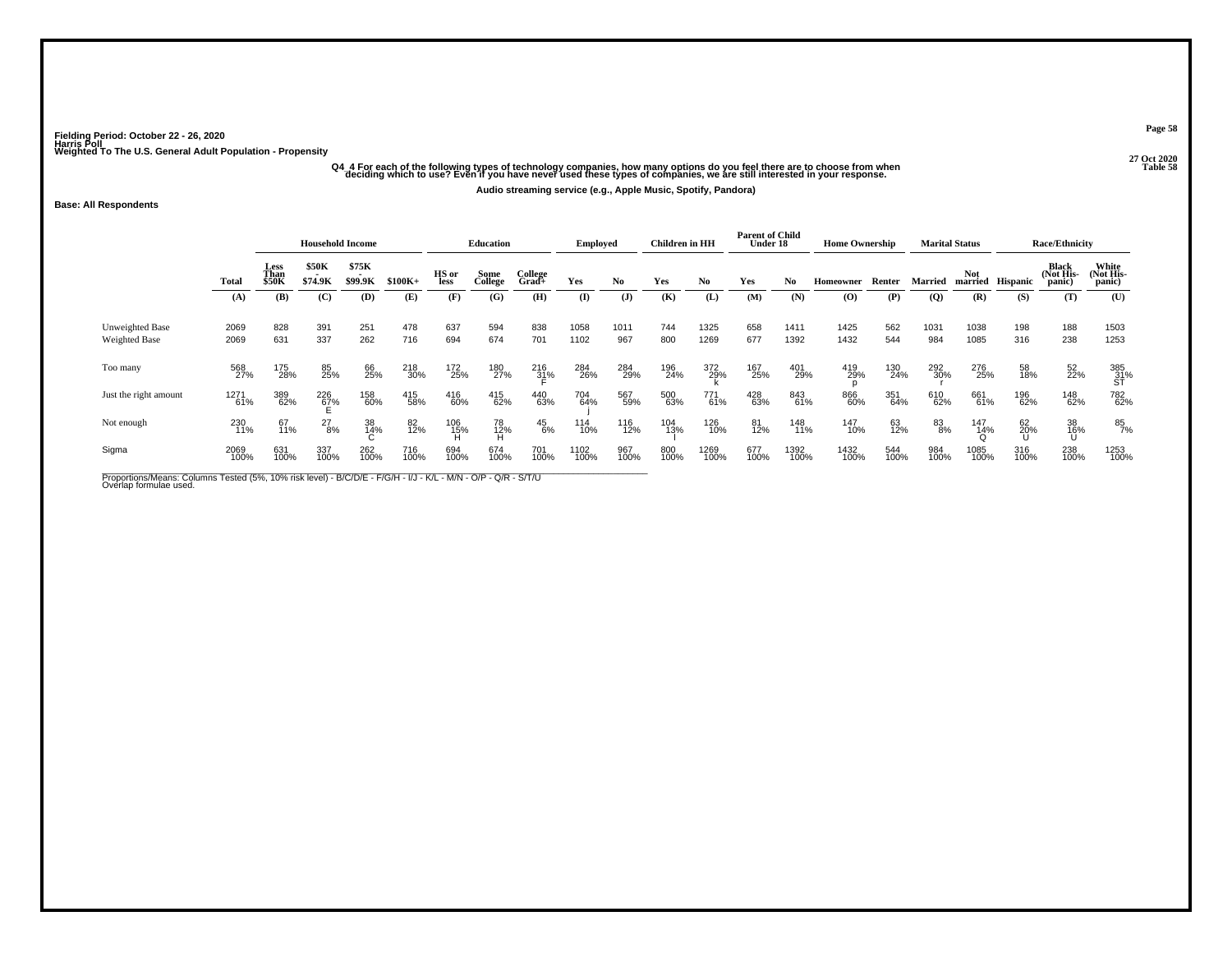## -<br>O4 5 For each of the following types of technology companies, how many options do you feel there are to choose from when<br>Table 59 deciding which to use? Even if you have never used these types of companies, we are still

**Multi-brand e-commerce (e.g., Amazon, AliExpress, Overstock)**

### **Base: All Respondents**

|                                  |              |             | Gender              |                   |                | Age            |                           |                  |                           |             | Male Age    |               |               |             |                  | <b>Female Age</b> |                |                |                | Region          |                   |             |
|----------------------------------|--------------|-------------|---------------------|-------------------|----------------|----------------|---------------------------|------------------|---------------------------|-------------|-------------|---------------|---------------|-------------|------------------|-------------------|----------------|----------------|----------------|-----------------|-------------------|-------------|
|                                  | Total        | Male        | Female              | 18-34             | 35-44          | 45-54          | 55-64                     | $65+$            | 18-34                     | 35-44       | 45-54       | 55-64         | $65+$         | 18-34       | 35-44            | 45-54             | 55-64          | $65+$          | North-<br>east | South           | Mid-<br>west      | West        |
|                                  | (A)          | (B)         | (C)                 | (D)               | (E)            | (F)            | (G)                       | (H)              | (I)                       | (J)         | (K)         | (L)           | (M)           | (N)         | (0)              | (P)               | $\mathbf{Q}$   | (R)            | (S)            | (T)             | (U)               | (V)         |
| Unweighted Base<br>Weighted Base | 2069<br>2069 | 952<br>991  | 1117<br>1078        | 612<br>609        | 325<br>345     | 290<br>342     | 327<br>335                | 515<br>439       | 295<br>302                | 158<br>170  | 131<br>168* | 125<br>$154*$ | 243<br>197    | 317<br>307  | 167<br>174       | 159<br>173        | 202<br>181     | 272<br>242     | 426<br>364     | 822<br>790      | 412<br>436        | 409<br>479  |
| Too many                         | 400<br>19%   | 202<br>20%  | 198<br>18%          | $^{121}_{20\%}$   | 82<br>24%<br>G | $^{72}_{21\%}$ | 39<br>12%                 | 86<br>20%<br>G   | 66<br>22%                 | 46<br>27%   | 30<br>18%   | $^{14}_{9\%}$ | 46<br>23%     | 55<br>18%   | 36<br>20%        | $^{42}_{24\%}$    | $^{25}_{14\%}$ | $^{40}_{17\%}$ | 79<br>22%      | 168<br>21%<br>Ս | 67<br>15%         | 86<br>18%   |
| Just the right amount            | 1391<br>67%  | 637<br>64%  | 754<br>7 <u>0</u> % | 375<br>62%        | 213<br>62%     | 232<br>68%     | 261<br>78%<br><b>DEFh</b> | 310<br>71%<br>DE | 162<br>54%                | 106<br>62%  | 114<br>68%  | 120<br>78%    | 134<br>68%    | 213<br>69%  | 107<br>61%       | 118<br>68%        | 141<br>78%     | 176<br>73%     | 240<br>66%     | 520<br>66%      | 320<br>73%<br>sTV | 310<br>65%  |
| Not enough                       | 279<br>13%   | 152<br>15%  | 126<br>12%          | 113<br>19%<br>FGH | 50<br>14%      | 38<br>11%      | 35<br>10%                 | $^{43}_{10\%}$   | 73<br>24%<br><b>JKLMN</b> | 18<br>11%   | 24<br>14%   | 20<br>13%     | $^{17}_{9\%}$ | 40<br>13%   | 32<br>18%<br>PQr | $^{14}_{8\%}$     | $^{15}_{8\%}$  | 26<br>11%      | 44<br>12%      | 102<br>13%      | 49<br>11%         | 83<br>17%   |
| Sigma                            | 2069<br>100% | 991<br>100% | 1078<br>100%        | 609<br>100%       | 345<br>100%    | 342<br>100%    | 335<br>100%               | 439<br>100%      | 302<br>100%               | 170<br>100% | 168<br>100% | 154<br>100%   | 197<br>100%   | 307<br>100% | 174<br>100%      | 173<br>100%       | 181<br>100%    | 242<br>100%    | 364<br>100%    | 790<br>100%     | 436<br>100%       | 479<br>100% |

Proportions/Means: Columns Tested (5%, 10% risk level) - B/C - D/E/F/G/H - I/J/K/L/M - N/O/P/Q/R - I/N - J/O - K/P - L/Q - M/R - S/T/U/V<br>Overlap formulae used. \*small base

**Page 59**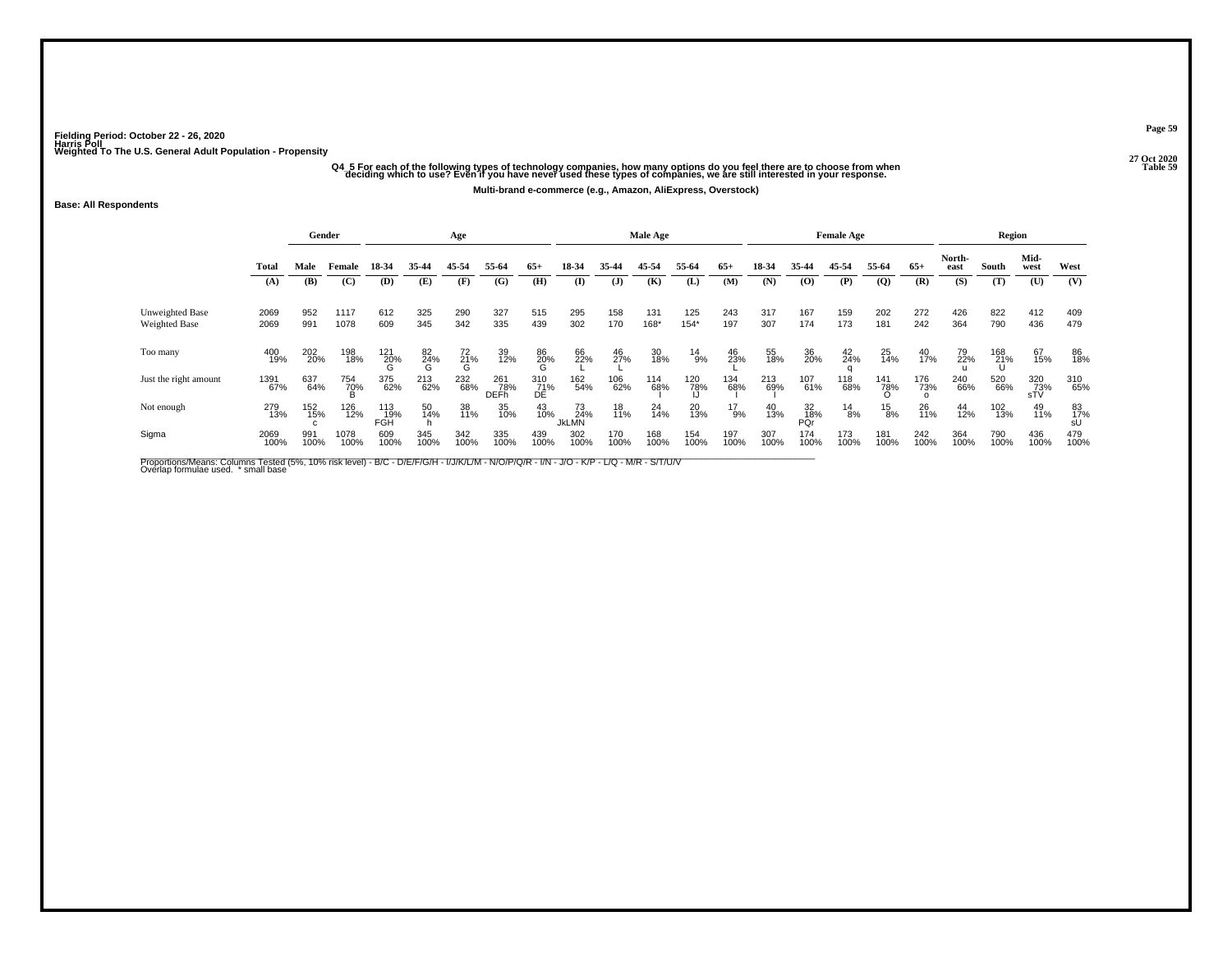## -<br>Q4\_5 For each of the following types of technology companies, how many options do you feel there are to choose from when<br>Table 60 deciding which to use? Even if you have never used these types of companies, we are still

**Multi-brand e-commerce (e.g., Amazon, AliExpress, Overstock)**

#### **Base: All Respondents**

|                                  |              |                       | <b>Household Income</b> |                  |                               |               | Education       |                  | <b>Employed</b> |                | Children in HH |                | <b>Parent of Child</b><br>Under 18 |                 | <b>Home Ownership</b> |             |                | <b>Marital Status</b> |                  | <b>Race/Ethnicity</b>        |                              |
|----------------------------------|--------------|-----------------------|-------------------------|------------------|-------------------------------|---------------|-----------------|------------------|-----------------|----------------|----------------|----------------|------------------------------------|-----------------|-----------------------|-------------|----------------|-----------------------|------------------|------------------------------|------------------------------|
|                                  | Total        | Less<br>Than<br>\$50K | \$50K<br>\$74.9K        | \$75K<br>\$99.9K | $$100K+$                      | HS or<br>less | Some<br>College | College<br>Grad+ | Yes             | No             | Yes            | N <sub>0</sub> | Yes                                | No              | Homeowner             | Renter      | <b>Married</b> | <b>Not</b>            | married Hispanic | Black<br>(Not His-<br>panic) | White<br>(Not His-<br>panic) |
|                                  | (A)          | (B)                   | (C)                     | (D)              | (E)                           | (F)           | (G)             | (H)              | (I)             | $(\mathbf{J})$ | (K)            | (L)            | (M)                                | (N)             | $\bf{(O)}$            | (P)         | (Q)            | (R)                   | (S)              | (T)                          | (U)                          |
| Unweighted Base<br>Weighted Base | 2069<br>2069 | 828<br>631            | 391<br>337              | 251<br>262       | 478<br>716                    | 637<br>694    | 594<br>674      | 838<br>701       | 1058<br>1102    | 1011<br>967    | 744<br>800     | 1325<br>1269   | 658<br>677                         | 1411<br>1392    | 1425<br>1432          | 562<br>544  | 1031<br>984    | 1038<br>1085          | 198<br>316       | 188<br>238                   | 1503<br>1253                 |
| Too many                         | 400<br>19%   | 115<br>18%            | 49<br>14%               | 47<br>18%        | $^{169}_{24\%}$ <sub>bC</sub> | 131<br>19%    | 114<br>17%      | 155<br>22%       | 239<br>22%      | 160<br>17%     | 187<br>23%     | 213<br>17%     | 161<br>24%                         | 239<br>17%      | 282<br>20%            | 102<br>19%  | 205<br>21%     | 194<br>18%            | 45<br>14%        | 56<br>24%                    | 249<br>20%                   |
| Just the right amount            | 1391<br>67%  | 423<br>67%            | 244<br>72%              | 171<br>65%       | 462<br>65%                    | 448<br>65%    | 468<br>69%      | 475<br>68%       | 727<br>66%      | 664<br>69%     | 499<br>62%     | 892<br>70%     | 427<br>63%                         | 964<br>69%<br>M | 970<br>68%            | 365<br>67%  | 672<br>68%     | 719<br>66%            | 203<br>64%       | 139<br>59%                   | 880<br>7 <u>0</u> %          |
| Not enough                       | 279<br>13%   | 93<br>15%             | 45<br>13%               | 44<br>17%        | 85<br>12%                     | 115<br>17%    | 92<br>14%       | 72<br>10%        | 136<br>12%      | 142<br>15%     | 114<br>14%     | 164<br>13%     | 89<br>13%                          | 189<br>14%      | 180<br>13%            | 77<br>14%   | 107<br>11%     | 171<br>$\frac{16}{0}$ | 68<br>22%<br>U   | 42<br>18%<br>Ս               | 123<br>10%                   |
| Sigma                            | 2069<br>100% | 631<br>100%           | 337<br>100%             | 262<br>100%      | 716<br>100%                   | 694<br>100%   | 674<br>100%     | 701<br>100%      | 1102<br>100%    | 967<br>100%    | 800<br>100%    | 1269<br>100%   | 677<br>100%                        | 1392<br>100%    | 1432<br>100%          | 544<br>100% | 984<br>100%    | 1085<br>100%          | 316<br>100%      | 238<br>100%                  | 1253<br>100%                 |

Proportions/Means: Columns Tested (5%, 10% risk level) - B/C/D/E - F/G/H - I/J - K/L - M/N - O/P - Q/R - S/T/U<br>Overlap formulae used.

**Page 60**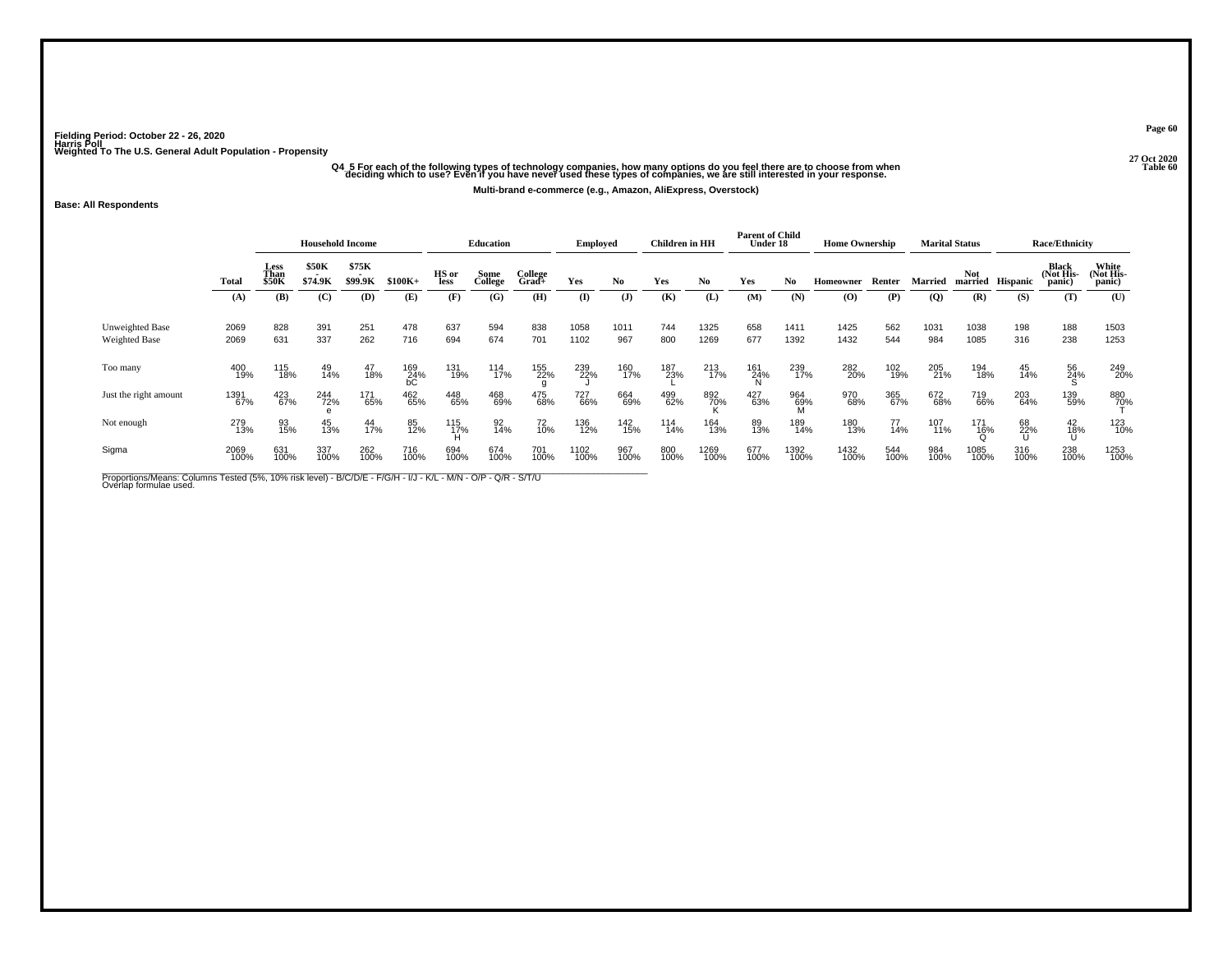## -<br>Q4\_6 For each of the following types of technology companies, how many options do you feel there are to choose from when<br>Table 61 deciding which to use? Even if you have never used these types of companies, we are still

**Fintech service (e.g., PayPal, Venmo, Cash App)**

#### **Base: All Respondents**

|                                  |              |             | Gender       |                    |             | Age              |                   |                   |                  |                | Male Age      |                  |                    |             |                | <b>Female Age</b> |                  |                |                | Region      |                  |             |
|----------------------------------|--------------|-------------|--------------|--------------------|-------------|------------------|-------------------|-------------------|------------------|----------------|---------------|------------------|--------------------|-------------|----------------|-------------------|------------------|----------------|----------------|-------------|------------------|-------------|
|                                  | Total        | Male        | Female       | 18-34              | 35-44       | 45-54            | 55-64             | $65+$             | 18-34            | 35-44          | 45-54         | 55-64            | $65+$              | 18-34       | 35-44          | 45-54             | 55-64            | $65+$          | North-<br>east | South       | Mid-<br>west     | West        |
|                                  | (A)          | (B)         | (C)          | (D)                | (E)         | (F)              | (G)               | (H)               | $\bf{I}$         | $\mathbf{J}$   | (K)           | (L)              | (M)                | (N)         | (0)            | (P)               | (Q)              | (R)            | (S)            | (T)         | (U)              | (V)         |
| Unweighted Base<br>Weighted Base | 2069<br>2069 | 952<br>991  | 1117<br>1078 | 612<br>609         | 325<br>345  | 290<br>342       | 327<br>335        | 515<br>439        | 295<br>302       | 158<br>170     | 131<br>168*   | 125<br>$154*$    | 243<br>197         | 317<br>307  | 167<br>174     | 159<br>173        | 202<br>181       | 272<br>242     | 426<br>364     | 822<br>790  | 412<br>436       | 409<br>479  |
| Too many                         | 438<br>21%   | 224<br>23%  | 214<br>20%   | 106<br>17%         | 64<br>18%   | 91<br>27%<br>DeG | 51<br>15%         | 127<br>29%<br>DEG | 55<br>18%        | 36<br>21%      | 38<br>23%     | 25<br>16%        | 69<br>35%<br>IJKLR | 51<br>17%   | 27<br>16%      | 52<br>30%<br>NOQ  | 26<br>14%        | 57<br>24%      | 74<br>20%      | 156<br>20%  | 104<br>24%       | 103<br>22%  |
| Just the right amount            | 1383<br>67%  | 649<br>66%  | 734<br>68%   | 393<br>65%         | 238<br>69%  | 220<br>64%       | 254<br>76%<br>DFH | 278<br>63%        | 187<br>62%       | 112<br>66%     | 116<br>69%    | 117<br>76%<br>IM | 117<br>60%         | 206<br>67%  | 126<br>72%     | 104<br>60%        | 137<br>76%<br>Pr | 161<br>66%     | 247<br>68%     | 523<br>66%  | 300<br>69%       | 313<br>65%  |
| Not enough                       | 248<br>12%   | 117<br>12%  | 131<br>12%   | 110<br>18%<br>eFGH | 43<br>12%   | 31<br>9%         | 30<br>9%          | 34<br>8%          | 59<br>20%<br>KLM | $^{22}_{13\%}$ | $^{14}_{9\%}$ | $^{12}_{8\%}$    | $^{10}_{\ 5\%}$    | 50<br>16%   | $^{21}_{12\%}$ | 17<br>10%         | 18<br>10%        | $^{24}_{10\%}$ | 43<br>12%      | 111<br>14%  | $\frac{31}{7\%}$ | 63<br>13%   |
| Sigma                            | 2069<br>100% | 991<br>100% | 1078<br>100% | 609<br>100%        | 345<br>100% | 342<br>100%      | 335<br>100%       | 439<br>100%       | 302<br>100%      | 170<br>100%    | 168<br>100%   | 154<br>100%      | 197<br>100%        | 307<br>100% | 174<br>100%    | 173<br>100%       | 181<br>100%      | 242<br>100%    | 364<br>100%    | 790<br>100% | 436<br>100%      | 479<br>100% |

Proportions/Means: Columns Tested (5%, 10% risk level) - B/C - D/E/F/G/H - I/J/K/L/M - N/O/P/Q/R - I/N - J/O - K/P - L/Q - M/R - S/T/U/V<br>Overlap formulae used. \*small base

**Page 61**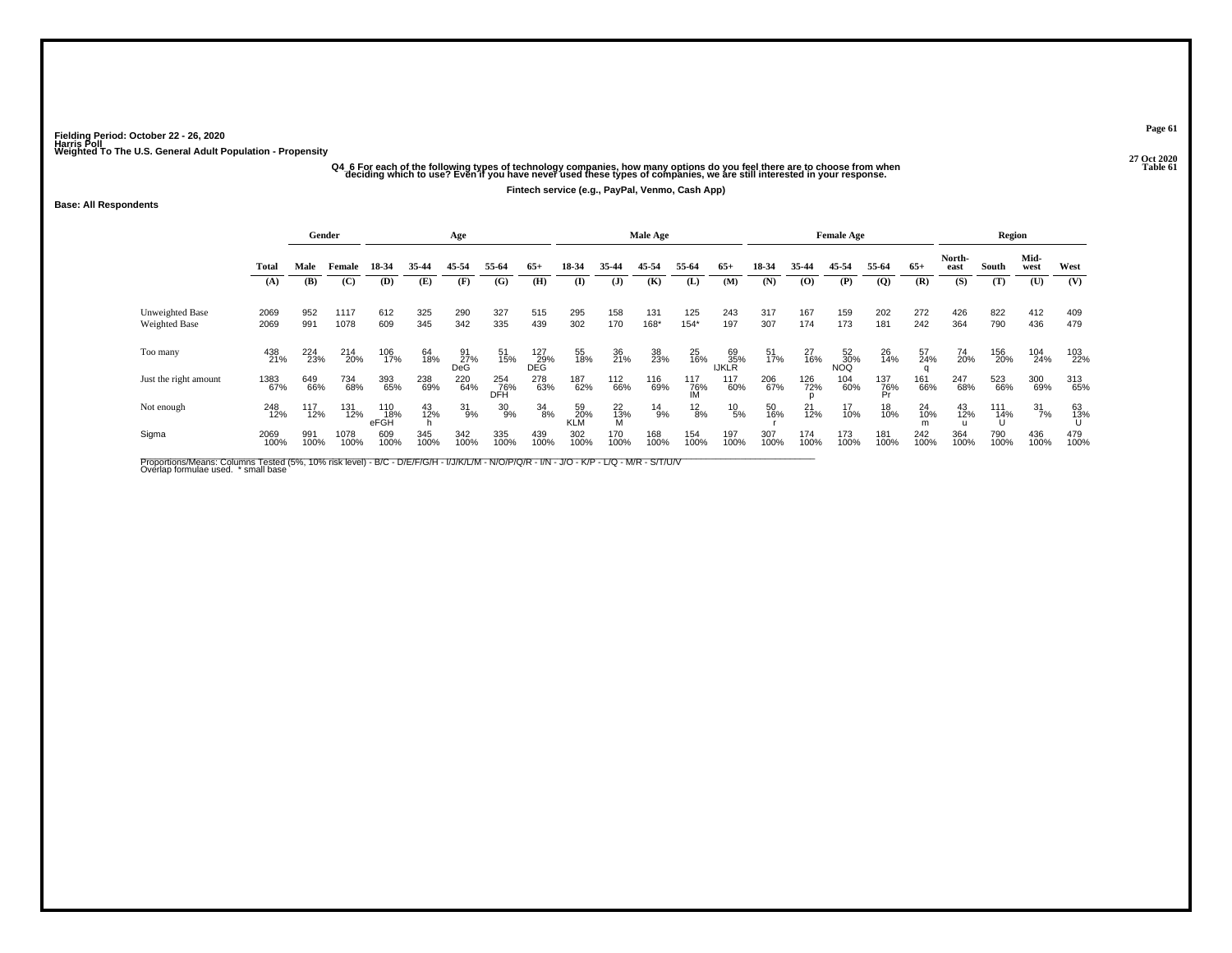# -<br>O4 6 For each of the following types of technology companies, how many options do you feel there are to choose from when<br>Table 62 deciding which to use? Even if you have never used these types of companies, we are still

**Fintech service (e.g., PayPal, Venmo, Cash App)**

### **Base: All Respondents**

|                                         |              |                              | <b>Household Income</b> |                         |             |               | <b>Education</b> |                  | <b>Employed</b> |             | Children in HH |              | <b>Parent of Child</b><br>Under 18 |              | <b>Home Ownership</b> |                   |                | <b>Marital Status</b> |             | <b>Race/Ethnicity</b>        |                              |
|-----------------------------------------|--------------|------------------------------|-------------------------|-------------------------|-------------|---------------|------------------|------------------|-----------------|-------------|----------------|--------------|------------------------------------|--------------|-----------------------|-------------------|----------------|-----------------------|-------------|------------------------------|------------------------------|
|                                         | Total        | Less<br>Than<br><b>\$50K</b> | <b>\$50K</b><br>\$74.9K | \$75K<br>. .<br>\$99.9K | $$100K+$    | HS or<br>less | Some<br>College  | College<br>Grad+ | Yes             | No.         | Yes            | No           | Yes                                | No.          | Homeowner             | Renter            | Married        | Not<br>married        | Hispanic    | Black<br>(Not His-<br>panic) | White<br>(Not His-<br>panic) |
|                                         | (A)          | (B)                          | (C)                     | (D)                     | (E)         | (F)           | (G)              | (H)              | $($ I           | (J)         | (K)            | (L)          | (M)                                | (N)          | (O)                   | (P)               | $\overline{Q}$ | (R)                   | (S)         | (T)                          | (U)                          |
| Unweighted Base<br><b>Weighted Base</b> | 2069<br>2069 | 828<br>631                   | 391<br>337              | 251<br>262              | 478<br>716  | 637<br>694    | 594<br>674       | 838<br>701       | 1058<br>1102    | 1011<br>967 | 744<br>800     | 1325<br>1269 | 658<br>677                         | 1411<br>1392 | 1425<br>1432          | 562<br>544        | 1031<br>984    | 1038<br>1085          | 198<br>316  | 188<br>238                   | 1503<br>1253                 |
| Too many                                | 438<br>21%   | 134<br>21%                   | $^{71}_{21\%}$          | 56<br>21%               | 149<br>21%  | 135<br>19%    | 120<br>18%       | 183<br>26%<br>FG | 224<br>20%      | 214<br>22%  | 159<br>20%     | 279<br>22%   | 140<br>21%                         | 297<br>21%   | 325<br>23%            | $\frac{92}{17\%}$ | 217<br>22%     | 220<br>20%            | 48<br>15%   | 31<br>13%                    | 299<br>24%<br>ST             |
| Just the right amount                   | 1383<br>67%  | 418<br>66%                   | 236<br>70%              | 174<br>66%              | 473<br>66%  | 459<br>66%    | 470<br>70%       | 454<br>65%       | 731<br>66%      | 653<br>68%  | 514<br>64%     | 869<br>68%   | 442<br>65%                         | 941<br>68%   | 940<br>66%            | 390<br>72%        | 674<br>68%     | 709<br>65%            | 222<br>70%  | 158<br>67%                   | 845<br>67%                   |
| Not enough                              | 248<br>12%   | 79<br>13%                    | $\frac{30}{9\%}$        | 32<br>12%               | 94<br>13%   | 99<br>14%     | 84<br>13%        | 64<br>9%         | 148<br>13%      | 100<br>10%  | 127<br>16%     | 121<br>10%   | 94<br>14%                          | 154<br>11%   | 167<br>12%            | 62<br>11%         | 93<br>9%       | 155<br>14%<br>೧       | 46<br>14%   | $^{48}_{20\%}$               | 109<br>9%                    |
| Sigma                                   | 2069<br>100% | 631<br>100%                  | 337<br>100%             | 262<br>100%             | 716<br>100% | 694<br>100%   | 674<br>100%      | 701<br>100%      | 1102<br>100%    | 967<br>100% | 800<br>100%    | 1269<br>100% | 677<br>100%                        | 1392<br>100% | 1432<br>100%          | 544<br>100%       | 984<br>100%    | 1085<br>100%          | 316<br>100% | 238<br>100%                  | 1253<br>100%                 |

Proportions/Means: Columns Tested (5%, 10% risk level) - B/C/D/E - F/G/H - I/J - K/L - M/N - O/P - Q/R - S/T/U<br>Overlap formulae used.

**Page 62**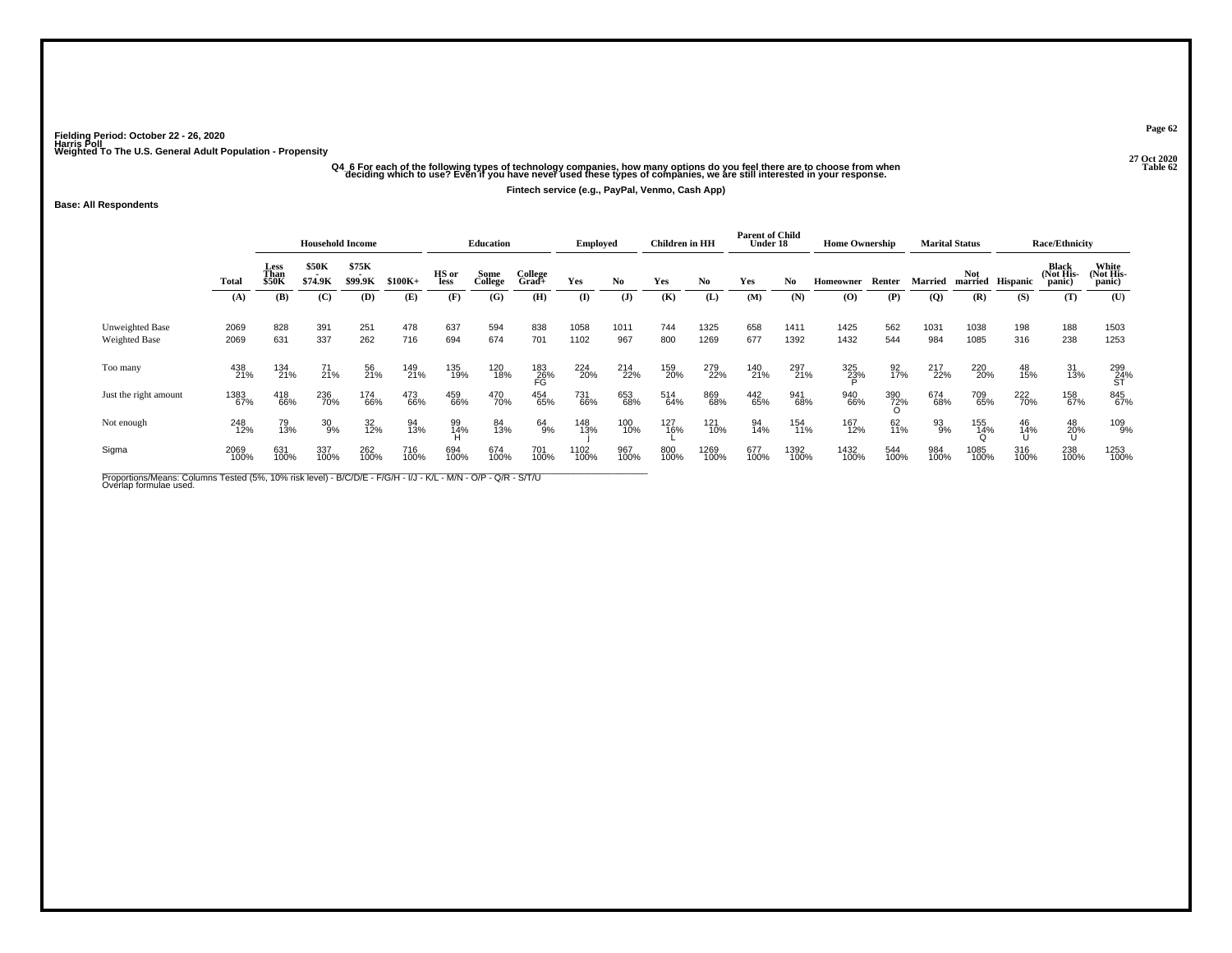### -<br>Q4\_7 For each of the following types of technology companies, how many options do you feel there are to choose from when<br>Galing which to use? Even if you have never used these types of companies, we are still interested **Transportation service (e.g., Uber, Lyft, Via)**

#### **Base: All Respondents**

|                                  |              |             | Gender       |                  |                 | Age             |                |                     |                  |                | Male Age       |               |                    |             |                    | <b>Female Age</b> |                |             |                | Region          |                     |             |
|----------------------------------|--------------|-------------|--------------|------------------|-----------------|-----------------|----------------|---------------------|------------------|----------------|----------------|---------------|--------------------|-------------|--------------------|-------------------|----------------|-------------|----------------|-----------------|---------------------|-------------|
|                                  | <b>Total</b> | Male        | Female       | 18-34            | 35-44           | 45-54           | 55-64          | $65+$               | 18-34            | 35-44          | 45-54          | 55-64         | $65+$              | 18-34       | 35-44              | 45-54             | 55-64          | $65+$       | North-<br>east | South           | Mid-<br>west        | West        |
|                                  | (A)          | (B)         | (C)          | (D)              | (E)             | (F)             | (G)            | (H)                 | (I)              | (J)            | (K)            | (L)           | (M)                | (N)         | $\bf{(0)}$         | (P)               | $\overline{Q}$ | (R)         | (S)            | (T)             | (U)                 | (V)         |
| Unweighted Base<br>Weighted Base | 2069<br>2069 | 952<br>991  | 1117<br>1078 | 612<br>609       | 325<br>345      | 290<br>342      | 327<br>335     | 515<br>439          | 295<br>302       | 158<br>170     | 131<br>168*    | 125<br>$154*$ | 243<br>197         | 317<br>307  | 167<br>174         | 159<br>173        | 202<br>181     | 272<br>242  | 426<br>364     | 822<br>790      | 412<br>436          | 409<br>479  |
| Too many                         | 396<br>19%   | 200<br>20%  | 195<br>18%   | 116<br>19%       | 51<br>15%       | 65<br>19%       | 55<br>16%      | $^{109}_{25\%}$ dEG | 55<br>18%        | $^{25}_{15\%}$ | 28<br>17%      | 29<br>19%     | 63<br>32%<br>IJKLR | 60<br>20%   | 26<br>15%          | 38<br>22%         | 26<br>14%      | 45<br>19%   | 75<br>21%      | 153<br>19%      | 84<br>19%           | 83<br>17%   |
| Just the right amount            | 1344<br>65%  | 635<br>64%  | 709<br>66%   | 379<br>62%       | 223<br>65%      | 218<br>64%      | 239<br>71%     | 284<br>65%          | 178<br>59%       | 117<br>68%     | 111<br>66%     | 110<br>72%    | 120<br>61%         | 201<br>66%  | 107<br>61%         | 107<br>62%        | 129<br>71%     | 165<br>68%  | 239<br>66%     | 483<br>61%      | 308<br>7 <u>1</u> % | 313<br>65%  |
| Not enough                       | 329<br>16%   | 155<br>16%  | 174<br>16%   | 114<br>19%<br>GĤ | 70<br>20%<br>GH | 59<br>17%<br>ΉÌ | $^{41}_{12\%}$ | 46<br>10%           | 68<br>23%<br>LMn | 29<br>17%<br>M | 30<br>18%<br>M | 15<br>10%     | $^{14}_{7\%}$      | 46<br>15%   | $^{42}_{24\%}$ ngR | 29<br>17%         | 26<br>14%      | 32<br>13%   | 49<br>13%      | $^{154}_{20\%}$ | 44<br>10%           | 82<br>17%   |
| Sigma                            | 2069<br>100% | 991<br>100% | 1078<br>100% | 609<br>100%      | 345<br>100%     | 342<br>100%     | 335<br>100%    | 439<br>100%         | 302<br>100%      | 170<br>100%    | 168<br>100%    | 154<br>100%   | 197<br>100%        | 307<br>100% | 174<br>100%        | 173<br>100%       | 181<br>100%    | 242<br>100% | 364<br>100%    | 790<br>100%     | 436<br>100%         | 479<br>100% |

Proportions/Means: Columns Tested (5%, 10% risk level) - B/C - D/E/F/G/H - I/J/K/L/M - N/O/P/Q/R - I/N - J/O - K/P - L/Q - M/R - S/T/U/V<br>Overlap formulae used. \*small base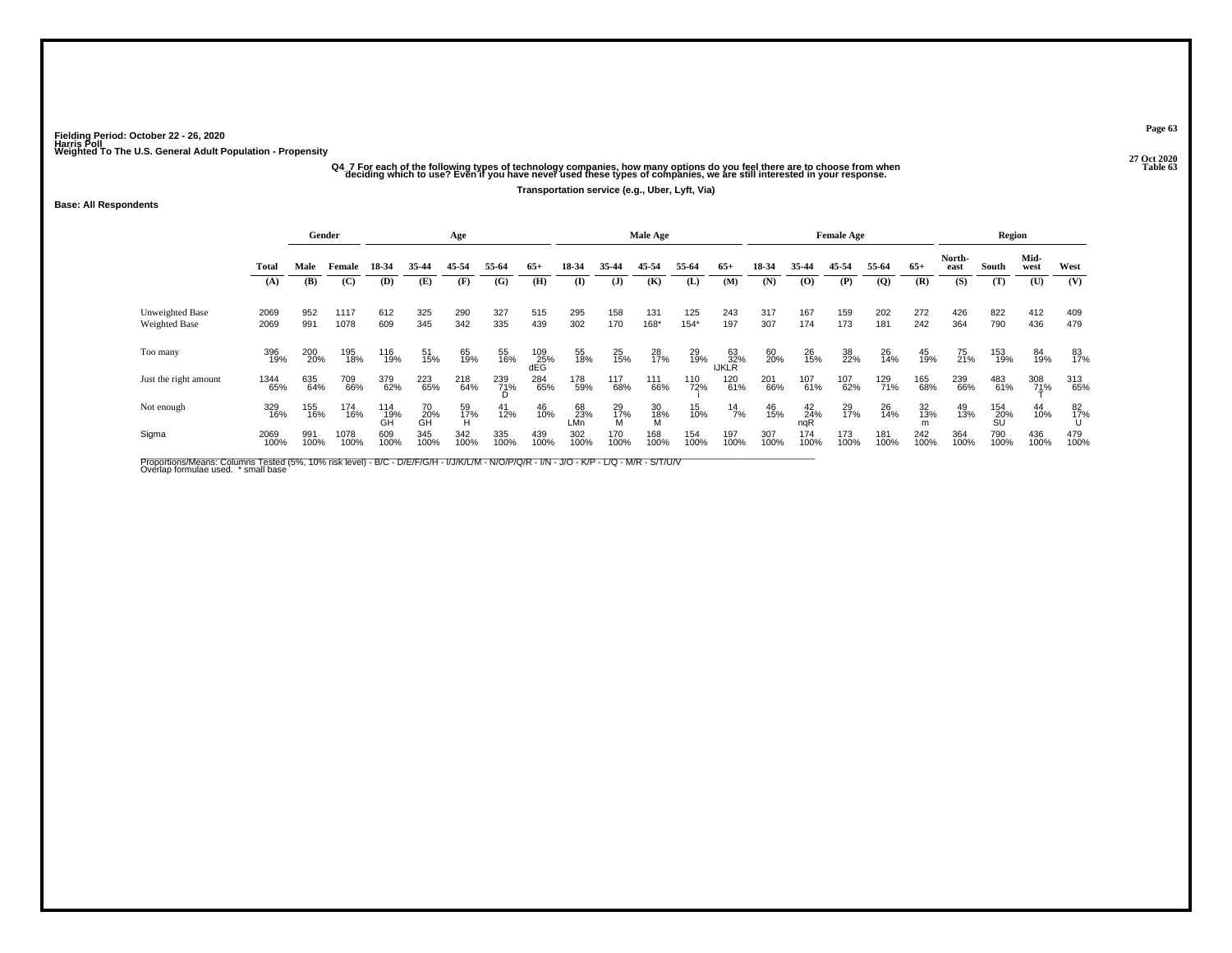## -<br>O4 7 For each of the following types of technology companies, how many options do you feel there are to choose from when<br>Table 64 deciding which to use? Even if you have never used these types of companies, we are still

### **Transportation service (e.g., Uber, Lyft, Via)**

#### **Base: All Respondents**

|                                         |              |                       | <b>Household Income</b> |                  |             |               | <b>Education</b> |                  | <b>Employed</b> |                | <b>Children</b> in HH |              | <b>Parent of Child</b><br>Under 18 |              | <b>Home Ownership</b> |             |             | <b>Marital Status</b> |                  | <b>Race/Ethnicity</b>        |                              |
|-----------------------------------------|--------------|-----------------------|-------------------------|------------------|-------------|---------------|------------------|------------------|-----------------|----------------|-----------------------|--------------|------------------------------------|--------------|-----------------------|-------------|-------------|-----------------------|------------------|------------------------------|------------------------------|
|                                         | Total        | Less<br>Than<br>\$50K | \$50K<br>\$74.9K        | \$75K<br>\$99.9K | $$100K+$    | HS or<br>less | Some<br>College  | College<br>Grad+ | Yes             | No.            | Yes                   | No.          | Yes                                | No.          | Homeowner             | Renter      | Married     | Not                   | married Hispanic | Black<br>(Not His-<br>panic) | White<br>(Not His-<br>panic) |
|                                         | (A)          | (B)                   | (C)                     | (D)              | (E)         | (F)           | (G)              | (H)              | (I)             | $(\mathbf{J})$ | (K)                   | (L)          | (M)                                | (N)          | $\bf{(0)}$            | (P)         | (Q)         | (R)                   | (S)              | (T)                          | (U)                          |
| <b>Unweighted Base</b><br>Weighted Base | 2069<br>2069 | 828<br>631            | 391<br>337              | 251<br>262       | 478<br>716  | 637<br>694    | 594<br>674       | 838<br>701       | 1058<br>1102    | 1011<br>967    | 744<br>800            | 1325<br>1269 | 658<br>677                         | 1411<br>1392 | 1425<br>1432          | 562<br>544  | 1031<br>984 | 1038<br>1085          | 198<br>316       | 188<br>238                   | 1503<br>1253                 |
| Too many                                | 396<br>19%   | 122<br>19%            | 55<br>16%               | $^{54}_{21\%}$   | 142<br>20%  | 135<br>19%    | 119<br>18%       | 141<br>20%       | 200<br>18%      | 195<br>20%     | 167<br>21%            | 229<br>18%   | 146<br>22%                         | 250<br>18%   | 295<br>21%            | 86<br>16%   | 205<br>21%  | 191<br>18%            | 52<br>16%        | 37<br>15%                    | 257<br>21%                   |
| Just the right amount                   | 1344<br>65%  | 383<br>61%            | 230<br>68%              | 166<br>63%       | 484<br>68%  | 420<br>61%    | 443<br>66%       | 481<br>69%       | 743<br>67%      | 601<br>62%     | 482<br>60%            | 862<br>68%   | 420<br>62%                         | 924<br>66%   | 949<br>66%            | 347<br>64%  | 656<br>67%  | 688<br>63%            | 207<br>66%       | 133<br>56%                   | 862<br>69%                   |
| Not enough                              | 329<br>16%   | 126<br>20%            | 52<br>15%               | $^{42}_{16\%}$   | 89<br>12%   | 139<br>20%    | 111<br>17%<br>Ĥ  | 79<br>11%        | 159<br>14%      | 171<br>18%     | 151<br>19%            | 178<br>14%   | 111<br>16%                         | 219<br>16%   | 188<br>13%            | 111<br>20%  | 123<br>13%  | 206<br>19%            | 57<br>18%        | 68<br>28%<br>SU              | 133<br>11%                   |
| Sigma                                   | 2069<br>100% | 631<br>100%           | 337<br>100%             | 262<br>100%      | 716<br>100% | 694<br>100%   | 674<br>100%      | 701<br>100%      | 1102<br>100%    | 967<br>100%    | 800<br>100%           | 1269<br>100% | 677<br>100%                        | 1392<br>100% | 1432<br>100%          | 544<br>100% | 984<br>100% | 1085<br>100%          | 316<br>100%      | 238<br>100%                  | 1253<br>100%                 |

Proportions/Means: Columns Tested (5%, 10% risk level) - B/C/D/E - F/G/H - I/J - K/L - M/N - O/P - Q/R - S/T/U<br>Overlap formulae used.

**Page 64**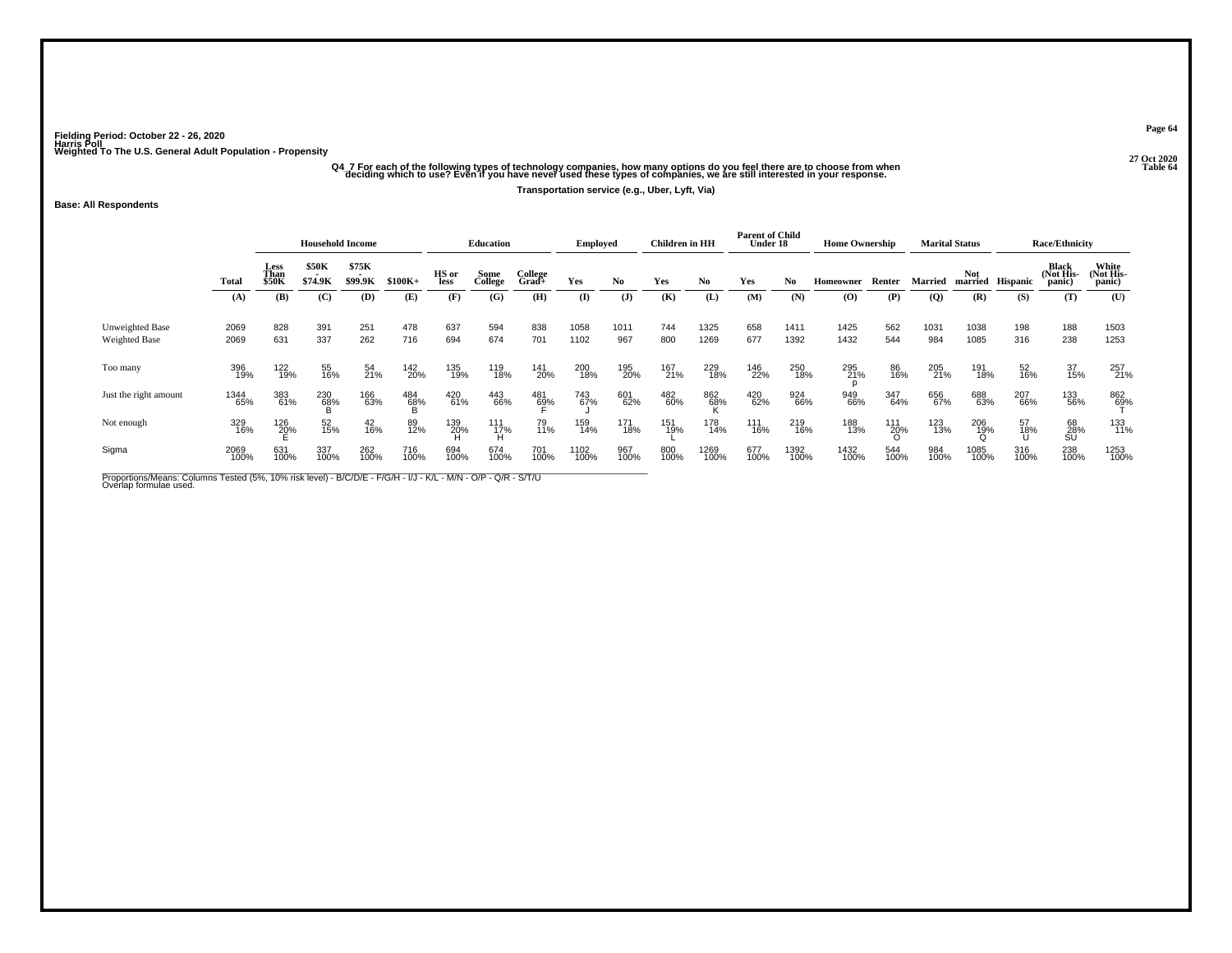## -<br>O4\_8 For each of the following types of technology companies, how many options do you feel there are to choose from when<br>Table 65 deciding which to use? Even if you have never used these types of companies, we are still

**Food delivery service (e.g., Seamless, DoorDash, Postmates)**

#### **Base: All Respondents**

|                                  |              | Gender      |              |             |             | Age            |             |                   |                |                | Male Age       |                |                  |             |             | <b>Female Age</b> |                |             |                | Region      |                |             |
|----------------------------------|--------------|-------------|--------------|-------------|-------------|----------------|-------------|-------------------|----------------|----------------|----------------|----------------|------------------|-------------|-------------|-------------------|----------------|-------------|----------------|-------------|----------------|-------------|
|                                  | Total        | Male        | Female       | 18-34       | 35-44       | 45-54          | 55-64       | $65+$             | 18-34          | 35-44          | 45-54          | 55-64          | $65+$            | 18-34       | 35-44       | 45-54             | 55-64          | $65+$       | North-<br>east | South       | Mid-<br>west   | West        |
|                                  | (A)          | (B)         | (C)          | (D)         | (E)         | (F)            | (G)         | (H)               | (I)            | $(\mathbf{J})$ | (K)            | (L)            | (M)              | (N)         | $\bf{(0)}$  | (P)               | $\overline{Q}$ | (R)         | (S)            | (T)         | (U)            | (V)         |
| Unweighted Base<br>Weighted Base | 2069<br>2069 | 952<br>991  | 1117<br>1078 | 612<br>609  | 325<br>345  | 290<br>342     | 327<br>335  | 515<br>439        | 295<br>302     | 158<br>170     | 131<br>168*    | 125<br>$154*$  | 243<br>197       | 317<br>307  | 167<br>174  | 159<br>173        | 202<br>181     | 272<br>242  | 426<br>364     | 822<br>790  | 412<br>436     | 409<br>479  |
| Too many                         | 541<br>26%   | 287<br>29%  | 254<br>24%   | 142<br>23%  | 87<br>25%   | 84<br>25%      | 86<br>26%   | 141<br>32%<br>Def | 81<br>27%      | 49<br>29%      | 40<br>24%      | 44<br>29%      | 73<br>37%<br>IKr | 61<br>20%   | 39<br>22%   | 44<br>26%         | $^{42}_{23\%}$ | 68<br>28%   | 92<br>25%      | 207<br>26%  | 118<br>27%     | 123<br>26%  |
| Just the right amount            | 1233<br>60%  | 564<br>57%  | 669<br>62%   | 361<br>59%  | 208<br>60%  | 202<br>59%     | 204<br>61%  | 259<br>59%        | 168<br>56%     | 97%            | 104<br>62%     | 84<br>55%      | 111<br>57%       | 193<br>63%  | 111<br>64%  | 98<br>56%         | 120<br>66%     | 147<br>61%  | 216<br>59%     | 452<br>57%  | 276<br>63%     | 288<br>60%  |
| Not enough                       | 295<br>14%   | 140<br>14%  | 155<br>14%   | 106<br>17%  | 49<br>14%   | 56<br>16%<br>H | 46<br>14%   | 39<br>9%          | 53<br>18%<br>M | 25<br>15%<br>M | 24<br>14%<br>M | 26<br>17%<br>M | $^{12}_{6\%}$    | 53<br>17%   | 25<br>14%   | 31<br>18%         | 20<br>11%      | 26<br>11%   | 55<br>15%      | 131<br>17%  | $^{42}_{10\%}$ | 67<br>14%   |
| Sigma                            | 2069<br>100% | 991<br>100% | 1078<br>100% | 609<br>100% | 345<br>100% | 342<br>100%    | 335<br>100% | 439<br>100%       | 302<br>100%    | 170<br>100%    | 168<br>100%    | 154<br>100%    | 197<br>100%      | 307<br>100% | 174<br>100% | 173<br>100%       | 181<br>100%    | 242<br>100% | 364<br>100%    | 790<br>100% | 436<br>100%    | 479<br>100% |

Proportions/Means: Columns Tested (5%, 10% risk level) - B/C - D/E/F/G/H - I/J/K/L/M - N/O/P/Q/R - I/N - J/O - K/P - L/Q - M/R - S/T/U/V<br>Overlap formulae used. \*small base

**Page 65**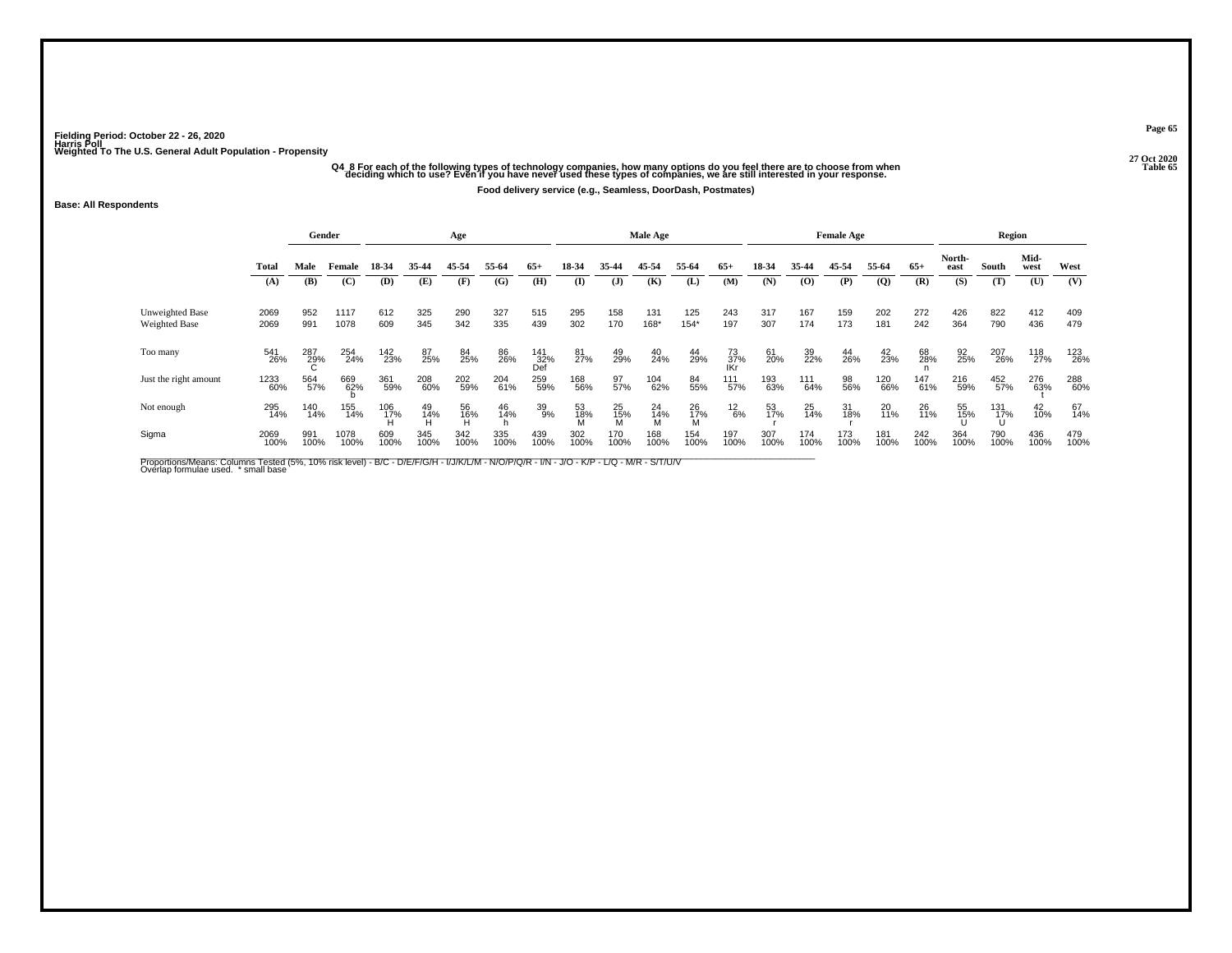## -<br>O4\_8 For each of the following types of technology companies, how many options do you feel there are to choose from when<br>Table 66 deciding which to use? Even if you have never used these types of companies, we are still

**Food delivery service (e.g., Seamless, DoorDash, Postmates)**

### **Base: All Respondents**

|                                         |              |                       | <b>Household Income</b> |                  |             |                 | <b>Education</b> |                     | Employed     |              | <b>Children</b> in HH |              | <b>Parent of Child</b><br>Under 18 |              | <b>Home Ownership</b> |             |             | <b>Marital Status</b> |                  | <b>Race/Ethnicity</b> |                              |
|-----------------------------------------|--------------|-----------------------|-------------------------|------------------|-------------|-----------------|------------------|---------------------|--------------|--------------|-----------------------|--------------|------------------------------------|--------------|-----------------------|-------------|-------------|-----------------------|------------------|-----------------------|------------------------------|
|                                         | Total        | Less<br>Than<br>\$50K | <b>\$50K</b><br>\$74.9K | \$75K<br>\$99.9K | $$100K+$    | HS or<br>less   | Some<br>College  | College<br>$Grad +$ | Yes          | No           | Yes                   | No           | Yes                                | No           | Homeowner             | Renter      | Married     | <b>Not</b>            | married Hispanic | Black<br>(Not His-    | White<br>(Not His-<br>panic) |
|                                         | (A)          | (B)                   | (C)                     | (D)              | (E)         | (F)             | (G)              | (H)                 | (I)          | $\mathbf{J}$ | (K)                   | (L)          | (M)                                | (N)          | $\bf{(O)}$            | (P)         | (Q)         | (R)                   | (S)              | (T)                   | (U)                          |
| Unweighted Base<br><b>Weighted Base</b> | 2069<br>2069 | 828<br>631            | 391<br>337              | 251<br>262       | 478<br>716  | 637<br>694      | 594<br>674       | 838<br>701          | 1058<br>1102 | 1011<br>967  | 744<br>800            | 1325<br>1269 | 658<br>677                         | 1411<br>1392 | 1425<br>1432          | 562<br>544  | 1031<br>984 | 1038<br>1085          | 198<br>316       | 188<br>238            | 1503<br>1253                 |
| Too many                                | 541<br>26%   | 160<br>25%            | 85<br>25%               | 64<br>24%        | 198<br>28%  | 156<br>22%      | 176<br>26%       | 209<br>30%          | 297<br>27%   | 243<br>25%   | 203<br>25%            | 338<br>27%   | 176<br>26%                         | 364<br>26%   | 410<br>29%            | 110<br>20%  | 272<br>28%  | 269<br>25%            | 72<br>23%        | $^{42}_{18\%}$        | 347<br>2 <u>8</u> %          |
| Just the right amount                   | 1233<br>60%  | 380<br>60%            | 208<br>62%              | 159<br>61%       | 421<br>59%  | $^{421}_{61\%}$ | 405<br>60%       | 407<br>58%          | 667<br>61%   | 566<br>59%   | 465<br>58%            | 768<br>61%   | 393<br>58%                         | 840<br>60%   | 831<br>58%            | 352<br>65%  | 597<br>61%  | 635<br>59%            | 178<br>56%       | 143<br>60%            | 773<br>62%                   |
| Not enough                              | 295<br>14%   | 91<br>14%             | 44<br>13%               | 40<br>15%        | 96<br>13%   | 117<br>17%      | 93<br>14%        | 85<br>12%           | 138<br>12%   | 158<br>16%   | 132<br>17%            | 163<br>13%   | 107<br>16%                         | 188<br>13%   | 191<br>13%            | 83<br>15%   | 115<br>12%  | 180<br>1 <u>7</u> %   | 66<br>21%        | $^{53}_{22\%}$        | 132<br>11%                   |
| Sigma                                   | 2069<br>100% | 631<br>100%           | 337<br>100%             | 262<br>100%      | 716<br>100% | 694<br>100%     | 674<br>100%      | 701<br>100%         | 1102<br>100% | 967<br>100%  | 800<br>100%           | 1269<br>100% | 677<br>100%                        | 1392<br>100% | 1432<br>100%          | 544<br>100% | 984<br>100% | 1085<br>100%          | 316<br>100%      | 238<br>100%           | 1253<br>100%                 |

Proportions/Means: Columns Tested (5%, 10% risk level) - B/C/D/E - F/G/H - I/J - K/L - M/N - O/P - Q/R - S/T/U<br>Overlap formulae used.

**Page 66**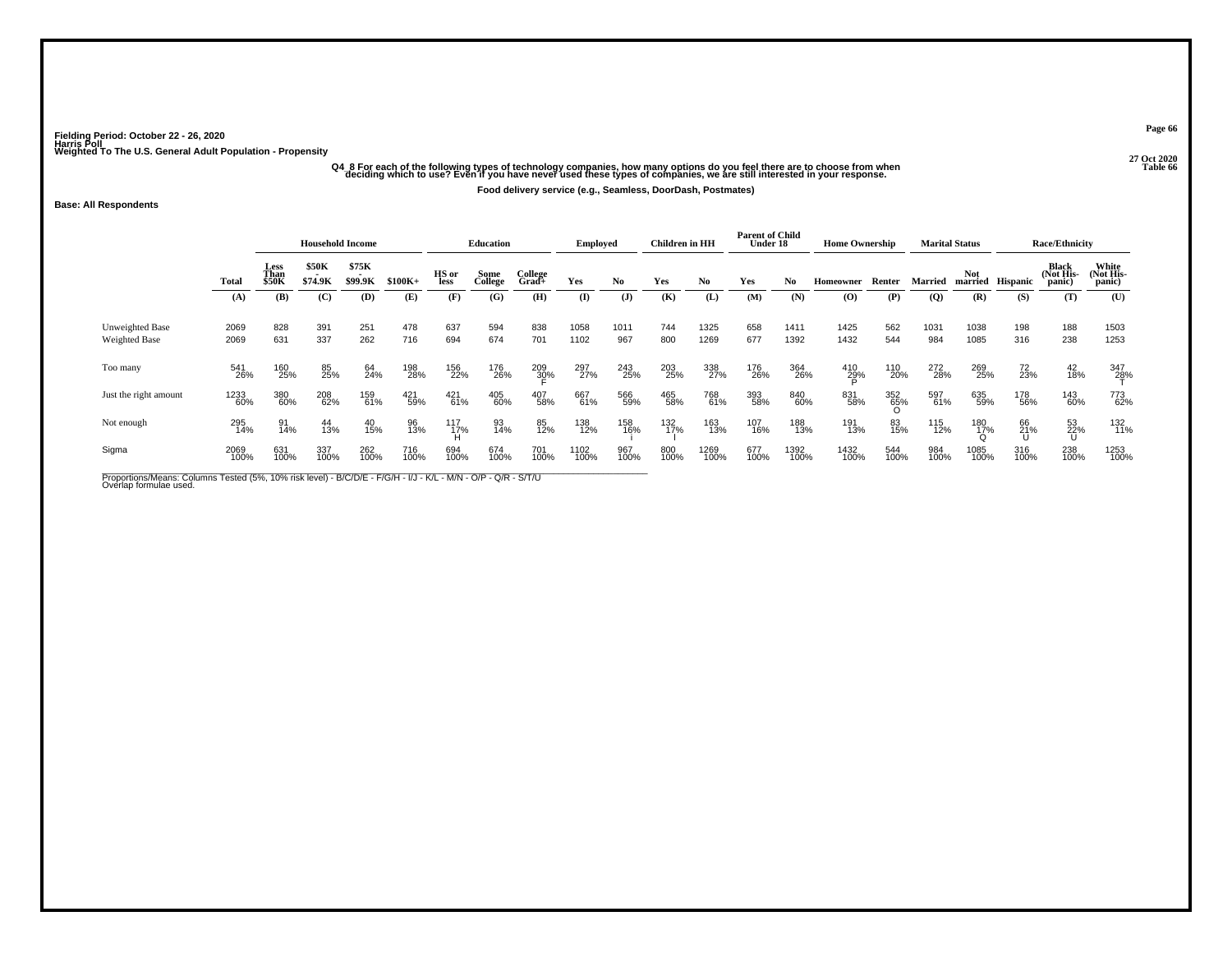#### **27 Oct 2020Q5 How much do you agree or disagree with each of the following statements? Table 67 Summary Of Strongly/Somewhat Agree**

### **Base: All Respondents**

|                                                                                                                                                                                               |              |                 | Gender                |                          |                           | Age                    |                               |                           |                                  |                                 | <b>Male Age</b>  |                    |                    |                  |                   | <b>Female Age</b>             |                  |                               |                         | Region                     |              |                   |
|-----------------------------------------------------------------------------------------------------------------------------------------------------------------------------------------------|--------------|-----------------|-----------------------|--------------------------|---------------------------|------------------------|-------------------------------|---------------------------|----------------------------------|---------------------------------|------------------|--------------------|--------------------|------------------|-------------------|-------------------------------|------------------|-------------------------------|-------------------------|----------------------------|--------------|-------------------|
|                                                                                                                                                                                               | Total        | Male            | Female                | 18-34                    | 35-44                     | 45-54                  | 55-64                         | 65+                       |                                  | 35-44                           | 45-54            | 55-64              | $65+$              | 18-34            | 35-44             | 45-54                         | 55-64            | $65+$                         | North-<br>east          | South                      | Mid-<br>west | West              |
|                                                                                                                                                                                               | (A)          | (B)             | (C)                   | (D)                      | (E)                       | (F)                    | (G)                           | (H)                       | $\mathbf{I}$                     | (J)                             | (K)              | (L)                | (M)                | (N)              | (0)               | (P)                           | (Q)              | (R)                           | (S)                     | (T)                        | (U)          | (V)               |
| <b>Unweighted Base</b><br>Weighted Base                                                                                                                                                       | 2069<br>2069 | 952<br>991      | 1117<br>1078          | 612<br>609               | 325<br>345                | 290<br>342             | 327<br>335                    | 515<br>439                | 295<br>302                       | 158<br>170                      | 131<br>168*      | 125<br>$154*$      | 243<br>197         | 317<br>307       | 167<br>174        | 159<br>173                    | 202<br>181       | 272<br>242                    | 426<br>364              | 822<br>790                 | 412<br>436   | 409<br>479        |
| Big technology companies<br>should hold themselves to<br>high ethical standards.                                                                                                              | 1741<br>84%  | 809<br>82%      | 932<br>86%<br>в       | 445<br>73%               | 276<br>80%<br>d           | 305<br>89%<br>ĐĒ       | 300<br>90%<br>ĐĒ              | 415<br>95%<br><b>DEFG</b> | 214<br>71%                       | 132<br>77%                      | 139<br>83%       | 141<br>92%<br>IJk  | 184<br>94%<br>IJŔ  | 231<br>75%       | 145<br>83%        | 166<br>96%<br><b>NOQK</b>     | 160<br>88%<br>N  | 231<br>95%<br><b>NOQ</b>      | 304<br>84%              | 661<br>84%                 | 375<br>86%   | 401<br>84%        |
| Big technology companies<br>promote innovation within<br>their industries.                                                                                                                    | 1639<br>79%  | 775<br>78%      | 865<br>80%            | 453<br>74%               | $^{265}_{77\%}$           | 282 <sub>%</sub><br>Ō. | $^{273}_{81\%}$<br>d          | 367<br>84%<br><b>De</b>   | $^{222}_{73\%}$                  | 135<br>79%                      | 130<br>77%       | 123<br>80%         | 165<br>84%         | 231<br>75%       | 131<br>75%        | 152<br>87%<br>NŐ <sub>k</sub> | 150<br>83%       | 202<br>83%<br>no              | 287<br>79%              | 626<br>79%                 | 351<br>80%   | 375<br>78%        |
| I would stop buying from<br>or using a têchnology<br>company's services if it<br>was not removing bad<br>actors (e.g., scammers on<br>retail sites, social media<br>trolls) from its website. | 1564<br>76%  | 707<br>71%      | 857<br>$\frac{79}{B}$ | 379<br>62%               | 242<br>70%                | 283<br>83%<br>DE       | 271<br>$BE^{\overline{81\%}}$ | 389<br>89%<br>DEfG        | 166<br>55%                       | 114<br>67%                      | 137<br>82%<br>IJ | 119<br>78%         | 170<br>87%         | 213<br>69%       | 128<br>74%        | 146<br>84%<br>No              | 151<br>83%<br>No | 218<br>90%<br>NÓ <sub>a</sub> | 278<br>77%              | 608<br>77%                 | 328<br>75%   | 350<br>73%        |
| I would stop buving<br>from/using a technology<br>company if it did not treat<br>its employees fairly.                                                                                        | 1564<br>76%  | 720<br>73%      | 844<br>78%            | 403<br>66%               | 270<br>78%<br>D           | 271<br>79%<br>D        | 269<br>80%<br>D               | 351<br>80%<br>D.          | 196<br>65%                       | $^{124}_{73\%}$                 | $^{124}_{74\%}$  | <sup>122</sup> 80% | <sup>154</sup> 78% | 207<br>67%       | 146<br>84%<br>ÑĴ. | 146<br>84%<br><b>Nk</b>       | 147<br>81%<br>N  | 197<br>81%<br>N               | 281<br>77%              | 596<br>75%                 | 347<br>80%   | 340<br>71%        |
| Big technology companies<br>promote competition<br>within their industries.                                                                                                                   | 1386<br>67%  | 641<br>65%      | 745<br>69%            | 417<br>68%<br>h          | 250<br>73%<br>GH          | 240<br>70%<br>н        | 209<br>62%                    | 270<br>62%                | 217<br>–72%<br>LM                | $\frac{122}{72\%}$<br>LM        | 114<br>68%<br>Lm | 80<br>52%          | 108<br>55%         | 200<br>65%       | 128<br>74%        | 126<br>73%                    | 129<br>71%       | 161<br>67%<br>м               | 243<br>67%              | 555<br>70%<br>U            | 263<br>60%   | 324<br>68%<br>u   |
| America's big technology<br>companies have helped<br>improve America's<br>reputation abroad.                                                                                                  | 1366<br>66%  | 667<br>67%      | 699<br>65%            | 409<br>67%<br>н          | 264<br>77%<br><b>DFGH</b> | 218<br>64%             | 213<br>64%                    | 262<br>60%                | 210<br>70%<br>м                  | 140<br>82%<br><b>IKLMO</b>      | 104<br>62%       | 99<br>64%          | 114<br>58%         | 199<br>65%       | 124<br>71%        | 114<br>66%                    | 114<br>63%       | 147<br>61%                    | 259<br>71%<br><b>UV</b> | 524<br>66%                 | 280<br>64%   | 303<br>63%        |
| Breaking up big<br>technology companies into<br>smaller companies is<br>justified.                                                                                                            | 1203<br>58%  | 578<br>58%      | 625<br>58%            | 355<br>58%               | 200<br>58%                | 175<br>51%             | 197<br>59%                    | 276<br>63%                | 183<br>61%                       | 107<br>63%                      | 82<br>49%        | 89%                | 117<br>59%         | 172<br>56%       | 93%               | 93<br>54%                     | 108<br>60%       | 159<br>66%<br>$n\tilde{OP}$   | 211<br>58%              | 451<br>57%                 | 262<br>60%   | 280<br>58%        |
| Elected officials and<br>lawmakers understand how<br>technology companies<br>work.                                                                                                            | 990<br>48%   | $^{465}_{47\%}$ | 525<br>49%            | 329<br>54%<br><b>FGH</b> | 218<br>63%<br><b>DFGH</b> | 150<br>44%<br>н        | 141<br>42%<br>h               | 153<br>35%                | <sup>165</sup> 55%<br><b>kLM</b> | 117<br>69%<br>IKLM              | 44%<br>м         | 57<br>37%          | 53<br>27%          | 164<br>53%       | 101<br>58%<br>PqR | 76<br>44%                     | 84<br>46%        | 100<br>41%<br>м               | 197<br>54%              | 379<br>48%<br>$\mathbf{u}$ | 181<br>42%   | 233<br>49%        |
| Elected officials and<br>lawmakers have been<br>effective at dealing with<br>big technology companies.                                                                                        | 933<br>45%   | 468<br>47%      | 465<br>43%            | 53%                      | 205<br>-59%<br>FĞH        | 157<br>46%<br>GĤ       | 117<br>35%                    | 133<br>30%                | 172<br>57%<br>LM                 | $^{121}_{71\%}$<br><b>IKLMO</b> | 84<br>50%<br>LM  | 49<br>32%          | 43<br>22%          | 150<br>49%<br>αŘ | 84<br>48%<br>qr   | 73<br>42%                     | 68<br>37%        | 90<br>37%                     | 174<br>48%              | 367<br>46%                 | 165<br>38%   | 227<br>47%        |
| Big technology companies<br>always do the right thing<br>by their customers.                                                                                                                  | 892<br>43%   | 467<br>47%      | 425<br>39%            | 308<br>51%<br>FGH        | 190<br>55%<br><b>FGH</b>  | 141<br>41%<br>н        | 113<br>34%                    | 139<br>32%                | 163<br>54%<br>kLM                | 116<br>68%<br><b>IKLMO</b>      | 71<br>42%<br>M   | 61<br>40%          | 57<br>29%          | 145<br>47%<br>QŔ | 74<br>43%<br>O    | 70<br>40%<br>q                | 52<br>29%        | 83<br>34%                     | 176<br>48%<br>TÚ        | 308<br>39%                 | 162<br>37%   | 246<br>-51%<br>TU |

Proportions/Means: Columns Tested (5%, 10% risk level) - B/C - D/E/F/G/H - I/J/K/L/M - N/O/P/Q/R - I/N - J/O - K/P - L/Q - M/R - S/T/U/V<br>Overlap formulae used. \*small base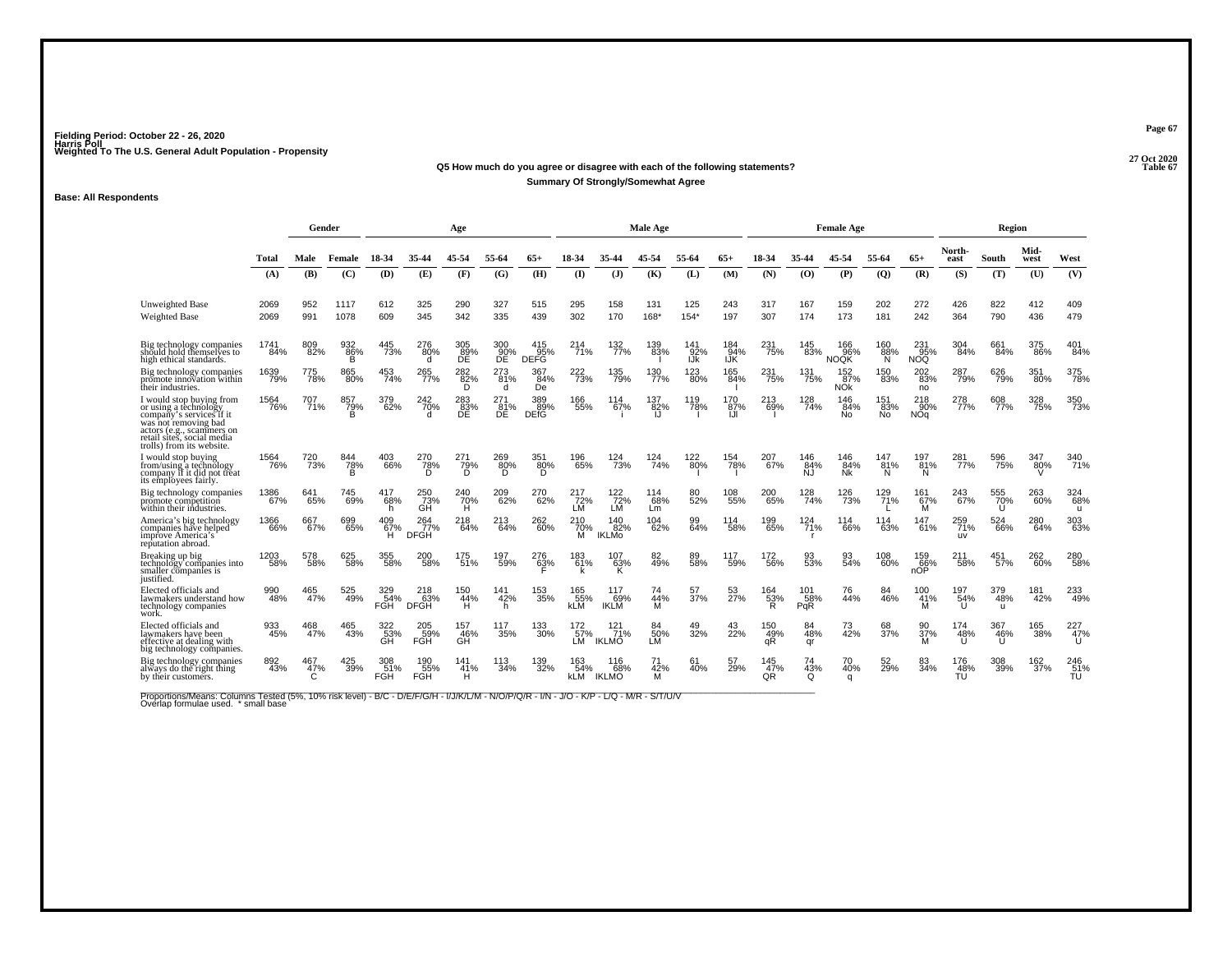### **27 Oct 2020Q5 How much do you agree or disagree with each of the following statements?**

### **Summary Of Strongly/Somewhat Agree**

### **Base: All Respondents**

|                                                                                                                                                                                               |              |                              | <b>Household Income</b> |                  |                  |                 | <b>Education</b> |                     | Employed     |                | <b>Children</b> in HH |                  | <b>Parent of Child</b><br>Under 18 |                  | <b>Home Ownership</b> |            | <b>Marital Status</b> |              |                            | <b>Race/Ethnicity</b>        |                              |
|-----------------------------------------------------------------------------------------------------------------------------------------------------------------------------------------------|--------------|------------------------------|-------------------------|------------------|------------------|-----------------|------------------|---------------------|--------------|----------------|-----------------------|------------------|------------------------------------|------------------|-----------------------|------------|-----------------------|--------------|----------------------------|------------------------------|------------------------------|
|                                                                                                                                                                                               | Total        | <b>Less</b><br>Than<br>\$50K | <b>\$50K</b><br>\$74.9K | \$75K<br>\$99.9K | $$100K+$         | HS or<br>less   | Some<br>College  | College<br>Grad+    | Yes          | N <sub>0</sub> | Yes                   | No.              | Yes                                | No.              | Homeowner             | Renter     | Married               | <b>Not</b>   | married Hispanic           | Black<br>(Not His-<br>panic) | White<br>(Not His-<br>panic) |
|                                                                                                                                                                                               | (A)          | (B)                          | (C)                     | (D)              | (E)              | (F)             | (G)              | (H)                 | $($ I        | (J)            | (K)                   | (L)              | (M)                                | (N)              | (O)                   | (P)        | (Q)                   | (R)          | (S)                        | (T)                          | (U)                          |
| <b>Unweighted Base</b><br><b>Weighted Base</b>                                                                                                                                                | 2069<br>2069 | 828<br>631                   | 391<br>337              | 251<br>262       | 478<br>716       | 637<br>694      | 594<br>674       | 838<br>701          | 1058<br>1102 | 1011<br>967    | 744<br>800            | 1325<br>1269     | 658<br>677                         | 1411<br>1392     | 1425<br>1432          | 562<br>544 | 1031<br>984           | 1038<br>1085 | 198<br>316                 | 188<br>238                   | 1503<br>1253                 |
| Big technology companies<br>should hold themselves to<br>high ethical standards.                                                                                                              | 1741<br>84%  | 524<br>83%                   | 289<br>86%              | 215<br>82%       | 608<br>85%       | 534<br>77%      | 594<br>88%       | 614<br>$88\%$       | 902<br>82%   | 840<br>587%    | 630<br>79%            | 1111<br>88%<br>к | 539<br>80%                         | 1202<br>86%<br>M | 1217<br>35%           | 463<br>85% | 868<br>88%<br>R.      | 873<br>81%   | 242 <sub>%</sub>           | 197<br>83%                   | 1084<br>87%<br>S             |
| Big technology companies<br>promote innovation within<br>their industries.                                                                                                                    | 1639<br>79%  | 495<br>78%                   | 269<br>80%              | 203<br>77%       | 565<br>79%       | 518<br>75%      | 542<br>80%       | 579<br>83%<br>F     | 872<br>79%   | 767<br>79%     | 622<br>78%            | 1018<br>80%      | 527<br>78%                         | 1113<br>80%      | 1142<br>80%           | 428<br>79% | 807<br>82%<br>R       | 833<br>77%   | 229<br>72%                 | 193<br>81%<br>s              | 1026<br>82%<br>`S            |
| I would stop buying from<br>or using a technology<br>company's services if it<br>was not removing bad<br>actors (e.g., scammers on<br>retail sites, social media<br>trolls) from its website. | 1564<br>76%  | 481<br>76%                   | 262<br>77%              | 201<br>77%       | 525<br>73%       | 470<br>68%      | 538<br>80%       | 557<br>7 <u>9</u> % | 809<br>73%   | 755<br>78%     | 575<br>72%            | 989<br>78%<br>K  | 509<br>75%                         | 1055<br>76%      | 1108<br>77%           | 399<br>73% | 814<br>83%<br>R       | 750<br>69%   | 219<br>69%                 | 174<br>73%                   | 996<br>79%                   |
| I would stop buying<br>from/using a technology<br>company if it did not freat<br>its employees fairly.                                                                                        | 1564<br>76%  | 468<br>74%                   | 269<br>80%<br>$\theta$  | 206<br>78%       | 526<br>74%       | 505<br>73%      | 512<br>76%       | 546<br>78%          | 820<br>74%   | 744<br>77%     | 596<br>75%            | 968<br>76%       | 519<br>77%                         | 1045<br>75%      | 1093<br>76%           | 410<br>75% | 783<br>80%<br>R       | 781<br>72%   | 216<br>68%                 | 172 <sub>%</sub>             | 987<br>79%<br><b>St</b>      |
| Big technology companies<br>promote competition<br>within their industries.                                                                                                                   | 1386<br>67%  | 446<br>71%<br>C              | 215<br>64%              | 175<br>67%       | 473<br>66%       | 467<br>67%      | 460<br>68%       | 459<br>66%          | 765<br>69%   | 621<br>64%     | 575<br>72%            | 811<br>64%       | 500<br>74%<br>N                    | 886<br>64%       | 951<br>66%            | 368<br>68% | 662<br>67%            | 724<br>67%   | 210<br>66%                 | 168<br>71%                   | 839<br>67%                   |
| America's big technology<br>companies have helped<br>improve America's<br>reputation abroad.                                                                                                  | 1366<br>66%  | 408<br>65%                   | 218<br>65%              | 169<br>65%       | 488<br>68%       | 457<br>66%      | 407<br>60%       | 502<br>72%          | 764<br>69%   | 602<br>62%     | 578<br>72%            | 788<br>62%       | 499<br>74%<br>N                    | 868<br>62%       | 926<br>65%            | 375<br>69% | 691<br>70%<br>R       | 676<br>62%   | 202<br>64%                 | 157<br>66%                   | 826<br>66%                   |
| Breaking up big<br>technology companies into<br>smaller companies is<br>justified.                                                                                                            | 1203<br>58%  | 377<br>60%                   | 200<br>59%              | 142<br>54%       | 410<br>57%       | 387<br>56%      | 377<br>56%       | 439<br>63%<br>FG    | 634<br>58%   | 569<br>59%     | 461<br>58%            | 742<br>59%       | 385<br>57%                         | 818<br>59%       | 846<br>59%            | 309<br>57% | 579<br>59%            | 624<br>58%   | 170<br>54%                 | 144<br>61%                   | 726<br>58%                   |
| Elected officials and<br>lawmakers understand how<br>technology companies<br>work.                                                                                                            | 990<br>48%   | 337<br>$\overline{53}$ %     | 145<br>43%              | 109<br>42%       | 351<br>49%       | 355<br>51%      | 301<br>45%       | 334<br>48%          | 578<br>52%   | 412<br>43%     | 460<br>58%            | 530<br>42%       | 409<br>60%<br>N.                   | 581<br>42%       | 669<br>47%            | 268<br>49% | 483<br>49%            | 507<br>47%   | 170<br>54%<br><b>U</b>     | 126<br>53%<br>$\mathbf{u}$   | 561<br>45%                   |
| Elected officials and<br>lawmakers have been<br>effective at dealing with<br>big technology companies.                                                                                        | 933<br>45%   | 292<br>46%                   | 127<br>38%              | 111<br>42%       | 348<br>49%       | 349<br>50%<br>G | 260<br>39%       | 325<br>46%<br>G     | 561<br>51%   | 372<br>39%     | 449<br>56%            | 484<br>38%       | 396<br>58%<br>N.                   | 538<br>39%       | 632<br>44%            | 253<br>46% | 460<br>47%            | 474<br>44%   | 155<br>49%<br>$\mathbf{H}$ | 120<br>50%<br>U              | 517<br>41%                   |
| Big technology companies<br>always do the right thing<br>by their customers.                                                                                                                  | 892<br>43%   | 284<br>45%                   | 133<br>39%              | 89<br>34%        | 340<br>48%<br>сĎ | 312<br>45%<br>g | 262<br>39%       | 318<br>45%          | 544<br>49%   | 348<br>36%     | 420<br>$-53%$         | 472<br>37%       | 358<br>53%<br>N.                   | 534<br>38%       | 631<br>44%            | 226<br>41% | 456<br>46%            | 436<br>40%   | 163<br>52%                 | 107<br>45%                   | 506<br>40%                   |

Proportions/Means: Columns Tested (5%, 10% risk level) - B/C/D/E - F/G/H - I/J - K/L - M/N - O/P - Q/R - S/T/U<br>Overlap formulae used.

**Page 68**

**Table 68**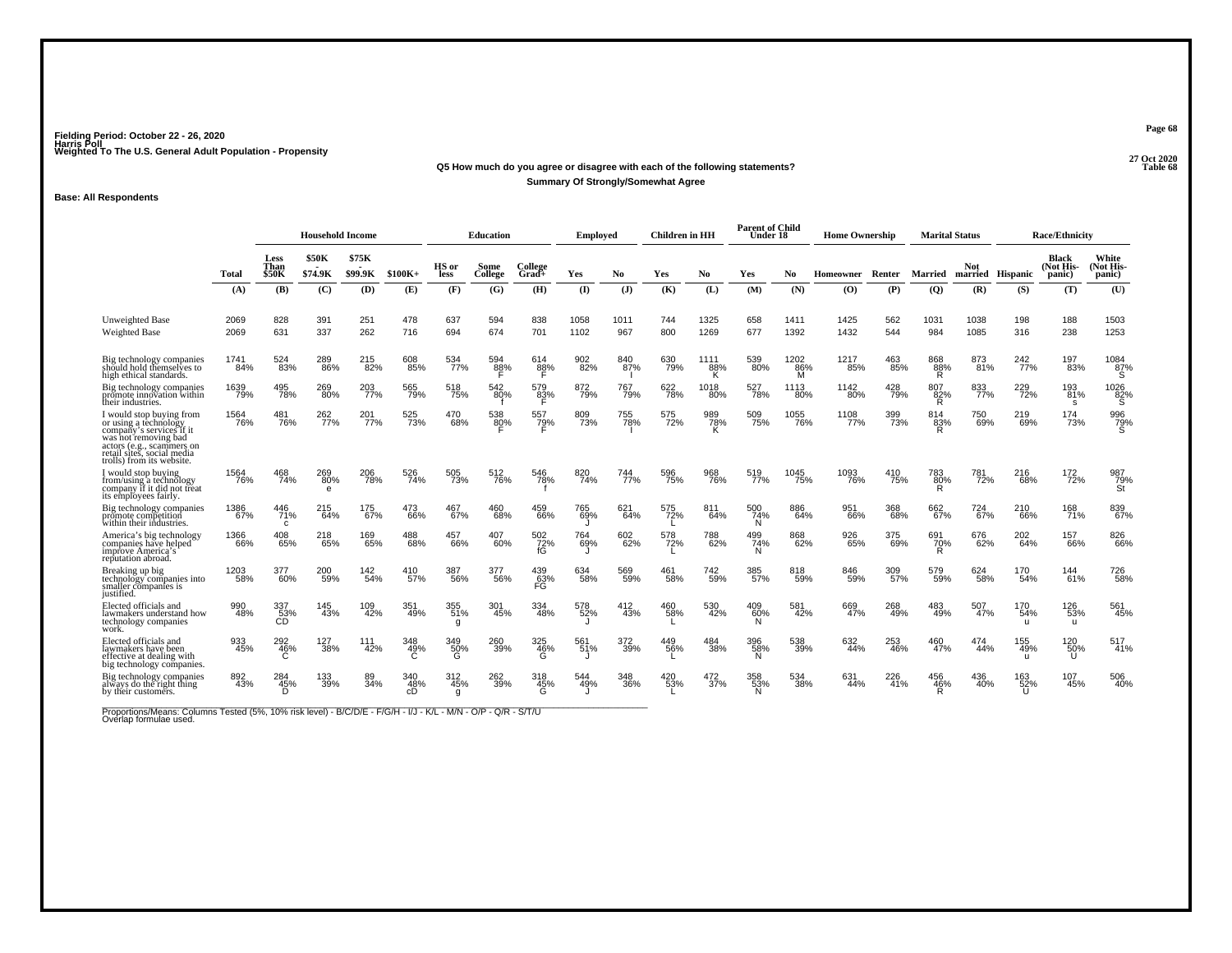#### **27 Oct 2020Q5 How much do you agree or disagree with each of the following statements? Table 69 Summary Of Strongly/Somewhat Disagree**

### **Base: All Respondents**

|                                                                                                                                                                                               |              | Gender          |                 |                           |                          | Age              |                      |                           |                            |                       | <b>Male Age</b>           |                       |                           |                           |                  | <b>Female Age</b>     |                               |                               |                | Region                  |                    |                  |
|-----------------------------------------------------------------------------------------------------------------------------------------------------------------------------------------------|--------------|-----------------|-----------------|---------------------------|--------------------------|------------------|----------------------|---------------------------|----------------------------|-----------------------|---------------------------|-----------------------|---------------------------|---------------------------|------------------|-----------------------|-------------------------------|-------------------------------|----------------|-------------------------|--------------------|------------------|
|                                                                                                                                                                                               | Total        | Male            | Female          | 18-34                     | 35-44                    | 45-54            | 55-64                | $65+$                     | 18-34                      | 35-44                 | 45-54                     | 55-64                 | $65+$                     | 18-34                     | 35-44            | 45-54                 | 55-64                         | $65+$                         | North-<br>east | South                   | Mid-<br>west       | West             |
|                                                                                                                                                                                               | (A)          | (B)             | (C)             | (D)                       | (E)                      | (F)              | (G)                  | (H)                       | $\mathbf{I}$               | $($ $\bf{J}$ )        | (K)                       | (L)                   | (M)                       | (N)                       | (0)              | (P)                   | (Q)                           | (R)                           | (S)            | (T)                     | (U)                | (V)              |
| <b>Unweighted Base</b><br><b>Weighted Base</b>                                                                                                                                                | 2069<br>2069 | 952<br>991      | 1117<br>1078    | 612<br>609                | 325<br>345               | 290<br>342       | 327<br>335           | 515<br>439                | 295<br>302                 | 158<br>170            | 131<br>168*               | 125<br>$154*$         | 243<br>197                | 317<br>307                | 167<br>174       | 159<br>173            | 202<br>181                    | 272<br>242                    | 426<br>364     | 822<br>790              | 412<br>436         | 409<br>479       |
| Big technology companies<br>always do the right thing<br>by their customers.                                                                                                                  | 1177<br>57%  | 523<br>53%      | 654<br>61%<br>в | 301<br>49%                | $^{155}_{45\%}$          | 201<br>59%       | 22266%<br>ĎĔ         | 299<br>68%<br>DĚĚ         | 139<br>46%                 | 55<br>32%             | 58%<br>i.J                | 60%<br>IJ             | 140<br>71%<br><b>IJK</b>  | 162<br>53%                | 100<br>57%<br>J  | 103<br>60%            | 129<br>71%<br>NO <sub>p</sub> | 160<br>66%<br>N               | 188<br>52%     | 482<br>61%<br><b>SV</b> | 274<br>63%<br>SV   | 232<br>49%       |
| Elected officials and<br>lawmakers have been<br>effective at dealing with<br>big technology companies.                                                                                        | 1136<br>55%  | 522<br>53%      | 614<br>57%      | 287<br>47%                | 140<br>41%               | $^{185}_{~54\%}$ | $^{218}_{65\%}$ DEF  | 306<br>70 <sub>%</sub>    | 130<br>43%                 | 50<br>29%             | 84<br>50%                 | 105<br>$\frac{68}{5}$ | 154<br>78%<br>IJKR        | 157<br>51%                | 90<br>52%        | 100<br>58%            | 113<br>63%<br>no              | 152<br>63%<br>No <sup>1</sup> | 189<br>52%     | $^{424}_{54\%}$         | $\frac{271}{62\%}$ | 252<br>53%       |
| Elected officials and<br>lawmakers understand how<br>technology companies<br>work.                                                                                                            | 1079<br>52%  | 525<br>53%      | 553<br>51%      | 280<br>46%<br>Е           | 127<br>37%               | 192<br>56%<br>DE | 194<br>58%<br>DE     | 286<br>65%<br><b>DEFg</b> | 137<br>45%                 | 54<br>31%             | 95<br>56%<br>i.I          | 63%                   | 144<br>73%<br><b>IJKR</b> | 143<br>47%                | 73<br>42%        | 97<br>56%<br>$\Omega$ | 97<br>54%<br>$\circ$          | 142<br>59%<br>NÕ.             | 167<br>46%     | 411<br>52%              | 255<br>58%<br>St   | 246<br>51%       |
| Breaking up big<br>technology companies into<br>smaller companies is<br>justified.                                                                                                            | 866<br>42%   | 413<br>42%      | 453<br>42%      | 254<br>42%                | 145<br>42%               | 167<br>49%<br>H  | 138<br>41%           | 163<br>37%                | 119<br>39%                 | 63<br>37%             | 86<br>51%<br>i.l          | 65<br>42%             | 80<br>41%                 | 135<br>44%                | 82<br>47%<br>R   | 80<br>46%<br>Ř.       | 73<br>40%                     | 83<br>34%                     | 153<br>42%     | 340<br>43%              | 174<br>40%         | 199<br>42%       |
| America's big technology<br>companies have helped<br>improve America's<br>reputation abroad.                                                                                                  | 703<br>34%   | 324<br>33%      | 379<br>35%      | $^{200}_{33\%}$           | 81<br>23%                | 123<br>36%       | $\frac{122}{36\%}$   | 177<br>40%<br>DÊ          | 92<br>30%                  | 31<br>18%             | 64<br>38%                 | 55<br>36%             | 82<br>42%<br>IJ           | 108<br>35%                | 50<br>29%        | 59<br>34%             | 67<br>37%                     | 95<br>39%<br>$\Omega$         | 105<br>29%     | 266<br>34%              | 156<br>36%<br>S.   | 176<br>37%<br>s. |
| Big technology companies<br>promote competition<br>within their industries.                                                                                                                   | 683<br>33%   | 349<br>35%      | 334<br>31%      | 192<br>32%                | 94<br>27%                | $^{102}_{30\%}$  | $\frac{126}{38\%}$   | 169<br>38%<br>dEF         | 28%                        | 49<br>28%             | 32%                       | 48%<br>IJKQ           | 88<br>45%<br>IJkŘ         | 108<br>35%                | 26%              | 48<br>27%             | 52<br>29%                     | 81<br>33%                     | 120<br>33%     | 235<br>30%              | 173<br>40%<br>Tv   | 154<br>32%       |
| I would stop buving<br>from/using a technology<br>company if it did not treat<br>its employees fairly.                                                                                        | 505<br>24%   | 270<br>27%<br>C | 235<br>22%      | 206<br>34%<br><b>EFGH</b> | 74<br>22%                | 71<br>21%        | 66<br>20%            | 87<br>20%                 | 105<br>35%<br>LM           | 46<br>27%<br>$\Omega$ | 44<br>26%<br>$\mathbf{D}$ | 31<br>20%             | 43<br>22%                 | 100<br>33%<br><b>OPQR</b> | 28<br>16%        | 27<br>16%             | 35<br>19%                     | 45<br>19%                     | 83<br>23%      | 194<br>25%              | 89<br>20%          | 139<br>29%       |
| I would stop buying from<br>or using a technology<br>company's services if it<br>was not removing bad<br>actors (e.g., scammers on<br>retail sites, social media<br>trolls) from its website. | 505<br>24%   | 284<br>29%      | 221<br>21%      | 230<br>38%<br>eFGH        | 102<br>30%<br><b>FGH</b> | 58<br>17%<br>h.  | 64<br>$\frac{19}{H}$ | 50<br>11%                 | 136<br>45%<br><b>IKLMN</b> | 57<br>$\frac{33}{5}$  | 31<br>18%                 | 34<br>22%<br>m        | $\overline{1}3%$          | 31%<br><b>PQR</b>         | 46<br>26%<br>pqR | 27<br>16%             | 30<br>17%                     | 24<br>10%                     | 23%            | 183<br>23%              | 108<br>25%         | 129<br>27%       |
| Big technology companies<br>promote innovation within<br>their industries.                                                                                                                    | 430<br>21%   | 216<br>22%      | 214<br>20%      | 156<br>26%<br>FgH         | 80<br>23%<br>h.          | 60<br>18%        | 62<br>19%            | 72<br>16%                 | 80<br>27%<br>м             | 36<br>21%             | 38<br>23%<br>D            | 31<br>20%             | 31<br>16%                 | 76<br>25%<br>Pr           | 44<br>25%<br>Pr  | 22<br>13%             | 32 <sub>%</sub>               | 41<br>17%                     | 76<br>21%      | 164<br>21%              | 85<br><b>20%</b>   | 104<br>22%       |
| Big technology companies<br>should hold themselves to<br>high ethical standards.                                                                                                              | 328<br>16%   | 181<br>18%<br>Ć | 146<br>14%      | 164<br>27%<br>eFGH        | 69<br>20%<br>FGH         | 37<br>11%<br>H.  | 34<br>10%<br>Ĥ.      | 24<br>5%                  | 88<br>29%<br><b>KLM</b>    | 39<br>$23\%$<br>LM    | 29<br>17%<br>IMP          | 13<br>8%              | 13<br>6%                  | 77<br>25%<br><b>PQR</b>   | 30<br>17%<br>PR. | $\overline{7}$<br>4%  | 22<br>$\overline{12}\%$<br>ΡŘ | 11<br>5%                      | 60<br>16%      | 129<br>16%              | 61<br>14%          | 77<br>16%        |

Proportions/Means: Columns Tested (5%, 10% risk level) - B/C - D/E/F/G/H - I/J/K/L/M - N/O/P/Q/R - I/N - J/O - K/P - L/Q - M/R - S/T/U/V<br>Overlap formulae used. \*small base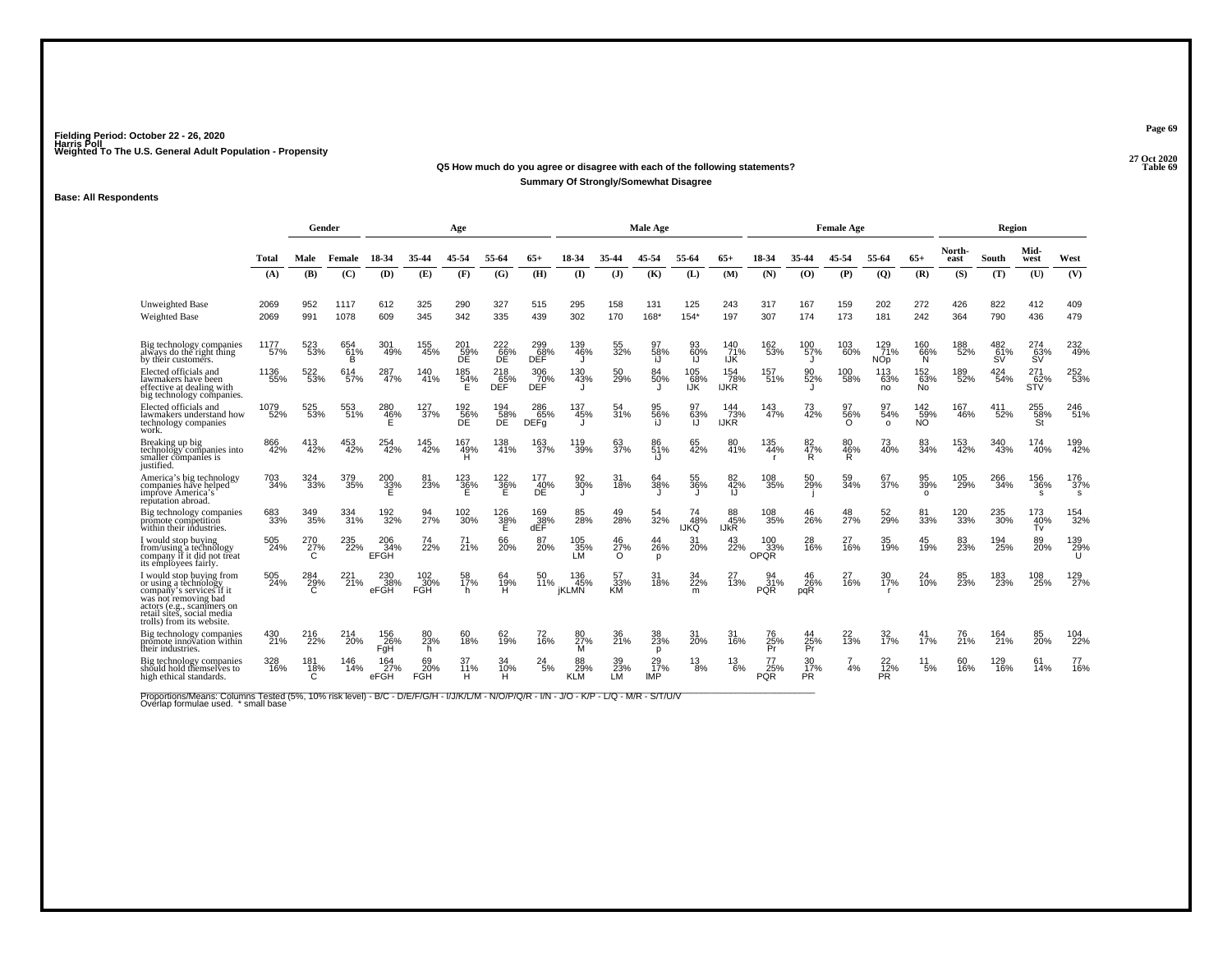### **27 Oct 2020Q5 How much do you agree or disagree with each of the following statements?Summary Of Strongly/Somewhat Disagree**

### **Base: All Respondents**

|                                                                                                                                                                                               |              |                              | <b>Household Income</b>             |                  |                 |                       | Education        |                    | Employed     |                | <b>Children</b> in HH |                      | <b>Parent of Child</b><br>Under 18 |                 | <b>Home Ownership</b> |            | <b>Marital Status</b> |                 |                         | <b>Race/Ethnicity</b>        |                              |
|-----------------------------------------------------------------------------------------------------------------------------------------------------------------------------------------------|--------------|------------------------------|-------------------------------------|------------------|-----------------|-----------------------|------------------|--------------------|--------------|----------------|-----------------------|----------------------|------------------------------------|-----------------|-----------------------|------------|-----------------------|-----------------|-------------------------|------------------------------|------------------------------|
|                                                                                                                                                                                               | Total        | <b>Less</b><br>Than<br>\$50K | <b>\$50K</b><br>\$74.9K             | \$75K<br>\$99.9K | $$100K+$        | HS or<br>less         | Some<br>College  | College<br>$Grad+$ | Yes          | N <sub>0</sub> | Yes                   | No.                  | Yes                                | No.             | Homeowner             | Renter     | Married               | <b>Not</b>      | married Hispanic        | Black<br>(Not His-<br>panic) | White<br>(Not His-<br>panic) |
|                                                                                                                                                                                               | (A)          | (B)                          | (C)                                 | (D)              | (E)             | (F)                   | (G)              | (H)                | $($ I        | (J)            | (K)                   | (L)                  | (M)                                | (N)             | (0)                   | (P)        | (Q)                   | (R)             | (S)                     | (T)                          | (U)                          |
| <b>Unweighted Base</b><br><b>Weighted Base</b>                                                                                                                                                | 2069<br>2069 | 828<br>631                   | 391<br>337                          | 251<br>262       | 478<br>716      | 637<br>694            | 594<br>674       | 838<br>701         | 1058<br>1102 | 1011<br>967    | 744<br>800            | 1325<br>1269         | 658<br>677                         | 1411<br>1392    | 1425<br>1432          | 562<br>544 | 1031<br>984           | 1038<br>1085    | 198<br>316              | 188<br>238                   | 1503<br>1253                 |
| Big technology companies<br>always do the right thing<br>by their customers.                                                                                                                  | 1177<br>57%  | 348<br>55%                   | 204<br>$-61%$<br>e                  | 173<br>66%<br>ВĒ | 375<br>52%      | 382<br>55%            | 412<br>61%<br>fH | 383<br>55%         | 559<br>51%   | 618<br>64%     | 380<br>47%            | 797<br>63%<br>K      | 318<br>47%                         | 859<br>62%<br>M | 801<br>56%            | 318<br>59% | 529<br>54%            | 648<br>60%<br>O | 153<br>48%              | 131<br>55%                   | 746<br>60%<br>΄Š΄            |
| Elected officials and<br>lawmakers have been<br>effective at dealing with<br>big technology companies.                                                                                        | 1136<br>55%  | 339<br>54%                   | 210<br>62%<br>BE                    | 151<br>58%       | 368<br>51%      | 345<br>50%            | 414<br>FH        | 377<br>54%         | 541<br>49%   | 594<br>61%     | 351<br>44%            | 785<br>62%<br>к      | 281<br>42%                         | 854<br>61%<br>м | 800<br>56%            | 291<br>54% | 524<br>53%            | 611<br>56%      | 161 <sub>%</sub>        | 118<br>50%                   | 735<br>59%<br>.sT            |
| Elected officials and<br>lawmakers understand how<br>technology companies<br>work.                                                                                                            | 1079<br>52%  | 294<br>47%                   | 193<br>$\frac{57}{B}$               | 153<br>58%       | 364<br>51%      | 338<br>49%            | 373<br>55%       | 367<br>52%         | 524<br>48%   | 554<br>57%     | 340<br>42%            | 739<br>58%<br>к      | 268<br>40%                         | 811<br>58%<br>M | 763<br>53%            | 276<br>51% | 501<br>51%            | 578<br>53%      | 146<br>46%              | 112<br>47%                   | 692<br>55%<br>st             |
| Breaking up big<br>technology companies into<br>smaller companies is<br>justified.                                                                                                            | 866<br>42%   | $^{254}_{40\%}$              | 137<br>41%                          | 120<br>46%       | 305<br>43%      | 307<br>44%            | 297<br>44%<br>н  | 262<br>37%         | 468<br>42%   | 398<br>41%     | 339<br>42%            | 527<br>41%           | 292<br>43%                         | 574<br>41%      | 586<br>41%            | 235<br>43% | 405<br>41%            | 461<br>42%      | 146<br>46%              | 93<br>39%                    | 526<br>42%                   |
| America's big technology<br>companies have helped<br>improve America's<br>reputation abroad.                                                                                                  | 703<br>34%   | 223<br>35%                   | 120<br>35%                          | 93<br>35%        | 228<br>32%      | 237<br>34%<br>h       | 267<br>40%<br>н  | 199<br>28%         | 338<br>31%   | 364<br>38%     | 222<br>28%            | $^{481}_{38\%}$<br>K | 178<br>26%                         | 525<br>38%<br>M | 506<br>35%            | 169<br>31% | 294<br>-30%           | 409<br>38%<br>O | 115<br>36%              | 81<br>34%                    | 426<br>34%                   |
| Big technology companies<br>promote competition<br>within their industries.                                                                                                                   | 683<br>33%   | 185<br>29%                   | <sup>122</sup> <sub>36</sub> %<br>b | 87<br>33%        | 243<br>34%      | 227<br>33%            | 214<br>32%       | 242<br>34%         | 337<br>31%   | 346<br>36%     | 225<br>28%            | 458<br>36%<br>K      | 177<br>26%                         | 507<br>36%<br>м | 481<br>34%            | 176<br>32% | 322<br>33%            | 361<br>33%      | 106<br>34%              | 69<br>29%                    | $^{413}_{33\%}$              |
| I would stop buying<br>from/using a technology<br>company if it did not treat<br>its employees fairly.                                                                                        | 505<br>24%   | 163<br>26%                   | 69<br>20%                           | 57<br>22%        | 190<br>26%<br>c | 188<br>27%<br>h.      | 162<br>24%       | 155<br>22%         | 283<br>26%   | 222<br>23%     | 204<br>25%            | 301<br>24%           | 158<br>23%                         | 347<br>25%      | 339<br>24%            | 134<br>25% | 201<br>20%            | 304<br>28%<br>Ω | 101<br>$\frac{32\%}{U}$ | 66<br>28%<br>u               | 266<br>21%                   |
| I would stop buying from<br>or using a technology<br>company's services if it<br>was not removing bad<br>actors (e.g., scammers on<br>retail sites, social media<br>trolls) from its website. | 505<br>24%   | 151<br>24%                   | 76<br>23%                           | 61<br>23%        | 190<br>27%      | $^{224}_{32\%}$<br>ĞП | 136<br>20%       | 144<br>21%         | 293<br>27%   | 211<br>22%     | 225<br>28%            | 280<br>22%           | 167<br>25%                         | 337<br>24%      | 324<br>23%            | 145<br>27% | 170<br>17%            | 335<br>31%      | 31%<br>$\mathbf{H}$     | 64<br>27%                    | 257<br>21%                   |
| Big technology companies<br>promote innovation within<br>their industries.                                                                                                                    | 430<br>21%   | 136<br>22%                   | 68<br>20%                           | 60<br>23%        | 151<br>21%      | 175<br>25%<br>qH      | 132<br>20%       | 122<br>17%         | 230<br>21%   | 199<br>21%     | 178<br>22%            | 251<br>20%           | 150<br>22%                         | 280<br>20%      | 290<br>20%            | 116<br>21% | 177<br>18%            | 252<br>23%<br>O | 88<br>28%<br>tŪ         | 45<br>19%                    | 227<br>18%                   |
| Big technology companies<br>should hold themselves to<br>high ethical standards.                                                                                                              | 328<br>16%   | 107<br>17%                   | 14%                                 | 47<br>18%        | 108<br>15%      | 160<br>23%<br>GĤ      | 80<br>12%        | 88<br>12%          | 201<br>18%   | 127<br>13%     | 170<br>21%            | 158<br>12%           | 138<br>20%<br>N.                   | 190<br>14%      | 215<br>15%            | 81<br>15%  | 116<br>12%            | $^{211}_{19\%}$ | 74<br>23%<br>ū          | 41<br>17%                    | 169<br>13%                   |

Proportions/Means: Columns Tested (5%, 10% risk level) - B/C/D/E - F/G/H - I/J - K/L - M/N - O/P - Q/R - S/T/U<br>Overlap formulae used.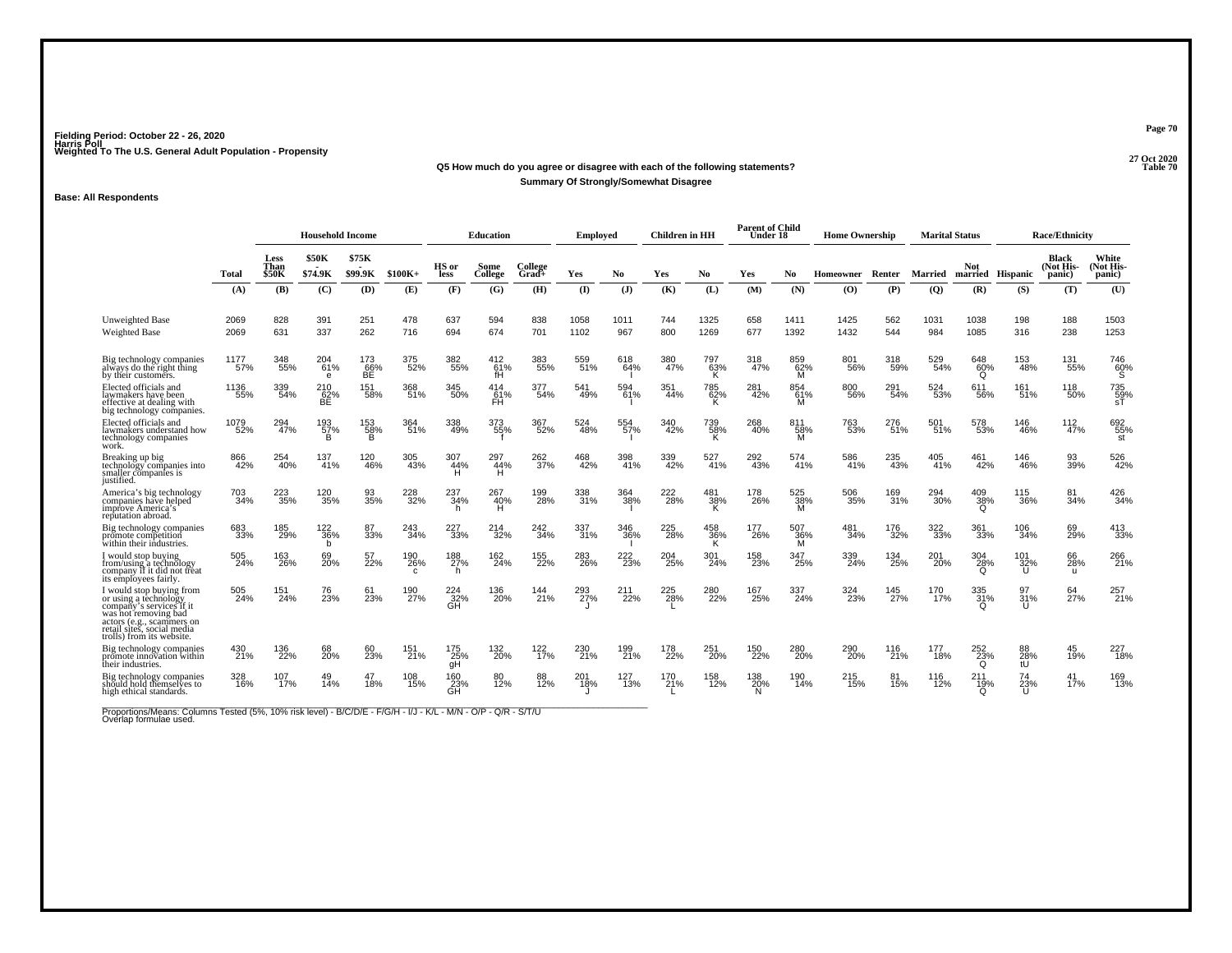**27 Oct 2020Q5\_1 How much do you agree or disagree with each of the following statements?P** Table 71 **Elected officials and lawmakers understand how technology companies work.**

### **Base: All Respondents**

|                                                |              | Gender           |                 |                          |                                | Age              |                  |                           |                          |                           | Male Age        |                  |                           |                 |                   | <b>Female Age</b>     |                       |                         |                | Region                     |                  |             |
|------------------------------------------------|--------------|------------------|-----------------|--------------------------|--------------------------------|------------------|------------------|---------------------------|--------------------------|---------------------------|-----------------|------------------|---------------------------|-----------------|-------------------|-----------------------|-----------------------|-------------------------|----------------|----------------------------|------------------|-------------|
|                                                | Total        | Male             | Female          | 18-34                    | 35-44                          | 45-54            | 55-64            | $65+$                     | 18-34                    | 35-44                     | 45-54           | 55-64            | $65+$                     | 18-34           | 35-44             | 45-54                 | 55-64                 | $65+$                   | North-<br>east | South                      | Mid-<br>west     | West        |
|                                                | (A)          | (B)              | (C)             | (D)                      | (E)                            | (F)              | (G)              | (H)                       | $\mathbf{I}$             | $($ $\bf{J}$ )            | (K)             | (L)              | (M)                       | (N)             | (0)               | (P)                   | $\overline{Q}$        | (R)                     | (S)            | (T)                        | (U)              | (V)         |
| <b>Unweighted Base</b><br><b>Weighted Base</b> | 2069<br>2069 | 952<br>991       | 1117<br>1078    | 612<br>609               | 325<br>345                     | 290<br>342       | 327<br>335       | 515<br>439                | 295<br>302               | 158<br>170                | 131<br>168*     | 125<br>$154*$    | 243<br>197                | 317<br>307      | 167<br>174        | 159<br>173            | 202<br>181            | 272<br>242              | 426<br>364     | 822<br>790                 | 412<br>436       | 409<br>479  |
| Strongly/Somewhat Agree<br>(Net)               | 990<br>48%   | 465<br>47%       | 525<br>49%      | 329<br>54%<br><b>FGH</b> | $^{218}_{63\%}$<br><b>DFGH</b> | 150<br>44%<br>H  | 141<br>42%<br>h  | 153<br>35%                | 165<br>55%<br><b>kLM</b> | 117<br>69%<br><b>IKLM</b> | 74<br>44%<br>м  | 57<br>37%        | 53<br>27%                 | 164<br>53%<br>R | 101<br>58%<br>PqR | 76<br>44%             | 84<br>46%             | 100<br>41%              | 197<br>54%     | 379<br>48%<br>$\mathbf{u}$ | 181<br>42%       | 233<br>49%  |
| Strongly agree                                 | 281<br>14%   | 153<br>15%<br>C. | 128<br>12%      | 106<br>17%<br>GH         | 76<br>22%<br>fGH               | 52<br>15%<br>GH  | $^{22}_{6\%}$    | $^{25}_{6\%}$             | 61<br>20%<br>LM          | $^{45}_{26\%}$ LM         | 33<br>19%<br>LM | $_{6\%}^8$       | $\frac{6}{3}$ %           | 45<br>15%<br>ar | 31<br>18%<br>0Ř   | 20<br>11%             | $^{13}_{7\%}$         | $^{19}_{8\%}$<br>m      | 57<br>16%      | 116<br>15%<br>U            | 39<br>9%         | 69<br>14%   |
| Somewhat agree                                 | 709<br>34%   | 312<br>31%       | 398<br>37%<br>B | 223<br>37%<br>fΗ         | $\frac{142}{41%}$<br>FH        | 98<br>29%        | 119<br>36%       | 127<br>29%                | 104 34%<br>kM            | 72<br>42%<br>KM           | 41<br>24%       | 48<br>31%        | 46<br>24%                 | 120<br>39%      | 70<br>40%         | 57<br>33%             | 71<br>39%             | 81<br>33%<br>m          | 140<br>39%     | 263<br>33%                 | 142<br>33%       | 164<br>34%  |
| Strongly/Somewhat<br>Disagree (Net)            | 1079<br>52%  | 525<br>53%       | 553<br>51%      | 280<br>46%               | $^{127}_{37\%}$                | 192<br>56%<br>DE | 194<br>58%<br>DE | 286<br>65%<br><b>DEFg</b> | 137<br>45%               | 54<br>31%                 | 95<br>56%       | 97<br>63%        | 144<br>73%<br><b>IJKR</b> | 143<br>47%      | 73<br>42%         | 97<br>56%<br>Ω        | 97<br>54%<br>$\Omega$ | 142<br>59%<br><b>NO</b> | 167<br>46%     | 411<br>52%                 | 255<br>58%<br>St | 246<br>51%  |
| Somewhat disagree                              | 669<br>32%   | 307<br>31%       | 362<br>34%      | $^{187}_{31\%}$          | 68<br>20%                      | $^{115}_{34\%}$  | $^{114}_{34\%}$  | 185<br>42%<br><b>DEfg</b> | 82<br>27%                | 31<br>18%                 | 58<br>35%       | 50<br>32%        | 86<br>44%                 | 104<br>34%<br>O | 37<br>21%         | 57<br>33%<br>$\Omega$ | 64<br>35%<br>$\Omega$ | 100<br>41%<br>$\Omega$  | 113<br>31%     | 250<br>32%                 | 151<br>35%       | 156<br>32%  |
| Strongly disagree                              | 410<br>20%   | 218<br>22%       | 192<br>18%      | 93<br>15%                | 59<br>17%                      | 77<br>22%<br>D   | 81<br>24%<br>De  | 101<br>23%<br>De          | 54<br>18%                | 23<br>13%                 | 36<br>22%       | 47<br>31%<br>IJa | 58<br>29%<br>IJR          | 39<br>13%       | 36<br>21%         | 40<br>23%<br>Ń        | 34<br>19%             | 43<br>18%               | 54<br>15%      | 161<br>20%                 | 104<br>24%       | 90<br>19%   |
| Sigma                                          | 2069<br>100% | 991<br>100%      | 1078<br>100%    | 609<br>100%              | 345<br>100%                    | 342<br>100%      | 335<br>100%      | 439<br>100%               | 302<br>100%              | 170<br>100%               | 168<br>100%     | 154<br>100%      | 197<br>100%               | 307<br>100%     | 174<br>100%       | 173<br>100%           | 181<br>100%           | 242<br>100%             | 364<br>100%    | 790<br>100%                | 436<br>100%      | 479<br>100% |

Proportions/Means: Columns Tested (5%, 10% risk level) - B/C - D/E/F/G/H - I/J/K/L/M - N/O/P/Q/R - I/N - J/O - K/P - L/Q - M/R - S/T/U/V<br>Overlap formulae used. \*small base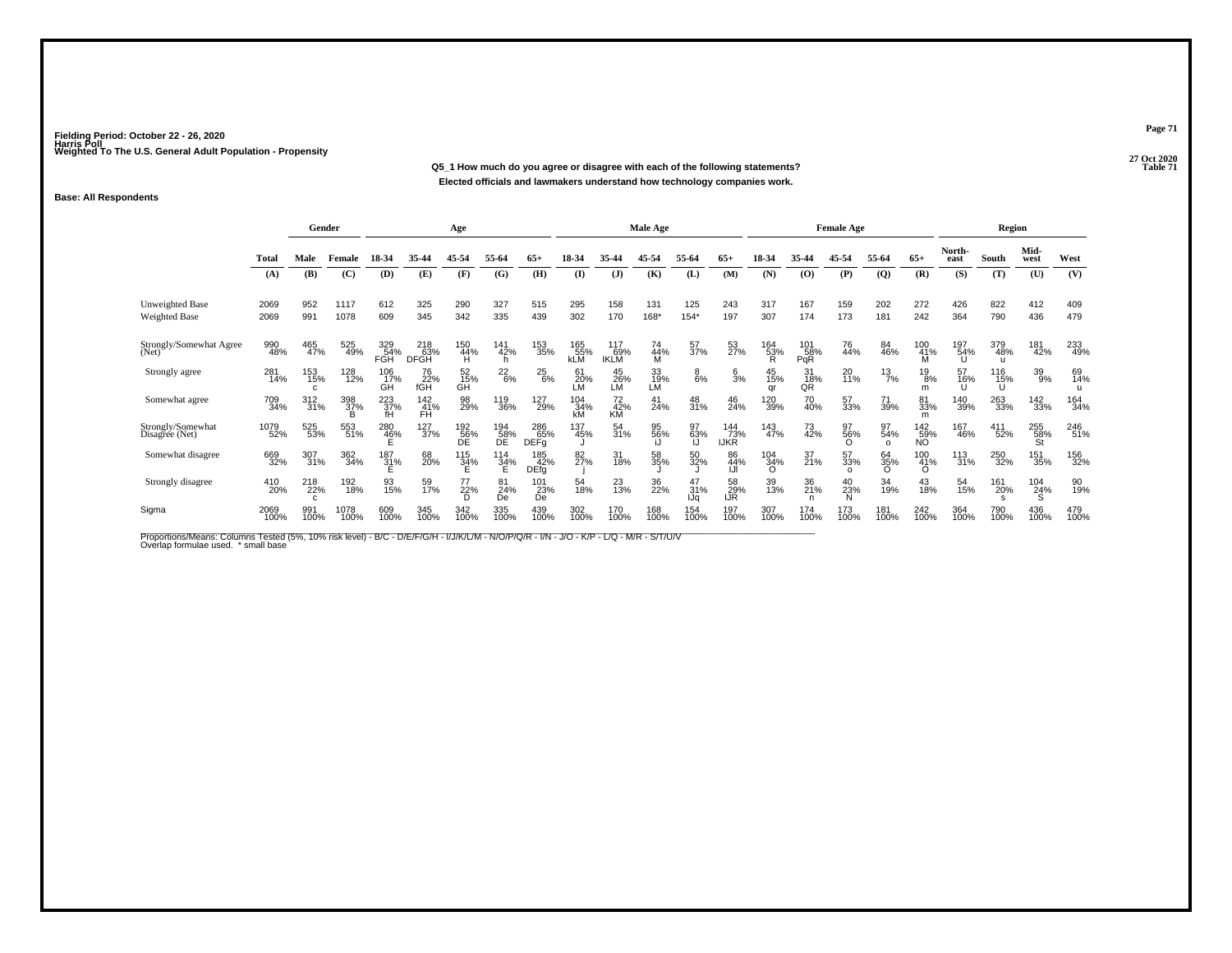**27 Oct 2020Q5\_1 How much do you agree or disagree with each of the following statements?Elected officials and lawmakers understand how technology companies work.**

### **Base: All Respondents**

|                                         |              | <b>Household Income</b> |                         |                  |                  |                 | <b>Education</b> |                  | <b>Employed</b> |                | <b>Children</b> in HH |                    | <b>Parent of Child</b><br>Under 18 |                       | <b>Home Ownership</b> |             | <b>Marital Status</b> |                       |             | <b>Race/Ethnicity</b>               |                             |
|-----------------------------------------|--------------|-------------------------|-------------------------|------------------|------------------|-----------------|------------------|------------------|-----------------|----------------|-----------------------|--------------------|------------------------------------|-----------------------|-----------------------|-------------|-----------------------|-----------------------|-------------|-------------------------------------|-----------------------------|
|                                         | Total        | Less<br>Than<br>\$50K   | <b>\$50K</b><br>\$74.9K | \$75K<br>\$99.9K | $$100K+$         | HS or<br>less   | Some<br>College  | College<br>Grad+ | Yes             | No.            | Yes                   | No                 | Yes                                | N <sub>0</sub>        | Homeowner             | Renter      | <b>Married</b>        | <b>Not</b><br>married | Hispanic    | <b>Black</b><br>(Not His-<br>panic) | White<br>Not His-<br>panic) |
|                                         | (A)          | (B)                     | (C)                     | (D)              | (E)              | (F)             | (G)              | (H)              | (I)             | $(\mathbf{J})$ | (K)                   | (L)                | (M)                                | (N)                   | (O)                   | (P)         | (Q)                   | (R)                   | (S)         | (T)                                 | (U)                         |
| Unweighted Base<br><b>Weighted Base</b> | 2069<br>2069 | 828<br>631              | 391<br>337              | 251<br>262       | 478<br>716       | 637<br>694      | 594<br>674       | 838<br>701       | 1058<br>1102    | 1011<br>967    | 744<br>800            | 1325<br>1269       | 658<br>677                         | 1411<br>1392          | 1425<br>1432          | 562<br>544  | 1031<br>984           | 1038<br>1085          | 198<br>316  | 188<br>238                          | 1503<br>1253                |
| Strongly/Somewhat Agree<br>(Net)        | 990<br>48%   | 337<br>53%<br>CD        | 145<br>43%              | 109<br>42%       | 351<br>49%       | 355<br>51%      | 301<br>45%       | 334<br>48%       | 578<br>52%      | 412<br>43%     | 460<br>58%            | 530<br>42%         | 409<br>60%                         | 581<br>42%            | 669<br>47%            | 268<br>49%  | 483<br>49%            | 507<br>47%            | 170<br>54%  | 126<br>53%<br>u                     | 561<br>45%                  |
| Strongly agree                          | 281<br>14%   | 78<br>12%               | 32<br>10%               | 37<br>14%        | 120<br>17%<br>bС | 90<br>13%       | 76<br>11%        | 115<br>16%<br>G  | 198<br>18%      | 83%            | 161<br>20%            | 120<br>9%          | 148<br>22%                         | 133<br>10%            | 180<br>13%            | 87<br>16%   | 143<br>15%            | 138<br>13%            | 55<br>17%   | 45<br>19%                           | 148<br>12%                  |
| Somewhat agree                          | 709<br>34%   | 259<br>41%<br>CDE       | 112<br>33%              | 72<br>28%        | 232<br>32%       | 265<br>38%<br>н | 225<br>33%       | 219<br>31%       | 380<br>34%      | 330<br>34%     | 299<br>37%            | 410<br>32%         | 261<br>39%<br>N                    | 448<br>32%            | 489<br>34%            | 181<br>33%  | 340<br>35%            | 369<br>34%            | 115<br>36%  | 80<br>34%                           | 413<br>33%                  |
| Strongly/Somewhat<br>Disagree (Net)     | 1079<br>52%  | 294<br>47%              | 193<br>57%              | 153<br>58%<br>B  | 364<br>51%       | 338<br>49%      | 373<br>55%       | 367<br>52%       | 524<br>48%      | 554<br>57%     | 340<br>42%            | 739<br>58%         | 268<br>40%                         | 811<br>58%<br>M       | 763<br>53%            | 276<br>51%  | 501<br>51%            | 578<br>53%            | 146<br>46%  | $\frac{112}{47\%}$                  | 692<br>55%<br>st            |
| Somewhat disagree                       | 669<br>32%   | 191<br>30%              | 116<br>34%              | 95<br>36%        | 215<br>30%       | 209<br>30%      | 241<br>36%       | 218<br>31%       | 310<br>28%      | 359<br>37%     | 198<br>25%            | $\frac{470}{37\%}$ | 151<br>22%                         | 518<br>37%<br>M       | 469<br>33%            | 179<br>33%  | 288<br>29%            | 380<br>35%            | 90<br>29%   | 69<br>29%                           | 438<br>35%                  |
| Strongly disagree                       | 410<br>20%   | 104<br>16%              | 77<br>23%               | 58<br>22%        | 149<br>21%       | 129<br>19%      | 132<br>20%       | 149<br>21%       | 214<br>19%      | 196<br>20%     | 141<br>18%            | 269<br>21%         | 117<br>17%                         | 293<br>$\frac{21}{6}$ | 294<br>21%            | 97<br>18%   | 212<br>22%            | 198<br>18%            | 56<br>18%   | $^{43}_{18\%}$                      | 254<br>20%                  |
| Sigma                                   | 2069<br>100% | 631<br>100%             | 337<br>100%             | 262<br>100%      | 716<br>100%      | 694<br>100%     | 674<br>100%      | 701<br>100%      | 1102<br>100%    | 967<br>100%    | 800<br>100%           | 1269<br>100%       | 677<br>100%                        | 1392<br>100%          | 1432<br>100%          | 544<br>100% | 984<br>100%           | 1085<br>100%          | 316<br>100% | 238<br>100%                         | 1253<br>100%                |

Proportions/Means: Columns Tested (5%, 10% risk level) - B/C/D/E - F/G/H - I/J - K/L - M/N - O/P - Q/R - S/T/U<br>Overlap formulae used.

**Page 72**

**Properties 22 Table 72**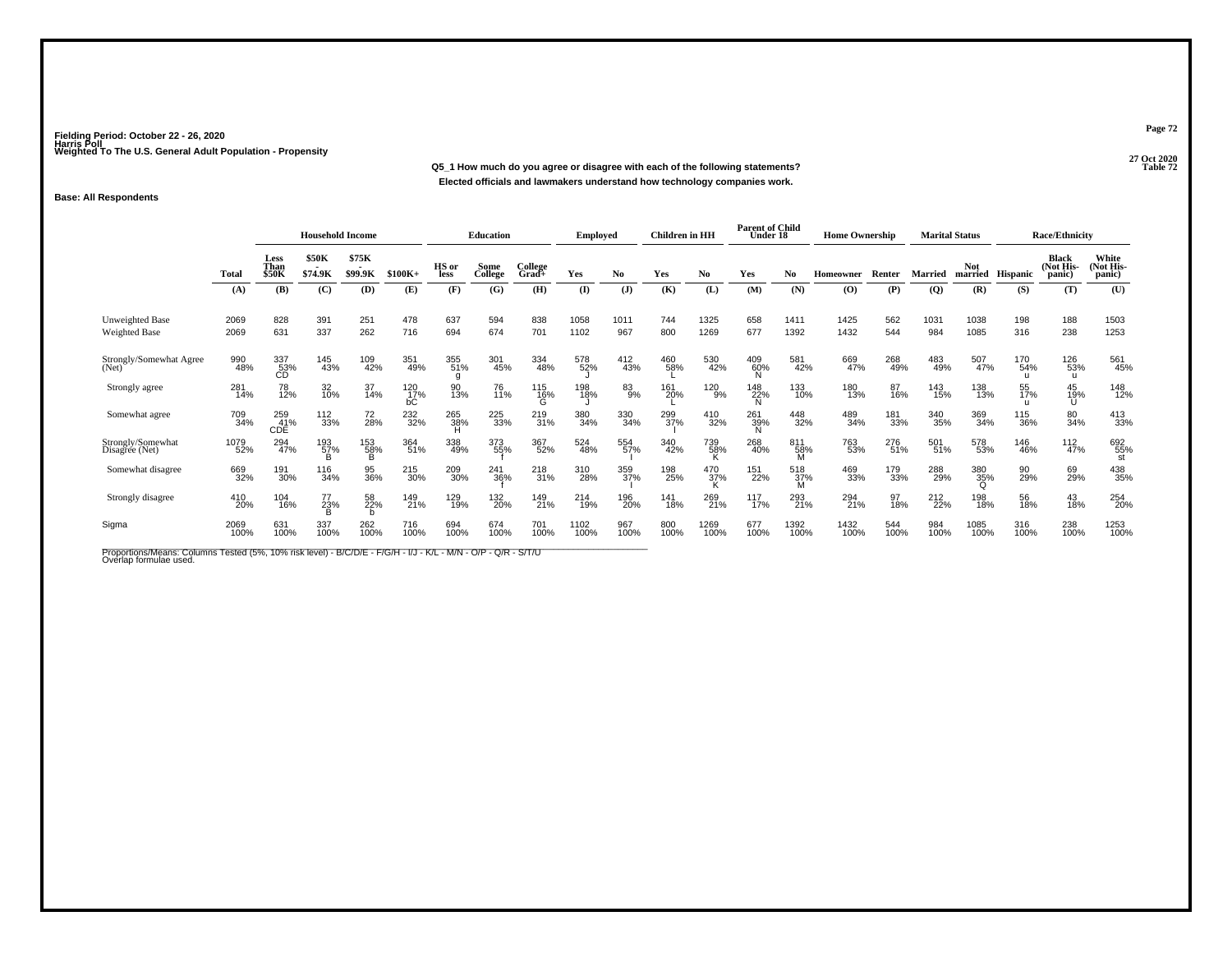**27 Oct 2020Q5\_2 How much do you agree or disagree with each of the following statements?**

**Elected officials and lawmakers have been effective at dealing with big technology companies.**

### **Base: All Respondents**

|                                     |              |             | Gender             |                  |                   | Age                |                         |                          |                         |                                 | Male Age          |                   |                           |                  |                 | <b>Female Age</b>     |                        |                         |                 | Region          |                   |             |
|-------------------------------------|--------------|-------------|--------------------|------------------|-------------------|--------------------|-------------------------|--------------------------|-------------------------|---------------------------------|-------------------|-------------------|---------------------------|------------------|-----------------|-----------------------|------------------------|-------------------------|-----------------|-----------------|-------------------|-------------|
|                                     | Total        | Male        | Female             | 18-34            | 35-44             | 45-54              | 55-64                   | $65+$                    | 18-34                   | 35-44                           | 45-54             | 55-64             | $65+$                     | 18-34            | 35-44           | 45-54                 | 55-64                  | $65+$                   | North-<br>east  | South           | Mid-<br>west      | West        |
|                                     | (A)          | (B)         | (C)                | (D)              | (E)               | (F)                | (G)                     | (H)                      | $\mathbf{I}$            | (J)                             | (K)               | (L)               | (M)                       | (N)              | $\bf{(O)}$      | (P)                   | $\overline{Q}$         | (R)                     | (S)             | (T)             | (U)               | (V)         |
| Unweighted Base<br>Weighted Base    | 2069<br>2069 | 952<br>991  | 1117<br>1078       | 612<br>609       | 325<br>345        | 290<br>342         | 327<br>335              | 515<br>439               | 295<br>302              | 158<br>170                      | 131<br>168*       | 125<br>$154*$     | 243<br>197                | 317<br>307       | 167<br>174      | 159<br>173            | 202<br>181             | 272<br>242              | 426<br>364      | 822<br>790      | 412<br>436        | 409<br>479  |
| Strongly/Somewhat Agree<br>(Net)    | 933<br>45%   | 468<br>47%  | 465<br>43%         | 322<br>53%<br>GH | 205<br>59%<br>FGH | 157<br>46%<br>GĤ   | 117<br>35%              | 133<br>30%               | 172<br>57%<br>LM        | $^{121}_{71\%}$<br><b>IKLMO</b> | 84<br>50%<br>LM   | 49<br>32%         | 43<br>22%                 | 150<br>49%<br>qŘ | 84<br>48%<br>qr | 73<br>42%             | 68<br>37%              | 90<br>37%               | 174<br>48%      | 367<br>46%<br>U | 165<br>38%        | 227<br>47%  |
| Strongly agree                      | 238<br>11%   | 133<br>13%  | 105<br>10%         | 93<br>15%<br>GĤ  | 69<br>20%<br>FGH  | $^{42}_{12\%}$     | $^{14}_{4\%}$           | $^{20}_{5\%}$            | 54<br>18%<br>LM         | $^{43}_{25\%}$ LMo              | $^{27}_{16\%}$ LM | $\frac{6}{4}$ %   | $\frac{3}{2%}$            | 39<br>13%<br>Or  | 26<br>15%<br>QŘ | $^{15}_{9%}$          | $\frac{8}{4%}$         | $17/7$ %<br>M           | 52<br>14%<br>п  | 94<br>12%<br>u  |                   | 58<br>12%   |
| Somewhat agree                      | 696<br>34%   | 336<br>34%  | 360<br>33%         | 229<br>38%       | 136<br>39%<br>gH  | 115<br>34%         | 103<br>31%              | 113<br>26%               | 118<br>39%<br><b>IM</b> | 77<br>45%<br>LMo                | 57<br>34%         | 43<br>28%         | 40<br>20%                 | 111<br>36%       | 58<br>33%       | 58<br>33%             | 60<br>33%              | 73<br>30%               | $^{122}_{34\%}$ | 272<br>34%      | 132<br>30%        | 169<br>35%  |
| Strongly/Somewhat<br>Disagree (Net) | 1136<br>55%  | 522<br>53%  | 614<br>57%         | 287<br>47%       | 140<br>41%        | 185<br>54%         | 218<br>65%<br>DEF       | 306<br>70%<br><b>DEF</b> | 130<br>43%              | 50<br>29%                       | 84<br>50%         | 105<br>68%<br>IJΚ | 154<br>78%<br><b>IJKR</b> | 157<br>51%       | 90<br>52%       | 100<br>58%            | 113<br>63%<br>no       | 152<br>63%<br><b>No</b> | 189<br>52%      | 424<br>54%      | 271<br>62%<br>STV | 252<br>53%  |
| Somewhat disagree                   | 710<br>34%   | 294<br>30%  | $\frac{416}{39\%}$ | 177<br>29%       | 89<br>26%         | $\frac{122}{36\%}$ | 129<br>39%<br>DE        | 192<br>44%<br><b>DEf</b> | 56<br>19%               | 36<br>21%                       | 51<br>30%         | 63<br>41%         | 88<br>45%<br>IJŔ          | 120<br>39%       | 53<br>30%       | 71<br>41%<br>$\Omega$ | 66<br>37%              | 105<br>43%<br>O         | 128<br>35%      | 265<br>33%      | 167<br>38%        | 149<br>31%  |
| Strongly disagree                   | 426<br>21%   | 228<br>23%  | 197<br>18%         | 110<br>18%       | 50<br>15%         | 62<br>18%          | 89<br>27%<br><b>DEF</b> | 114<br>26%<br>DEF        | 74<br>24%<br>JN         | $^{14}_{8\%}$                   | 33<br>20%         | 42<br>27%         | 66<br>34%<br><b>iJKR</b>  | 37<br>12%        | 37<br>21%<br>NJ | 29<br>17%             | 47<br>26%<br><b>Np</b> | 48<br>20%<br>N          | 61<br>17%       | 159<br>20%      | 103<br>24%        | 102<br>21%  |
| Sigma                               | 2069<br>100% | 991<br>100% | 1078<br>100%       | 609<br>100%      | 345<br>100%       | 342<br>100%        | 335<br>100%             | 439<br>100%              | 302<br>100%             | 170<br>100%                     | 168<br>100%       | 154<br>100%       | 197<br>100%               | 307<br>100%      | 174<br>100%     | 173<br>100%           | 181<br>100%            | 242<br>100%             | 364<br>100%     | 790<br>100%     | 436<br>100%       | 479<br>100% |

Proportions/Means: Columns Tested (5%, 10% risk level) - B/C - D/E/F/G/H - I/J/K/L/M - N/O/P/Q/R - I/N - J/O - K/P - L/Q - M/R - S/T/U/V<br>Overlap formulae used. \*small base

**Page 73**

**Table 73**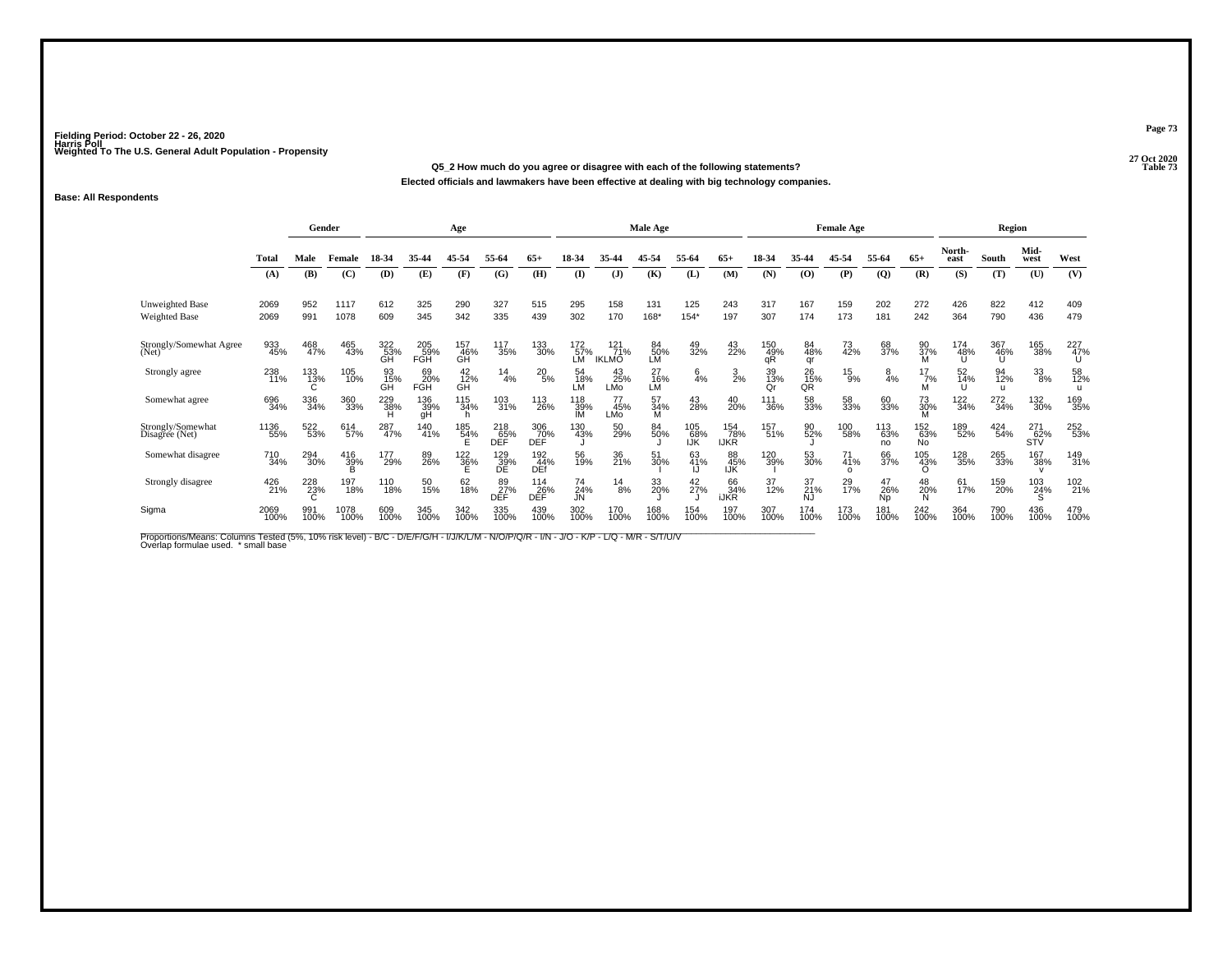**27 Oct 2020Q5\_2 How much do you agree or disagree with each of the following statements?Table 74** 

**Elected officials and lawmakers have been effective at dealing with big technology companies.**

### **Base: All Respondents**

|                                         |              | <b>Household Income</b>      |                     |                        |                    | Education        |                    | <b>Employed</b>  |              | <b>Children</b> in HH |             | <b>Parent of Child</b><br>Under 18 |                 | <b>Home Ownership</b> |                                          |             | <b>Marital Status</b> |                       | <b>Race/Ethnicity</b> |                                     |                              |
|-----------------------------------------|--------------|------------------------------|---------------------|------------------------|--------------------|------------------|--------------------|------------------|--------------|-----------------------|-------------|------------------------------------|-----------------|-----------------------|------------------------------------------|-------------|-----------------------|-----------------------|-----------------------|-------------------------------------|------------------------------|
|                                         | Total        | Less<br>Than<br><b>\$50K</b> | \$50K<br>\$74.9K    | \$75K<br>۰.<br>\$99.9K | $$100K+$           | HS or<br>less    | Some<br>College    | College<br>Grad+ | Yes          | No.                   | Yes         | No.                                | Yes             | No.                   | <b>Homeowner</b>                         | Renter      | <b>Married</b>        | <b>Not</b><br>married | <b>Hispanic</b>       | <b>Black</b><br>(Not His-<br>panic) | White<br>(Not His-<br>panic) |
|                                         | (A)          | (B)                          | (C)                 | (D)                    | (E)                | (F)              | (G)                | (H)              | (I)          | $(\mathbf{J})$        | (K)         | (L)                                | (M)             | (N)                   | $\boldsymbol{\left( \mathbf{O} \right)}$ | (P)         | $\overline{Q}$        | (R)                   | (S)                   | (T)                                 | (U)                          |
| Unweighted Base<br><b>Weighted Base</b> | 2069<br>2069 | 828<br>631                   | 391<br>337          | 251<br>262             | 478<br>716         | 637<br>694       | 594<br>674         | 838<br>701       | 1058<br>1102 | 1011<br>967           | 744<br>800  | 1325<br>1269                       | 658<br>677      | 1411<br>1392          | 1425<br>1432                             | 562<br>544  | 1031<br>984           | 1038<br>1085          | 198<br>316            | 188<br>238                          | 1503<br>1253                 |
| Strongly/Somewhat Agree<br>(Net)        | 933<br>45%   | 292<br>46%                   | 127<br>38%          | 111<br>42%             | 348<br>49%         | 349<br>50%<br>G  | 260<br>39%         | 325<br>46%       | 561<br>51%   | 372<br>39%            | 449<br>56%  | 484<br>38%                         | 396<br>58%      | 538<br>39%            | 632<br>44%                               | 253<br>46%  | 460<br>47%            | 474<br>44%            | 155<br>49%            | 120<br>50%<br>U                     | 517<br>41%                   |
| Strongly agree                          | 238<br>11%   | 60<br>10%<br>C               | $^{20}_{6\%}$       | 34<br>13%              | $^{108}_{15\%}$ BC | 74<br>11%        | 63%                | 101<br>14%<br>fG | 160<br>14%   | 78<br>8%              | 133<br>17%  | $^{104}_{8\%}$                     | 127<br>19%      | $\frac{111}{8\%}$     | 154<br>11%                               | 69<br>13%   | 129<br>13%            | 109<br>10%            | 46<br>15%             | 43<br>18%<br>U                      | 118<br>9%                    |
| Somewhat agree                          | 696<br>34%   | 232<br>37%                   | 107<br>32%          | 77<br>29%              | 240<br>33%         | 275<br>40%<br>GH | 197<br>29%         | 223<br>32%       | 401<br>36%   | 294<br>30%            | 316<br>39%  | 380<br>30%                         | 269<br>40%      | $\frac{427}{31\%}$    | 478<br>33%                               | 184<br>34%  | 331<br>34%            | 365<br>34%            | 109<br>34%            | 77<br>32%                           | 399<br>32%                   |
| Strongly/Somewhat<br>Disagree (Net)     | 1136<br>55%  | 339<br>54%                   | 210<br>62%<br>BE    | 151<br>58%             | 368<br>51%         | 345<br>50%       | $^{414}_{61\%}$ FH | 377<br>54%       | 541<br>49%   | 594<br>61%            | 351<br>44%  | 785<br>62%                         | 281<br>42%      | 854<br>61%<br>M       | 800<br>56%                               | 291<br>54%  | 524<br>53%            | 611<br>56%            | 161<br>51%            | 118<br>50%                          | 735<br>59%<br>sT             |
| Somewhat disagree                       | 710<br>34%   | $\frac{228}{36}\%$           | 136<br>4 <u>0</u> % | 96<br>37%<br>$\theta$  | 209<br>29%         | 225<br>32%       | 252<br>37%         | 233<br>33%       | 341<br>31%   | 369<br>38%            | 206<br>26%  | 504<br>40%                         | 169<br>25%      | 540<br>39%<br>M       | 499<br>35%                               | 189<br>35%  | 332<br>34%            | 378<br>35%            | 96<br>30%             | 64<br>27%                           | $\frac{480}{38\%}$           |
| Strongly disagree                       | 426<br>21%   | 111<br>18%                   | 74<br>22%           | 55<br>21%              | 159<br>22%         | 120<br>17%       | 162<br>24%         | 144<br>20%       | 201<br>18%   | 225<br>23%            | 145<br>18%  | 281<br>22%                         | $^{112}_{17\%}$ | 314<br>23%<br>M       | 301<br>21%                               | 102<br>19%  | 192<br>20%            | 233<br>22%            | 65<br>21%             | 53<br>22%                           | 256<br>20%                   |
| Sigma                                   | 2069<br>100% | 631<br>100%                  | 337<br>100%         | 262<br>100%            | 716<br>100%        | 694<br>100%      | 674<br>100%        | 701<br>100%      | 1102<br>100% | 967<br>100%           | 800<br>100% | 1269<br>100%                       | 677<br>100%     | 1392<br>100%          | 1432<br>100%                             | 544<br>100% | 984<br>100%           | 1085<br>100%          | 316<br>100%           | 238<br>100%                         | 1253<br>100%                 |

Proportions/Means: Columns Tested (5%, 10% risk level) - B/C/D/E - F/G/H - I/J - K/L - M/N - O/P - Q/R - S/T/U<br>Overlap formulae used.

**Page 74**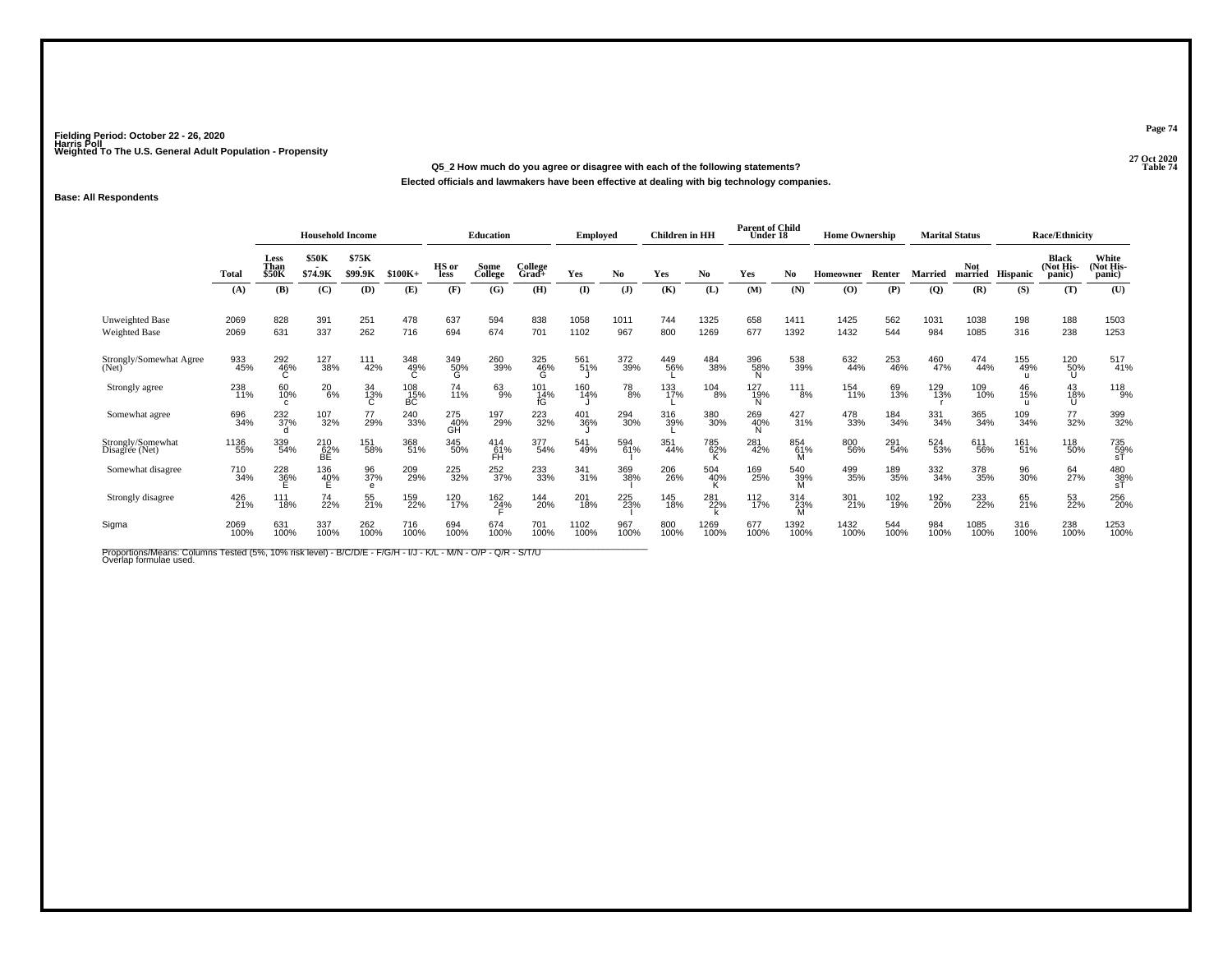**27 Oct 2020Q5\_3 How much do you agree or disagree with each of the following statements?P** Table 75 **Breaking up big technology companies into smaller companies is justified.**

### **Base: All Respondents**

|                                     |              | Gender      |              |                 |             | Age             |               |                            |                |                   | Male Age    |               |              |                  |                | <b>Female Age</b> |               |                    |                   | Region      |              |             |
|-------------------------------------|--------------|-------------|--------------|-----------------|-------------|-----------------|---------------|----------------------------|----------------|-------------------|-------------|---------------|--------------|------------------|----------------|-------------------|---------------|--------------------|-------------------|-------------|--------------|-------------|
|                                     | <b>Total</b> | Male        | Female       | 18-34           | 35-44       | 45-54           | 55-64         | $65+$                      | 18-34          | 35-44             | 45-54       | 55-64         | $65+$        | 18-34            | 35-44          | 45-54             | 55-64         | $65+$              | North-<br>east    | South       | Mid-<br>west | West        |
|                                     | (A)          | (B)         | (C)          | (D)             | (E)         | (F)             | (G)           | (H)                        | (I)            | J                 | (K)         | (L)           | (M)          | (N)              | (0)            | (P)               | $\mathbf{Q}$  | (R)                | (S)               | (T)         | (U)          | (V)         |
| Unweighted Base<br>Weighted Base    | 2069<br>2069 | 952<br>991  | 1117<br>1078 | 612<br>609      | 325<br>345  | 290<br>342      | 327<br>335    | 515<br>439                 | 295<br>302     | 158<br>170        | 131<br>168* | 125<br>$154*$ | 243<br>197   | 317<br>307       | 167<br>174     | 159<br>173        | 202<br>181    | 272<br>242         | 426<br>364        | 822<br>790  | 412<br>436   | 409<br>479  |
| Strongly/Somewhat Agree<br>(Net)    | 1203<br>58%  | 578<br>58%  | 625<br>58%   | 355<br>58%      | 200<br>58%  | 175<br>51%      | 197<br>59%    | 276<br>6 <u>3</u> %        | 183<br>61%     | $^{107}_{63\%}$ K | 82<br>49%   | 89<br>58%     | 117<br>59%   | 172<br>56%       | 93<br>53%      | 93<br>54%         | 108<br>60%    | 159<br>66%<br>nOP  | 211<br>58%        | 451<br>57%  | 262<br>60%   | 280<br>58%  |
| Strongly agree                      | 348<br>17%   | 193<br>20%  | 155<br>14%   | 117<br>19%<br>H | 60<br>17%   | 54<br>16%       | 59<br>18%     | 58<br>13%                  | 68<br>23%<br>m | 39<br>23%<br>O    | 32<br>19%   | 26<br>17%     | 29<br>15%    | 49<br>16%        | $^{21}_{12\%}$ | 23<br>13%         | 33<br>18%     | 29<br>12%          | 64<br>18%         | 129<br>16%  | 74<br>17%    | 81<br>17%   |
| Somewhat agree                      | 855<br>41%   | 384<br>39%  | 471<br>44%   | 238<br>39%      | 140<br>41%  | 121<br>35%      | 138<br>41%    | $\frac{218}{50\%}$<br>DEFg | 115<br>38%     | 69<br>40%         | 50<br>30%   | 63<br>41%     | 88<br>45%    | 123<br>40%       | 72<br>41%      | 70<br>41%         | 75<br>41%     | 130<br>54%<br>NOPQ | 147<br>40%        | 322<br>41%  | 188<br>43%   | 199<br>42%  |
| Strongly/Somewhat<br>Disagree (Net) | 866<br>42%   | 413<br>42%  | 453<br>42%   | 254<br>42%      | 145<br>42%  | 167<br>49%<br>H | 138<br>41%    | 163<br>37%                 | 119<br>39%     | 63<br>37%         | 86<br>51%   | 65<br>42%     | 80<br>41%    | 135<br>44%       | 82<br>47%<br>R | 80<br>46%<br>R    | 73<br>40%     | 83<br>34%          | 153<br>42%        | 340<br>43%  | 174<br>40%   | 199<br>42%  |
| Somewhat disagree                   | 629<br>30%   | 293<br>30%  | 336<br>31%   | 188<br>31%      | 98<br>28%   | $^{120}_{35\%}$ | 109<br>32%    | 115<br>26%                 | 80<br>27%      | 40<br>23%         | 59<br>35%   | 52<br>34%     | 62<br>31%    | 108<br>35%<br>Ri | 58<br>33%<br>R | 61<br>35%<br>R    | 57<br>31%     | 53<br>22%          | $\frac{112}{31%}$ | 249<br>31%  | 136<br>31%   | 133<br>28%  |
| Strongly disagree                   | 237<br>11%   | 120<br>12%  | 117<br>11%   | 66<br>11%       | 47<br>14%   | 47<br>14%       | $^{29}_{9\%}$ | 48<br>11%                  | 39<br>13%      | $^{23}_{14\%}$    | 27<br>16%   | $^{13}_{8\%}$ | $^{18}_{9%}$ | $^{27}_{9\%}$    | 24<br>13%      | 19<br>11%         | $^{17}_{9\%}$ | 30<br>12%          | 41<br>11%         | 91<br>12%   | 38<br>9%     | 66<br>14%   |
| Sigma                               | 2069<br>100% | 991<br>100% | 1078<br>100% | 609<br>100%     | 345<br>100% | 342<br>100%     | 335<br>100%   | 439<br>100%                | 302<br>100%    | 170<br>100%       | 168<br>100% | 154<br>100%   | 197<br>100%  | 307<br>100%      | 174<br>100%    | 173<br>100%       | 181<br>100%   | 242<br>100%        | 364<br>100%       | 790<br>100% | 436<br>100%  | 479<br>100% |

Proportions/Means: Columns Tested (5%, 10% risk level) - B/C - D/E/F/G/H - I/J/K/L/M - N/O/P/Q/R - I/N - J/O - K/P - L/Q - M/R - S/T/U/V<br>Overlap formulae used. \*small base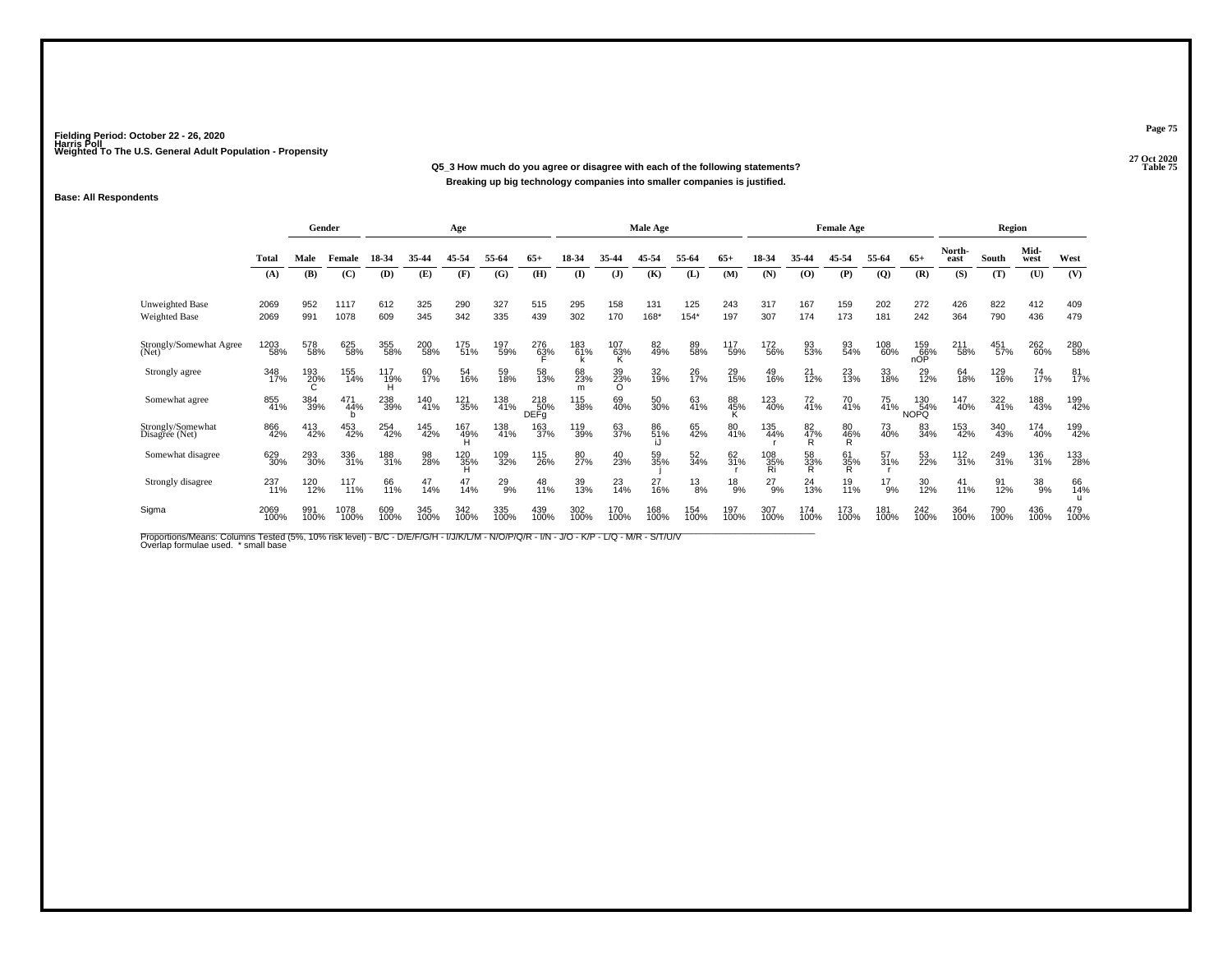**27 Oct 2020Q5\_3 How much do you agree or disagree with each of the following statements?Breaking up big technology companies into smaller companies is justified.**

### **Base: All Respondents**

|                                         |              |                       | <b>Household Income</b> |                  |                |               | <b>Education</b> |                  | <b>Employed</b> |                | <b>Children</b> in HH |              | <b>Parent of Child</b><br>Under 18 |                 | <b>Home Ownership</b> |             | <b>Marital Status</b> |                       |             | <b>Race/Ethnicity</b>               |                              |
|-----------------------------------------|--------------|-----------------------|-------------------------|------------------|----------------|---------------|------------------|------------------|-----------------|----------------|-----------------------|--------------|------------------------------------|-----------------|-----------------------|-------------|-----------------------|-----------------------|-------------|-------------------------------------|------------------------------|
|                                         | Total        | Less<br>Than<br>\$50K | <b>\$50K</b><br>\$74.9K | \$75K<br>\$99.9K | $$100K+$       | HS or<br>less | Some<br>College  | College<br>Grad+ | Yes             | No.            | Yes                   | No           | Yes                                | N <sub>0</sub>  | Homeowner             | Renter      | <b>Married</b>        | <b>Not</b><br>married | Hispanic    | <b>Black</b><br>(Not His-<br>panic) | White<br>(Not His-<br>panic) |
|                                         | (A)          | (B)                   | (C)                     | (D)              | (E)            | (F)           | (G)              | (H)              | (I)             | $(\mathbf{J})$ | (K)                   | (L)          | (M)                                | (N)             | (O)                   | (P)         | $\overline{Q}$        | (R)                   | (S)         | (T)                                 | (U)                          |
| Unweighted Base<br><b>Weighted Base</b> | 2069<br>2069 | 828<br>631            | 391<br>337              | 251<br>262       | 478<br>716     | 637<br>694    | 594<br>674       | 838<br>701       | 1058<br>1102    | 1011<br>967    | 744<br>800            | 1325<br>1269 | 658<br>677                         | 1411<br>1392    | 1425<br>1432          | 562<br>544  | 1031<br>984           | 1038<br>1085          | 198<br>316  | 188<br>238                          | 1503<br>1253                 |
| Strongly/Somewhat Agree<br>(Net)        | 1203<br>58%  | 377<br>60%            | 200<br>59%              | 142<br>54%       | 410<br>57%     | 387<br>56%    | 377<br>56%       | 439<br>63%<br>FG | 634<br>58%      | 569<br>59%     | 461<br>58%            | 742<br>59%   | 385<br>57%                         | 818<br>59%      | 846<br>59%            | 309<br>57%  | 579<br>59%            | 624<br>58%            | 170<br>54%  | 144<br>61%                          | 726<br>58%                   |
| Strongly agree                          | 348<br>17%   | 87<br>14%             | 53<br>16%               | 45<br>17%        | 147<br>20%     | 101<br>15%    | 100<br>15%       | 147<br>21%<br>FG | 204<br>19%      | 144<br>15%     | 153<br>19%            | 195<br>15%   | 136<br>20%                         | 212<br>15%      | 262<br>18%<br>D       | 74<br>14%   | 171<br>17%            | 177<br>16%            | 55<br>17%   | 57<br>24%                           | 195<br>16%                   |
| Somewhat agree                          | 855<br>41%   | 290<br>46%<br>dE      | 148<br>44%              | 98<br>37%        | 263<br>37%     | 286<br>41%    | $^{277}_{41\%}$  | 292<br>42%       | 430<br>39%      | 425<br>44%     | 307<br>38%            | 547<br>43%   | 249<br>37%                         | 606<br>44%<br>М | 583<br>41%            | 234<br>43%  | 409<br>42%            | 446<br>41%            | 115<br>36%  | 87<br>37%                           | 532<br>42%                   |
| Strongly/Somewhat<br>Disagree (Net)     | 866<br>42%   | 254<br>40%            | 137<br>41%              | 120<br>46%       | 305<br>43%     | 307<br>44%    | 297<br>44%<br>н  | 262<br>37%       | 468<br>42%      | 398<br>41%     | 339<br>42%            | 527<br>41%   | 292<br>43%                         | 574<br>41%      | 586<br>41%            | 235<br>43%  | 405<br>41%            | 461<br>42%            | 146<br>46%  | 93<br>39%                           | 526<br>42%                   |
| Somewhat disagree                       | 629<br>30%   | 188<br>30%            | 111<br>33%              | 84<br>32%        | 207<br>29%     | 227<br>33%    | 210<br>31%       | 192<br>27%       | 324<br>29%      | 306<br>32%     | 232<br>29%            | 398<br>31%   | 194<br>29%                         | 435<br>31%      | 434<br>30%            | 166<br>30%  | 278<br>28%            | 352<br>32%            | 100<br>32%  | 70<br>30%                           | 397<br>32%                   |
| Strongly disagree                       | 237<br>11%   | 66<br>10%             | $^{27}_{8\%}$           | 36<br>14%        | 98<br>14%<br>C | 80<br>12%     | 87<br>13%        | 70<br>10%        | 145<br>13%      | 92<br>10%      | 108<br>13%            | 129<br>10%   | 98<br>14%                          | 139<br>10%      | 153<br>11%            | 70<br>13%   | 127<br>13%            | 109<br>10%            | 46<br>15%   | 23<br>10%                           | 129<br>10%                   |
| Sigma                                   | 2069<br>100% | 631<br>100%           | 337<br>100%             | 262<br>100%      | 716<br>100%    | 694<br>100%   | 674<br>100%      | 701<br>100%      | 1102<br>100%    | 967<br>100%    | 800<br>100%           | 1269<br>100% | 677<br>100%                        | 1392<br>100%    | 1432<br>100%          | 544<br>100% | 984<br>100%           | 1085<br>100%          | 316<br>100% | 238<br>100%                         | 1253<br>100%                 |

Proportions/Means: Columns Tested (5%, 10% risk level) - B/C/D/E - F/G/H - I/J - K/L - M/N - O/P - Q/R - S/T/U<br>Overlap formulae used.

**Page 76**

**Parameters Table 76**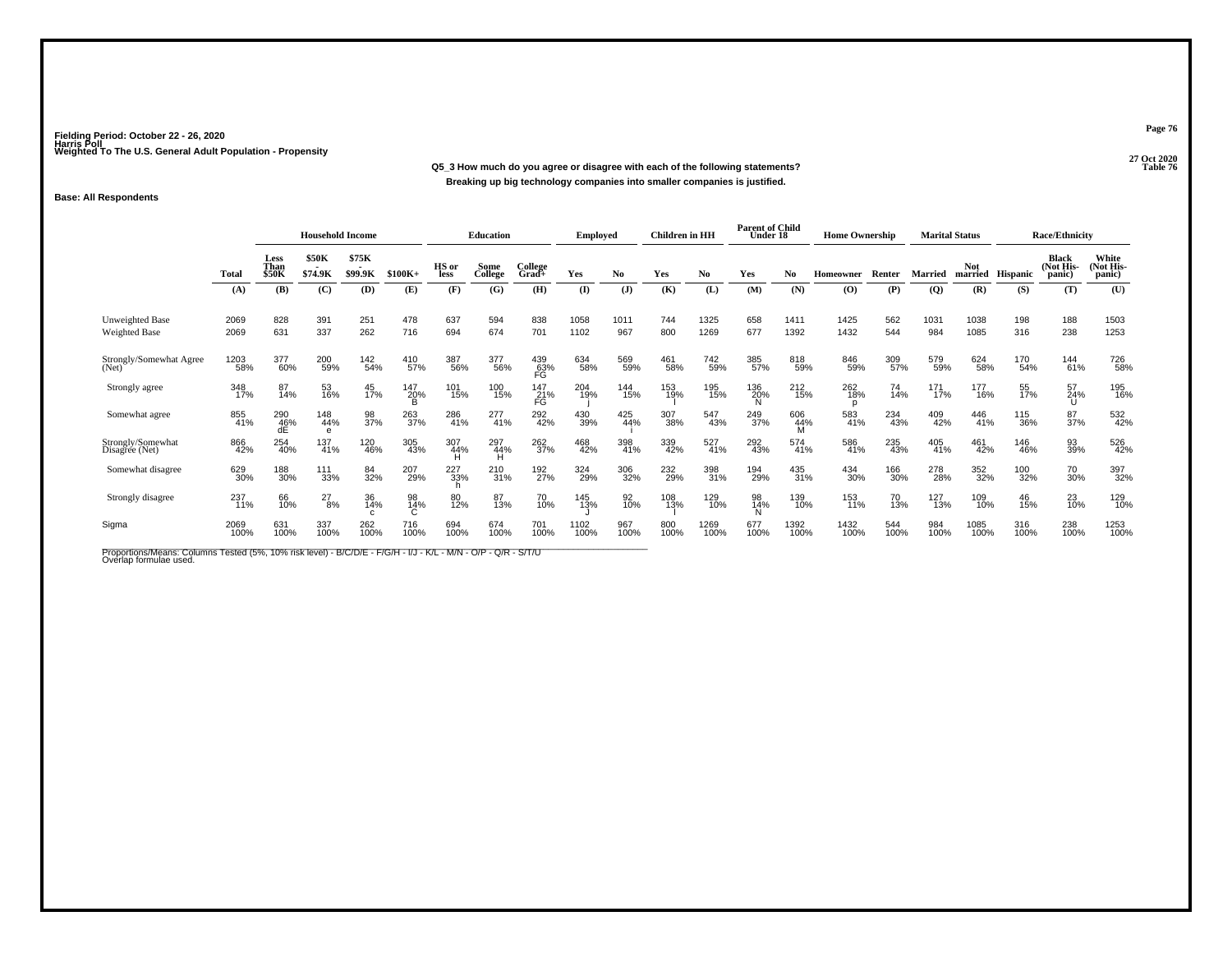#### **27 Oct 2020Q5\_4 How much do you agree or disagree with each of the following statements?Table 77 Big technology companies promote innovation within their industries.**

#### **Base: All Respondents**

|                                         |              |                 | Gender        |                     |                  | Age             |                    |                   |                 |                          | <b>Male Age</b>    |                  |                         |                 |                   | <b>Female Age</b>        |                     |                   |                | <b>Region</b> |               |               |
|-----------------------------------------|--------------|-----------------|---------------|---------------------|------------------|-----------------|--------------------|-------------------|-----------------|--------------------------|--------------------|------------------|-------------------------|-----------------|-------------------|--------------------------|---------------------|-------------------|----------------|---------------|---------------|---------------|
|                                         | Total        | Male            | Female        | 18-34               | 35-44            | 45-54           | 55-64              | $65+$             | 18-34           | 35-44                    | 45-54              | 55-64            | $65+$                   | 18-34           | 35-44             | 45-54                    | 55-64               | $65+$             | North-<br>east | South         | Mid-<br>west  | West          |
|                                         | (A)          | (B)             | (C)           | (D)                 | (E)              | (F)             | (G)                | (H)               | $($ $\Gamma$    | (J)                      | (K)                | (L)              | (M)                     | (N)             | (0)               | (P)                      | (Q)                 | (R)               | (S)            | (T)           | (U)           | (V)           |
| Unweighted Base<br><b>Weighted Base</b> | 2069<br>2069 | 952<br>991      | 1117<br>1078  | 612<br>609          | 325<br>345       | 290<br>342      | 327<br>335         | 515<br>439        | 295<br>302      | 158<br>170               | 131<br>168*        | 125<br>$154*$    | 243<br>197              | 317<br>307      | 167<br>174        | 159<br>173               | 202<br>181          | 272<br>242        | 426<br>364     | 822<br>790    | 412<br>436    | 409<br>479    |
| Strongly/Somewhat Agree<br>(Net)        | 1639<br>79%  | 775<br>78%      | 865<br>80%    | 453<br>74%          | 265<br>77%       | 282%            | 273<br>81%<br>d    | 367<br>84%<br>Ďе  | 222<br>73%      | 135<br>79%               | 130<br>77%         | 123<br>80%       | 165<br>84%              | 231<br>75%      | 131<br>75%        | 152<br>87%<br><b>NŐk</b> | 150<br>83%          | 202<br>83%<br>no  | 287<br>79%     | 626<br>79%    | 351<br>80%    | 375<br>78%    |
| Strongly agree                          | 484<br>23%   | 258<br>26%<br>C | 225<br>21%    | 154<br>25%<br>GH    | 107<br>31%<br>GH | 95<br>28%<br>GH | 58<br>17%          | 70<br>16%         | 76<br>25%<br>m  | 71<br>42%<br><b>ILMO</b> | $\frac{53}{31\%}$  | 25<br>17%        | 34<br>17%               | 78<br>25%<br>R  | 36<br>20%         | $^{43}_{25\%}$           | 33<br>18%           | 36<br>15%         | 86<br>24%      | 191<br>24%    | 97<br>22%     | 110<br>23%    |
| Somewhat agree                          | 1156<br>56%  | 517<br>52%      | 639<br>59%    | 299<br>49%          | 159<br>46%       | 186<br>55%<br>e | 215<br>64%<br>DEf  | 297<br>68%<br>DĚĚ | 146<br>48%      | 64<br>37%                | 78<br>46%          | 97<br>63%<br>IJĶ | 132 <sub>%</sub><br>IJK | 153<br>50%      | 95<br>54%         | 109<br>63%<br>NK         | 117<br>65%<br>N     | 165<br>68%<br>NO. | 201<br>55%     | 436<br>55%    | 254<br>58%    | 265<br>55%    |
| Strongly/Somewhat<br>Disagree (Net)     | 430<br>21%   | 216<br>22%      | 214<br>20%    | 156<br>26%<br>FgH   | 80<br>23%<br>h   | 60<br>18%       | 62<br>19%          | 72<br>16%         | 80<br>27%<br>М  | 36<br>21%                | 38<br>23%          | 31<br>20%        | 31<br>16%               | 76<br>25%<br>Pr | 44<br>25%<br>Pr   | 22<br>13%                | 32 <sub>%</sub>     | 41<br>17%         | 76<br>21%      | 164<br>21%    | 85<br>20%     | 104<br>22%    |
| Somewhat disagree                       | 294<br>14%   | 132<br>13%      | 162<br>15%    | 99<br>16%<br>q      | 58<br>17%<br>g   | $^{42}_{12\%}$  | 37<br>11%          | 58<br>13%         | 41<br>14%       | 21<br>13%                | 24<br>14%          | 21<br>14%        | 25<br>13%               | 58<br>19%<br>рQ | $^{36}_{21\%}$ PQ | 18<br>11%                | $^{16}_{9%}$        | 33<br>14%         | 54<br>15%      | 114<br>14%    | 66<br>15%     | 60<br>12%     |
| Strongly disagree                       | 135<br>7%    | 84<br>8%        | $^{51}_{5\%}$ | $^{57}_{9\%}$<br>fĤ | $^{22}_{6\%}$    | $^{18}_{\ 5\%}$ | $^{25}_{7\%}$<br>н | $^{14}_{3\%}$     | 39<br>13%<br>ΜÑ | $^{14}_{8\%}$<br>m       | $^{14}_{9%}$<br>mP | $^{10}_{6\%}$    | $\frac{6}{3}$ %         | $^{18}_{6\%}$   | 4%                | $\frac{4}{2%}$           | $^{15}_{8\%}$<br>Pr | 3%                | $^{22}_{6\%}$  | $^{50}_{6\%}$ | $^{19}_{4\%}$ | $^{44}_{9\%}$ |
| Sigma                                   | 2069<br>100% | 991<br>100%     | 1078<br>100%  | 609<br>100%         | 345<br>100%      | 342<br>100%     | 335<br>100%        | 439<br>100%       | 302<br>100%     | 170<br>100%              | 168<br>100%        | 154<br>100%      | 197<br>100%             | 307<br>100%     | 174<br>100%       | 173<br>100%              | 181<br>100%         | 242<br>100%       | 364<br>100%    | 790<br>100%   | 436<br>100%   | 479<br>100%   |

Proportions/Means: Columns Tested (5%, 10% risk level) - B/C - D/E/F/G/H - I/J/K/L/M - N/O/P/Q/R - I/N - J/O - K/P - L/Q - M/R - S/T/U/V<br>Overlap formulae used. \*small base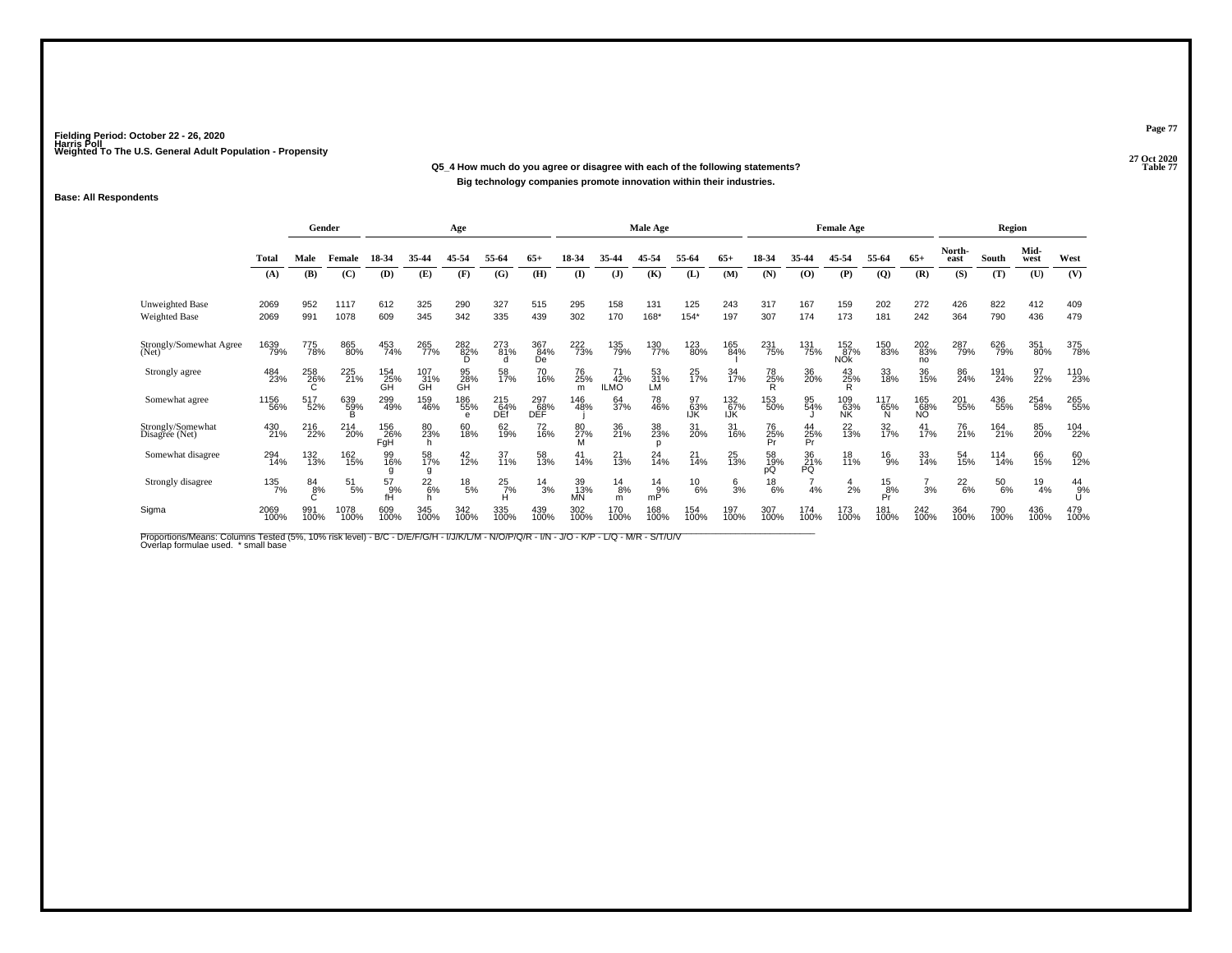**27 Oct 2020Q5\_4 How much do you agree or disagree with each of the following statements?Big technology companies promote innovation within their industries.**

### **Base: All Respondents**

|                                         |              | <b>Household Income</b>      |                         |                  |                               | <b>Education</b> |                 | <b>Employed</b>     |               | <b>Children</b> in HH |                  | <b>Parent of Child</b><br>Under 18 |               | <b>Home Ownership</b> |                  | <b>Marital Status</b> |                 |                       | <b>Race/Ethnicity</b> |                                      |                                |
|-----------------------------------------|--------------|------------------------------|-------------------------|------------------|-------------------------------|------------------|-----------------|---------------------|---------------|-----------------------|------------------|------------------------------------|---------------|-----------------------|------------------|-----------------------|-----------------|-----------------------|-----------------------|--------------------------------------|--------------------------------|
|                                         | Total        | Less<br>Than<br><b>\$50K</b> | <b>\$50K</b><br>\$74.9K | \$75K<br>\$99.9K | $$100K+$                      | HS or<br>less    | Some<br>College | College<br>Grad+    | Yes           | No.                   | Yes              | No                                 | Yes           | No                    | <b>Homeowner</b> | Renter                | <b>Married</b>  | <b>Not</b><br>married | Hispanic              | <b>Black</b><br>(Not His-<br>(panic) | White<br>(Not His-<br>panic)   |
|                                         | (A)          | (B)                          | (C)                     | (D)              | (E)                           | (F)              | (G)             | (H)                 | (I)           | $($ $\bf{J})$         | (K)              | (L)                                | (M)           | (N)                   | (O)              | (P)                   | (Q)             | (R)                   | (S)                   | (T)                                  | (U)                            |
| Unweighted Base<br><b>Weighted Base</b> | 2069<br>2069 | 828<br>631                   | 391<br>337              | 251<br>262       | 478<br>716                    | 637<br>694       | 594<br>674      | 838<br>701          | 1058<br>1102  | 1011<br>967           | 744<br>800       | 1325<br>1269                       | 658<br>677    | 1411<br>1392          | 1425<br>1432     | 562<br>544            | 1031<br>984     | 1038<br>1085          | 198<br>316            | 188<br>238                           | 1503<br>1253                   |
| Strongly/Somewhat Agree<br>(Net)        | 1639<br>79%  | 495<br>78%                   | 269<br>80%              | 203<br>77%       | 565<br>79%                    | 518<br>75%       | 542<br>80%      | 579<br>8 <u>3</u> % | 872<br>79%    | 767<br>79%            | 622<br>78%       | 1018<br>80%                        | 527<br>78%    | 1113<br>80%           | 1142<br>80%      | 428<br>79%            | 807<br>82%      | 833<br>77%            | 229<br>72%            | 193<br>81%<br>s                      | $\substack{1026 \\ 82\% \\ S}$ |
| Strongly agree                          | 484<br>23%   | 118<br>19%                   | 69<br>21%               | 55<br>21%        | $^{221}_{31\%}$<br><b>BCD</b> | 133<br>19%       | 142<br>21%      | 209<br>30%<br>FG    | 295<br>27%    | 189<br>20%            | 235<br>29%       | 249<br>20%                         | 204<br>30%    | 279<br>20%            | 349<br>24%       | 120<br>22%            | 248<br>25%      | 236<br>22%            | $^{77}_{24\%}$        | 78<br>33%<br>U                       | 282<br>23%                     |
| Somewhat agree                          | 1156<br>56%  | 377<br>60%                   | 200<br>59%              | 148<br>56%<br>e  | 344<br>48%                    | 385<br>56%       | 400<br>59%      | 370<br>53%          | 578<br>52%    | 578<br>60%            | 387<br>48%       | 769<br>61%<br>ĸ                    | 323<br>48%    | 833<br>60%            | 793<br>55%       | 308<br>57%            | 559<br>57%      | 597<br>55%            | 152<br>48%            | 115<br>48%                           | 744<br>59%<br>ST               |
| Strongly/Somewhat<br>Disagree (Net)     | 430<br>21%   | 136<br>22%                   | 68<br>20%               | 60<br>23%        | 151<br>21%                    | 175<br>25%<br>qΗ | 132<br>20%      | 122<br>17%          | 230<br>21%    | 199<br>21%            | 178<br>22%       | 251<br>20%                         | 150<br>22%    | 280<br>20%            | 290<br>20%       | 116<br>21%            | 177<br>18%      | 252<br>23%            | 88<br>28%<br>tÚ       | 45<br>19%                            | 227<br>18%                     |
| Somewhat disagree                       | 294<br>14%   | 105<br>17%                   | 52<br>16%               | 35<br>13%        | 94<br>13%                     | 111<br>16%       | 94<br>14%       | 89<br>13%           | 157<br>14%    | 137<br>14%            | 121<br>15%       | 174<br>14%                         | 99<br>15%     | 196<br>14%            | 193<br>13%       | 90<br>16%             | 128<br>13%      | 167<br>15%            | 54<br>17%             | 36<br>15%                            | 167<br>13%                     |
| Strongly disagree                       | 135<br>7%    | 31<br>5%                     | $^{16}_{5\%}$           | 25<br>10%<br>Bc  | 57<br>8%                      | 64<br>-9%<br>gH  | 38<br>6%        | 33/5%               | $^{73}_{7\%}$ | $62\atop 6\%$         | $\frac{58}{7\%}$ | $^{77}_{6\%}$                      | $^{51}_{8\%}$ | $84^{6\%}$            | $\frac{97}{7\%}$ | $^{26}_{5\%}$         | $^{50}_{\ 5\%}$ | 85<br>8%              | 34<br>11%<br>TU       | $\frac{9}{4%}$                       | 60<br>5%                       |
| Sigma                                   | 2069<br>100% | 631<br>100%                  | 337<br>100%             | 262<br>100%      | 716<br>100%                   | 694<br>100%      | 674<br>100%     | 701<br>100%         | 1102<br>100%  | 967<br>100%           | 800<br>100%      | 1269<br>100%                       | 677<br>100%   | 1392<br>100%          | 1432<br>100%     | 544<br>100%           | 984<br>100%     | 1085<br>100%          | 316<br>100%           | 238<br>100%                          | 1253<br>100%                   |

Proportions/Means: Columns Tested (5%, 10% risk level) - B/C/D/E - F/G/H - I/J - K/L - M/N - O/P - Q/R - S/T/U<br>Overlap formulae used.

**Page 78**

**Table 78**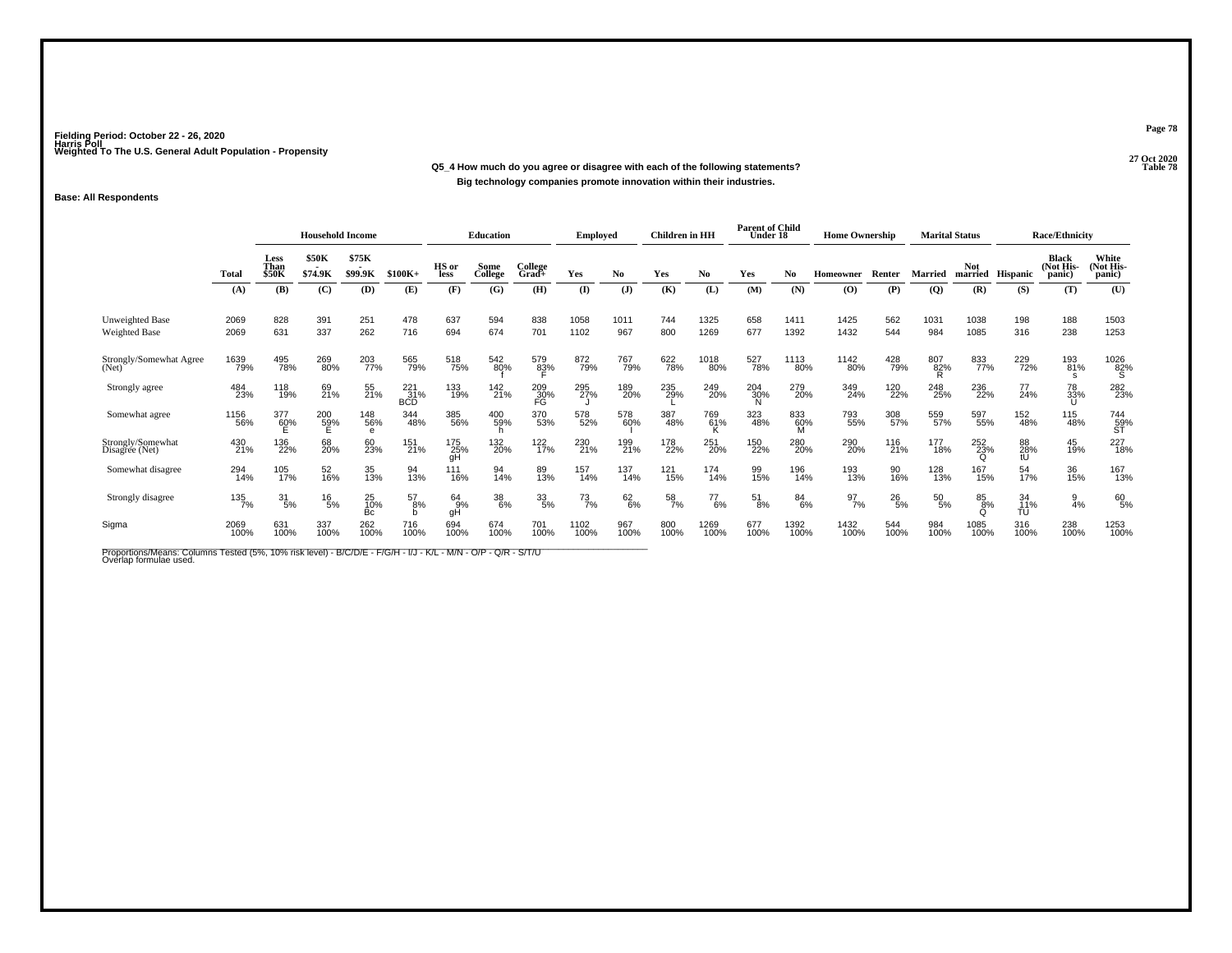#### **27 Oct 2020Q5\_5 How much do you agree or disagree with each of the following statements?Properties 20 Table 79 Big technology companies promote competition within their industries.**

#### **Base: All Respondents**

|                                         |              | Gender               |              |                  |                  | Age             |             |                   |                    |                   | <b>Male Age</b>  |                          |                          |                   |                | <b>Female Age</b> |                  |                             |                 | <b>Region</b>    |                  |             |
|-----------------------------------------|--------------|----------------------|--------------|------------------|------------------|-----------------|-------------|-------------------|--------------------|-------------------|------------------|--------------------------|--------------------------|-------------------|----------------|-------------------|------------------|-----------------------------|-----------------|------------------|------------------|-------------|
|                                         | Total        | Male                 | Female       | 18-34            | 35-44            | 45-54           | 55-64       | $65+$             | 18-34              | 35-44             | 45-54            | 55-64                    | $65+$                    | 18-34             | 35-44          | 45-54             | 55-64            | $65+$                       | North-<br>east  | South            | Mid-<br>west     | West        |
|                                         | (A)          | (B)                  | (C)          | (D)              | (E)              | (F)             | (G)         | (H)               | $($ $\Gamma$       | (J)               | (K)              | (L)                      | (M)                      | (N)               | (0)            | (P)               | (Q)              | (R)                         | (S)             | (T)              | (U)              | (V)         |
| Unweighted Base<br><b>Weighted Base</b> | 2069<br>2069 | 952<br>991           | 1117<br>1078 | 612<br>609       | 325<br>345       | 290<br>342      | 327<br>335  | 515<br>439        | 295<br>302         | 158<br>170        | 131<br>168*      | 125<br>$154*$            | 243<br>197               | 317<br>307        | 167<br>174     | 159<br>173        | 202<br>181       | 272<br>242                  | 426<br>364      | 822<br>790       | 412<br>436       | 409<br>479  |
| Strongly/Somewhat Agree<br>(Net)        | 1386<br>67%  | 641<br>65%           | 745<br>69%   | 417<br>68%       | 250<br>73%<br>GH | $^{240}_{70\%}$ | 209<br>62%  | 270<br>62%        | $^{217}_{72\%}$ LM | 122<br> 72%<br>LM | 114<br>68%<br>Lm | 80<br>52%                | 108<br>55%               | 200<br>65%        | 128<br>74%     | 126<br>73%        | 129<br>71%       | 161 <sub>67%</sub><br>M     | 243<br>67%      | 555<br>70%       | 263<br>60%       | 324<br>68%  |
| Strongly agree                          | 399<br>19%   | 193<br>19%           | 206<br>19%   | 137<br>23%<br>GH | 94<br>27%<br>GH  | 72<br>21%<br>GH | 41<br>12%   | 54<br>12%         | 67<br>$22\%$<br>LM | 54<br>32%<br>iLM  | 38<br>22%<br>LM  | $^{13}_{9\%}$            | 20<br>10%                | 70<br>23%         | 40<br>23%      | 34<br>20%         | 28<br>16%        | 34<br>14%                   | 70<br>19%       | 180<br>23%<br>Uv | 65<br>15%        | 83<br>17%   |
| Somewhat agree                          | 987<br>48%   | 449<br>45%           | 539<br>50%   | 279<br>46%       | 156<br>45%       | 168<br>49%      | 168<br>50%  | 216<br>49%        | 150%               | 68<br>40%         | 76<br>45%        | 66<br>43%                | 89<br>45%                | 130<br>42%        | 88<br>51%      | 92<br>53%<br>n    | 101<br>56%<br>ΝI | 128<br>53%<br>n             | 173<br>48%      | 375<br>47%       | 198<br>45%       | 241<br>50%  |
| Strongly/Somewhat<br>Disagree (Net)     | 683<br>33%   | 349<br>35%           | 334<br>31%   | 192 <sub>%</sub> | 94<br>27%        | 102<br>30%      | 126<br>38%  | 169<br>38%<br>dEF | 85<br>28%          | 49<br>28%         | 54<br>32%        | 74<br>48%<br><b>IJKQ</b> | 88<br>45%<br><b>IJKR</b> | 108<br>35%        | 46<br>26%      | 48<br>27%         | 52<br>29%        | 81<br>33%                   | 120<br>33%      | 235<br>30%       | 173<br>40%<br>Tv | 154<br>32%  |
| Somewhat disagree                       | 481<br>23%   | 237<br>24%           | 244<br>23%   | 143<br>23%       | 73<br>21%        | 69<br>20%       | 87<br>26%   | 109<br>25%        | 51<br>17%          | 36<br>21%         | 39<br>23%        | 53<br>34%<br>IJQ         | 58<br>29%                | 92<br>30%<br>PQrl | 37<br>21%      | 30<br>17%         | 34<br>19%        | 52<br>21%                   | 90<br>25%       | 170<br>21%       | 123<br>28%       | 99<br>21%   |
| Strongly disagree                       | 202<br>10%   | $^{112}_{11\%}$<br>C | 89<br>8%     | $^{49}_{8\%}$    | $^{21}_{6\%}$    | 32<br>10%       | 39<br>12%   | 59<br>14%<br>DÊ   | 33<br>11%          | $^{12}_{7\%}$     | $^{15}_{9\%}$    | $^{21}_{14\%}$           | 30<br>15%                | $^{16}_{5\%}$     | $\frac{9}{5%}$ | 17<br>10%         | 18<br>10%        | 29<br>12%<br>N <sub>o</sub> | $\frac{31}{8%}$ | $^{65}_{8\%}$    | 50<br>11%        | 56<br>12%   |
| Sigma                                   | 2069<br>100% | 991<br>100%          | 1078<br>100% | 609<br>100%      | 345<br>100%      | 342<br>100%     | 335<br>100% | 439<br>100%       | 302<br>100%        | 170<br>100%       | 168<br>100%      | 154<br>100%              | 197<br>100%              | 307<br>100%       | 174<br>100%    | 173<br>100%       | 181<br>100%      | 242<br>100%                 | 364<br>100%     | 790<br>100%      | 436<br>100%      | 479<br>100% |

Proportions/Means: Columns Tested (5%, 10% risk level) - B/C - D/E/F/G/H - I/J/K/L/M - N/O/P/Q/R - I/N - J/O - K/P - L/Q - M/R - S/T/U/V<br>Overlap formulae used. \*small base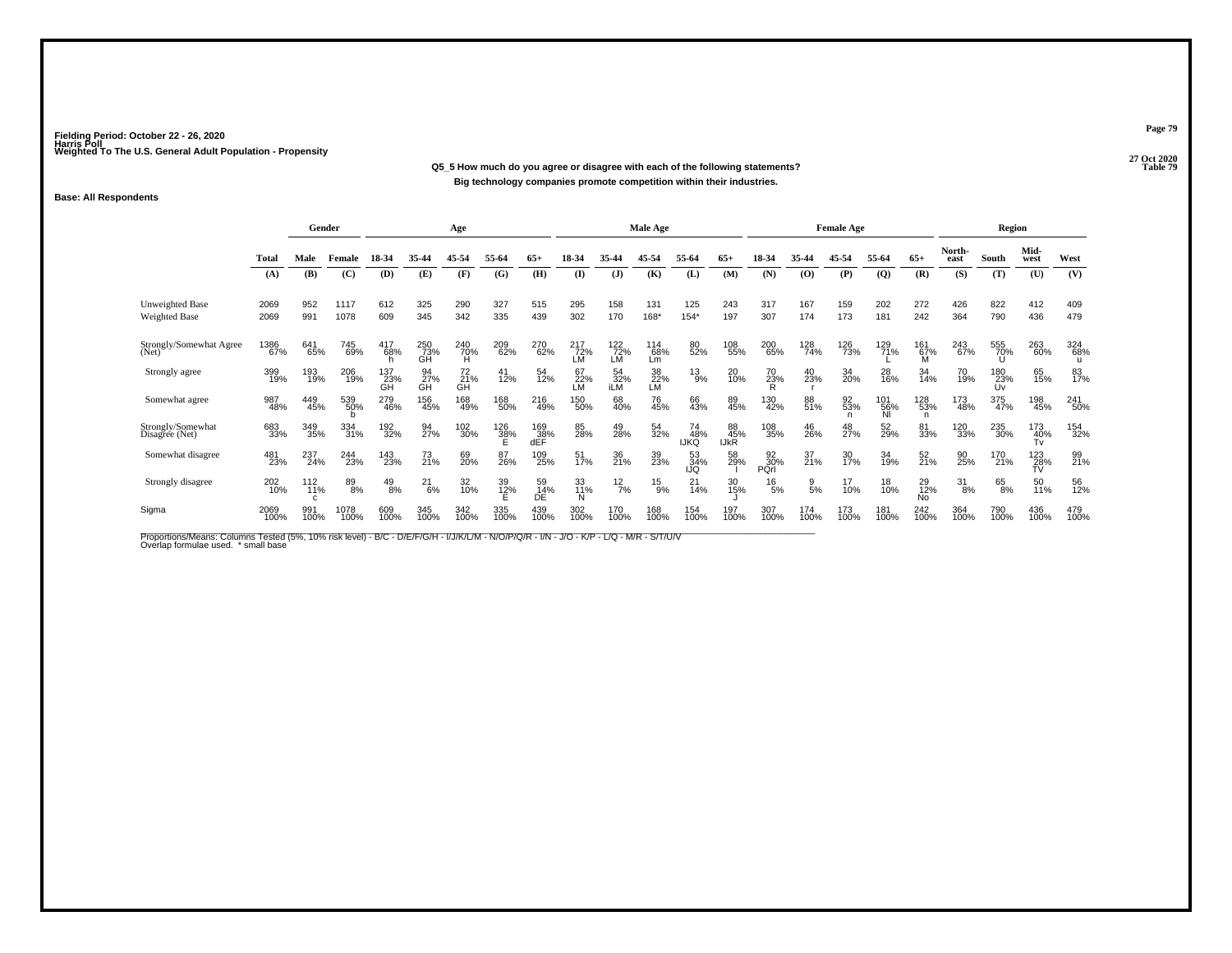**27 Oct 2020Q5\_5 How much do you agree or disagree with each of the following statements? Table 80 Big technology companies promote competition within their industries.**

### **Base: All Respondents**

|                                     |              | <b>Household Income</b>      |                        |                            |                  | Education                                      |                 | <b>Employed</b>  |              | <b>Children</b> in HH |                  | <b>Parent of Child</b><br>Under 18 |               | <b>Home Ownership</b> |                  |               | <b>Marital Status</b> |                       | <b>Race/Ethnicity</b> |                                      |                              |
|-------------------------------------|--------------|------------------------------|------------------------|----------------------------|------------------|------------------------------------------------|-----------------|------------------|--------------|-----------------------|------------------|------------------------------------|---------------|-----------------------|------------------|---------------|-----------------------|-----------------------|-----------------------|--------------------------------------|------------------------------|
|                                     | Total        | Less<br>Than<br><b>\$50K</b> | \$50K<br>\$74.9K       | \$75K<br>$\sim$<br>\$99.9K | $$100K+$         | HS or<br>less                                  | Some<br>College | College<br>Grad+ | Yes          | No.                   | Yes              | No                                 | Yes           | No.                   | <b>Homeowner</b> | Renter        | <b>Married</b>        | <b>Not</b><br>married | <b>Hispanic</b>       | <b>Black</b><br>(Not His-<br>(panic) | White<br>(Not His-<br>panic) |
|                                     | (A)          | (B)                          | (C)                    | (D)                        | (E)              | (F)                                            | (G)             | (H)              | (I)          | (J)                   | (K)              | (L)                                | (M)           | (N)                   | (0)              | (P)           | $\overline{Q}$        | (R)                   | (S)                   | (T)                                  | (U)                          |
| Unweighted Base<br>Weighted Base    | 2069<br>2069 | 828<br>631                   | 391<br>337             | 251<br>262                 | 478<br>716       | 637<br>694                                     | 594<br>674      | 838<br>701       | 1058<br>1102 | 1011<br>967           | 744<br>800       | 1325<br>1269                       | 658<br>677    | 1411<br>1392          | 1425<br>1432     | 562<br>544    | 1031<br>984           | 1038<br>1085          | 198<br>316            | 188<br>238                           | 1503<br>1253                 |
| Strongly/Somewhat Agree<br>(Net)    | 1386<br>67%  | 446<br>71%<br>C              | 215<br>64%             | 175<br>67%                 | 473<br>66%       | 467<br>67%                                     | 460<br>68%      | 459<br>66%       | 765<br>69%   | 621<br>64%            | 575<br>72%       | 811<br>64%                         | 500<br>74%    | 886<br>64%            | 951<br>66%       | 368<br>68%    | 662<br>67%            | 724<br>67%            | 210<br>66%            | 168<br>71%                           | 839<br>67%                   |
| Strongly agree                      | 399<br>19%   | 119<br>19%<br>C.             | 47<br>14%              | 43<br>16%                  | 169<br>24%<br>Cd | 124<br>18%                                     | 127<br>19%      | 148<br>21%       | 251<br>23%   | 147<br>15%            | 195<br>24%       | 204<br>16%                         | 170<br>25%    | 229<br>16%            | 264<br>18%       | 117<br>22%    | 187<br>19%            | 211<br>19%            | 56<br>18%             | 83<br>35%<br>SU                      | 214<br>17%                   |
| Somewhat agree                      | 987<br>48%   | 327<br>52%                   | 168<br>50%<br>$\theta$ | 132<br>50%<br>e            | 304<br>43%       | 343<br>49%                                     | 332<br>49%      | 312<br>44%       | 514<br>47%   | 473<br>49%            | 380<br>48%       | 607<br>48%                         | 330<br>49%    | 657<br>47%            | 688<br>48%       | 251<br>46%    | 475<br>48%            | 513<br>47%            | 154<br>49%            | 85<br>36%                            | 625<br>5 <u>0</u> %          |
| Strongly/Somewhat<br>Disagree (Net) | 683<br>33%   | 185<br>29%                   | 122<br>36%             | 87<br>33%                  | 243<br>34%       | 227<br>33%                                     | 214<br>32%      | 242<br>34%       | 337<br>31%   | 346<br>36%            | 225<br>28%       | 458<br>36%                         | 177<br>26%    | 507<br>36%<br>M       | 481<br>34%       | 176<br>32%    | 322<br>33%            | 361<br>33%            | 106<br>34%            | 69<br>29%                            | 413<br>33%                   |
| Somewhat disagree                   | 481<br>23%   | 137<br>22%                   | 84<br>25%              | 66<br>25%                  | 169<br>24%       | 165<br>24%                                     | 152<br>23%      | 165<br>23%       | 242<br>22%   | 240<br>25%            | 167<br>21%       | 314<br>25%                         | 128<br>19%    | 354<br>25%<br>M       | 340<br>24%       | 133<br>24%    | 225<br>23%            | 257<br>24%            | 78<br>25%             | 50<br>21%                            | 290<br>23%                   |
| Strongly disagree                   | 202<br>10%   | $^{48}_{8\%}$                | 38<br>11%              | $^{22}_{8\%}$              | 74<br>10%        | $62\phantom{.00}\phantom{.00}\phantom{.00}9\%$ | 62<br>9%        | 77<br>11%        | 95<br>9%     | 106<br>11%            | $\frac{58}{7\%}$ | 144<br>11%<br>ĸ                    | $^{49}_{7\%}$ | 153<br>11%            | 141<br>10%       | $^{43}_{8\%}$ | 97<br>10%             | 104<br>10%            | $^{28}_{9%}$          | $^{19}_{8\%}$                        | 123<br>10%                   |
| Sigma                               | 2069<br>100% | 631<br>100%                  | 337<br>100%            | 262<br>100%                | 716<br>100%      | 694<br>100%                                    | 674<br>100%     | 701<br>100%      | 1102<br>100% | 967<br>100%           | 800<br>100%      | 1269<br>100%                       | 677<br>100%   | 1392<br>100%          | 1432<br>100%     | 544<br>100%   | 984<br>100%           | 1085<br>100%          | 316<br>100%           | 238<br>100%                          | 1253<br>100%                 |

Proportions/Means: Columns Tested (5%, 10% risk level) - B/C/D/E - F/G/H - I/J - K/L - M/N - O/P - Q/R - S/T/U<br>Overlap formulae used.

**Page 80**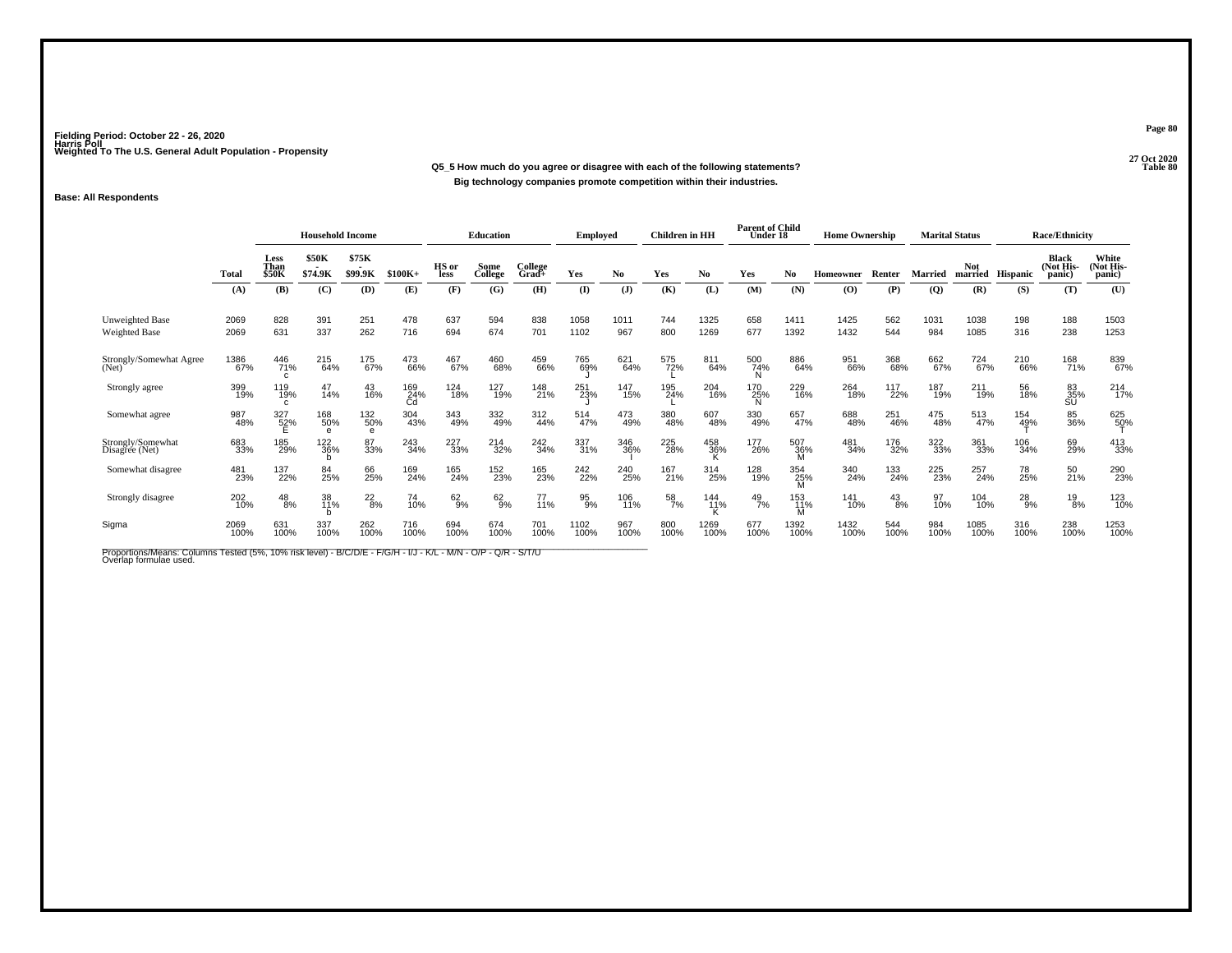**27 Oct 2020Q5\_6 How much do you agree or disagree with each of the following statements?**

**America's big technology companies have helped improve America's reputation abroad.**

### **Base: All Respondents**

|                                     |              | Gender      |              |                        |                           | Age             |                  |                   |                      |                            | Male Age        |               |                 |                |                | <b>Female Age</b> |                |                       |                         | Region      |                 |                            |
|-------------------------------------|--------------|-------------|--------------|------------------------|---------------------------|-----------------|------------------|-------------------|----------------------|----------------------------|-----------------|---------------|-----------------|----------------|----------------|-------------------|----------------|-----------------------|-------------------------|-------------|-----------------|----------------------------|
|                                     | Total        | Male        | Female       | 18-34                  | 35-44                     | 45-54           | 55-64            | $65+$             | 18-34                | 35-44                      | 45-54           | 55-64         | $65+$           | 18-34          | 35-44          | 45-54             | 55-64          | $65+$                 | North-<br>east          | South       | Mid-<br>west    | West                       |
|                                     | (A)          | (B)         | (C)          | (D)                    | (E)                       | (F)             | (G)              | (H)               | $($ $\Gamma$         | (J)                        | (K)             | (L)           | (M)             | (N)            | (0)            | (P)               | $\overline{Q}$ | (R)                   | (S)                     | (T)         | (U)             | (V)                        |
| Unweighted Base<br>Weighted Base    | 2069<br>2069 | 952<br>991  | 1117<br>1078 | 612<br>609             | 325<br>345                | 290<br>342      | 327<br>335       | 515<br>439        | 295<br>302           | 158<br>170                 | 131<br>168*     | 125<br>$154*$ | 243<br>197      | 317<br>307     | 167<br>174     | 159<br>173        | 202<br>181     | 272<br>242            | 426<br>364              | 822<br>790  | 412<br>436      | 409<br>479                 |
| Strongly/Somewhat Agree<br>(Net)    | 1366<br>66%  | 667<br>67%  | 699<br>65%   | 409<br>67%<br>Ή        | 264<br>77%<br><b>DFGH</b> | 218<br>64%      | 213<br>64%       | 262<br>60%        | $\frac{210}{70\%}$ M | 140<br>82%<br><b>IKLMO</b> | 104<br>62%      | 99<br>64%     | 114<br>58%      | 199<br>65%     | 124<br>71%     | 114<br>66%        | 114<br>63%     | 147<br>61%            | 259<br>71%<br><b>UV</b> | 524<br>66%  | 280<br>64%      | 303<br>63%                 |
| Strongly agree                      | 359<br>17%   | 200<br>20%  | 159<br>15%   | 125<br>21%<br>GH       | 87<br>25%<br>GH           | 66<br>19%<br>GH | 32<br>10%        | 49<br>11%         | 74<br>25%<br>LMn     | 58<br>34%<br><b>iKLMO</b>  | 33<br>20%<br>M  | 17<br>11%     | $^{17}_{9\%}$   | 51<br>16%<br>a | 28<br>16%<br>a | 33<br>19%<br>Q    | $^{16}_{9%}$   | 31<br>13%             | 69<br>19%               | 138<br>17%  | 63<br>14%       | 89<br>19%                  |
| Somewhat agree                      | 1008<br>49%  | 467<br>47%  | 541<br>50%   | 284<br>47%             | 178<br>51%                | $^{152}_{45\%}$ | 181<br>54%       | 213<br>49%        | 136<br>45%           | 81<br>48%                  | 71<br>42%       | 82<br>54%     | 97<br>49%       | 149<br>48%     | 96<br>55%      | 81<br>47%         | 99<br>54%      | 116<br>48%            | 190<br>52%              | 386<br>49%  | 218<br>50%      | 214<br>45%                 |
| Strongly/Somewhat<br>Disagree (Net) | 703<br>34%   | 324<br>33%  | 379<br>35%   | 200<br>33%             | 81<br>23%                 | 123<br>36%      | 122<br>36%<br>Е  | 177<br>40%<br>DÉ  | 92<br>30%            | 31<br>18%                  | 64<br>38%       | 55<br>36%     | 82 <sub>%</sub> | 108<br>35%     | 50<br>29%      | 59<br>34%         | 67<br>37%      | 95<br>39%<br>$\Omega$ | 105<br>29%              | 266<br>34%  | 156<br>36%<br>s | 176<br>37%<br>$\mathbf{s}$ |
| Somewhat disagree                   | 486<br>23%   | 218<br>22%  | 268<br>25%   | 130<br>21%<br>$\theta$ | 54<br>16%                 | 97<br>28%<br>dE | 72<br>22%        | 133<br>30%<br>DEĞ | 51<br>17%            | $^{22}_{13\%}$             | 51<br>30%       | 32<br>21%     | 62<br>32%       | 79<br>26%      | 32<br>18%      | 46<br>27%         | $^{40}_{22\%}$ | 71<br>29%<br>∩        | 74<br>20%               | 184<br>23%  | 109<br>25%      | 119<br>25%                 |
| Strongly disagree                   | 217<br>10%   | 106<br>11%  | 111<br>10%   | 70<br>12%              | $^{27}_{8\%}$             | $^{27}_{8\%}$   | 50<br>15%<br>EFh | 44<br>10%         | 41<br>14%            | $\frac{9}{5\%}$            | $\frac{13}{8%}$ | 23<br>15%     | 20<br>10%       | $^{29}_{9\%}$  | 18<br>10%      | $^{13}_{8\%}$     | 27<br>15%      | $^{24}_{10\%}$        | $^{31}_{9\%}$           | 82<br>10%   | 47<br>11%       | 57<br>12%                  |
| Sigma                               | 2069<br>100% | 991<br>100% | 1078<br>100% | 609<br>100%            | 345<br>100%               | 342<br>100%     | 335<br>100%      | 439<br>100%       | 302<br>100%          | 170<br>100%                | 168<br>100%     | 154<br>100%   | 197<br>100%     | 307<br>100%    | 174<br>100%    | 173<br>100%       | 181<br>100%    | 242<br>100%           | 364<br>100%             | 790<br>100% | 436<br>100%     | 479<br>100%                |

Proportions/Means: Columns Tested (5%, 10% risk level) - B/C - D/E/F/G/H - I/J/K/L/M - N/O/P/Q/R - I/N - J/O - K/P - L/Q - M/R - S/T/U/V<br>Overlap formulae used. \*small base

**Page 81**

**Table 81**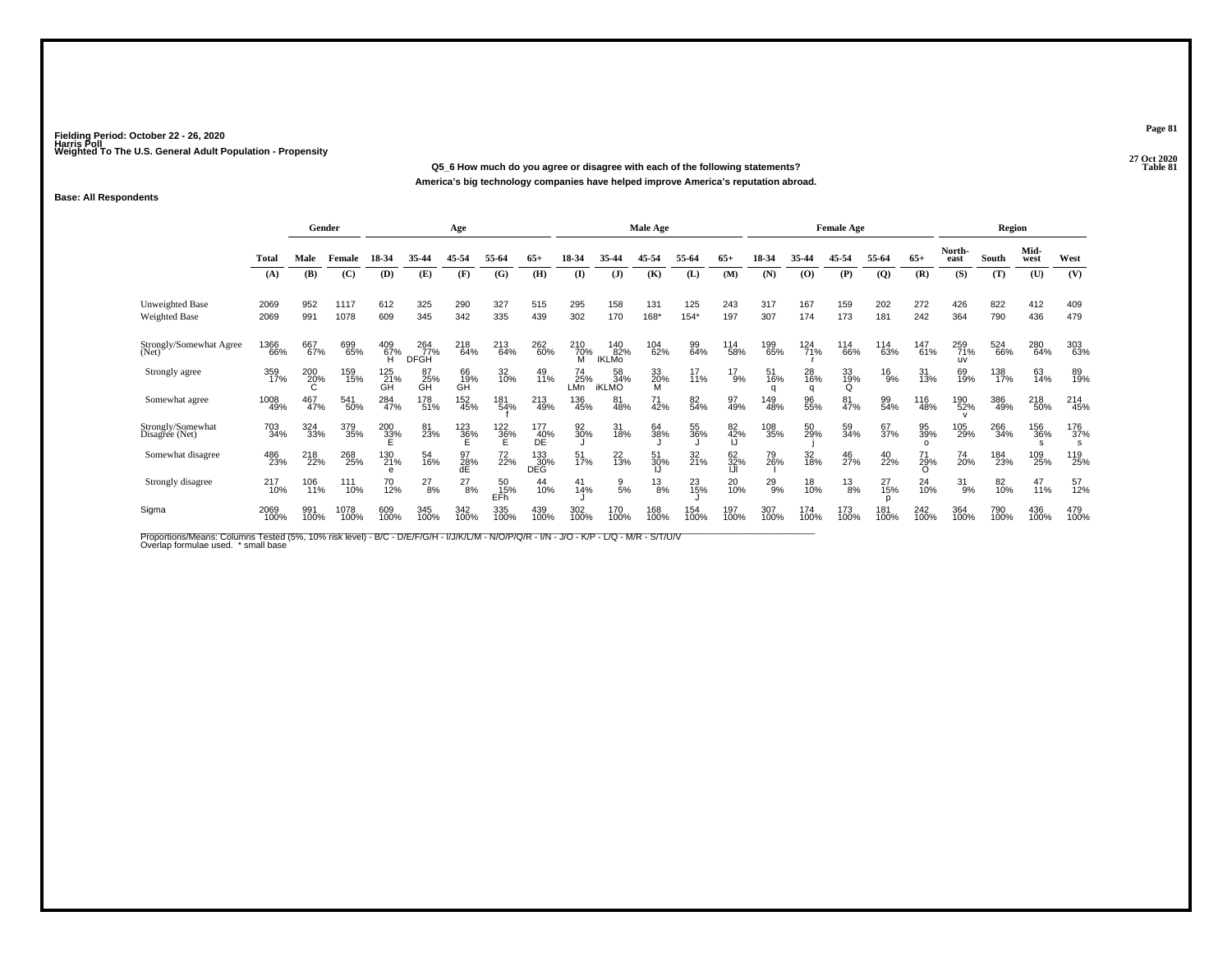**27 Oct 2020Q5\_6 How much do you agree or disagree with each of the following statements?**

**America's big technology companies have helped improve America's reputation abroad.**

### **Base: All Respondents**

|                                         |              | <b>Household Income</b>      |                  |                  |                   | Education        |                  | <b>Employed</b>  |               | <b>Children</b> in HH |              | <b>Parent of Child</b><br>Under 18 |               | <b>Home Ownership</b> |                                          | <b>Marital Status</b> |                |                        | <b>Race/Ethnicity</b> |                                     |                              |
|-----------------------------------------|--------------|------------------------------|------------------|------------------|-------------------|------------------|------------------|------------------|---------------|-----------------------|--------------|------------------------------------|---------------|-----------------------|------------------------------------------|-----------------------|----------------|------------------------|-----------------------|-------------------------------------|------------------------------|
|                                         | <b>Total</b> | Less<br>Than<br><b>\$50K</b> | \$50K<br>\$74.9K | \$75K<br>\$99.9K | $$100K+$          | HS or<br>less    | Some<br>College  | College<br>Grad+ | Yes           | No.                   | Yes          | No                                 | Yes           | No                    | <b>Homeowner</b>                         | Renter                | <b>Married</b> | <b>Not</b><br>married  | Hispanic              | <b>Black</b><br>(Not His-<br>panic) | White<br>(Not His-<br>panic) |
|                                         | (A)          | (B)                          | (C)              | (D)              | (E)               | (F)              | (G)              | (H)              | (I)           | $\mathbf{J}$          | (K)          | (L)                                | (M)           | (N)                   | $\boldsymbol{\left( \mathbf{O} \right)}$ | (P)                   | $\overline{Q}$ | (R)                    | (S)                   | (T)                                 | (U)                          |
| Unweighted Base<br><b>Weighted Base</b> | 2069<br>2069 | 828<br>631                   | 391<br>337       | 251<br>262       | 478<br>716        | 637<br>694       | 594<br>674       | 838<br>701       | 1058<br>1102  | 1011<br>967           | 744<br>800   | 1325<br>1269                       | 658<br>677    | 1411<br>1392          | 1425<br>1432                             | 562<br>544            | 1031<br>984    | 1038<br>1085           | 198<br>316            | 188<br>238                          | 1503<br>1253                 |
| Strongly/Somewhat Agree<br>(Net)        | 1366<br>66%  | 408<br>65%                   | 218<br>65%       | 169<br>65%       | 488<br>68%        | 457<br>66%       | 407<br>60%       | 502<br>72%<br>fG | 764<br>69%    | 602<br>62%            | 578<br>72%   | 788<br>62%                         | 499<br>74%    | 868<br>62%            | 926<br>65%                               | 375<br>69%            | 691<br>70%     | 676<br>62%             | 202<br>64%            | 157<br>66%                          | 826<br>66%                   |
| Strongly agree                          | 359<br>17%   | 87<br>14%                    | 38<br>11%        | 37<br>14%        | 179<br>25%<br>BCD | 91<br>13%        | 98<br>14%        | 170<br>24%<br>FG | 239<br>22%    | 120<br>12%            | 189<br>24%   | 170<br>13%                         | 166<br>25%    | 193<br>14%            | 243<br>17%                               | 97<br>18%             | 193<br>20%     | 165<br>15%             | 48<br>15%             | 53<br>22%                           | 208<br>17%                   |
| Somewhat agree                          | 1008<br>49%  | 321<br>51%                   | 180<br>53%<br>E  | 132<br>50%       | 309<br>43%        | 367<br>53%<br>gh | 309<br>46%       | 332<br>47%       | 525<br>48%    | 483<br>50%            | 389<br>49%   | 619<br>49%                         | 333<br>49%    | 675<br>48%            | 684<br>48%                               | 278<br>51%            | 497<br>51%     | 511<br>47%             | 153<br>48%            | 103<br>44%                          | 618<br>49%                   |
| Strongly/Somewhat<br>Disagree (Net)     | 703<br>34%   | 223<br>35%                   | 120<br>35%       | 93<br>35%        | 228<br>32%        | 237<br>34%       | 267<br>40%       | 199<br>28%       | 338<br>31%    | 364<br>38%            | 222<br>28%   | 481<br>38%                         | 178<br>26%    | 525<br>38%            | 506<br>35%                               | 169<br>31%            | 294<br>30%     | 409<br>38%<br>O        | 115<br>36%            | 81<br>34%                           | 426<br>34%                   |
| Somewhat disagree                       | 486<br>23%   | 165<br>26%                   | 82<br>24%        | 73<br>28%        | 136<br>19%        | 154<br>22%       | 187<br>28%<br>ŦĤ | 145<br>21%       | 236<br>21%    | 249<br>26%            | 149<br>19%   | 336<br>27%                         | 133<br>20%    | 352<br>$^{25}_{M}$    | 352<br>25%                               | 111<br>20%            | 207<br>21%     | 278<br>26%             | 85<br>27%             | $^{40}_{17\%}$                      | 316<br>25%                   |
| Strongly disagree                       | 217<br>10%   | 58%                          | 37<br>11%        | $^{20}_{8\%}$    | 91<br>13%         | 83<br>12%        | 80<br>12%        | 53<br>8%         | $^{102}_{9%}$ | 115<br>12%            | $^{72}_{9%}$ | 144<br>11%                         | $^{44}_{7\%}$ | 172<br>12%            | 154<br>11%                               | 58<br>11%             | 86<br>9%       | 130<br>12%<br>$\Omega$ | $^{29}_{9\%}$         | 40<br>17%<br>sU                     | 110<br>9%                    |
| Sigma                                   | 2069<br>100% | 631<br>100%                  | 337<br>100%      | 262<br>100%      | 716<br>100%       | 694<br>100%      | 674<br>100%      | 701<br>100%      | 1102<br>100%  | 967<br>100%           | 800<br>100%  | 1269<br>100%                       | 677<br>100%   | 1392<br>100%          | 1432<br>100%                             | 544<br>100%           | 984<br>100%    | 1085<br>100%           | 316<br>100%           | 238<br>100%                         | 1253<br>100%                 |

Proportions/Means: Columns Tested (5%, 10% risk level) - B/C/D/E - F/G/H - I/J - K/L - M/N - O/P - Q/R - S/T/U<br>Overlap formulae used.

**Page 82**

27 Oct 2020<br>Table 82 **Table 82**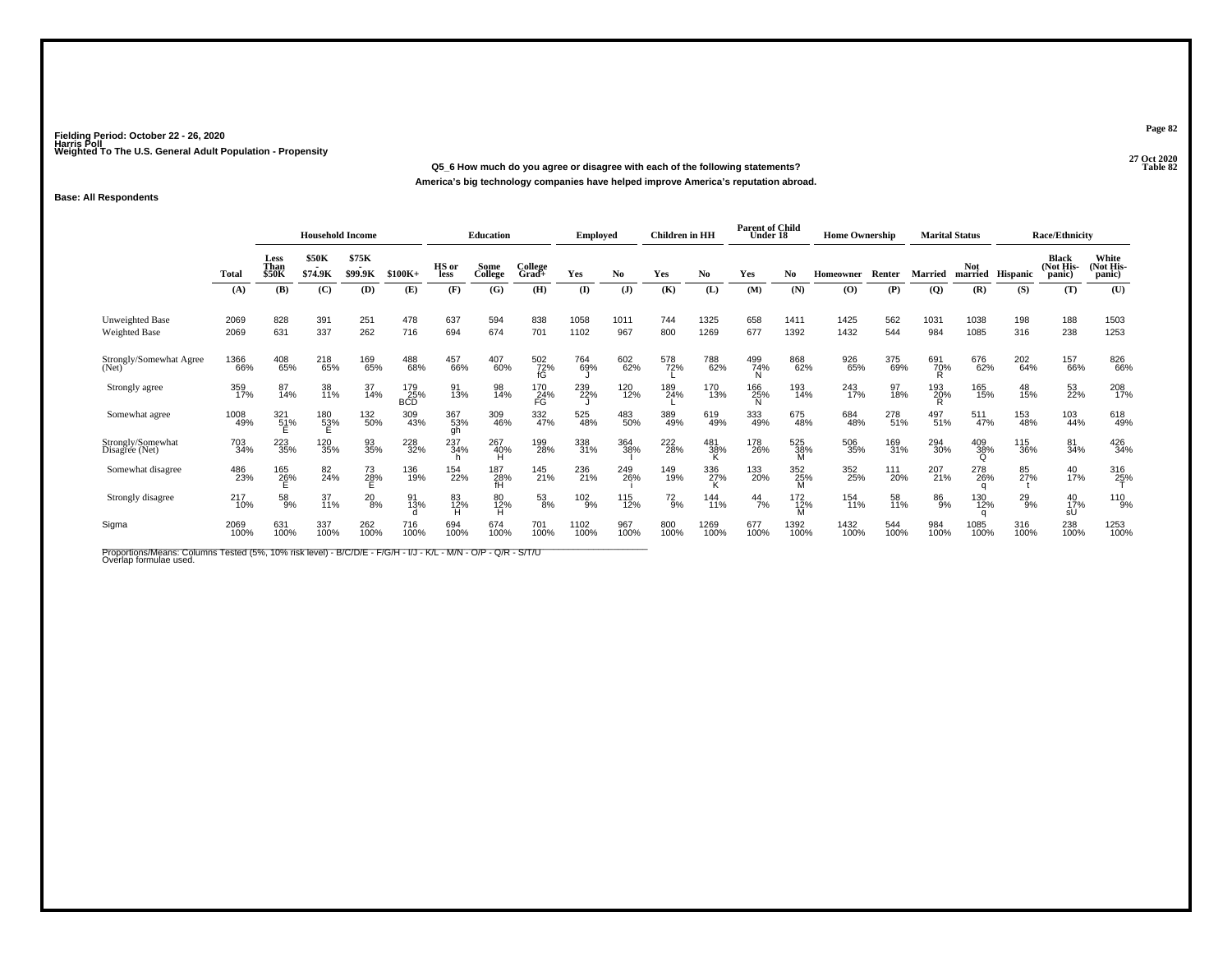#### **27 Oct 2020Q5\_7 How much do you agree or disagree with each of the following statements? Table 83 Big technology companies always do the right thing by their customers.**

#### **Base: All Respondents**

|                                         |              | Gender                     |                 |                          |                   | Age                     |                    |                   |                          |                            | Male Age        |               |                          |                          |                       | <b>Female Age</b> |                          |                            |                  | Region           |                  |                  |
|-----------------------------------------|--------------|----------------------------|-----------------|--------------------------|-------------------|-------------------------|--------------------|-------------------|--------------------------|----------------------------|-----------------|---------------|--------------------------|--------------------------|-----------------------|-------------------|--------------------------|----------------------------|------------------|------------------|------------------|------------------|
|                                         | <b>Total</b> | Male                       | Female          | 18-34                    | 35-44             | 45-54                   | 55-64              | $65+$             | 18-34                    | 35-44                      | 45-54           | 55-64         | $65+$                    | 18-34                    | 35-44                 | 45-54             | 55-64                    | $65+$                      | North-<br>east   | South            | Mid-<br>west     | West             |
|                                         | (A)          | (B)                        | (C)             | (D)                      | (E)               | (F)                     | (G)                | (H)               | $\mathbf{I}$             | $($ $\bf{J}$ )             | (K)             | (L)           | (M)                      | (N)                      | $\omega$              | (P)               | $\overline{Q}$           | (R)                        | (S)              | (T)              | (U)              | (V)              |
| <b>Unweighted Base</b><br>Weighted Base | 2069<br>2069 | 952<br>991                 | 1117<br>1078    | 612<br>609               | 325<br>345        | 290<br>342              | 327<br>335         | 515<br>439        | 295<br>302               | 158<br>170                 | 131<br>168*     | 125<br>$154*$ | 243<br>197               | 317<br>307               | 167<br>174            | 159<br>173        | 202<br>181               | 272<br>242                 | 426<br>364       | 822<br>790       | 412<br>436       | 409<br>479       |
| Strongly/Somewhat Agree<br>(Net)        | 892<br>43%   | 467<br>47%                 | 425<br>39%      | 308<br>51%<br><b>FGH</b> | 190<br>55%<br>FGH | 141<br>$\frac{41\%}{H}$ | 113<br>34%         | 139<br>32%        | 163<br>54%<br><b>kLM</b> | 116<br>68%<br><b>IKLMO</b> | 71<br>42%<br>м  | 61<br>40%     | 57<br>29%                | 145<br>47%<br>QR         | 74<br>43%<br>O        | 70<br>40%<br>q    | 52<br>29%                | 83<br>34%                  | 176<br>48%<br>TÚ | 308<br>39%       | 162<br>37%       | 246<br>51%<br>TU |
| Strongly agree                          | 269<br>13%   | 146<br>15%<br>$\mathbf{C}$ | $^{122}_{11\%}$ | 117<br>19%<br>fGH        | 67<br>20%<br>GH   | 47<br>14%<br>GH         | $^{17}_{5\%}$      | $^{21}_{5\%}$     | 55<br>18%<br>LМ          | 50<br>29%<br><b>IKLMO</b>  | 25<br>15%<br>IM | $^{9}_{6\%}$  | 4%                       | 62 <sub>0%</sub><br>OpQR | 18<br>10%<br>$\Omega$ | 21<br>12%<br>Qr   | $\frac{8}{4%}$           | $^{13}_{6\%}$              | 51<br>14%        | 99<br>13%        | 39<br>9%         | 79<br>17%        |
| Somewhat agree                          | 623<br>30%   | 321<br>32%<br>C            | 302<br>28%      | 191<br>31%               | 123<br>36%<br>fH  | 95<br>28%               | 96<br>29%          | 119<br>27%        | 108<br>36%<br>Mn         | 66<br>39%<br>kM            | 46<br>27%       | 52<br>34%     | 50<br>25%                | 83<br>27%                | 57<br>32%             | 49<br>28%         | 44<br>24%                | 69<br>29%                  | 125<br>34%       | 209<br>26%       | 123<br>28%       | 167<br>35%<br>Tu |
| Strongly/Somewhat<br>Disagree (Net)     | 1177<br>57%  | 523<br>53%                 | 654<br>61%<br>B | 301<br>49%               | 155<br>45%        | 201<br>59%<br>DE        | 222<br>66%<br>DE   | 299<br>68%<br>DEF | 139<br>46%               | 55<br>32%                  | 97<br>58%       | 93<br>60%     | 140<br>71%<br><b>IJK</b> | 162<br>53%               | 100<br>57%            | 103<br>60%        | 129<br>71%<br><b>NOp</b> | <sup>160</sup><br>66%<br>N | 188<br>52%       | 482<br>61%<br>ŚV | 274<br>63%<br>ŚV | 232<br>49%       |
| Somewhat disagree                       | 714<br>35%   | 299<br>30%                 | 415<br>38%      | 200<br>33%               | 94<br>27%         | 120<br>35%<br>$\theta$  | $\frac{114}{34\%}$ | 185<br>42%<br>DEg | 82<br>27%                | 36<br>21%                  | 58<br>34%       | 44<br>29%     | 80<br>41%                | 118<br>39%               | 59<br>34%             | 62<br>36%         | 70<br>39%                | 105<br>44%                 | 115<br>32%       | 303<br>38%<br>sV | 163<br>37%       | 133<br>28%       |
| Strongly disagree                       | 463<br>22%   | 224<br>23%                 | 239<br>22%      | 101<br>17%               | 60<br>17%         | 81<br>24%<br>D          | 107<br>32%<br>DEf  | $^{114}_{26\%}$   | 57<br>19%                | 19<br>11%                  | 40<br>23%       | 48<br>31%     | 60<br>30%                | 44<br>14%                | 41<br>24%<br>N.J      | 41<br>24%<br>N    | 59<br>33%<br>Nr          | 54<br>22%<br>N             | 73<br>20%        | 180<br>23%       | 112<br>26%       | 99<br>21%        |
| Sigma                                   | 2069<br>100% | 991<br>100%                | 1078<br>100%    | 609<br>100%              | 345<br>100%       | 342<br>100%             | 335<br>100%        | 439<br>100%       | 302<br>100%              | 170<br>100%                | 168<br>100%     | 154<br>100%   | 197<br>100%              | 307<br>100%              | 174<br>100%           | 173<br>100%       | 181<br>100%              | 242<br>100%                | 364<br>100%      | 790<br>100%      | 436<br>100%      | 479<br>100%      |

Proportions/Means: Columns Tested (5%, 10% risk level) - B/C - D/E/F/G/H - I/J/K/L/M - N/O/P/Q/R - I/N - J/O - K/P - L/Q - M/R - S/T/U/V<br>Overlap formulae used. \*small base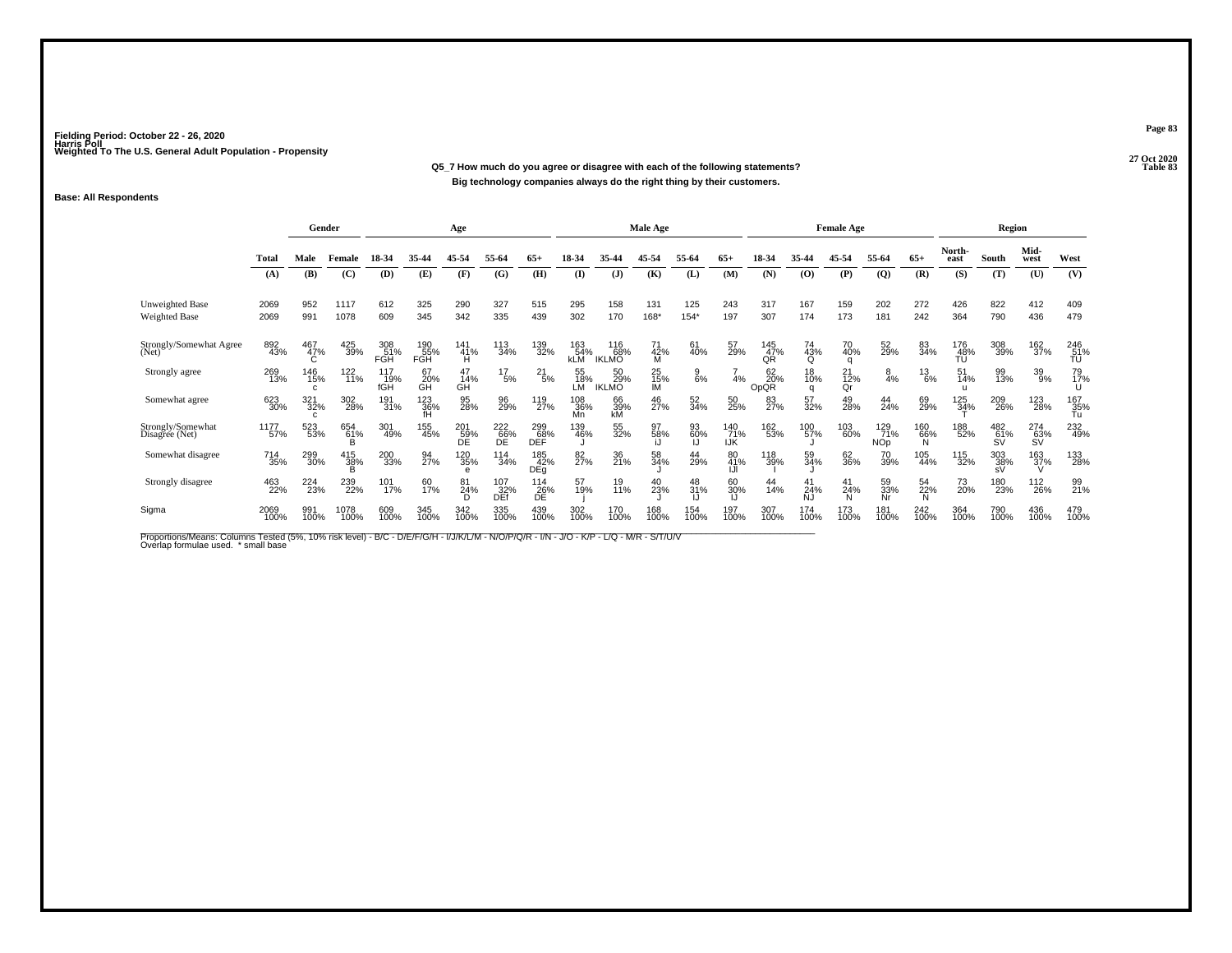**27 Oct 2020Q5\_7 How much do you agree or disagree with each of the following statements?Big technology companies always do the right thing by their customers.**

### **Base: All Respondents**

|                                         |              | <b>Household Income</b> |                        |                             |                   | <b>Education</b> |                     | <b>Employed</b>  |              | <b>Children</b> in HH |             | <b>Parent of Child</b><br>Under 18 |             | <b>Home Ownership</b> |                  |             | <b>Marital Status</b> |                             | <b>Race/Ethnicity</b> |                                      |                              |
|-----------------------------------------|--------------|-------------------------|------------------------|-----------------------------|-------------------|------------------|---------------------|------------------|--------------|-----------------------|-------------|------------------------------------|-------------|-----------------------|------------------|-------------|-----------------------|-----------------------------|-----------------------|--------------------------------------|------------------------------|
|                                         | Total        | Less<br>Than<br>\$50K   | \$50K<br>\$74.9K       | \$75K<br>\$99.9K            | $$100K+$          | HS or<br>less    | Some<br>College     | College<br>Grad+ | Yes          | No.                   | Yes         | No                                 | Yes         | No.                   | <b>Homeowner</b> | Renter      | Married               | <b>Not</b><br>married       | Hispanic              | <b>Black</b><br>(Not His-<br>(panic) | White<br>(Not His-<br>panic) |
|                                         | (A)          | (B)                     | (C)                    | (D)                         | (E)               | (F)              | (G)                 | (H)              | (I)          | $(\mathbf{J})$        | (K)         | (L)                                | (M)         | (N)                   | (O)              | (P)         | (Q)                   | (R)                         | (S)                   | (T)                                  | (U)                          |
| <b>Unweighted Base</b><br>Weighted Base | 2069<br>2069 | 828<br>631              | 391<br>337             | 251<br>262                  | 478<br>716        | 637<br>694       | 594<br>674          | 838<br>701       | 1058<br>1102 | 1011<br>967           | 744<br>800  | 1325<br>1269                       | 658<br>677  | 1411<br>1392          | 1425<br>1432     | 562<br>544  | 1031<br>984           | 1038<br>1085                | 198<br>316            | 188<br>238                           | 1503<br>1253                 |
| Strongly/Somewhat Agree<br>(Net)        | 892<br>43%   | 284<br>45%              | 133<br>39%             | 89<br>34%                   | 340<br>48%<br>cD  | 312<br>45%<br>g  | 262<br>39%          | 318<br>45%       | 544<br>49%   | 348<br>36%            | 420<br>53%  | 472<br>37%                         | 358<br>53%  | 534<br>38%            | 631<br>44%       | 226<br>41%  | 456<br>46%            | 436<br>40%                  | 163<br>52%            | 107<br>45%                           | 506<br>40%                   |
| Strongly agree                          | 269<br>13%   | 77<br>12%               | $^{28}_{8\%}$          | 32 <sub>%</sub>             | 123<br>17%<br>BĊ. | 81<br>12%        | 70<br>10%           | 117<br>17%<br>FG | 195<br>18%   | $^{73}_{8\%}$         | 147<br>18%  | 122<br>10%                         | 135<br>20%  | 133<br>10%            | 188<br>13%       | 73<br>13%   | 137<br>14%            | 132<br>12%                  | 76<br>24%<br>tU       | 37<br>16%<br>Ü                       | 123<br>10%                   |
| Somewhat agree                          | 623<br>30%   | 207<br>33%              | 105<br>31%<br>D        | 57<br>22%                   | 217<br>30%        | 231<br>33%       | 192<br>28%          | 201<br>29%       | 349<br>32%   | 275<br>28%            | 273<br>34%  | 350<br>28%                         | 223<br>33%  | 401<br>29%            | 443<br>31%       | 153<br>28%  | 319<br>32%            | 304<br>28%                  | 87 <sub>27%</sub>     | 69<br>29%                            | 384<br>31%                   |
| Strongly/Somewhat<br>Disagree (Net)     | 1177<br>57%  | 348<br>55%              | 204<br>61%<br>$\theta$ | 173<br>66%<br>BE            | 375<br>52%        | 382<br>55%       | $^{412}_{61\%}$     | 383<br>55%       | 559<br>51%   | 618<br>64%            | 380<br>47%  | 797<br>63%                         | 318<br>47%  | 859<br>62%<br>M       | 801<br>56%       | 318<br>59%  | 529<br>54%            | 648<br>60%<br>Ω             | 153<br>48%            | 131<br>55%                           | 746<br>60%<br>S              |
| Somewhat disagree                       | 714<br>35%   | 237<br>3 <u>8</u> %     | 111<br>33%             | 111<br>$rac{42}{\text{cE}}$ | 206<br>29%        | 251<br>36%       | 234<br>35%          | 230<br>33%       | 334<br>30%   | 380<br>39%            | 237<br>30%  | 477<br>38%                         | 195<br>29%  | 520<br>-37%<br>M      | 469<br>33%       | 205<br>38%  | 312<br>32%            | $^{402}_{37\%}$<br>$\Omega$ | 82<br>26%             | 71<br>30%                            | $^{460}_{37\%}$              |
| Strongly disagree                       | 463<br>22%   | 110<br>17%              | 94<br>28%              | 62<br>24%                   | 169<br>24%<br>в   | 131<br>19%       | 179<br>2 <u>7</u> % | 153<br>22%       | 225<br>20%   | 238<br>25%            | 143<br>18%  | 320<br>25%                         | 124<br>18%  | 339<br>24%            | 332<br>23%       | 113<br>21%  | 217<br>22%            | 246<br>23%                  | 72<br>23%             | 60<br>25%                            | 287<br>23%                   |
| Sigma                                   | 2069<br>100% | 631<br>100%             | 337<br>100%            | 262<br>100%                 | 716<br>100%       | 694<br>100%      | 674<br>100%         | 701<br>100%      | 1102<br>100% | 967<br>100%           | 800<br>100% | 1269<br>100%                       | 677<br>100% | 1392<br>100%          | 1432<br>100%     | 544<br>100% | 984<br>100%           | 1085<br>100%                | 316<br>100%           | 238<br>100%                          | 1253<br>100%                 |

Proportions/Means: Columns Tested (5%, 10% risk level) - B/C/D/E - F/G/H - I/J - K/L - M/N - O/P - Q/R - S/T/U<br>Overlap formulae used.

**Page 84**

#### 27 Oct 2020<br>Table 84 **Table 84**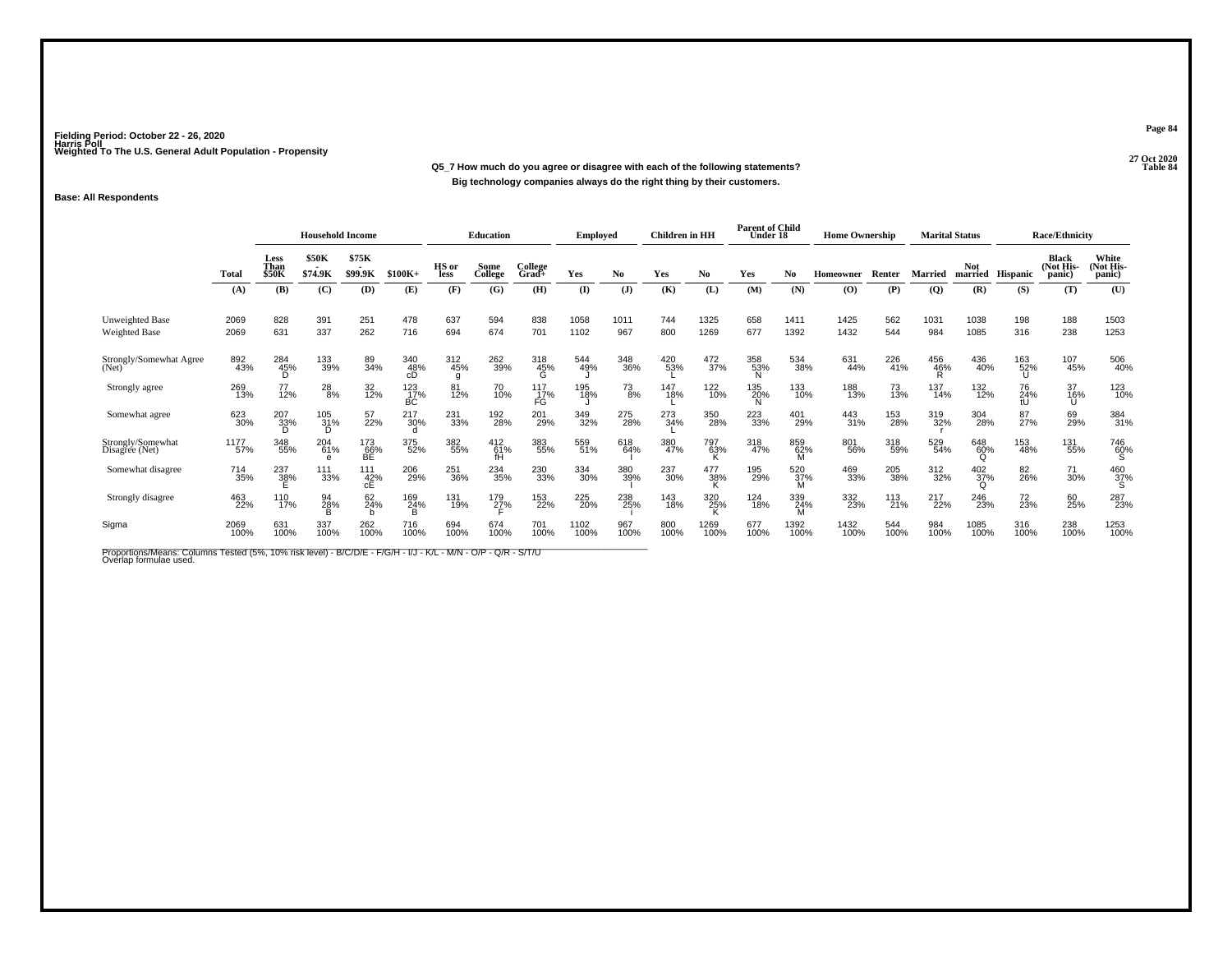**27 Oct 2020Q5\_8 How much do you agree or disagree with each of the following statements?Table 85**

**I would stop buying from/using a technology company if it did not treat its employees fairly.**

### **Base: All Respondents**

|                                     |              | Gender      |                     |                    |                           | Age                      |                    |                          |                           |                         | Male Age       |                 |                  |                           |                       | <b>Female Age</b> |                      |                 |                | Region        |                 |              |
|-------------------------------------|--------------|-------------|---------------------|--------------------|---------------------------|--------------------------|--------------------|--------------------------|---------------------------|-------------------------|----------------|-----------------|------------------|---------------------------|-----------------------|-------------------|----------------------|-----------------|----------------|---------------|-----------------|--------------|
|                                     | <b>Total</b> | Male        | Female              | 18-34              | 35-44                     | 45-54                    | 55-64              | $65+$                    | 18-34                     | 35-44                   | 45-54          | 55-64           | $65+$            | 18-34                     | 35-44                 | 45-54             | 55-64                | $65+$           | North-<br>east | South         | Mid-<br>west    | West         |
|                                     | (A)          | (B)         | (C)                 | (D)                | (E)                       | (F)                      | (G)                | (H)                      | (I)                       | (J)                     | (K)            | (L)             | (M)              | (N)                       | (0)                   | (P)               | $\mathbf{Q}$         | (R)             | (S)            | (T)           | (U)             | (V)          |
| Unweighted Base<br>Weighted Base    | 2069<br>2069 | 952<br>991  | 1117<br>1078        | 612<br>609         | 325<br>345                | 290<br>342               | 327<br>335         | 515<br>439               | 295<br>302                | 158<br>170              | 131<br>168*    | 125<br>$154*$   | 243<br>197       | 317<br>307                | 167<br>174            | 159<br>173        | 202<br>181           | 272<br>242      | 426<br>364     | 822<br>790    | 412<br>436      | 409<br>479   |
| Strongly/Somewhat Agree<br>(Net)    | 1564<br>76%  | 720<br>73%  | 844<br>7 <u>8</u> % | 403<br>66%         | 270<br>7 <u>8</u> %       | 271<br>7 <u>9</u> %<br>D | 269<br>80%<br>D    | 351<br>8 <u>0</u> %<br>D | 196<br>65%                | 124<br>73%              | 124<br>74%     | 122<br>80%      | 154<br>78%       | 207<br>67%                | 146<br>84%<br>ÑĴ      | 146<br>84%<br>Nk  | $^{147}_{81\%}$<br>N | 197<br>81%<br>N | 281<br>77%     | 596<br>75%    | 347<br>80%      | 340<br>71%   |
| Strongly agree                      | 625<br>30%   | 275<br>28%  | 351<br>33%          | 176<br>29%         | 135<br>39%<br><b>DfGH</b> | $^{107}_{31\%}$<br>G     | 73<br>22%          | 134<br>31%<br>G          | 87<br>29%                 | 65<br>38%<br><b>KLM</b> | 43<br>26%      | 30<br>19%       | 51<br>26%        | 90<br>29%                 | 70 <sub>%</sub><br>nQ | 64<br>37%<br>Qk   | 43<br>24%            | 84<br>35%<br>qm | 105<br>29%     | 236<br>30%    | 126<br>29%      | 159<br>33%   |
| Somewhat agree                      | 939<br>45%   | 446<br>45%  | 493<br>46%          | 227<br>37%         | 135<br>39%                | 164<br>48%<br>De         | 196<br>58%<br>DEFH | 217<br>49%<br>DE         | 110<br>36%                | 59<br>35%               | 81<br>48%      | 93<br>60%<br>IJ | 103<br>53%<br>IJ | 117<br>38%                | 76<br>44%             | 83<br>48%         | 103<br>57%<br>NO.    | 114<br>47%      | 176<br>48%     | 360<br>46%    | $^{221}_{51\%}$ | 181<br>38%   |
| Strongly/Somewhat<br>Disagree (Net) | 505<br>24%   | 270<br>27%  | 235<br>22%          | 206<br>34%<br>EFGH | 74<br>22%                 | $^{71}_{21\%}$           | 66<br>20%          | 87<br>20%                | 105<br>35%<br>LМ          | 46<br>27%<br>$\Omega$   | 44<br>26%<br>D | 31<br>20%       | 43<br>22%        | 100<br>33%<br><b>OPQR</b> | 28<br>16%             | 27<br>16%         | 35<br>19%            | 45<br>19%       | 83<br>23%      | 194<br>25%    | 89<br>20%       | 139<br>29%   |
| Somewhat disagree                   | 379<br>18%   | 189<br>19%  | 189<br>18%          | 138<br>23%<br>Efh  | 52<br>15%                 | 56<br>16%                | 59<br>18%          | 75<br>17%                | 55<br>18%                 | 33<br>20%<br>$\Omega$   | 38<br>23%      | 29<br>19%       | 35<br>18%        | 83<br>27%<br>OPQRI        | 19<br>11%             | 18<br>10%         | 30<br>17%            | 40<br>16%       | 63<br>17%      | 144<br>18%    | 76<br>17%       | 96<br>20%    |
| Strongly disagree                   | 126<br>6%    | 81<br>8%    | $^{45}_{4\%}$       | 68<br>11%<br>eFGH  | $^{22}_{6\%}$<br>Gĥ       | $^{16}_{5\%}$            | 2%                 | $^{13}_{3\%}$            | 51<br>17%<br><b>JKLMN</b> | $^{13}_{8\%}$           | $\frac{6}{4%}$ | $\frac{3}{2%}$  | $\frac{8}{4%}$   | 17<br>6%                  | $\frac{9}{5%}$        | $\frac{9}{5%}$    | $\frac{5}{2}$ %      | $\frac{5}{2%}$  | $^{20}_{5\%}$  | $^{50}_{6\%}$ | $^{13}_{3\%}$   | $^{43}_{9%}$ |
| Sigma                               | 2069<br>100% | 991<br>100% | 1078<br>100%        | 609<br>100%        | 345<br>100%               | 342<br>100%              | 335<br>100%        | 439<br>100%              | 302<br>100%               | 170<br>100%             | 168<br>100%    | 154<br>100%     | 197<br>100%      | 307<br>100%               | 174<br>100%           | 173<br>100%       | 181<br>100%          | 242<br>100%     | 364<br>100%    | 790<br>100%   | 436<br>100%     | 479<br>100%  |

Proportions/Means: Columns Tested (5%, 10% risk level) - B/C - D/E/F/G/H - I/J/K/L/M - N/O/P/Q/R - I/N - J/O - K/P - L/Q - M/R - S/T/U/V<br>Overlap formulae used. \*small base

**Page 85**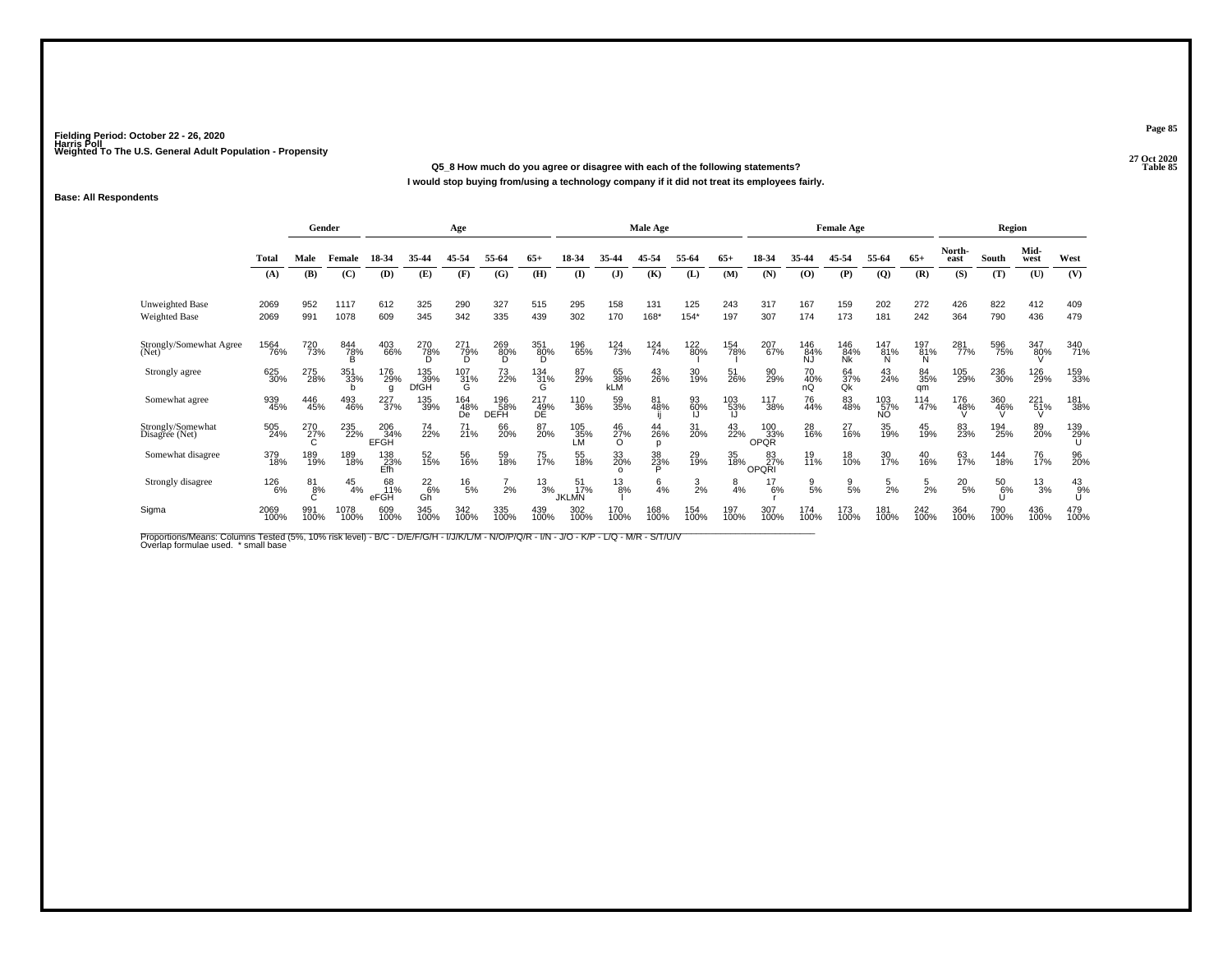**27 Oct 2020Q5\_8 How much do you agree or disagree with each of the following statements?**

**I would stop buying from/using a technology company if it did not treat its employees fairly.**

### **Base: All Respondents**

|                                         |                     | <b>Household Income</b>       |                  |                  |               | Education       |                 | <b>Employed</b>  |               | <b>Children</b> in HH |             | <b>Parent of Child</b><br>Under 18 |               | <b>Home Ownership</b> |                                          | <b>Marital Status</b> |                |                        | <b>Race/Ethnicity</b> |                                     |                              |
|-----------------------------------------|---------------------|-------------------------------|------------------|------------------|---------------|-----------------|-----------------|------------------|---------------|-----------------------|-------------|------------------------------------|---------------|-----------------------|------------------------------------------|-----------------------|----------------|------------------------|-----------------------|-------------------------------------|------------------------------|
|                                         | <b>Total</b>        | Less<br>Than<br><b>\$50K</b>  | \$50K<br>\$74.9K | \$75K<br>\$99.9K | $$100K+$      | HS or<br>less   | Some<br>College | College<br>Grad+ | Yes           | No.                   | Yes         | No                                 | Yes           | No                    | <b>Homeowner</b>                         | Renter                | <b>Married</b> | <b>Not</b><br>married  | <b>Hispanic</b>       | <b>Black</b><br>(Not His-<br>panic) | White<br>(Not His-<br>panic) |
|                                         | (A)                 | (B)                           | (C)              | (D)              | (E)           | (F)             | (G)             | (H)              | (I)           | $\mathbf{J}$          | (K)         | (L)                                | (M)           | (N)                   | $\boldsymbol{\left( \mathbf{O} \right)}$ | (P)                   | $\overline{Q}$ | (R)                    | (S)                   | (T)                                 | (U)                          |
| Unweighted Base<br><b>Weighted Base</b> | 2069<br>2069        | 828<br>631                    | 391<br>337       | 251<br>262       | 478<br>716    | 637<br>694      | 594<br>674      | 838<br>701       | 1058<br>1102  | 1011<br>967           | 744<br>800  | 1325<br>1269                       | 658<br>677    | 1411<br>1392          | 1425<br>1432                             | 562<br>544            | 1031<br>984    | 1038<br>1085           | 198<br>316            | 188<br>238                          | 1503<br>1253                 |
| Strongly/Somewhat Agree<br>(Net)        | <sup>1564</sup> 76% | 468<br>74%                    | 269<br>80%<br>e  | 206<br>78%       | 526<br>74%    | 505<br>73%      | 512<br>76%      | 546<br>78%       | 820<br>74%    | 744<br>77%            | 596<br>75%  | 968<br>76%                         | 519<br>77%    | 1045<br>75%           | 1093<br>76%                              | 410<br>75%            | 783<br>80%     | 781<br>72%             | 216<br>68%            | 172<br>72%                          | 987<br>79%<br>St             |
| Strongly agree                          | 625<br>30%          | 177<br>28%                    | 101<br>30%       | 93<br>36%        | 222<br>31%    | 166<br>24%      | 236<br>35%      | 224<br>32%       | 338<br>31%    | 287<br>30%            | 270<br>34%  | 355<br>28%                         | 233<br>34%    | 392<br>28%            | 439<br>31%                               | 158<br>29%            | 318<br>32%     | 307<br>28%             | 102<br>32%            | 81<br>34%                           | 357<br>28%                   |
| Somewhat agree                          | 939<br>45%          | 291<br>46%                    | 168<br>50%<br>e  | 113<br>43%       | 305<br>43%    | 339<br>49%<br>G | 277<br>41%      | 323<br>46%       | 481<br>44%    | 457<br>47%            | 326<br>41%  | 613<br>48%<br>n                    | 285<br>42%    | 653<br>47%            | 654<br>46%                               | 252<br>46%            | 465<br>47%     | 473<br>44%             | 114<br>36%            | 90<br>38%                           | 630<br>50%<br>ST             |
| Strongly/Somewhat<br>Disagree (Net)     | 505<br>24%          | 163<br>26%                    | 69<br>20%        | 57<br>22%        | 190<br>26%    | 188<br>27%      | 162<br>24%      | 155<br>22%       | 283<br>26%    | 222<br>23%            | 204<br>25%  | 301<br>24%                         | 158<br>23%    | 347<br>25%            | 339<br>24%                               | 134<br>25%            | 201<br>20%     | 304<br>28%<br>$\Omega$ | 101<br>32%            | 66<br>28%<br>u                      | 266<br>21%                   |
| Somewhat disagree                       | 379<br>18%          | 115<br>18%                    | 55<br>16%        | 45<br>17%        | 144<br>20%    | 134<br>19%      | $^{117}_{17\%}$ | 128<br>18%       | 210<br>19%    | 169<br>17%            | 146<br>18%  | 233<br>18%                         | 115<br>17%    | 264<br>19%            | 261<br>18%                               | 97<br>18%             | 164<br>17%     | 215<br>20%             | 75<br>24%             | 50<br>21%                           | 207<br>17%                   |
| Strongly disagree                       | 126<br>6%           | $^{49}_{8\%}$<br>$\mathsf{C}$ | 14<br>4%         | $^{12}_{\ 5\%}$  | $^{46}_{6\%}$ | $^{55}_{8\%}$   | $^{44}_{7\%}$   | $^{27}_{4\%}$    | $^{72}_{7\%}$ | $^{54}_{6\%}$         | 58<br>7%    | $^{67}_{5\%}$                      | $^{43}_{6\%}$ | 83<br>6%              | $^{78}_{\ 5\%}$                          | $\frac{37}{7\%}$      | 36<br>4%       | 90<br>8%               | $^{25}_{8\%}$         | $^{16}_{7\%}$                       | $^{59}_{5\%}$                |
| Sigma                                   | 2069<br>100%        | 631<br>100%                   | 337<br>100%      | 262<br>100%      | 716<br>100%   | 694<br>100%     | 674<br>100%     | 701<br>100%      | 1102<br>100%  | 967<br>100%           | 800<br>100% | 1269<br>100%                       | 677<br>100%   | 1392<br>100%          | 1432<br>100%                             | 544<br>100%           | 984<br>100%    | 1085<br>100%           | 316<br>100%           | 238<br>100%                         | 1253<br>100%                 |

Proportions/Means: Columns Tested (5%, 10% risk level) - B/C/D/E - F/G/H - I/J - K/L - M/N - O/P - Q/R - S/T/U<br>Overlap formulae used.

**Page 86**

27 Oct 2020<br>Table 86 **Table 86**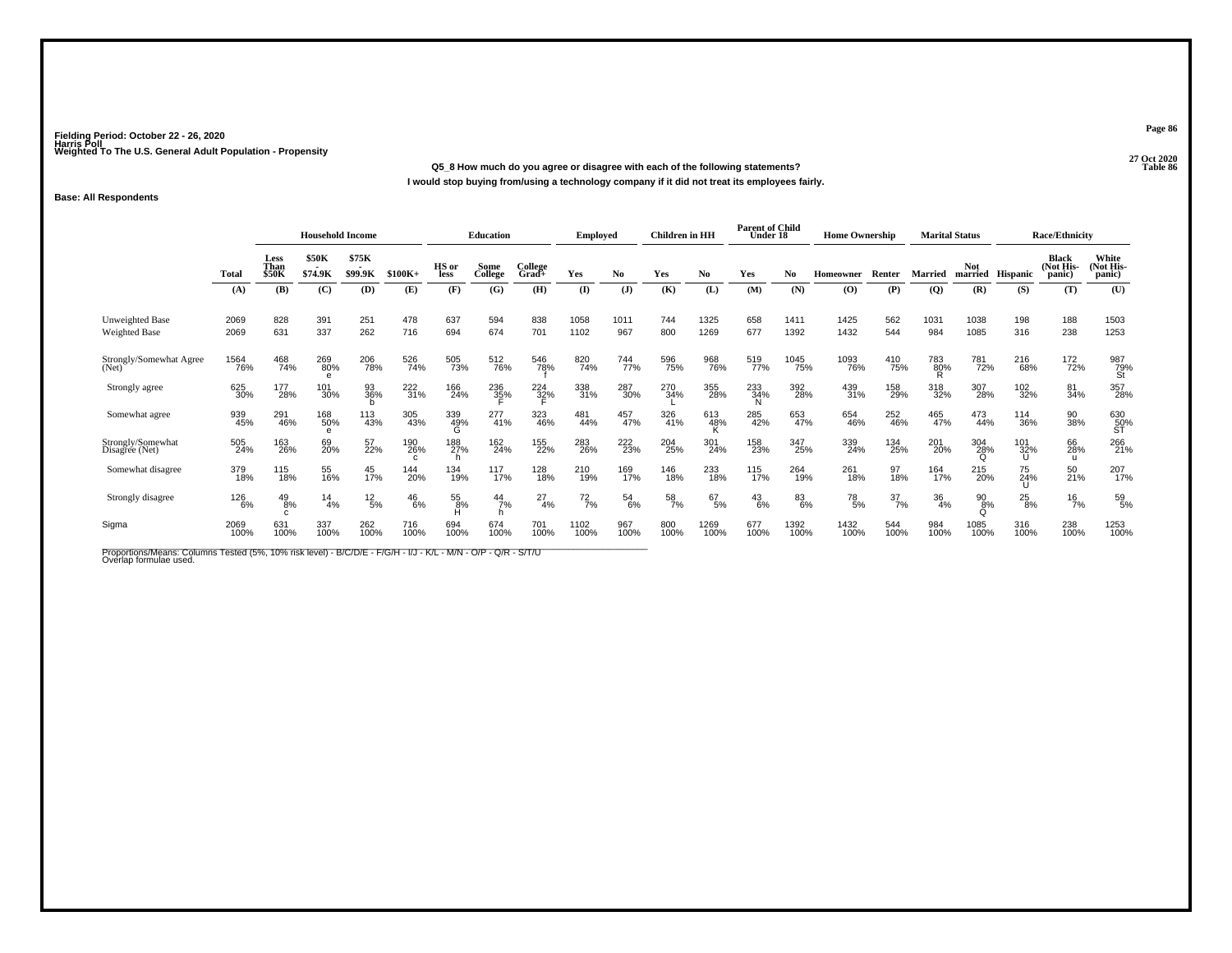**27 Oct 2020Q5\_9 How much do you agree or disagree with each of the following statements? Table 87 Big technology companies should hold themselves to high ethical standards.**

### **Base: All Respondents**

|                                     |              | Gender                     |                  |                             |                         | Age                         |                  |                                   |                         |                   | Male Age                |                    |                   |                              |                        | <b>Female Age</b>         |                              |                          |                    | Region        |               |              |
|-------------------------------------|--------------|----------------------------|------------------|-----------------------------|-------------------------|-----------------------------|------------------|-----------------------------------|-------------------------|-------------------|-------------------------|--------------------|-------------------|------------------------------|------------------------|---------------------------|------------------------------|--------------------------|--------------------|---------------|---------------|--------------|
|                                     | Total        | Male                       | Female           | 18-34                       | 35-44                   | 45-54                       | 55-64            | $65+$                             | 18-34                   | 35-44             | 45-54                   | 55-64              | $65+$             | 18-34                        | 35-44                  | 45-54                     | 55-64                        | $65+$                    | North-<br>east     | South         | Mid-<br>west  | West         |
|                                     | (A)          | (B)                        | (C)              | (D)                         | (E)                     | (F)                         | (G)              | (H)                               | $($ $\Gamma$            | (J)               | (K)                     | (L)                | (M)               | (N)                          | (O)                    | (P)                       | $\mathbf{Q}$                 | (R)                      | (S)                | (T)           | (U)           | (V)          |
| Unweighted Base<br>Weighted Base    | 2069<br>2069 | 952<br>991                 | 1117<br>1078     | 612<br>609                  | 325<br>345              | 290<br>342                  | 327<br>335       | 515<br>439                        | 295<br>302              | 158<br>170        | 131<br>168*             | 125<br>$154*$      | 243<br>197        | 317<br>307                   | 167<br>174             | 159<br>173                | 202<br>181                   | 272<br>242               | 426<br>364         | 822<br>790    | 412<br>436    | 409<br>479   |
| Strongly/Somewhat Agree<br>(Net)    | 1741<br>84%  | 809<br>82%                 | 932<br>86%<br>B  | 445<br>73%                  | 276<br>80%<br>n         | 305<br>89%<br>ĐĒ            | 300<br>90%<br>ĐĒ | $\frac{415}{95\%}$<br><b>DEFG</b> | 214<br>71%              | 132<br>77%        | 139<br>83%              | 141<br>92%<br>IJk  | 184<br>94%<br>IJŔ | 231<br>75%                   | 145<br>83%             | 166<br>96%<br><b>NOQK</b> | 160<br>88%<br>N              | 231<br>95%<br>NOQ.       | 304<br>84%         | 661<br>84%    | 375<br>86%    | 401<br>84%   |
| Strongly agree                      | 1051<br>51%  | 479<br>48%                 | 572<br>53%       | 223<br>37%                  | 156<br>45%<br>D         | 179<br>53%<br>D.            | 198<br>59%<br>DE | 294<br>67%<br>DEF <sub>g</sub>    | $\frac{111}{37\%}$      | 72<br>42%         | 72<br>43%               | 95<br>62%<br>IJK   | 129<br>66%<br>IJŘ | 112<br>36%                   | 85<br>49%<br>N         | 108<br>62%<br><b>NOK</b>  | 103<br>57%<br>N              | 165<br>68%<br><b>NOq</b> | $\frac{172}{47\%}$ | 398<br>50%    | 230<br>53%    | 252<br>53%   |
| Somewhat agree                      | 690<br>33%   | 330<br>33%                 | 360<br>33%       | 222<br>36%                  | 120<br>35%              | 126<br>37%<br>Ή             | 102<br>30%       | 121<br>28%                        | $^{103}_{34\%}$         | 60<br>35%         | 67<br>40%<br>m          | 46<br>30%          | 55<br>28%         | 119<br>39%                   | 60<br>34%              | 58<br>34%                 | 56<br>31%                    | 66<br>27%                | 132<br>36%         | 263<br>33%    | 145<br>33%    | 149<br>31%   |
| Strongly/Somewhat<br>Disagree (Net) | 328<br>16%   | 181<br>18%                 | 146<br>14%       | 164<br>27%<br>eFGH          | 69<br>20%<br><b>FGH</b> | 37<br>11%<br>н              | 34<br>10%<br>H   | $^{24}_{5\%}$                     | 88<br>29%<br><b>KLM</b> | $^{39}_{23\%}$ LM | 29<br>17%<br><b>IMP</b> | $^{13}_{8\%}$      | $^{13}_{6\%}$     | $^{77}_{25\%}$<br><b>PQR</b> | 30<br>17%<br><b>PR</b> | 4%                        | 22 <sub>%</sub><br><b>PR</b> | $^{11}_{\ 5\%}$          | 60<br>16%          | 129<br>16%    | 61<br>14%     | 77<br>16%    |
| Somewhat disagree                   | 240<br>12%   | 131<br>13%<br>$\mathbf{c}$ | 109<br>10%       | 122<br>20%<br>eFGH          | 14%<br>fqH              | $^{27}_{\substack{8\%\\H}}$ | $^{29}_{9\%}$ H  | $^{15}_{3\%}$                     | 65<br>21%<br>LM         | 25<br>15%<br>M    | $^{24}_{14\%}$ MP       | $^{13}_{8\%}$<br>M | $\frac{4}{2\%}$   | 58<br>19%<br><b>POR</b>      | $^{22}_{12\%}$ PR      | $\frac{3}{2%}$            | $^{16}_{9%}$                 | $^{10}_{4\%}$            | 41<br>11%          | 102<br>13%    | 41<br>.<br>9% | 56<br>12%    |
| Strongly disagree                   | 88<br>4%     | $^{50}_{5\%}$              | $\frac{37}{3\%}$ | $^{42}_{7\%}$<br><b>FGH</b> | $^{21}_{6\%}$<br>GĤ     | $^{10}_{3\%}$               | $\frac{6}{2}$ %  | $\frac{9}{2%}$                    | $^{23}_{8\%}$           | $^{13}_{8\%}$     | $\frac{6}{3}$ %         |                    | 4%<br>LR          | $^{19}_{6\%}$<br>R           | $\frac{8}{5%}$<br>R    | $\frac{4}{2}$ %           | $\frac{6}{3}$ %              | $\bullet$                | $^{19}_{5\%}$      | $^{28}_{4\%}$ | $^{20}_{5\%}$ | $^{21}_{4%}$ |
| Sigma                               | 2069<br>100% | 991<br>100%                | 1078<br>100%     | 609<br>100%                 | 345<br>100%             | 342<br>100%                 | 335<br>100%      | 439<br>100%                       | 302<br>100%             | 170<br>100%       | 168<br>100%             | 154<br>100%        | 197<br>100%       | 307<br>100%                  | 174<br>100%            | 173<br>100%               | 181<br>100%                  | 242<br>100%              | 364<br>100%        | 790<br>100%   | 436<br>100%   | 479<br>100%  |

Proportions/Means: Columns Tested (5%, 10% risk level) - B/C - D/E/F/G/H - I/J/K/L/M - N/O/P/Q/R - I/N - J/O - K/P - L/Q - M/R - S/T/U/V<br>Overlap formulae used. \*small base

**Page 87**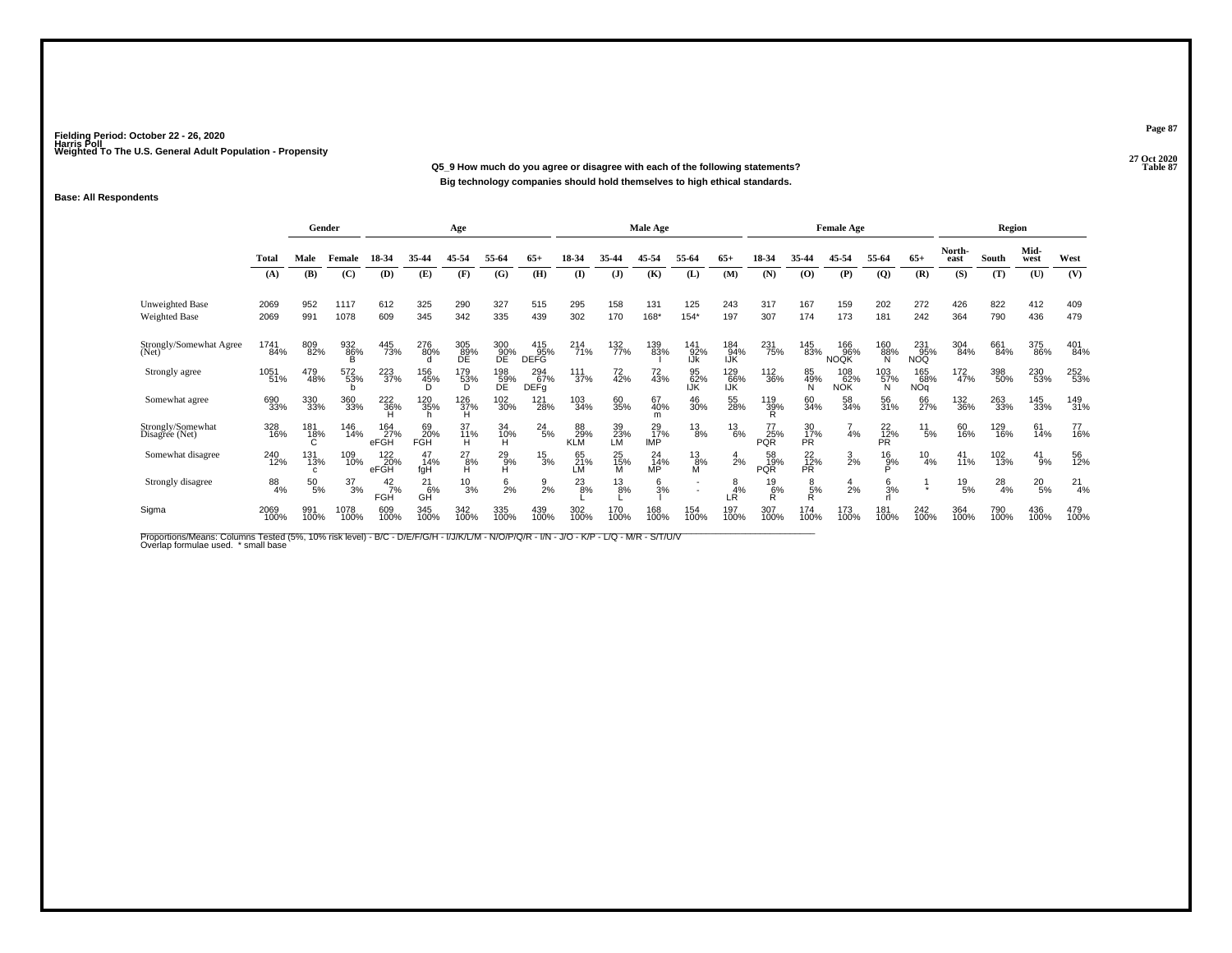**27 Oct 2020Q5\_9 How much do you agree or disagree with each of the following statements?Big technology companies should hold themselves to high ethical standards.**

### **Base: All Respondents**

|                                         |              | <b>Household Income</b>      |                  |                  |               | <b>Education</b>         |                     | <b>Employed</b>     |               | <b>Children</b> in HH |             | <b>Parent of Child</b><br>Under 18 |                 | <b>Home Ownership</b> |                  | <b>Marital Status</b> |             |                        | <b>Race/Ethnicity</b> |                                     |                             |
|-----------------------------------------|--------------|------------------------------|------------------|------------------|---------------|--------------------------|---------------------|---------------------|---------------|-----------------------|-------------|------------------------------------|-----------------|-----------------------|------------------|-----------------------|-------------|------------------------|-----------------------|-------------------------------------|-----------------------------|
|                                         | Total        | Less<br>Than<br><b>\$50K</b> | \$50K<br>\$74.9K | \$75K<br>\$99.9K | $$100K+$      | HS or<br>less            | Some<br>College     | College<br>Grad+    | Yes           | No.                   | Yes         | No                                 | Yes             | No.                   | Homeowner        | Renter                | Married     | <b>Not</b><br>married  | Hispanic              | <b>Black</b><br>(Not His-<br>panic) | White<br>Not His-<br>panic) |
|                                         | (A)          | (B)                          | (C)              | (D)              | (E)           | (F)                      | (G)                 | (H)                 | $($ I         | (J)                   | (K)         | (L)                                | (M)             | (N)                   | (O)              | (P)                   | (Q)         | (R)                    | (S)                   | (T)                                 | (U)                         |
| <b>Unweighted Base</b><br>Weighted Base | 2069<br>2069 | 828<br>631                   | 391<br>337       | 251<br>262       | 478<br>716    | 637<br>694               | 594<br>674          | 838<br>701          | 1058<br>1102  | 1011<br>967           | 744<br>800  | 1325<br>1269                       | 658<br>677      | 1411<br>1392          | 1425<br>1432     | 562<br>544            | 1031<br>984 | 1038<br>1085           | 198<br>316            | 188<br>238                          | 1503<br>1253                |
| Strongly/Somewhat Agree<br>(Net)        | 1741<br>84%  | 524<br>83%                   | 289<br>86%       | 215<br>82%       | 608<br>85%    | 534<br>77%               | 594<br>8 <u>8</u> % | 614<br>8 <u>8</u> % | 902<br>82%    | 840<br>87%            | 630<br>79%  | 1111<br>88%<br>K                   | 539<br>80%      | 1202<br>86%<br>м      | 1217<br>85%      | 463<br>85%            | 868<br>88%  | 873<br>81%             | 242<br>77%            | 197<br>83%                          | $\frac{1084}{87\%}$         |
| Strongly agree                          | 1051<br>51%  | 286<br>45%                   | 179<br>53%<br>R  | 154<br>59%       | 369<br>52%    | 265<br>38%               | 392<br>5 <u>8</u> % | 394<br>5 <u>6</u> % | 530<br>48%    | 521<br>54%            | 345<br>43%  | 707<br>56%                         | 298<br>44%      | 753<br>54%<br>M       | 749<br>52%       | 276<br>51%            | 561<br>57%  | 490<br>45%             | 154<br>49%            | 122<br>51%                          | 657<br>52%                  |
| Somewhat agree                          | 690<br>33%   | 238<br>38%<br>D              | 110<br>32%       | 62<br>23%        | 239<br>33%    | 269<br>39%<br>GH         | 202<br>30%          | 220<br>31%          | 372<br>34%    | 319<br>33%            | 286<br>36%  | 405<br>32%                         | 241<br>36%      | 450<br>32%            | 468<br>33%       | 187<br>34%            | 307<br>31%  | 383<br>35%             | 88<br>28%             | 74<br>31%                           | 426<br>34%                  |
| Strongly/Somewhat<br>Disagree (Net)     | 328<br>16%   | 107<br>17%                   | 49<br>14%        | 47<br>18%        | 108<br>15%    | 160<br>23%<br>GH         | 80<br>12%           | 88<br>12%           | 201<br>18%    | 127<br>13%            | 170<br>21%  | 158<br>12%                         | 138<br>20%      | 190<br>14%            | 215<br>15%       | 81<br>15%             | 116<br>12%  | 211<br>19%<br>$\Omega$ | 74<br>23%             | $^{41}_{17\%}$                      | 169<br>13%                  |
| Somewhat disagree                       | 240<br>12%   | 81<br>13%                    | 38<br>11%        | 34<br>13%        | 79<br>11%     | $\frac{117}{17\%}$<br>GĤ | $^{57}_{8\%}$       | 67<br>10%           | 152<br>14%    | 88<br>9%              | 132<br>16%  | 108<br>9%                          | 109<br>16%<br>N | 131<br>9%             | 161<br>11%       | 61<br>11%             | 84<br>9%    | 156<br>14%             | 63<br>20%             | 36<br>15%                           | 116<br>9%                   |
| Strongly disagree                       | 88<br>4%     | 27<br>4%                     | $\frac{11}{3%}$  | $^{13}_{\ 5\%}$  | $^{29}_{4\%}$ | $^{44}_{6\%}$<br>gH      | $^{23}_{3\%}$       | $^{21}_{3\%}$       | $^{49}_{4\%}$ | 39<br>4%              | 38/5%       | $^{49}_{4\%}$                      | $^{28}_{4\%}$   | $^{59}_{4\%}$         | $\frac{53}{4\%}$ | $^{20}_{4\%}$         | 32/3%       | 56<br>5%               | $\frac{11}{3%}$       | $\frac{5}{2%}$                      | $^{53}_{4\%}$               |
| Sigma                                   | 2069<br>100% | 631<br>100%                  | 337<br>100%      | 262<br>100%      | 716<br>100%   | 694<br>100%              | 674<br>100%         | 701<br>100%         | 1102<br>100%  | 967<br>100%           | 800<br>100% | 1269<br>100%                       | 677<br>100%     | 1392<br>100%          | 1432<br>100%     | 544<br>100%           | 984<br>100% | 1085<br>100%           | 316<br>100%           | 238<br>100%                         | 1253<br>100%                |

Proportions/Means: Columns Tested (5%, 10% risk level) - B/C/D/E - F/G/H - I/J - K/L - M/N - O/P - Q/R - S/T/U<br>Overlap formulae used.

**Page 88**

27 Oct 2020<br>Table 88 **Table 88**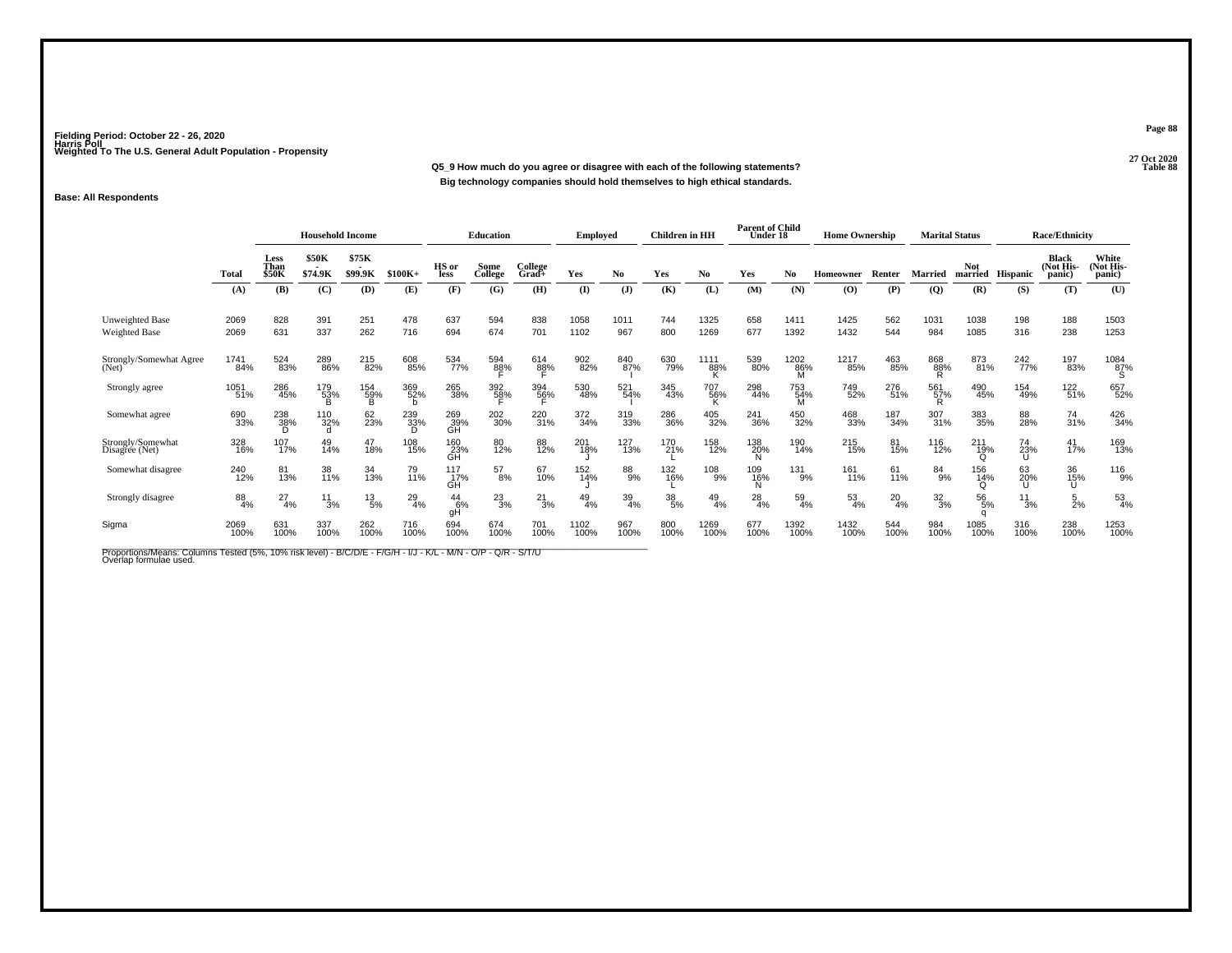#### **27 Oct 2020Q5\_10 How much do you agree or disagree with each of the following statements?Table 89**

**I would stop buying from or using a technology company's services if it was not removing bad actors (e.g., scammers on retail sites, social media trolls) from its website.**

#### **Base: All Respondents**

|                                         |                     | Gender                    |                      |                    |                         | Age                                   |                  |                    |                            |                    | Male Age       |                 |                |                         |                  | <b>Female Age</b> |                  |                   |                 | Region        |                  |             |
|-----------------------------------------|---------------------|---------------------------|----------------------|--------------------|-------------------------|---------------------------------------|------------------|--------------------|----------------------------|--------------------|----------------|-----------------|----------------|-------------------------|------------------|-------------------|------------------|-------------------|-----------------|---------------|------------------|-------------|
|                                         | Total               | Male                      | Female               | 18-34              | 35-44                   | 45-54                                 | 55-64            | $65+$              | 18-34                      | 35-44              | 45-54          | 55-64           | $65+$          | 18-34                   | 35.44            | 45-54             | 55-64            | $65+$             | North-<br>east  | South         | Mid-<br>west     | West        |
|                                         | (A)                 | (B)                       | (C)                  | (D)                | (E)                     | (F)                                   | (G)              | (H)                | $\mathbf{I}$               | $\mathbf{J}$       | (K)            | (L)             | (M)            | (N)                     | $\omega$         | (P)               | $\overline{Q}$   | (R)               | (S)             | (T)           | (U)              | (V)         |
| <b>Unweighted Base</b><br>Weighted Base | 2069<br>2069        | 952<br>991                | 1117<br>1078         | 612<br>609         | 325<br>345              | 290<br>342                            | 327<br>335       | 515<br>439         | 295<br>302                 | 158<br>170         | 131<br>168*    | 125<br>$154*$   | 243<br>197     | 317<br>307              | 167<br>174       | 159<br>173        | 202<br>181       | 272<br>242        | 426<br>364      | 822<br>790    | 412<br>436       | 409<br>479  |
| Strongly/Somewhat Agree<br>(Net)        | <sup>1564</sup> 76% | 707<br>71%                | 857<br>79%<br>B      | 379<br>62%         | 242<br>70%              | $^{283}_{\substack{83\%\\\text{DE}}}$ | 271<br>81%<br>DE | 389<br>89%<br>DEfĞ | 166<br>55%                 | 114<br>67%         | 137<br>82%     | 119<br>78%      | 170<br>87%     | 213<br>69%              | 128<br>74%       | 146<br>84%<br>No  | 151<br>83%<br>No | 218<br>90%<br>NÕq | 278<br>77%      | 608<br>77%    | 328<br>75%       | 350<br>73%  |
| Strongly agree                          | 739<br>36%          | 326<br>33%                | $^{413}_{38\%}$<br>R | 177<br>29%         | 105<br>30%              | 137<br>40%<br>DE                      | 118<br>35%       | 203<br>46%<br>DEG  | 78<br>26%                  | 45<br>26%          | 66<br>39%      | 53<br>34%       | 85<br>43%      | 99<br>32%               | 60<br>35%        | $^{71}_{41\%}$    | 65<br>36%        | 117<br>49%<br>NOQ | 145<br>40%      | 277<br>35%    | 148<br>34%       | 169<br>35%  |
| Somewhat agree                          | 825<br>40%          | 381<br>38%                | 444<br>41%           | 202<br>33%         | 137<br>40%              | 147<br>43%<br>D                       | 153<br>46%<br>D. | 186<br>42%<br>D    | 88<br>29%                  | 69<br>41%          | 72<br>43%      | 67<br>43%       | 85<br>43%      | 114<br>37%              | 68<br>39%        | 75<br>43%         | 86<br>48%<br>n   | 101<br>42%        | 133<br>37%      | 331<br>42%    | 181<br>41%       | 181<br>38%  |
| Strongly/Somewhat<br>Disagree (Net)     | 505<br>24%          | 284<br>29%<br>$\sim$<br>G | 221<br>21%           | 230<br>38%<br>eFGH | 102<br>30%<br>FGH       | 58<br>17%<br>h                        | 64<br>19%<br>н   | 50<br>11%          | 136<br>45%<br><b>iKLMN</b> | 57<br>33%<br>KM    | 31<br>18%      | 34<br>22%<br>m  | 27<br>13%      | 94<br>31%<br><b>PQR</b> | 46<br>26%<br>pqR | 27<br>16%         | 30<br>17%        | 24<br>10%         | 85<br>23%       | 183<br>23%    | 108<br>25%       | 129<br>27%  |
| Somewhat disagree                       | 355<br>17%          | 197<br>20%<br>Č.          | 158<br>15%           | 159<br>26%<br>eFGH | 68<br>20%<br>FH         | 41<br>12%                             | 52<br>16%<br>H   | 35<br>8%           | 86<br>29%<br>KIM           | $^{42}_{25\%}$ kMo | 23<br>14%      | 28<br>18%<br>m  | 18<br>9%       | 72<br>24%<br>oPOR       | 26<br>15%<br>Ŕ   | 18<br>11%         | $^{25}_{14\%}$   | $^{17}_{7\%}$     | 66<br>18%       | 123<br>16%    | 75<br>17%        | 91<br>19%   |
| Strongly disagree                       | 150<br>7%           | $^{86}_{9%}$<br>C.        | 63<br>6%             | 71<br>12%<br>FGH   | 35<br>10%<br><b>FGH</b> | $^{17}_{-5\%}$                        | $\frac{12}{4%}$  | $^{15}_{3\%}$      | 49<br>16%<br><b>İKLMN</b>  | $^{14}_{9\%}$      | $\frac{8}{5%}$ | $6\frac{4}{\%}$ | $\frac{8}{4%}$ | $^{22}_{7\%}$           | 20<br>12%<br>pQR | $\frac{9}{5%}$    | $\frac{5}{3}$ %  | 3%                | $^{19}_{\ 5\%}$ | $^{60}_{8\%}$ | $\frac{32}{7\%}$ | 38<br>8%    |
| Sigma                                   | 2069<br>100%        | 991<br>100%               | 1078<br>100%         | 609<br>100%        | 345<br>100%             | 342<br>100%                           | 335<br>100%      | 439<br>100%        | 302<br>100%                | 170<br>100%        | 168<br>100%    | 154<br>100%     | 197<br>100%    | 307<br>100%             | 174<br>100%      | 173<br>100%       | 181<br>100%      | 242<br>100%       | 364<br>100%     | 790<br>100%   | 436<br>100%      | 479<br>100% |

Proportions/Means: Columns Tested (5%, 10% risk level) - B/C - D/E/F/G/H - I/J/K/L/M - N/O/P/Q/R - I/N - J/O - K/P - L/Q - M/R - S/T/U/V<br>Overlap formulae used. \*small base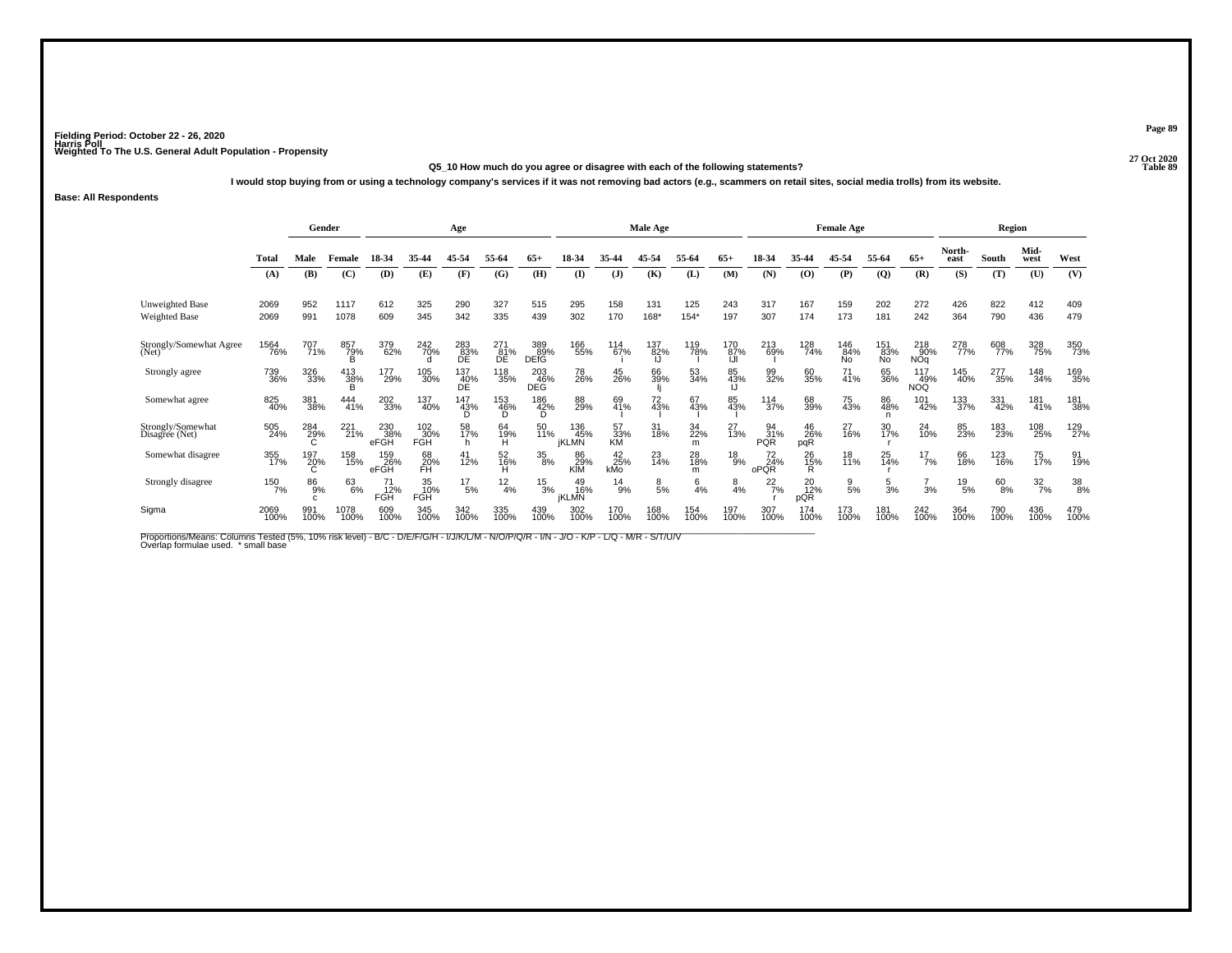#### **27 Oct 2020Q5\_10 How much do you agree or disagree with each of the following statements?Table 90**

**I would stop buying from or using a technology company's services if it was not removing bad actors (e.g., scammers on retail sites, social media trolls) from its website.**

#### **Base: All Respondents**

|                                         |              | <b>Household Income</b>             |                         |                  |             | <b>Education</b> |                     | <b>Employed</b>     |              | <b>Children</b> in HH         |             | <b>Parent of Child</b><br>Under 18 |               | <b>Home Ownership</b> |                  | <b>Marital Status</b> |                 |                        | <b>Race/Ethnicity</b> |                                     |                              |
|-----------------------------------------|--------------|-------------------------------------|-------------------------|------------------|-------------|------------------|---------------------|---------------------|--------------|-------------------------------|-------------|------------------------------------|---------------|-----------------------|------------------|-----------------------|-----------------|------------------------|-----------------------|-------------------------------------|------------------------------|
|                                         | Total        | <b>Less</b><br>Than<br><b>\$50K</b> | <b>\$50K</b><br>\$74.9K | \$75K<br>\$99.9K | $$100K+$    | HS or<br>less    | Some<br>College     | College<br>$Grad +$ | Yes          | No                            | Yes         | No                                 | Yes           | No.                   | <b>Homeowner</b> | Renter                | Married         | Not.<br>married        | <b>Hispanic</b>       | <b>Black</b><br>(Not His-<br>panic) | White<br>(Not His-<br>panic) |
|                                         | (A)          | (B)                                 | (C)                     | (D)              | (E)         | (F)              | (G)                 | (H)                 | (I)          | $\mathbf{J}$                  | (K)         | (L)                                | (M)           | (N)                   | $\bf{(O)}$       | (P)                   | $\overline{Q}$  | (R)                    | (S)                   | (T)                                 | (U)                          |
| Unweighted Base<br><b>Weighted Base</b> | 2069<br>2069 | 828<br>631                          | 391<br>337              | 251<br>262       | 478<br>716  | 637<br>694       | 594<br>674          | 838<br>701          | 1058<br>1102 | 1011<br>967                   | 744<br>800  | 1325<br>1269                       | 658<br>677    | 1411<br>1392          | 1425<br>1432     | 562<br>544            | 1031<br>984     | 1038<br>1085           | 198<br>316            | 188<br>238                          | 1503<br>1253                 |
| Strongly/Somewhat Agree<br>(Net)        | 1564<br>76%  | 481<br>76%                          | 262<br>77%              | 201<br>77%       | 525<br>73%  | 470<br>68%       | 538<br>8 <u>0</u> % | 557<br>7 <u>9</u> % | 809<br>73%   | 755<br>78%                    | 575<br>72%  | 989<br>78%<br>K.                   | 509<br>75%    | 1055<br>76%           | 1108<br>77%      | 399<br>73%            | 814<br>83%      | 750<br>69%             | 219<br>69%            | 174<br>73%                          | 996<br>79%<br>S              |
| Strongly agree                          | 739<br>36%   | 216<br>34%                          | 117<br>35%              | 89<br>34%        | 275<br>38%  | 202<br>29%       | 269<br>4 <u>0</u> % | 269<br>38%          | 402<br>36%   | 337<br>35%                    | 262<br>33%  | 477<br>38%                         | 220<br>33%    | 519<br>37%            | 517<br>36%       | 197<br>36%            | 378<br>38%      | 361<br>33%             | 102<br>32%            | 96<br>40%                           | 462<br>37%                   |
| Somewhat agree                          | 825<br>40%   | 265<br>42%                          | 144<br>43%<br>e         | 112<br>43%       | 250<br>35%  | 268<br>39%       | 269<br>40%          | 288<br>41%          | 407<br>37%   | 418<br>43%                    | 313<br>39%  | 512<br>40%                         | 289<br>43%    | 536<br>39%            | 591<br>41%       | 201<br>37%            | 436<br>44%<br>R | 389<br>36%             | 118<br>37%            | 78<br>33%                           | 533<br>43%                   |
| Strongly/Somewhat<br>Disagree (Net)     | 505<br>24%   | 151<br>24%                          | 76<br>23%               | 61<br>23%        | 190<br>27%  | $^{224}_{32\%}$  | 136<br>20%          | 144<br>21%          | 293<br>27%   | 211<br>22%                    | 225<br>28%  | 280<br>22%                         | 167<br>25%    | 337<br>24%            | 324<br>23%       | 145<br>27%            | 170<br>17%      | 335<br>31%<br>$\Omega$ | 97<br>31%             | 64<br>27%                           | 257<br>21%                   |
| Somewhat disagree                       | 355<br>17%   | 113<br>18%                          | 52<br>15%               | 40<br>15%        | 131<br>18%  | 142<br>21%<br>qh | 102<br>15%          | 110<br>16%          | 208<br>19%   | <sup>147</sup> <sub>15%</sub> | 156<br>20%  | 198<br>16%                         | 119<br>18%    | 236<br>17%            | 232<br>16%       | 103<br>19%            | 121<br>12%      | 234<br>22%<br>$\cap$   | 76<br>24%             | $^{42}_{18\%}$                      | 178<br>14%                   |
| Strongly disagree                       | 150<br>7%    | 37<br>6%                            | $^{24}$ <sub>7%</sub>   | $^{22}_{8\%}$    | 59<br>8%    | 82<br>12%<br>GĤ  | $\frac{34}{5\%}$    | $\frac{34}{5\%}$    | 85<br>8%     | $^{64}_{7\%}$                 | 68<br>9%    | $^{82}_{6\%}$                      | $^{49}_{7\%}$ | $101$ <sub>7%</sub>   | $\frac{92}{6%}$  | $^{43}_{8\%}$         | $^{49}_{\ 5\%}$ | 101<br>9%              | $^{21}_{7\%}$         | $^{22}_{9\%}$                       | <sup>79</sup> <sub>6%</sub>  |
| Sigma                                   | 2069<br>100% | 631<br>100%                         | 337<br>100%             | 262<br>100%      | 716<br>100% | 694<br>100%      | 674<br>100%         | 701<br>100%         | 1102<br>100% | 967<br>100%                   | 800<br>100% | 1269<br>100%                       | 677<br>100%   | 1392<br>100%          | 1432<br>100%     | 544<br>100%           | 984<br>100%     | 1085<br>100%           | 316<br>100%           | 238<br>100%                         | 1253<br>100%                 |

Proportions/Means: Columns Tested (5%, 10% risk level) - B/C/D/E - F/G/H - I/J - K/L - M/N - O/P - Q/R - S/T/U<br>Overlap formulae used.

**Page 90**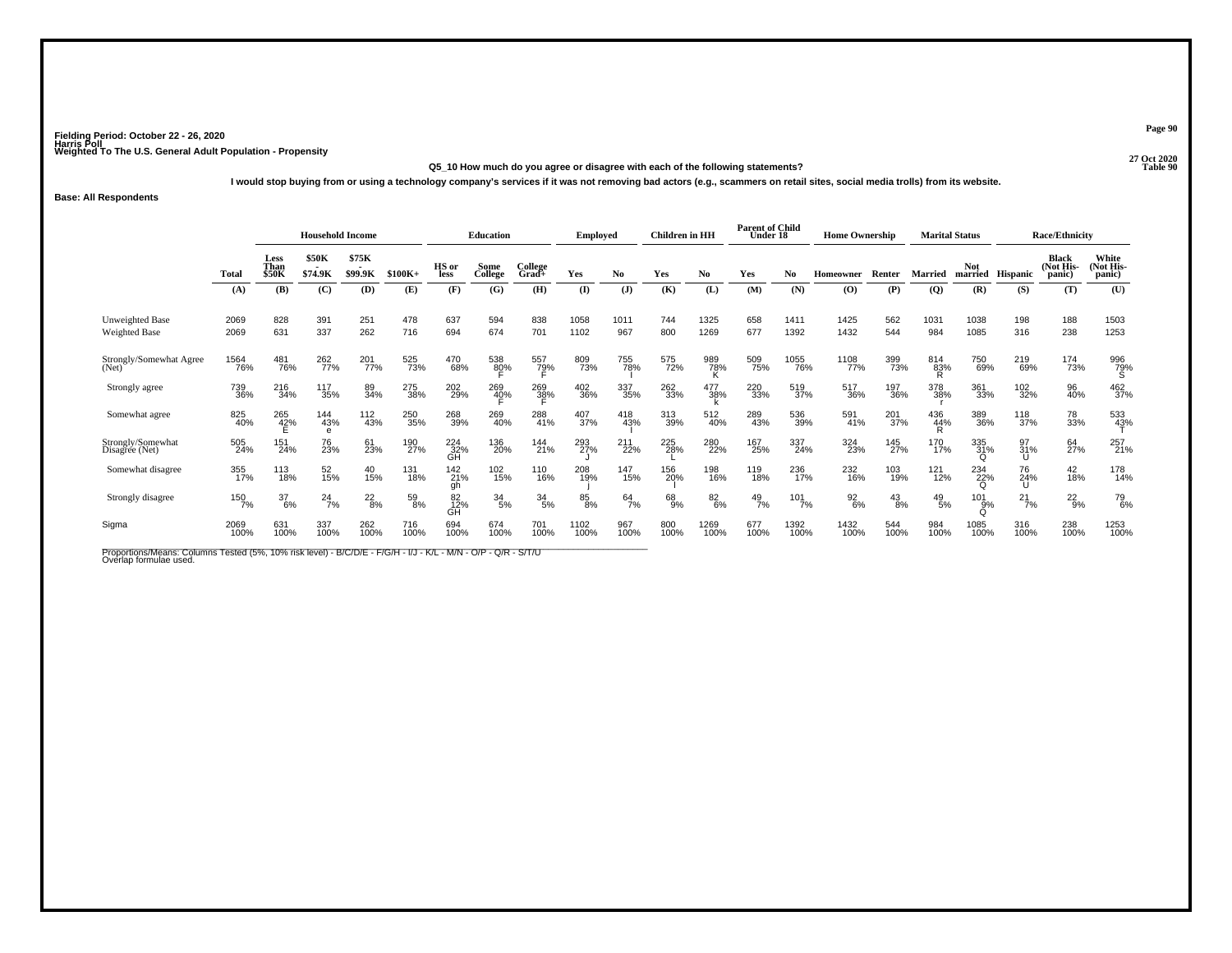#### **27 Oct 2020Q6\_1 Who should have the primary responsibility for each of the following?P** Table 91 **Managing security of user data**

#### **Base: All Respondents**

|                                  |              |                 | Gender        |                          |                     | Age                  |                 |                  |                  |                           | <b>Male Age</b> |                   |                        |                               |                          | <b>Female Age</b> |                    |                   |                 | Region              |                  |                  |
|----------------------------------|--------------|-----------------|---------------|--------------------------|---------------------|----------------------|-----------------|------------------|------------------|---------------------------|-----------------|-------------------|------------------------|-------------------------------|--------------------------|-------------------|--------------------|-------------------|-----------------|---------------------|------------------|------------------|
|                                  | <b>Total</b> | Male            | Female        | 18-34                    | 35-44               | 45-54                | 55-64           | $65+$            | 18-34            | 35-44                     | 45-54           | 55-64             | $65+$                  | 18-34                         | 35-44                    | 45-54             | 55-64              | $65+$             | North-<br>east  | South               | Mid-<br>west     | West             |
|                                  | (A)          | (B)             | (C)           | (D)                      | (E)                 | (F)                  | (G)             | (H)              | (I)              | (J)                       | (K)             | (L)               | (M)                    | (N)                           | (O)                      | (P)               | $\mathbf{Q}$       | (R)               | (S)             | (T)                 | (U)              | (V)              |
| Unweighted Base<br>Weighted Base | 2069<br>2069 | 952<br>991      | 1117<br>1078  | 612<br>609               | 325<br>345          | 290<br>342           | 327<br>335      | 515<br>439       | 295<br>302       | 158<br>170                | 131<br>168*     | 125<br>$154*$     | 243<br>197             | 317<br>307                    | 167<br>174               | 159<br>173        | 202<br>181         | 272<br>242        | 426<br>364      | 822<br>790          | 412<br>436       | 409<br>479       |
| Technology companies             | 854<br>41%   | 403<br>41%      | 451<br>42%    | 190<br>31%               | 149<br>43%          | 157<br>46%<br>D      | 138<br>41%<br>D | 220<br>50%<br>DĞ | 89<br>30%        | $\frac{71}{41%}$          | 79<br>47%       | 68<br>44%         | 96<br>49%              | 101<br>33%                    | 78<br>45%                | 78<br>45%<br>N    | 70<br>39%          | 123<br>51%<br>NQ  | 147<br>40%      | 326<br>41%          | 181<br>41%       | 200<br>42%       |
| Regulatory agencies              | 455<br>22%   | 226<br>23%      | 229<br>21%    | 131<br>21%               | 62<br>18%           | 64<br>19%            | 88<br>26%<br>Ef | 111<br>25%<br>Ef | 79<br>26%<br>N   | 39<br>23%<br>$\circ$      | 31<br>18%       | 30<br>19%         | 48<br>24%              | 51<br>17%                     | 23<br>13%                | 33<br>19%         | 58<br>32%<br>NOPL  | $^{63}_{26\%}$ NO | 70<br>19%       | 157<br>20%          | 106<br>24%       | 122<br>25%<br>st |
| Individual users                 | 299<br>14%   | 146<br>15%      | 153<br>14%    | 76<br>13%                | 50<br>14%           | 55<br>16%            | 62<br>18%<br>dh | 56<br>13%        | 37<br>12%        | 27<br>16%                 | 24<br>14%       | 37<br>24%<br>IkMQ | 21<br>$\frac{1}{1}$ 1% | 40<br>13%                     | 23<br>13%                | 31<br>18%         | $^{24}_{13\%}$     | 35<br>14%         | 61<br>17%       | 120<br>15%<br>U     | 44<br>10%        | 73<br>15%<br>u   |
| Elected lawmakers                | 190<br>9%    | 105<br>11%<br>c | $^{84}_{8\%}$ | 82<br>13%<br>FGH         | $\frac{32}{9%}$     | $^{26}_{7\%}$        | $^{25}_{8\%}$   | $^{25}_{6\%}$    | 39<br>13%        | $^{22}_{13\%}$<br>$\circ$ | 17<br>10%       | $^{10}_{6\%}$     | $^{18}_{9%}$<br>R      | 43<br>14%<br>OPR <sup>1</sup> | $^{10}_{6\%}$            | $\frac{9}{5%}$    | $^{15}_{9\%}$<br>R | $\frac{6}{3}$ %   | 48<br>13%<br>TU | $^{67}_{9\%}$       | $\frac{31}{7\%}$ | $^{44}_{9\%}$    |
| Someone else                     | 129<br>6%    | 56<br>6%        | 73<br>7%      | 76<br>12%<br><b>EFGH</b> | $^{25}_{7\%}$<br>GĤ | $\frac{15}{4%}$<br>н | $\frac{7}{2%}$  | $\frac{6}{1%}$   | 31<br>10%<br>JLM | $6\atop{4\%}$             | $^{10}_{6\%}$   | $\frac{4}{3}$ %   | $\frac{4}{2}$ %        | 45<br>15%<br><b>PQR</b>       | 18<br>11%<br><b>PQRi</b> | $\frac{5}{3%}$    | $\frac{3}{2}$ %    | $\frac{2}{1%}$    | $^{15}_{4\%}$   | $^{63}_{8\%}$<br>SV | 36<br>8%<br>sV   | $^{15}_{3\%}$    |
| No one                           | 143<br>7%    | $^{54}_{5\%}$   | 89<br>8%      | $^{54}_{9\%}$<br>gH      | $^{27}_{8\%}$       | $^{26}_{7\%}$        | $^{15}_{5\%}$   | $^{21}_{5\%}$    | $^{26}_{9%}$     | $\frac{6}{4%}$            | $\frac{8}{5\%}$ | $\frac{5}{3}$ %   | $\frac{9}{4%}$         | $^{28}_{9\%}$                 | $^{21}_{12\%}$<br>aRJ    | 17<br>10%         | $^{10}_{6\%}$      | $^{12}_{\ 5\%}$   | $^{23}_{6\%}$   | $^{57}_{7\%}$       | 38<br>9%         | $^{25}_{5\%}$    |
| Sigma                            | 2069<br>100% | 991<br>100%     | 1078<br>100%  | 609<br>100%              | 345<br>100%         | 342<br>100%          | 335<br>100%     | 439<br>100%      | 302<br>100%      | 170<br>100%               | 168<br>100%     | 154<br>100%       | 197<br>100%            | 307<br>100%                   | 174<br>100%              | 173<br>100%       | 181<br>100%        | 242<br>100%       | 364<br>100%     | 790<br>100%         | 436<br>100%      | 479<br>100%      |

Proportions/Means: Columns Tested (5%, 10% risk level) - B/C - D/E/F/G/H - I/J/K/L/M - N/O/P/Q/R - I/N - J/O - K/P - L/Q - M/R - S/T/U/V<br>Overlap formulae used. \*small base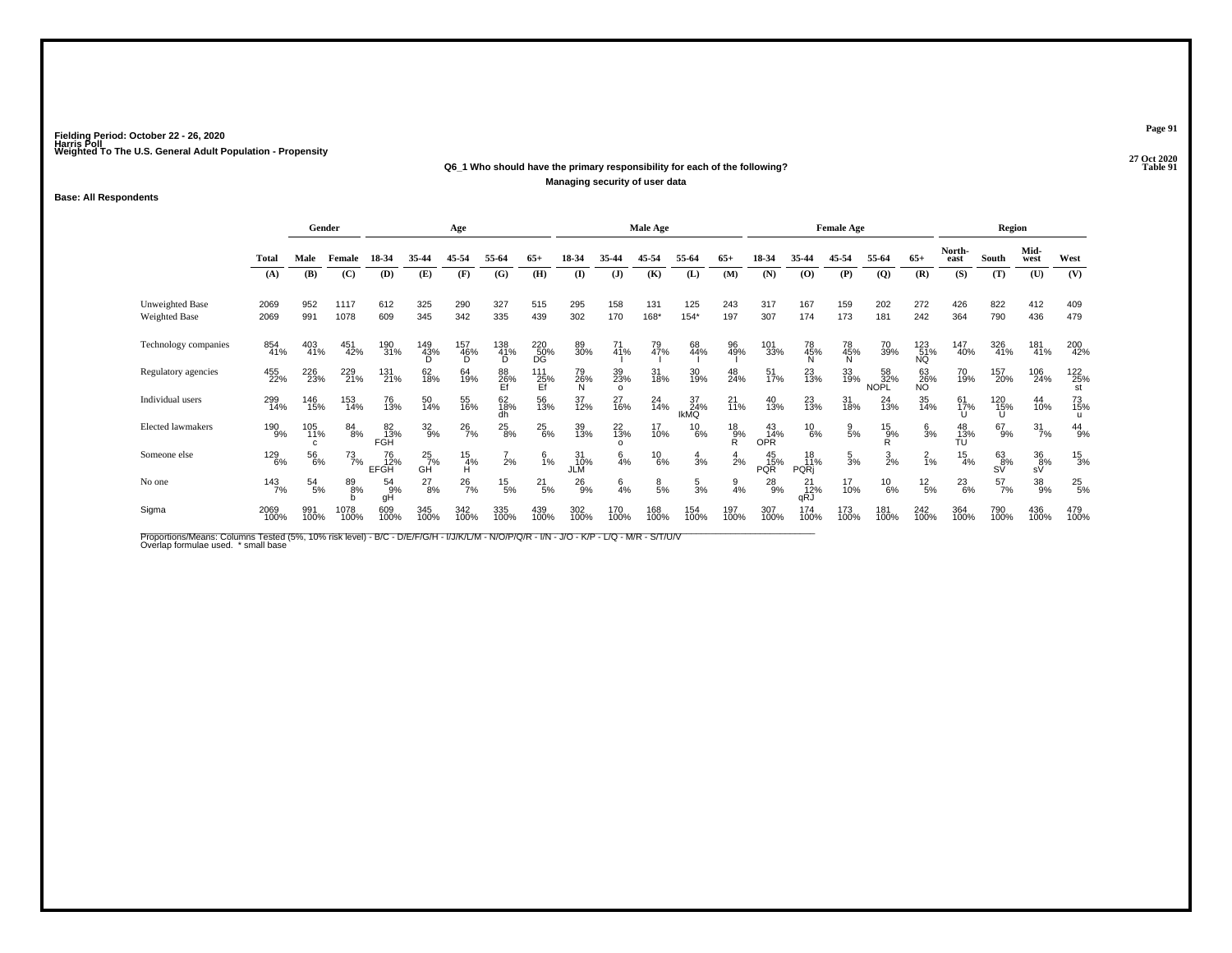## **27 Oct 2020Q6\_1 Who should have the primary responsibility for each of the following?Managing security of user data**

### **Base: All Respondents**

|                                  |              | <b>Household Income</b>      |                  |                  |             | <b>Education</b> |                     | <b>Employed</b>    |               | <b>Children</b> in HH |              | <b>Parent of Child</b><br>Under 18 |                    | <b>Home Ownership</b> |                |                           | <b>Marital Status</b> |                 | <b>Race/Ethnicity</b> |                                     |                              |
|----------------------------------|--------------|------------------------------|------------------|------------------|-------------|------------------|---------------------|--------------------|---------------|-----------------------|--------------|------------------------------------|--------------------|-----------------------|----------------|---------------------------|-----------------------|-----------------|-----------------------|-------------------------------------|------------------------------|
|                                  | Total        | Less<br>Than<br><b>\$50K</b> | \$50K<br>\$74.9K | \$75K<br>\$99.9K | $$100K+$    | HS or<br>less    | Some<br>College     | College<br>Grad+   | Yes           | No.                   | Yes          | No                                 | Yes                | No                    | Homeowner      | Renter                    | <b>Married</b>        | <b>Not</b>      | married Hispanic      | <b>Black</b><br>(Not His-<br>panic) | White<br>(Not His-<br>panic) |
|                                  | (A)          | (B)                          | (C)              | (D)              | (E)         | (F)              | (G)                 | (H)                | (I)           | $\mathbf{J}$          | (K)          | (L)                                | (M)                | (N)                   | (O)            | (P)                       | $\overline{Q}$        | (R)             | (S)                   | (T)                                 | (U)                          |
| Unweighted Base<br>Weighted Base | 2069<br>2069 | 828<br>631                   | 391<br>337       | 251<br>262       | 478<br>716  | 637<br>694       | 594<br>674          | 838<br>701         | 1058<br>1102  | 1011<br>967           | 744<br>800   | 1325<br>1269                       | 658<br>677         | 1411<br>1392          | 1425<br>1432   | 562<br>544                | 1031<br>984           | 1038<br>1085    | 198<br>316            | 188<br>238                          | 1503<br>1253                 |
| Technology companies             | 854<br>41%   | 229<br>36%                   | 164<br>49%<br>Bd | 104<br>40%       | 325<br>45%  | 220<br>32%       | 291<br>4 <u>3</u> % | 342<br>49%<br>Fg   | 461<br>42%    | 392<br>41%            | 315<br>39%   | 539<br>42%                         | 271<br>40%         | 583<br>42%            | 640<br>45%     | 197<br>36%                | 461<br>4 <u>7</u> %   | 392<br>36%      | 115<br>36%            | 91<br>38%                           | 555<br>44%<br>s              |
| Regulatory agencies              | 455<br>22%   | 132<br>21%                   | 74<br>22%        | 57<br>22%        | 161<br>22%  | 143<br>21%       | 149<br>22%          | 164<br>23%         | 245<br>22%    | 210<br>22%            | 166<br>21%   | 289<br>23%                         | 144<br>21%         | 311<br>22%            | 321<br>22%     | 110<br>20%                | 223<br>23%            | 233<br>21%      | 74<br>23%             | 51<br>22%                           | 279<br>22%                   |
| Individual users                 | 299<br>14%   | 106<br>17%<br>ce             | $^{41}_{12\%}$   | 41<br>16%        | 87<br>12%   | 121<br>17%       | 98<br>15%           | 80<br>11%          | 148<br>13%    | 151<br>16%            | 111<br>14%   | 187<br>15%                         | 91<br>13%          | 208<br>15%            | 203<br>14%     | 79<br>15%                 | 144<br>15%            | 154<br>14%      | 48<br>15%             | 25<br>10%                           | 187<br>15%                   |
| <b>Elected lawmakers</b>         | 190<br>9%    | 61<br>10%                    | $31_{9\%}$       | $^{23}_{9%}$     | 71<br>10%   | 65%              | 71<br>11%           | 54<br>8%           | 101<br>9%     | 89<br>9%              | 89<br>11%    | $\frac{101}{8\%}$                  | 80<br>12%<br>N     | $^{110}_{8\%}$        | 125<br>9%      | 55<br>10%                 | $^{70}_{7\%}$         | 119<br>11%<br>O | 40<br>13%             | 25<br>11%                           | 87<br>7%                     |
| Someone else                     | 129<br>6%    | $\frac{47}{7}\%$             | $\frac{12}{4%}$  | 27<br>10%<br>Сe  | 39<br>6%    | 67<br>10%<br>GH  | $^{22}_{3\%}$       | $^{41}_{6\%}$<br>g | $^{84}_{8\%}$ | $^{46}_{\ 5\%}$       | $^{72}_{9%}$ | $^{57}_{\ 5\%}$                    | $63\atop 9\%$<br>N | 66<br>5%              | 79<br>6%       | $^{45}_{8\%}$<br>$\Omega$ | $^{41}_{4\%}$         | 89<br>8%<br>O   | $^{23}_{7\%}$         | 28<br>12%<br>U                      | $\frac{55}{4\%}$             |
| No one                           | 143<br>7%    | 569%<br>CDĚ                  | $^{16}_{5\%}$    | 11<br>4%         | 33/5%       | 79<br>11%<br>GH  | $^{42}_{6\%}$       | $^{22}_{3\%}$      | 64/6%         | 79<br>8%              | 47<br>$6\%$  | $^{96}_{8\%}$                      | $^{28}_{4\%}$      | 114<br>8%<br>M        | $63 \atop 4\%$ | 57<br>11%                 | $^{45}_{\ 5\%}$       | 98<br>9%<br>O   | $^{17}_{\ 5\%}$       | $^{18}_{8\%}$                       | 89<br>7%                     |
| Sigma                            | 2069<br>100% | 631<br>100%                  | 337<br>100%      | 262<br>100%      | 716<br>100% | 694<br>100%      | 674<br>100%         | 701<br>100%        | 1102<br>100%  | 967<br>100%           | 800<br>100%  | 1269<br>100%                       | 677<br>100%        | 1392<br>100%          | 1432<br>100%   | 544<br>100%               | 984<br>100%           | 1085<br>100%    | 316<br>100%           | 238<br>100%                         | 1253<br>100%                 |

Proportions/Means: Columns Tested (5%, 10% risk level) - B/C/D/E - F/G/H - I/J - K/L - M/N - O/P - Q/R - S/T/U<br>Overlap formulae used.

**Page 92**

27 Oct 2020<br>Table 92 **Parameters Table 92**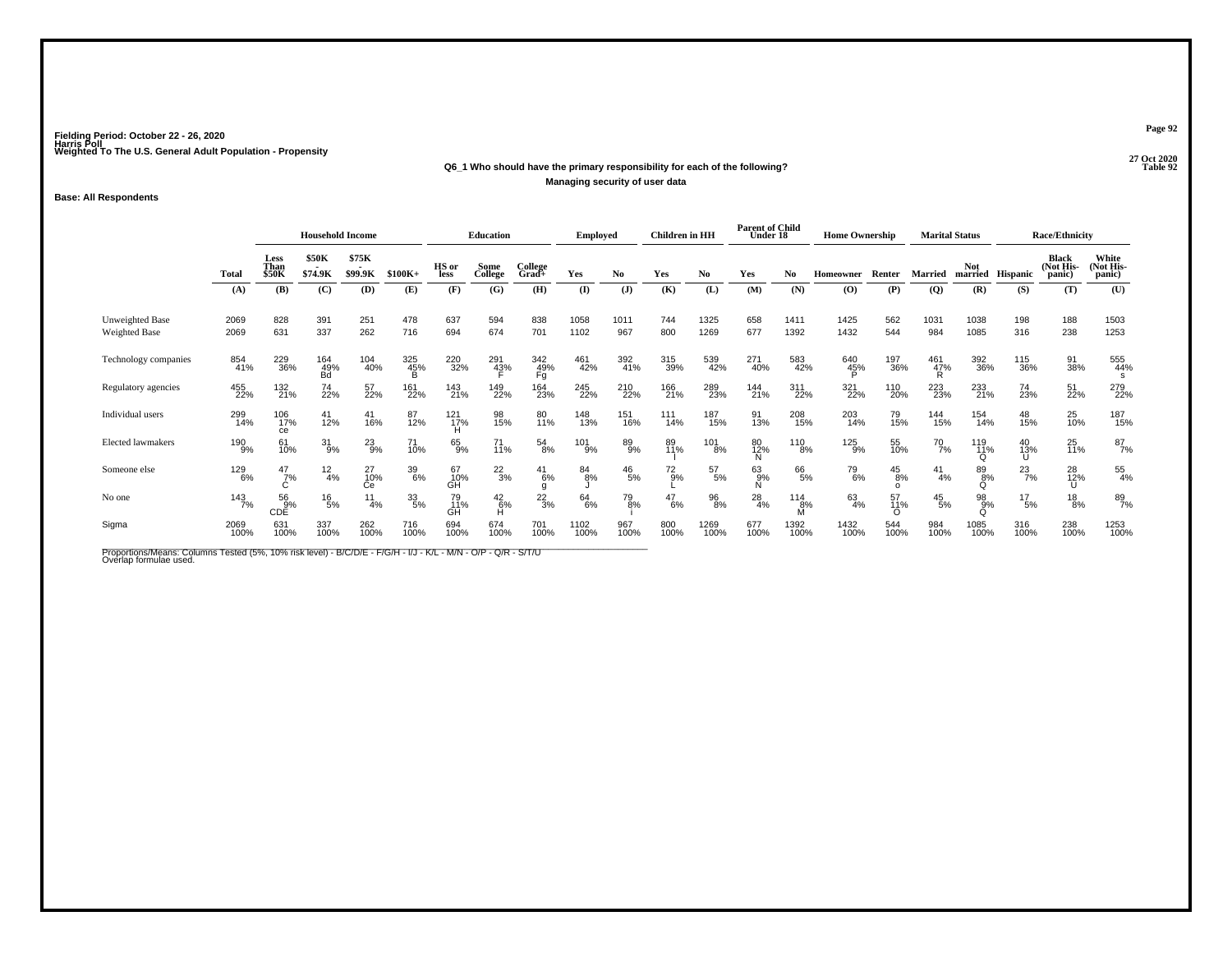#### **27 Oct 2020Q6\_2 Who should have the primary responsibility for each of the following? Table 93 Deciding how a user's data can be used by a brand**

#### **Base: All Respondents**

|                                  |                | Gender         |                 |                               |                    | Age                           |                      |                           |                 |                           | Male Age        |                 |                  |                      |                  | <b>Female Age</b> |                |                |                       | Region          |                  |                 |
|----------------------------------|----------------|----------------|-----------------|-------------------------------|--------------------|-------------------------------|----------------------|---------------------------|-----------------|---------------------------|-----------------|-----------------|------------------|----------------------|------------------|-------------------|----------------|----------------|-----------------------|-----------------|------------------|-----------------|
|                                  | Total          | Male           | Female          | 18-34                         | 35-44              | 45-54                         | 55-64                | $65+$                     | 18-34           | 35-44                     | 45-54           | 55-64           | $65+$            | 18-34                | 35-44            | 45-54             | 55-64          | $65+$          | North-<br>east        | South           | Mid-<br>west     | West            |
|                                  | (A)            | (B)            | (C)             | (D)                           | (E)                | (F)                           | (G)                  | (H)                       | $($ I           | (J)                       | (K)             | (L)             | (M)              | (N)                  | (O)              | (P)               | $\mathbf{Q}$   | (R)            | (S)                   | (T)             | (U)              | (V)             |
| Unweighted Base<br>Weighted Base | 2069<br>2069   | 952<br>991     | 1117<br>1078    | 612<br>609                    | 325<br>345         | 290<br>342                    | 327<br>335           | 515<br>439                | 295<br>302      | 158<br>170                | 131<br>168*     | 125<br>$154*$   | 243<br>197       | 317<br>307           | 167<br>174       | 159<br>173        | 202<br>181     | 272<br>242     | 426<br>364            | 822<br>790      | 412<br>436       | 409<br>479      |
| Individual users                 | 658<br>32%     | 297<br>30%     | 362<br>34%      | 151<br>25%                    | 102<br>30%         | 118<br>35%                    | 131<br>- 39%<br>- DE | 157<br>36%<br>D           | 71<br>23%       | 37<br>22%                 | 62<br>37%       | 64<br>42%<br>IJ | 63<br>32%        | 80<br>26%            | 65<br>37%<br>nJ  | 57<br>33%         | 66<br>36%      | 94<br>39%<br>Ñ | 108<br>30%            | 246<br>31%      | 146<br>34%       | 158<br>33%      |
| Regulatory agencies              | 514<br>25%     | 246<br>25%     | 268<br>25%      | 136<br>22%                    | 73<br>21%          | 75<br>22%                     | 87<br>26%            | 144<br>33%<br><b>DEFq</b> | 69<br>23%       | 32<br>19%                 | 33<br>19%       | 41<br>27%       | 70<br>36%<br>IJŔ | 67<br>22%            | 40<br>23%        | $^{42}_{24\%}$    | 45<br>25%      | 74<br>30%<br>n | 85<br>23%             | 186<br>24%      | 124<br>28%       | 119<br>25%      |
| Technology companies             | 377<br>18%     | 177<br>18%     | 199<br>18%      | <sup>117</sup> <sub>19%</sub> | 79<br>23%<br>GH    | 66<br>19%                     | 49<br>15%            | 64<br>15%                 | 46<br>15%       | 51<br>30%<br><b>IKLMO</b> | 32<br>19%       | $^{21}_{14\%}$  | 27<br>14%        | 71<br>23%<br>ri.     | 29<br>16%        | 34<br>20%         | 28<br>16%      | 37<br>15%      | 69<br>19%             | 146<br>18%      | 68<br>16%        | 93<br>19%       |
| <b>Elected lawmakers</b>         | 227<br>11%     | 138<br>14%     | 89<br>8%        | 80<br>13%                     | 34<br>10%          | 40<br>12%                     | $^{32}_{9%}$         | $^{41}_{9\%}$             | 50<br>17%<br>Ln | $^{27}_{16\%}$ LO         | 27<br>16%<br>Lp | $\frac{9}{6\%}$ | 24<br>12%        | 30<br>10%<br>$\circ$ | $6\frac{6}{4%}$  | $^{13}_{8\%}$     | $^{22}_{12\%}$ | $^{17}_{7\%}$  | 49<br>14%             | 92<br>12%       | $^{37}_{9\%}$    | 49<br>10%       |
| Someone else                     | $^{114}_{6\%}$ | $64 \atop 7\%$ | $^{50}_{\ 5\%}$ | 58<br>9%<br>fGH               | $^{26}_{8%}$<br>GĂ | $^{18}_{\substack{5\% \\ H}}$ | $\frac{8}{2%}$       | $\frac{3}{1%}$            | 33<br>11%<br>LM | $\frac{12}{7%}$<br>М      | 12/7%<br>м      | $\frac{5}{3}$ % | $\frac{2}{1}$ %  | $^{24}_{8\%}$<br>QŘ  | $\frac{14}{8\%}$ | 4%                | $\frac{3}{2%}$ | 1%             | $^{24}$ <sub>7%</sub> | $^{39}_{\ 5\%}$ | $^{29}_{7\%}$    | $^{22}_{\ 5\%}$ |
| No one                           | 179<br>9%      | 68<br>7%       | $^{110}_{10\%}$ | 67<br>11%                     | $^{31}_{9\%}$      | $^{23}_{7\%}$                 | $^{29}_{9\%}$        | $^{29}_{7\%}$             | 32<br>11%<br>Km | $^{10}_{6\%}$             | $\frac{3}{2}$ % | $\frac{12}{8%}$ | $^{10}_{5\%}$    | 35<br>11%            | 20<br>12%        | 20<br>12%         | $^{17}_{9\%}$  | $^{19}_{8\%}$  | $^{27}_{8\%}$         | 81<br>10%       | $\frac{32}{7\%}$ | 38<br>8%        |
| Sigma                            | 2069<br>100%   | 991<br>100%    | 1078<br>100%    | 609<br>100%                   | 345<br>100%        | 342<br>100%                   | 335<br>100%          | 439<br>100%               | 302<br>100%     | 170<br>100%               | 168<br>100%     | 154<br>100%     | 197<br>100%      | 307<br>100%          | 174<br>100%      | 173<br>100%       | 181<br>100%    | 242<br>100%    | 364<br>100%           | 790<br>100%     | 436<br>100%      | 479<br>100%     |

Proportions/Means: Columns Tested (5%, 10% risk level) - B/C - D/E/F/G/H - I/J/K/L/M - N/O/P/Q/R - I/N - J/O - K/P - L/Q - M/R - S/T/U/V<br>Overlap formulae used. \*small base

**Page 93**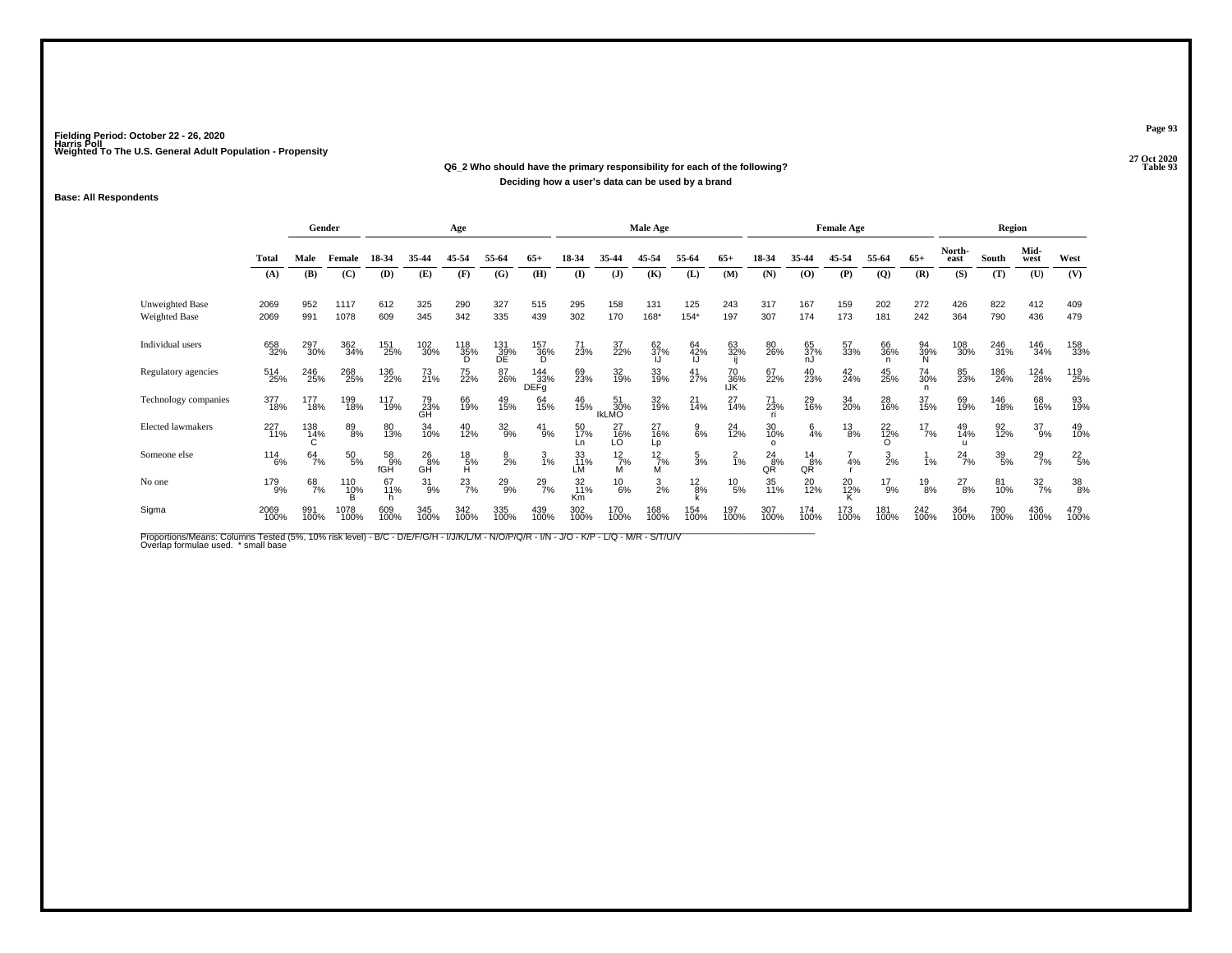## **27 Oct 2020Q6\_2 Who should have the primary responsibility for each of the following?Deciding how a user's data can be used by a brand**

### **Base: All Respondents**

|                                         |                | <b>Household Income</b>      |                  |                  |               | <b>Education</b>    |                 | <b>Employed</b>  |               | <b>Children</b> in HH |             | <b>Parent of Child</b><br>Under 18 |                  | <b>Home Ownership</b> |                 |                  | <b>Marital Status</b> |                                 | <b>Race/Ethnicity</b> |                                     |                              |
|-----------------------------------------|----------------|------------------------------|------------------|------------------|---------------|---------------------|-----------------|------------------|---------------|-----------------------|-------------|------------------------------------|------------------|-----------------------|-----------------|------------------|-----------------------|---------------------------------|-----------------------|-------------------------------------|------------------------------|
|                                         | <b>Total</b>   | Less<br>Than<br><b>\$50K</b> | \$50K<br>\$74.9K | \$75K<br>\$99.9K | $$100K+$      | HS or<br>less       | Some<br>College | College<br>Grad+ | Yes           | No                    | Yes         | No                                 | Yes              | No.                   | Homeowner       | Renter           | <b>Married</b>        | Not.<br>married                 | Hispanic              | <b>Black</b><br>(Not His-<br>panic) | White<br>(Not His-<br>panic) |
|                                         | (A)            | (B)                          | (C)              | (D)              | (E)           | (F)                 | (G)             | (H)              | (I)           | $(\mathbf{J})$        | (K)         | (L)                                | (M)              | (N)                   | (O)             | (P)              | (Q)                   | (R)                             | (S)                   | (T)                                 | (U)                          |
| Unweighted Base<br><b>Weighted Base</b> | 2069<br>2069   | 828<br>631                   | 391<br>337       | 251<br>262       | 478<br>716    | 637<br>694          | 594<br>674      | 838<br>701       | 1058<br>1102  | 1011<br>967           | 744<br>800  | 1325<br>1269                       | 658<br>677       | 1411<br>1392          | 1425<br>1432    | 562<br>544       | 1031<br>984           | 1038<br>1085                    | 198<br>316            | 188<br>238                          | 1503<br>1253                 |
| Individual users                        | 658<br>32%     | 215<br>34%                   | 102<br>30%       | 84<br>32%        | 225<br>31%    | 207<br>30%          | 227<br>34%      | 224<br>32%       | 332<br>30%    | 326<br>34%            | 227<br>28%  | 431<br>34%                         | 186<br>27%       | 473<br>34%<br>M       | 455<br>32%      | 184<br>34%       | 337<br>34%            | 322<br>30%                      | 86<br>27%             | 62<br>26%                           | 430<br>34%                   |
| Regulatory agencies                     | 514<br>25%     | 156<br>25%                   | 96<br>28%        | 67<br>26%        | 167<br>23%    | 172<br>25%          | 148<br>22%      | 194<br>28%<br>g  | 265<br>24%    | 249<br>26%            | 187<br>23%  | 328<br>26%                         | 155<br>23%       | 359<br>26%            | 381<br>27%      | 114<br>21%       | 247<br>25%            | 268<br>25%                      | 75<br>24%             | 48<br>20%                           | 328<br>26%                   |
| Technology companies                    | 377<br>18%     | 108<br>17%                   | 64<br>19%        | 51<br>20%        | 137<br>19%    | 118<br>17%          | 123<br>18%      | 136<br>19%       | 219<br>20%    | 158<br>16%            | 174<br>22%  | 203<br>16%                         | 150<br>22%<br>N  | 226<br>16%            | 263<br>18%      | 102<br>19%       | 194<br>20%            | 183<br>17%                      | 72<br>23%             | 54<br>23%<br>u                      | 204<br>16%                   |
| <b>Elected lawmakers</b>                | 227<br>11%     | $^{54}_{9\%}$                | 35<br>10%        | 27<br>10%        | 102<br>14%    | $^{57}_{8\%}$       | 82<br>12%       | 88<br>13%        | 139<br>13%    | 88<br>9%              | 85<br>11%   | 142<br>11%                         | 82<br>12%        | 145<br>10%            | 161<br>11%      | 56<br>10%        | $^{112}_{11\%}$       | 115<br>11%                      | 50<br>16%             | 23<br>10%                           | 124<br>10%                   |
| Someone else                            | $^{114}_{6\%}$ | $\frac{35}{5\%}$             | $\frac{13}{4%}$  | $^{16}_{6\%}$    | $^{45}_{6\%}$ | $^{54}_{8\%}$<br>Gh | $^{27}_{4\%}$   | $\frac{34}{5\%}$ | 76<br>7%      | $\frac{38}{4\%}$      | 73<br>9%    | $^{41}_{3\%}$                      | 67<br>10%<br>N   | $^{48}_{3\%}$         | $^{72}_{\ 5\%}$ | $\frac{31}{6\%}$ | $\frac{35}{4\%}$      | 79<br>7%<br>$\Omega$            | $^{17}_{5\%}$         | 23<br>10%<br>U                      | 59<br>5%                     |
| No one                                  | 179<br>9%      | 64<br>10%                    | $^{28}_{8\%}$    | $^{17}_{6\%}$    | $^{40}_{6\%}$ | 87<br>12%           | 66<br>10%       | $^{26}_{4\%}$    | $^{72}_{7\%}$ | 107<br>11%            | 55<br>7%    | 124<br>10%                         | $\frac{37}{6\%}$ | 141<br>10%            | $^{100}_{7\%}$  | 56<br>10%        | 60<br>6%              | 119<br>1 <u>1</u> %<br>$\Omega$ | $^{16}_{5\%}$         | 28<br>12%                           | 107<br>9%                    |
| Sigma                                   | 2069<br>100%   | 631<br>100%                  | 337<br>100%      | 262<br>100%      | 716<br>100%   | 694<br>100%         | 674<br>100%     | 701<br>100%      | 1102<br>100%  | 967<br>100%           | 800<br>100% | 1269<br>100%                       | 677<br>100%      | 1392<br>100%          | 1432<br>100%    | 544<br>100%      | 984<br>100%           | 1085<br>100%                    | 316<br>100%           | 238<br>100%                         | 1253<br>100%                 |

Proportions/Means: Columns Tested (5%, 10% risk level) - B/C/D/E - F/G/H - I/J - K/L - M/N - O/P - Q/R - S/T/U<br>Overlap formulae used.

**Page 94**

**Properties and the set of the set of the set of the set of the set of the set of the set of the set of the set of the set of the set of the set of the set of the set of the set of the set of the set of the set of the set**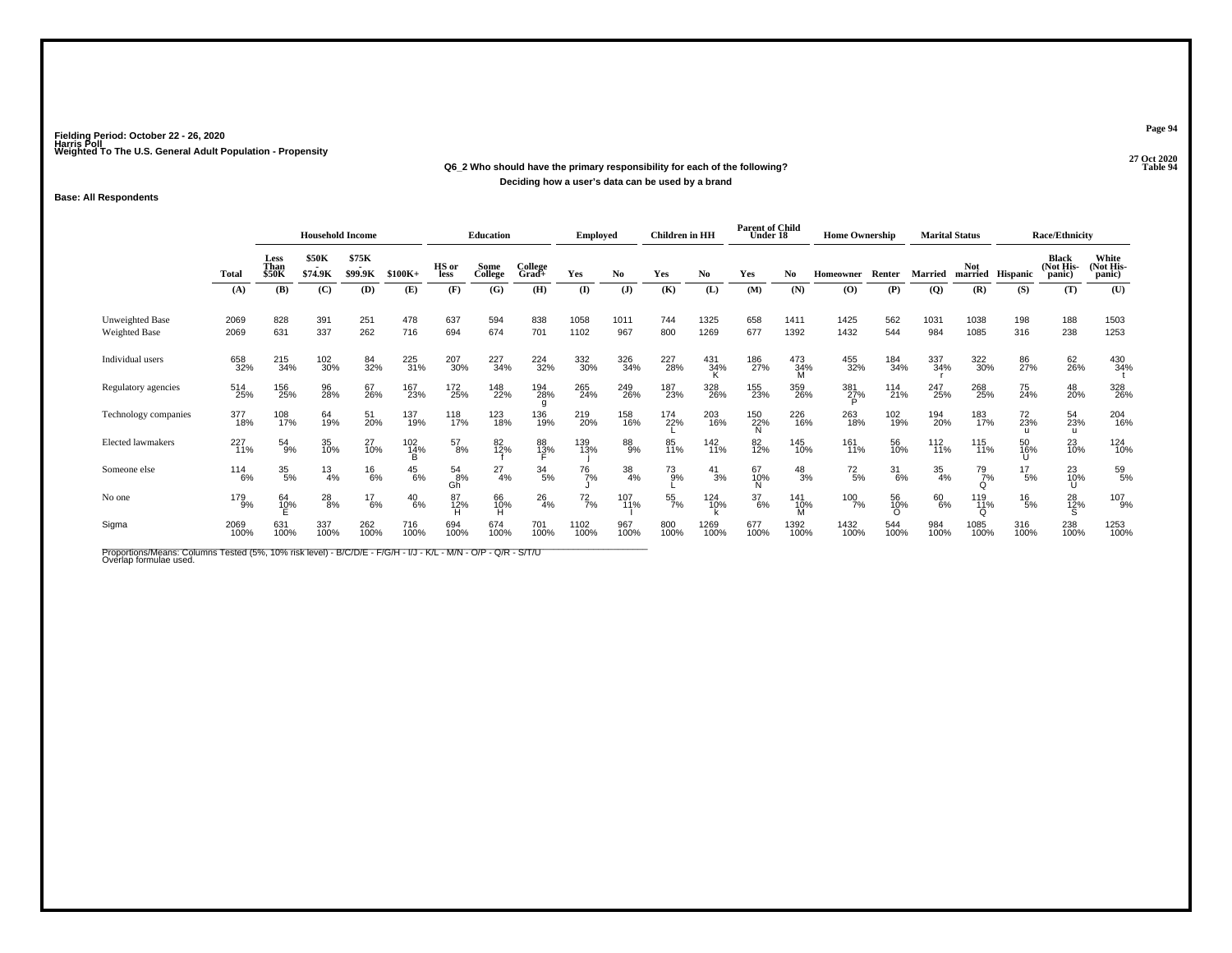**27 Oct 2020Q6\_3 Who should have the primary responsibility for each of the following?Determining technology company employees' rights and fair compensation**

### **Base: All Respondents**

|                                         |              | Gender             |                  |                  |                         | Age                     |                       |                                 |                  |                        | Male Age        |                 |                  |                  |                    | <b>Female Age</b> |                |                        |                            | Region        |               |                  |
|-----------------------------------------|--------------|--------------------|------------------|------------------|-------------------------|-------------------------|-----------------------|---------------------------------|------------------|------------------------|-----------------|-----------------|------------------|------------------|--------------------|-------------------|----------------|------------------------|----------------------------|---------------|---------------|------------------|
|                                         | Total        | Male               | Female           | 18-34            | 35-44                   | 45-54                   | 55-64                 | $65+$                           | 18-34            | 35-44                  | 45-54           | 55-64           | $65+$            | 18-34            | 35-44              | 45-54             | 55-64          | $65+$                  | North-<br>east             | South         | Mid-<br>west  | West             |
|                                         | (A)          | (B)                | (C)              | (D)              | (E)                     | (F)                     | (G)                   | (H)                             | $\mathbf{I}$     | (J)                    | (K)             | (L)             | (M)              | (N)              | (0)                | (P)               | $\overline{Q}$ | (R)                    | (S)                        | (T)           | (U)           | (V)              |
| <b>Unweighted Base</b><br>Weighted Base | 2069<br>2069 | 952<br>991         | 1117<br>1078     | 612<br>609       | 325<br>345              | 290<br>342              | 327<br>335            | 515<br>439                      | 295<br>302       | 158<br>170             | 131<br>168*     | 125<br>$154*$   | 243<br>197       | 317<br>307       | 167<br>174         | 159<br>173        | 202<br>181     | 272<br>242             | 426<br>364                 | 822<br>790    | 412<br>436    | 409<br>479       |
| Technology companies                    | 645<br>31%   | 288<br>29%         | 358<br>33%       | 137<br>23%       | 114<br>33%              | $^{122}_{36\%}$ D       | $^{123}_{37\%}$<br>'n | 149<br>34%<br>D                 | 56<br>19%        | 59<br>35%              | 59<br>35%       | 62<br>40%<br>IM | 51<br>26%        | 81<br>26%        | 55<br>31%          | 63<br>36%<br>n    | 62<br>34%      | 98<br>40%<br><b>NM</b> | 120<br>33%<br>$\mathbf{u}$ | 267<br>34%    | 116<br>27%    | 142<br>30%       |
| Regulatory agencies                     | 594<br>29%   | 275<br>28%         | 319<br>30%       | 150<br>25%       | 71<br>20%               | 94<br>27%<br>$\epsilon$ | $^{108}_{32\%}$ dE    | $\overset{172}{_{\text{39\%}}}$ | 74<br>24%        | 30<br>18%              | 36<br>22%       | 51<br>33%<br>Jk | 84<br>43%<br>IJK | 76<br>25%        | 41<br>23%          | 57<br>33%         | 57<br>31%      | 88<br>36%<br>NO        | 105<br>29%                 | 194<br>25%    | 142<br>32%    | 154<br>32%       |
| Elected lawmakers                       | 317<br>15%   | 176<br>18%         | 141<br>13%       | 116<br>19%       | 50<br>15%               | 54<br>16%               | 48<br>14%             | 49<br>11%                       | 67<br>22%        | 26<br>15%              | 32<br>19%       | 22<br>14%       | 30<br>15%        | $^{49}_{16\%}$   | 25<br>14%          | $^{23}_{13\%}$    | 26<br>14%      | $^{19}_{8\%}$          | 56<br>15%                  | 121<br>15%    | 63<br>14%     | 77<br>16%        |
| Individual users                        | 236<br>11%   | 119<br>12%         | 118<br>11%       | 95<br>16%<br>FGH | 53<br>15%<br><b>FGH</b> | $^{25}_{7\%}$           | $^{26}_{8\%}$         | $^{37}_{8\%}$                   | 45<br>15%<br>Lm  | 34<br>20%<br>KLMo      | $^{15}_{9\%}$   | $\frac{9}{6%}$  | $^{16}_{8\%}$    | 51<br>16%<br>PqR | 20<br>11%          | $\frac{9}{5%}$    | $^{17}_{9\%}$  | $^{21}_{9\%}$          | 44<br>12%                  | 97<br>12%     | 51<br>12%     | $^{44}_{9\%}$    |
| Someone else                            | 125<br>6%    | $^{74}_{7\%}$<br>Ċ | $^{51}_{5\%}$    | 58<br>9%<br>GĤ   | $^{25}_{7\%}$<br>н      | $\frac{22}{7}\%$        | $\frac{13}{4%}$       | $\frac{7}{2}$ %                 | 38<br>13%<br>LMÑ | $12\frac{2}{7}$ %<br>m | $^{15}_{9\%}$ M | $\frac{5}{3}$ % | $\frac{4}{2}$ %  | $^{20}_{6\%}$    | $^{13}_{7\%}$<br>R | $\frac{8}{4%}$    | 8<br>4%        | $\frac{3}{1%}$         | $^{22}_{6\%}$              | $^{47}_{6\%}$ | $^{24}_{5\%}$ | $\frac{31}{6\%}$ |
| No one                                  | 151<br>7%    | 59<br>6%           | $\frac{92}{9\%}$ | $^{53}_{9\%}$    | $\frac{32}{9\%}$        | $^{25}_{7\%}$           | $^{17}_{5\%}$         | $^{24}_{6\%}$                   | $^{22}_{7\%}$    | $^{10}_{6\%}$          | $^{11}_{6\%}$   | $\frac{5}{3}$ % | $^{11}_{6\%}$    | 32<br>10%        | 22<br>13%          | $^{14}_{8\%}$     | $^{12}_{7\%}$  | $^{13}_{\ 5\%}$        | $^{17}_{5\%}$              | $^{64}_{8\%}$ | $^{40}_{9\%}$ | $\frac{30}{6\%}$ |
| Sigma                                   | 2069<br>100% | 991<br>100%        | 1078<br>100%     | 609<br>100%      | 345<br>100%             | 342<br>100%             | 335<br>100%           | 439<br>100%                     | 302<br>100%      | 170<br>100%            | 168<br>100%     | 154<br>100%     | 197<br>100%      | 307<br>100%      | 174<br>100%        | 173<br>100%       | 181<br>100%    | 242<br>100%            | 364<br>100%                | 790<br>100%   | 436<br>100%   | 479<br>100%      |

Proportions/Means: Columns Tested (5%, 10% risk level) - B/C - D/E/F/G/H - I/J/K/L/M - N/O/P/Q/R - I/N - J/O - K/P - L/Q - M/R - S/T/U/V<br>Overlap formulae used. \*small base

**Page 95**

27 Oct 2020<br>Table 95 **P** Table 95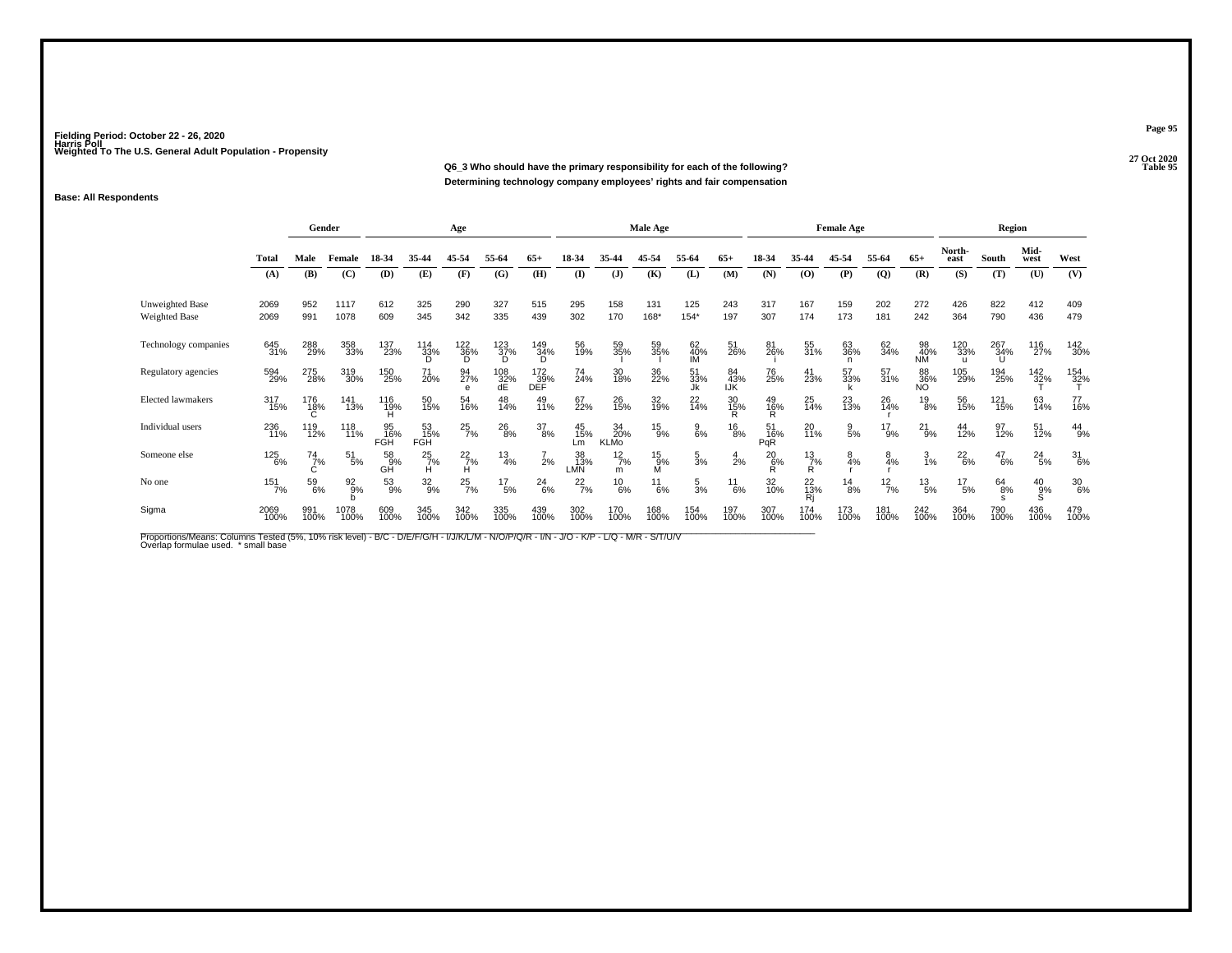**27 Oct 2020Q6\_3 Who should have the primary responsibility for each of the following?Determining technology company employees' rights and fair compensation**

### **Base: All Respondents**

|                                  |                   | <b>Household Income</b>      |                  |                  |               | <b>Education</b> |                 | <b>Employed</b>  |               | <b>Children</b> in HH |               | <b>Parent of Child</b><br>Under 18       |               | <b>Home Ownership</b> |                             | <b>Marital Status</b>  |                 |                     | <b>Race/Ethnicity</b> |                                     |                              |
|----------------------------------|-------------------|------------------------------|------------------|------------------|---------------|------------------|-----------------|------------------|---------------|-----------------------|---------------|------------------------------------------|---------------|-----------------------|-----------------------------|------------------------|-----------------|---------------------|-----------------------|-------------------------------------|------------------------------|
|                                  | <b>Total</b>      | Less<br>Than<br><b>\$50K</b> | \$50K<br>\$74.9K | \$75K<br>\$99.9K | $$100K+$      | HS or<br>less    | Some<br>College | College<br>Grad+ | Yes           | N <sub>0</sub>        | Yes           | No                                       | Yes           | No.                   | Homeowner                   | Renter                 | <b>Married</b>  | Not                 | married Hispanic      | <b>Black</b><br>(Not His-<br>panic) | White<br>(Not His-<br>panic) |
|                                  | (A)               | (B)                          | (C)              | (D)              | (E)           | (F)              | (G)             | (H)              | $($ I         | (J)                   | (K)           | (L)                                      | (M)           | (N)                   | (O)                         | (P)                    | $\overline{Q}$  | (R)                 | (S)                   | (T)                                 | (U)                          |
| Unweighted Base<br>Weighted Base | 2069<br>2069      | 828<br>631                   | 391<br>337       | 251<br>262       | 478<br>716    | 637<br>694       | 594<br>674      | 838<br>701       | 1058<br>1102  | 1011<br>967           | 744<br>800    | 1325<br>1269                             | 658<br>677    | 1411<br>1392          | 1425<br>1432                | 562<br>544             | 1031<br>984     | 1038<br>1085        | 198<br>316            | 188<br>238                          | 1503<br>1253                 |
| Technology companies             | 645<br>31%        | 191<br>30%                   | 102<br>30%       | 89<br>34%        | 239<br>33%    | 202<br>29%       | 188<br>28%      | 255<br>36%<br>FG | 334<br>30%    | 312<br>32%            | 229<br>29%    | 416<br>33%                               | 213<br>31%    | 433<br>31%            | 471<br>33%                  | 157<br>29%             | 320<br>33%      | 325<br>30%          | 101<br>32%            | 75<br>32%                           | 398<br>32%                   |
| Regulatory agencies              | 594<br>29%        | 171<br>27%                   | 102<br>30%       | 69<br>26%        | 212<br>30%    | 175<br>25%       | 204<br>30%      | 215<br>31%       | 294<br>27%    | 300<br>31%            | 209<br>26%    | 385<br>30%                               | 177<br>26%    | 417<br>30%            | 432<br>30%                  | 139<br>26%             | 297<br>30%      | 297<br>27%          | 91<br>29%             | 60<br>25%                           | 389<br>31%                   |
| Elected lawmakers                | 317<br>15%        | 91<br>14%                    | 55<br>16%        | 44<br>17%        | 117<br>16%    | 88<br>13%        | 126<br>19%      | 103<br>15%       | 181<br>16%    | 136<br>14%            | 133<br>17%    | 184<br>15%                               | 102<br>15%    | 216<br>15%            | 205<br>14%                  | 100<br>18%<br>$\Omega$ | 147<br>15%      | 170<br>16%          | 54<br>17%             | 27<br>12%                           | 185<br>15%                   |
| Individual users                 | 236<br>11%        | 75<br>12%                    | 36<br>11%        | 30<br>11%        | 79<br>11%     | 100<br>14%<br>qΗ | 69<br>10%       | 68<br>10%        | 135<br>12%    | 101<br>10%            | 106<br>13%    | 130<br>10%                               | 89<br>13%     | 147<br>11%            | 162<br>11%                  | 59<br>11%              | 125<br>13%      | 112<br>10%          | $^{42}_{13\%}$        | 35<br>15%<br>$\mathbf{u}$           | 120<br>10%                   |
| Someone else                     | <sup>125</sup> 6% | $^{47}_{8\%}$                | $^{20}_{6\%}$    | $^{16}_{6\%}$    | $^{36}_{5\%}$ | $\frac{51}{7\%}$ | 39<br>6%        | $\frac{34}{5\%}$ | 84<br>8%      | $^{41}_{4\%}$         | $^{74}_{9%}$  | $^{50}_{4\%}$                            | 60<br>9%<br>N | $^{64}_{5\%}$         | $\frac{92}{6\%}$            | $^{25}_{5\%}$          | $^{49}_{\ 5\%}$ | <sup>76</sup> 7%    | $^{15}_{-5\%}$        | $^{20}_{8\%}$                       | 62/5%                        |
| No one                           | 151<br>7%         | $\frac{55}{9\%}$             | $^{23}_{7\%}$    | $^{15}_{6\%}$    | 33/5%         | 78<br>11%<br>GĤ  | $^{48}_{7\%}$   | $^{26}_{4\%}$    | $^{74}_{7\%}$ | $^{77}_{8\%}$         | $^{48}_{6\%}$ | $\begin{array}{c} 104 \ 8\% \end{array}$ | $^{37}_{5\%}$ | $^{115}_{8\%}$<br>m   | <sup>70</sup> <sub>5%</sub> | 63<br>12%<br>$\Omega$  | $^{47}_{\ 5\%}$ | 104<br>1 <u>0</u> % | $\frac{13}{4\%}$      | $^{20}_{8\%}$                       | 99<br>8%                     |
| Sigma                            | 2069<br>100%      | 631<br>100%                  | 337<br>100%      | 262<br>100%      | 716<br>100%   | 694<br>100%      | 674<br>100%     | 701<br>100%      | 1102<br>100%  | 967<br>100%           | 800<br>100%   | 1269<br>100%                             | 677<br>100%   | 1392<br>100%          | 1432<br>100%                | 544<br>100%            | 984<br>100%     | 1085<br>100%        | 316<br>100%           | 238<br>100%                         | 1253<br>100%                 |

Proportions/Means: Columns Tested (5%, 10% risk level) - B/C/D/E - F/G/H - I/J - K/L - M/N - O/P - Q/R - S/T/U<br>Overlap formulae used.

**Page 96**

27 Oct 2020<br>Table 96 **Properties Table 96 Table 96**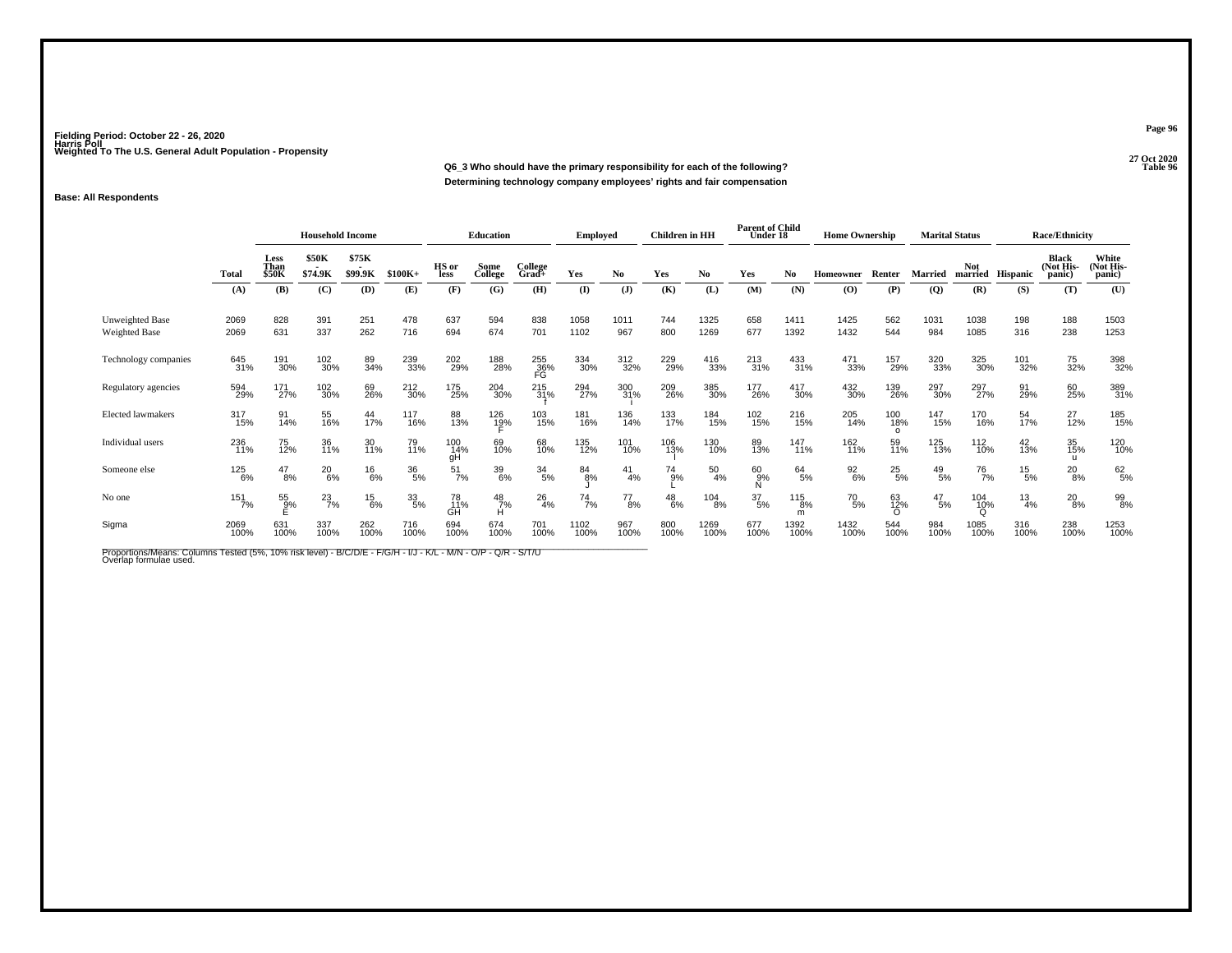#### **27 Oct 2020Q6\_4 Who should have the primary responsibility for each of the following?Properties Table 97 Defining what is misinformation**

#### **Base: All Respondents**

|                                  |                 | Gender      |               |                  |                     | Age                        |                    |                          |                    |               | <b>Male Age</b>     |                   |                  |                       |                    | <b>Female Age</b>   |                 |                 |                           | <b>Region</b> |               |                 |
|----------------------------------|-----------------|-------------|---------------|------------------|---------------------|----------------------------|--------------------|--------------------------|--------------------|---------------|---------------------|-------------------|------------------|-----------------------|--------------------|---------------------|-----------------|-----------------|---------------------------|---------------|---------------|-----------------|
|                                  | <b>Total</b>    | Male        | Female        | 18-34            | 35-44               | 45-54                      | 55-64              | $65+$                    | 18-34              | 35-44         | 45-54               | 55-64             | $65+$            | 18-34                 | 35-44              | 45-54               | 55-64           | $65+$           | North-<br>east            | South         | Mid-<br>west  | West            |
|                                  | (A)             | (B)         | (C)           | (D)              | (E)                 | (F)                        | (G)                | (H)                      | (I)                | (J)           | (K)                 | (L)               | (M)              | (N)                   | (0)                | (P)                 | (Q)             | (R)             | (S)                       | (T)           | (U)           | (V)             |
| Unweighted Base<br>Weighted Base | 2069<br>2069    | 952<br>991  | 1117<br>1078  | 612<br>609       | 325<br>345          | 290<br>342                 | 327<br>335         | 515<br>439               | 295<br>302         | 158<br>170    | 131<br>168*         | 125<br>$154*$     | 243<br>197       | 317<br>307            | 167<br>174         | 159<br>173          | 202<br>181      | 272<br>242      | 426<br>364                | 822<br>790    | 412<br>436    | 409<br>479      |
| Regulatory agencies              | 641<br>31%      | 305<br>31%  | 335<br>31%    | 152<br>25%       | 77<br>22%           | 103<br>30%<br>$\mathbf{e}$ | 131<br>_39%<br>DEf | 178<br>41%<br><b>DEF</b> | 77<br>26%          | 41<br>24%     | 44<br>26%           | 60<br>39%<br>IJk  | 84<br>43%<br>IJK | 75<br>24%             | 36<br>20%          | 59<br>34%<br>nO     | 71<br>39%<br>NO | 94<br>39%<br>NO | 116<br>32%                | 240<br>30%    | 140<br>32%    | 145<br>30%      |
| Individual users                 | 402<br>19%      | 188<br>19%  | 214<br>20%    | 109<br>18%       | 69<br>20%           | 70<br>21%                  | 74<br>22%          | 80<br>18%                | 35<br>12%          | 32<br>19%     | 39<br>23%           | 46<br>30%<br>IjMQ | 36<br>18%        | 74 <sub>%</sub><br>al | 36<br>21%          | 31<br>18%           | 28<br>15%       | 45<br>18%       | 77<br>21%                 | 154<br>19%    | 78<br>18%     | 93<br>19%       |
| Technology companies             | 358<br>17%      | 177<br>18%  | 180<br>17%    | 94<br>15%        | 72<br>21%           | 61<br>18%                  | 60<br>18%          | 70<br>16%                | 54<br>18%          | 40<br>24%     | 30<br>18%           | $^{22}_{14\%}$    | 31<br>16%        | 40<br>13%             | 32<br>18%          | 30<br>17%           | 38<br>21%       | 40<br>16%       | 62<br>17%                 | 131<br>17%    | 80<br>18%     | 85<br>18%       |
| <b>Elected lawmakers</b>         | 303<br>15%      | 158<br>16%  | 145<br>13%    | 107<br>18%<br>Gh | 58<br>17%<br>G      | 49<br>14%                  | 34<br>10%          | 54<br>12%                | 67<br>22%<br>LMN   | 29<br>17%     | 27<br>16%           | $^{13}_{9\%}$     | 22 <sub>0%</sub> | 40<br>13%             | 29<br>17%          | $^{23}_{13\%}$      | $^{21}_{12\%}$  | 32<br>13%       | 57<br>16%<br>$\mathbf{u}$ | 116<br>15%    | 46<br>11%     | 84<br>18%<br>U  |
| Someone else                     | $144$<br>$7%$   | 66<br>7%    | $^{78}_{7\%}$ | 61<br>10%<br>fGH | $^{29}_{8\%}$<br>qh | $^{19}_{6\%}$              | $\frac{13}{4%}$    | $^{21}_{5\%}$            | $^{25}_{8\%}$<br>m | $^{14}_{8\%}$ | $^{15}_{9\%}$<br>mp | $\frac{6}{4}$ %   | $\frac{6}{3}$ %  | 36<br>12%<br>PÔr      | $^{15}_{9\%}$<br>Ď | $\frac{5}{3}$ %     | 4%              | $^{15}_{6\%}$   | $^{20}_{5\%}$             | $^{54}_{7\%}$ | $^{40}_{9\%}$ | $\frac{31}{6%}$ |
| No one                           | $^{221}_{11\%}$ | 96<br>10%   | 125<br>12%    | 85<br>14%<br>GH  | 39<br>11%           | 39<br>11%                  | $^{23}_{7\%}$      | 35<br>8%                 | 43<br>14%          | $^{14}_{8\%}$ | $\frac{14}{8%}$     | $\frac{7}{5%}$    | $^{18}_{9%}$     | 42<br>14%             | 25 <sub>%</sub>    | $^{25}_{15\%}$<br>R | $^{16}_{9%}$    | $^{17}_{7\%}$   | $32\atop 9\%$             | 96<br>12%     | 53<br>12%     | $^{41}_{9\%}$   |
| Sigma                            | 2069<br>100%    | 991<br>100% | 1078<br>100%  | 609<br>100%      | 345<br>100%         | 342<br>100%                | 335<br>100%        | 439<br>100%              | 302<br>100%        | 170<br>100%   | 168<br>100%         | 154<br>100%       | 197<br>100%      | 307<br>100%           | 174<br>100%        | 173<br>100%         | 181<br>100%     | 242<br>100%     | 364<br>100%               | 790<br>100%   | 436<br>100%   | 479<br>100%     |

Proportions/Means: Columns Tested (5%, 10% risk level) - B/C - D/E/F/G/H - I/J/K/L/M - N/O/P/Q/R - I/N - J/O - K/P - L/Q - M/R - S/T/U/V<br>Overlap formulae used. \*small base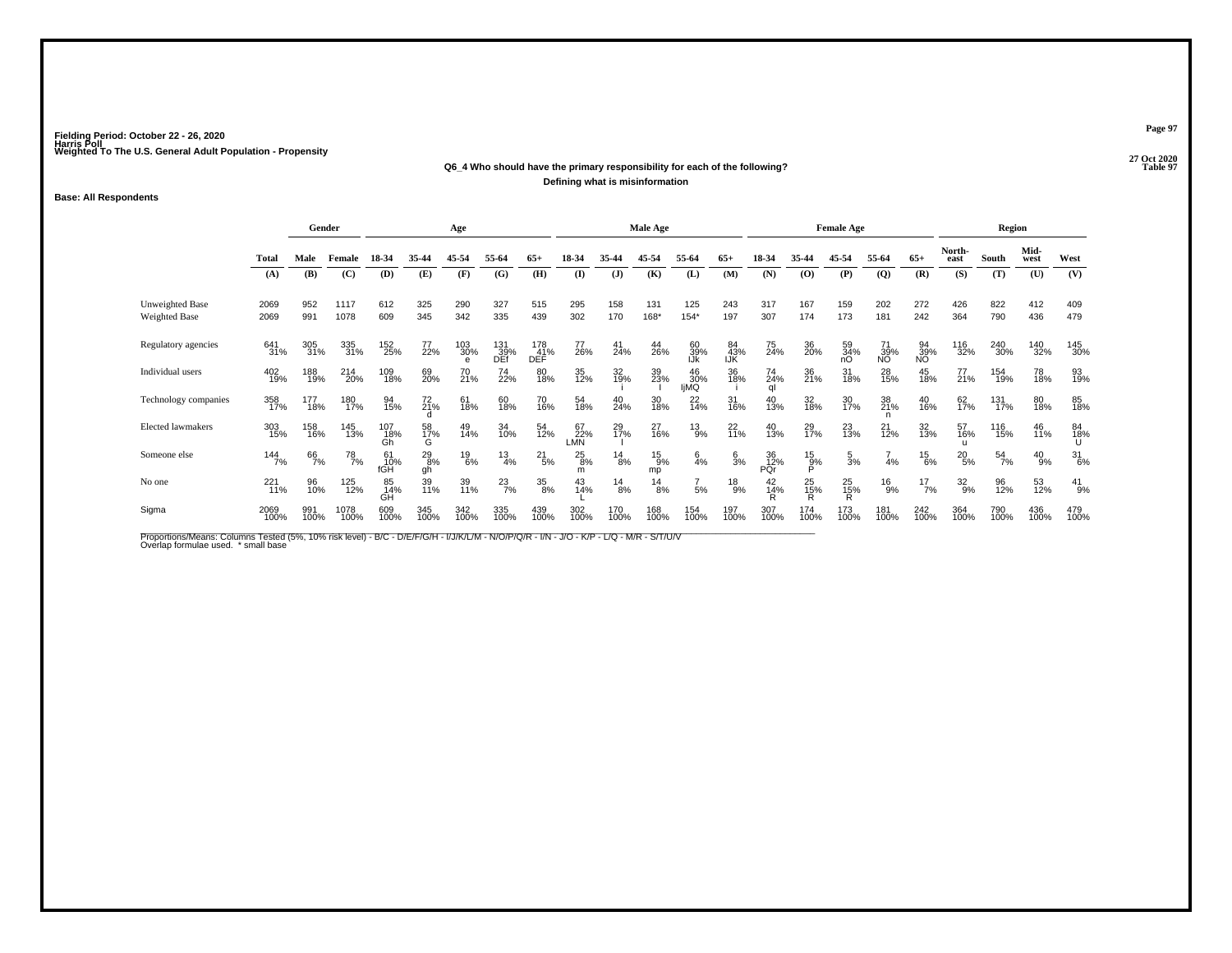## **27 Oct 2020Q6\_4 Who should have the primary responsibility for each of the following?Defining what is misinformation**

### **Base: All Respondents**

|                                         |              | <b>Household Income</b> |                         |                  |                 | <b>Education</b> |                 | <b>Employed</b>     |              | Children in HH |             | <b>Parent of Child</b><br>Under 18 |                 | <b>Home Ownership</b>       |                                          | <b>Marital Status</b> |                |                          | <b>Race/Ethnicity</b> |                              |                              |
|-----------------------------------------|--------------|-------------------------|-------------------------|------------------|-----------------|------------------|-----------------|---------------------|--------------|----------------|-------------|------------------------------------|-----------------|-----------------------------|------------------------------------------|-----------------------|----------------|--------------------------|-----------------------|------------------------------|------------------------------|
|                                         | <b>Total</b> | Less<br>Than<br>\$50K   | <b>\$50K</b><br>\$74.9K | \$75K<br>\$99.9K | $$100K+$        | HS or<br>less    | Some<br>College | College<br>$Grad +$ | Yes          | No.            | Yes         | No.                                | Yes             | No.                         | <b>Homeowner</b>                         | Renter                | <b>Married</b> | Not.<br>married Hispanic |                       | Black<br>(Not His-<br>panic) | White<br>(Not His-<br>panic) |
|                                         | (A)          | (B)                     | (C)                     | (D)              | (E)             | (F)              | (G)             | (H)                 | (I)          | $\mathbf{J}$   | (K)         | (L)                                | (M)             | (N)                         | $\boldsymbol{\left( \mathbf{O} \right)}$ | (P)                   | (Q)            | (R)                      | (S)                   | (T)                          | (U)                          |
| Unweighted Base<br><b>Weighted Base</b> | 2069<br>2069 | 828<br>631              | 391<br>337              | 251<br>262       | 478<br>716      | 637<br>694       | 594<br>674      | 838<br>701          | 1058<br>1102 | 1011<br>967    | 744<br>800  | 1325<br>1269                       | 658<br>677      | 1411<br>1392                | 1425<br>1432                             | 562<br>544            | 1031<br>984    | 1038<br>1085             | 198<br>316            | 188<br>238                   | 1503<br>1253                 |
| Regulatory agencies                     | 641<br>31%   | 181<br>29%              | 115<br>34%              | 88<br>34%        | 226<br>32%      | 165<br>24%       | 234<br>35%      | $\frac{242}{34\%}$  | 320<br>29%   | 320<br>33%     | 205<br>26%  | 436<br>34%                         | 172<br>25%      | 468<br>34%<br>м             | 491<br>34%                               | 136<br>25%            | 340<br>35%     | 301<br>28%               | 92<br>29%             | 63<br>27%                    | 416<br>33%                   |
| Individual users                        | 402<br>19%   | 116<br>18%              | 60<br>18%               | 59<br>22%        | 145<br>20%      | 137<br>20%       | 129<br>19%      | 136<br>19%          | 219<br>20%   | 183<br>19%     | 164<br>21%  | 238<br>19%                         | $^{141}_{21\%}$ | 262<br>19%                  | 285<br>20%                               | 103<br>19%            | 201<br>20%     | 201<br>19%               | 46<br>15%             | 36<br>15%                    | 254<br>20%                   |
| Technology companies                    | 358<br>17%   | 110<br>17%              | 48<br>14%               | 49<br>19%        | 143<br>20%<br>C | 117<br>17%       | 94<br>14%       | 147<br>21%<br>G     | 210<br>19%   | 148<br>15%     | 163<br>20%  | 195<br>15%                         | 146<br>22%      | 212<br>15%                  | 249<br>17%                               | 101<br>19%            | 183<br>19%     | 174<br>16%               | 53<br>17%             | 55<br>23%                    | 218<br>17%                   |
| Elected lawmakers                       | 303<br>15%   | 83<br>13%               | 67<br>20%<br><b>Bde</b> | 34<br>13%        | 99<br>14%       | 110<br>16%       | 109<br>16%      | 85<br>12%           | 155<br>14%   | 148<br>15%     | 118<br>15%  | 185<br>15%                         | 97<br>14%       | 207<br>15%                  | 188<br>13%                               | 100<br>18%<br>Ő       | 125<br>13%     | 178<br>16%               | 69<br>22%             | 39<br>16%                    | 147<br>12%                   |
| Someone else                            | 144<br>7%    | $^{57}_{9\%}$           | $^{18}_{\ 5\%}$         | $^{15}_{6\%}$    | $^{47}_{7\%}$   | $^{57}_{8\%}$    | $^{39}_{6\%}$   | $^{48}_{7\%}$       | 86<br>8%     | 58<br>6%       | 68<br>8%    | <sup>76</sup> .%                   | 66<br>10%       | <sup>78</sup> <sub>6%</sub> | 98<br>7%                                 | $\frac{42}{8%}$       | 62/6%          | $8^{2}_{8\%}$            | $^{19}_{6\%}$         | $^{25}_{11\%}$               | 86<br>7%                     |
| No one                                  | 221<br>11%   | 85<br>13%<br>cDE        | $^{30}_{9\%}$           | $^{18}_{7\%}$    | 56<br>8%        | 108<br>16%<br>GH | 69<br>10%<br>н  | $^{44}_{6\%}$       | 112<br>10%   | 110<br>11%     | 81<br>10%   | 140<br>11%                         | $^{55}_{8\%}$   | 166<br>12%<br>м             | 122<br>9%                                | 63<br>12%             | $^{73}_{7\%}$  | 148<br>14%               | 37<br>12%             | $^{20}_{8\%}$                | 131<br>10%                   |
| Sigma                                   | 2069<br>100% | 631<br>100%             | 337<br>100%             | 262<br>100%      | 716<br>100%     | 694<br>100%      | 674<br>100%     | 701<br>100%         | 1102<br>100% | 967<br>100%    | 800<br>100% | 1269<br>100%                       | 677<br>100%     | 1392<br>100%                | 1432<br>100%                             | 544<br>100%           | 984<br>100%    | 1085<br>100%             | 316<br>100%           | 238<br>100%                  | 1253<br>100%                 |

Proportions/Means: Columns Tested (5%, 10% risk level) - B/C/D/E - F/G/H - I/J - K/L - M/N - O/P - Q/R - S/T/U<br>Overlap formulae used.

**Page 98**

27 Oct 2020<br>Table 98 **Table 98**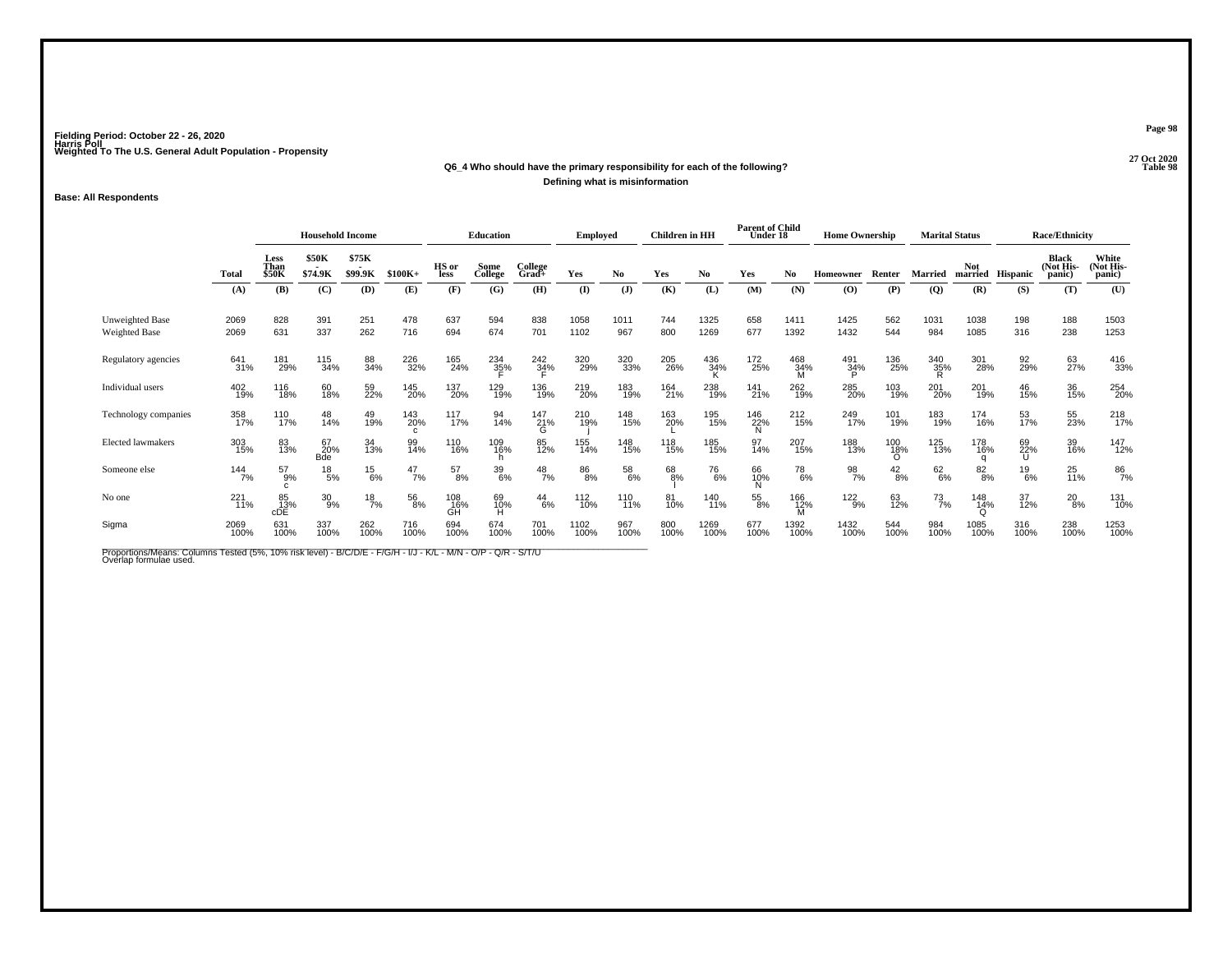#### **27 Oct 2020Q6\_5 Who should have the primary responsibility for each of the following?Properties Table 99 Controlling the spread of misinformation**

#### **Base: All Respondents**

|                                  |              | Gender        |               |                        |                 | Age            |                   |                   |                 |                            | Male Age        |                                                        |                  |                          |                    | <b>Female Age</b> |                   |                 |                  | Region       |                 |                               |
|----------------------------------|--------------|---------------|---------------|------------------------|-----------------|----------------|-------------------|-------------------|-----------------|----------------------------|-----------------|--------------------------------------------------------|------------------|--------------------------|--------------------|-------------------|-------------------|-----------------|------------------|--------------|-----------------|-------------------------------|
|                                  | <b>Total</b> | Male          | Female        | 18-34                  | 35-44           | 45-54          | 55-64             | $65+$             | 18-34           | 35-44                      | 45-54           | 55-64                                                  | $65+$            | 18-34                    | 35-44              | 45-54             | 55-64             | $65+$           | North-<br>east   | South        | Mid-<br>west    | West                          |
|                                  | (A)          | (B)           | (C)           | (D)                    | (E)             | (F)            | (G)               | (H)               | $($ I           | (J)                        | (K)             | (L)                                                    | (M)              | (N)                      | (O)                | (P)               | $\mathbf{Q}$      | (R)             | (S)              | (T)          | (U)             | (V)                           |
| Unweighted Base<br>Weighted Base | 2069<br>2069 | 952<br>991    | 1117<br>1078  | 612<br>609             | 325<br>345      | 290<br>342     | 327<br>335        | 515<br>439        | 295<br>302      | 158<br>170                 | 131<br>168*     | 125<br>$154*$                                          | 243<br>197       | 317<br>307               | 167<br>174         | 159<br>173        | 202<br>181        | 272<br>242      | 426<br>364       | 822<br>790   | 412<br>436      | 409<br>479                    |
| Technology companies             | 590<br>29%   | 293<br>30%    | 297<br>28%    | 150<br>25%             | $^{114}_{33\%}$ | 103<br>30%     | 92<br>28%         | 130<br>30%        | 79<br>26%       | 55<br>32%                  | 54<br>32%       | 46<br>30%                                              | 59<br>30%        | 71<br>23%                | 59<br>34%          | 49<br>28%         | 46<br>26%         | 72<br>30%       | 127<br>35%<br>TU | 213<br>27%   | 111<br>25%      | 139<br>29%                    |
| Regulatory agencies              | 548<br>26%   | 248<br>25%    | 300<br>28%    | 127<br>21%             | $^{71}_{21\%}$  | 79<br>23%      | 110<br>33%<br>DEF | 161<br>37%<br>DEF | 63<br>21%       | 32<br>19%                  | 31<br>18%       | $\begin{array}{c} 47 \\ 30\% \\ \text{ik} \end{array}$ | 76<br>39%<br>IJK | 64<br>21%                | 39<br>22%          | 48<br>28%         | $\frac{64}{35\%}$ | 85<br>35%<br>NO | 81<br>22%        | 217<br>27%   | 126<br>29%<br>s | <sup>124</sup> <sub>26%</sub> |
| Individual users                 | 338<br>16%   | 194<br>20%    | 144<br>13%    | 106<br>17%             | 65<br>19%<br>H  | 64<br>19%<br>H | 49<br>15%         | 54<br>12%         | 61<br>20%       | $^{45}_{26\%}$ MO          | 33<br>20%       | 32<br>21%<br>mQ                                        | $^{23}_{12\%}$   | 45<br>15%                | 21<br>12%          | 31<br>18%         | 18<br>10%         | 30<br>13%       | 72<br>20%        | 120<br>15%   | 67<br>15%       | 79<br>16%                     |
| <b>Elected lawmakers</b>         | 258<br>12%   | 129<br>13%    | 129<br>12%    | 85<br>14%<br>e         | $^{30}_{9\%}$   | 47<br>14%      | 42<br>12%         | 54<br>12%         | $^{42}_{14\%}$  | $^{21}_{12\%}$<br>$\Omega$ | 28<br>17%       | 16<br>11%                                              | $^{21}_{11\%}$   | 43<br>14%<br>Ω           | $\frac{9}{5}$ %    | 19<br>11%         | 25<br>14%<br>O    | 32<br>13%<br>O  | $^{41}_{11\%}$   | 105<br>13%   | 53<br>12%       | 59<br>12%                     |
| Someone else                     | 154<br>7%    | $^{52}_{5\%}$ | $^{102}_{9%}$ | 72 <sub>%</sub><br>FGH | 34<br>10%<br>GH | $^{21}_{6\%}$  | $\frac{15}{4%}$   | $^{11}_{2\%}$     | $^{23}_{8\%}$ M | $\frac{8}{4%}$             | 12/7%           | $\frac{6}{4}$ %                                        | $\frac{3}{1\%}$  | 49<br>16%<br><b>PQRI</b> | 15%<br><b>PQRJ</b> | $\frac{9}{5\%}$   | $\frac{9}{5%}$    | $\frac{8}{3%}$  | $^{21}_{6\%}$    | $61_{8\%}$   | $^{37}_{9\%}$   | $\frac{35}{7\%}$              |
| No one                           | 181<br>9%    | $^{75}_{8\%}$ | 106<br>10%    | 68<br>11%<br>н         | $^{29}_{9\%}$   | $^{28}_{8\%}$  | $^{26}_{8\%}$     | $\frac{30}{7\%}$  | 33<br>11%       | $^{10}_{6\%}$              | $\frac{9}{6\%}$ | $\overline{7}$<br>5%                                   | $^{15}_{8\%}$    | 35<br>11%                | 19<br>11%          | 18<br>10%         | 19<br>11%         | $^{15}_{6\%}$   | $^{22}_{6\%}$    | $^{74}_{9%}$ | 42<br>10%       | $^{43}_{9\%}$                 |
| Sigma                            | 2069<br>100% | 991<br>100%   | 1078<br>100%  | 609<br>100%            | 345<br>100%     | 342<br>100%    | 335<br>100%       | 439<br>100%       | 302<br>100%     | 170<br>100%                | 168<br>100%     | 154<br>100%                                            | 197<br>100%      | 307<br>100%              | 174<br>100%        | 173<br>100%       | 181<br>100%       | 242<br>100%     | 364<br>100%      | 790<br>100%  | 436<br>100%     | 479<br>100%                   |

Proportions/Means: Columns Tested (5%, 10% risk level) - B/C - D/E/F/G/H - I/J/K/L/M - N/O/P/Q/R - I/N - J/O - K/P - L/Q - M/R - S/T/U/V<br>Overlap formulae used. \*small base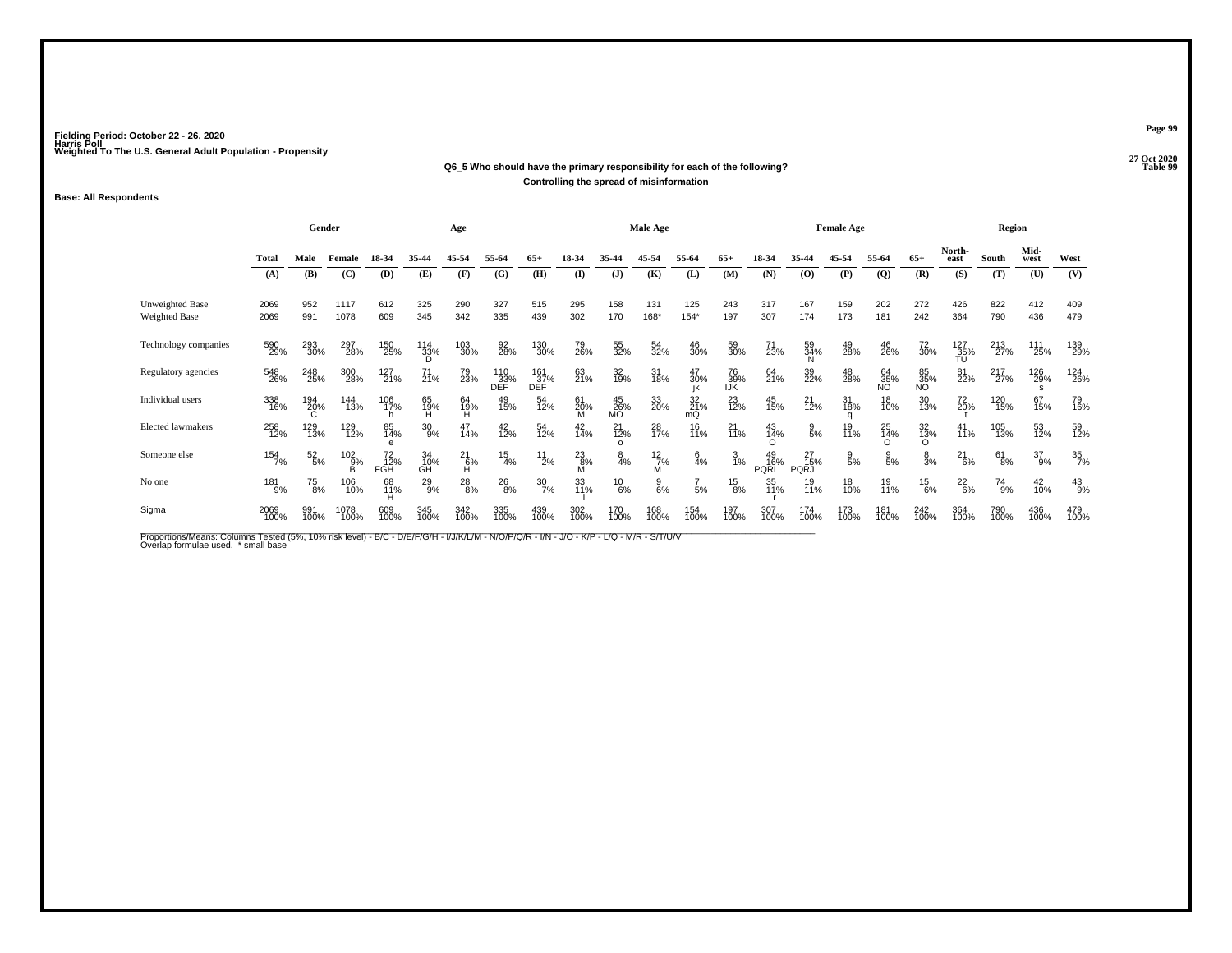## **27 Oct 2020Q6\_5 Who should have the primary responsibility for each of the following?Controlling the spread of misinformation**

### **Base: All Respondents**

|                                         |              | <b>Household Income</b> |                  |                         | <b>Education</b>      |                 | <b>Employed</b> |                  | <b>Children</b> in HH |                | <b>Parent of Child</b><br>Under 18 |              | <b>Home Ownership</b> |                             |                  | <b>Marital Status</b> |                 | <b>Race/Ethnicity</b>  |                  |                                     |                              |
|-----------------------------------------|--------------|-------------------------|------------------|-------------------------|-----------------------|-----------------|-----------------|------------------|-----------------------|----------------|------------------------------------|--------------|-----------------------|-----------------------------|------------------|-----------------------|-----------------|------------------------|------------------|-------------------------------------|------------------------------|
|                                         | <b>Total</b> | Less<br>Than<br>\$50K   | \$50K<br>\$74.9K | \$75K<br>\$99.9K        | $$100K+$              | HS or<br>less   | Some<br>College | College<br>Grad+ | Yes                   | No.            | Yes                                | No           | Yes                   | No                          | Homeowner        | Renter                | <b>Married</b>  | Not.                   | married Hispanic | <b>Black</b><br>(Not His-<br>panic) | White<br>(Not His-<br>panic) |
|                                         | (A)          | (B)                     | (C)              | (D)                     | (E)                   | (F)             | (G)             | (H)              | (I)                   | $(\mathbf{J})$ | (K)                                | (L)          | (M)                   | (N)                         | (O)              | (P)                   | (Q)             | (R)                    | (S)              | (T)                                 | (U)                          |
| Unweighted Base<br><b>Weighted Base</b> | 2069<br>2069 | 828<br>631              | 391<br>337       | 251<br>262              | 478<br>716            | 637<br>694      | 594<br>674      | 838<br>701       | 1058<br>1102          | 1011<br>967    | 744<br>800                         | 1325<br>1269 | 658<br>677            | 1411<br>1392                | 1425<br>1432     | 562<br>544            | 1031<br>984     | 1038<br>1085           | 198<br>316       | 188<br>238                          | 1503<br>1253                 |
| Technology companies                    | 590<br>29%   | 177<br>28%              | 94<br>28%        | 75<br>29%               | 229<br>32%            | 168<br>24%      | 187<br>28%      | 235<br>34%<br>Fg | 319<br>29%            | 271<br>28%     | 247<br>31%                         | 343<br>27%   | 205<br>30%            | 385<br>28%                  | 422<br>29%       | 156<br>29%            | 305<br>31%      | 285<br>26%             | 78<br>25%        | 69<br>29%                           | 376<br>30%                   |
| Regulatory agencies                     | 548<br>26%   | 158<br>25%              | 85<br>25%        | 72<br>28%               | 192<br>27%            | 145<br>21%      | 202<br>30%      | $^{200}_{29\%}$  | 287<br>26%            | 261<br>27%     | 185<br>23%                         | 363<br>29%   | 157<br>23%            | 391<br>28%<br>m             | 399<br>28%       | 132<br>24%            | 290<br>29%<br>R | 258<br>24%             | 72<br>23%        | 57<br>24%                           | 371<br>30%                   |
| Individual users                        | 338<br>16%   | 118<br>19%              | 59<br>18%        | 35<br>13%               | <sup>112</sup><br>16% | 123<br>18%      | 108<br>16%      | 107<br>15%       | 195<br>18%            | 143<br>15%     | 120<br>15%                         | 218<br>17%   | 107<br>16%            | 231<br>17%                  | 241<br>17%       | 77<br>14%             | 160<br>16%      | 178<br>16%             | 73<br>23%<br>TU  | 31<br>13%                           | 181<br>14%                   |
| <b>Elected lawmakers</b>                | 258<br>12%   | 75<br>12%               | 55<br>16%<br>bD  | $^{25}_{9%}$            | 91<br>13%             | 98<br>14%       | 85<br>13%       | 75<br>11%        | 138<br>13%            | 120<br>12%     | 107<br>13%                         | 151<br>12%   | 88<br>13%             | 170<br>12%                  | 174<br>12%       | 74<br>14%             | 113<br>12%      | 144<br>13%             | 42<br>13%        | 42<br>18%<br>u                      | 144<br>11%                   |
| Someone else                            | 154<br>7%    | $^{47}_{7\%}$           | $^{21}_{6\%}$    | 34<br>13%<br><b>BCE</b> | $^{42}_{6\%}$         | 67<br>10%<br>ah | $^{41}_{6\%}$   | $^{46}_{6\%}$    | $88\!\!\%$            | 65<br>7%       | 88<br>11%                          | 66<br>5%     | 75<br>11%             | <sup>78</sup> <sub>6%</sub> | $\frac{92}{6\%}$ | $^{49}_{9\%}$         | $^{52}_{\ 5\%}$ | 102%<br>∩              | 36<br>11%        | 23<br>10%<br>u                      | 68<br>5%                     |
| No one                                  | 181<br>9%    | $^{57}_{9\%}$           | $^{23}_{7\%}$    | $^{21}_{8\%}$           | $\frac{51}{7\%}$      | 92<br>13%<br>GĤ | $^{51}_{8\%}$   | $^{38}_{\ 5\%}$  | $^{74}_{7\%}$         | 107<br>11%     | $\frac{53}{7\%}$                   | 128<br>10%   | $^{44}_{7\%}$         | 137<br>10%<br>m             | $104 \atop 7\%$  | 56<br>10%<br>$\Omega$ | 64<br>6%        | 117<br>11%<br>$\Omega$ | $^{16}_{5\%}$    | $^{16}_{7\%}$                       | $112_{9\%}$                  |
| Sigma                                   | 2069<br>100% | 631<br>100%             | 337<br>100%      | 262<br>100%             | 716<br>100%           | 694<br>100%     | 674<br>100%     | 701<br>100%      | 1102<br>100%          | 967<br>100%    | 800<br>100%                        | 1269<br>100% | 677<br>100%           | 1392<br>100%                | 1432<br>100%     | 544<br>100%           | 984<br>100%     | 1085<br>100%           | 316<br>100%      | 238<br>100%                         | 1253<br>100%                 |

Proportions/Means: Columns Tested (5%, 10% risk level) - B/C/D/E - F/G/H - I/J - K/L - M/N - O/P - Q/R - S/T/U<br>Overlap formulae used.

**Page 100**

27 Oct 2020<br>Table 100 **Table 100**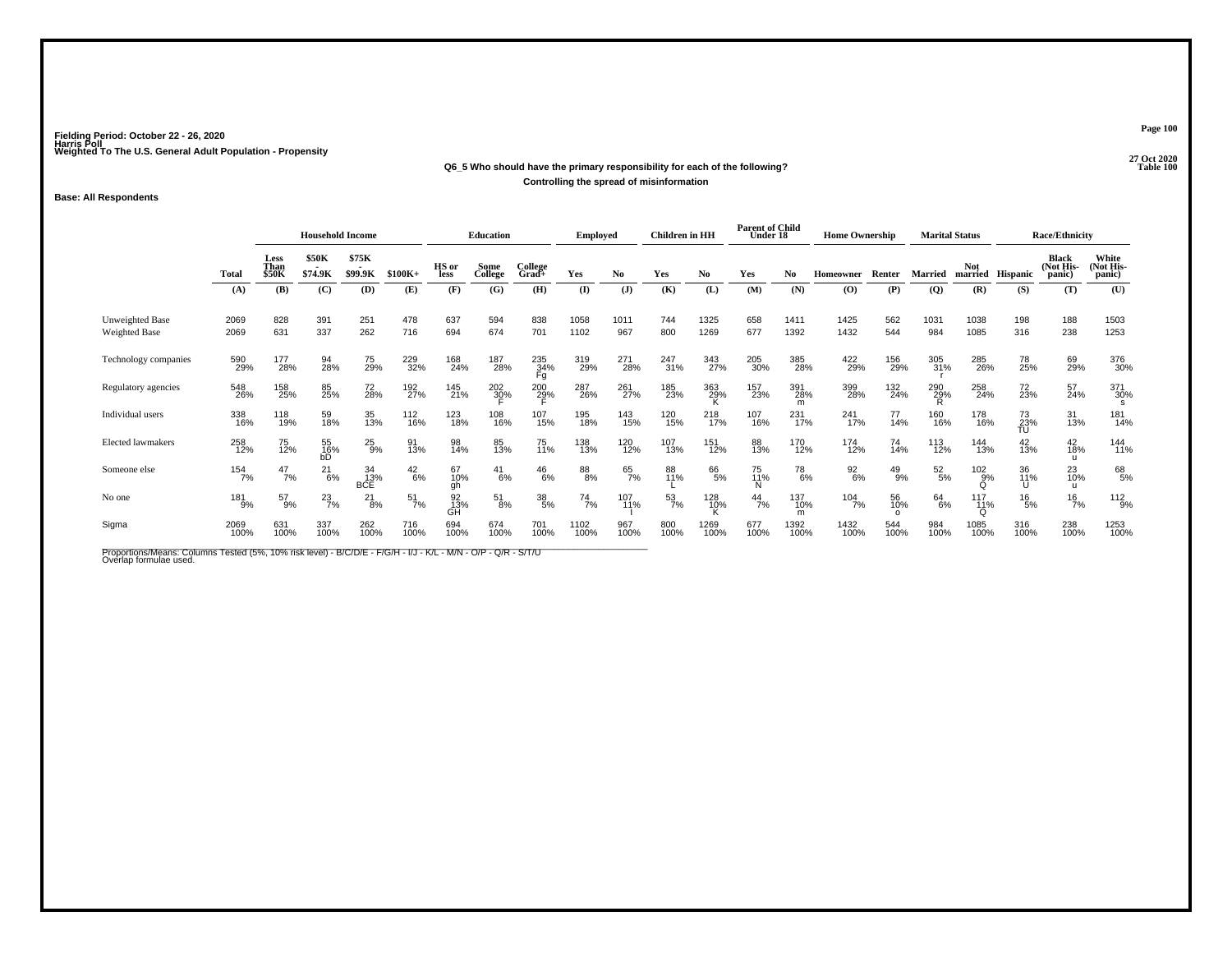#### **27 Oct 2020Q6\_6 Who should have the primary responsibility for each of the following?P** Table 101

**Preventing echo chambers (i.e., users only hear or see things that reaffirm their beliefs and are unable to see or hear opposing views)**

#### **Base: All Respondents**

|                                  |              | Gender             |                     |                      |                    | Age           |                  |                  |                 |                    | Male Age            |                           |                 |                     |                         | <b>Female Age</b> |                 |                       |                | Region           |               |               |
|----------------------------------|--------------|--------------------|---------------------|----------------------|--------------------|---------------|------------------|------------------|-----------------|--------------------|---------------------|---------------------------|-----------------|---------------------|-------------------------|-------------------|-----------------|-----------------------|----------------|------------------|---------------|---------------|
|                                  | <b>Total</b> | Male               | Female              | 18-34                | 35-44              | 45-54         | 55-64            | $65+$            | 18-34           | 35-44              | 45-54               | 55-64                     | $65+$           | 18-34               | 35-44                   | 45-54             | 55-64           | $65+$                 | North-<br>east | South            | Mid-<br>west  | West          |
|                                  | (A)          | (B)                | (C)                 | (D)                  | (E)                | (F)           | (G)              | (H)              | $($ I           | (J)                | (K)                 | (L)                       | (M)             | (N)                 | (O)                     | (P)               | $\mathbf{Q}$    | (R)                   | (S)            | (T)              | (U)           | (V)           |
| Unweighted Base<br>Weighted Base | 2069<br>2069 | 952<br>991         | 1117<br>1078        | 612<br>609           | 325<br>345         | 290<br>342    | 327<br>335       | 515<br>439       | 295<br>302      | 158<br>170         | 131<br>168*         | 125<br>$154*$             | 243<br>197      | 317<br>307          | 167<br>174              | 159<br>173        | 202<br>181      | 272<br>242            | 426<br>364     | 822<br>790       | 412<br>436    | 409<br>479    |
| Regulatory agencies              | 481<br>23%   | 224<br>23%         | 256<br>24%          | 146<br>24%           | 60<br>18%          | 67<br>20%     | 78<br>23%        | 128<br>29%<br>EF | 80<br>27%<br>JK | 28<br>16%          | $^{24}_{14\%}$      | 34<br>22%                 | 59<br>30%<br>JK | 66<br>22%           | 33<br>19%               | 44<br>25%         | 44<br>24%       | 69<br>29%<br>$\Omega$ | 87<br>24%      | 177<br>22%       | 94<br>22%     | 123<br>26%    |
| Technology companies             | 472<br>23%   | 223<br>23%         | 249<br>23%          | 124<br>20%           | 110<br>32%<br>DFGH | 75<br>22%     | 62<br>19%        | 100<br>23%       | 60<br>20%       | 54<br>32%<br>ILm   | 40<br>24%           | 26<br>17%                 | 43<br>22%       | 65<br>21%           | 56<br>32%<br><b>NPQ</b> | 35<br>20%         | 36<br>20%       | 57<br>23%             | 72<br>20%      | 194<br>25%       | 101<br>23%    | 105<br>22%    |
| Individual users                 | 408<br>20%   | 215<br>22%         | 194<br>18%          | 116<br>19%           | 53<br>15%          | 73<br>21%     | 92<br>28%<br>DEH | 74<br>17%        | 60<br>20%       | 29<br>17%          | 38<br>23%           | 54<br>35%<br><b>IJKMQ</b> | 34<br>17%       | 56<br>18%           | 24<br>14%               | 35<br>20%         | 38<br>21%       | 40<br>17%             | 86<br>24%      | 151<br>19%       | 76<br>18%     | 94<br>20%     |
| <b>Elected lawmakers</b>         | 304<br>15%   | 163<br>16%         | 141<br>13%          | 90<br>15%            | 56<br>16%          | 52<br>15%     | 46<br>14%        | 60<br>14%        | 48<br>16%       | 38<br>22%<br>LO    | 29<br>17%           | 16<br>10%                 | 32<br>16%       | 42<br>14%           | 18<br>10%               | 23<br>13%         | 30<br>17%       | 28<br>12%             | 43<br>12%      | 118<br>15%       | 68<br>16%     | 75<br>16%     |
| Someone else                     | 123<br>6%    | $65$ <sub>7%</sub> | $\frac{58}{5\%}$    | $^{55}_{9\%}$<br>fGH | $^{22}_{6\%}$      | $^{16}_{5\%}$ | $^{14}_{4\%}$    | $^{16}_{4\%}$    | 30<br>10%<br>M  | $^{10}_{6\%}$<br>m | $^{14}_{8\%}$<br>ΜP | $\frac{8}{5\%}$           | $\frac{3}{2}$ % | $^{25}_{8\%}$<br>Pq | $\frac{12}{7\%}$<br>Þ   | $^{2}_{1\%}$      | $\frac{5}{3}$ % | $^{13}_{5\%}$<br>pm   | 33<br>0%<br>Tv | $\frac{37}{5\%}$ | $^{29}_{7\%}$ | $^{25}_{5\%}$ |
| No one                           | 281<br>14%   | 100<br>10%         | 181<br>1 <u>7</u> % | 77<br>13%            | 42<br>12%          | 59<br>17%     | 42<br>13%        | 60<br>14%        | $^{24}_{8\%}$   | $12\frac{2}{7}$ %  | $^{24}_{14\%}$      | 15<br>10%                 | 25<br>13%       | 53<br>17%           | 30<br>17%               | 35<br>20%         | 28<br>15%       | 35<br>14%             | 43<br>12%      | 113<br>14%       | 67<br>15%     | 57<br>12%     |
| Sigma                            | 2069<br>100% | 991<br>100%        | 1078<br>100%        | 609<br>100%          | 345<br>100%        | 342<br>100%   | 335<br>100%      | 439<br>100%      | 302<br>100%     | 170<br>100%        | 168<br>100%         | 154<br>100%               | 197<br>100%     | 307<br>100%         | 174<br>100%             | 173<br>100%       | 181<br>100%     | 242<br>100%           | 364<br>100%    | 790<br>100%      | 436<br>100%   | 479<br>100%   |

Proportions/Means: Columns Tested (5%, 10% risk level) - B/C - D/E/F/G/H - I/J/K/L/M - N/O/P/Q/R - I/N - J/O - K/P - L/Q - M/R - S/T/U/V<br>Overlap formulae used. \*small base

**Page 101**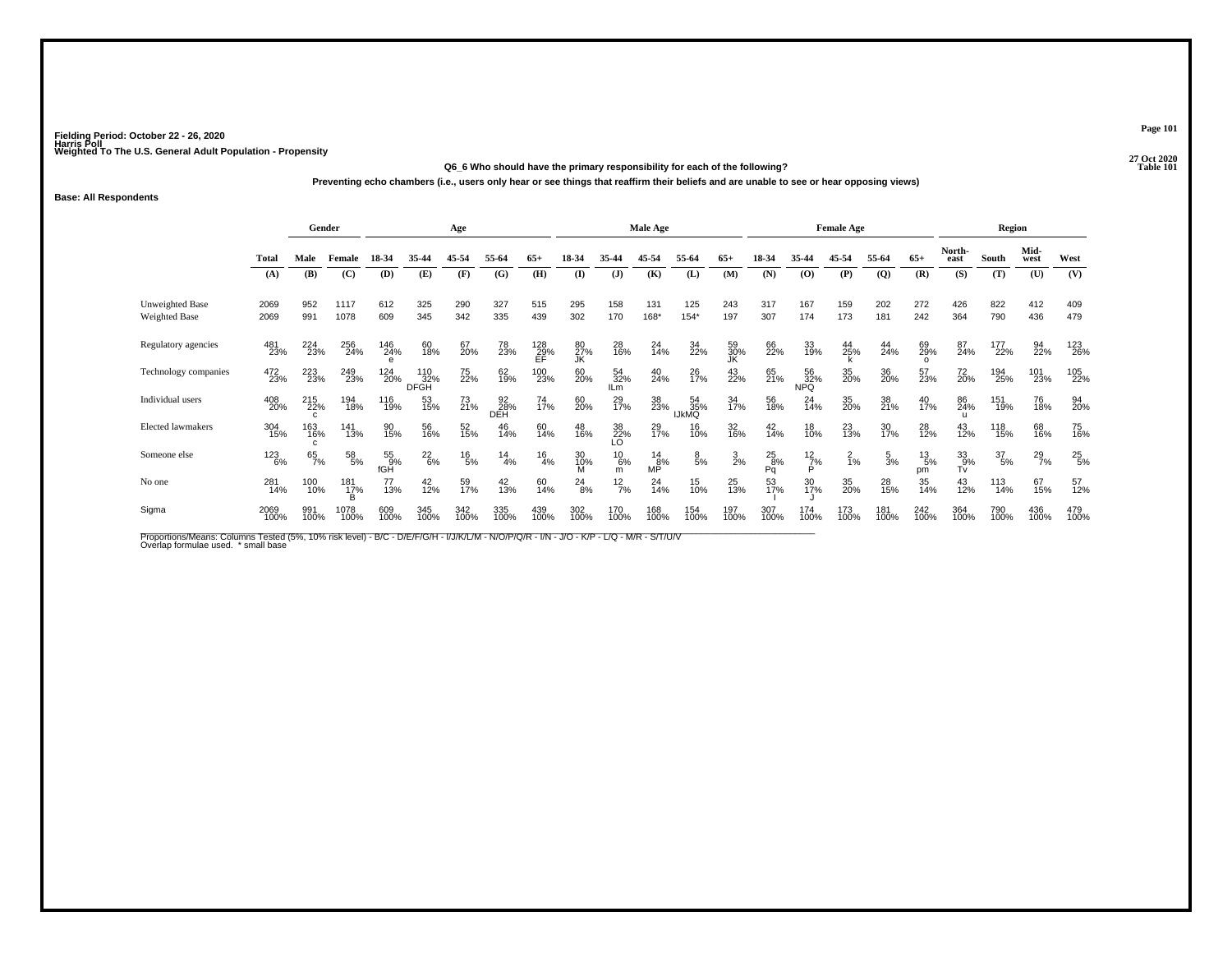**27 Oct 2020Q6\_6 Who should have the primary responsibility for each of the following?Preventing echo chambers (i.e., users only hear or see things that reaffirm their beliefs and are unable to see or hear opposing views)**

### **Base: All Respondents**

|                                  |              | <b>Household Income</b><br>\$75K<br><b>\$50K</b><br>Less |                 |             |                    | Education        |                  | <b>Employed</b>  |              | <b>Children</b> in HH |                  | <b>Parent of Child</b><br>Under 18 |               | <b>Home Ownership</b> |              | <b>Marital Status</b>    |                    |                           | <b>Race/Ethnicity</b> |                                     |                                      |
|----------------------------------|--------------|----------------------------------------------------------|-----------------|-------------|--------------------|------------------|------------------|------------------|--------------|-----------------------|------------------|------------------------------------|---------------|-----------------------|--------------|--------------------------|--------------------|---------------------------|-----------------------|-------------------------------------|--------------------------------------|
|                                  | <b>Total</b> | Than<br><b>\$50K</b>                                     | \$74.9K         | \$99.9K     | $$100K+$           | HS or<br>less    | Some<br>College  | College<br>Grad+ | Yes          | No.                   | Yes              | No                                 | Yes           | No.                   | Homeowner    | Renter                   | <b>Married</b>     | Not                       | married Hispanic      | <b>Black</b><br>(Not His-<br>panic) | White<br>(Not His-<br>panic)         |
|                                  | (A)          | (B)                                                      | (C)             | (D)         | (E)                | (F)              | (G)              | (H)              | (I)          | $(\mathbf{J})$        | (K)              | (L)                                | (M)           | (N)                   | (O)          | (P)                      | $\overline{Q}$     | (R)                       | (S)                   | (T)                                 | (U)                                  |
| Unweighted Base<br>Weighted Base | 2069<br>2069 | 828<br>631                                               | 391<br>337      | 251<br>262  | 478<br>716         | 637<br>694       | 594<br>674       | 838<br>701       | 1058<br>1102 | 1011<br>967           | 744<br>800       | 1325<br>1269                       | 658<br>677    | 1411<br>1392          | 1425<br>1432 | 562<br>544               | 1031<br>984        | 1038<br>1085              | 198<br>316            | 188<br>238                          | 1503<br>1253                         |
| Regulatory agencies              | 481<br>23%   | 131<br>21%                                               | 81<br>24%       | 64<br>24%   | 183<br>26%         | 149<br>22%       | 159<br>24%       | 172<br>25%       | 248<br>23%   | 232<br>24%            | 182<br>23%       | 299<br>24%                         | 156<br>23%    | 325<br>23%            | 371<br>26%   | 101<br>18%               | 232<br>24%         | 248<br>23%                | 94<br>30%             | 56<br>24%                           | 278<br>22%                           |
| Technology companies             | 472<br>23%   | 143<br>23%                                               | 86<br>25%       | 47<br>18%   | 178<br>25%         | 134<br>19%       | 144<br>21%       | 195<br>28%<br>FG | 278<br>25%   | 195<br>20%            | 201<br>25%       | 271<br>21%                         | 183<br>27%    | 289<br>21%            | 324<br>23%   | 131<br>24%               | $\frac{249}{25\%}$ | 223<br>21%                | 79<br>25%             | 50<br>21%                           | 278<br>22%                           |
| Individual users                 | 408<br>20%   | 131<br>21%                                               | 69<br>21%       | 56<br>21%   | 129<br>18%         | 141<br>20%       | 135<br>20%       | 133<br>19%       | 212<br>19%   | 197<br>20%            | 150<br>19%       | 259<br>20%                         | 122<br>18%    | 286<br>21%            | 297<br>21%   | 95<br>17%                | 200<br>20%         | 209<br>19%                | 55<br>17%             | 48<br>20%                           | 249<br>20%                           |
| <b>Elected lawmakers</b>         | 304<br>15%   | 83<br>13%                                                | 44<br>13%       | 45<br>17%   | $\frac{124}{17\%}$ | 91<br>13%        | 109<br>16%       | 104<br>15%       | 186<br>17%   | 118<br>12%            | 125<br>16%       | 179<br>14%                         | 113<br>17%    | 191<br>14%            | 209<br>15%   | 85<br>16%                | 154<br>16%         | 150<br>14%                | 39<br>12%             | $^{43}_{18\%}$                      | 179<br>14%                           |
| Someone else                     | 123<br>6%    | 39<br>6%                                                 | $^{18}_{\ 5\%}$ | 18/7%       | $^{36}_{5\%}$      | $^{49}_{7\%}$    | $\frac{37}{5\%}$ | $\frac{37}{5\%}$ | 67<br>6%     | 56<br>6%              | $\frac{54}{7\%}$ | 69<br>5%                           | $^{43}_{6\%}$ | $^{80}_{6\%}$         | 66<br>5%     | $^{48}_{9%}$<br>$\Omega$ | $^{42}_{4\%}$      | $^{80}_{7\%}$<br>$\Omega$ | $^{26}_{8\%}$         | $^{17}_{7\%}$                       | 63<br>5%                             |
| No one                           | 281<br>14%   | 105<br>17%<br>сE                                         | 40<br>12%       | 32<br>12%   | 65%                | 129<br>19%<br>gН | 91<br>13%<br>н   | $^{61}_{9\%}$    | 112<br>10%   | 169<br>17%            | 89<br>11%        | 191<br>15%                         | 60<br>9%      | 220<br>16%            | 166<br>12%   | 86<br>16%<br>$\Omega$    | 107<br>11%         | 174<br>16%<br>$\Omega$    | $^{23}_{7\%}$         | 24<br>10%                           | $^{205}_{\substack{16\% \\ \rm St}}$ |
| Sigma                            | 2069<br>100% | 631<br>100%                                              | 337<br>100%     | 262<br>100% | 716<br>100%        | 694<br>100%      | 674<br>100%      | 701<br>100%      | 1102<br>100% | 967<br>100%           | 800<br>100%      | 1269<br>100%                       | 677<br>100%   | 1392<br>100%          | 1432<br>100% | 544<br>100%              | 984<br>100%        | 1085<br>100%              | 316<br>100%           | 238<br>100%                         | 1253<br>100%                         |

Proportions/Means: Columns Tested (5%, 10% risk level) - B/C/D/E - F/G/H - I/J - K/L - M/N - O/P - Q/R - S/T/U<br>Overlap formulae used.

**Page 102**

27 Oct 2020<br>Table 102 **Table 102**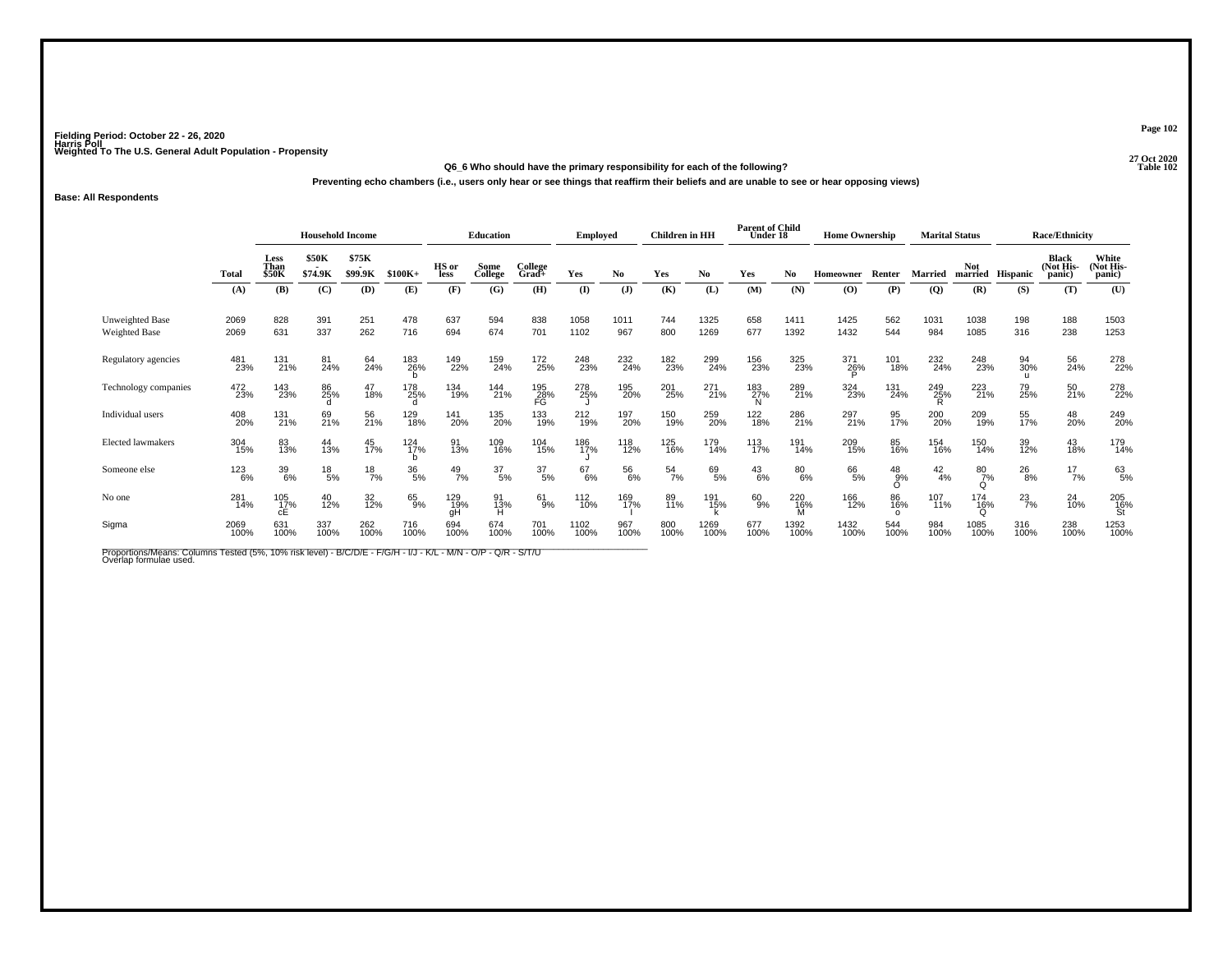#### **27 Oct 2020Q6\_7 Who should have the primary responsibility for each of the following? Table 103 Ensuring diverse leadership at technology companies**

#### **Base: All Respondents**

|                                  |                 | Gender      |                 |                      |                 | Age             |                  |                               |                          |                  | Male Age            |                            |                |               |                | <b>Female Age</b> |                |                 |                 | Region        |               |               |
|----------------------------------|-----------------|-------------|-----------------|----------------------|-----------------|-----------------|------------------|-------------------------------|--------------------------|------------------|---------------------|----------------------------|----------------|---------------|----------------|-------------------|----------------|-----------------|-----------------|---------------|---------------|---------------|
|                                  | <b>Total</b>    | Male        | Female          | 18-34                | 35-44           | 45-54           | 55-64            | $65+$                         | 18-34                    | 35-44            | 45-54               | 55-64                      | $65+$          | 18-34         | 35-44          | 45-54             | 55-64          | $65+$           | North-<br>east  | South         | Mid-<br>west  | West          |
|                                  | (A)             | (B)         | (C)             | (D)                  | (E)             | (F)             | (G)              | (H)                           | $($ I                    | (J)              | (K)                 | (L)                        | (M)            | (N)           | (O)            | (P)               | $\mathbf{Q}$   | (R)             | (S)             | (T)           | (U)           | (V)           |
| Unweighted Base<br>Weighted Base | 2069<br>2069    | 952<br>991  | 1117<br>1078    | 612<br>609           | 325<br>345      | 290<br>342      | 327<br>335       | 515<br>439                    | 295<br>302               | 158<br>170       | 131<br>168*         | 125<br>$154*$              | 243<br>197     | 317<br>307    | 167<br>174     | 159<br>173        | 202<br>181     | 272<br>242      | 426<br>364      | 822<br>790    | 412<br>436    | 409<br>479    |
| Technology companies             | 918<br>44%      | 431<br>44%  | 486<br>45%      | 200<br>33%           | 154<br>45%      | 165<br>48%<br>Ď | 181<br>54%<br>De | $^{218}_{\substack{50\%\\D}}$ | 76<br>25%                | 76<br>45%        | 84<br>50%           | 101<br>65%<br><b>IJKMQ</b> | 95<br>48%      | 124<br>40%    | 78<br>45%      | 81<br>47%         | 80<br>44%      | 123<br>51%<br>n | 158<br>43%      | 336<br>43%    | 199<br>46%    | 225<br>47%    |
| Regulatory agencies              | 375<br>18%      | 172<br>17%  | 203<br>19%      | 108<br>18%           | 70<br>20%       | 47<br>14%       | 64<br>19%        | 86<br>20%                     | 59<br>20%                | 34<br>20%<br>K   | $^{11}_{6\%}$       | 22<br>15%                  | 46<br>23%<br>K | 49<br>16%     | 36<br>21%      | 36<br>21%         | $^{42}_{23\%}$ | 40<br>17%       | 79<br>22%<br>tv | 131<br>17%    | 88<br>20%     | 77<br>16%     |
| <b>Elected lawmakers</b>         | 246<br>12%      | 132<br>13%  | 113<br>10%      | 90<br>15%<br>Gĥ      | 36<br>10%       | 48<br>14%<br>g  | $^{28}_{8\%}$    | 44<br>10%                     | 47<br>16%                | $^{22}_{13\%}$   | 35<br>21%<br>LMP    | $\frac{8}{5%}$             | $^{21}_{10\%}$ | 43<br>14%     | $^{14}_{8\%}$  | $^{13}_{8\%}$     | 20<br>11%      | $^{24}_{10\%}$  | 41<br>11%       | 102<br>13%    | $33\over 8%$  | 70<br>15%     |
| Individual users                 | 210<br>10%      | 113<br>11%  | 97<br>9%        | 97<br>16%<br>FGH     | 42<br>12%<br>fH | $^{23}_{7\%}$   | $^{25}_{7\%}$    | $^{23}_{5\%}$                 | 59<br>20%<br><b>KLMn</b> | 27<br>16%<br>KIM | $\frac{9}{6\%}$     | $^{11}_{7\%}$              | 4%             | 39<br>13%     | $^{15}_{9\%}$  | $^{14}_{8\%}$     | $^{14}_{8\%}$  | $^{16}_{6\%}$   | 36<br>10%       | 85<br>11%     | 47<br>11%     | $^{42}_{9%}$  |
| Someone else                     | $^{104}_{-5\%}$ | 55<br>6%    | $^{49}_{\ 5\%}$ | $^{47}_{8\%}$<br>eGH | $^{14}_{4\%}$   | $^{18}_{\ 5\%}$ | $\frac{8}{2%}$   | $^{17}_{4\%}$                 | $^{27}_{9%}$<br>jLm      | $\frac{5}{3}$ %  | $^{13}_{8\%}$<br>Lp | 1%                         | $\frac{8}{4%}$ | $^{20}_{6\%}$ | $\frac{9}{5%}$ | $\frac{4}{2%}$    | 4%             | $^{10}_{4\%}$   | $^{21}_{6\%}$   | $^{47}_{6\%}$ | $^{16}_{4\%}$ | $^{21}_{4%}$  |
| No one                           | 216<br>10%      | 87<br>9%    | 130<br>12%      | 66<br>11%            | $^{29}_{8\%}$   | 42<br>12%       | 29<br>9%         | 49<br>11%                     | 33<br>11%                | $\frac{6}{4}$ %  | 17<br>10%           | $^{11}_{7\%}$              | 20<br>10%      | 34<br>11%     | 23<br>13%      | 25<br>15%         | 19<br>10%      | 29<br>12%       | $^{29}_{8\%}$   | 89<br>11%     | 53<br>12%     | $^{45}_{9\%}$ |
| Sigma                            | 2069<br>100%    | 991<br>100% | 1078<br>100%    | 609<br>100%          | 345<br>100%     | 342<br>100%     | 335<br>100%      | 439<br>100%                   | 302<br>100%              | 170<br>100%      | 168<br>100%         | 154<br>100%                | 197<br>100%    | 307<br>100%   | 174<br>100%    | 173<br>100%       | 181<br>100%    | 242<br>100%     | 364<br>100%     | 790<br>100%   | 436<br>100%   | 479<br>100%   |

Proportions/Means: Columns Tested (5%, 10% risk level) - B/C - D/E/F/G/H - I/J/K/L/M - N/O/P/Q/R - I/N - J/O - K/P - L/Q - M/R - S/T/U/V<br>Overlap formulae used. \*small base

**Page 103**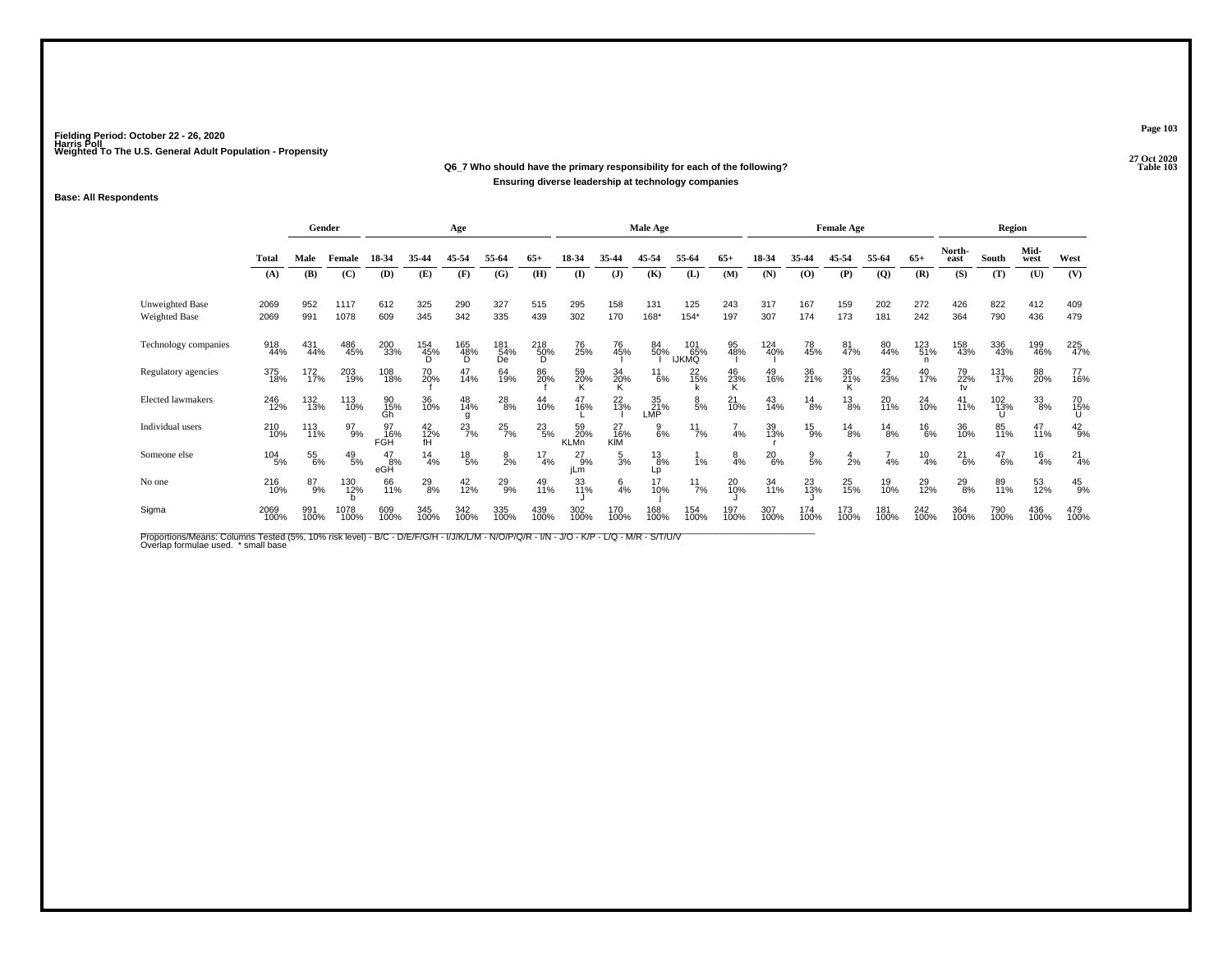## **27 Oct 2020Q6\_7 Who should have the primary responsibility for each of the following?Ensuring diverse leadership at technology companies**

### **Base: All Respondents**

|                                         |                 | <b>Household Income</b>      |                  |                  |                  | <b>Education</b> |                  | <b>Employed</b>  |               | <b>Children</b> in HH |               | <b>Parent of Child</b><br>Under 18 |                | <b>Home Ownership</b> |                 |                       | <b>Marital Status</b> |                                  | <b>Race/Ethnicity</b> |                                     |                              |
|-----------------------------------------|-----------------|------------------------------|------------------|------------------|------------------|------------------|------------------|------------------|---------------|-----------------------|---------------|------------------------------------|----------------|-----------------------|-----------------|-----------------------|-----------------------|----------------------------------|-----------------------|-------------------------------------|------------------------------|
|                                         | <b>Total</b>    | Less<br>Than<br><b>\$50K</b> | \$50K<br>\$74.9K | \$75K<br>\$99.9K | $$100K+$         | HS or<br>less    | Some<br>College  | College<br>Grad+ | Yes           | No                    | Yes           | No                                 | Yes            | No                    | Homeowner       | Renter                | <b>Married</b>        | Not.<br>married                  | Hispanic              | <b>Black</b><br>(Not His-<br>panic) | White<br>(Not His-<br>panic) |
|                                         | (A)             | (B)                          | (C)              | (D)              | (E)              | (F)              | (G)              | (H)              | (I)           | $(\mathbf{J})$        | (K)           | (L)                                | (M)            | (N)                   | (O)             | (P)                   | (Q)                   | (R)                              | (S)                   | (T)                                 | (U)                          |
| Unweighted Base<br><b>Weighted Base</b> | 2069<br>2069    | 828<br>631                   | 391<br>337       | 251<br>262       | 478<br>716       | 637<br>694       | 594<br>674       | 838<br>701       | 1058<br>1102  | 1011<br>967           | 744<br>800    | 1325<br>1269                       | 658<br>677     | 1411<br>1392          | 1425<br>1432    | 562<br>544            | 1031<br>984           | 1038<br>1085                     | 198<br>316            | 188<br>238                          | 1503<br>1253                 |
| Technology companies                    | 918<br>44%      | 259<br>41%                   | 170<br>50%       | 119<br>45%       | 326<br>46%       | 255<br>37%       | 297<br>44%       | 366<br>52%<br>FG | 490<br>44%    | 428<br>44%            | 315<br>39%    | 603<br>47%                         | 297<br>44%     | 621<br>45%            | 651<br>45%      | 241<br>44%            | 476<br>48%            | 442<br>41%                       | 125<br>40%            | 80<br>34%                           | 603<br>48%<br>sT             |
| Regulatory agencies                     | 375<br>18%      | 122 <sub>0%</sub>            | 55<br>16%        | 51<br>20%        | 127<br>18%       | 118<br>17%       | 140<br>21%       | 116<br>17%       | 201<br>18%    | 174<br>18%            | 143<br>18%    | 232<br>18%                         | 122<br>18%     | 253<br>18%            | 280<br>20%<br>p | 83<br>15%             | 185<br>19%            | 190<br>17%                       | 71<br>23%             | $^{41}_{17\%}$                      | 219<br>18%                   |
| <b>Elected lawmakers</b>                | 246<br>12%      | 65<br>10%                    | 34<br>10%        | 31<br>12%        | 110<br>15%<br>Bc | 80<br>12%        | 90<br>13%        | 76<br>11%        | 144<br>13%    | 102<br>11%            | 122<br>15%    | 123<br>10%                         | 99<br>15%<br>N | 146<br>11%            | 164<br>11%      | 75<br>14%             | 120<br>12%            | 126<br>12%                       | 54<br>17%             | 36<br>15%                           | 132<br>11%                   |
| Individual users                        | 210<br>10%      | 63<br>10%                    | 40<br>12%        | $^{21}_{8\%}$    | 68<br>10%        | 89<br>13%<br>G   | $^{56}_{8\%}$    | 66<br>9%         | 127<br>12%    | 83<br>9%              | 107<br>13%    | $^{103}_{8\%}$                     | 77<br>11%      | 133<br>10%            | 137<br>10%      | 53<br>10%             | 90%                   | 120<br>11%                       | 38<br>12%             | 36<br>15%<br>U                      | $^{94}_{8\%}$                |
| Someone else                            | $^{104}_{-5\%}$ | 39<br>6%                     | 2%               | $^{18}_{7\%}$    | 33/5%            | $^{43}_{6\%}$    | $\frac{31}{5\%}$ | $\frac{30}{4\%}$ | $^{56}_{5\%}$ | $^{49}_{\ 5\%}$       | 51<br>6%      | $\frac{53}{4\%}$                   | 34/5%          | $^{70}_{5\%}$         | $^{70}_{\ 5\%}$ | $^{25}_{5\%}$         | $34_{3\%}$            | <sup>70</sup> <sub>6%</sub><br>Q | $^{16}_{\ 5\%}$       | 23<br>10%<br>U                      | 56<br>4%                     |
| No one                                  | 216<br>10%      | 83<br>13%                    | 32<br>10%        | $^{22}_{8\%}$    | $\frac{51}{7\%}$ | 108<br>16%<br>GH | 60<br>9%         | $^{48}_{7\%}$    | 85<br>8%      | 131<br>14%            | $^{61}_{8\%}$ | 155<br>12%                         | $^{47}_{7\%}$  | 169<br>12%            | 129<br>9%       | 67<br>12%<br>$\Omega$ | $^{79}_{8\%}$         | 137<br>13%<br>$\Omega$           | $^{11}_{3\%}$         | $^{21}_{9\%}$                       | 148<br>12%<br>S              |
| Sigma                                   | 2069<br>100%    | 631<br>100%                  | 337<br>100%      | 262<br>100%      | 716<br>100%      | 694<br>100%      | 674<br>100%      | 701<br>100%      | 1102<br>100%  | 967<br>100%           | 800<br>100%   | 1269<br>100%                       | 677<br>100%    | 1392<br>100%          | 1432<br>100%    | 544<br>100%           | 984<br>100%           | 1085<br>100%                     | 316<br>100%           | 238<br>100%                         | 1253<br>100%                 |

Proportions/Means: Columns Tested (5%, 10% risk level) - B/C/D/E - F/G/H - I/J - K/L - M/N - O/P - Q/R - S/T/U<br>Overlap formulae used.

**Page 104**

27 Oct 2020<br>Table 104 **Table 104**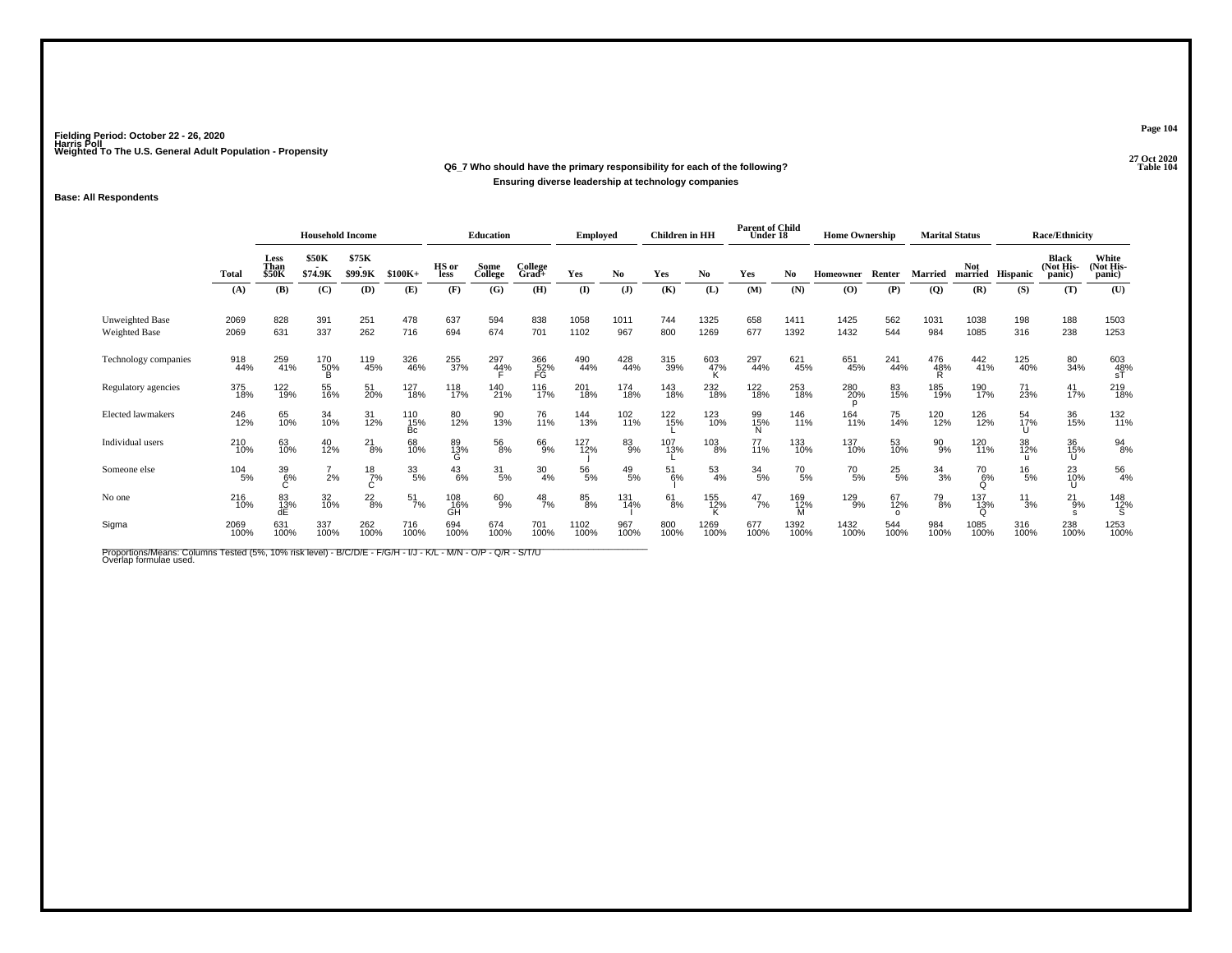#### **27 Oct 2020Q6\_8 Who should have the primary responsibility for each of the following? Table 105 Determining if a company is too big**

#### **Base: All Respondents**

|                                  |              | Gender          |                 |                     |                    | Age              |                   |                   |                    |                  | Male Age               |                   |                    |                  |                 | <b>Female Age</b>  |                 |                         |                            | Region          |               |                 |
|----------------------------------|--------------|-----------------|-----------------|---------------------|--------------------|------------------|-------------------|-------------------|--------------------|------------------|------------------------|-------------------|--------------------|------------------|-----------------|--------------------|-----------------|-------------------------|----------------------------|-----------------|---------------|-----------------|
|                                  | Total        | Male            | Female          | 18-34               | 35-44              | 45-54            | 55-64             | $65+$             | 18-34              | 35-44            | 45-54                  | 55-64             | $65+$              | 18-34            | 35-44           | 45-54              | 55-64           | $65+$                   | North-<br>east             | South           | Mid-<br>west  | West            |
|                                  | (A)          | (B)             | (C)             | (D)                 | (E)                | (F)              | (G)               | (H)               | $($ $\Gamma$       | (J)              | (K)                    | (L)               | (M)                | (N)              | (0)             | (P)                | $\overline{Q}$  | (R)                     | (S)                        | (T)             | (U)           | (V)             |
| Unweighted Base<br>Weighted Base | 2069<br>2069 | 952<br>991      | 1117<br>1078    | 612<br>609          | 325<br>345         | 290<br>342       | 327<br>335        | 515<br>439        | 295<br>302         | 158<br>170       | 131<br>168*            | 125<br>$154*$     | 243<br>197         | 317<br>307       | 167<br>174      | 159<br>173         | 202<br>181      | 272<br>242              | 426<br>364                 | 822<br>790      | 412<br>436    | 409<br>479      |
| Regulatory agencies              | 779<br>38%   | 379<br>38%      | 400<br>37%      | 187<br>31%          | 110<br>32%         | 115<br>34%       | 149<br>44%<br>DEF | 218<br>50%<br>DĚĚ | 91<br>30%          | 51<br>30%        | 49<br>29%              | 80<br>52%<br>IJĶa | 108<br>55%<br>IJKr | 96<br>31%        | 59<br>34%       | 66<br>38%          | 69<br>38%       | 110<br>45%<br><b>No</b> | 141<br>39%                 | 281<br>36%      | 168<br>39%    | 188<br>39%      |
| Elected lawmakers                | 359<br>17%   | 190<br>19%      | 169<br>16%      | 99<br>16%           | 58<br>17%          | 61<br>18%        | 59<br>18%         | 82<br>19%         | 46<br>15%          | 34<br>20%        | $41$<br>$24%$          | 28<br>18%         | $^{41}_{21\%}$     | 54<br>17%        | 24<br>14%       | 20<br>12%          | 31<br>17%       | 40<br>17%               | 55<br>15%                  | 136<br>17%      | 83<br>19%     | 85<br>18%       |
| Technology companies             | 276<br>13%   | 126<br>13%      | 150<br>14%      | 99<br>16%<br>GH     | 67<br>20%<br>fGH   | 44<br>13%<br>h   | 32<br>10%         | $\frac{34}{8\%}$  | 52<br>17%<br>LM    | 38<br>23%<br>KLM | 19<br>11%<br>М         | $\frac{11}{7\%}$  | $\frac{6}{3}$ %    | 47<br>15%        | 29<br>17%       | 25<br>14%          | 22 <sub>%</sub> | 28<br>11%               | 40<br>11%                  | 116<br>15%<br>U | 42<br>10%     | 79<br>16%<br>sÚ |
| Individual users                 | 224<br>11%   | 118<br>12%      | 106<br>10%      | 81<br>13%<br>gH     | 42<br>12%          | 38<br>11%        | $^{29}_{9\%}$     | $\frac{35}{8\%}$  | 48<br>16%<br>IЙ    | $^{16}_{9%}$     | 27<br>16%<br>ImP       | $^{11}_{7\%}$     | $^{16}_{8\%}$      | 33<br>11%        | 26<br>15%<br>Pr | $^{11}_{6\%}$      | 18<br>10%       | $^{19}_{8\%}$           | 48<br>13%                  | 81<br>10%       | 48<br>11%     | 46<br>10%       |
| Someone else                     | 126<br>6%    | 66<br>7%        | 60<br>6%        | $^{57}_{9\%}$<br>GĤ | $^{23}_{7\%}$<br>н | $\frac{23}{7\%}$ | $\frac{12}{4%}$   | $^{10}_{2\%}$     | $^{27}_{9%}$<br>LM | 10%<br>LMO       | 10%<br>LM <sub>D</sub> | $\frac{3}{2\%}$   | $^{2}_{1\%}$       | 30<br>10%<br>OPR | $\frac{6}{3}$ % | $6\over 4%$        | $\frac{9}{5%}$  | $\frac{8}{3%}$          | $^{29}_{8\%}$<br><b>UV</b> | $^{57}_{7\%}$   | $^{19}_{4\%}$ | $^{21}_{4%}$    |
| No one                           | 305<br>15%   | $^{112}_{11\%}$ | 193<br>18%<br>B | 85<br>14%           | 45<br>13%          | 61<br>18%        | 54<br>16%         | 60<br>14%         | 38<br>13%          | $^{14}_{8\%}$    | $^{16}_{9%}$           | $^{21}_{14\%}$    | $^{23}_{12\%}$     | 47<br>15%        | 31<br>18%       | $^{46}_{26\%}$ NRK | 33<br>18%       | 37<br>15%               | 51<br>14%                  | 119<br>15%      | 75<br>17%     | 60<br>13%       |
| Sigma                            | 2069<br>100% | 991<br>100%     | 1078<br>100%    | 609<br>100%         | 345<br>100%        | 342<br>100%      | 335<br>100%       | 439<br>100%       | 302<br>100%        | 170<br>100%      | 168<br>100%            | 154<br>100%       | 197<br>100%        | 307<br>100%      | 174<br>100%     | 173<br>100%        | 181<br>100%     | 242<br>100%             | 364<br>100%                | 790<br>100%     | 436<br>100%   | 479<br>100%     |

Proportions/Means: Columns Tested (5%, 10% risk level) - B/C - D/E/F/G/H - I/J/K/L/M - N/O/P/Q/R - I/N - J/O - K/P - L/Q - M/R - S/T/U/V<br>Overlap formulae used. \*small base

**Page 105**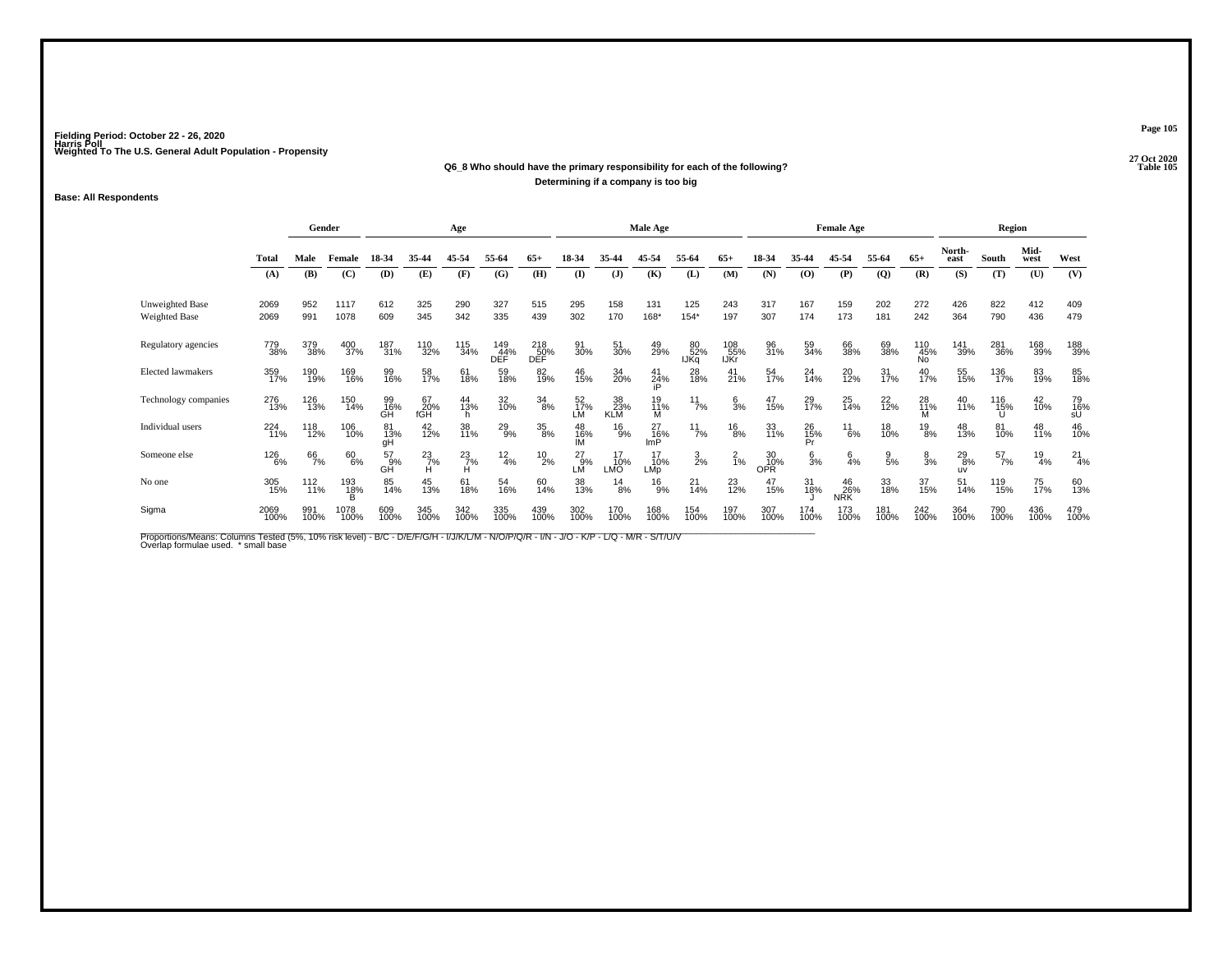# **27 Oct 2020Q6\_8 Who should have the primary responsibility for each of the following?**

**Determining if a company is too big**

### **Base: All Respondents**

|                                         |                   | <b>Household Income</b>      |                  |                  |               | Education     |                 | <b>Employed</b>  |               | <b>Children</b> in HH |               | <b>Parent of Child</b><br>Under 18 |                 | <b>Home Ownership</b> |                                          |               | <b>Marital Status</b> |                        | <b>Race/Ethnicity</b> |                                     |                              |
|-----------------------------------------|-------------------|------------------------------|------------------|------------------|---------------|---------------|-----------------|------------------|---------------|-----------------------|---------------|------------------------------------|-----------------|-----------------------|------------------------------------------|---------------|-----------------------|------------------------|-----------------------|-------------------------------------|------------------------------|
|                                         | Total             | Less<br>Than<br><b>\$50K</b> | \$50K<br>\$74.9K | \$75K<br>\$99.9K | $$100K+$      | HS or<br>less | Some<br>College | College<br>Grad+ | Yes           | No                    | Yes           | No                                 | Yes             | No                    | Homeowner                                | Renter        | <b>Married</b>        | <b>Not</b>             | married Hispanic      | <b>Black</b><br>(Not His-<br>panic) | White<br>(Not His-<br>panic) |
|                                         | (A)               | (B)                          | (C)              | (D)              | (E)           | (F)           | (G)             | (H)              | (I)           | (J)                   | (K)           | (L)                                | (M)             | (N)                   | $\boldsymbol{\left( \mathbf{O} \right)}$ | (P)           | (Q)                   | (R)                    | (S)                   | (T)                                 | (U)                          |
| Unweighted Base<br><b>Weighted Base</b> | 2069<br>2069      | 828<br>631                   | 391<br>337       | 251<br>262       | 478<br>716    | 637<br>694    | 594<br>674      | 838<br>701       | 1058<br>1102  | 1011<br>967           | 744<br>800    | 1325<br>1269                       | 658<br>677      | 1411<br>1392          | 1425<br>1432                             | 562<br>544    | 1031<br>984           | 1038<br>1085           | 198<br>316            | 188<br>238                          | 1503<br>1253                 |
| Regulatory agencies                     | 779<br>38%        | $^{213}_{34\%}$              | 131<br>39%       | 100<br>38%       | 299<br>42%    | 216<br>31%    | 251<br>37%      | 311<br>44%<br>FG | 402<br>36%    | 376<br>39%            | 269<br>34%    | 510<br>40%                         | 228<br>34%      | 551<br>40%            | 580<br>40%                               | 173<br>32%    | 396<br>40%            | 383<br>35%             | 119<br>38%            | 86<br>36%                           | 499<br>40%                   |
| Elected lawmakers                       | 359<br>17%        | 109<br>17%                   | 75<br>22%<br>E   | 56<br>22%<br>E   | 102<br>14%    | 123<br>18%    | 124<br>18%      | $^{112}_{16\%}$  | 171<br>15%    | 188<br>19%            | 125<br>16%    | 234<br>18%                         | 125<br>18%      | 234<br>17%            | 244<br>17%                               | 105<br>19%    | 191<br>19%            | 168<br>15%             | 60<br>19%             | 32<br>14%                           | 217<br>17%                   |
| Technology companies                    | 276<br>13%        | 84<br>13%                    | 39<br>12%        | $^{25}_{9%}$     | 118<br>17%    | 87<br>13%     | 85<br>13%       | 104<br>15%       | 175<br>16%    | 101<br>10%            | 129<br>16%    | 147<br>12%                         | 106<br>16%<br>n | 170<br>12%            | 201<br>14%                               | 68<br>12%     | 138<br>14%            | 138<br>13%             | 43<br>14%             | 32<br>13%                           | 157<br>13%                   |
| Individual users                        | 224<br>11%        | 78<br>12%                    | 34<br>10%        | 31<br>12%        | 71<br>10%     | 86<br>12%     | $^{61}_{9\%}$   | 78<br>11%        | 145<br>13%    | 79<br>8%              | 106<br>13%    | 118<br>9%                          | 81<br>12%       | 143<br>10%            | 144<br>10%                               | 69<br>13%     | 97<br>10%             | 128<br>12%             | 39<br>12%             | 29<br>12%                           | 124<br>10%                   |
| Someone else                            | <sup>126</sup> 6% | $^{45}_{7\%}$                | $^{13}_{4\%}$    | $^{12}_{\ 5\%}$  | $^{43}_{6\%}$ | $^{45}_{6\%}$ | $^{47}_{7\%}$   | $\frac{34}{5\%}$ | $^{64}_{6\%}$ | 61/6%                 | $^{64}_{8\%}$ | $^{61}_{5\%}$                      | $^{50}_{7\%}$   | $^{76}_{5\%}$         | $^{78}_{\ 5\%}$                          | $^{40}_{7\%}$ | $^{43}_{4\%}$         | 83%<br>Q               | $^{23}_{7\%}$         | 27<br>11%<br>U                      | $^{51}_{4\%}$                |
| No one                                  | 305<br>15%        | 103<br>1 <u>6</u> %          | 45<br>13%        | 37<br>14%        | 82<br>11%     | 137<br>20%    | 105<br>16%      | 63<br>9%         | 145<br>13%    | 160<br>17%            | 106<br>13%    | 199<br>16%                         | 87<br>13%       | 218<br>16%            | 185<br>13%                               | 89<br>16%     | 120<br>12%            | 185<br>17%<br>$\Omega$ | 33<br>10%             | 31<br>13%                           | 205<br>16%<br>S.             |
| Sigma                                   | 2069<br>100%      | 631<br>100%                  | 337<br>100%      | 262<br>100%      | 716<br>100%   | 694<br>100%   | 674<br>100%     | 701<br>100%      | 1102<br>100%  | 967<br>100%           | 800<br>100%   | 1269<br>100%                       | 677<br>100%     | 1392<br>100%          | 1432<br>100%                             | 544<br>100%   | 984<br>100%           | 1085<br>100%           | 316<br>100%           | 238<br>100%                         | 1253<br>100%                 |

Proportions/Means: Columns Tested (5%, 10% risk level) - B/C/D/E - F/G/H - I/J - K/L - M/N - O/P - Q/R - S/T/U<br>Overlap formulae used.

**Page 106**

**27 Oct 2020<br>Table 106 Parameters Table 106**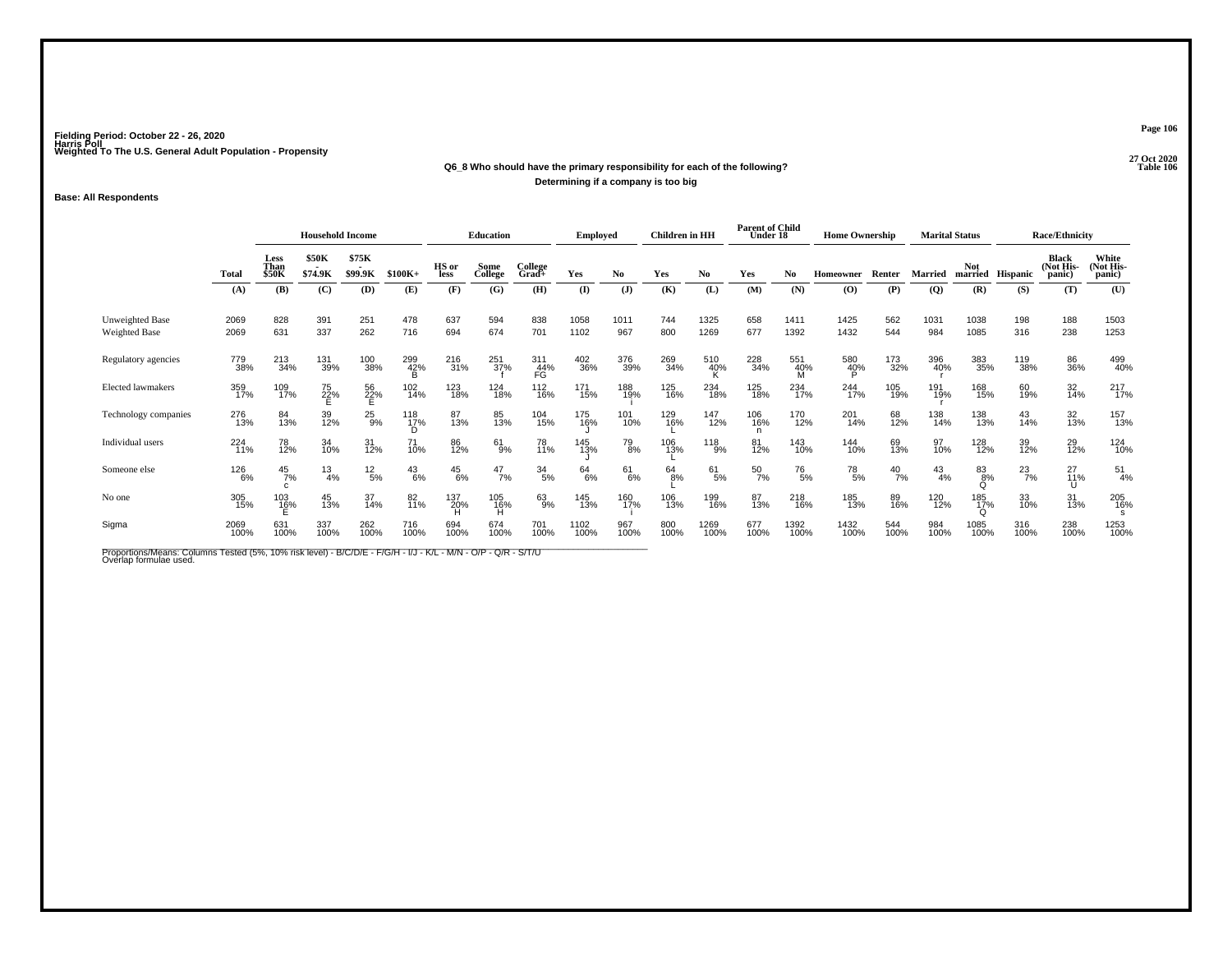#### **27 Oct 2020Q7 How would your trust in a technology company change if they took each of the following actions? Table 107 Summary Of Trust More**

#### **Base: All Respondents**

|                                                                                                                    |              | Gender          |              |                           | Age                          |                 |                    |                           |                          | <b>Male Age</b>           |                                    |                      |                           |                          | <b>Female Age</b>       |                          |                          |                                | Region                    |                            |                  |                            |
|--------------------------------------------------------------------------------------------------------------------|--------------|-----------------|--------------|---------------------------|------------------------------|-----------------|--------------------|---------------------------|--------------------------|---------------------------|------------------------------------|----------------------|---------------------------|--------------------------|-------------------------|--------------------------|--------------------------|--------------------------------|---------------------------|----------------------------|------------------|----------------------------|
|                                                                                                                    | <b>Total</b> | Male            | Female       | 18-34                     | 35-44                        | 45-54           | 55-64              | $65+$                     | 18-34                    | 35-44                     | 45-54                              | 55-64                | $65+$                     | 18-34                    | 35-44                   | 45-54                    | 55-64                    | $65+$                          | North-<br>east            | South                      | Mid-<br>west     | West                       |
|                                                                                                                    | (A)          | (B)             | (C)          | (D)                       | (E)                          | (F)             | (G)                | (H)                       | (I)                      | (J)                       | (K)                                | (L)                  | (M)                       | (N)                      | (O)                     | (P)                      | $\overline{Q}$           | (R)                            | (S)                       | (T)                        | (U)              | (V)                        |
| <b>Unweighted Base</b><br>Weighted Base                                                                            | 2069<br>2069 | 952<br>991      | 1117<br>1078 | 612<br>609                | 325<br>345                   | 290<br>342      | 327<br>335         | 515<br>439                | 295<br>302               | 158<br>170                | 131<br>168*                        | 125<br>$154*$        | 243<br>197                | 317<br>307               | 167<br>174              | 159<br>173               | 202<br>181               | 272<br>242                     | 426<br>364                | 822<br>790                 | 412<br>436       | 409<br>479                 |
| Allowed the government<br>to investigate its business<br>dealings                                                  | 1005<br>49%  | 522<br>53%      | 483<br>45%   | 253<br>42%                | 168<br>49%                   | 158<br>46%      | 161<br>48%         | 266<br>61%<br><b>DEFG</b> | 136<br>45%               | 98<br>57%<br>iO           | 81<br>48%                          | 77<br>50%            | 130<br>66%<br><b>IKLr</b> | 117<br>38%               | 70<br>40%               | 76<br>44%                | 84<br>46%                | 136<br>56%<br><b>NOp</b>       | 175<br>48%                | 380<br>48%                 | 220<br>51%       | 229<br>48%                 |
| Gave the government a<br>way to unlock its software<br>to assist law enforcement<br>in investigations              | 793<br>38%   | 394<br>40%      | 399<br>37%   | 192<br>32%                | $^{142}_{41\%}$<br>D         | 123<br>36%      | 123<br>37%         | 213<br>49%<br>DeFG        | 98<br>33%                | 94<br>55%<br><b>IKLO</b>  | 60<br>36%                          | 50<br>33%            | 91<br>46%                 | 94<br>31%                | 48<br>27%               | 63<br>36%                | 73<br>40%<br>nÓ          | $^{123}_{51\%}$<br><b>NOPq</b> | 131<br>36%                | 310<br>39%                 | 172<br>39%       | 180<br>38%                 |
| Allowed its employees to<br>unionize                                                                               | 765<br>37%   | 369<br>37%      | 396<br>37%   | 258<br>42%<br>GH          | 154<br>45%<br>GĤ             | 126<br>37%<br>G | 83<br>25%          | 145<br>33%<br>G           | 122<br>40%               | 81<br>48%<br>LM           | 65<br>38%                          | 35<br>23%            | 66<br>34%                 | 136<br>44%<br>QR         | 73<br>42%<br>Q          | 62<br>36%                | 48<br>26%                | 78<br>32%                      | 135<br>37%                | 268<br>34%                 | 166<br>38%       | 195<br>41%                 |
| Acquired smaller<br>companies in its industry                                                                      | 497<br>24%   | 266<br>27%      | 231<br>21%   | 202<br>33%<br>FGH         | 120<br>35%<br>FGH            | 62<br>18%<br>h. | 60<br>18%<br>h.    | 52<br>12%                 | 101<br>33%<br>LM         | 74<br>43%<br><b>KLMO</b>  | 42<br>25%<br>МP                    | 31<br>20%<br>м       | 19<br>10%                 | 101<br>33%<br><b>PQR</b> | 47<br>27%<br><b>PQR</b> | 20<br>$\overline{12}\%$  | 29<br>16%                | 33<br>14%                      | 90<br>25%                 | 194<br>25%                 | 87<br>20%        | 126<br>26%<br>$\mathbf{u}$ |
| Formed a business<br>partnership with the<br>government                                                            | 441<br>21%   | 255<br>26%      | 186<br>17%   | $\frac{162}{27}\%$<br>FGH | 115<br>33%<br>dFGH           | 57<br>17%       | 12%                | 66<br>15%                 | 31%<br><b>KLMn</b>       | 81<br>48%<br><b>IKLMO</b> | 29<br>17%                          | 20<br>13%            | 33<br>17%                 | 70<br>23%<br>QŘ          | 34<br>19%               | 27<br>16%                | 21<br>$\frac{1}{2}$ %    | 33<br>14%                      | 79<br>22%                 | 155<br>20%                 | 88<br><b>20%</b> | 119<br>25%                 |
| Did not pay taxes or tried<br>to avoid paying taxes                                                                | 296<br>14%   | 188<br>19%      | 109<br>10%   | 136<br>22%<br><b>FGH</b>  | 93<br>27%<br>FGH             | 46<br>13%<br>GĤ | 14<br>4%<br>h      | 2%                        | 82<br>27%<br><b>LMN</b>  | 59<br>35%<br><b>KLMO</b>  | 35<br>21%<br>LMP                   | $\frac{5}{3}$ %      | 6<br>3%                   | 54<br>18%<br><b>PQR</b>  | 34<br>19%<br><b>PQR</b> | $^{10}_{6\%}$<br>R.      | 9<br>5%<br>R.            |                                | 49<br>13%<br>$\mathbf{H}$ | 133<br>17%<br>U            | 39<br>9%         | 76<br>16%<br>U             |
| Was not transparent about<br>how customer data is<br>utilized                                                      | 295<br>14%   | 186<br>19%<br>С | 109<br>10%   | 150<br>25%<br>FGH         | $^{72}_{21\%}$<br><b>FGH</b> | 35<br>10%<br>Ĥ. | $^{23}_{7\%}$<br>н | $^{14}_{3\%}$             | 95<br>31%<br><b>KLMN</b> | 46<br>27%<br><b>KLMO</b>  | 27<br>16%<br>IMP                   | $^{11}_{7\%}$        | 4%                        | 56<br>18%<br><b>PQR</b>  | 27<br>15%<br><b>PQR</b> | $\frac{8}{5%}$           | $^{13}_{7\%}$            | 3%                             | 52<br>14%                 | 126<br>16%<br>U            | 37<br>9%         | 80<br>17%<br>U             |
| Did not adequately protect<br>customers' information<br>from a data breach                                         | 279<br>13%   | 179<br>18%      | 100<br>9%    | 112<br>18%<br><b>FGH</b>  | 97<br>28%<br><b>DFGH</b>     | 39<br>12%<br>gH | 20<br>6%<br>H.     | 10<br>2%                  | 69<br>23%<br><b>LMN</b>  | 65<br>38%<br><b>IKLMO</b> | 29<br>$\frac{75}{6}$<br><b>LMP</b> | 9<br>6%              | 6<br>3%                   | 43<br>14%<br><b>PQR</b>  | 32<br>18%<br><b>PQR</b> | 10<br>6%<br>$\mathsf{r}$ | 11<br>6%<br>$\mathbf{r}$ | 4<br>2%                        | 56<br>15%                 | 110<br>14%                 | 49<br>11%        | 64<br>13%                  |
| Company was involved in<br>a misdeed (e.g.,<br>harassment.<br>discrimination, leadership<br>involved in a scandal) | 275<br>13%   | 171<br>17%      | 104<br>10%   | 120<br>20%<br>FGH         | 78<br>23%<br>FGH             | 35<br>10%<br>qh | 17<br>5%           | 25<br>6%                  | 76<br>25%<br><b>kLMN</b> | 50<br>29%<br><b>KLMO</b>  | 27<br>16%<br>LMP                   | $\overline{7}$<br>4% | $^{12}_{6\%}$             | 44<br>14%<br><b>PQR</b>  | 28<br>16%<br><b>PQR</b> | 8<br>5%                  | 11<br>6%                 | 13<br>5%                       | 53<br>15%<br>$\mathbf{H}$ | 109<br>14%<br>$\mathbf{u}$ | 42<br>10%        | 70<br>15%                  |

Proportions/Means: Columns Tested (5%, 10% risk level) - B/C - D/E/F/G/H - I/J/K/L/M - N/O/P/Q/R - I/N - J/O - K/P - L/Q - M/R - S/T/U/V<br>Overlap formulae used. \*small base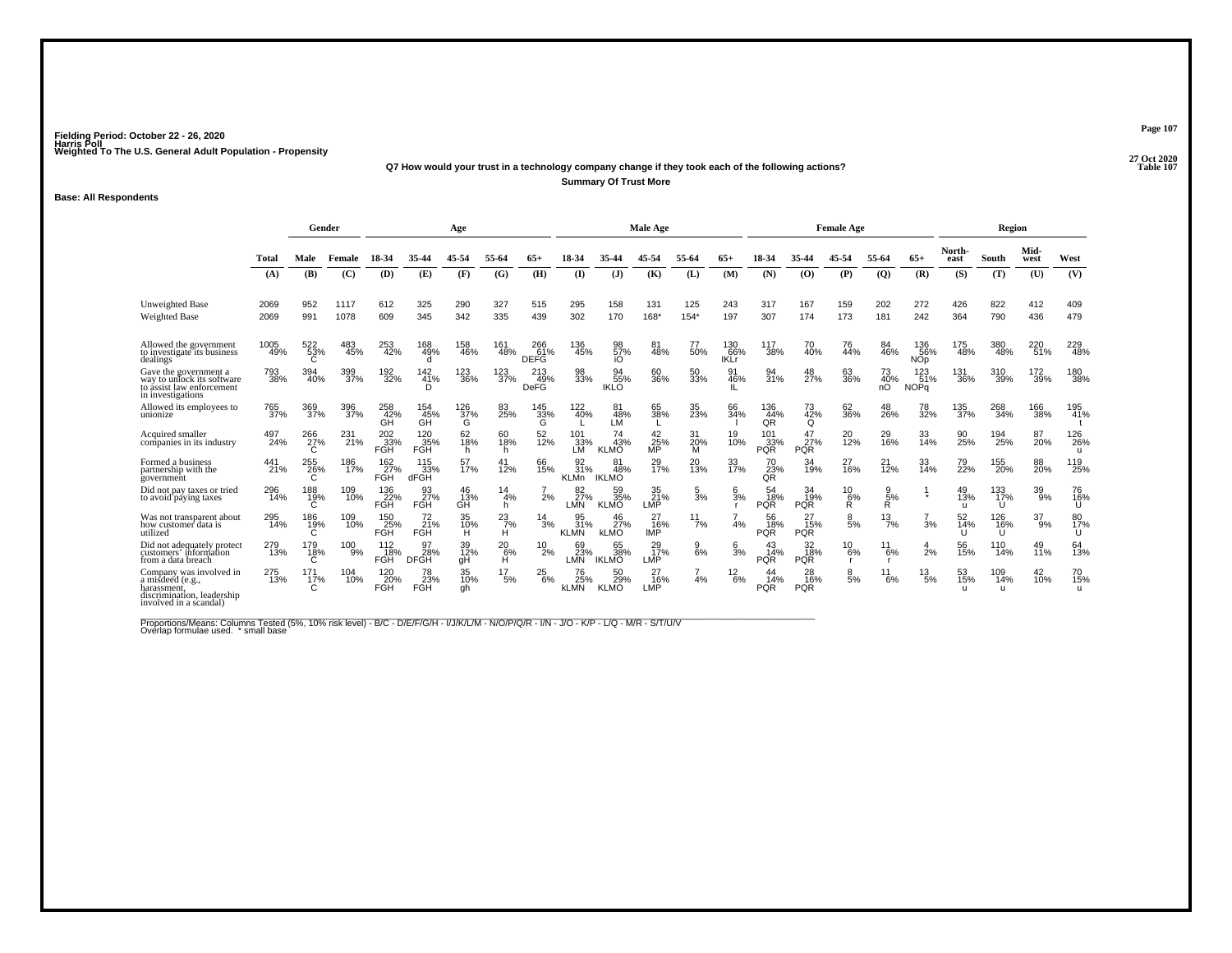#### **27 Oct 2020Q7 How would your trust in a technology company change if they took each of the following actions? Table 108 Summary Of Trust More**

#### **Base: All Respondents**

|                                                                                                                    |              | <b>Household Income</b>      |                         |                  |                          |                      | <b>Education</b> |                               | <b>Employed</b> |                | <b>Children</b> in HH |                  | <b>Parent of Child</b><br>Under 18 |              | <b>Home Ownership</b> |            | <b>Marital Status</b> |              |                           | <b>Race/Ethnicity</b>               |                              |
|--------------------------------------------------------------------------------------------------------------------|--------------|------------------------------|-------------------------|------------------|--------------------------|----------------------|------------------|-------------------------------|-----------------|----------------|-----------------------|------------------|------------------------------------|--------------|-----------------------|------------|-----------------------|--------------|---------------------------|-------------------------------------|------------------------------|
|                                                                                                                    | Total        | Less<br>Than<br><b>\$50K</b> | <b>\$50K</b><br>\$74.9K | \$75K<br>\$99.9K | $$100K+$                 | HS or<br><b>less</b> | Some<br>College  | College<br>$Grad +$           | Yes             | N <sub>0</sub> | Yes                   | No               | Yes                                | No.          | Homeowner             | Renter     | <b>Married</b>        | <b>Not</b>   | married Hispanic          | <b>Black</b><br>(Not His-<br>panic) | White<br>(Not His-<br>panic) |
|                                                                                                                    | (A)          | (B)                          | (C)                     | (D)              | (E)                      | (F)                  | (G)              | (H)                           | (I)             | (J)            | (K)                   | (L)              | (M)                                | (N)          | $\bf{(O)}$            | (P)        | $\overline{Q}$        | (R)          | (S)                       | (T)                                 | (U)                          |
| Unweighted Base<br><b>Weighted Base</b>                                                                            | 2069<br>2069 | 828<br>631                   | 391<br>337              | 251<br>262       | 478<br>716               | 637<br>694           | 594<br>674       | 838<br>701                    | 1058<br>1102    | 1011<br>967    | 744<br>800            | 1325<br>1269     | 658<br>677                         | 1411<br>1392 | 1425<br>1432          | 562<br>544 | 1031<br>984           | 1038<br>1085 | 198<br>316                | 188<br>238                          | 1503<br>1253                 |
| Allowed the government<br>to investigate its business<br>dealings                                                  | 1005<br>49%  | 289<br>46%                   | 172<br>51%              | 129<br>49%       | 367<br>51%               | 267<br>39%           | 326<br>48%       | 412<br>59%<br>FG              | 534<br>48%      | 471<br>49%     | 390<br>49%            | 615<br>48%       | 348<br>51%                         | 657<br>47%   | 760<br>53%            | 218<br>40% | 534<br>54%<br>R       | 471<br>43%   | 140<br>44%                | 84<br>35%                           | 673<br>54%<br>ST             |
| Gave the government a<br>way to unlock its software<br>to assist law enforcement<br>in investigations              | 793<br>38%   | 223<br>35%                   | 115<br>34%              | 99<br>38%        | 321<br>45%<br>BC         | 219<br>32%           | 251<br>37%       | 323<br>$\frac{46}{\text{FG}}$ | 437<br>40%      | 356<br>37%     | 325<br>41%            | 468<br>37%       | 289<br>43%                         | 503<br>36%   | 593<br>41%            | 169<br>31% | 430<br>44%            | 363<br>33%   | 106<br>34%                | 84<br>36%                           | 531<br>42%<br>-S             |
| Allowed its employees to<br>unionize                                                                               | 765<br>37%   | 233<br>37%                   | 115<br>34%              | 98<br>37%        | 282<br>39%               | 233<br>34%           | 247<br>37%       | 285<br>41%                    | 468<br>42%      | 297<br>31%     | 349<br>44%            | 416<br>33%       | 298<br>44%                         | 467<br>34%   | 523<br>37%            | 199<br>37% | 383<br>39%            | 382<br>35%   | 140<br>44%                | 112<br>47%<br>U                     | 411<br>33%                   |
| Acquired smaller<br>companies in its industry                                                                      | 497<br>24%   | 163<br>26%                   | 59<br>17%               | 57<br>22%        | 204<br>29%<br>С          | 167<br>24%           | 140<br>21%       | 190<br>27%<br>G               | 328<br>30%      | 169<br>17%     | 263<br>33%            | 234<br>18%       | 239<br>35%<br>N                    | 258<br>18%   | 343<br>24%            | 131<br>24% | 247<br>25%            | 250<br>23%   | 97<br>31%<br>л.           | 67<br>28%                           | 285<br>23%                   |
| Formed a business<br>partnership with the<br>government                                                            | 441<br>21%   | 100<br>16%                   | 50<br>15%               | 62<br>24%<br>BC  | 214<br>30%<br>ВĆ         | 139<br>20%<br>Ġ      | 98<br>15%        | 203<br>29%<br>FĠ              | 316<br>29%      | 125<br>13%     | 262<br>33%            | 179<br>14%       | 223<br>33%<br>N                    | 218<br>16%   | 337<br>24%<br>P       | 87<br>16%  | 235<br>24%<br>R       | 206<br>19%   | 83<br>26%                 | 63<br>27%<br>U                      | 228<br>18%                   |
| Did not pay taxes or tried<br>to avoid paying taxes                                                                | 296<br>14%   | 75<br>12%<br>C.              | $^{25}_{7\%}$           | 33<br>12%        | 156<br>22%<br><b>BCD</b> | 114<br>16%<br>G      | $^{45}_{7\%}$    | 137<br>$\frac{20}{9}$         | 234<br>21%      | $62\atop 6\%$  | 205<br>26%            | $\frac{91}{7\%}$ | 187<br>28%<br>N                    | 109<br>8%    | 228<br>16%            | 57<br>10%  | 144<br>15%            | 152<br>14%   | 71<br>23%<br>$\mathbf{U}$ | 50<br>21%<br>U                      | 132<br>11%                   |
| Was not transparent about<br>how customer data is<br>utilized                                                      | 295<br>14%   | 76<br>12%                    | 35<br>10%               | 36<br>14%        | 138<br>19%<br>BČ.        | $^{104}_{~15\%}$     | 64<br>10%        | 127<br>18%<br>G               | 225<br>20%      | 70<br>7%       | 168<br>21%            | 127<br>10%       | 151<br>22%<br>N                    | 145<br>10%   | $^{211}_{15\%}$       | 72<br>13%  | 130<br>13%            | 165<br>15%   | 70<br>22%<br>U            | 55<br>23%<br>U                      | $\frac{141}{11\%}$           |
| Did not adequately protect<br>customers' information<br>from a data breach                                         | 279<br>13%   | 76<br>12%                    | 22<br>$-6%$             | 29<br>11%        | 139<br>19%<br><b>BCD</b> | 97<br>14%<br>G       | 41<br>6%         | 142<br>20%<br>FĞ              | 217<br>20%      | 62<br>$-6%$    | 186<br>23%            | 93<br>7%         | 167<br>25%<br>N                    | 112<br>8%    | 195<br>14%            | 62<br>11%  | 147<br>15%            | 132<br>12%   | 63<br>20%<br>$\mathbf{H}$ | 50<br>21%<br>U                      | 137<br>11%                   |
| Company was involved in<br>a misdeed (e.g.,<br>harassment.<br>discrimination, leadership<br>involved in a scandal) | 275<br>13%   | 66<br>10%                    | 34<br>10%               | 34<br>13%        | 126<br>18%<br>ВČ         | 79<br>11%            | 69<br>10%        | $\frac{127}{18\%}$<br>FĞ      | 208<br>19%      | 67<br>7%       | 160<br>20%            | $^{115}_{9\%}$   | 146<br>22%<br>N                    | 129<br>9%    | 203<br>14%<br>p       | 55<br>10%  | 139<br>14%            | 136<br>13%   | 56<br>18%                 | 42<br>18%<br>$\mathbf{U}$           | 139<br>11%                   |

Proportions/Means: Columns Tested (5%, 10% risk level) - B/C/D/E - F/G/H - I/J - K/L - M/N - O/P - Q/R - S/T/U<br>Overlap formulae used.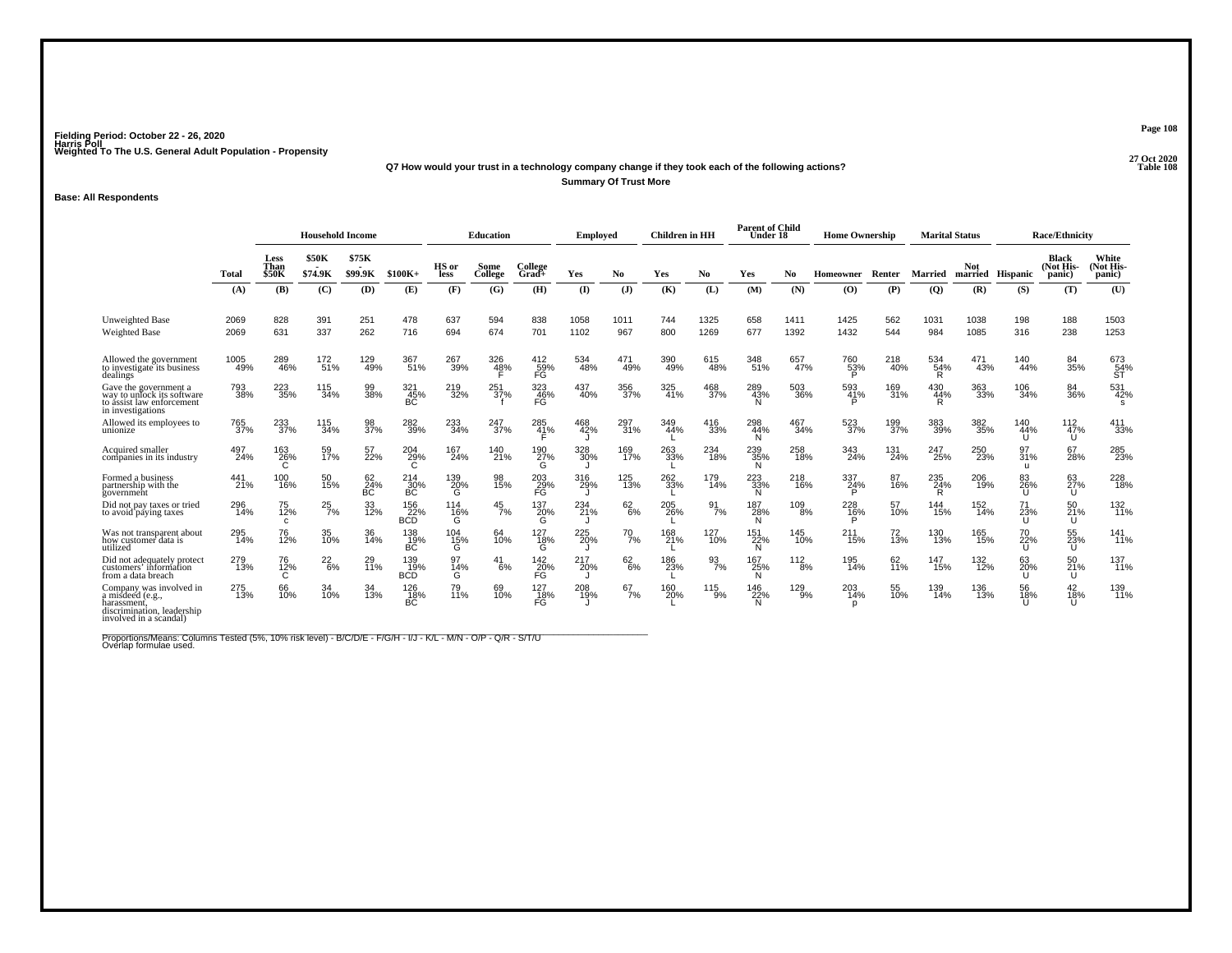#### **27 Oct 2020Q7 How would your trust in a technology company change if they took each of the following actions? Table 109 Summary Of Trust Less**

### **Base: All Respondents**

|                                                                                                                    |              | Gender     |                 |                           |                 | Age                     |                       |                           |                  |                | <b>Male Age</b>  |                   |                           |                  |                 | <b>Female Age</b>        |                               |                                      |                           | Region          |                 |                   |
|--------------------------------------------------------------------------------------------------------------------|--------------|------------|-----------------|---------------------------|-----------------|-------------------------|-----------------------|---------------------------|------------------|----------------|------------------|-------------------|---------------------------|------------------|-----------------|--------------------------|-------------------------------|--------------------------------------|---------------------------|-----------------|-----------------|-------------------|
|                                                                                                                    | Total        | Male       | Female          | 18-34                     | 35-44           | 45-54                   | 55-64                 | 65+                       | 18-34            |                | 45-54            | 55-64             | $65+$                     | 18-34            | 35-44           | 45-54                    | 55-64                         | $65+$                                | North-<br>east            | South           | Mid-<br>west    | West              |
|                                                                                                                    | (A)          | (B)        | (C)             | (D)                       | (E)             | (F)                     | (G)                   | (H)                       | $\mathbf{I}$     | (J)            | (K)              | (L)               | (M)                       | (N)              | (0)             | (P)                      | (Q)                           | (R)                                  | (S)                       | (T)             | (U)             | (V)               |
| <b>Unweighted Base</b><br>Weighted Base                                                                            | 2069<br>2069 | 952<br>991 | 1117<br>1078    | 612<br>609                | 325<br>345      | 290<br>342              | 327<br>335            | 515<br>439                | 295<br>302       | 158<br>170     | 131<br>168*      | 125<br>$154*$     | 243<br>197                | 317<br>307       | 167<br>174      | 159<br>173               | 202<br>181                    | 272<br>242                           | 426<br>364                | 822<br>790      | 412<br>436      | 409<br>479        |
| Did not adequately protect<br>customers' information<br>from a data breach                                         | 1374<br>66%  | 606<br>61% | 769<br>71%<br>B | 318<br>52%                | 170<br>49%      | 243<br>71%<br>DE        | 253<br>76%<br>DË      | 389<br>89%<br><b>DEFG</b> | 141<br>47%       | 70<br>41%      | 106<br>63%<br>IJ | 117<br>76%<br>IJk | 171<br>87%<br><b>IJKL</b> | 177<br>57%       | 100<br>58%      | 138<br>79%<br><b>NOK</b> | 136<br>75%<br>NO <sup>1</sup> | 218<br>90%<br><b>NOPQ</b>            | 239<br>66%                | 501<br>63%      | 296<br>68%      | 339<br>71%        |
| Company was involved in<br>a misdeed (e.g.,<br>harassment,<br>discrimination, leadership<br>involved in a scandal) | 1355<br>65%  | 605<br>61% | 749<br>69%      | 327<br>54%                | 183<br>53%      | 229<br>67%<br>ĐÊ        | 240<br>72%<br>DE.     | 376<br>86%<br><b>DEFG</b> | 148<br>49%       | 89<br>52%      | 95<br>57%        | 104<br>68%        | 169<br>86%<br>IJKĽ        | 179<br>58%       | 94<br>54%       | 134<br>77%<br><b>NOK</b> | 136<br>75%<br>NO <sup>1</sup> | 207<br>85%<br><b>NO<sub>p</sub>Q</b> | 222<br>61%                | 523<br>66%      | 287<br>66%      | 323<br>67%        |
| Was not transparent about<br>how customer data is<br>utilized                                                      | 1311<br>63%  | 582<br>59% | 729<br>68%<br>в | 289<br>47%                | 168<br>49%      | 230<br>67%<br><b>DE</b> | 241<br>72%<br>DE      | 384<br>88%<br><b>DEFG</b> | 129<br>43%       | 70<br>41%      | 100<br>60%<br>IJ | 110<br>72%<br>IJk | 172<br>88%<br><b>IJKL</b> | 160<br>52%       | 97<br>56%       | 129<br>75%<br><b>NOK</b> | 131<br>72%<br>NO.             | 212<br>$-87%$<br><b>NOPQ</b>         | 216<br>59%                | 491<br>62%      | 289<br>66%<br>s | 316<br>66%        |
| Did not pay taxes or tried<br>to avoid paying taxes                                                                | 1290<br>62%  | 550<br>56% | 740<br>69%<br>B | 299<br>49%                | 163<br>47%      | 215<br>63%<br>DE        | 239<br>71%<br>DEf     | 374<br>85%<br><b>DEFG</b> | 133<br>44%       | 73<br>43%      | 85<br>50%        | 103<br>67%<br>IJK | 157<br>80%<br><b>IJKL</b> | 167<br>54%       | 90<br>52%       | 130<br>75%<br><b>NOK</b> | 136<br>75%                    | 216<br>89%<br>NO NOPOM               | 226<br>62%                | 465<br>59%      | 279<br>64%      | 319<br>67%        |
| Formed a business<br>partnership with the<br>government                                                            | 818<br>40%   | 384<br>39% | 434<br>40%      | 228<br>37%<br>$\theta$    | 103<br>30%      | 162<br>48%<br>DÊ        | 142<br>42%            | 182<br>42%                | 113<br>37%       | 41<br>24%      | 85<br>50%<br>IJ  | 61<br>40%         | 84<br>43%                 | 115<br>38%       | 62<br>36%       | 78<br>45%                | 81<br>45%                     | 98<br>40%                            | $^{122}_{34\%}$           | 322<br>41%<br>S | 177<br>41%<br>s | 197<br>41%<br>s   |
| Gave the government a<br>way to unlock its software<br>to assist law enforcement<br>in investigations              | 608<br>29%   | 284<br>29% | 324<br>30%      | $\frac{225}{37\%}$<br>EGH | 24%             | 122<br>36%<br>EGH       | 86<br>26%             | 92<br>21%                 | 109<br>36%<br>JM | 33<br>19%      | 62<br>37%<br>Ml. | 40<br>26%         | 39<br>20%                 | 116<br>38%<br>QŘ | 49<br>28%       | 60<br>35%<br>R           | 46<br>25%                     | 52 <sub>%</sub>                      | 105<br>29%                | 216<br>27%      | 122<br>28%      | 164<br>34%        |
| Acquired smaller<br>companies in its industry                                                                      | 562<br>27%   | 272<br>28% | 290<br>27%      | 178<br>29%                | 64<br>19%       | 91<br>27%<br>$\theta$   | 89<br>27%<br>$\theta$ | 141<br>32%                | 94<br>31%        | 31<br>18%      | 40<br>24%        | 37<br>24%         | 70<br>35%<br>Jkl          | 84<br>27%        | 33<br>19%       | 50<br>29%<br>$\circ$     | 51<br>28%<br>$\Omega$         | 71<br>29%<br>$\circ$                 | 96<br>26%                 | 192<br>24%      | 114<br>26%      | 161<br>34%<br>sTu |
| Allowed the government to<br>investigate its business<br>dealings                                                  | 403<br>19%   | 169<br>17% | 233<br>22%<br>в | 172<br>28%<br>EGH         | 71<br>21%<br>GH | 77<br>23%<br>GĤ         | 42<br>12%             | 41<br>9%                  | 76<br>25%<br>LM  | 30<br>18%<br>м | 40<br>24%<br>LM  | 15<br>10%<br>m    | 8<br>4%                   | 96<br>31%<br>pQR | 41<br>24%<br>αR | 36<br>21%                | 26<br>15%                     | 33<br>14%<br>м                       | 64<br>18%                 | 170<br>22%<br>U | 66<br>15%       | 103<br>21%<br>u   |
| Allowed its employees to<br>unionize                                                                               | 356<br>17%   | 193<br>20% | 162<br>15%      | 111<br>18%                | 53<br>15%       | 68<br>20%<br>h.         | 61<br>18%             | 62<br>14%                 | 60<br>20%        | 33<br>19%      | 38<br>23%        | 33<br>22%         | 15%                       | 51<br>17%        | 20<br>12%       | 30<br>17%                | 28<br>15%                     | 33<br>14%                            | 72<br>20%<br>$\mathbf{u}$ | 148<br>19%<br>u | 61<br>14%       | 75<br>16%         |

Proportions/Means: Columns Tested (5%, 10% risk level) - B/C - D/E/F/G/H - I/J/K/L/M - N/O/P/Q/R - I/N - J/O - K/P - L/Q - M/R - S/T/U/V<br>Overlap formulae used. \*small base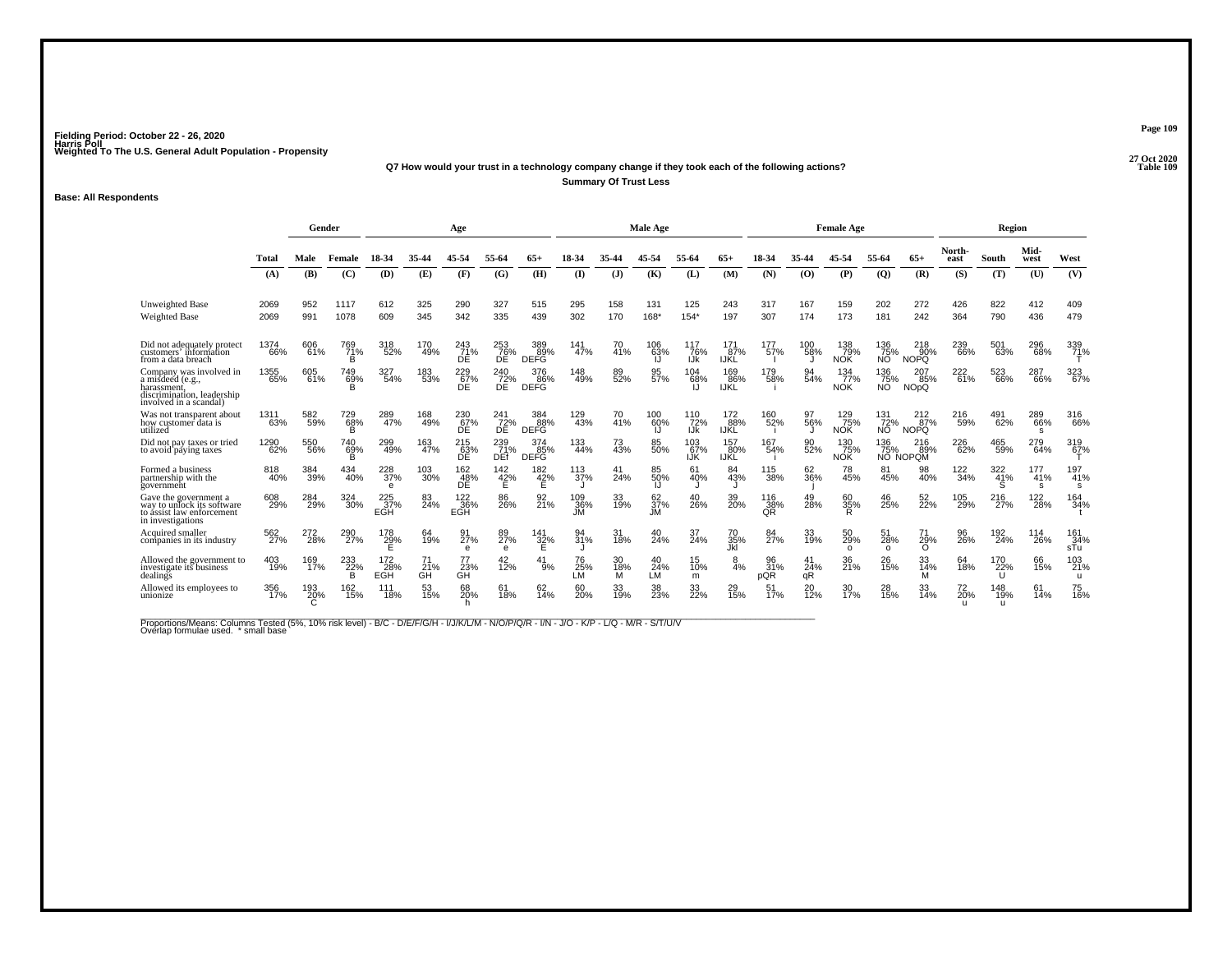# **27 Oct 2020Q7 How would your trust in a technology company change if they took each of the following actions?Summary Of Trust Less**

### **Base: All Respondents**

|                                                                                                                    |              | <b>Household Income</b>      |                         |                          |                            |                  | <b>Education</b> |                     | <b>Employed</b> |              | <b>Children</b> in HH |                 | <b>Parent of Child</b><br>Under 18 |                  | <b>Home Ownership</b> |                        |                    | <b>Marital Status</b>  |                  | <b>Race/Ethnicity</b>        |                              |
|--------------------------------------------------------------------------------------------------------------------|--------------|------------------------------|-------------------------|--------------------------|----------------------------|------------------|------------------|---------------------|-----------------|--------------|-----------------------|-----------------|------------------------------------|------------------|-----------------------|------------------------|--------------------|------------------------|------------------|------------------------------|------------------------------|
|                                                                                                                    | Total        | Less<br>Than<br><b>\$50K</b> | <b>\$50K</b><br>\$74.9K | \$75K<br>\$99.9K         | $$100K+$                   | HS or<br>less    | Some<br>College  | College<br>$Grad +$ | Yes             | No.          | Yes                   | No              | Yes                                | No               | Homeowner             | Renter                 | Married            | <b>Not</b>             | married Hispanic | Black<br>(Not His-<br>panic) | White<br>(Not His-<br>panic) |
|                                                                                                                    | (A)          | (B)                          | (C)                     | (D)                      | (E)                        | (F)              | (G)              | (H)                 | (I)             | $\mathbf{J}$ | (K)                   | (L)             | (M)                                | (N)              | $\bf{(O)}$            | (P)                    | $\overline{Q}$     | (R)                    | (S)              | (T)                          | (U)                          |
| Unweighted Base<br><b>Weighted Base</b>                                                                            | 2069<br>2069 | 828<br>631                   | 391<br>337              | 251<br>262               | 478<br>716                 | 637<br>694       | 594<br>674       | 838<br>701          | 1058<br>1102    | 1011<br>967  | 744<br>800            | 1325<br>1269    | 658<br>677                         | 1411<br>1392     | 1425<br>1432          | 562<br>544             | 1031<br>984        | 1038<br>1085           | 198<br>316       | 188<br>238                   | 1503<br>1253                 |
| Did not adequately protect<br>customers' information<br>from a data breach                                         | 1374<br>66%  | 412<br>65%                   | 244<br>72%<br>bE        | 188<br>72%<br>e          | 453<br>63%                 | 407<br>59%       | 494<br>Z3%<br>Fh | 473<br>6 <u>7</u> % | 671<br>61%      | 703<br>73%   | 445<br>56%            | 929<br>73%<br>Κ | 374<br>55%                         | 1000<br>72%<br>м | 983<br>69%            | 350<br>64%             | 688<br>70%<br>R    | 686<br>63%             | 192<br>61%       | 127<br>53%                   | 883<br>70%<br>SŤ             |
| Company was involved in<br>a misdeed (e.g.,<br>harassment.<br>discrimination, leadership<br>involved in a scandal) | 1355<br>65%  | 413<br>65%                   | 238<br>70%<br>$\theta$  | 180<br>69%               | 448<br>63%                 | 402<br>58%       | 487<br>72%<br>Fh | 466<br>66%          | 658<br>60%      | 696<br>72%   | 462<br>58%            | 892<br>70%      | 382<br>56%                         | 973<br>70%       | 967<br>68%            | 342<br>63%             | 678<br>69%<br>R    | 677<br>62%             | 191<br>60%       | 127<br>53%                   | 869<br>69%<br>ST             |
| Was not transparent about<br>how customer data is<br>utilized                                                      | 1311<br>63%  | 390<br>62%                   | 237<br>70%<br>ВĖ        | 185<br>71%<br>ВE         | 423<br>59%                 | 381<br>55%       | 471<br>70%       | 458<br>65%          | 632<br>57%      | 679<br>70%   | 425<br>53%            | 887<br>70%<br>K | 364<br>54%                         | 947<br>68%<br>м  | 941<br>66%<br>p       | 326<br>60%             | 674<br>$\sqrt{68}$ | 638<br>59%             | 173<br>55%       | 117<br>49%                   | 847<br>$\frac{68}{5}$        |
| Did not pay taxes or tried<br>to avoid paying taxes                                                                | 1290<br>62%  | 396<br>63%<br>$\epsilon$     | 234<br>69%<br>bE        | 179<br>6 <u>8</u> %<br>Е | 403<br>56%                 | 383<br>55%       | 477<br>71%<br>FH | 430<br>61%          | 611<br>55%      | 679<br>70%   | 412<br>52%            | 878<br>69%<br>ĸ | 349<br>52%                         | 941<br>68%<br>м  | 911<br>64%            | 333<br>61%             | 641<br>65%         | 649<br>60%             | 181<br>57%       | 126<br>53%                   | 822<br>66%<br>sT             |
| Formed a business<br>partnership with the<br>government                                                            | 818<br>40%   | 282<br>45%                   | 139<br>41%<br>$\theta$  | 100<br>38%               | 245<br>34%                 | 280<br>40%<br>н  | 306<br>45%<br>н  | 232<br>33%          | 413<br>37%      | 405<br>42%   | 277<br>-35%           | 541<br>43%<br>к | 237<br>35%                         | 581<br>42%<br>м  | 543<br>38%            | 238<br>44%<br>$\Omega$ | 378<br>38%         | 440<br>41%             | 121<br>38%       | 97<br>41%                    | 491<br>39%                   |
| Gave the government a<br>way to unlock its software<br>to assist law enforcement<br>in investigations              | 608<br>29%   | 197<br>31%                   | 100<br>30%              | 70<br>27%                | 200<br>28%                 | 214<br>31%       | 209<br>31%       | 185<br>26%          | 324<br>29%      | 284<br>29%   | 245<br>31%            | 363<br>29%      | 185<br>27%                         | 423<br>30%       | 395<br>28%            | 185<br>34%<br>∩        | 267<br>27%         | 341<br>31%             | 108<br>34%       | 77<br>33%<br>U               | 306<br>24%                   |
| Acquired smaller<br>companies in its industry                                                                      | 562<br>27%   | 157<br>25%                   | 93<br>28%               | 68<br>26%                | 213<br>30%                 | 182<br>26%       | 198<br>29%       | 183<br>26%          | 297<br>27%      | 265<br>27%   | 204<br>26%            | 358<br>28%      | 162<br>24%                         | 401<br>29%<br>m  | 397<br>28%            | 139<br>26%             | 271<br>28%         | 292<br>27%             | 104<br>33%       | 56<br>24%                    | 303<br>24%                   |
| Allowed the government to<br>investigate its business<br>dealings                                                  | 403<br>19%   | 125<br>20%                   | 52<br>16%               | 41<br>16%                | 155<br>22%<br>$\mathbf{C}$ | 187<br>27%<br>ĞΉ | 105<br>16%       | 111<br>16%          | 240<br>22%      | 163<br>17%   | 184<br>23%            | 219<br>17%      | 145<br>21%                         | 258<br>19%       | 229<br>16%            | 143<br>26%<br>∩        | 154<br>16%         | 249<br>23%<br>$\Omega$ | 62<br>20%        | 78<br>$\frac{33}{15}$        | 177<br>14%                   |
| Allowed its employees to<br>unionize                                                                               | 356<br>17%   | 102<br>16%                   | 46<br>14%               | 43<br>16%                | 142<br>20%                 | 132<br>19%       | 15%              | 125<br>18%          | 197<br>18%      | 159<br>16%   | 155<br>19%            | 201<br>16%      | 126<br>19%                         | 230<br>16%       | 252<br>18%            | 89<br>16%              | 168<br>17%         | 188<br>17%             | 54<br>17%        | 44<br>19%                    | 198<br>16%                   |

Proportions/Means: Columns Tested (5%, 10% risk level) - B/C/D/E - F/G/H - I/J - K/L - M/N - O/P - Q/R - S/T/U<br>Overlap formulae used.

**Page 110**

**P** Table 110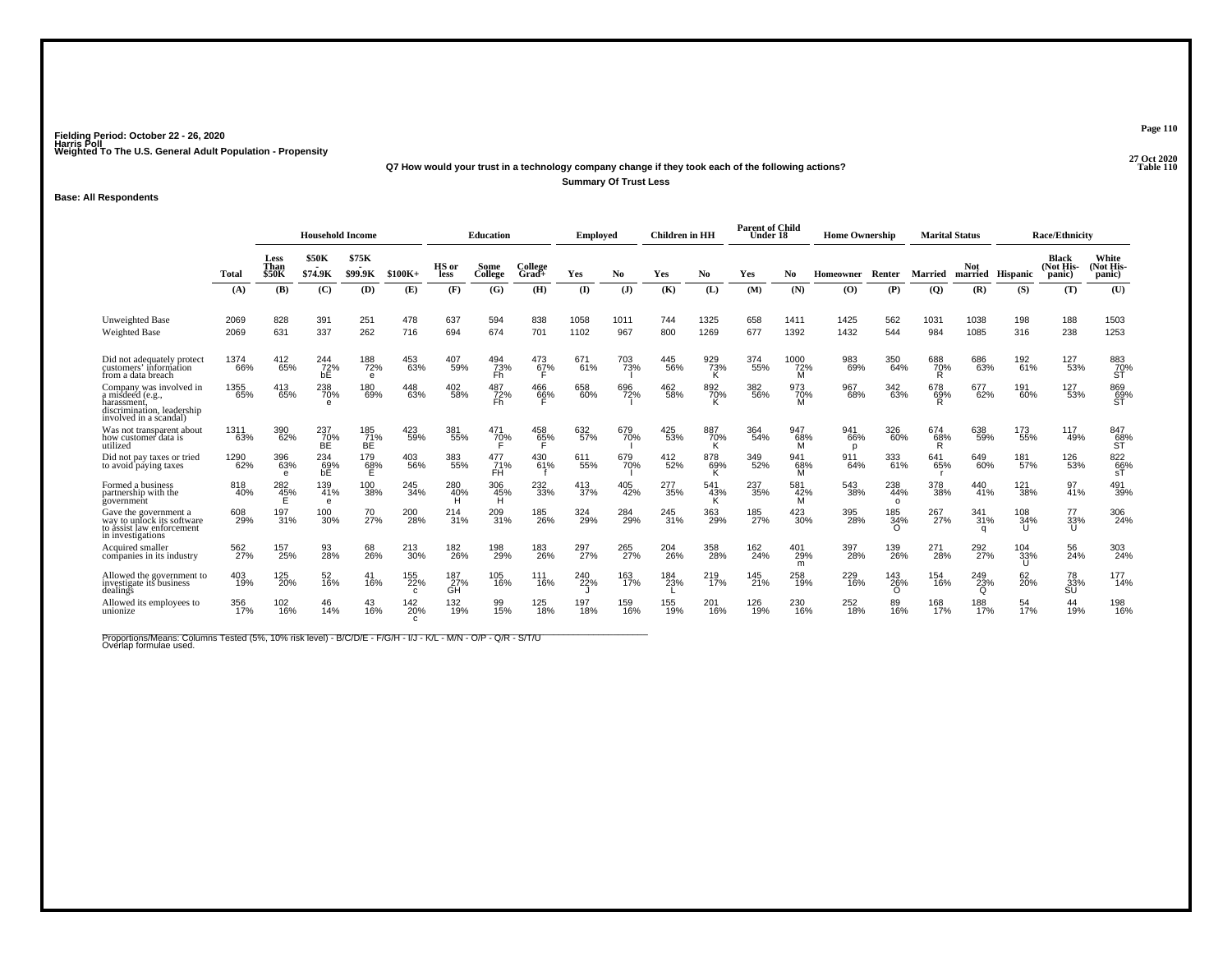# **27 Oct 2020Q7\_1 How would your trust in a technology company change if they took each of the following actions?Did not adequately protect customers' information from a data breach**

### **Base: All Respondents**

|                                  |                  |                      | Gender<br>Age |                      |                          |                          |                             |                           |                   |                           | Male Age             |                   |                    |                              |                         | <b>Female Age</b>        |                     |                           |                | <b>Region</b>    |                   |                 |
|----------------------------------|------------------|----------------------|---------------|----------------------|--------------------------|--------------------------|-----------------------------|---------------------------|-------------------|---------------------------|----------------------|-------------------|--------------------|------------------------------|-------------------------|--------------------------|---------------------|---------------------------|----------------|------------------|-------------------|-----------------|
|                                  | <b>Total</b>     | Male                 | Female        | 18-34                | 35-44                    | 45-54                    | 55-64                       | $65+$                     | 18-34             |                           | 45-54                | 55-64             | $65+$              | 18-34                        | 35-44                   | 45-54                    | 55-64               | $65+$                     | North-<br>east | South            | Mid-<br>west      | West            |
|                                  | (A)              | (B)                  | (C)           | (D)                  | (E)                      | (F)                      | (G)                         | (H)                       | $($ $\Gamma$      | (J)                       | (K)                  | (L)               | (M)                | (N)                          | (0)                     | (P)                      | $\overline{Q}$      | (R)                       | (S)            | (T)              | (U)               | (V)             |
| Unweighted Base<br>Weighted Base | 2069<br>2069     | 952<br>991           | 1117<br>1078  | 612<br>609           | 325<br>345               | 290<br>342               | 327<br>335                  | 515<br>439                | 295<br>302        | 158<br>170                | 131<br>$168*$        | 125<br>$154*$     | 243<br>197         | 317<br>307                   | 167<br>174              | 159<br>173               | 202<br>181          | 272<br>242                | 426<br>364     | 822<br>790       | 412<br>436        | 409<br>479      |
| Trust More (Net)                 | 279<br>13%       | 179<br>18%<br>Ć      | 100<br>9%     | 112<br>18%<br>FGH    | 97<br>28%<br><b>DFGH</b> | 39<br>12%<br>gH          | 206%<br>н                   | $^{10}_{2\%}$             | 69<br>23%<br>LMN  | 65<br>38%<br><b>IKLMO</b> | 29<br>17%<br>LMP     | 9<br>6%           | $\frac{6}{3%}$     | $^{43}_{14\%}$<br><b>PQR</b> | 32<br>18%<br><b>PQR</b> | $^{10}_{6\%}$            | 11<br>6%            | $\frac{4}{2}$ %           | 56<br>15%      | 110<br>14%       | 49<br>11%         | 64<br>13%       |
| Trust much more                  | $\frac{92}{4\%}$ | 65<br>7%<br>C        | $^{27}_{3\%}$ | $^{42}_{7\%}$<br>fGH | $\frac{32}{9\%}$<br>FGH  | $\frac{10}{3%}$<br>h     | $\frac{4}{1\%}$             | $\frac{4}{1%}$            | 31<br>10%<br>LMN  | 23<br>13%<br><b>KLMO</b>  | $\frac{8}{5\%}$<br>m | 1%                | $\frac{2}{1%}$     | 4%                           | $\frac{9}{5\%}$<br>qR   | $\frac{2}{1%}$           | $\frac{2}{1%}$      | $^{2}_{1\%}$              | $^{21}_{6\%}$  | $\frac{35}{4\%}$ | $^{19}_{4\%}$     | $\frac{17}{4%}$ |
| Trust somewhat more              | $^{187}_{9\%}$   | $^{114}_{12\%}$<br>C | 73<br>7%      | 70<br>12%<br>GH      | 65<br>19%<br><b>DFGH</b> | 29<br>8%<br>Ĥ            | $^{16}_{\substack{5\%\\H}}$ | 1%                        | 38<br>13%<br>IM   | 43<br>25%<br><b>IKLMO</b> | 21<br>13%<br>IMP     | $\frac{7}{5\%}$   | $\frac{5}{2%}$     | 32<br>10%<br>pqR             | 23<br>13%<br><b>PQR</b> | $\frac{8}{4%}$           | $\frac{9}{5%}$<br>R | $\frac{2}{1%}$            | 35<br>10%      | 76<br>10%        | $\frac{30}{7\%}$  | 47<br>10%       |
| No change in trust               | 416<br>20%       | 206<br>21%           | 209<br>19%    | 179<br>29%<br>eFGH   | 78<br>23%                | 59<br>17%                | 62<br>18%<br>н              | 39<br>9%                  | 91<br>30%<br>jkLM | 36<br>21%<br>M            | 33<br>20%<br>M       | 27<br>18%<br>m    | 19<br>10%          | 88<br>29%<br>PqR             | 42<br>24%<br>рR         | 26<br>15%                | 34<br>19%<br>R      | $^{20}_{8\%}$             | 69<br>19%      | 179<br>23%       | $\frac{91}{21\%}$ | 76<br>16%       |
| Trust Less (Net)                 | 1374<br>66%      | 606<br>61%           | 769<br>71%    | 318<br>52%           | 170<br>49%               | $^{243}_{71\%}$<br>DÊ    | 253<br>76%<br>DE            | 389<br>89%<br>DEFG        | 141<br>47%        | 70<br>41%                 | 106<br>63%           | 117<br>76%<br>IJk | 171<br>87%<br>IJŘĹ | 177<br>57%                   | 100<br>58%              | 138<br>79%<br><b>NOK</b> | 136<br>75%<br>NO    | 218<br>90%<br><b>NOPQ</b> | 239<br>66%     | 501<br>63%       | 296<br>68%        | 339<br>71%      |
| Trust somewhat less              | 350<br>17%       | 170<br>17%           | 180<br>17%    | 118<br>19%           | 49<br>14%                | 62<br>18%                | 64<br>19%                   | 57<br>13%                 | 52<br>17%         | 28<br>16%                 | 32<br>19%            | 36<br>23%         | 24<br>12%          | 67<br>22%<br>or              | $^{22}_{12\%}$          | 31<br>18%                | 28<br>15%           | 33<br>14%                 | 70<br>19%      | 113<br>14%       | 77<br>18%         | 90<br>19%       |
| Trust much less                  | 1024<br>50%      | 435<br>44%           | 589<br>55%    | 200<br>33%           | 121<br>35%               | 181<br>$\overline{53}$ % | 190<br>57%<br>DE            | 333<br>76%<br><b>DEFG</b> | 90<br>30%         | 42<br>25%                 | 74<br>44%            | 81<br>53%         | 148<br>75%<br>IJKL | 110<br>36%                   | 79<br>45%               | 107<br>62%<br><b>NOK</b> | 109<br>60%<br>NO    | 185<br>76%<br><b>NOPQ</b> | 169<br>46%     | 387<br>49%       | 219<br>50%        | 249<br>52%      |
| Sigma                            | 2069<br>100%     | 991<br>100%          | 1078<br>100%  | 609<br>100%          | 345<br>100%              | 342<br>100%              | 335<br>100%                 | 439<br>100%               | 302<br>100%       | 170<br>100%               | 168<br>100%          | 154<br>100%       | 197<br>100%        | 307<br>100%                  | 174<br>100%             | 173<br>100%              | 181<br>100%         | 242<br>100%               | 364<br>100%    | 790<br>100%      | 436<br>100%       | 479<br>100%     |

Proportions/Means: Columns Tested (5%, 10% risk level) - B/C - D/E/F/G/H - I/J/K/L/M - N/O/P/Q/R - I/N - J/O - K/P - L/Q - M/R - S/T/U/V<br>Overlap formulae used. \*small base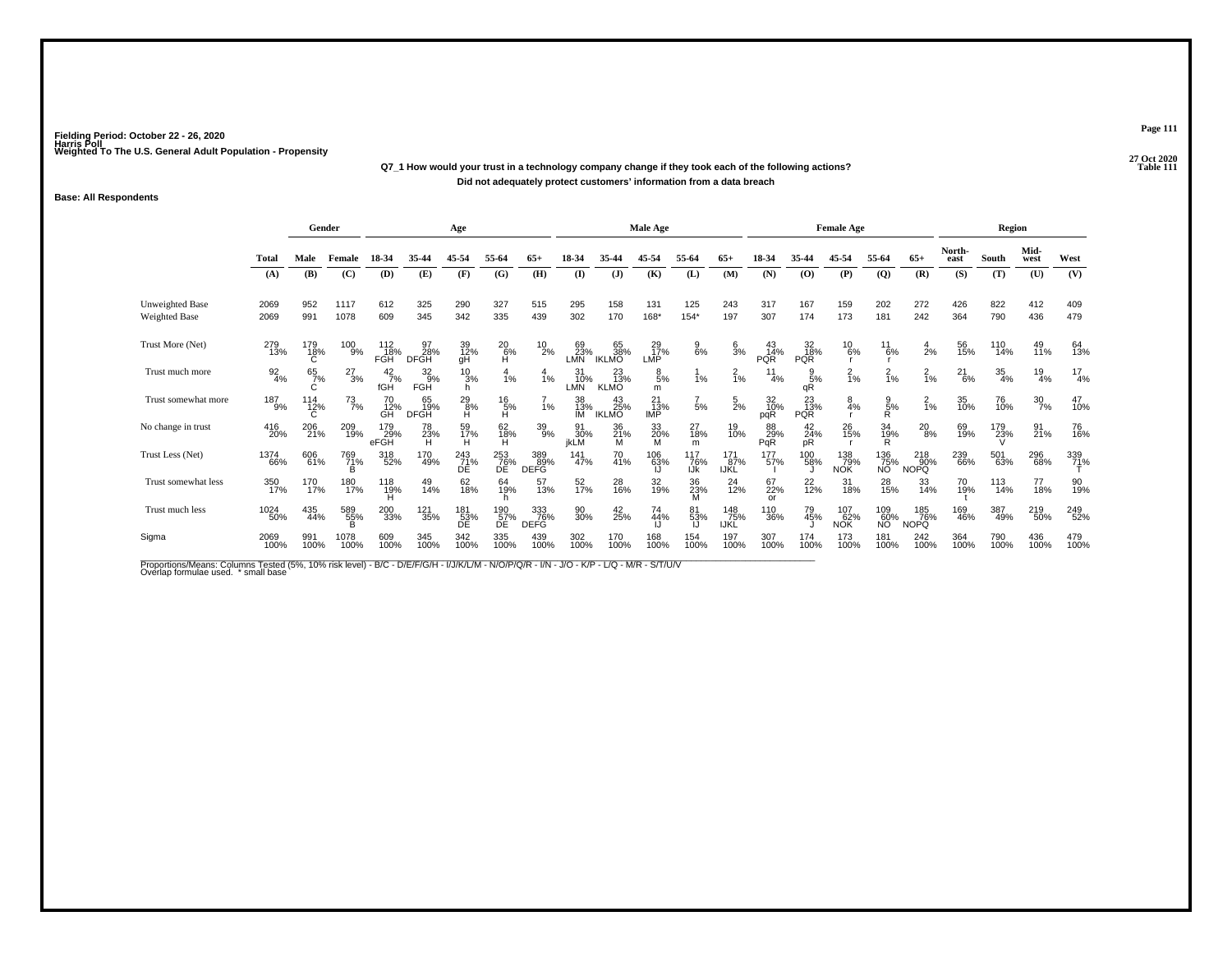# **27 Oct 2020Q7\_1 How would your trust in a technology company change if they took each of the following actions?Did not adequately protect customers' information from a data breach**

### **Base: All Respondents**

|                                                                                                                                          |                  |                                | <b>Household Income</b> |                        |                          |                    | <b>Education</b> |                     | <b>Employed</b> |                 | <b>Children</b> in HH |                  | <b>Parent of Child</b><br>Under 18 |                  | <b>Home Ownership</b> |                        |                 | <b>Marital Status</b>  |                  | <b>Race/Ethnicity</b>        |                              |
|------------------------------------------------------------------------------------------------------------------------------------------|------------------|--------------------------------|-------------------------|------------------------|--------------------------|--------------------|------------------|---------------------|-----------------|-----------------|-----------------------|------------------|------------------------------------|------------------|-----------------------|------------------------|-----------------|------------------------|------------------|------------------------------|------------------------------|
|                                                                                                                                          | <b>Total</b>     | Less<br>Than<br>\$50K          | <b>\$50K</b><br>\$74.9K | \$75K<br>\$99.9K       | $$100K+$                 | HS or<br>less      | Some<br>College  | College<br>$Grad +$ | Yes             | No.             | Yes                   | No               | Yes                                | No.              | <b>Homeowner</b>      | Renter                 | Married         | Not                    | married Hispanic | Black<br>(Not His-<br>panic) | White<br>(Not His-<br>panic) |
|                                                                                                                                          | (A)              | (B)                            | (C)                     | (D)                    | (E)                      | (F)                | (G)              | (H)                 | $($ $\Gamma$    | $(\mathbf{J})$  | (K)                   | (L)              | (M)                                | (N)              | (0)                   | (P)                    | (Q)             | (R)                    | (S)              | (T)                          | (U)                          |
| Unweighted Base<br><b>Weighted Base</b>                                                                                                  | 2069<br>2069     | 828<br>631                     | 391<br>337              | 251<br>262             | 478<br>716               | 637<br>694         | 594<br>674       | 838<br>701          | 1058<br>1102    | 1011<br>967     | 744<br>800            | 1325<br>1269     | 658<br>677                         | 1411<br>1392     | 1425<br>1432          | 562<br>544             | 1031<br>984     | 1038<br>1085           | 198<br>316       | 188<br>238                   | 1503<br>1253                 |
| Trust More (Net)                                                                                                                         | 279<br>13%       | 76<br>12%                      | $^{22}_{6\%}$           | 29<br>11%              | 139<br>19%<br><b>BCD</b> | 97<br>14%<br>G     | $^{41}_{6\%}$    | $^{142}_{20\%}$ FG  | 217<br>20%      | $62\atop 6\%$   | 186<br>23%            | $\frac{93}{7\%}$ | 167<br>25%<br>N                    | $\frac{112}{8%}$ | 195<br>14%            | 62<br>11%              | 147<br>15%      | 132<br>12%             | 63<br>20%        | 50<br>21%<br>U               | 137<br>11%                   |
| Trust much more                                                                                                                          | $\frac{92}{4\%}$ | $^{29}_{5\%}$                  | $6\over 2%$             | 3%                     | $^{49}_{7\%}$<br>Cd      | $^{28}_{4\%}$<br>G | 9<br>1%          | 55<br>FG<br>%       | $^{74}$ 7%      | $^{18}_{2\%}$   | 66<br>8%              | $^{25}_{2\%}$    | $62\atop 9\%$                      | $^{30}_{2\%}$    | $^{67}_{5\%}$         | $\frac{16}{3%}$        | $^{54}_{5\%}$   | $\frac{38}{4\%}$       | $^{17}_{5\%}$    | $^{14}_{6\%}$                | $^{54}_{4\%}$                |
| Trust somewhat more                                                                                                                      | 187<br>9%        | 47<br>7%                       | $^{16}_{5\%}$           | $^{22}_{8\%}$          | 90<br>13%<br>ВC          | 69<br>10%<br>G     | $\frac{32}{5\%}$ | 86<br>12%<br>G      | 143<br>13%      | $^{44}_{\ 5\%}$ | 119<br>15%            | 68<br>5%         | 105<br>15%<br>N                    | 826%             | 128<br>9%             | $^{46}_{8\%}$          | 94<br>10%       | 93%                    | 45<br>14%        | 36<br>15%<br>U               | $^{83}_{7\%}$                |
| No change in trust                                                                                                                       | 416<br>20%       | <sup>144</sup> <sub>23</sub> % | $^{72}_{21\%}$          | 46<br>17%              | 123<br>17%               | 190<br>27%<br>GH   | 139<br>21%<br>Н  | 86<br>12%           | 214<br>19%      | 202<br>21%      | 169<br>21%            | 246<br>19%       | 136<br>20%                         | 280<br>20%       | 253<br>18%            | 131<br>24%<br>$\Omega$ | 149<br>15%      | 267<br>25%<br>$\Omega$ | 62<br>19%        | 61<br>26%<br>u               | 233<br>19%                   |
| Trust Less (Net)                                                                                                                         | 1374<br>66%      | 412<br>65%                     | 244<br>72%<br>bE        | 188<br>72%<br>$\theta$ | 453<br>63%               | 407<br>59%         | 494<br>73%<br>Fh | 473<br>67%          | 671<br>61%      | 703<br>73%      | 445<br>56%            | 929<br>73%       | 374<br>55%                         | 1000<br>72%<br>M | 983<br>69%            | 350<br>64%             | 688<br>70%      | 686<br>63%             | 192<br>61%       | 127<br>53%                   | 883<br>70%<br>ST             |
| Trust somewhat less                                                                                                                      | 350<br>17%       | 104<br>16%                     | 59<br>18%               | 47<br>18%              | 126<br>18%               | 117<br>17%         | 106<br>16%       | 127<br>18%          | 200<br>18%      | 150<br>16%      | 152<br>19%            | 198<br>16%       | 115<br>17%                         | 236<br>17%       | 260<br>18%            | 83<br>15%              | 156<br>16%      | 194<br>18%             | 65<br>21%        | 28<br>12%                    | $^{211}_{17\%}$              |
| Trust much less                                                                                                                          | 1024<br>50%      | 308<br>49%                     | 185<br>55%              | 141<br>54%<br>e        | 328<br>46%               | 291<br>42%         | 388<br>58%<br>FH | 346<br>4 <u>9</u> % | 471<br>43%      | 553<br>57%      | 293<br>37%            | 731<br>58%<br>ĸ  | 259<br>38%                         | 765<br>55%<br>M  | 723<br>50%            | 267<br>49%             | 532<br>54%<br>R | 492<br>45%             | 127<br>40%       | 98<br>41%                    | 671<br>54%<br>ST             |
| Sigma                                                                                                                                    | 2069<br>100%     | 631<br>100%                    | 337<br>100%             | 262<br>100%            | 716<br>100%              | 694<br>100%        | 674<br>100%      | 701<br>100%         | 1102<br>100%    | 967<br>100%     | 800<br>100%           | 1269<br>100%     | 677<br>100%                        | 1392<br>100%     | 1432<br>100%          | 544<br>100%            | 984<br>100%     | 1085<br>100%           | 316<br>100%      | 238<br>100%                  | 1253<br>100%                 |
| Proportions/Means: Columns Tested (5%, 10% risk level) - B/C/D/E - F/G/H - I/J - K/L - M/N - O/P - Q/R - S/T/U<br>Overlap formulae used. |                  |                                |                         |                        |                          |                    |                  |                     |                 |                 |                       |                  |                                    |                  |                       |                        |                 |                        |                  |                              |                              |

**Page 112**

**P** Table 112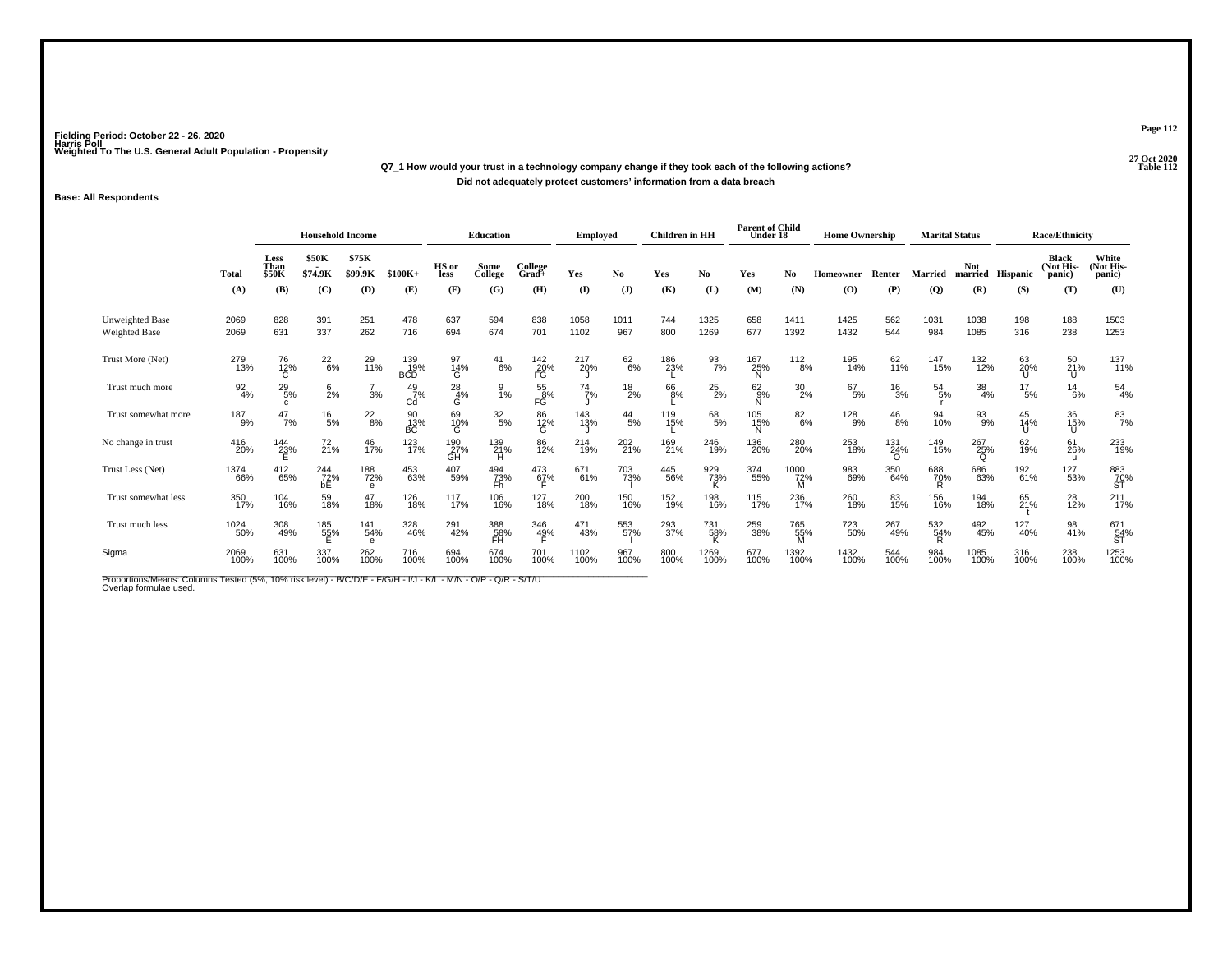# **27 Oct 2020Q7\_2 How would your trust in a technology company change if they took each of the following actions?Was not transparent about how customer data is utilized**

### **Base: All Respondents**

|                                  |              | Gender          |                  |                   |                   | Age                |                  |                           |                          |                          | <b>Male Age</b>       |                   |                           |                         |                         | <b>Female Age</b> |                  |                                |                | <b>Region</b>         |                 |                |
|----------------------------------|--------------|-----------------|------------------|-------------------|-------------------|--------------------|------------------|---------------------------|--------------------------|--------------------------|-----------------------|-------------------|---------------------------|-------------------------|-------------------------|-------------------|------------------|--------------------------------|----------------|-----------------------|-----------------|----------------|
|                                  | Total        | Male            | Female           | 18-34             | 35-44             | 45-54              | 55-64            | $65+$                     | 18-34                    | 35-44                    | 45-54                 | 55-64             | $65+$                     | 18-34                   | 35-44                   | 45-54             | 55-64            | $65+$                          | North-<br>east | South                 | Mid-<br>west    | West           |
|                                  | (A)          | (B)             | (C)              | (D)               | (E)               | (F)                | (G)              | (H)                       | $($ I                    | $(\mathbf{J})$           | (K)                   | (L)               | (M)                       | (N)                     | (0)                     | (P)               | $\overline{Q}$   | (R)                            | (S)            | (T)                   | (U)             | (V)            |
| Unweighted Base<br>Weighted Base | 2069<br>2069 | 952<br>991      | 1117<br>1078     | 612<br>609        | 325<br>345        | 290<br>342         | 327<br>335       | 515<br>439                | 295<br>302               | 158<br>170               | 131<br>168*           | 125<br>$154*$     | 243<br>197                | 317<br>307              | 167<br>174              | 159<br>173        | 202<br>181       | 272<br>242                     | 426<br>364     | 822<br>790            | 412<br>436      | 409<br>479     |
| Trust More (Net)                 | 295<br>14%   | 186<br>19%      | 109<br>10%       | 150<br>25%<br>FGH | 72<br>21%<br>FGH  | 35<br>10%<br>H     | $^{23}_{7\%}$    | $^{14}_{3\%}$             | 95<br>31%<br><b>KLMN</b> | 46<br>27%<br><b>kLMO</b> | 27<br>16%<br>IMP      | $^{11}_{7\%}$     | 4%                        | 56<br>18%<br><b>PQR</b> | 27<br>15%<br><b>PQR</b> | $\frac{8}{5%}$    | $^{13}_{7\%}$    | $\frac{7}{3}$ %                | 52<br>14%      | 126<br>16%<br>U       | $^{37}_{9\%}$   | 80<br>17%<br>U |
| Trust much more                  | 98<br>5%     | 63<br>6%        | $\frac{35}{3\%}$ | 47<br>8%<br>FGH   | 31<br>9%<br>FGH   | $^{10}_{3\%}$      | 2%               | $\frac{3}{1%}$            | 29<br>10%<br>LM          | 21<br>12%<br>kLMo        | $\frac{9}{5}$ %<br>Mo | $\frac{3}{2\%}$   |                           | $^{18}_{6\%}$<br>РŘ     | $\frac{10}{P}$ R%       | 1%                | $\frac{4}{2}$ %  | $\frac{2}{1%}$                 | $^{20}_{6\%}$  | $\frac{38}{5\%}$<br>u | $^{10}_{2\%}$   | 306%<br>Ű      |
| Trust somewhat more              | 197<br>10%   | $^{123}_{12\%}$ | $^{74}$ 7%       | 103<br>17%<br>FGH | 41<br>12%<br>GH   | $^{25}_{7\%}$<br>Ĥ | $^{16}_{5\%}$    | $^{11}_{3\%}$             | 66<br>22%<br><b>KLMN</b> | 25<br>14%<br>LM          | 18<br>11%<br>Mp       | $\frac{8}{5%}$    | $\frac{6}{3%}$            | 38<br>12%<br><b>PQR</b> | 17<br>10%<br>pŔ         | $\frac{6}{4}$ %   | $\frac{8}{5%}$   | $\frac{5}{2%}$                 | $32\atop 9\%$  | 88<br>11%             | $^{27}_{6\%}$   | 50<br>10%<br>u |
| No change in trust               | 462<br>22%   | 223<br>22%      | 240<br>22%       | 170<br>28%<br>qH  | 105<br>30%<br>fGH | 77<br>23%<br>H     | 70<br>21%<br>H   | $^{41}_{9\%}$             | 78<br>26%<br>M           | 54<br>32%<br>M           | 41<br>24%<br>M        | 32<br>21%<br>M    | $^{17}_{9\%}$             | 92<br>30%<br>pqR        | 50<br>29%<br>R          | 36<br>21%<br>R    | 38<br>21%<br>R   | 24<br>10%                      | 96<br>26%      | 173<br>22%            | 110<br>25%      | 83<br>17%      |
| Trust Less (Net)                 | 1311<br>63%  | 582<br>59%      | 729<br>68%       | 289<br>47%        | 168<br>49%        | 230<br>67%<br>ĎΕ   | 241<br>72%<br>DE | 384<br>88%<br>DEFĞ        | 129<br>43%               | 70<br>41%                | 100<br>60%            | 110<br>72%<br>IJk | 172<br>88%<br>IJKL        | 160<br>52%              | 97<br>56%               | 129<br>75%<br>NOK | 131<br>72%<br>NŌ | $^{212}_{87\%}$<br><b>NOPQ</b> | 216<br>59%     | 491<br>62%            | 289<br>66%<br>s | 316<br>66%     |
| Trust somewhat less              | 413<br>20%   | 193<br>19%      | 220<br>20%       | 107<br>18%        | 71<br>21%         | 53<br>15%          | 70<br>21%        | 112<br>26%<br>DF          | 45<br>15%                | 34<br>20%                | 23<br>14%             | 31<br>20%         | 61<br>31%<br><b>IJKIr</b> | 62<br>20%               | 37<br>21%               | 30<br>17%         | 39<br>21%        | $\frac{51}{21\%}$              | 61<br>17%      | 164<br>21%            | 90<br>21%       | 99<br>21%      |
| Trust much less                  | 898<br>43%   | 389<br>39%      | 509<br>47%       | 182<br>30%        | 97<br>28%         | 177<br>52%<br>ĎΕ   | 172<br>51%<br>DE | 272<br>62%<br><b>DEFG</b> | 84<br>28%                | $^{37}_{21\%}$           | 77<br>46%             | 79<br>52%         | 111<br>57%                | 97<br>32%               | 60<br>35%               | 99<br>57%<br>ΝÔ   | 92<br>51%<br>NO  | 160<br>66%<br><b>NOQm</b>      | 155<br>43%     | $\frac{327}{41\%}$    | 199<br>46%      | 217<br>45%     |
| Sigma                            | 2069<br>100% | 991<br>100%     | 1078<br>100%     | 609<br>100%       | 345<br>100%       | 342<br>100%        | 335<br>100%      | 439<br>100%               | 302<br>100%              | 170<br>100%              | 168<br>100%           | 154<br>100%       | 197<br>100%               | 307<br>100%             | 174<br>100%             | 173<br>100%       | 181<br>100%      | 242<br>100%                    | 364<br>100%    | 790<br>100%           | 436<br>100%     | 479<br>100%    |

Proportions/Means: Columns Tested (5%, 10% risk level) - B/C - D/E/F/G/H - I/J/K/L/M - N/O/P/Q/R - I/N - J/O - K/P - L/Q - M/R - S/T/U/V<br>Overlap formulae used. \*small base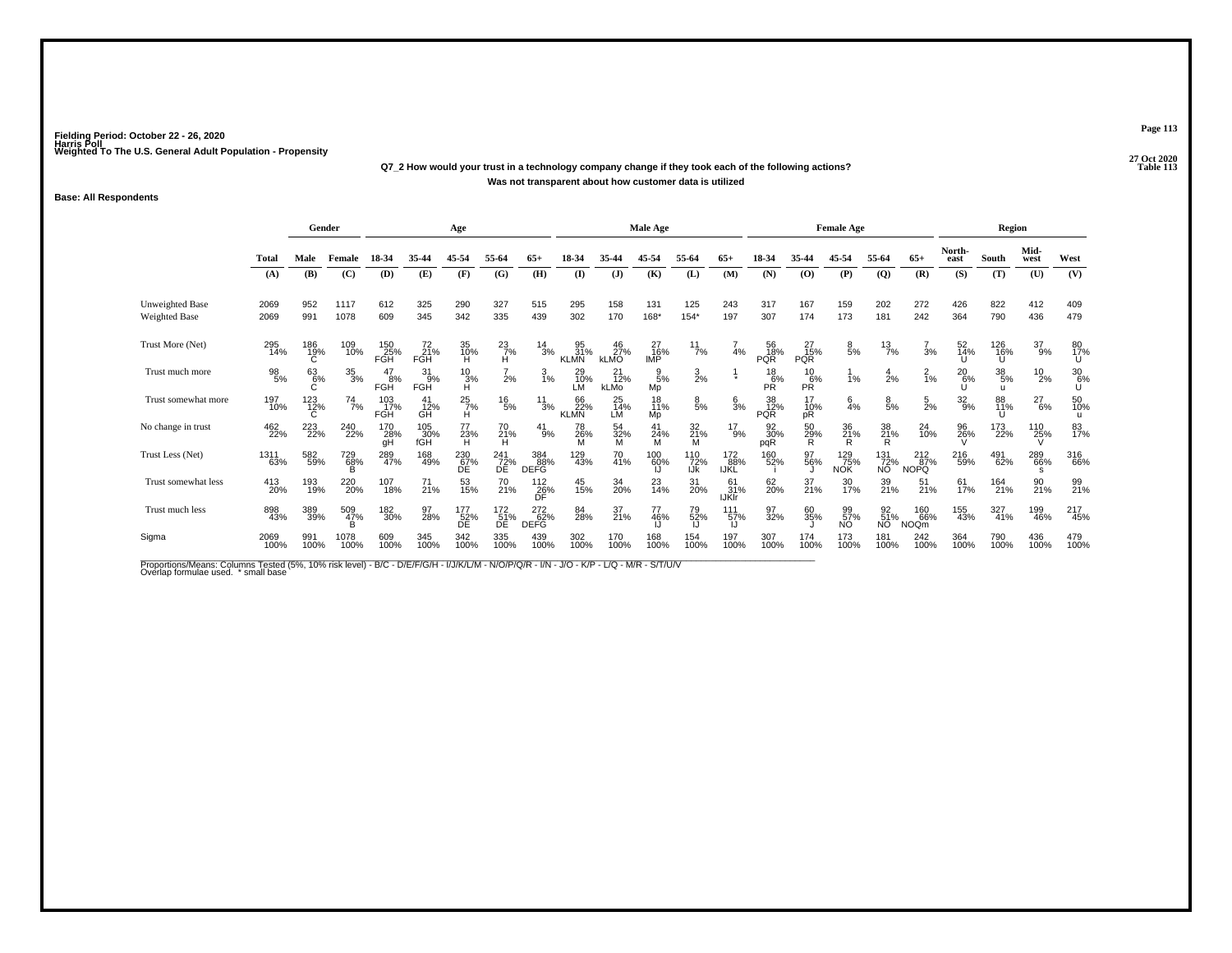# **27 Oct 2020Q7\_2 How would your trust in a technology company change if they took each of the following actions?Was not transparent about how customer data is utilized**

### **Base: All Respondents**

|                                                                                                                                          |              |                              | <b>Household Income</b> |                  |                        |                       | <b>Education</b>    |                        | Emploved     |               | <b>Children</b> in HH |                  | <b>Parent of Child</b><br>Under 18 |                 | <b>Home Ownership</b> |                        |                             | <b>Marital Status</b>  |                 | <b>Race/Ethnicity</b>               |                              |
|------------------------------------------------------------------------------------------------------------------------------------------|--------------|------------------------------|-------------------------|------------------|------------------------|-----------------------|---------------------|------------------------|--------------|---------------|-----------------------|------------------|------------------------------------|-----------------|-----------------------|------------------------|-----------------------------|------------------------|-----------------|-------------------------------------|------------------------------|
|                                                                                                                                          | Total        | Less<br>Than<br><b>\$50K</b> | <b>\$50K</b><br>\$74.9K | \$75K<br>\$99.9K | $$100K+$               | HS or<br>less         | Some<br>College     | College<br>Grad+       | Yes          | No            | Yes                   | No               | Yes                                | No              | <b>Homeowner</b>      | Renter                 | <b>Married</b>              | <b>Not</b><br>married  | <b>Hispanic</b> | <b>Black</b><br>(Not His-<br>panic) | White<br>(Not His-<br>panic) |
|                                                                                                                                          | (A)          | (B)                          | (C)                     | (D)              | (E)                    | (F)                   | (G)                 | (H)                    | $($ I        | $\mathbf{J}$  | (K)                   | (L)              | (M)                                | (N)             | (0)                   | (P)                    | $\overline{Q}$              | (R)                    | (S)             | (T)                                 | (U)                          |
| <b>Unweighted Base</b><br><b>Weighted Base</b>                                                                                           | 2069<br>2069 | 828<br>631                   | 391<br>337              | 251<br>262       | 478<br>716             | 637<br>694            | 594<br>674          | 838<br>701             | 1058<br>1102 | 1011<br>967   | 744<br>800            | 1325<br>1269     | 658<br>677                         | 1411<br>1392    | 1425<br>1432          | 562<br>544             | 1031<br>984                 | 1038<br>1085           | 198<br>316      | 188<br>238                          | 1503<br>1253                 |
| Trust More (Net)                                                                                                                         | 295<br>14%   | 76<br>12%                    | 35<br>10%               | 36<br>14%        | 138<br>19%<br>BC       | 104<br>15%<br>G       | 64<br>10%           | 127<br>18%<br>G        | 225<br>20%   | $^{70}_{7\%}$ | 168<br>21%            | 127<br>10%       | 151<br>22%<br>N                    | 145<br>10%      | $^{211}_{15\%}$       | 72<br>13%              | 130<br>13%                  | 165<br>15%             | 70<br>22%       | 55<br>23%<br>U                      | $\frac{141}{11\%}$           |
| Trust much more                                                                                                                          | 98<br>5%     | 24<br>4%<br>C.               | 1%                      | $\frac{9}{3}$ %  | 59<br>8%<br><b>BCd</b> | $\frac{31}{4\%}$<br>g | $^{15}_{2\%}$       | $\frac{52}{7}$ %<br>fĠ | 79<br>7%     | $^{19}_{2\%}$ | $\frac{53}{7}\%$      | 45<br>4%         | $^{54}_{8\%}$<br>N                 | 44<br>3%        | $^{67}_{5\%}$         | $^{25}_{5\%}$          | $^{50}_{5\%}$               | $^{49}_{4\%}$          | $^{25}_{8\%}$   | $17/7$ %                            | $^{49}_{4\%}$                |
| Trust somewhat more                                                                                                                      | 197<br>10%   | 53<br>8%                     | $^{30}_{9\%}$           | 27<br>10%        | 79<br>11%              | 73<br>11%             | $^{49}_{7\%}$       | 74<br>11%<br>g         | 146<br>13%   | $^{51}_{5\%}$ | 116<br>14%            | $^{81}_{6\%}$    | 97<br>14%<br>N                     | 100<br>7%       | 144<br>10%            | $^{47}_{9\%}$          | $80\!\!\!{}^{80}\!\!\!.8\%$ | 117<br>$11\%$          | 45<br>14%       | 39<br>16%<br>U                      | $\frac{92}{7}$ %             |
| No change in trust                                                                                                                       | 462<br>22%   | 165<br>26%<br>сD             | 66<br>20%               | 41<br>16%        | 154<br>22%             | 208<br>30%<br>GH      | 138<br>21%          | 116<br>17%             | 245<br>22%   | 217<br>22%    | 207<br>26%            | 256<br>20%       | 162<br>24%                         | 301<br>22%      | 280<br>20%            | 145<br>27%<br>$\Omega$ | 181<br>18%                  | 282<br>26%<br>$\Omega$ | 73<br>23%       | 65<br>27%                           | 264<br>21%                   |
| Trust Less (Net)                                                                                                                         | 1311<br>63%  | 390<br>62%                   | 237<br>70%<br>BE        | 185<br>71%<br>BE | 423<br>59%             | 381<br>55%            | 471<br>70%          | 458<br>6 <u>5</u> %    | 632<br>57%   | 679<br>70%    | 425<br>53%            | 887<br>70%       | 364<br>54%                         | 947<br>68%<br>м | 941<br>66%<br>р       | 326<br>60%             | 674<br>68%<br>R             | 638<br>59%             | 173<br>55%      | 117<br>49%                          | 847<br>68%<br>ST             |
| Trust somewhat less                                                                                                                      | 413<br>20%   | 129<br>20%                   | 78<br>23%<br>e          | 60<br>23%        | 121<br>17%             | 124<br>18%            | 138<br>20%          | 150<br>21%             | 225<br>20%   | 188<br>19%    | 146<br>18%            | 267<br>21%       | 126<br>19%                         | 287<br>21%      | 283<br>20%            | 118<br>22%             | 208<br>21%                  | 205<br>19%             | 56<br>18%       | 40<br>17%                           | 260<br>21%                   |
| Trust much less                                                                                                                          | 898<br>43%   | 261<br>41%                   | 159<br>47%              | 125<br>48%       | 302<br>42%             | 257<br>37%            | 333<br>4 <u>9</u> % | $\frac{308}{44\%}$     | 408<br>37%   | 491<br>51%    | 279<br>35%            | 620<br>49%<br>n. | 239<br>35%                         | 660<br>47%<br>м | 658<br>46%            | 209<br>38%             | 466<br>47%<br>R             | 433<br>40%             | 117<br>37%      | 77<br>33%                           | 588<br>47%<br>ST             |
| Sigma                                                                                                                                    | 2069<br>100% | 631<br>100%                  | 337<br>100%             | 262<br>100%      | 716<br>100%            | 694<br>100%           | 674<br>100%         | 701<br>100%            | 1102<br>100% | 967<br>100%   | 800<br>100%           | 1269<br>100%     | 677<br>100%                        | 1392<br>100%    | 1432<br>100%          | 544<br>100%            | 984<br>100%                 | 1085<br>100%           | 316<br>100%     | 238<br>100%                         | 1253<br>100%                 |
| Proportions/Means: Columns Tested (5%, 10% risk level) - B/C/D/E - F/G/H - I/J - K/L - M/N - O/P - Q/R - S/T/U<br>Overlap formulae used. |              |                              |                         |                  |                        |                       |                     |                        |              |               |                       |                  |                                    |                 |                       |                        |                             |                        |                 |                                     |                              |

**Page 114**

**P** Table 114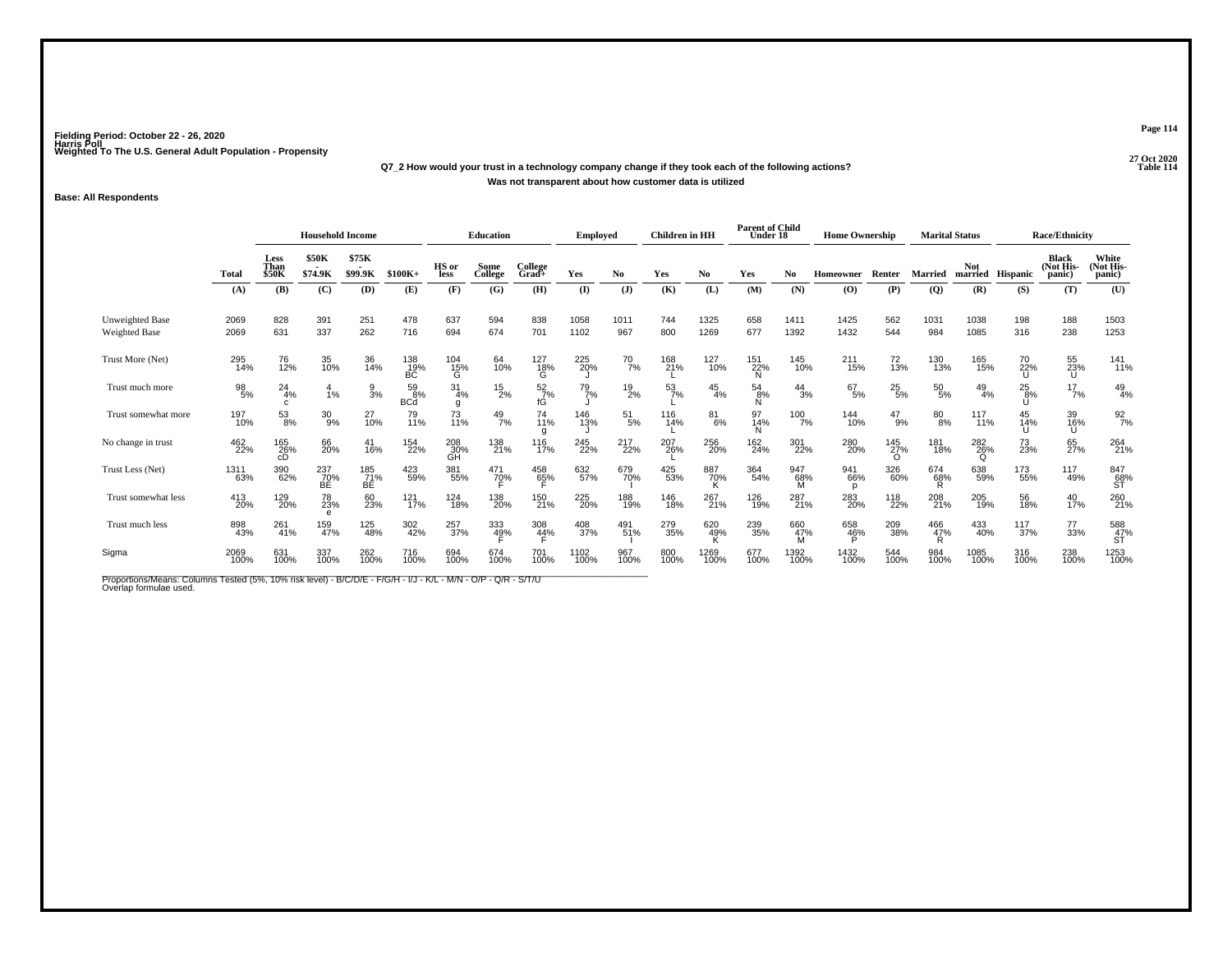# **27 Oct 2020Q7\_3 How would your trust in a technology company change if they took each of the following actions?Did not pay taxes or tried to avoid paying taxes**

### **Base: All Respondents**

|                                         |                   | Gender             |                  |                     | Age                      |                                          |                       |                           |                     |                           | <b>Male Age</b>   |                     |                     |                         |                       | <b>Female Age</b>        |                                      |                                     |                           | <b>Region</b>   |                 |                 |
|-----------------------------------------|-------------------|--------------------|------------------|---------------------|--------------------------|------------------------------------------|-----------------------|---------------------------|---------------------|---------------------------|-------------------|---------------------|---------------------|-------------------------|-----------------------|--------------------------|--------------------------------------|-------------------------------------|---------------------------|-----------------|-----------------|-----------------|
|                                         | Total             | Male               | Female           | 18-34               | 35-44                    | 45-54                                    | 55-64                 | $65+$                     | 18-34               | 35-44                     | 45-54             | 55-64               | $65+$               | 18-34                   | 35-44                 | 45-54                    | 55-64                                | $65+$                               | North-<br>east            | South           | Mid-<br>west    | West            |
|                                         | (A)               | (B)                | (C)              | (D)                 | (E)                      | (F)                                      | (G)                   | (H)                       | $($ $\Gamma$        | $(\mathbf{J})$            | (K)               | (L)                 | (M)                 | (N)                     | (0)                   | (P)                      | $\overline{Q}$                       | (R)                                 | (S)                       | (T)             | (U)             | (V)             |
| Unweighted Base<br><b>Weighted Base</b> | 2069<br>2069      | 952<br>991         | 1117<br>1078     | 612<br>609          | 325<br>345               | 290<br>342                               | 327<br>335            | 515<br>439                | 295<br>302          | 158<br>170                | 131<br>168*       | 125<br>$154*$       | 243<br>197          | 317<br>307              | 167<br>174            | 159<br>173               | 202<br>181                           | 272<br>242                          | 426<br>364                | 822<br>790      | 412<br>436      | 409<br>479      |
| Trust More (Net)                        | 296<br>14%        | 188<br>19%         | 109<br>10%       | 136<br>22%<br>FGH   | 93<br>27%<br>FGH         | 46<br>13%<br>GH                          | $\frac{14}{4%}$<br>h. | 2%                        | 82<br>27%<br>LMN    | 59<br>35%<br><b>KLMO</b>  | $\frac{35}{21\%}$ | $\frac{5}{3}$ %     | $\frac{6}{3}$ %     | 54<br>18%<br>PQR        | 34<br>19%<br>PQR      | $^{10}_{6\%}$            | $\frac{9}{R}$ %                      |                                     | 49<br>13%<br>ū            | 133<br>17%<br>U | 39<br>9%        | 76<br>16%<br>U  |
| Trust much more                         | $\frac{105}{5\%}$ | $^{66}_{7\%}$      | $\frac{39}{4\%}$ | $^{40}_{7\%}$<br>GH | 46<br>13%<br><b>DFGH</b> | $\frac{13}{4%}$<br>gН                    | 4<br>1%               | $\frac{3}{1\%}$           | $^{21}_{7\%}$<br>LM | 31<br>18%<br><b>IKLMO</b> | 10<br>6%<br>Imp   | 1%                  | $\frac{3}{1\%}$     | $^{19}_{6\%}$<br>pqR    | 15<br>9%<br>PQR       | $\frac{3}{1\%}$          | $\frac{3}{2\%}$                      |                                     | $\frac{15}{4%}$           | $^{46}_{6\%}$   | $\frac{18}{4%}$ | $^{26}_{\ 5\%}$ |
| Trust somewhat more                     | $^{191}_{9\%}$    | $\frac{122}{12\%}$ | 69<br>6%         | 96<br>16%<br>FGH    | 47<br>14%<br>GH          | 33<br>10%<br>GH                          | $\frac{11}{3%}$<br>h. | $\frac{5}{1\%}$           | 61<br>20%<br>LMÑ    | $^{28}_{17\%}$ LM         | 25<br>15%<br>LMP  | $\frac{4}{3}$ %     | $\frac{4}{2}$ %     | 35<br>11%<br><b>PQR</b> | $^{18}_{10\%}$<br>pQR | $\frac{8}{R}$ %          | $\frac{4}{R}$                        |                                     | 34<br>9%                  | 86<br>11%<br>U  | $^{21}_{5\%}$   | 50<br>10%       |
| No change in trust                      | 483<br>23%        | 253<br>26%<br>c    | 230<br>21%       | 173<br>28%          | 89<br>26%                | 81<br>24%                                | 82<br>24%             | 58<br>13%                 | 87<br>29%           | 39<br>23%                 | 48<br>29%         | $\frac{45}{30\%}$ M | 33<br>17%           | 86<br>28%<br>рŔ         | 51<br>29%<br>pR       | 33<br>19%<br>R           | 36<br>20%<br>R                       | 25<br>10%                           | 88<br>24%<br>$\mathbf{v}$ | 193<br>24%      | 118<br>27%      | 84<br>18%       |
| Trust Less (Net)                        | 1290<br>62%       | 550<br>56%         | 740<br>69%       | 299<br>49%          | 163<br>47%               | $^{215}_{\substack{63\%\\ \textrm{DE}}}$ | 239<br>71%<br>DEf     | 374<br>85%<br><b>DEFG</b> | 133<br>44%          | 73<br>43%                 | 85<br>50%         | 103<br>67%<br>IJΚ   | 157<br>.80%<br>IJŘĽ | 167<br>54%              | 90<br>52%             | 130<br>75%<br><b>NOK</b> | 136                                  | 216<br>89%<br>75% - 89%<br>NO NOPOM | 226<br>62%                | 465<br>59%      | 279<br>64%      | 319<br>67%      |
| Trust somewhat less                     | 376<br>18%        | 192<br>19%         | 185<br>17%       | 129<br>21%<br>fh    | 57<br>17%                | 50<br>15%                                | 72<br>21%             | 69<br>16%                 | 68<br>23%           | 28<br>17%                 | $^{25}_{15\%}$    | 37<br>24%           | 34<br>17%           | 60<br>20%               | 29<br>17%             | 24<br>14%                | 35<br>19%                            | 36<br>15%                           | 79<br>22%                 | 121<br>15%      | 74<br>17%       | 102 %           |
| Trust much less                         | 913<br>44%        | 359<br>36%         | 555<br>51%       | 171<br>28%          | 106<br>31%               | 165<br>48%<br>DE                         | 167<br>50%<br>ĎË      | 304<br>69%<br><b>DEFG</b> | 64<br>21%           | 45<br>26%                 | 59<br>35%         | 67<br>44%           | 124<br>63%<br>IJKL  | 107<br>35%              | 61<br>35%             | 106<br>61%<br><b>NOK</b> | $^{101}_{.55\%}$<br><b>NOI NOPOM</b> | 181<br>75%                          | 147<br>40%                | 344<br>44%      | 205<br>47%      | 217<br>45%      |
| Sigma                                   | 2069<br>100%      | 991<br>100%        | 1078<br>100%     | 609<br>100%         | 345<br>100%              | 342<br>100%                              | 335<br>100%           | 439<br>100%               | 302<br>100%         | 170<br>100%               | 168<br>100%       | 154<br>100%         | 197<br>100%         | 307<br>100%             | 174<br>100%           | 173<br>100%              | 181<br>100%                          | 242<br>100%                         | 364<br>100%               | 790<br>100%     | 436<br>100%     | 479<br>100%     |

Proportions/Means: Columns Tested (5%, 10% risk level) - B/C - D/E/F/G/H - I/J/K/L/M - N/O/P/Q/R - I/N - J/O - K/P - L/Q - M/R - S/T/U/V<br>Overlap formulae used. \*small base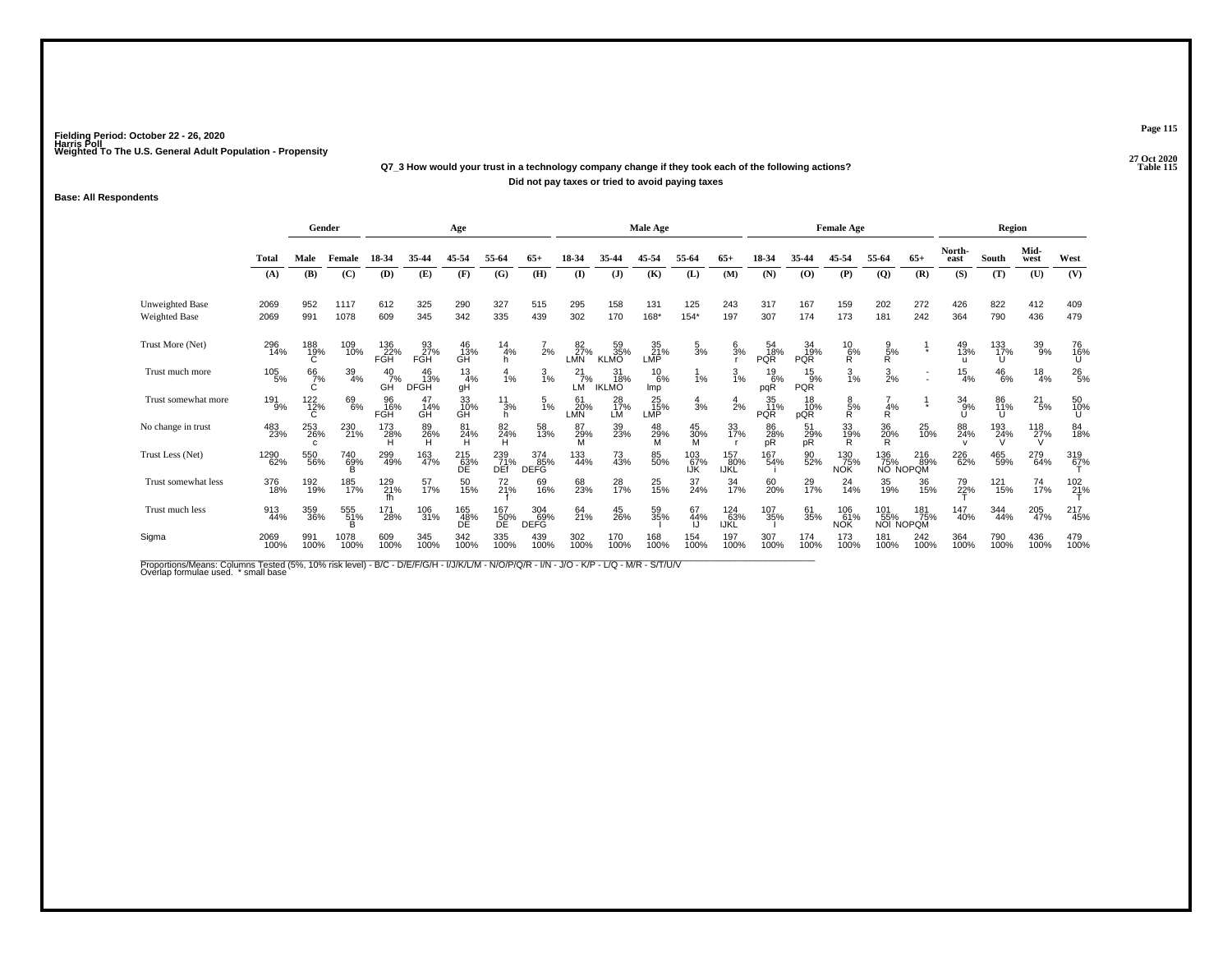# **27 Oct 2020Q7\_3 How would your trust in a technology company change if they took each of the following actions?Did not pay taxes or tried to avoid paying taxes**

## **Base: All Respondents**

|                                                                                                                                          |                 |                       | <b>Household Income</b>              |                  |                          |                    | <b>Education</b> |                       | Employed     |               | <b>Children</b> in HH |                  | <b>Parent of Child</b><br>Under 18 |                 | <b>Home Ownership</b>   |                        |                    | <b>Marital Status</b>             |                                | <b>Race/Ethnicity</b>               |                              |
|------------------------------------------------------------------------------------------------------------------------------------------|-----------------|-----------------------|--------------------------------------|------------------|--------------------------|--------------------|------------------|-----------------------|--------------|---------------|-----------------------|------------------|------------------------------------|-----------------|-------------------------|------------------------|--------------------|-----------------------------------|--------------------------------|-------------------------------------|------------------------------|
|                                                                                                                                          | <b>Total</b>    | Less<br>Than<br>\$50K | <b>\$50K</b><br>\$74.9K              | \$75K<br>\$99.9K | $$100K+$                 | HS or<br>less      | Some<br>College  | College<br>Grad+      | Yes          | No.           | Yes                   | No               | Yes                                | No.             | Homeowner               | Renter                 | <b>Married</b>     | <b>Not</b>                        | married Hispanic               | <b>Black</b><br>(Not His-<br>panic) | White<br>(Not His-<br>panic) |
|                                                                                                                                          | (A)             | (B)                   | (C)                                  | (D)              | (E)                      | (F)                | (G)              | (H)                   | $\mathbf{I}$ | (J)           | (K)                   | (L)              | (M)                                | (N)             | $\bf{(O)}$              | (P)                    | (Q)                | (R)                               | (S)                            | (T)                                 | (U)                          |
| <b>Unweighted Base</b><br><b>Weighted Base</b>                                                                                           | 2069<br>2069    | 828<br>631            | 391<br>337                           | 251<br>262       | 478<br>716               | 637<br>694         | 594<br>674       | 838<br>701            | 1058<br>1102 | 1011<br>967   | 744<br>800            | 1325<br>1269     | 658<br>677                         | 1411<br>1392    | 1425<br>1432            | 562<br>544             | 1031<br>984        | 1038<br>1085                      | 198<br>316                     | 188<br>238                          | 1503<br>1253                 |
| Trust More (Net)                                                                                                                         | 296<br>14%      | 75<br>12%<br>c        | $^{25}_{7\%}$                        | 33<br>12%        | 156<br>22%<br><b>BCD</b> | 114<br>16%<br>G    | $^{45}_{7\%}$    | 137<br>20%<br>G       | 234<br>21%   | $62\atop 6\%$ | 205<br>26%            | $\frac{91}{7\%}$ | 187<br>28%<br>N                    | 109<br>8%       | 228<br>16%              | 57<br>10%              | 144<br>15%         | 152<br>14%                        | 71<br>23%                      | 50<br>21%<br>U                      | 132<br>11%                   |
| Trust much more                                                                                                                          | $^{105}_{-5\%}$ | 25<br>4%              | $\frac{6}{2}$ %                      | $\frac{9}{3}$ %  | 63<br>9%<br>BCD          | $^{40}_{6\%}$<br>Ġ | $^{13}_{2\%}$    | $\frac{52}{7}\%$<br>G | 89/8%        | $^{16}_{2\%}$ | 76<br>10%             | $^{29}_{2\%}$    | 76<br>11%                          | $^{29}_{2\%}$   | $^{82}_{6\%}$           | $^{21}_{4\%}$          | $^{70}_{7\%}$<br>R | $\frac{35}{3%}$                   | 17<br>$.5\%$                   | 28<br>12%<br>sŪ                     | $^{45}_{4\%}$                |
| Trust somewhat more                                                                                                                      | 191<br>9%       | $^{50}_{8\%}$         | $^{19}_{6\%}$                        | $^{24}_{9\%}$    | 92<br>13%<br>ВC          | 74<br>11%<br>G     | $\frac{32}{5\%}$ | 85<br>12%<br>G        | 145<br>13%   | $^{46}_{5\%}$ | 129<br>16%            | 62/5%            | 111<br>16%<br>N                    | 80<br>6%        | $\frac{146}{10\%}$<br>P | $\frac{35}{7\%}$       | $^{74}_{8\%}$      | 117<br>i <sub>1</sub><br>$\Omega$ | 54<br>17%<br>tU                | 23<br>10%                           | $^{87}_{7\%}$                |
| No change in trust                                                                                                                       | 483<br>23%      | 160<br>25%            | 78<br>23%                            | 50<br>19%        | 157<br>22%               | 197<br>28%<br>gН   | 152<br>22%       | 134<br>19%            | 257<br>23%   | 226<br>23%    | 183<br>23%            | 300<br>24%       | 140<br>21%                         | 343<br>25%      | 293<br>20%              | 154<br>28%<br>$\Omega$ | 199<br>20%         | 284<br>26%<br>$\Omega$            | 63<br>20%                      | 61<br>26%                           | 299<br>24%                   |
| Trust Less (Net)                                                                                                                         | 1290<br>62%     | 396<br>63%            | $^{234}_{\substack{69\%\\{\rm bE}}}$ | 179<br>68%<br>E  | 403<br>56%               | 383<br>55%         | 477<br>71%<br>ĖĤ | 430<br>61%            | 611<br>55%   | 679<br>70%    | 412<br>52%            | 878<br>69%       | 349<br>52%                         | 941<br>68%<br>м | 911<br>64%              | 333<br>61%             | 641<br>65%         | 649<br>60%                        | 181<br>57%                     | 126<br>53%                          | ${}^{822}_{66\%}$ st         |
| Trust somewhat less                                                                                                                      | 376<br>18%      | 110<br>17%            | 72 <sub>%</sub>                      | 48<br>18%        | 123<br>17%               | 114<br>16%         | 140<br>21%       | 123<br>18%            | 216<br>20%   | 160<br>17%    | 145<br>18%            | 231<br>18%       | 115<br>17%                         | 261<br>19%      | 267<br>19%              | 93<br>17%              | 166<br>17%         | 210<br>19%                        | 67<br>21%                      | 40<br>17%                           | $^{215}_{17\%}$              |
| Trust much less                                                                                                                          | 913<br>44%      | 286<br>45%            | 162<br>4 <u>8</u> %                  | 131<br>50%       | 280<br>39%               | 269<br>39%         | 337<br>50%<br>Fĥ | 307<br>44%            | 395<br>36%   | 518<br>54%    | 267<br>33%            | 647<br>51%<br>ĸ  | 234<br>35%                         | 679<br>49%<br>M | 644<br>45%              | 240<br>44%             | 474<br>48%<br>R    | 439<br>40%                        | <sup>114</sup> <sub>36</sub> % | 86<br>36%                           | 606<br>48%<br>ST             |
| Sigma                                                                                                                                    | 2069<br>100%    | 631<br>100%           | 337<br>100%                          | 262<br>100%      | 716<br>100%              | 694<br>100%        | 674<br>100%      | 701<br>100%           | 1102<br>100% | 967<br>100%   | 800<br>100%           | 1269<br>100%     | 677<br>100%                        | 1392<br>100%    | 1432<br>100%            | 544<br>100%            | 984<br>100%        | 1085<br>100%                      | 316<br>100%                    | 238<br>100%                         | 1253<br>100%                 |
| Proportions/Means: Columns Tested (5%, 10% risk level) - B/C/D/E - F/G/H - I/J - K/L - M/N - O/P - Q/R - S/T/U<br>Overlap formulae used. |                 |                       |                                      |                  |                          |                    |                  |                       |              |               |                       |                  |                                    |                 |                         |                        |                    |                                   |                                |                                     |                              |

**Page 116**

**P** Table 116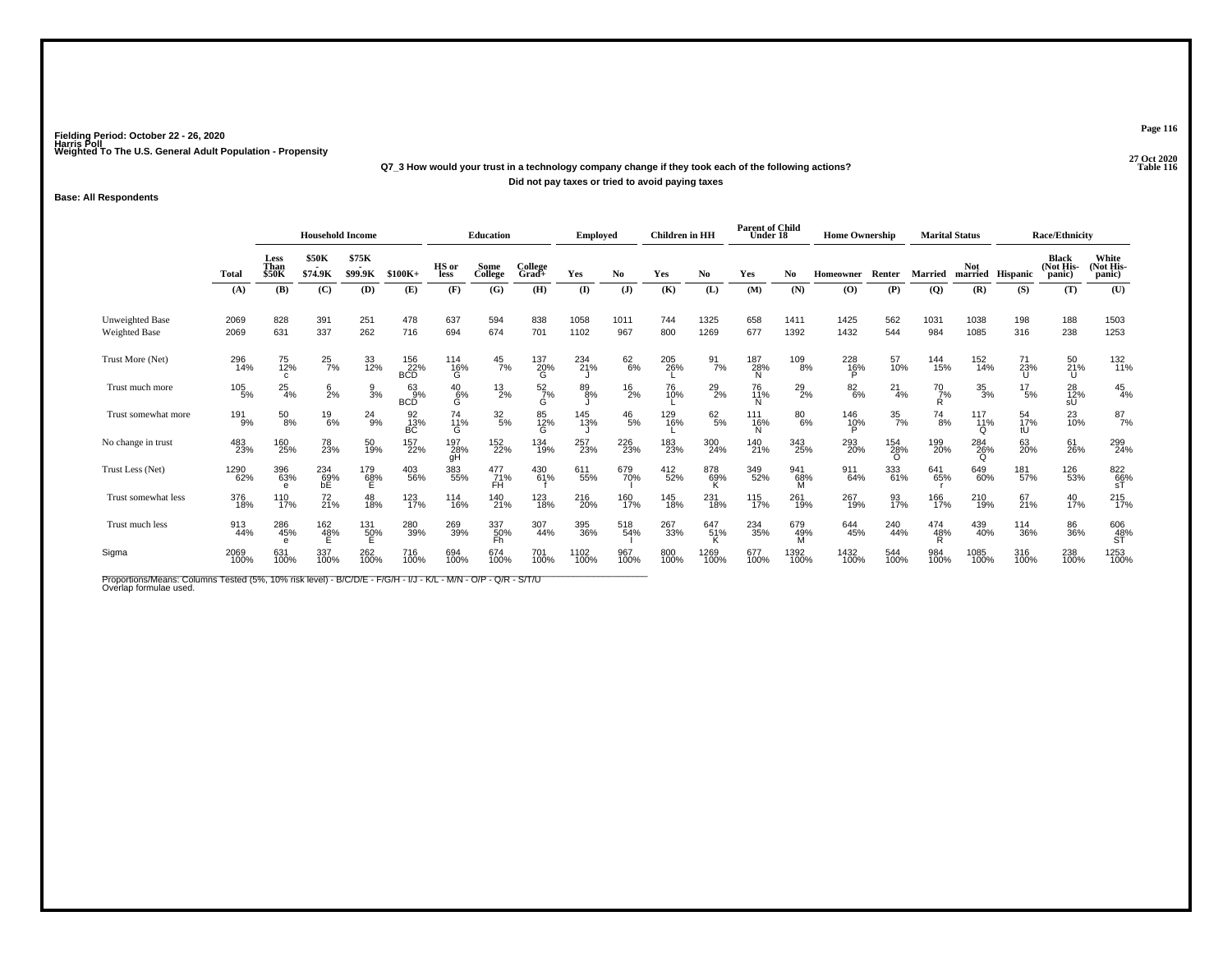**27 Oct 2020Q7\_4 How would your trust in a technology company change if they took each of the following actions?P** Table 117 **Gave the government a way to unlock its software to assist law enforcement in investigations**

## **Base: All Respondents**

|                                         |              | Gender      |              |                   |                        | Age               |                  |                           |                          |                          | <b>Male Age</b>  |                 |             |                    |                          | <b>Female Age</b> |                 |                           |                            | Region      |              |             |
|-----------------------------------------|--------------|-------------|--------------|-------------------|------------------------|-------------------|------------------|---------------------------|--------------------------|--------------------------|------------------|-----------------|-------------|--------------------|--------------------------|-------------------|-----------------|---------------------------|----------------------------|-------------|--------------|-------------|
|                                         | <b>Total</b> | Male        | Female       | 18-34             | 35-44                  | 45-54             | 55-64            | 65+                       | 18-34                    |                          | 45.54            | 55-64           | $65+$       | 18-34              | 35-44                    | 45-54             | 55-64           | $65+$                     | North-<br>east             | South       | Mid-<br>west | West        |
|                                         | (A)          | (B)         | (C)          | (D)               | (E)                    | (F)               | (G)              | (H)                       | (I)                      | (J)                      | (K)              | (L)             | (M)         | (N)                | (0)                      | (P)               | $\mathbf{Q}$    | (R)                       | (S)                        | (T)         | (U)          | (V)         |
| <b>Unweighted Base</b><br>Weighted Base | 2069<br>2069 | 952<br>991  | 1117<br>1078 | 612<br>609        | 325<br>345             | 290<br>342        | 327<br>335       | 515<br>439                | 295<br>302               | 158<br>170               | 131<br>168*      | 125<br>$154*$   | 243<br>197  | 317<br>307         | 167<br>174               | 159<br>173        | 202<br>181      | 272<br>242                | 426<br>364                 | 822<br>790  | 412<br>436   | 409<br>479  |
| Trust More (Net)                        | 793<br>38%   | 394<br>40%  | 399<br>37%   | 192<br>32%        | $\frac{142}{41%}$<br>D | 123<br>36%        | 123<br>37%       | 213<br>49%<br><b>DeFG</b> | 98<br>33%                | 94<br>55%<br><b>IKLO</b> | 60<br>36%        | 50<br>33%       | 91<br>46%   | 94<br>31%          | 48<br>27%                | 63<br>36%         | 73<br>40%<br>nO | 123<br>51%<br><b>NOPq</b> | 131<br>36%                 | 310<br>39%  | 172<br>39%   | 180<br>38%  |
| Trust much more                         | 300<br>15%   | 149<br>15%  | 151<br>14%   | 68<br>11%         | 52<br>15%              | 54<br>16%         | 42<br>13%        | 85<br>19%<br>Dg           | 33<br>11%                | 35<br>21%<br>ILO         | 29<br>17%        | $^{13}_{8\%}$   | 40<br>20%   | 34<br>11%          | 17<br>10%                | 25<br>15%         | 30<br>16%       | 45<br>19%<br>nÓ           | 49<br>13%                  | 121<br>15%  | 70<br>16%    | 61<br>13%   |
| Trust somewhat more                     | 493<br>24%   | 244<br>25%  | 249<br>23%   | 125<br>20%        | 90<br>26%              | 69<br>20%         | 80<br>24%        | 129<br>29%<br>DF          | 65<br>22%                | 59<br>35%<br>IKÕ         | 31<br>19%        | 37<br>24%       | 51<br>26%   | 60<br>19%          | 31<br>18%                | 37<br>22%         | 43<br>24%       | 78<br>32%<br><b>NOp</b>   | 82<br>23%                  | 189<br>24%  | 102<br>23%   | 119<br>25%  |
| No change in trust                      | 668<br>32%   | 313<br>32%  | 355<br>33%   | $^{191}_{31\%}$   | 120<br>35%             | 97<br>28%         | 126<br>38%<br>Fĥ | 134<br>30%                | 94<br>31%                | 43<br>25%                | 46<br>27%        | 63<br>41%<br>Jk | 67<br>34%   | 97<br>32%          | 77<br>44%<br><b>NPRJ</b> | 51<br>29%         | 63<br>35%       | 67<br>28%                 | 127<br>35%<br>$\mathsf{v}$ | 264<br>33%  | 142<br>33%   | 135<br>28%  |
| Trust Less (Net)                        | 608<br>29%   | 284<br>29%  | 324<br>30%   | 225<br>37%<br>EGH | 83<br>24%              | 122<br>36%<br>EGH | 86<br>26%        | 92 <sub>1%</sub>          | 109<br>36%<br>JM         | 33<br>19%                | 62<br>37%<br>JМ  | 40<br>26%       | 39<br>20%   | 116<br>38%<br>QR   | 49<br>28%                | 60<br>35%<br>R    | 46<br>25%       | 52 <sub>%</sub>           | 105<br>29%                 | 216<br>27%  | 122<br>28%   | 164<br>34%  |
| Trust somewhat less                     | 300<br>14%   | 135<br>14%  | 164<br>15%   | 115<br>19%<br>EĤ  | 35<br>10%              | 57<br>17%<br>eH   | 48<br>14%        | 45<br>10%                 | 42<br>14%                | $12\frac{2}{7}$ %        | 36<br>21%<br>JMp | 26<br>17%       | 19<br>10%   | 73<br>24%<br>OPQRI | 23<br>13%                | 21<br>12%         | $^{22}_{12\%}$  | 26<br>11%                 | 58<br>16%                  | 104<br>13%  | 63<br>14%    | 75<br>16%   |
| Trust much less                         | 308<br>15%   | 149<br>15%  | 159<br>15%   | 110<br>18%<br>GH  | 47<br>14%              | 66<br>19%<br>GĤ   | 39<br>12%        | 47<br>11%                 | 67<br>22%<br><b>JLMN</b> | $^{21}_{12\%}$           | 26<br>16%        | 15<br>10%       | 20<br>10%   | 43<br>14%          | 27<br>15%                | 39<br>23%<br>ngR  | 24<br>13%       | $^{27}_{11\%}$            | 48<br>13%                  | 112<br>14%  | 59<br>14%    | 89<br>19%   |
| Sigma                                   | 2069<br>100% | 991<br>100% | 1078<br>100% | 609<br>100%       | 345<br>100%            | 342<br>100%       | 335<br>100%      | 439<br>100%               | 302<br>100%              | 170<br>100%              | 168<br>100%      | 154<br>100%     | 197<br>100% | 307<br>100%        | 174<br>100%              | 173<br>100%       | 181<br>100%     | 242<br>100%               | 364<br>100%                | 790<br>100% | 436<br>100%  | 479<br>100% |

Proportions/Means: Columns Tested (5%, 10% risk level) - B/C - D/E/F/G/H - I/J/K/L/M - N/O/P/Q/R - I/N - J/O - K/P - L/Q - M/R - S/T/U/V<br>Overlap formulae used. \*small base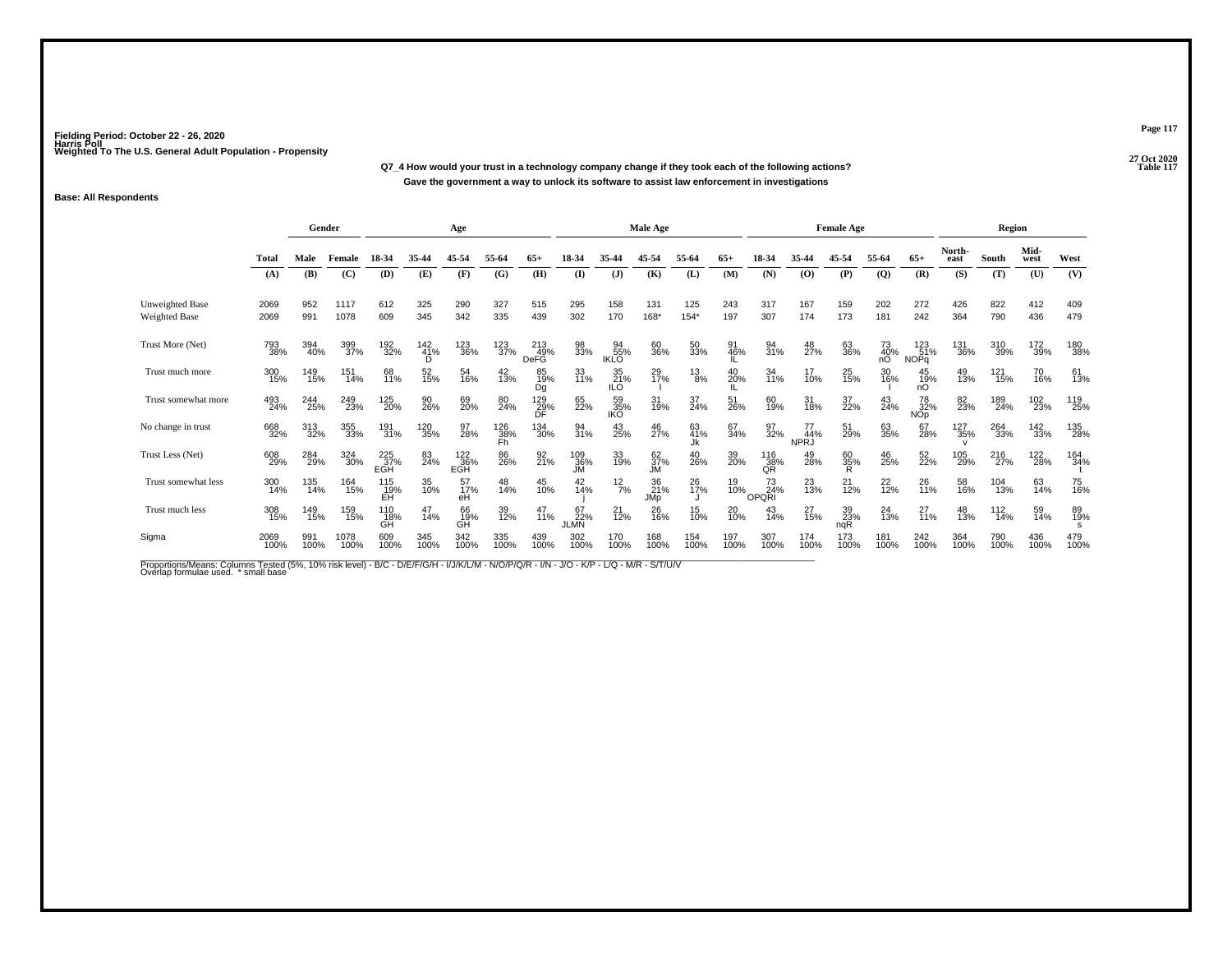**27 Oct 2020Q7\_4 How would your trust in a technology company change if they took each of the following actions? Table 118 Gave the government a way to unlock its software to assist law enforcement in investigations**

## **Base: All Respondents**

|                                                                                                                                          |              |                                     | <b>Household Income</b> |                       |                    |                  | <b>Education</b> |                    | <b>Employed</b> |                | <b>Children</b> in HH |                 | <b>Parent of Child</b><br>Under 18 |              | <b>Home Ownership</b> |                        |                       | <b>Marital Status</b> |                  | <b>Race/Ethnicity</b>        |                              |
|------------------------------------------------------------------------------------------------------------------------------------------|--------------|-------------------------------------|-------------------------|-----------------------|--------------------|------------------|------------------|--------------------|-----------------|----------------|-----------------------|-----------------|------------------------------------|--------------|-----------------------|------------------------|-----------------------|-----------------------|------------------|------------------------------|------------------------------|
|                                                                                                                                          | Total        | <b>Less</b><br>Than<br><b>\$50K</b> | <b>\$50K</b><br>\$74.9K | \$75K<br>\$99.9K      | $$100K+$           | HS or<br>less    | Some<br>College  | College<br>$Grad+$ | Yes             | No.            | Yes                   | No              | Yes                                | No           | <b>Homeowner</b>      | Renter                 | Married               | Not                   | married Hispanic | Black<br>(Not His-<br>panic) | White<br>(Not His-<br>panic) |
|                                                                                                                                          | (A)          | (B)                                 | (C)                     | (D)                   | (E)                | (F)              | (G)              | (H)                | (I)             | $(\mathbf{J})$ | (K)                   | (L)             | (M)                                | (N)          | (0)                   | (P)                    | $\overline{Q}$        | (R)                   | (S)              | (T)                          | (U)                          |
| Unweighted Base<br><b>Weighted Base</b>                                                                                                  | 2069<br>2069 | 828<br>631                          | 391<br>337              | 251<br>262            | 478<br>716         | 637<br>694       | 594<br>674       | 838<br>701         | 1058<br>1102    | 1011<br>967    | 744<br>800            | 1325<br>1269    | 658<br>677                         | 1411<br>1392 | 1425<br>1432          | 562<br>544             | 1031<br>984           | 1038<br>1085          | 198<br>316       | 188<br>238                   | 1503<br>1253                 |
| Trust More (Net)                                                                                                                         | 793<br>38%   | 223<br>35%                          | 115<br>34%              | 99<br>38%             | $\frac{321}{45\%}$ | 219<br>32%       | $^{251}_{37\%}$  | 323<br>46%<br>FG   | 437<br>40%      | 356<br>37%     | 325<br>41%            | 468<br>37%      | 289<br>43%<br>N                    | 503<br>36%   | 593<br>41%<br>P       | 169<br>31%             | 430<br>$\frac{44}{R}$ | 363<br>33%            | 106<br>34%       | 84<br>36%                    | 531<br>42%<br>S              |
| Trust much more                                                                                                                          | 300<br>15%   | 83<br>13%                           | 32<br>10%               | 35<br>14%             | 136<br>19%<br>BC   | 75<br>11%        | 97<br>14%        | 128<br>18%         | 156<br>14%      | 144<br>15%     | 121<br>15%            | 179<br>14%      | 114<br>17%<br>n                    | 186<br>13%   | 230<br>16%            | 57<br>10%              | 160<br>16%            | 140<br>13%            | $^{23}_{7\%}$    | 28<br>12%                    | $^{210}_{17\%}$              |
| Trust somewhat more                                                                                                                      | 493<br>24%   | 140<br>22%                          | 82<br>24%               | 64<br>24%             | 185<br>26%         | 144<br>21%       | 154<br>23%       | 195<br>28%<br>Fg   | 280<br>25%      | 212<br>22%     | 204<br>25%            | 289<br>23%      | 175<br>26%                         | 318<br>23%   | 363<br>25%<br>p       | 112<br>21%             | 270<br>27%<br>R       | 223<br>21%            | 83<br>26%        | 56<br>24%                    | 320<br>26%                   |
| No change in trust                                                                                                                       | 668<br>32%   | $^{211}_{33\%}$                     | $^{123}_{37\%}$         | 94<br>36%<br>$\theta$ | 195<br>27%         | 261<br>38%<br>gН | 214<br>32%       | 193<br>28%         | 342<br>31%      | 326<br>34%     | 229<br>29%            | 439<br>35%<br>K | 202<br>30%                         | 466<br>33%   | $\frac{444}{31\%}$    | 190<br>35%             | 288<br>29%            | 380<br>35%<br>Q       | 102<br>32%       | 76<br>32%                    | 416<br>33%                   |
| Trust Less (Net)                                                                                                                         | 608<br>29%   | 197<br>31%                          | 100<br>30%              | 70<br>27%             | 200<br>28%         | $^{214}_{31\%}$  | 209<br>31%       | 185<br>26%         | 324<br>29%      | 284<br>29%     | 245<br>31%            | 363<br>29%      | 185<br>27%                         | 423<br>30%   | 395<br>28%            | 185<br>34%<br>$\Omega$ | 267<br>27%            | 341<br>31%            | 108<br>34%       | 77<br>33%<br>U               | 306<br>24%                   |
| Trust somewhat less                                                                                                                      | 300<br>14%   | 86<br>14%                           | 51<br>15%               | 39<br>15%             | 100<br>14%         | 92<br>13%        | 111<br>16%       | 97<br>14%          | 148<br>13%      | 151<br>16%     | 112<br>14%            | 188<br>15%      | 84<br>12%                          | 215<br>15%   | 197<br>14%            | 87<br>16%              | 134<br>14%            | 166<br>15%            | 45<br>14%        | 33<br>14%                    | 151<br>12%                   |
| Trust much less                                                                                                                          | 308<br>15%   | 111<br>18%                          | 49<br>15%               | 30<br>12%             | 100<br>14%         | 122<br>18%       | 99<br>15%        | 88<br>13%          | 175<br>16%      | 133<br>14%     | 133<br>17%            | 175<br>14%      | 101<br>15%                         | 208<br>15%   | 198<br>14%            | 98<br>18%<br>$\Omega$  | 133<br>14%            | 175<br>16%            | 63<br>20%        | 44<br>18%<br>u               | 155<br>12%                   |
| Sigma                                                                                                                                    | 2069<br>100% | 631<br>100%                         | 337<br>100%             | 262<br>100%           | 716<br>100%        | 694<br>100%      | 674<br>100%      | 701<br>100%        | 1102<br>100%    | 967<br>100%    | 800<br>100%           | 1269<br>100%    | 677<br>100%                        | 1392<br>100% | 1432<br>100%          | 544<br>100%            | 984<br>100%           | 1085<br>100%          | 316<br>100%      | 238<br>100%                  | 1253<br>100%                 |
| Proportions/Means: Columns Tested (5%, 10% risk level) - B/C/D/E - F/G/H - I/J - K/L - M/N - O/P - Q/R - S/T/U<br>Overlap formulae used. |              |                                     |                         |                       |                    |                  |                  |                    |                 |                |                       |                 |                                    |              |                       |                        |                       |                       |                  |                              |                              |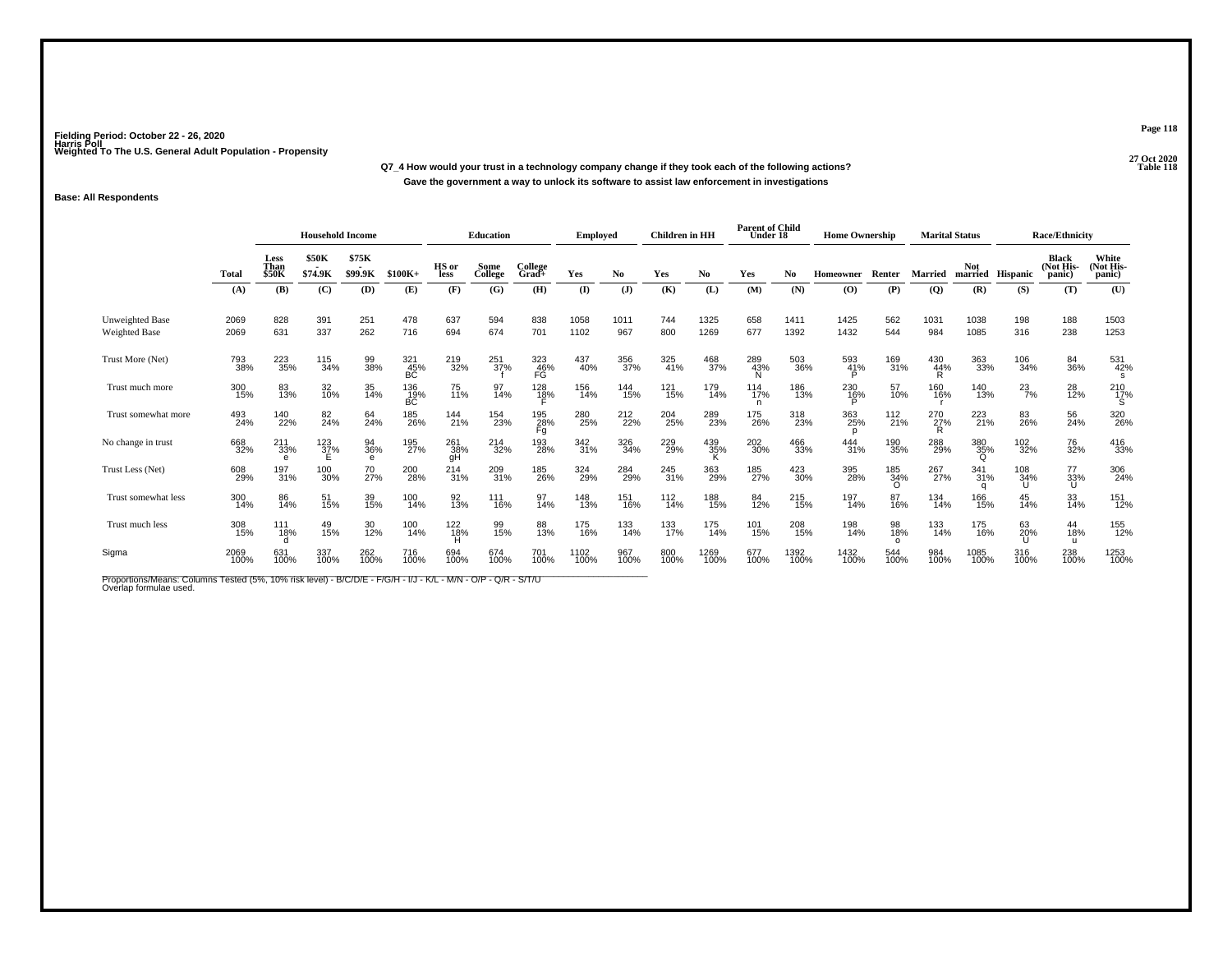# **27 Oct 2020Q7\_5 How would your trust in a technology company change if they took each of the following actions?Formed a business partnership with the government**

### **Base: All Respondents**

|                                  |                     | Gender          |               |                   |                    | Age               |                   |                                |                                  |                           | <b>Male Age</b>          |                  |                |                     |                 | <b>Female Age</b> |                |                      |                       | <b>Region</b>   |                 |                 |
|----------------------------------|---------------------|-----------------|---------------|-------------------|--------------------|-------------------|-------------------|--------------------------------|----------------------------------|---------------------------|--------------------------|------------------|----------------|---------------------|-----------------|-------------------|----------------|----------------------|-----------------------|-----------------|-----------------|-----------------|
|                                  | Total               | Male            | Female        | 18-34             | 35-44              | 45-54             | 55-64             | $65+$                          | 18-34                            |                           | 45-54                    | 55-64            | $65+$          |                     | 35-44           | 45-54             | 55-64          | $65+$                | North-<br>east        | South           | Mid-<br>west    | West            |
|                                  | (A)                 | (B)             | (C)           | (D)               | (E)                | (F)               | (G)               | (H)                            | $($ $\Gamma$                     | $(\mathbf{J})$            | (K)                      | (L)              | (M)            | (N)                 | (0)             | (P)               | $\mathbf{Q}$   | (R)                  | (S)                   | (T)             | (U)             | (V)             |
| Unweighted Base<br>Weighted Base | 2069<br>2069        | 952<br>991      | 1117<br>1078  | 612<br>609        | 325<br>345         | 290<br>342        | 327<br>335        | 515<br>439                     | 295<br>302                       | 158<br>170                | 131<br>168*              | 125<br>$154*$    | 243<br>197     | 317<br>307          | 167<br>174      | 159<br>173        | 202<br>181     | 272<br>242           | 426<br>364            | 822<br>790      | 412<br>436      | 409<br>479      |
| Trust More (Net)                 | 441<br>21%          | 255<br>26%      | 186<br>17%    | 162<br>27%<br>FGH | 115<br>33%<br>dFGH | 57<br>17%         | $^{41}_{12\%}$    | 66<br>15%                      | $\frac{92}{31\%}$<br><b>KLMn</b> | 81<br>48%<br><b>IKLMO</b> | 29<br>17%                | 20<br>13%        | 33<br>17%      | 70<br>23%<br>QR     | 34<br>19%       | 27<br>16%         | $^{21}_{12\%}$ | 33<br>14%            | 79<br>22%             | 155<br>20%      | 88<br>20%       | 119<br>25%      |
| Trust much more                  | $145$ <sub>7%</sub> | 101<br>10%      | $^{44}_{4\%}$ | 57<br>9%<br>GĤ    | FGH                | $^{22}_{6\%}$     | $\frac{6}{2}$ %   | $^{16}_{4\%}$                  | 37<br>12%<br>LMn                 | 38<br>22%<br><b>IKLMO</b> | $^{13}_{.8\%}$           | $\frac{2}{1%}$   | 6%             | $^{20}_{7\%}$<br>qR | $\frac{6}{4}$ % | $\frac{9}{5%}$    | 2%             | $\frac{5}{2%}$       | $^{24}$ <sub>7%</sub> | $^{51}_{6\%}$   | $^{28}_{6\%}$   | $^{41}_{9\%}$   |
| Trust somewhat more              | 296<br>14%          | 154<br>16%      | 142<br>13%    | 105<br>17%<br>FGH | 71<br>21%<br>FGH   | 34<br>10%         | 35<br>11%         | 50<br>11%                      | 55<br>18%<br>km                  | 44<br>26%<br>KLMo         | 16<br>10%                | 18<br>12%        | $^{22}_{11\%}$ | 50<br>16%           | 28<br>16%       | 18<br>10%         | 17<br>10%      | 29<br>12%            | 55<br>15%             | 103<br>13%      | 60<br>14%       | 78<br>16%       |
| No change in trust               | 811<br>39%          | 352<br>36%      | 459<br>43%    | 218<br>36%        | 127<br>37%         | 123<br>36%        | 153<br>46%<br>Def | $^{190}_{\hphantom{1}43\%}$ Df | 96<br>32%                        | 49<br>29%                 | 54<br>32%                | 73<br>48%<br>IJŘ | 80<br>40%      | 122<br>40%          | 78<br>45%       | 69<br>40%         | 79<br>44%      | 111<br>46%           | 163<br>45%            | 314<br>40%      | 171<br>39%      | 164<br>34%      |
| Trust Less (Net)                 | 818<br>40%          | 384<br>39%      | 434<br>40%    | 228<br>37%<br>e   | 103<br>30%         | 162<br>48%<br>DE  | $^{142}_{42\%}$   | $^{182}_{42\%}$                | 113<br>37%                       | 41<br>24%                 | 85<br>50%                | 61<br>40%        | 84<br>43%      | 115<br>38%          | 62<br>36%       | 78<br>45%         | 81<br>45%      | 98<br>40%            | 122<br>34%            | 322<br>41%      | 177<br>41%<br>s | 197<br>41%<br>s |
| Trust somewhat less              | 465<br>22%          | $^{212}_{21\%}$ | 253<br>23%    | 130<br>21%        | 55<br>16%          | 76<br>22%         | 87<br>26%         | $^{116}_{26\%}$                | 59<br>20%                        | 26<br>15%                 | 38<br>23%                | 38<br>25%        | 52<br>26%      | 71<br>23%           | 30<br>17%       | 38<br>22%         | 50<br>27%      | 65<br>27%<br>$\circ$ | 65<br>18%             | 183<br>23%<br>s | 100<br>23%      | 117<br>24%      |
| Trust much less                  | 353<br>17%          | 172<br>17%      | 181<br>17%    | 98<br>16%         | 48<br>14%          | 86<br>25%<br>DEGH | 54<br>16%         | 66<br>15%                      | 54<br>18%                        | $^{15}_{9\%}$             | 47<br>28%<br><b>iJLM</b> | 23<br>15%        | 33<br>17%      | 44<br>14%           | 33<br>19%       | 39<br>23%<br>nr   | 31<br>17%      | 33<br>14%            | 56<br>16%             | 139<br>18%      | 77<br>18%       | 80<br>17%       |
| Sigma                            | 2069<br>100%        | 991<br>100%     | 1078<br>100%  | 609<br>100%       | 345<br>100%        | 342<br>100%       | 335<br>100%       | 439<br>100%                    | 302<br>100%                      | 170<br>100%               | 168<br>100%              | 154<br>100%      | 197<br>100%    | 307<br>100%         | 174<br>100%     | 173<br>100%       | 181<br>100%    | 242<br>100%          | 364<br>100%           | 790<br>100%     | 436<br>100%     | 479<br>100%     |

Proportions/Means: Columns Tested (5%, 10% risk level) - B/C - D/E/F/G/H - I/J/K/L/M - N/O/P/Q/R - I/N - J/O - K/P - L/Q - M/R - S/T/U/V<br>Overlap formulae used. \*small base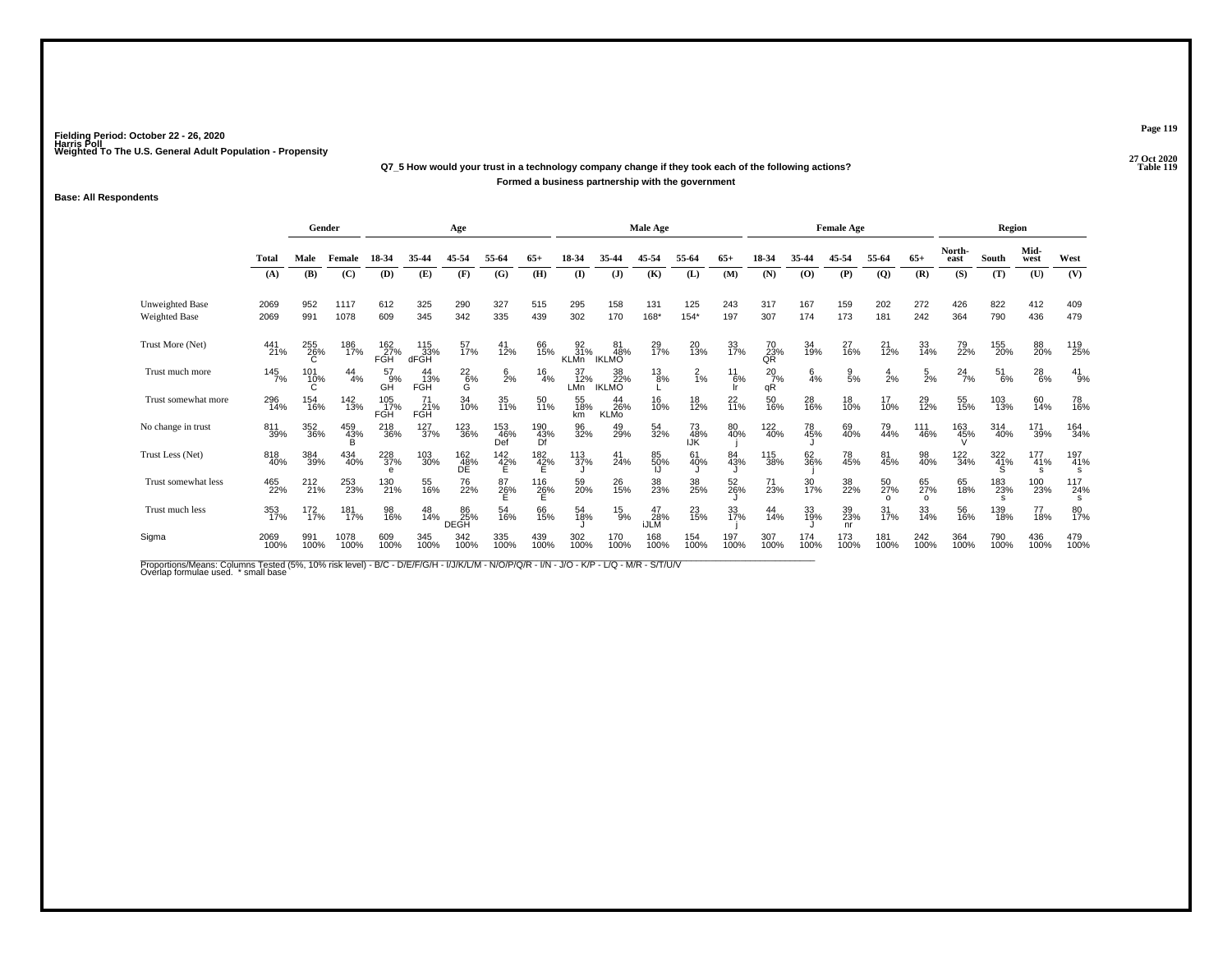# **27 Oct 2020Q7\_5 How would your trust in a technology company change if they took each of the following actions?Formed a business partnership with the government**

### **Base: All Respondents**

|                                                                                                                                          |              |                       | <b>Household Income</b> |                  |                         |                 | <b>Education</b> |                  | Employed     |                  | <b>Children</b> in HH |                 | <b>Parent of Child</b><br>Under 18 |                 | <b>Home Ownership</b>                    |                        | <b>Marital Status</b> |              |                  | <b>Race/Ethnicity</b>               |                              |
|------------------------------------------------------------------------------------------------------------------------------------------|--------------|-----------------------|-------------------------|------------------|-------------------------|-----------------|------------------|------------------|--------------|------------------|-----------------------|-----------------|------------------------------------|-----------------|------------------------------------------|------------------------|-----------------------|--------------|------------------|-------------------------------------|------------------------------|
|                                                                                                                                          | Total        | Less<br>Than<br>\$50K | <b>\$50K</b><br>\$74.9K | \$75K<br>\$99.9K | $$100K+$                | HS or<br>less   | Some<br>College  | College<br>Grad+ | Yes          | No.              | Yes                   | No              | Yes                                | No.             | <b>Homeowner</b>                         | Renter                 | <b>Married</b>        | <b>Not</b>   | married Hispanic | <b>Black</b><br>(Not His-<br>panic) | White<br>(Not His-<br>panic) |
|                                                                                                                                          | (A)          | (B)                   | (C)                     | (D)              | (E)                     | (F)             | (G)              | (H)              | $\mathbf{I}$ | (J)              | (K)                   | (L)             | (M)                                | (N)             | $\boldsymbol{\left( \mathbf{O} \right)}$ | (P)                    | (Q)                   | (R)          | (S)              | (T)                                 | (U)                          |
| <b>Unweighted Base</b><br><b>Weighted Base</b>                                                                                           | 2069<br>2069 | 828<br>631            | 391<br>337              | 251<br>262       | 478<br>716              | 637<br>694      | 594<br>674       | 838<br>701       | 1058<br>1102 | 1011<br>967      | 744<br>800            | 1325<br>1269    | 658<br>677                         | 1411<br>1392    | 1425<br>1432                             | 562<br>544             | 1031<br>984           | 1038<br>1085 | 198<br>316       | 188<br>238                          | 1503<br>1253                 |
| Trust More (Net)                                                                                                                         | 441<br>21%   | 100<br>16%            | 50<br>15%               | 62<br>24%<br>BC  | $^{214}_{30\%}$ BC      | 139<br>20%<br>G | 98<br>15%        | 203<br>29%<br>FG | 316<br>29%   | 125<br>13%       | 262<br>33%            | 179<br>14%      | 223<br>33%<br>N                    | 218<br>16%      | 337<br>24%                               | 87<br>16%              | $\frac{235}{24\%}$    | 206<br>19%   | 83<br>26%        | 63<br>27%<br>U                      | 228<br>18%                   |
| Trust much more                                                                                                                          | 145<br>7%    | $^{26}_{4\%}$         | $\frac{13}{4%}$         | $^{14}_{5\%}$    | 86<br>12%<br><b>BCD</b> | $^{35}_{\ 5\%}$ | $^{26}_{4\%}$    | 83<br>12%<br>FG  | 111<br>10%   | $\frac{34}{3%}$  | 103<br>13%            | $^{42}_{3\%}$   | 95<br>14%                          | $^{50}_{4\%}$   | 117<br>8%<br>D                           | $^{22}_{4\%}$          | $85\over 9%$<br>Ŕ     | 60<br>5%     | $^{20}_{6\%}$    | 26<br>11%<br>U                      | <sup>75</sup> <sub>6%</sub>  |
| Trust somewhat more                                                                                                                      | 296<br>14%   | 74<br>12%             | 37<br>11%               | 48<br>18%<br>ВC  | 128<br>18%<br>ВC        | 104<br>15%<br>g | $^{72}_{11\%}$   | 120<br>17%<br>G  | 205<br>19%   | $\frac{91}{9\%}$ | 159<br>20%            | 137<br>11%      | 128<br>19%<br>N                    | 168<br>12%      | 220<br>15%                               | 65<br>12%              | 150<br>15%            | 146<br>13%   | 63<br>20%        | 37<br>16%                           | 154<br>12%                   |
| No change in trust                                                                                                                       | 811<br>39%   | 249<br>39%            | $^{148}_{44\%}$         | 100<br>38%       | 256<br>36%              | 275<br>40%      | 270<br>40%       | 266<br>38%       | 373<br>34%   | 437<br>45%       | 261<br>33%            | 549<br>43%      | 217<br>32%                         | 594<br>43%<br>M | 552<br>39%                               | 219<br>40%             | 372<br>38%            | 439<br>40%   | 112<br>35%       | 77<br>33%                           | 534<br>43%                   |
| Trust Less (Net)                                                                                                                         | 818<br>40%   | 282<br>45%            | 139<br>41%<br>e         | 100<br>38%       | 245<br>34%              | 280<br>40%      | 306<br>45%       | 232<br>33%       | 413<br>37%   | 405<br>42%       | 277<br>35%            | 541<br>43%      | 237<br>35%                         | 581<br>42%<br>м | 543<br>38%                               | 238<br>44%<br>$\Omega$ | 378<br>38%            | 440<br>41%   | 121<br>38%       | 97<br>41%                           | 491<br>39%                   |
| Trust somewhat less                                                                                                                      | 465<br>22%   | 154<br>24%            | 89<br>26%               | 55<br>21%        | 133<br>19%              | 153<br>22%      | 181<br>27%       | 131<br>19%       | 242<br>22%   | 223<br>23%       | 154<br>19%            | 311<br>25%<br>ĸ | 133<br>20%                         | 332<br>24%<br>m | 304<br>21%                               | 141<br>26%<br>$\Omega$ | 220<br>22%            | 245<br>23%   | 79<br>25%        | 46<br>20%                           | 279<br>22%                   |
| Trust much less                                                                                                                          | 353<br>17%   | 128<br>20%<br>ce      | 51<br>15%               | 45<br>17%        | 112<br>16%              | 127<br>18%      | 125<br>19%       | 101<br>14%       | 171<br>16%   | 181<br>19%       | 123<br>15%            | 229<br>18%      | 104<br>15%                         | 248<br>18%      | 239<br>17%                               | 96<br>18%              | 158<br>16%            | 195<br>18%   | 41<br>13%        | 50<br>21%<br>s                      | $^{212}_{17\%}$              |
| Sigma                                                                                                                                    | 2069<br>100% | 631<br>100%           | 337<br>100%             | 262<br>100%      | 716<br>100%             | 694<br>100%     | 674<br>100%      | 701<br>100%      | 1102<br>100% | 967<br>100%      | 800<br>100%           | 1269<br>100%    | 677<br>100%                        | 1392<br>100%    | 1432<br>100%                             | 544<br>100%            | 984<br>100%           | 1085<br>100% | 316<br>100%      | 238<br>100%                         | 1253<br>100%                 |
| Proportions/Means: Columns Tested (5%, 10% risk level) - B/C/D/E - F/G/H - I/J - K/L - M/N - O/P - Q/R - S/T/U<br>Overlap formulae used. |              |                       |                         |                  |                         |                 |                  |                  |              |                  |                       |                 |                                    |                 |                                          |                        |                       |              |                  |                                     |                              |

**Page 120**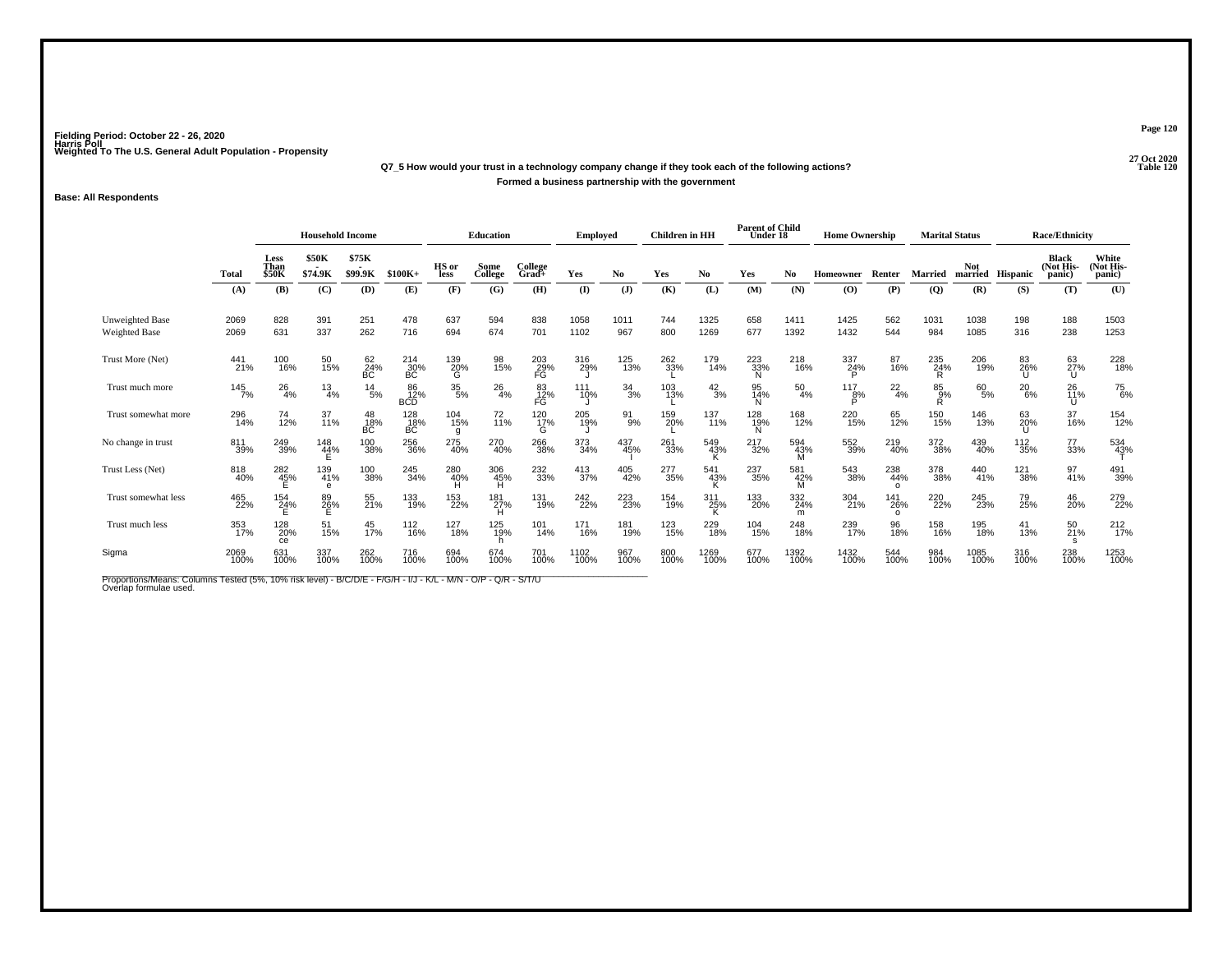#### **27 Oct 2020Q7\_6 How would your trust in a technology company change if they took each of the following actions? Table 121 Allowed its employees to unionize**

### **Base: All Respondents**

|                                         |              | Gender             |                 |                  |                  | Age              |                          |                          |               |                 | <b>Male Age</b>      |                  |                   |                  |                  | <b>Female Age</b> |                   |                 |                | Region           |                 |                 |
|-----------------------------------------|--------------|--------------------|-----------------|------------------|------------------|------------------|--------------------------|--------------------------|---------------|-----------------|----------------------|------------------|-------------------|------------------|------------------|-------------------|-------------------|-----------------|----------------|------------------|-----------------|-----------------|
|                                         | Total        | Male               | Female          | 18-34            | 35-44            | 45-54            | 55-64                    | $65+$                    | 18-34         | 35-44           | 45-54                | 55-64            | $65+$             | 18-34            | 35-44            | 45-54             | 55-64             | $65+$           | North-<br>east | South            | Mid-<br>west    | West            |
|                                         | (A)          | <b>(B)</b>         | (C)             | (D)              | (E)              | (F)              | (G)                      | (H)                      | (I)           | (J)             | (K)                  | (L)              | (M)               | (N)              | (O)              | (P)               | $\mathbf{Q}$      | (R)             | (S)            | (T)              | (U)             | (V)             |
| <b>Unweighted Base</b><br>Weighted Base | 2069<br>2069 | 952<br>991         | 1117<br>1078    | 612<br>609       | 325<br>345       | 290<br>342       | 327<br>335               | 515<br>439               | 295<br>302    | 158<br>170      | 131<br>168*          | 125<br>$154*$    | 243<br>197        | 317<br>307       | 167<br>174       | 159<br>173        | 202<br>181        | 272<br>242      | 426<br>364     | 822<br>790       | 412<br>436      | 409<br>479      |
| Trust More (Net)                        | 765<br>37%   | 369<br>37%         | 396<br>37%      | 258<br>42%<br>GĤ | 154<br>45%<br>GH | $^{126}_{37\%}$  | 83<br>25%                | $^{145}_{33\%}$          | 122<br>40%    | 81<br>48%<br>LM | 65<br>38%            | 35<br>23%        | 66<br>34%         | 136<br>44%<br>QR | 73<br>42%<br>O   | 62<br>36%         | 48<br>26%         | 78<br>32%       | 135<br>37%     | 268<br>34%       | 166<br>38%      | 195<br>41%      |
| Trust much more                         | 326<br>16%   | 160<br>16%         | 165<br>15%      | 114<br>19%<br>G  | 58<br>17%<br>G   | 55<br>16%<br>G   | $^{30}_{9\%}$            | 69<br>16%<br>G           | 59<br>19%     | 35<br>21%       | $^{23}_{14\%}$       | 15<br>10%        | 29<br>15%         | 56<br>18%<br>Q   | 23<br>13%        | 32<br>18%<br>Q    | $^{15}_{8\%}$     | 40<br>16%<br>Q  | 45<br>12%      | 115<br>15%       | 69<br>16%       | 97<br>20%<br>St |
| Trust somewhat more                     | 440<br>21%   | 209<br>21%         | 231<br>21%      | 143<br>24%<br>GH | 96<br>28%<br>GH  | $^{72}_{21\%}$   | 53<br>16%                | 76<br>17%                | 64<br>21%     | 46<br>27%       | 42<br>25%            | 20<br>13%        | 37<br>19%         | 80<br>26%<br>pR  | 50<br>29%<br>PqR | 30<br>17%         | 33<br>18%         | 39<br>16%       | 90<br>25%      | 153<br>19%       | 97<br>22%       | 99<br>21%       |
| No change in trust                      | 948<br>46%   | 428<br>43%         | 520<br>$-48%$   | 240<br>39%       | 137<br>40%       | 147<br>43%       | 191<br>57%<br><b>DEF</b> | 232<br>53%<br><b>DEF</b> | 119<br>40%    | 56<br>33%       | 66<br>39%            | 85<br>56%<br>IJK | 102<br>52%<br>IJk | 121<br>39%       | 81<br>47%        | 82<br>47%         | 106<br>58%<br>Nop | 131<br>54%<br>N | 157<br>43%     | 374<br>47%       | 209<br>48%      | 208<br>44%      |
| Trust Less (Net)                        | 356<br>17%   | 193<br>20%         | 162<br>15%      | 111<br>18%       | 53<br>15%        | 68<br>20%        | 61<br>18%                | 62<br>14%                | 60<br>20%     | 33<br>19%       | 38<br>23%            | 33<br>22%        | 29<br>15%         | 51<br>17%        | 20<br>12%        | 30<br>17%         | 28<br>15%         | 33<br>14%       | 72<br>20%      | 148<br>19%<br>u  | 61<br>14%       | 75<br>16%       |
| Trust somewhat less                     | 203<br>10%   | $\frac{117}{12\%}$ | $\frac{86}{8%}$ | 75<br>12%<br>н   | $^{28}_{8\%}$    | $\frac{32}{9\%}$ | 38<br>11%                | $\frac{30}{7\%}$         | 43<br>14%     | $^{15}_{9%}$    | 17<br>10%            | 24<br>16%<br>a   | $^{18}_{9%}$      | 32<br>10%        | $^{13}_{7\%}$    | $^{15}_{9%}$      | $^{14}_{8\%}$     | $^{12}_{\ 5\%}$ | 50<br>14%      | $^{67}_{8\%}$    | 42<br>10%       | $^{44}_{9\%}$   |
| Trust much less                         | 153<br>7%    | <sup>76</sup> 8%   | 77<br>7%        | $^{36}_{\ 6\%}$  | $^{25}_{7\%}$    | 36<br>11%        | $^{23}_{7\%}$            | $\frac{32}{7%}$          | $^{17}_{6\%}$ | 18<br>11%       | $^{21}_{12\%}$<br>im | $\frac{9}{6\%}$  | $^{10}_{\ 5\%}$   | $^{19}_{6\%}$    | 4%               | $^{15}_{9\%}$     | $^{14}_{7\%}$     | $^{22}_{9%}$    | $^{22}_{6\%}$  | 81<br>10%<br>SÚv | $\frac{19}{4%}$ | 31/6%           |
| Sigma                                   | 2069<br>100% | 991<br>100%        | 1078<br>100%    | 609<br>100%      | 345<br>100%      | 342<br>100%      | 335<br>100%              | 439<br>100%              | 302<br>100%   | 170<br>100%     | 168<br>100%          | 154<br>100%      | 197<br>100%       | 307<br>100%      | 174<br>100%      | 173<br>100%       | 181<br>100%       | 242<br>100%     | 364<br>100%    | 790<br>100%      | 436<br>100%     | 479<br>100%     |

Proportions/Means: Columns Tested (5%, 10% risk level) - B/C - D/E/F/G/H - I/J/K/L/M - N/O/P/Q/R - I/N - J/O - K/P - L/Q - M/R - S/T/U/V<br>Overlap formulae used. \*small base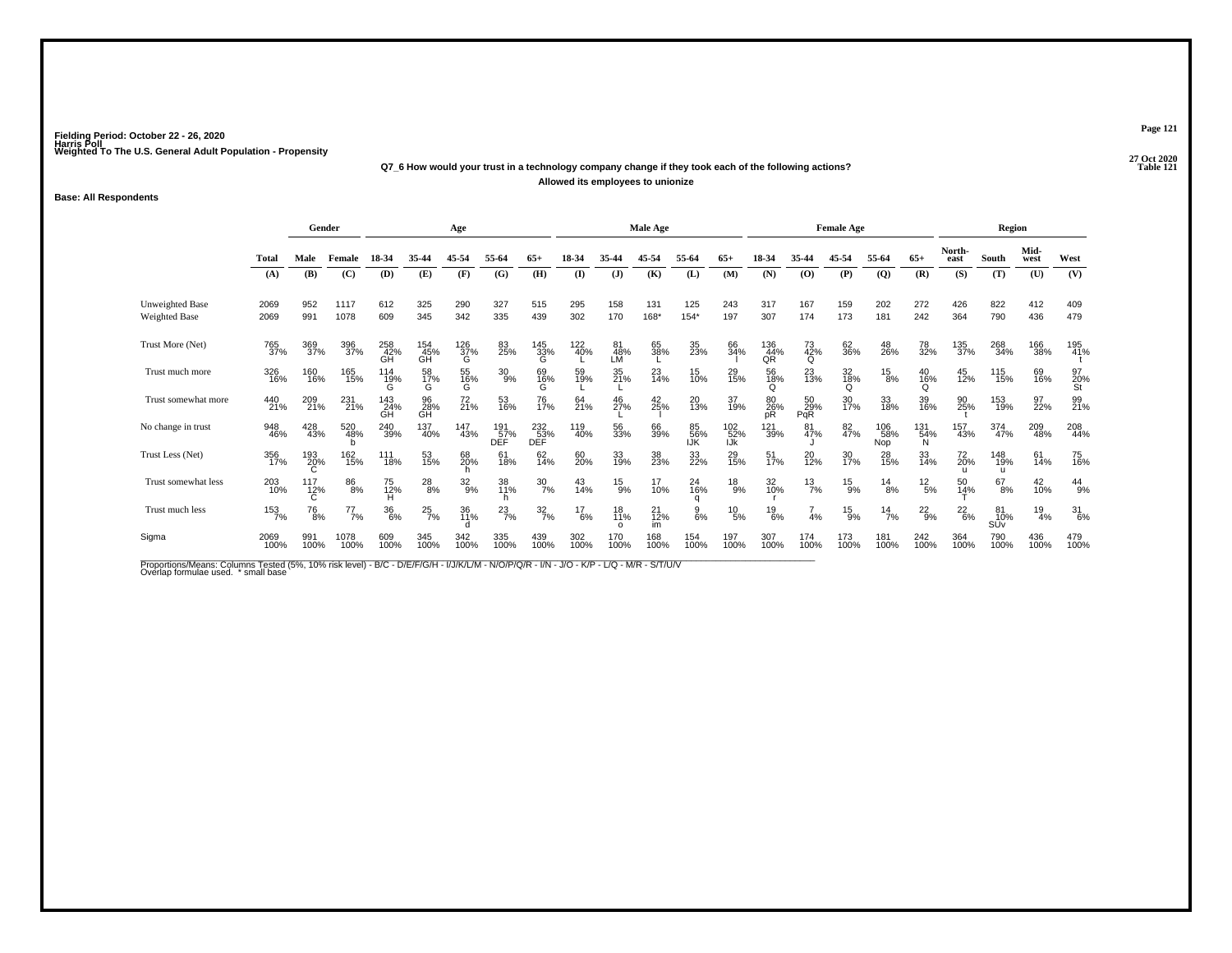# **27 Oct 2020Q7\_6 How would your trust in a technology company change if they took each of the following actions?Allowed its employees to unionize**

## **Base: All Respondents**

|                                                                                                                                          |              | <b>Household Income</b>      |                         |                  | <b>Education</b> |               | <b>Employed</b> |                     | <b>Children</b> in HH |                | <b>Parent of Child</b><br>Under 18 |                  | <b>Home Ownership</b>   |                  |                 | <b>Marital Status</b> |                        | <b>Race/Ethnicity</b> |                 |                              |                              |
|------------------------------------------------------------------------------------------------------------------------------------------|--------------|------------------------------|-------------------------|------------------|------------------|---------------|-----------------|---------------------|-----------------------|----------------|------------------------------------|------------------|-------------------------|------------------|-----------------|-----------------------|------------------------|-----------------------|-----------------|------------------------------|------------------------------|
|                                                                                                                                          | <b>Total</b> | Less<br>Than<br><b>\$50K</b> | <b>\$50K</b><br>\$74.9K | \$75K<br>\$99.9K | $$100K+$         | HS or<br>less | Some<br>College | College<br>$Grad +$ | Yes                   | No.            | Yes                                | No               | Yes                     | No.              | Homeowner       | Renter                | Married                | <b>Not</b><br>married | <b>Hispanic</b> | Black<br>(Not His-<br>panic) | White<br>(Not His-<br>panic) |
|                                                                                                                                          | (A)          | (B)                          | (C)                     | (D)              | (E)              | (F)           | (G)             | (H)                 | $\mathbf{I}$          | $(\mathbf{J})$ | (K)                                | (L)              | (M)                     | (N)              | (0)             | (P)                   | $\overline{Q}$         | (R)                   | (S)             | (T)                          | (U)                          |
| Unweighted Base<br><b>Weighted Base</b>                                                                                                  | 2069<br>2069 | 828<br>631                   | 391<br>337              | 251<br>262       | 478<br>716       | 637<br>694    | 594<br>674      | 838<br>701          | 1058<br>1102          | 1011<br>967    | 744<br>800                         | 1325<br>1269     | 658<br>677              | 1411<br>1392     | 1425<br>1432    | 562<br>544            | 1031<br>984            | 1038<br>1085          | 198<br>316      | 188<br>238                   | 1503<br>1253                 |
| Trust More (Net)                                                                                                                         | 765<br>37%   | 233<br>37%                   | 115<br>34%              | 98<br>37%        | 282<br>39%       | 233<br>34%    | 247<br>37%      | 285<br>41%          | 468<br>42%            | 297<br>31%     | 349<br>44%                         | 416<br>33%       | 298<br>44%<br>N         | 467<br>34%       | 523<br>37%      | 199<br>37%            | 383<br>39%             | 382<br>35%            | 140<br>44%      | $\frac{112}{47\%}$<br>U      | 411<br>33%                   |
| Trust much more                                                                                                                          | 326<br>16%   | 93<br>15%                    | 48<br>14%               | 39<br>15%        | 125<br>17%       | 104<br>15%    | 97<br>14%       | 124<br>18%          | 193<br>17%            | 133<br>14%     | 161<br>20%                         | 165<br>13%       | 142 <sub>21%</sub><br>N | 184<br>13%       | 237<br>17%<br>p | 67<br>12%             | 163<br>17%             | 162<br>15%            | 67<br>21%       | 45<br>19%                    | 182<br>15%                   |
| Trust somewhat more                                                                                                                      | 440<br>21%   | 140<br>22%                   | 67<br>20%               | 58<br>22%        | 158<br>22%       | 128<br>18%    | 150<br>22%      | 162<br>23%          | 275<br>25%            | 164<br>17%     | 189<br>24%                         | 251<br>20%       | 157<br>23%              | 283<br>20%       | 286<br>20%      | 131<br>24%            | 219<br>22%             | 220 <sub>%</sub>      | 73<br>23%       | 67<br>28%<br>U               | 229<br>18%                   |
| No change in trust                                                                                                                       | 948<br>46%   | 297<br>47%                   | 176<br>52%<br>E         | 121<br>46%       | 291<br>41%       | 329<br>47%    | 328<br>49%      | 291<br>41%          | 437<br>40%            | 511<br>53%     | 295<br>37%                         | 653<br>51%       | 252<br>37%              | 696<br>50%       | 657<br>46%      | 256<br>47%            | 434<br>44%             | 514<br>47%            | 122<br>39%      | 81<br>34%                    | 643<br>51%<br>ST             |
| Trust Less (Net)                                                                                                                         | 356<br>17%   | 102<br>16%                   | 46<br>14%               | 43<br>16%        | 142<br>20%       | 132<br>19%    | 99<br>15%       | 125<br>18%          | 197<br>18%            | 159<br>16%     | 155<br>19%                         | 201<br>16%       | 126<br>19%              | 230<br>16%       | 252<br>18%      | 89<br>16%             | 168<br>17%             | 188<br>17%            | 54<br>17%       | 44<br>19%                    | 198<br>16%                   |
| Trust somewhat less                                                                                                                      | 203<br>10%   | $^{51}_{8\%}$                | $^{26}_{8\%}$           | $^{23}_{9%}$     | 86<br>12%        | 75<br>11%     | $^{52}_{8\%}$   | 76<br>11%           | 117<br>11%            | 86<br>9%       | 93<br>12%                          | $^{111}_{9\%}$   | 69<br>10%               | 134<br>10%       | 143<br>10%      | 56<br>10%             | $\substack{81 \\ 8\%}$ | $^{122}_{11\%}$       | $^{26}_{8\%}$   | 39<br>16%<br>ŚŬ              | 109 <sub>%</sub>             |
| Trust much less                                                                                                                          | 153<br>7%    | $^{50}_{8\%}$                | $^{20}_{6\%}$           | $^{20}_{7\%}$    | 56<br>8%         | $^{57}_{8\%}$ | $^{47}_{7\%}$   | $^{49}_{7\%}$       | 807%                  | $^{72}_{7\%}$  | $63\atop8\%$                       | $\frac{90}{7\%}$ | $^{57}_{8\%}$           | $\frac{96}{7\%}$ | $^{109}_{8\%}$  | 33<br>6%              | 86<br>9%               | 67<br>6%              | $^{28}_{9%}$    | $\frac{5}{2}$ %              | $\frac{89}{7}\%$             |
| Sigma                                                                                                                                    | 2069<br>100% | 631<br>100%                  | 337<br>100%             | 262<br>100%      | 716<br>100%      | 694<br>100%   | 674<br>100%     | 701<br>100%         | 1102<br>100%          | 967<br>100%    | 800<br>100%                        | 1269<br>100%     | 677<br>100%             | 1392<br>100%     | 1432<br>100%    | 544<br>100%           | 984<br>100%            | 1085<br>100%          | 316<br>100%     | 238<br>100%                  | 1253<br>100%                 |
| Proportions/Means: Columns Tested (5%, 10% risk level) - B/C/D/E - F/G/H - I/J - K/L - M/N - O/P - Q/R - S/T/U<br>Overlap formulae used. |              |                              |                         |                  |                  |               |                 |                     |                       |                |                                    |                  |                         |                  |                 |                       |                        |                       |                 |                              |                              |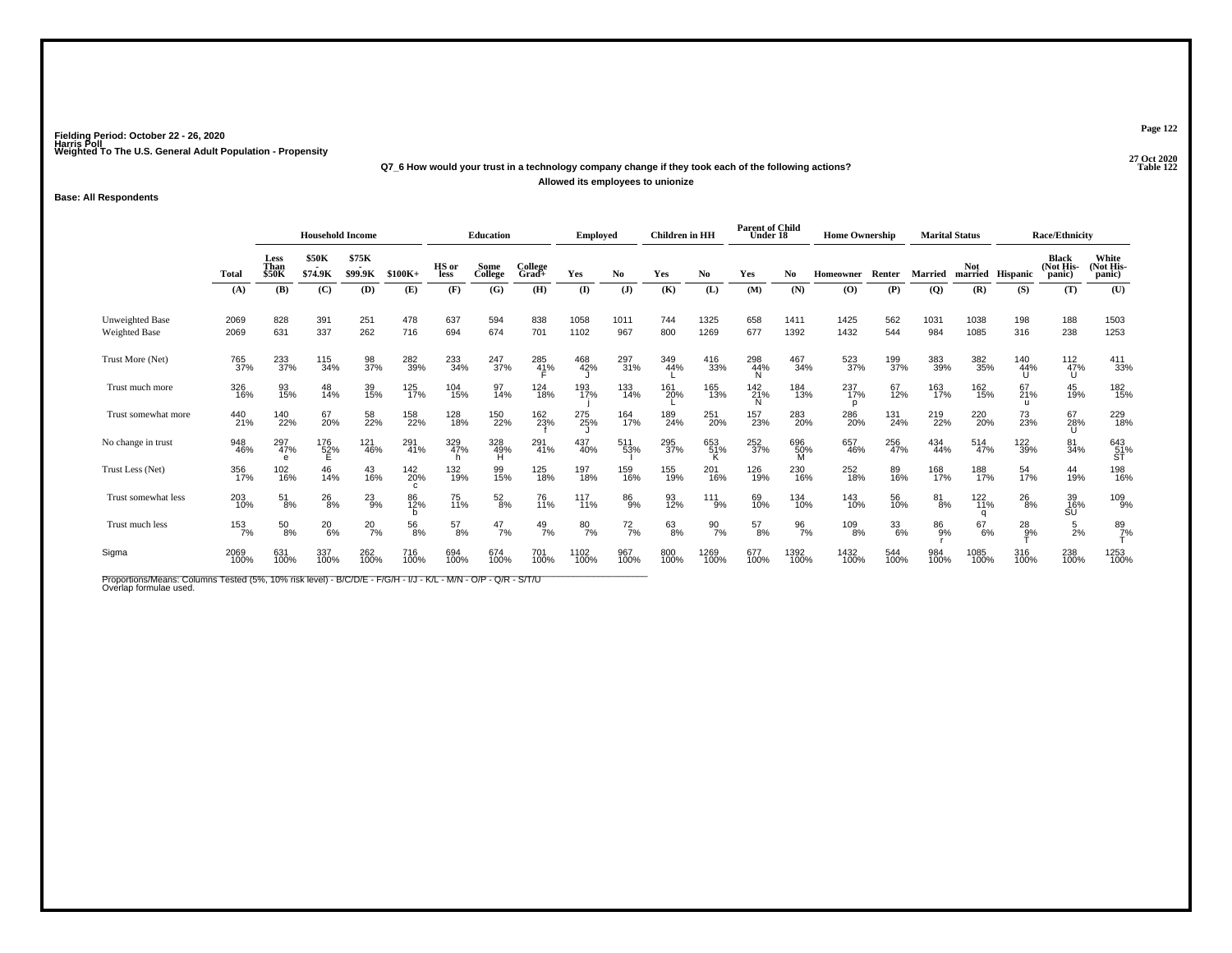#### **27 Oct 2020Q7\_7 How would your trust in a technology company change if they took each of the following actions? Table 123 Allowed the government to investigate its business dealings**

### **Base: All Respondents**

|                                         |                | Gender             |                 |                   |                 | Age             |                    |                    |                 |                    | <b>Male Age</b>   |                 |                           |                   |                       | <b>Female Age</b>     |                       |                               |                | Region          |               |               |
|-----------------------------------------|----------------|--------------------|-----------------|-------------------|-----------------|-----------------|--------------------|--------------------|-----------------|--------------------|-------------------|-----------------|---------------------------|-------------------|-----------------------|-----------------------|-----------------------|-------------------------------|----------------|-----------------|---------------|---------------|
|                                         | <b>Total</b>   | Male               | Female          | 18-34             | 35-44           | 45-54           | 55-64              | 65+                |                 | 35-44              | 45-54             | 55-64           | $65+$                     | 18-34             | 35-44                 | 45-54                 | 55-64                 | $65+$                         | North-<br>east | South           | Mid-<br>west  | West          |
|                                         | (A)            | (B)                | (C)             | (D)               | (E)             | (F)             | (G)                | (H)                | $($ I           | $\mathbf{J}$       | (K)               | (L)             | (M)                       | (N)               | (0)                   | (P)                   | $\overline{Q}$        | (R)                           | (S)            | (T)             | (U)           | (V)           |
| <b>Unweighted Base</b><br>Weighted Base | 2069<br>2069   | 952<br>991         | 1117<br>1078    | 612<br>609        | 325<br>345      | 290<br>342      | 327<br>335         | 515<br>439         | 295<br>302      | 158<br>170         | 131<br>$168*$     | 125<br>$154*$   | 243<br>197                | 317<br>307        | 167<br>174            | 159<br>173            | 202<br>181            | 272<br>242                    | 426<br>364     | 822<br>790      | 412<br>436    | 409<br>479    |
| Trust More (Net)                        | 1005<br>49%    | 522<br>53%         | 483<br>45%      | 253<br>42%        | 168<br>49%      | 158<br>46%      | 161<br>48%         | 266<br>61%<br>DEFG | 136<br>45%      | 98<br>57%<br>iO    | 81<br>48%         | 77<br>50%       | 130<br>66%<br><b>IKLT</b> | 117<br>38%        | 70<br>40%             | 76<br>44%             | 84<br>46%             | 136<br>56%<br>NO <sub>p</sub> | 175<br>48%     | 380<br>48%      | 220<br>51%    | 229<br>48%    |
| Trust much more                         | 371<br>18%     | $^{211}_{21\%}$    | 160<br>15%      | 104<br>17%        | 62<br>18%       | 58<br>17%       | 51<br>15%          | 96<br>22%<br>a     | 66<br>22%<br>IN | $^{46}_{27\%}$ kLO | 29<br>17%         | 20<br>13%       | 49<br>25%                 | 38<br>12%         | $^{16}_{9\%}$         | 30<br>17%<br>$\Omega$ | 30<br>17%<br>$\Omega$ | 46<br>19%<br>nÓ               | 66<br>18%      | 143<br>18%      | 68<br>16%     | 93<br>19%     |
| Trust somewhat more                     | 634<br>31%     | $\frac{311}{31\%}$ | 323<br>30%      | 149<br>24%        | 106<br>31%      | 99%             | 110<br>33%         | 170<br>39%<br>DeF  | 69<br>23%       | 52<br>30%          | 53<br>31%         | 57 <sub>%</sub> | 81<br>41%                 | 79<br>26%         | 54<br>31%             | 47<br>27%             | 53<br>29%             | 89<br>37%<br>N <sub>p</sub>   | 109<br>30%     | 237<br>30%      | 152<br>35%    | 136<br>28%    |
| No change in trust                      | 661<br>32%     | 299<br>30%         | 362<br>34%      | 184<br>30%        | 106<br>31%      | $^{107}_{31\%}$ | 133<br>40%<br>DefH | 132<br>30%         | 90<br>30%       | 43<br>25%          | 46<br>28%         | 61<br>40%<br>Jk | 59<br>30%                 | 94<br>31%         | 63<br>36%             | 61<br>35%             | 71<br>39%             | 73<br>30%                     | 124<br>34%     | 241<br>30%      | 150<br>34%    | 147<br>31%    |
| Trust Less (Net)                        | 403<br>19%     | 169<br>17%         | 233<br>22%<br>R | 172<br>28%<br>EGH | 71<br>21%<br>GH | 77<br>23%<br>GH | 42<br>12%          | $^{41}_{9\%}$      | 76<br>25%<br>LM | 30<br>18%<br>м     | $^{40}_{24\%}$ LM | 15<br>10%<br>m  | $\frac{8}{4%}$            | 96<br>31%<br>pQR  | 41<br>24%<br>αR       | 36<br>21%             | 26<br>15%             | 33<br>14%<br>м                | 64<br>18%      | 170<br>22%<br>U | 66<br>15%     | 103<br>21%    |
| Trust somewhat less                     | 228<br>11%     | 100<br>10%         | 128<br>12%      | 101<br>17%<br>GH  | 40<br>12%<br>qΗ | 44<br>13%<br>GĤ | $^{22}_{6\%}$      | $^{22}_{5\%}$      | 40<br>13%<br>м  | 20<br>12%<br>м     | 25<br>15%<br>IМ   | $^{11}_{7\%}$   | $\frac{5}{2\%}$           | 61<br>20%<br>oPQR | 20 <sub>12%</sub>     | 19<br>11%             | $^{11}_{6\%}$         | $\frac{18}{7%}$<br>м          | 39<br>11%      | 85<br>11%       | 42<br>10%     | 63<br>13%     |
| Trust much less                         | $^{174}_{8\%}$ | 69<br>7%           | 105<br>10%      | 71<br>12%<br>GĤ   | 31<br>9%<br>Ĥ   | 33<br>10%<br>н  | $^{20}_{6\%}$      | $^{19}_{4\%}$      | 36<br>12%<br>LM | $^{10}_{6\%}$<br>m | 15<br>9%<br>IM    | $\frac{5}{3}$ % | $\frac{3}{2%}$            | 35<br>11%         | 21<br>$\frac{1}{2}$ % | 18<br>10%             | 15<br>8%              | $^{16}_{6\%}$<br>M            | $^{25}_{7\%}$  | 85<br>11%<br>sU | $^{24}_{6\%}$ | $^{40}_{8\%}$ |
| Sigma                                   | 2069<br>100%   | 991<br>100%        | 1078<br>100%    | 609<br>100%       | 345<br>100%     | 342<br>100%     | 335<br>100%        | 439<br>100%        | 302<br>100%     | 170<br>100%        | 168<br>100%       | 154<br>100%     | 197<br>100%               | 307<br>100%       | 174<br>100%           | 173<br>100%           | 181<br>100%           | 242<br>100%                   | 364<br>100%    | 790<br>100%     | 436<br>100%   | 479<br>100%   |

Proportions/Means: Columns Tested (5%, 10% risk level) - B/C - D/E/F/G/H - I/J/K/L/M - N/O/P/Q/R - I/N - J/O - K/P - L/Q - M/R - S/T/U/V<br>Overlap formulae used. \*small base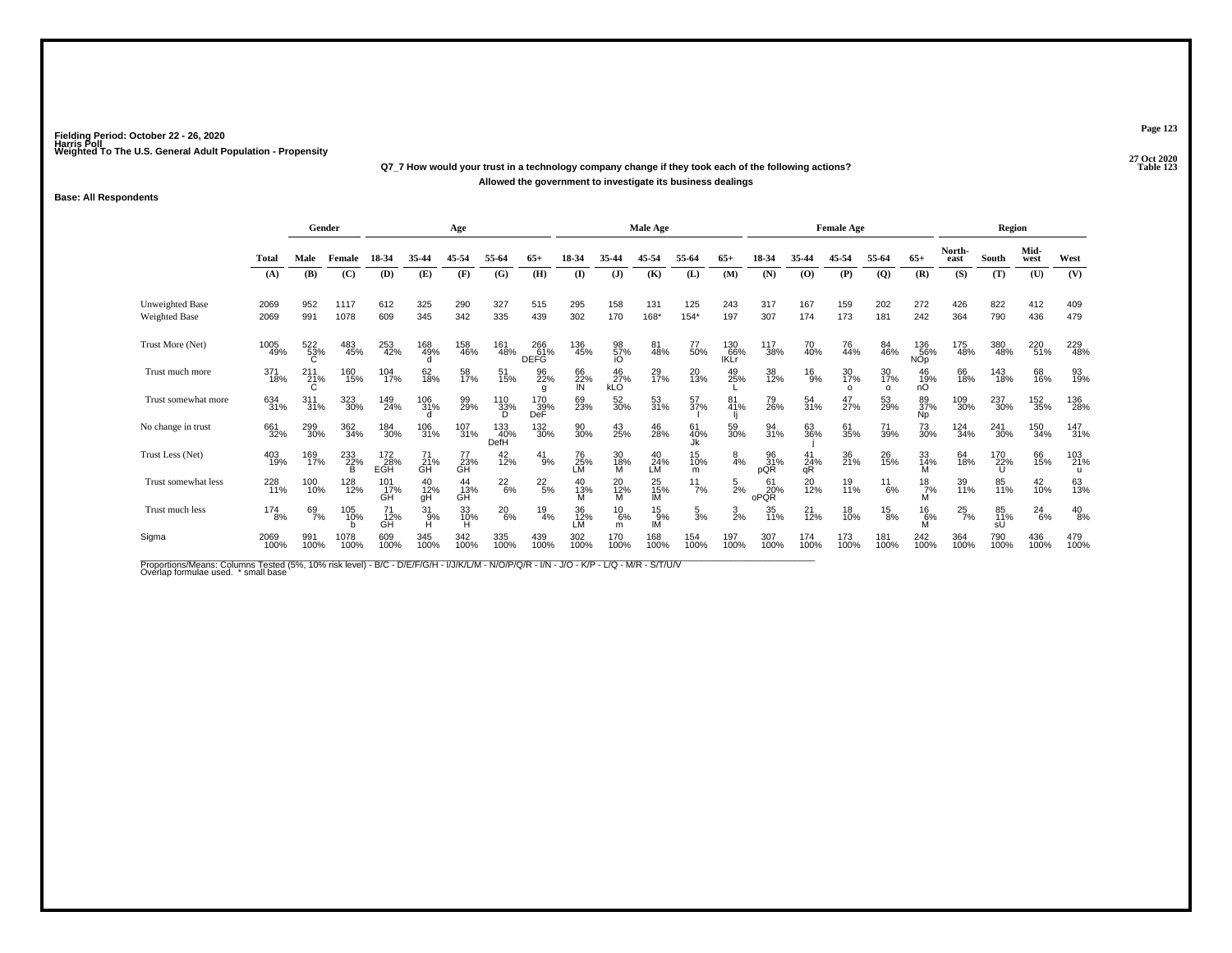# **27 Oct 2020Q7\_7 How would your trust in a technology company change if they took each of the following actions?Allowed the government to investigate its business dealings**

### **Base: All Respondents**

|                                                                                                                                          |              | <b>Household Income</b>      |                         |                  |                 | <b>Education</b> |                     | Emploved            |                 | <b>Children</b> in HH  |               | <b>Parent of Child</b><br>Under 18 |                 | <b>Home Ownership</b> |                  |                        | <b>Marital Status</b> |                        | <b>Race/Ethnicity</b> |                                     |                                             |
|------------------------------------------------------------------------------------------------------------------------------------------|--------------|------------------------------|-------------------------|------------------|-----------------|------------------|---------------------|---------------------|-----------------|------------------------|---------------|------------------------------------|-----------------|-----------------------|------------------|------------------------|-----------------------|------------------------|-----------------------|-------------------------------------|---------------------------------------------|
|                                                                                                                                          | <b>Total</b> | Less<br>Than<br><b>\$50K</b> | <b>\$50K</b><br>\$74.9K | \$75K<br>\$99.9K | $$100K+$        | HS or<br>less    | Some<br>College     | College<br>Grad+    | Yes             | No                     | Yes           | No.                                | Yes             | No.                   | Homeowner        | Renter                 | <b>Married</b>        | <b>Not</b>             | married Hispanic      | <b>Black</b><br>(Not His-<br>panic) | White<br>(Not His-<br>panic)                |
|                                                                                                                                          | (A)          | (B)                          | (C)                     | (D)              | (E)             | (F)              | (G)                 | (H)                 | $($ I           | $\mathbf{J}$           | (K)           | (L)                                | (M)             | (N)                   | $\bf{(0)}$       | (P)                    | $\overline{Q}$        | (R)                    | (S)                   | (T)                                 | (U)                                         |
| <b>Unweighted Base</b><br><b>Weighted Base</b>                                                                                           | 2069<br>2069 | 828<br>631                   | 391<br>337              | 251<br>262       | 478<br>716      | 637<br>694       | 594<br>674          | 838<br>701          | 1058<br>1102    | 1011<br>967            | 744<br>800    | 1325<br>1269                       | 658<br>677      | 1411<br>1392          | 1425<br>1432     | 562<br>544             | 1031<br>984           | 1038<br>1085           | 198<br>316            | 188<br>238                          | 1503<br>1253                                |
| Trust More (Net)                                                                                                                         | 1005<br>49%  | 289<br>46%                   | 172<br>51%              | 129<br>49%       | 367<br>51%      | 267<br>39%       | 326<br>4 <u>8</u> % | $^{412}_{~59\%}$ FG | 534<br>48%      | 471<br>49%             | 390<br>49%    | 615<br>48%                         | 348<br>51%      | 657<br>47%            | 760<br>53%       | 218<br>40%             | 534<br>54%<br>R       | 471<br>43%             | 140<br>44%            | 84<br>35%                           | 673<br>54%<br>ST                            |
| Trust much more                                                                                                                          | 371<br>18%   | 89<br>14%                    | 59<br>17%               | 47<br>18%        | 155<br>22%<br>Ē | 93<br>13%        | $^{112}_{17\%}$     | 165<br>24%<br>FG    | 205<br>19%      | 165<br>17%             | 165<br>21%    | 205<br>16%                         | 151<br>22%<br>N | 220<br>16%            | 284<br>20%<br>P  | 72<br>13%              | 202<br>21%<br>R.      | 169<br>16%             | 59<br>19%             | $^{42}_{18\%}$                      | 237<br>19%                                  |
| Trust somewhat more                                                                                                                      | 634<br>31%   | 200<br>32%                   | 114<br>34%              | 82<br>31%        | 211<br>30%      | 174<br>25%       | $^{213}_{32\%}$     | $\frac{247}{35\%}$  | 328<br>30%      | 306<br>32%             | 224<br>28%    | 410<br>32%                         | 198<br>29%      | $^{437}_{31\%}$       | 476<br>33%<br>Þ  | 146<br>27%             | 332<br>34%<br>R       | 302<br>28%             | 80<br>25%             | $^{42}_{17\%}$                      | $\overset{437}{\underset{\text{ST}}{35\%}}$ |
| No change in trust                                                                                                                       | 661<br>32%   | $^{217}_{34\%}$              | 113<br>33%              | 93<br>35%<br>e   | 194<br>27%      | $^{240}_{35\%}$  | 243<br>36%<br>Ĥ.    | 179<br>26%          | 329<br>30%      | 332<br>34%             | 226<br>28%    | 435<br>34%                         | 183<br>27%      | 478<br>34%            | 443<br>31%       | 182<br>34%             | 296<br>30%            | 365<br>34%             | 115<br>36%            | 76<br>32%                           | 402<br>32%                                  |
| Trust Less (Net)                                                                                                                         | 403<br>19%   | 125<br>20%                   | 52<br>16%               | 41<br>16%        | 155<br>22%      | 187<br>27%<br>GH | 105<br>16%          | 111<br>16%          | 240<br>22%      | 163<br>17%             | 184<br>23%    | 219<br>17%                         | 145<br>21%      | 258<br>19%            | 229<br>16%       | 143<br>26%<br>$\Omega$ | 154<br>16%            | 249<br>23%<br>$\Omega$ | 62<br>20%             | 78<br>33%<br>SU                     | 177<br>14%                                  |
| Trust somewhat less                                                                                                                      | 228<br>11%   | 64<br>10%                    | $^{31}_{9\%}$           | $^{17}_{7\%}$    | 97<br>14%<br>D  | 102<br>15%<br>GH | 55<br>8%            | 72<br>10%           | 147<br>13%      | $\substack{81 \\ 8\%}$ | 110<br>14%    | 119<br>9%                          | 91<br>13%<br>n  | 137<br>10%            | 136<br>10%       | 81<br>15%<br>$\Omega$  | 89<br>9%              | 139<br>13%<br>Ω        | $^{30}_{9\%}$         | $^{46}_{19\%}$<br>SU                | $\frac{104}{8%}$                            |
| Trust much less                                                                                                                          | 174<br>8%    | 61<br>10%                    | $^{21}_{6\%}$           | $^{24}_{9\%}$    | 58<br>8%        | 85<br>12%<br>GH  | $^{51}_{8\%}$       | $^{39}_{5\%}$       | $\frac{92}{8%}$ | $8^{2}_{8\%}$          | $^{74}_{9\%}$ | 100<br>8%                          | $^{54}_{8\%}$   | 120<br>9%             | $\frac{93}{6\%}$ | 62<br>11%<br>∩         | 64<br>7%              | 110<br>10%<br>∩        | 32<br>10%             | $\frac{32}{13\%}$                   | $^{74}_{6\%}$                               |
| Sigma                                                                                                                                    | 2069<br>100% | 631<br>100%                  | 337<br>100%             | 262<br>100%      | 716<br>100%     | 694<br>100%      | 674<br>100%         | 701<br>100%         | 1102<br>100%    | 967<br>100%            | 800<br>100%   | 1269<br>100%                       | 677<br>100%     | 1392<br>100%          | 1432<br>100%     | 544<br>100%            | 984<br>100%           | 1085<br>100%           | 316<br>100%           | 238<br>100%                         | 1253<br>100%                                |
| Proportions/Means: Columns Tested (5%, 10% risk level) - B/C/D/E - F/G/H - I/J - K/L - M/N - O/P - Q/R - S/T/U<br>Overlap formulae used. |              |                              |                         |                  |                 |                  |                     |                     |                 |                        |               |                                    |                 |                       |                  |                        |                       |                        |                       |                                     |                                             |

**Page 124**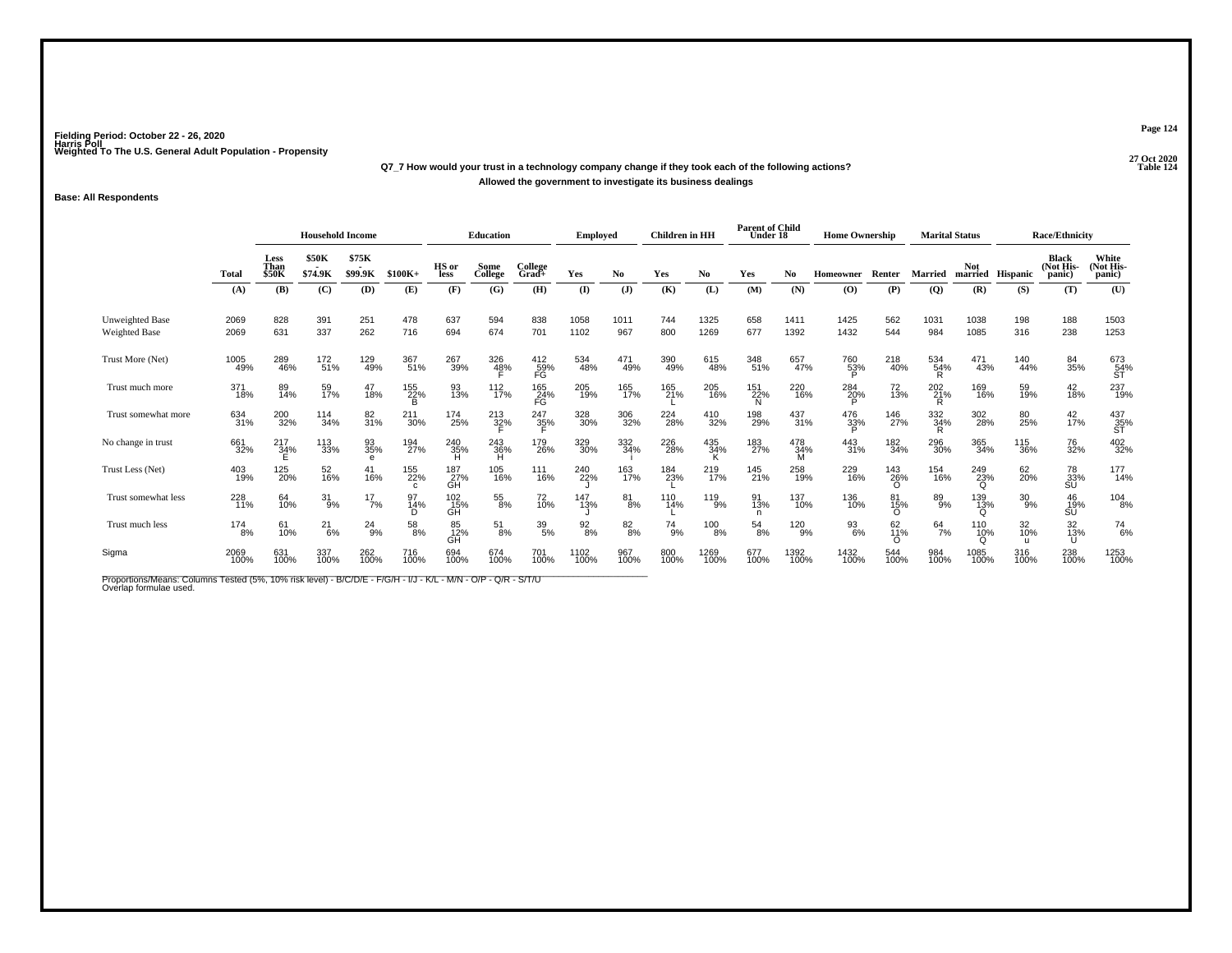# **27 Oct 2020Q7\_8 How would your trust in a technology company change if they took each of the following actions?Acquired smaller companies in its industry**

### **Base: All Respondents**

|                                         |                 | Gender         |               |                     |                   | Age               |                  |                    |                  |                          | <b>Male Age</b>   |                 |                  |                         |                     | <b>Female Age</b>     |                       |                            |                 | Region        |                  |                   |
|-----------------------------------------|-----------------|----------------|---------------|---------------------|-------------------|-------------------|------------------|--------------------|------------------|--------------------------|-------------------|-----------------|------------------|-------------------------|---------------------|-----------------------|-----------------------|----------------------------|-----------------|---------------|------------------|-------------------|
|                                         | Total           | Male           | Female        | 18-34               | 35-44             | 45-54             | 55-64            | 65+                | $18-34$          | 35-44                    | 45-54             | 55-64           | 65+              | 18-34                   | 35-44               | 45-54                 | 55-64                 | $65+$                      | North-<br>east  | <b>South</b>  | Mid-<br>west     | West              |
|                                         | (A)             | (B)            | (C)           | (D)                 | (E)               | (F)               | (G)              | (H)                | $($ I            | $\mathbf{J}$             | (K)               | (L)             | (M)              | (N)                     | (O)                 | (P)                   | $\mathbf{Q}$          | (R)                        | (S)             | (T)           | (U)              | (V)               |
| Unweighted Base<br><b>Weighted Base</b> | 2069<br>2069    | 952<br>991     | 1117<br>1078  | 612<br>609          | 325<br>345        | 290<br>342        | 327<br>335       | 515<br>439         | 295<br>302       | 158<br>170               | 131<br>168*       | 125<br>$154*$   | 243<br>197       | 317<br>307              | 167<br>174          | 159<br>173            | 202<br>181            | 272<br>242                 | 426<br>364      | 822<br>790    | 412<br>436       | 409<br>479        |
| Trust More (Net)                        | 497<br>24%      | 266<br>27%     | 231<br>21%    | $^{202}_{33\%}$ FGH | 120<br>35%<br>FGH | 62<br>18%<br>h.   | 60<br>18%        | 52<br>12%          | 101<br>33%<br>LM | 74<br>43%<br><b>KLMO</b> | $^{42}_{25\%}$ MP | 31<br>20%<br>M  | 19<br>10%        | $^{101}_{33\%}$<br>PQŘ  | $^{47}_{27\%}$ PQR  | 20<br>12%             | 29<br>16%             | 33<br>14%                  | 90<br>25%       | 194<br>25%    | 87<br>20%        | 126<br>26%        |
| Trust much more                         | 169<br>8%       | 96<br>10%<br>c | 73<br>7%      | 80<br>13%<br>FGH    | 48<br>14%<br>FGH  | $^{18}_{\ 5\%}$   | $\frac{9}{3%}$   | $\frac{15}{3%}$    | 41<br>14%<br>LM  | 32<br>19%<br><b>KLMO</b> | 14<br>8%<br>Imp   | $\frac{3}{2\%}$ | $\frac{6}{3}$ %  | 39<br>13%<br><b>PQR</b> | $^{15}_{9%}$<br>pqr | $\frac{5}{3%}$        | $\frac{6}{3}$ %       | $\frac{9}{4%}$             | $^{28}_{8\%}$   | $63\atop8\%$  | $\frac{32}{7\%}$ | 47<br>10%         |
| Trust somewhat more                     | 327<br>16%      | 170<br>17%     | 157<br>15%    | $^{122}_{20\%}$     | 73<br>21%<br>FH   | 44<br>13%         | 51<br>15%        | $^{37}_{9\%}$      | 60<br>20%<br>M   | $^{41}_{24\%}$           | 28<br>17%         | 28<br>18%<br>M  | $^{13}_{7\%}$    | 62<br>20%<br>PqR        | 31<br>18%<br>pr     | $^{16}_{9\%}$         | 23<br>13%             | 25<br>10%                  | 62 <sub>%</sub> | 131<br>17%    | 56<br>13%        | 79<br>16%         |
| No change in trust                      | 1010<br>49%     | 452<br>46%     | 558<br>52%    | 229<br>38%          | 160<br>47%        | 189<br>55%<br>De  | 186<br>56%<br>De | 245<br>56%<br>DE   | 107<br>36%       | 66<br>39%                | 86<br>51%         | 85<br>55%       | 108<br>55%       | 122<br>40%              | 95<br>54%<br>NJ     | 103<br>59%<br>N       | 101<br>56%<br>N       | 137 <sub>%</sub><br>N      | 178<br>49%      | 404<br>51%    | 235<br>54%       | 193<br>40%        |
| Trust Less (Net)                        | 562<br>27%      | 272<br>28%     | 290<br>27%    | 178<br>29%<br>E     | 64<br>19%         | 91 <sub>27%</sub> | 89<br>27%<br>e   | $\frac{141}{32\%}$ | 94<br>31%        | 31<br>18%                | 40<br>24%         | 37<br>24%       | 70<br>35%<br>JkI | 84<br>27%               | 33<br>19%           | 50<br>29%<br>$\Omega$ | 51<br>28%<br>$\Omega$ | 71<br>29%<br>$\Omega$      | 96<br>26%       | 192<br>24%    | 114<br>26%       | 161<br>34%<br>sTu |
| Trust somewhat less                     | 352<br>17%      | 163<br>16%     | 188<br>17%    | $^{110}_{18\%}$     | 34<br>10%         | 55<br>16%<br>e    | 61<br>18%<br>E   | $^{92}_{21\%}$     | 60<br>20%<br>Jk  | $^{10}_{6\%}$            | 18<br>11%         | 28<br>18%       | 48<br>24%<br>JK  | 50<br>16%               | 24<br>14%           | 36<br>21%             | 33<br>18%             | 44<br>18%                  | 62<br>17%       | 119<br>15%    | 66<br>15%        | $^{105}_{22\%}$   |
| Trust much less                         | $^{211}_{10\%}$ | 109<br>11%     | $^{102}_{9%}$ | 67<br>11%           | $^{30}_{9\%}$     | 36<br>11%         | $^{28}_{8\%}$    | 49<br>11%          | 34<br>11%        | $^{22}_{13\%}$           | 22<br>13%         | $^{10}_{6\%}$   | 22 <sub>0%</sub> | 34<br>11%<br>$\Omega$   | 9<br>5%             | $^{14}_{8\%}$         | 18<br>10%             | $^{27}_{11\%}$<br>$\Omega$ | 34<br>9%        | $^{73}_{9\%}$ | 48<br>11%        | 56<br>12%         |
| Sigma                                   | 2069<br>100%    | 991<br>100%    | 1078<br>100%  | 609<br>100%         | 345<br>100%       | 342<br>100%       | 335<br>100%      | 439<br>100%        | 302<br>100%      | 170<br>100%              | 168<br>100%       | 154<br>100%     | 197<br>100%      | 307<br>100%             | 174<br>100%         | 173<br>100%           | 181<br>100%           | 242<br>100%                | 364<br>100%     | 790<br>100%   | 436<br>100%      | 479<br>100%       |

Proportions/Means: Columns Tested (5%, 10% risk level) - B/C - D/E/F/G/H - I/J/K/L/M - N/O/P/Q/R - I/N - J/O - K/P - L/Q - M/R - S/T/U/V<br>Overlap formulae used. \*small base

**Page 125**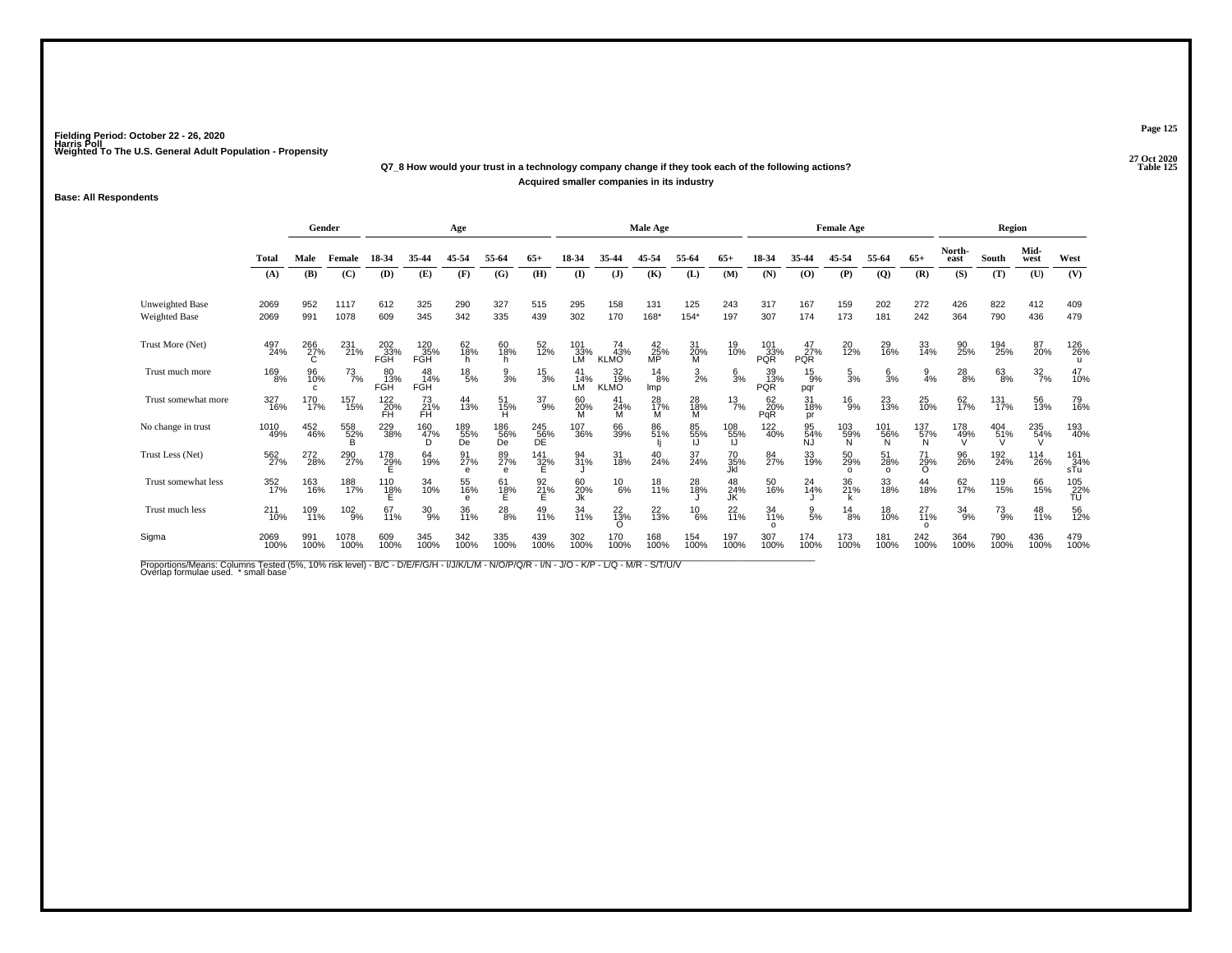# **27 Oct 2020Q7\_8 How would your trust in a technology company change if they took each of the following actions?Acquired smaller companies in its industry**

## **Base: All Respondents**

|                                                                                                                                          |              | <b>Household Income</b>      |                         |                  |                  | <b>Education</b> |                 | <b>Employed</b>     |                          | <b>Children</b> in HH |             | <b>Parent of Child</b><br>Under 18 |                 | <b>Home Ownership</b> |              |                 | <b>Marital Status</b> |                       | <b>Race/Ethnicity</b> |                              |                              |
|------------------------------------------------------------------------------------------------------------------------------------------|--------------|------------------------------|-------------------------|------------------|------------------|------------------|-----------------|---------------------|--------------------------|-----------------------|-------------|------------------------------------|-----------------|-----------------------|--------------|-----------------|-----------------------|-----------------------|-----------------------|------------------------------|------------------------------|
|                                                                                                                                          | <b>Total</b> | Less<br>Than<br><b>\$50K</b> | <b>\$50K</b><br>\$74.9K | \$75K<br>\$99.9K | $$100K+$         | HS or<br>less    | Some<br>College | College<br>$Grad +$ | Yes                      | No.                   | Yes         | No                                 | Yes             | No.                   | Homeowner    | Renter          | Married               | <b>Not</b><br>married | <b>Hispanic</b>       | Black<br>(Not His-<br>panic) | White<br>(Not His-<br>panic) |
|                                                                                                                                          | (A)          | (B)                          | (C)                     | (D)              | (E)              | (F)              | (G)             | (H)                 | (I)                      | $(\mathbf{J})$        | (K)         | (L)                                | (M)             | (N)                   | (0)          | (P)             | $\overline{Q}$        | (R)                   | (S)                   | (T)                          | (U)                          |
| Unweighted Base<br><b>Weighted Base</b>                                                                                                  | 2069<br>2069 | 828<br>631                   | 391<br>337              | 251<br>262       | 478<br>716       | 637<br>694       | 594<br>674      | 838<br>701          | 1058<br>1102             | 1011<br>967           | 744<br>800  | 1325<br>1269                       | 658<br>677      | 1411<br>1392          | 1425<br>1432 | 562<br>544      | 1031<br>984           | 1038<br>1085          | 198<br>316            | 188<br>238                   | 1503<br>1253                 |
| Trust More (Net)                                                                                                                         | 497<br>24%   | 163<br>26%                   | 59<br>17%               | 57<br>22%        | 204<br>29%       | 167<br>24%       | 140<br>21%      | 190<br>27%<br>G     | 328<br>30%               | 169<br>17%            | 263<br>33%  | 234<br>18%                         | 239<br>35%<br>N | 258<br>18%            | 343<br>24%   | 131<br>24%      | 247<br>25%            | 250<br>23%            | 97<br>31%             | 67<br>28%                    | 285<br>23%                   |
| Trust much more                                                                                                                          | 169<br>8%    | $^{50}_{\ 8\%}$              | $^{15}_{5\%}$           | $^{14}_{5\%}$    | 84<br>12%<br>bCD | $^{50}_{7\%}$    | $^{42}_{6\%}$   | 77<br>11%<br>fG     | 124<br>$\overline{1}$ 1% | $^{45}_{\ 5\%}$       | 103<br>13%  | 66<br>5%                           | 99<br>15%       | $^{70}_{5\%}$         | 117<br>8%    | $^{43}_{8\%}$   | 93 <sub>9%</sub>      | <sup>76</sup> 7%      | 36<br>11%             | $^{19}_{8\%}$                | $^{97}_{8\%}$                |
| Trust somewhat more                                                                                                                      | 327<br>16%   | 113<br>18%<br>$\mathbf{c}$   | 44<br>13%               | 43<br>17%        | 120<br>17%       | 117<br>17%       | 98<br>14%       | 113<br>16%          | 204<br>19%               | 123<br>13%            | 160<br>20%  | 167<br>13%                         | 140<br>21%<br>N | 187<br>13%            | 226<br>16%   | 88<br>16%       | 154<br>16%            | 174<br>16%            | 60<br>19%             | 48<br>20%                    | 188<br>15%                   |
| No change in trust                                                                                                                       | 1010<br>49%  | $\frac{311}{49\%}$           | 185<br>55%<br>E         | 138<br>52%<br>E  | 299<br>42%       | 345<br>50%       | 336<br>50%      | 329<br>47%          | 477<br>43%               | 533<br>55%            | 333<br>42%  | 677<br>53%                         | 276<br>41%      | 734<br>53%<br>M       | 692<br>48%   | 274<br>50%      | 467<br>47%            | 543<br>50%            | 116<br>37%            | 115<br>48%<br>s              | 665<br>53%<br>S              |
| Trust Less (Net)                                                                                                                         | 562<br>27%   | 157<br>25%                   | 93<br>28%               | 68<br>26%        | 213<br>30%       | 182<br>26%       | 198<br>29%      | 183<br>26%          | 297<br>27%               | 265<br>27%            | 204<br>26%  | 358<br>28%                         | 162<br>24%      | 401<br>29%<br>m       | 397<br>28%   | 139<br>26%      | 271<br>28%            | 292<br>27%            | 104<br>33%            | 56<br>24%                    | 303<br>24%                   |
| Trust somewhat less                                                                                                                      | 352<br>17%   | 83<br>13%                    | $^{67}_{20\%}$          | 42<br>16%        | 140<br>20%       | 103<br>15%       | 130<br>19%      | 119<br>17%          | 189<br>17%               | 162<br>17%            | 121<br>15%  | 231<br>18%                         | 104<br>15%      | 248<br>18%            | 258<br>18%   | 78<br>14%       | 183<br>19%            | 169<br>16%            | 62<br>19%             | 32<br>14%                    | 199<br>16%                   |
| Trust much less                                                                                                                          | 211<br>10%   | 74<br>12%                    | $^{27}_{8\%}$           | 25<br>10%        | 73<br>10%        | 78<br>11%        | 68<br>10%       | 64<br>9%            | 108<br>10%               | 103<br>11%            | 83<br>10%   | 128<br>10%                         | 58<br>9%        | 153<br>11%            | 139<br>10%   | 61 <sub>%</sub> | $^{88}_{9%}$          | 123<br>11%            | 42<br>13%             | 24<br>10%                    | $\frac{104}{8%}$             |
| Sigma                                                                                                                                    | 2069<br>100% | 631<br>100%                  | 337<br>100%             | 262<br>100%      | 716<br>100%      | 694<br>100%      | 674<br>100%     | 701<br>100%         | 1102<br>100%             | 967<br>100%           | 800<br>100% | 1269<br>100%                       | 677<br>100%     | 1392<br>100%          | 1432<br>100% | 544<br>100%     | 984<br>100%           | 1085<br>100%          | 316<br>100%           | 238<br>100%                  | 1253<br>100%                 |
| Proportions/Means: Columns Tested (5%, 10% risk level) - B/C/D/E - F/G/H - I/J - K/L - M/N - O/P - Q/R - S/T/U<br>Overlap formulae used. |              |                              |                         |                  |                  |                  |                 |                     |                          |                       |             |                                    |                 |                       |              |                 |                       |                       |                       |                              |                              |

**Page 126**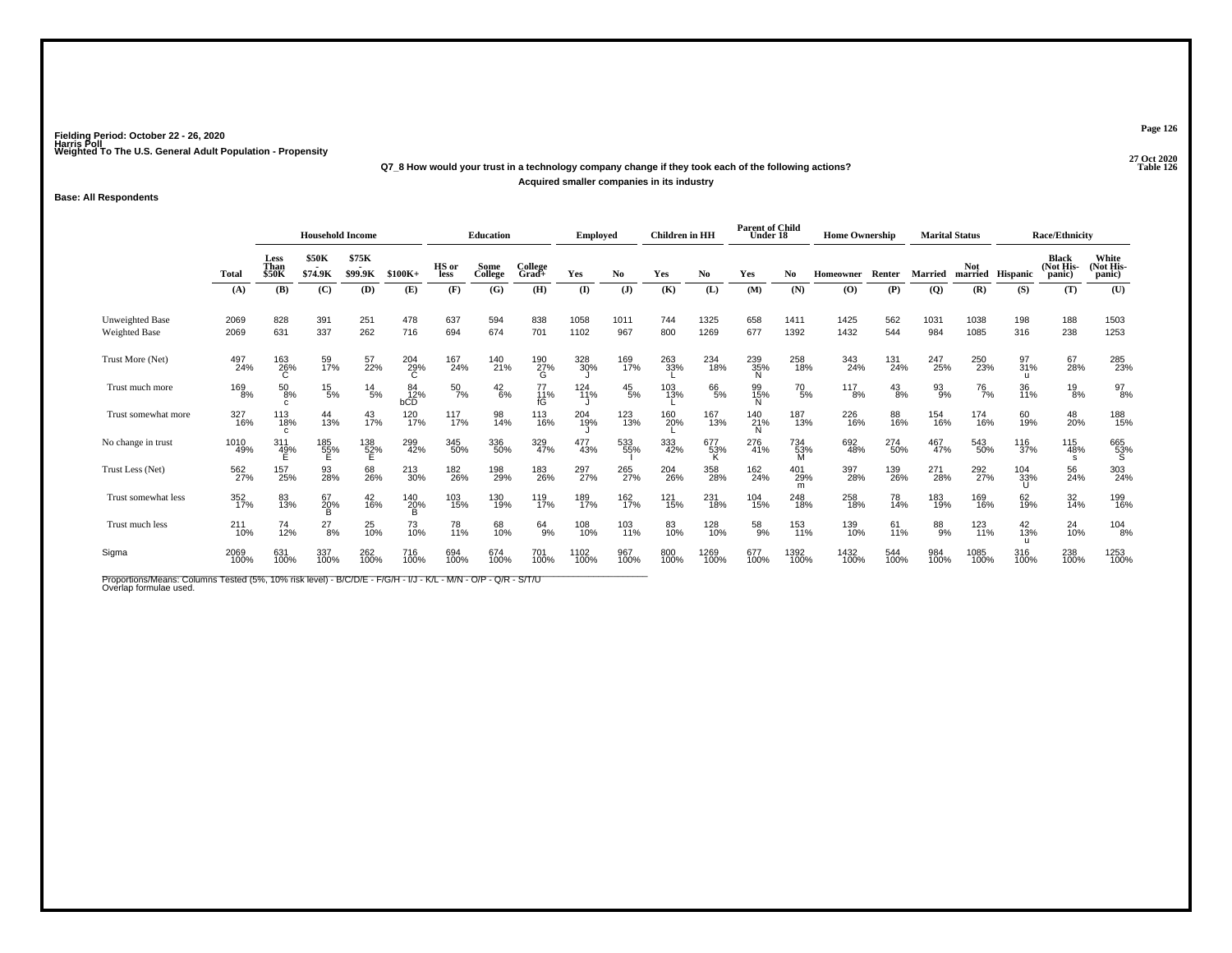**27 Oct 2020Q7\_9 How would your trust in a technology company change if they took each of the following actions?Company was involved in a misdeed (e.g., harassment, discrimination, leadership involved in a scandal)**

## **Base: All Respondents**

|                                                |              | Gender          |                 |                          |                             | Age               |                         |                           |                          |                           | <b>Male Age</b>      |                          |                    |                              |                         | <b>Female Age</b>        |                         |                                 |                               | Region           |                            |                 |
|------------------------------------------------|--------------|-----------------|-----------------|--------------------------|-----------------------------|-------------------|-------------------------|---------------------------|--------------------------|---------------------------|----------------------|--------------------------|--------------------|------------------------------|-------------------------|--------------------------|-------------------------|---------------------------------|-------------------------------|------------------|----------------------------|-----------------|
|                                                | <b>Total</b> | Male            | Female          | 18-34                    | 35-44                       | 45-54             | 55-64                   | $65+$                     | 18-34                    | 35-44                     | 45-54                | 55-64                    | $65+$              | 18-34                        | 35-44                   | 45-54                    | 55-64                   | $65+$                           | North-<br>east                | South            | Mid-<br>west               | West            |
|                                                | (A)          | (B)             | (C)             | (D)                      | (E)                         | (F)               | (G)                     | (H)                       | (I)                      | $(\mathbf{J})$            | (K)                  | (L)                      | (M)                | (N)                          | (O)                     | (P)                      | $\overline{Q}$          | (R)                             | (S)                           | (T)              | (U)                        | (V)             |
| <b>Unweighted Base</b><br><b>Weighted Base</b> | 2069<br>2069 | 952<br>991      | 1117<br>1078    | 612<br>609               | 325<br>345                  | 290<br>342        | 327<br>335              | 515<br>439                | 295<br>302               | 158<br>170                | 131<br>168*          | 125<br>$154*$            | 243<br>197         | 317<br>307                   | 167<br>174              | 159<br>173               | 202<br>181              | 272<br>242                      | 426<br>364                    | 822<br>790       | 412<br>436                 | 409<br>479      |
| Trust More (Net)                               | 275<br>13%   | $^{171}_{17\%}$ | 104<br>10%      | 120<br>20%<br><b>FGH</b> | 78<br>23%<br><b>FGH</b>     | 35<br>10%<br>gh   | $^{17}_{\ 5\%}$         | $^{25}_{6\%}$             | 76<br>25%<br><b>KLMN</b> | 50<br>29%<br><b>KLMO</b>  | 27<br>16%<br>LMP     | 4%                       | $^{12}_{6\%}$      | $^{44}_{14\%}$<br><b>PQR</b> | 28<br>16%<br><b>PQR</b> | $\frac{8}{5%}$           | $^{11}_{6\%}$           | $^{13}_{5\%}$                   | 53<br>15%<br>$\mathbf{H}$     | 109<br>14%<br>u  | 42<br>10%                  | 70<br>15%<br>u  |
| Trust much more                                | 79<br>4%     | 55<br>6%        | $^{24}_{2\%}$   | 36 <sub>0%</sub><br>GĤ   | $^{29}_{8\%}$<br><b>FGH</b> | $\frac{9}{6}$ %   | $\star$                 | $\frac{4}{1%}$            | $^{22}_{7\%}$<br>LM      | 23<br>14%<br><b>iKLMO</b> | $\frac{8}{5%}$<br>lm | $\overline{\phantom{a}}$ | $\frac{2}{1%}$     | $\frac{14}{4%}$<br>Qr        | $\frac{6}{3}$ %         | $\frac{2}{1}$ %          |                         | $\frac{3}{1\%}$                 | $^{20}_{6\%}$<br>$\mathbf{H}$ | $\frac{30}{4\%}$ | $^{11}_{2\%}$              | $\frac{18}{4%}$ |
| Trust somewhat more                            | 196<br>9%    | 116<br>12%      | 79<br>7%        | 84<br>14%<br><b>FGH</b>  | 49<br>14%<br>FGH            | $^{25}_{7\%}$     | $^{17}_{5\%}$           | $^{21}_{5\%}$             | 54<br>18%<br><b>LMN</b>  | 27<br>16%<br>LM           | 19<br>11%<br>IP      | $\frac{7}{4}$ %          | $^{11}_{5\%}$      | 30<br>10%<br>pr              | 23<br>13%<br>PqR        | $\frac{6}{4%}$           | $^{10}_{6\%}$           | $^{10}_{4\%}$                   | $^{33}_{9\%}$                 | 79<br>10%        | $\frac{31}{7\%}$           | 52<br>11%       |
| No change in trust                             | 439<br>21%   | 214<br>22%      | 225<br>21%      | 162<br>27%               | 84<br>24%<br>н              | 78<br>23%<br>н    | 78<br>23%<br>н          | $^{38}_{9\%}$             | 78<br>26%<br>M           | 32<br>19%<br>М            | 46<br>27%<br>M       | 43<br>28%<br>M           | $^{15}_{8\%}$      | 84<br>27%<br>pR              | 52<br>30%<br>PqRj       | 32<br>18%<br>R           | 35<br>19%<br>R          | $^{23}_{9\%}$                   | 89<br>24%<br>$\mathsf{v}$     | 158<br>20%       | 107<br>24%<br>$\mathsf{v}$ | 86<br>18%       |
| Trust Less (Net)                               | 1355<br>65%  | 605<br>61%      | 749<br>69%<br>B | 327<br>54%               | 183<br>53%                  | 229<br>67%<br>DE. | 240<br>72%<br>DE        | 376<br>86%<br><b>DEFG</b> | 148<br>49%               | 89<br>52%                 | 95<br>57%            | 104<br>68%<br>IJ         | 169<br>86%<br>IJKL | 179<br>58%                   | 94<br>54%               | 134<br>77%<br><b>NOK</b> | 136<br>75%<br>NÓ.       | 207<br>85%<br>NO <sub>p</sub> Q | 222<br>61%                    | 523<br>66%       | 287<br>66%                 | 323<br>67%      |
| Trust somewhat less                            | 534<br>26%   | 265<br>27%      | 269<br>25%      | 141<br>23%               | 83<br>24%                   | 81<br>24%         | 103<br>31%              | 127<br>29%<br>d           | 24%                      | 45<br>26%                 | 32<br>19%            | 56<br>37%                | 61<br>31%<br>N     | 70<br>23%                    | 38<br>22%               | 49<br>28%                | 47<br>26%               | 66<br>27%                       | 81<br>22%                     | 208<br>26%       | 108<br>25%                 | 137<br>29%      |
| Trust much less                                | 820<br>40%   | 340<br>34%      | 480<br>45%      | 186<br>31%               | 100<br>29%                  | 148<br>43%<br>DÉ  | $\frac{137}{41%}$<br>DE | 249<br>57%<br><b>DEFG</b> | 77<br>25%                | $^{44}_{26\%}$            | 63<br>38%            | 48<br>31%                | 108<br>55%<br>IJKL | 109<br>36%                   | 56<br>32%               | 85<br>49%<br>NÓ.         | 89<br>49%<br><b>NOL</b> | 141<br>58%<br>NO.               | 141<br>39%                    | 314<br>40%       | 179<br>41%                 | 186<br>39%      |
| Sigma                                          | 2069<br>100% | 991<br>100%     | 1078<br>100%    | 609<br>100%              | 345<br>100%                 | 342<br>100%       | 335<br>100%             | 439<br>100%               | 302<br>100%              | 170<br>100%               | 168<br>100%          | 154<br>100%              | 197<br>100%        | 307<br>100%                  | 174<br>100%             | 173<br>100%              | 181<br>100%             | 242<br>100%                     | 364<br>100%                   | 790<br>100%      | 436<br>100%                | 479<br>100%     |

Proportions/Means: Columns Tested (5%, 10% risk level) - B/C - D/E/F/G/H - I/J/K/L/M - N/O/P/Q/R - I/N - J/O - K/P - L/Q - M/R - S/T/U/V<br>Overlap formulae used. \*small base

**Page 127**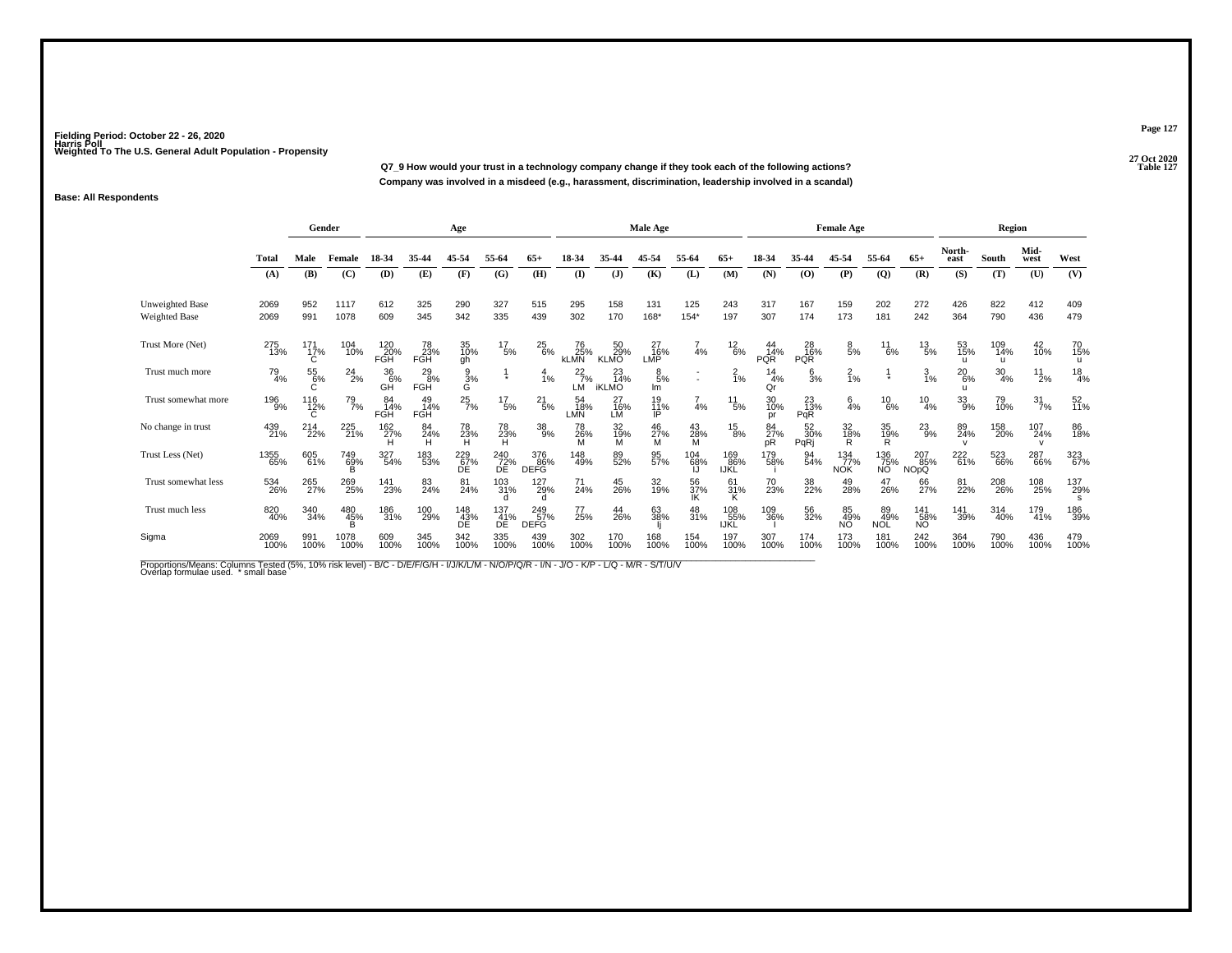**27 Oct 2020Q7\_9 How would your trust in a technology company change if they took each of the following actions? Table 128 Company was involved in a misdeed (e.g., harassment, discrimination, leadership involved in a scandal)**

## **Base: All Respondents**

|                                                                                                                                          |              | <b>Household Income</b>      |                         |                  |                             | <b>Education</b> |                  | Employed            |               | <b>Children</b> in HH |                  | <b>Parent of Child</b><br>Under 18 |                 | <b>Home Ownership</b> |                  |                             | <b>Marital Status</b> |                        | <b>Race/Ethnicity</b> |                                     |                              |
|------------------------------------------------------------------------------------------------------------------------------------------|--------------|------------------------------|-------------------------|------------------|-----------------------------|------------------|------------------|---------------------|---------------|-----------------------|------------------|------------------------------------|-----------------|-----------------------|------------------|-----------------------------|-----------------------|------------------------|-----------------------|-------------------------------------|------------------------------|
|                                                                                                                                          | <b>Total</b> | <b>Less</b><br>Than<br>\$50K | <b>\$50K</b><br>\$74.9K | \$75K<br>\$99.9K | $$100K+$                    | HS or<br>less    | Some<br>College  | College<br>Grad+    | Yes           | N <sub>0</sub>        | Yes              | No                                 | Yes             | No                    | <b>Homeowner</b> | Renter                      | <b>Married</b>        | <b>Not</b>             | married Hispanic      | <b>Black</b><br>(Not His-<br>panic) | White<br>(Not His-<br>panic) |
|                                                                                                                                          | (A)          | (B)                          | (C)                     | (D)              | (E)                         | (F)              | (G)              | (H)                 | (I)           | $\mathbf{J}$          | (K)              | (L)                                | (M)             | (N)                   | (0)              | (P)                         | $\overline{Q}$        | (R)                    | (S)                   | (T)                                 | (U)                          |
| <b>Unweighted Base</b><br><b>Weighted Base</b>                                                                                           | 2069<br>2069 | 828<br>631                   | 391<br>337              | 251<br>262       | 478<br>716                  | 637<br>694       | 594<br>674       | 838<br>701          | 1058<br>1102  | 1011<br>967           | 744<br>800       | 1325<br>1269                       | 658<br>677      | 1411<br>1392          | 1425<br>1432     | 562<br>544                  | 1031<br>984           | 1038<br>1085           | 198<br>316            | 188<br>238                          | 1503<br>1253                 |
| Trust More (Net)                                                                                                                         | 275<br>13%   | 66<br>10%                    | 34<br>10%               | 34<br>13%        | 126<br>18%<br>BC            | 79<br>11%        | 69<br>10%        | $^{127}_{18\%}$ FG  | 208<br>19%    | $^{67}_{7\%}$         | 160<br>20%       | $^{115}_{9\%}$                     | 146<br>22%<br>N | 129<br>9%             | 203<br>14%<br>p  | 55<br>10%                   | 139<br>14%            | 136<br>13%             | 56<br>18%             | 42<br>18%<br>U                      | 139<br>11%                   |
| Trust much more                                                                                                                          | 79<br>4%     | $^{13}_{2\%}$                | 5<br>1%                 | $\frac{8}{3}$ %  | $^{49}_{7\%}$<br><b>BCd</b> | $^{20}_{3\%}$    | 1%               | $^{50}_{7\%}$<br>FĠ | $^{70}_{6\%}$ | $^{10}_{1\%}$         | $\frac{55}{7\%}$ | $^{24}_{2\%}$                      | 56<br>8%<br>N   | $^{23}_{2\%}$         | 61<br>4%         | $^{14}_{2\%}$               | 51<br>5%<br>R.        | $^{28}_{3\%}$          | 14<br>4%              | 11<br>5%                            | $^{48}_{4\%}$                |
| Trust somewhat more                                                                                                                      | 196<br>9%    | $^{53}_{8\%}$                | $^{29}_{9\%}$           | 26<br>10%        | 77<br>11%                   | 60<br>9%         | 60<br>9%         | 76<br>11%           | 138<br>13%    | $^{57}_{6\%}$         | 105<br>13%       | 90%                                | 90<br>13%<br>N  | 106<br>8%             | 142<br>10%       | $^{42}_{8\%}$               | 88%                   | 108<br>10%             | 42<br>13%             | 30<br>13%<br>U                      | $\frac{91}{7\%}$             |
| No change in trust                                                                                                                       | 439<br>21%   | 153<br>24%                   | 66<br>20%               | 48<br>18%        | 142<br>20%                  | 213<br>31%<br>GH | 119<br>18%       | 108<br>15%          | 236<br>21%    | 203<br>21%            | 177<br>22%       | 262<br>21%                         | 149<br>22%      | 290<br>21%            | 262<br>18%       | $^{147}_{27\%}$<br>$\Omega$ | 168<br>17%            | 272<br>25%<br>$\Omega$ | 70<br>22%             | 69<br>29%<br>U                      | 245<br>20%                   |
| Trust Less (Net)                                                                                                                         | 1355<br>65%  | 413<br>65%                   | 238<br>70%<br>e         | 180<br>69%       | 448<br>63%                  | 402<br>58%       | 487<br>72%<br>Fh | 466<br>66%          | 658<br>60%    | 696<br>72%            | 462<br>58%       | 892<br>70%                         | 382<br>56%      | 973<br>70%<br>M       | 967<br>68%       | 342<br>63%                  | 678<br>69%            | 677<br>62%             | 191<br>60%            | 127<br>53%                          | 869<br>69%<br>ST             |
| Trust somewhat less                                                                                                                      | 534<br>26%   | 154<br>24%                   | 92<br>27%               | 70<br>27%        | 189<br>26%                  | 158<br>23%       | 177<br>26%       | 199<br>28%          | 282<br>26%    | 252<br>26%            | 199<br>25%       | 335<br>26%                         | 157<br>23%      | 377<br>27%            | 377<br>26%       | 137<br>25%                  | 266<br>27%            | 268<br>25%             | 76<br>24%             | 47<br>20%                           | 342<br>27%                   |
| Trust much less                                                                                                                          | 820<br>40%   | 259<br>41%                   | 146<br>43%<br>e         | 109<br>42%       | 259<br>36%                  | $^{244}_{35\%}$  | 309<br>46%<br>FĤ | 267<br>38%          | 376<br>34%    | 444<br>46%            | 263<br>33%       | 557<br>44%                         | 225<br>33%      | 596<br>43%<br>м       | 589<br>41%       | 205<br>38%                  | 412<br>42%            | 409<br>38%             | 115<br>36%            | 80<br>34%                           | 527<br>42%                   |
| Sigma                                                                                                                                    | 2069<br>100% | 631<br>100%                  | 337<br>100%             | 262<br>100%      | 716<br>100%                 | 694<br>100%      | 674<br>100%      | 701<br>100%         | 1102<br>100%  | 967<br>100%           | 800<br>100%      | 1269<br>100%                       | 677<br>100%     | 1392<br>100%          | 1432<br>100%     | 544<br>100%                 | 984<br>100%           | 1085<br>100%           | 316<br>100%           | 238<br>100%                         | 1253<br>100%                 |
| Proportions/Means: Columns Tested (5%, 10% risk level) - B/C/D/E - F/G/H - I/J - K/L - M/N - O/P - Q/R - S/T/U<br>Overlap formulae used. |              |                              |                         |                  |                             |                  |                  |                     |               |                       |                  |                                    |                 |                       |                  |                             |                       |                        |                       |                                     |                              |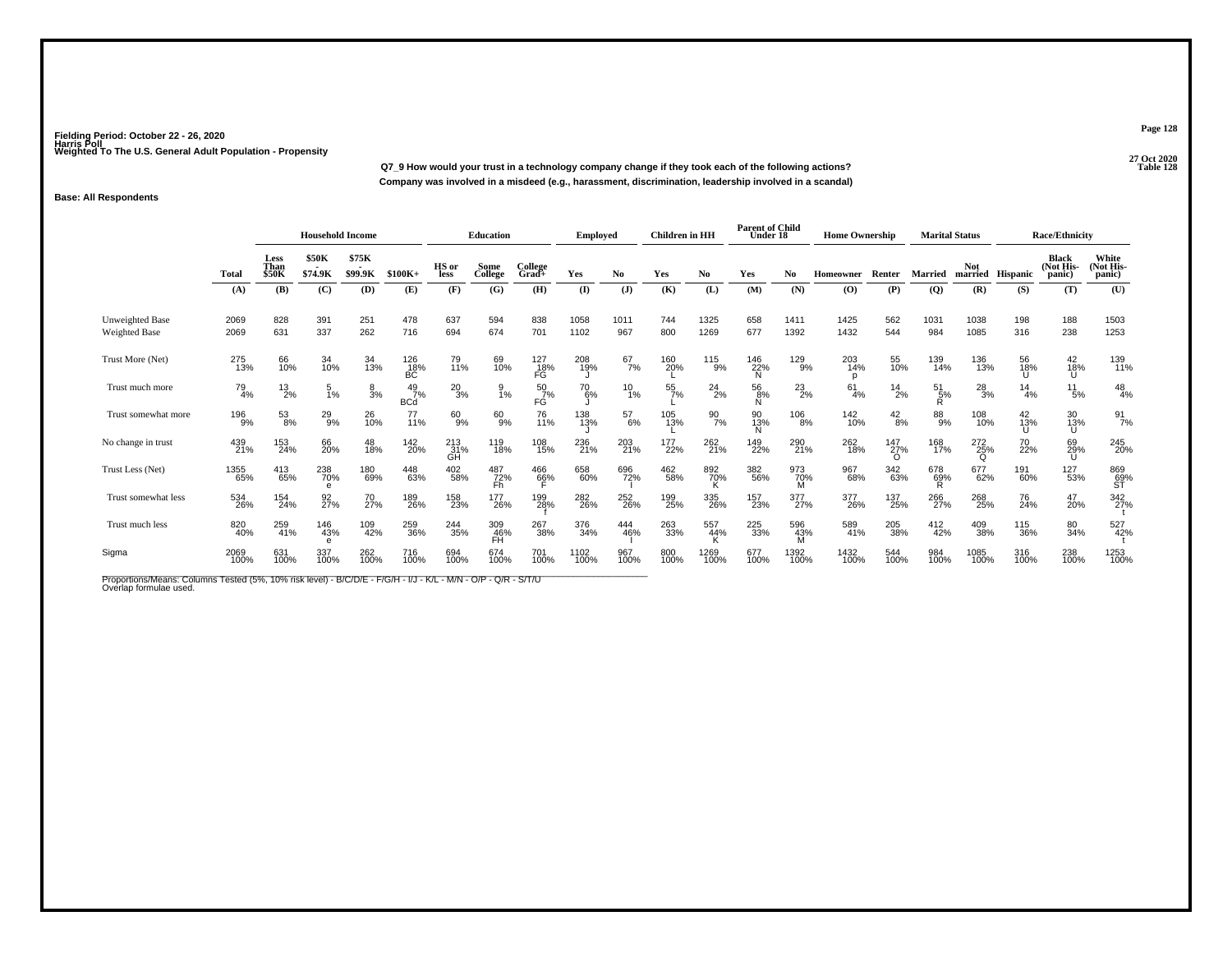.<br>"Q8 Which of the following types of technology companies have you stopped using/purchasing from due to ethical reasons<br>(e.g., employee mistreatment, irresponsible data management, not eco-friendly)? Please select all th

### **Base: All Respondents**

|                                                                     |                    | Gender                  |                        |                    |                         | Age                       |                             |                   |                           |                               | <b>Male Age</b>               |                       |                   |                         |                              | <b>Female Age</b>         |                                       |                           |                | Region                     |                  |                       |
|---------------------------------------------------------------------|--------------------|-------------------------|------------------------|--------------------|-------------------------|---------------------------|-----------------------------|-------------------|---------------------------|-------------------------------|-------------------------------|-----------------------|-------------------|-------------------------|------------------------------|---------------------------|---------------------------------------|---------------------------|----------------|----------------------------|------------------|-----------------------|
|                                                                     | Total              | Male                    | Female                 | 18-34              | 35-44                   | 45-54                     | 55-64                       | $65+$             | 18-34                     | 35-44                         | 45-54                         | 55-64                 | $65+$             | 18-34                   | 35-44                        | 45-54                     | 55-64                                 | $65+$                     | North-<br>east | South                      | Mid-<br>west     | West                  |
|                                                                     | (A)                | (B)                     | (C)                    | (D)                | (E)                     | (F)                       | (G)                         | (H)               | (I)                       | (J)                           | (K)                           | (L)                   | (M)               | (N)                     | (0)                          | (P)                       | $\mathbf{Q}$                          | (R)                       | (S)            | (T)                        | (U)              | (V)                   |
| <b>Unweighted Base</b><br><b>Weighted Base</b>                      | 2069<br>2069       | 952<br>991              | 1117<br>1078           | 612<br>609         | 325<br>345              | 290<br>342                | 327<br>335                  | 515<br>439        | 295<br>302                | 158<br>170                    | 131<br>168*                   | 125<br>$154*$         | 243<br>197        | 317<br>307              | 167<br>174                   | 159<br>173                | 202<br>181                            | 272<br>242                | 426<br>364     | 822<br>790                 | 412<br>436       | 409<br>479            |
| Any (Net)                                                           | 942<br>46%         | 530<br>54%<br>C         | 412<br>38%             | 395<br>65%<br>eFGH | 199<br>58%<br>FGH       | 142 <sub>42</sub> %<br>GH | 97<br>29%                   | 108<br>25%        | 217<br>72%<br><b>KLMN</b> | 116<br>68%<br><b>KLMO</b>     | 91<br>54%<br>LMP <sup>®</sup> | 49<br>32%             | 58<br><b>29%</b>  | 179<br>58%<br>oPQR      | 83<br>48%<br><b>PQR</b>      | 51<br>30%<br>$\mathbf{r}$ | 48<br>27%                             | 50<br>21%                 | 159<br>44%     | 376<br>48%<br>U            | 166<br>38%       | 241<br>-50%<br>Ū      |
| Social media (e.g.<br>Facebook, Instagram,<br>Twitter)              | 454<br>22%         | 251<br>25%<br>C         | 203<br>19%             | 167<br>27%<br>FGH  | 104<br>30%<br>FGH       | 64<br>19%                 | 56<br>17%                   | 63<br>14%         | 80<br>27%<br>m            | 60<br>35%<br><b>LMo</b>       | 45<br>27%<br>P                | 31<br><b>20%</b>      | 35<br>18%         | 87<br>28%<br>POR        | 43<br>25%<br><b>PQR</b>      | 19<br>11%                 | 25<br>14%                             | 28<br>12%                 | 73<br>20%      | 199<br>25%<br>$\mathbf{u}$ | 86<br>20%        | 96<br>20%             |
| Transportation service<br>(e.g., Uber, Lyft, Via)                   | $\frac{312}{15\%}$ | 187<br>$^{19}_{C}$      | 124<br>12%             | 138<br>23%<br>FGH  | 61<br>18%<br>GĤ         | 44<br>13%                 | $31_{9\%}$                  | $^{37}_{\ 8\%}$   | 81<br>27%<br>kLMn         | 45<br>27%<br><b>KLMO</b>      | 27<br>16%<br>m                | 19<br>12%             | 16<br>8%          | 58<br>19%<br>OpQR       | 16<br>9%                     | 18<br>10%                 | $^{13}_{7\%}$                         | $^{21}_{9\%}$             | 47<br>13%      | 124<br>16%                 | 44<br>10%        | 97<br>$\frac{20}{50}$ |
| Video streaming service<br>(e.g., Netflix, Disney+,<br>Hulu)        | $\frac{307}{15\%}$ | 168<br>17%<br>C         | 138<br>13%             | 140<br>23%<br>FGH  | 84<br>24%<br><b>FGH</b> | 46<br>13%<br>GH           | $^{22}_{6\%}$<br>h.         | $^{15}_{3\%}$     | 71<br>24%<br>LM           | 52<br>30%<br><b>kLMO</b>      | 33<br>20%<br>LMP.             | 8<br>6%               | 2%                | 69<br>23%<br>PQR        | 32<br>19%<br><b>PQR</b>      | $^{13}_{7\%}$             | $^{13}_{7\%}$                         | 11<br>4%                  | 51<br>14%      | 128<br>16%                 | 57<br>13%        | 70<br>15%             |
| Food delivery service<br>(e.g., Seamless, DoorDash, Postmates)      | 279<br>13%         | 164<br>17%<br>С         | 115<br>11%             | 123<br>20%<br>FGH  | 78<br>23%<br>FGH        | 35<br>10%<br>H.           | 21<br>6%                    | $^{22}_{\ 5\%}$   | 61<br>20%<br>ıм           | 47<br>28%<br>kLMo             | 29<br>17%<br>MP <sup>1</sup>  | 16<br>10%<br>Q        | 11<br>6%          | 62<br>20%<br>PQR        | 31<br>18%<br><b>PQR</b>      | 6<br>3%                   | 5<br>3%                               | 10<br>4%                  | 49<br>13%      | 108<br>14%                 | 48<br>11%        | 73<br>15%             |
| Search engine (e.g.,<br>Google, Bing,<br>DuckDuckGo)                | 266<br>13%         | $^{153}_{15\%}$         | 113<br>10%             | 119<br>20%<br>FGH  | 74<br>21%<br>FĞH        | 33<br>10%<br>н            | $^{23}_{7\%}$               | 17<br>4%          | 68<br>22%<br><b>KLM</b>   | 49<br>29%<br><b>KLMO</b>      | 19<br>12%<br>м                | 9<br>6%               | 8<br>4%           | 51<br>17%<br><b>PQR</b> | 25<br>$\frac{1}{4}$ %<br>R   | $^{14}_{8\%}$             | $^{14}_{8\%}$                         | $\frac{9}{4%}$            | 38<br>10%      | 102<br>13%                 | 50<br>11%        | 76<br>16%<br>s        |
| Multi-brand e-commerce<br>(e.g., Amazon,<br>AliExpress, Overstock)  | 262<br>13%         | $\frac{142}{14\%}$<br>c | 120<br>11%             | 104<br>17%<br>GĤ   | 76<br>22%<br>FGH        | 46<br>13%<br>GĤ           | $^{21}_{6\%}$               | 16<br>4%          | 52 <sub>%</sub><br>ıм     | 48<br>28%<br><b>IKLMO</b>     | 25<br>15%<br>м                | $^{12}_{8\%}$<br>m    | $\frac{6}{3}$ %   | 52<br>17%<br>QŔ         | 28<br>16%<br>QŘ              | $^{21}_{12\%}$<br>qR      | 9<br>5%                               | $^{10}_{4\%}$             | 41<br>11%      | 105<br>13%                 | $^{36}_{\ 8\%}$  | 80<br>17%<br>sU       |
| Audio streaming service<br>(e.g., Apple Music,<br>Spotify, Pandora) | 232<br>11%         | 157<br>16%<br>Ć         | $^{75}_{7\%}$          | 104<br>17%<br>GĤ   | 59<br>17%<br>GH         | 41<br>12%<br>GH           | $^{18}_{\ 5\%}$<br>h.       | $^{10}_{2\%}$     | 68<br>22%<br><b>LMN</b>   | 39<br>23%<br>LMO <sup>®</sup> | 33<br>20%<br>IMP              | $\frac{15}{9%}$<br>MÕ | $\frac{3}{1%}$    | 36<br>12%<br><b>PQR</b> | 20<br>$\frac{1}{2}$ %<br>pQR | $\frac{8}{4%}$            | $\frac{3}{2\%}$                       | 3%                        | 40<br>11%      | 97<br>12%                  | $\frac{38}{9\%}$ | 57<br>12%             |
| Fintech service (e.g.<br>PayPal, Venmo, Cash<br>App)                | 222<br>11%         | 133<br>13%<br>Ć         | $\substack{89 \\ 8\%}$ | 94<br>15%<br>fGH   | 64<br>19%<br>FGH        | 34<br>10%<br>GĤ           | $\frac{12}{3%}$             | $\frac{18}{4\%}$  | 51<br>17%<br>LM           | 35<br>21%<br>LM               | 31<br>18%<br>LMP              | 5<br>3%               | 10<br>5%          | 43<br>14%<br><b>PQR</b> | 28<br>16%<br><b>PQR</b>      | $\frac{3}{2\%}$           | 6<br>3%                               | $\frac{8}{3%}$            | 39<br>11%      | 103<br>13%                 | 31<br>7%         | 49<br>10%             |
| Other                                                               | $\frac{36}{2\%}$   | 13<br>1%                | $^{23}_{2\%}$          | $\frac{3}{2}$      | $\frac{2}{3}$           | 8<br>2%<br>H              | 15<br>5%<br>DE <sub>h</sub> | 9<br>2%<br>d      | $\sim$                    | 1%                            | 2<br>$\overline{1}\%$         | 5<br>3%               | 5<br>3%           | 3<br>1%                 |                              | $\frac{5}{3%}$            | 11<br>6%<br><b>NOR</b>                | 4<br>1%                   | 1%             | $^{15}_{2\%}$              | $\frac{9}{2}$ %  | $\frac{7}{1%}$        |
| None                                                                | 1127<br>54%        | 461<br>46%              | 667<br>62%<br>в        | 214<br>35%         | 145<br>42%<br>d         | 200<br>58%<br>ĎΕ          | 238<br>71%<br>DEF           | 331<br>75%<br>DEF | 85<br>28%                 | 54<br>32%                     | 78<br>46%                     | 105<br>68%<br>IJŔ     | 139<br>71%<br>IJΚ | 129<br>42%              | 91<br>52%<br>nJ              | 122<br>70%<br><b>NOK</b>  | $\frac{133}{73\%}$<br>NO <sup>1</sup> | 192<br>79%<br><b>NOpm</b> | 205<br>56%     | 414<br>52%                 | 270<br>62%<br>TV | 238<br>50%            |
| Sigma                                                               | 3497<br>169%       | 1830<br>185%            | 1667<br>155%           | 1206<br>198%       | 746<br>216%             | 550<br>161%               | 457<br>136%                 | 538<br>123%       | 616<br>204%               | 430<br>252%                   | 322<br>191%                   | 224<br>146%           | 238<br>121%       | 590<br>192%             | 316<br>181%                  | 228<br>131%               | 233<br>128%                           | 300<br>124%               | 586<br>161%    | 1397<br>177%               | 670<br>154%      | 843<br>176%           |

Proportions/Means: Columns Tested (5%, 10% risk level) - B/C - D/E/F/G/H - I/J/K/L/M - N/O/P/Q/R - I/N - J/O - K/P - L/Q - M/R - S/T/U/V<br>Overlap formulae used. \*small base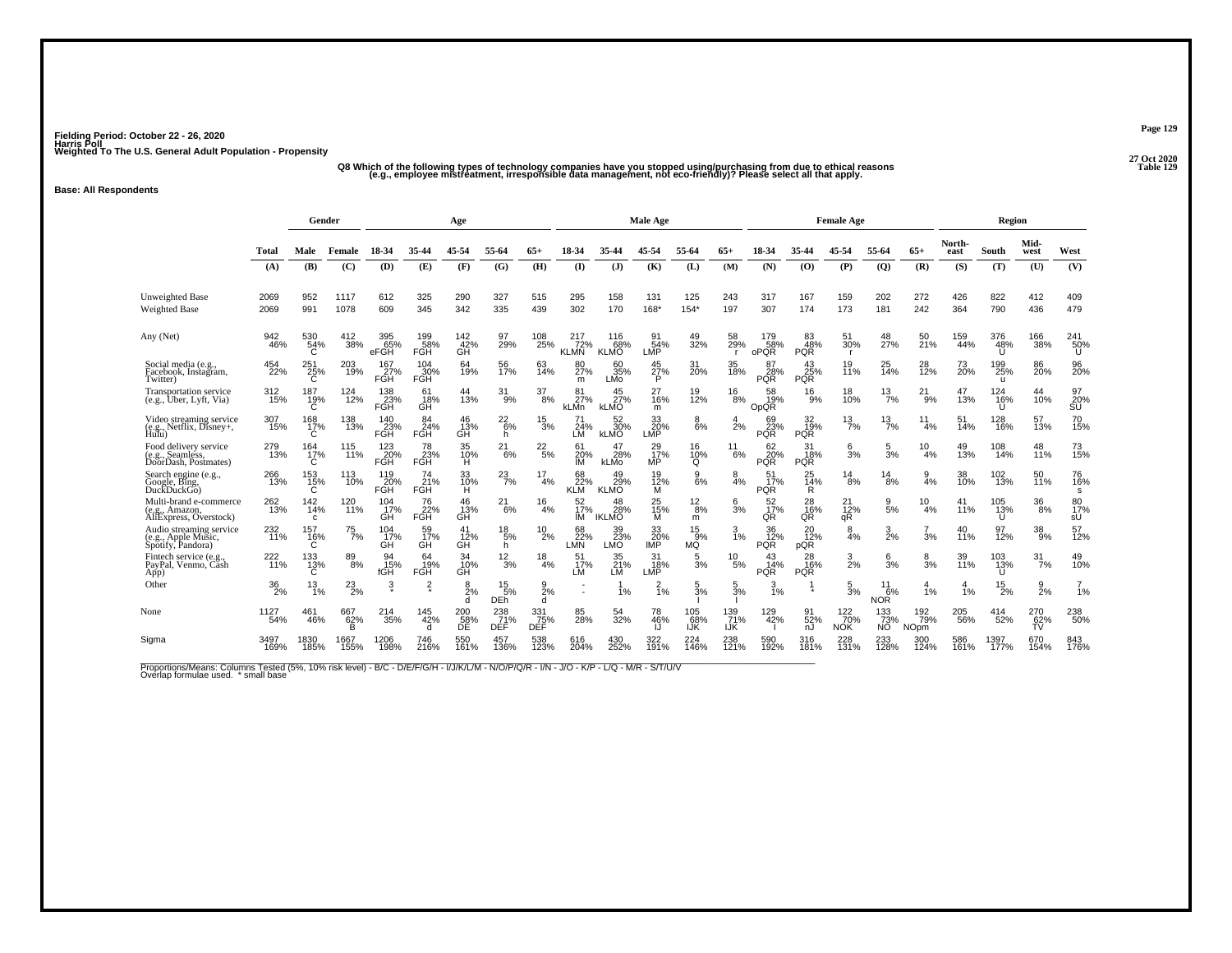.<br>47 Q8 Which of the following types of technology companies have you stopped using/purchasing from due to ethical reasons<br>91 e.g., employee mistreatment, irresponsible data management, not eco-friendly)? Please select al

### **Base: All Respondents**

|                                                                        |                  | <b>Household Income</b>      |                         |                      |                               |                 | <b>Education</b> |                               | <b>Employed</b> |                 | <b>Children</b> in HH |                  | <b>Parent of Child</b><br>Under 18 |                    | <b>Home Ownership</b> |               | <b>Marital Status</b> |                                |                           | <b>Race/Ethnicity</b>               |                              |
|------------------------------------------------------------------------|------------------|------------------------------|-------------------------|----------------------|-------------------------------|-----------------|------------------|-------------------------------|-----------------|-----------------|-----------------------|------------------|------------------------------------|--------------------|-----------------------|---------------|-----------------------|--------------------------------|---------------------------|-------------------------------------|------------------------------|
|                                                                        | Total            | Less<br>Than<br><b>\$50K</b> | <b>\$50K</b><br>\$74.9K | \$75K<br>\$99.9K     | $$100K+$                      | HS or<br>less   | Some<br>College  | College<br>Grad+              | Yes             | No.             | Yes                   | No               | Yes                                | N <sub>0</sub>     | <b>Homeowner</b>      | Renter        | Married               | <b>Not</b><br>married Hispanic |                           | <b>Black</b><br>(Not His-<br>panic) | White<br>(Not His-<br>panic) |
|                                                                        | (A)              | (B)                          | (C)                     | (D)                  | (E)                           | (F)             | (G)              | (H)                           | (I)             | $($ $)$         | (K)                   | (L)              | (M)                                | (N)                | (O)                   | (P)           | (Q)                   | (R)                            | (S)                       | (T)                                 | (U)                          |
| <b>Unweighted Base</b><br><b>Weighted Base</b>                         | 2069<br>2069     | 828<br>631                   | 391<br>337              | 251<br>262           | 478<br>716                    | 637<br>694      | 594<br>674       | 838<br>701                    | 1058<br>1102    | 1011<br>967     | 744<br>800            | 1325<br>1269     | 658<br>677                         | 1411<br>1392       | 1425<br>1432          | 562<br>544    | 1031<br>984           | 1038<br>1085                   | 198<br>316                | 188<br>238                          | 1503<br>1253                 |
| Any (Net)                                                              | 942<br>46%       | 259<br>41%                   | 148<br>44%              | 127<br>$-48%$<br>b   | 388<br>54%<br>БĆ              | 304<br>44%      | 275<br>41%       | 363<br>52%<br>FĞ              | 623<br>57%      | 319<br>33%      | 500<br>63%            | 441<br>35%       | 420<br>62%<br>N.                   | 522<br>37%         | 670<br>47%            | 233<br>43%    | 438<br>44%            | 504<br>46%                     | 190<br>60%<br>U           | 122 <sub>%</sub><br>U               | 479<br>38%                   |
| Social media (e.g.,<br>Facebook, Instagram,<br>Twitter)                | 454<br>22%       | 116<br>18%                   | 69<br>20%               | 61<br>23%            | 200<br>$\frac{28}{\text{BC}}$ | 127<br>18%      | 137<br>20%       | 190<br>$\frac{27}{15}$        | 284<br>26%      | 170<br>18%      | 234<br>29%            | 219<br>17%       | 201<br>30%<br>Ñ                    | 252<br>18%         | 342<br>24%            | 96<br>18%     | 230<br>23%            | 224<br>21%                     | 77<br>24%                 | 53<br>22%                           | 248<br>20%                   |
| Transportation service<br>(e.g., Uber, Lyft, Via)                      | 312<br>15%       | 70<br>11%                    | 43<br>13%               | 48<br>18%            | 145<br>20%<br>БČ              | 89<br>13%       | 92<br>14%        | 131<br>. 19%<br>FG            | $^{212}_{19\%}$ | 100<br>10%      | 157<br>20%            | 155<br>12%       | 142<br>21%<br>N                    | 170<br>12%         | 235<br>16%            | 63<br>12%     | 149<br>15%            | 163<br>15%                     | 63<br><b>20%</b><br>U     | 36<br>15%                           | 158<br>13%                   |
| Video streaming service<br>(e.g., Netflix, Disney+,<br>Hulu)           | 307<br>15%       | 77<br>12%                    | 39<br>12%               | 43<br>16%            | 142<br>$rac{20}{BC}$          | 95<br>14%       | 74<br>11%        | 138<br>$^{20\%}_{\text{FG}}$  | 233<br>21%      | 74<br>8%        | 192<br>24%            | 114<br>9%        | 172<br>25%<br>Ñ                    | 135<br>10%         | 220<br>15%            | 71<br>13%     | 161<br>16%            | 145<br>13%                     | 52<br>16%                 | 48<br>20%<br>U                      | 153<br>12%                   |
| Food delivery service<br>, Seamless,<br>(e.g.,<br>DoorDash, Postmates) | 279<br>13%       | 85<br>13%                    | 42 <sub>%</sub>         | 26<br>$\frac{10}{6}$ | 124<br>$\frac{1}{17\%}$<br>D  | 73<br>10%       | 88<br>13%        | 118<br>17%                    | 191<br>17%      | $^{87}_{9\%}$   | 163<br>20%            | 116<br>9%        | 142<br>21%<br>N                    | 136<br>10%         | 196<br>14%            | 69<br>13%     | 142<br>14%            | 136<br>13%                     | 72<br>23%<br>Ü            | 41<br>17%<br>U                      | 125<br>10%                   |
| Search engine (e.g.,<br>Google, Bing,<br>DuckDuckGo)                   | 266<br>13%       | 60<br>10%                    | 33<br>10%               | 33<br>13%            | 135<br>19%<br><b>B</b> Cd     | 84<br>12%       | 61<br>9%         | 122<br>$\frac{1}{17}\%$<br>FĠ | 196<br>18%      | $^{70}_{7\%}$   | 146<br>18%            | 120<br>9%        | 131<br>19%                         | 136<br>10%         | 196<br>14%            | 59<br>11%     | 137<br>14%            | 130<br>12%                     | 53<br>17%<br>$\mathbf{U}$ | 30<br>13%                           | 121<br>10%                   |
| Multi-brand e-commerce<br>(e.g., Amazon,<br>AliExpress, Overstock)     | 262<br>13%       | 70<br>11%                    | 34<br>10%               | $^{27}_{10\%}$       | 126<br>18%<br><b>BCD</b>      | 81<br>12%       | 67<br>10%        | 115<br>16%<br>FĞ              | 193<br>18%      | $^{69}_{7\%}$   | 152<br>19%            | 110<br>9%        | 127<br>19%<br>N                    | 135<br>10%         | 185<br>13%            | 63<br>11%     | 136<br>14%            | 126<br>12%                     | 56<br>18%<br>U            | 34<br>14%                           | 136<br>11%                   |
| Audio streaming service<br>(e.g., Apple Music,<br>Spotify, Pandora)    | 232<br>11%       | $^{58}_{9\%}$                | $^{28}_{\ 8\%}$         | 28<br>11%            | 115<br>16%<br>ВĆ              | 70<br>10%       | 58<br>9%         | $^{104}_{-15\%}$<br>FĞ        | 174<br>16%      | $^{58}_{\ 6\%}$ | 138<br>17%            | $\frac{94}{7\%}$ | 119<br>18%                         | $\frac{113}{8\%}$  | 168<br>12%            | 56<br>10%     | $^{112}_{11\%}$       | 120<br>11%                     | 54<br>17%<br>U            | 35 <sub>%</sub><br>Ű                | $^{108}_{9\%}$               |
| Fintech service (e.g.,<br>PayPal, Venmo, Cash<br>App)                  | 222<br>11%       | 56<br>9%                     | 32<br>9%                | 33<br>12%            | 99<br>14%<br>в                | 72<br>10%<br>g  | 45<br>7%         | 105<br>15%<br>FĞ              | 157<br>14%      | 64<br>7%        | 128<br>16%            | 94<br>7%         | 116<br>17%<br>N                    | 106<br>8%          | 154<br>11%            | 59<br>11%     | 104<br>11%            | 117<br>11%                     | 43<br>14%<br>U            | 31<br>13%<br>u                      | 104<br>8%                    |
| Other                                                                  | $\frac{36}{2\%}$ | 1%                           | $\overline{A}$<br>1%    | $\frac{3}{1\%}$      | $^{20}_{3\%}$<br>h            | 6<br>1%         | $\frac{17}{3\%}$ | 13<br>2%                      | 15<br>1%        | $^{21}_{2\%}$   | 6<br>1%               | $\frac{31}{2\%}$ | 6<br>1%                            | $^{31}_{2\%}$<br>m | $\frac{32}{2}\%$<br>D | $\frac{3}{2}$ | $^{16}_{2\%}$         | $^{20}_{2\%}$                  | 5<br>1%                   |                                     | $^{19}_{2\%}$                |
| None                                                                   | 1127<br>54%      | 372<br>59%                   | 189<br>56%              | 135<br>52%           | 328<br>46%                    | 390<br>56%<br>н | 399<br>59%<br>н  | 338<br>48%                    | 479<br>43%      | 648<br>67%      | 299<br>37%            | 828<br>65%<br>К  | 257<br>38%                         | 870<br>63%<br>м    | 762<br>53%            | 311<br>57%    | 546<br>56%            | 581<br>54%                     | 127<br>40%                | 115<br>49%                          | 773<br>62%<br>ST             |
| Sigma                                                                  | 3497<br>169%     | 970<br>154%                  | 513<br>152%             | 437<br>166%          | 1435<br>200%                  | 1085<br>156%    | 1038<br>154%     | 1374<br>196%                  | 2135<br>194%    | 1362<br>141%    | 1616<br>202%          | 1881<br>148%     | 1412<br>209%                       | 2085<br>150%       | 2491<br>174%          | 849<br>156%   | 1734<br>176%          | 1763<br>163%                   | 602<br>190%               | 424<br>178%                         | 1945<br>155%                 |

Proportions/Means: Columns Tested (5%, 10% risk level) - B/C/D/E - F/G/H - I/J - K/L - M/N - O/P - Q/R - S/T/U<br>Overlap formulae used.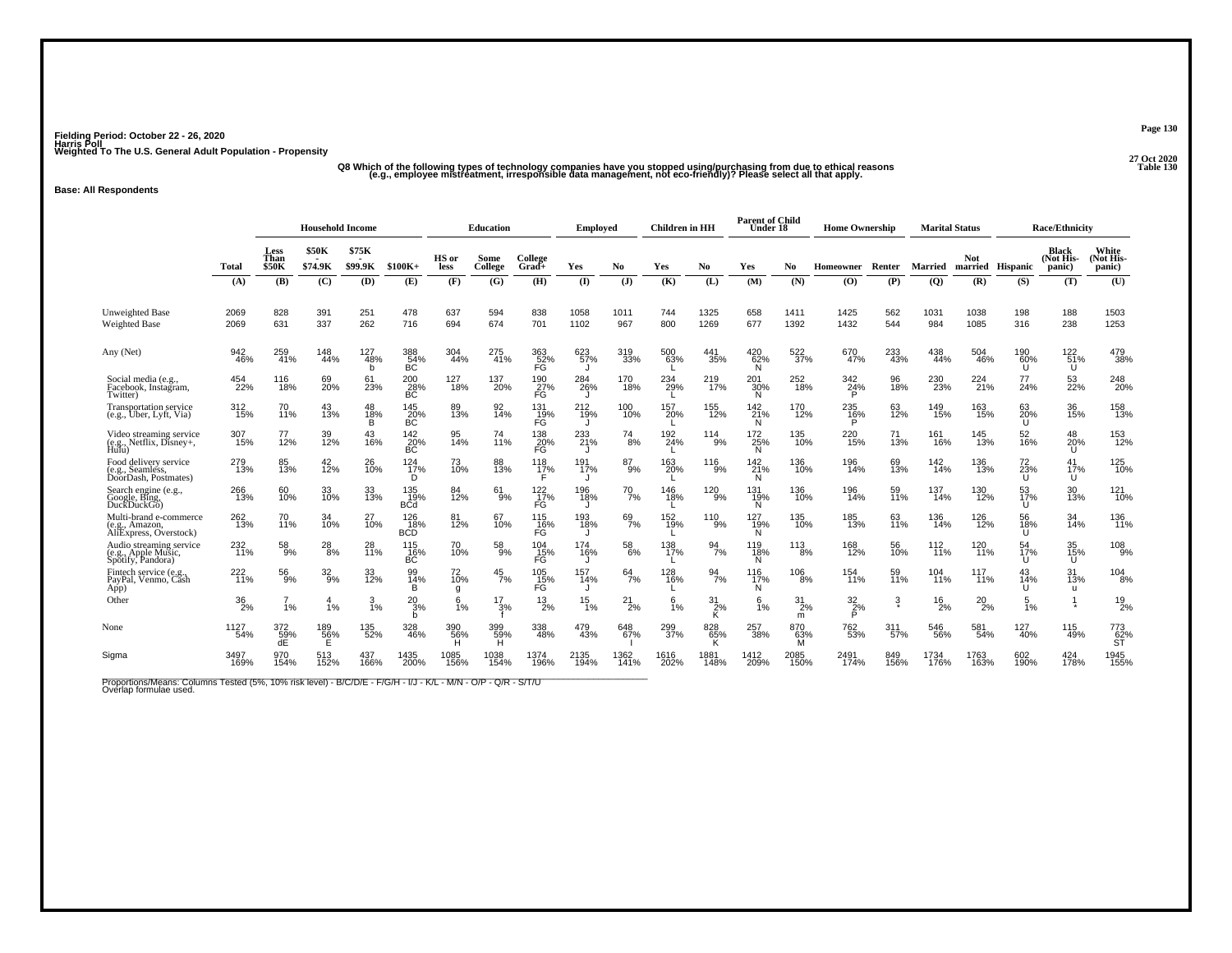|          |     | Fielding Period: October 22 - 26, 2020<br>Harris Poll_____________________________                                                                                                                                                   |
|----------|-----|--------------------------------------------------------------------------------------------------------------------------------------------------------------------------------------------------------------------------------------|
| Page     |     | Weighted To The U.S. General Adult Population - Propensity<br>Page Table Title                                                                                                                                                       |
| 1        | 1   | Q1 How often do you use products or services from each of the following types of technology companies?<br>Summary Of Ever Use                                                                                                        |
| 2        | 2   | Q1 How often do you use products or services from each of the following types of technology companies?<br>Summary Of Ever Use                                                                                                        |
| 3        | 3   | Q1 How often do you use products or services from each of the following types of technology companies?<br>Summary Of Use At Least Once A Week                                                                                        |
| $\Delta$ | 4   | Q1 How often do you use products or services from each of the following types of technology companies?<br>Summary Of Use At Least Once A Week                                                                                        |
| 5        | 5   | Q1 How often do you use products or services from each of the following types of technology companies?<br>Summary Of Use At Least Once A Day                                                                                         |
| 6        | 6   | Q1 How often do you use products or services from each of the following types of technology companies?<br>Summary Of Use At Least Once A Day                                                                                         |
| 7        | 7   | Q1_1 How often do you use products or services from each of the following types of technology companies?<br>Search engine (e.g., Google, Bing, DuckDuckGo)                                                                           |
| 8        | 8   | Q1_1 How often do you use products or services from each of the following types of technology companies?<br>Search engine (e.g., Google, Bing, DuckDuckGo)                                                                           |
| 9        | 9   | Q1_2 How often do you use products or services from each of the following types of technology companies?<br>Social media (e.g., Facebook, Instagram, Twitter)                                                                        |
| 10       | 10  | Q1_2 How often do you use products or services from each of the following types of technology companies?<br>Social media (e.g., Facebook, Instagram, Twitter)                                                                        |
| 11       | 11  | Q1_3 How often do you use products or services from each of the following types of technology companies?<br>Video streaming service (e.g., Netflix, Disney+, Hulu)                                                                   |
| 12       | 12  | Q1_3 How often do you use products or services from each of the following types of technology companies?<br>Video streaming service (e.g., Netflix, Disney+, Hulu)                                                                   |
| 13       | 13  | Q1_4 How often do you use products or services from each of the following types of technology companies?<br>Audio streaming service (e.g., Apple Music, Spotify, Pandora)                                                            |
| 14       | 14  | Q1_4 How often do you use products or services from each of the following types of technology companies?<br>Audio streaming service (e.g., Apple Music, Spotify, Pandora)                                                            |
| 15       | 15  | Q1_5 How often do you use products or services from each of the following types of technology companies?<br>Multi-brand e-commerce (e.g., Amazon, AliExpress, Overstock)                                                             |
| 16       | 16  | Q1_5 How often do you use products or services from each of the following types of technology companies?<br>Multi-brand e-commerce (e.g., Amazon, AliExpress, Overstock)                                                             |
| 17       | 17  | Q1_6 How often do you use products or services from each of the following types of technology companies?<br>Fintech service (e.g., PayPal, Venmo, Cash App)                                                                          |
| 18       | 18  | Q1_6 How often do you use products or services from each of the following types of technology companies?<br>Fintech service (e.g., PayPal, Venmo, Cash App)                                                                          |
| 19       | 19  | Q1_7 How often do you use products or services from each of the following types of technology companies?<br>Transportation (e.g., Uber, Lyft, Via)                                                                                   |
| 20       | 20. | Q1_7 How often do you use products or services from each of the following types of technology companies?<br>Transportation (e.g., Uber, Lyft, Via)                                                                                   |
| 21       | 21  | Q1_8 How often do you use products or services from each of the following types of technology companies?<br>Food delivery service (e.g., Seamless, DoorDash, Postmates)                                                              |
| 22       | 22  | Q1_8 How often do you use products or services from each of the following types of technology companies?<br>Food delivery service (e.g., Seamless, DoorDash, Postmates)                                                              |
| 23       | 23  | Q2 Over the last 12 months, do you feel you have used products or services from each of the following types of technology<br>companies more often, less often, or about the same amount?<br>Summary Of Use More Often                |
| 24       | 24  | Q2 Over the last 12 months, do you feel you have used products or services from each of the following types of technology<br>companies more often, less often, or about the same amount?<br>Summary Of Use More Often                |
| 25       | 25  | Q2 Over the last 12 months, do you feel you have used products or services from each of the following types of technology companies more often, less often, or about the same amount?<br>Summary Of Use Less Often                   |
| 26       | 26  | Q2 Over the last 12 months, do you feel you have used products or services from each of the following types of technology<br>companies more often, less often, or about the same amount?<br>Summary Of Use Less Often                |
| 27       |     | Q2_1 Over the last 12 months, do you feel you have used products or services from each of the following types of technology<br>companies more often, less often, or about the same amount?<br>Search engine (e.g., Google, Bing, Duc |
| 28       | 28. | Q2_1 Over the last 12 months, do you feel you have used products or services from each of the following types of technology<br>companies more often, less often, or about the same amount?<br>Search engine (e.g., Google, Bing, Duc |
| 29       | 29  | Q2_2 Over the last 12 months, do you feel you have used products or services from each of the following types of technology<br>companies more often, less often, or about the same amount?<br>Social media (e.g., Facebook, Instagra |
|          |     |                                                                                                                                                                                                                                      |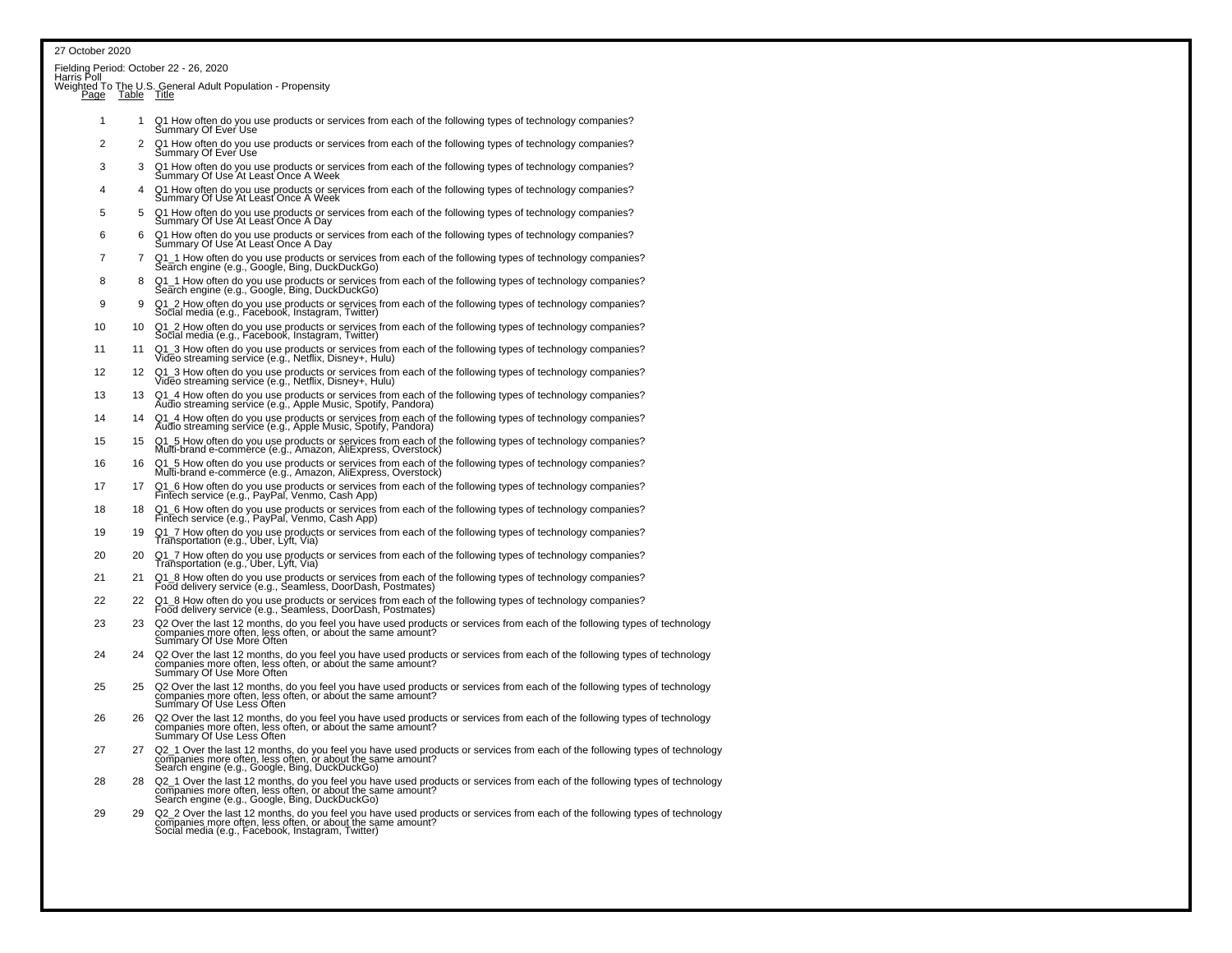Fielding Period: October 22 - 26, 2020

Harris Poll<br>Weighted To The U.S. General Adult Population - Propensity<br>Page Table Title

- 30 30 Q2\_2 Over the last 12 months, do you feel you have used products or services from each of the following types of technology<br>companies more often, less often, or about the same amount? Social media (e.g., Facebook, Instagram, Twitter)
- 31 31 Q2\_3 Over the last 12 months, do you feel you have used products or services from each of the following types of technologycompanies more often, less often, or about the same amount?<br>Video streaming service (e.g., Netflix, Disney+, Hulu)
- 32 32 Q2\_3 Over the last 12 months, do you feel you have used products or services from each of the following types of technologycompanies more often, less often, or about the same amount?<br>Video streaming service (e.g., Netflix, Disney+, Hulu)
- 33 33 Q2\_4 Over the last 12 months, do you feel you have used products or services from each of the following types of technologycompanies more often, less often, or about the same amount?<br>Audio streaming service (e.g., Apple Music, Spotify, Pandora)
- 34 34 Q2\_4 Over the last 12 months, do you feel you have used products or services from each of the following types of technologycompanies more often, less often, or about the same amount?<br>Audio streaming service (e.g., Apple Music, Spotify, Pandora)
- 35 35 Q2\_5 Over the last 12 months, do you feel you have used products or services from each of the following types of technologycompanies more often, less often, or about the same amount?<br>Multi-brand e-commerce (e.g., Amazon, AliExpress, Overstock)
- 36 36 Q2\_5 Over the last 12 months, do you feel you have used products or services from each of the following types of technologycompanies more often, less often, or about the same amount? Multi-brand e-commerce (e.g., Amazon, AliExpress, Overstock)
- 37 Q2\_6 Over the last 12 months, do you feel you have used products or services from each of the following types of technology<br>companies more often, less often, or about the same amount? Fintech service (e.g., PayPal, Venmo, Cash App)
- 38 Q2\_6 Over the last 12 months, do you feel you have used products or services from each of the following types of technology<br>companies more often, less often, or about the same amount? Fintech service (e.g., PayPal, Venmo, Cash App)
- 39 Q2\_7 Over the last 12 months, do you feel you have used products or services from each of the following types of technology<br>companies more often, less often, or about the same amount? Transportation (e.g., Uber, Lyft, Via)
- 40 Q2\_7 Over the last 12 months, do you feel you have used products or services from each of the following types of technology<br>companies more often, less often, or about the same amount?<br>Transportation (e.g., Uber, Lyft, V
- <sup>41</sup> <sup>41</sup> Q2\_8 Over the last 12 months, do you feel you have used products or services from each of the following types of technologycompanies more often, less often, or about the same amount? For a state of the same of the same of the service<br>Food delivery service (e.g., Seamless, DoorDash, Postmates)
- <sup>42</sup> <sup>42</sup> Q2\_8 Over the last 12 months, do you feel you have used products or services from each of the following types of technologycompanies more often, less often, or about the same amount? For a state of the same of the same of the seamles<br>Food delivery service (e.g., Seamless, DoorDash, Postmates)
- 43 43 Q3 Which of the following are reasons why you have used products or services from technology companies less often over thepast 12 months? Please select all that apply.
- 44 44 44 44 44 44 A3 Which of the following are reasons why you have used products or services from technology companies less often over the past 12 months? Please select all that apply.
- 45 45 Q4 For each of the following types of technology companies, how many options do you feel there are to choose from whendeciding which to use? Eveň if you have never úsed these types of companies, we are still interested in your response.<br>Summary Of Too Many
- 46 46 Q4 For each of the following types of technology companies, how many options do you feel there are to choose from whendeciding which to use? Even if you have never used these types of companies, we are still interested in your response.<br>Summary Of Too Many
- 47 Q4 For each of the following types of technology companies, how many options do you feel there are to choose from when<br>deciding which to use? Even if you have never used these types of companies, we are still interested Summary Of Just The Right Amount
- 48 Q4 For each of the following types of technology companies, how many options do you feel there are to choose from when<br>deciding which to use? Even if you have never used these types of companies, we are still interested Summary Of Just The Right Amount
- 49 Q4 For each of the following types of technology companies, how many options do you feel there are to choose from when<br>deciding which to use? Even if you have never used these types of companies, we are still interested Summary Of Not Enough
- 50 G4 For each of the following types of technology companies, how many options do you feel there are to choose from when<br>deciding which to use? Even if you have never used these types of companies, we are still interested Summary Of Not Enough
- 51 Q4\_1 For each of the following types of technology companies, how many options do you feel there are to choose from when<br>deciding which to use? Even if you have never used these types of companies, we are still interest
- 52 G4\_1 For each of the following types of technology companies, how many options do you feel there are to choose from when deciding which to use? Even if you have never used these types of companies, we are still interested in your response.<br>Search engine (e.g., Google, Bing, DuckDuckGo)
- 53 53 Q4\_2 For each of the following types of technology companies, how many options do you feel there are to choose from whendeciding which to use? Even if you have never used these types of companies, we are still interested in your response.<br>Social media (e.g., Facebook, Instagram, Twitter)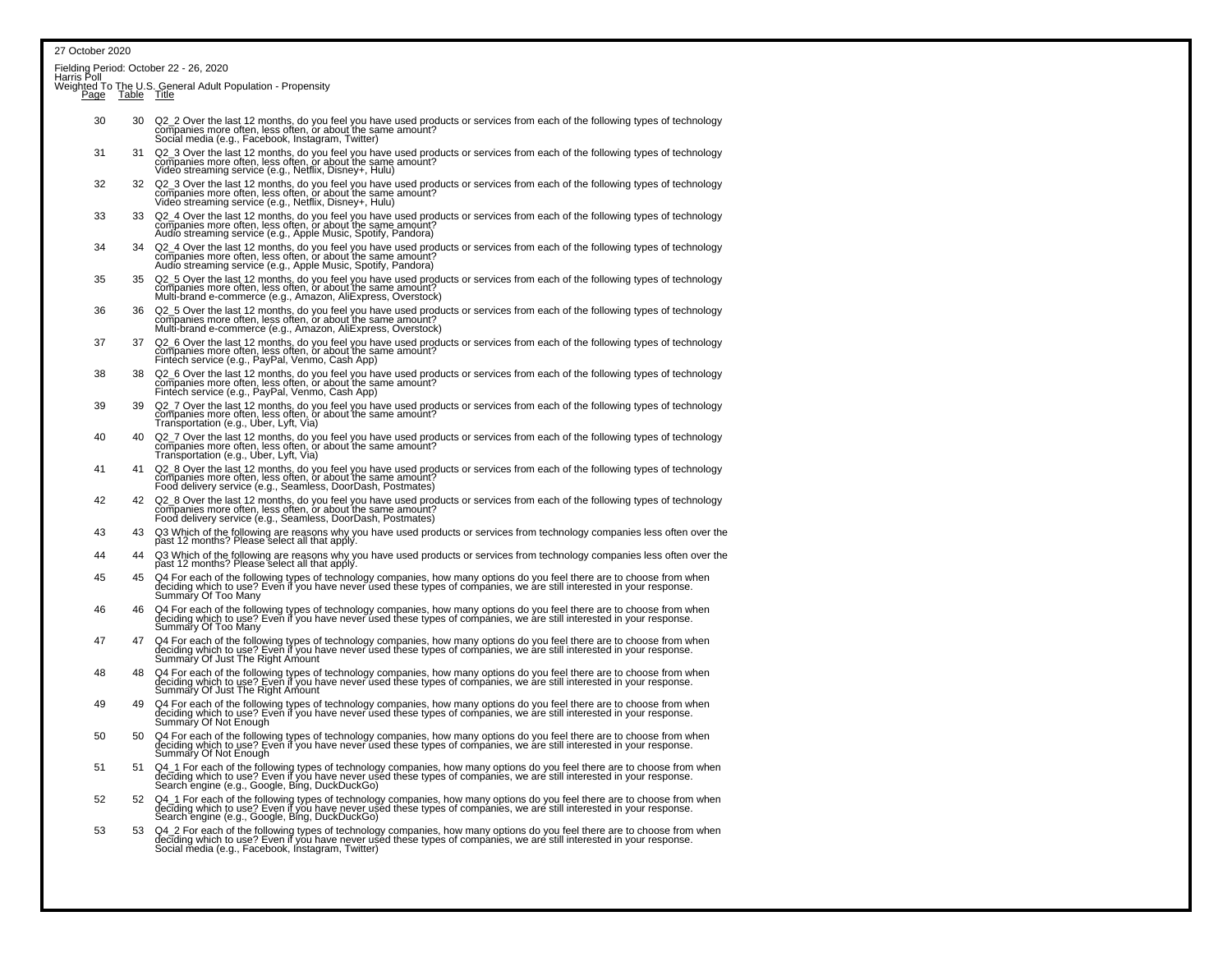Fielding Period: October 22 - 26, 2020<br>Harris Poll

Weighted To The U.S. General Adult Population - Propensity<br>Page Table Title

- 54 C4\_2 For each of the following types of technology companies, how many options do you feel there are to choose from when<br>deciding which to use? Even if you have never used these types of companies, we are still interest Social media (e.g., Facebook, Instagram, Twitter)
- 55 Q4\_3 For each of the following types of technology companies, how many options do you feel there are to choose from when<br>deciding which to use? Even if you have never used these types of companies, we are still interest
- 56 Q4\_3 For each of the following types of technology companies, how many options do you feel there are to choose from when<br>deciding which to use? Even if you have never used these types of companies, we are still interest
- <sup>57</sup> <sup>57</sup> Q4\_4 For each of the following types of technology companies, how many options do you feel there are to choose from whendeciding which to use? Even if you have never used these types of companies, we are still interested in your response.<br>Audio streaming service (e.g., Apple Music, Spotify, Pandora)
- 58 Q4\_4 For each of the following types of technology companies, how many options do you feel there are to choose from when deciding which to use? Even if you have never uséd these types of companies, we are still interested in your response.<br>Audio streaming service (e.g., Apple Music, Spotify, Pandora)
- 59 Q4\_5 For each of the following types of technology companies, how many options do you feel there are to choose from when deciding which to use? Even if you have never used these types of companies, we are still interested in your response.<br>Multi-brand e-commerce (e.g., Amazon, AliExpress, Overstock)
- 60 60 Q4\_5 For each of the following types of technology companies, how many options do you feel there are to choose from when deciding which to use? Even if you have never used these types of companies, we are still interested in your response.Multi-brand e-commerce (e.g., Amazon, AliExpress, Overstock)
- 61 Q4\_6 For each of the following types of technology companies, how many options do you feel there are to choose from when<br>deciding which to use? Even if you have never used these types of companies, we are still interest
- 62 Q4\_6 For each of the following types of technology companies, how many options do you feel there are to choose from when<br>deciding which to use? Even if you have never used these types of companies, we are still interest Fintech service (e.g., PayPal, Venmo, Cash App)
- 63 G4\_7 For each of the following types of technology companies, how many options do you feel there are to choose from when<br>deciding which to use? Even it you have never used these types of companies, we are still interest Transportation service (e.g., Uber, Lyft, Via)
- 64 Q4\_7 For each of the following types of technology companies, how many options do you feel there are to choose from when<br>deciding which to use? Even if you have never used these types of companies, we are still interest
- 65 65 Q4\_8 For each of the following types of technology companies, how many options do you feel there are to choose from whendeciding which to use? Even if you have never used these types of companies, we are still interested in your response.<br>Food delivery service (e.g., Seamless, DoorDash, Postmates)
- 66 66 Q4\_8 For each of the following types of technology companies, how many options do you feel there are to choose from whendeciding which to use? Even if you have never used these types of companies, we are still interested in your response.<br>Food delivery service (e.g., Seamless, DoorDash, Postmates)
- 67 67 Q5 How much do you agree or disagree with each of the following statements? Summary Of Strongly/Somewhat Agree
- 68 68 Q5 How much do you agree or disagree with each of the following statements? Summary Of Strongly/Somewhat Agree
- 69 69 Q5 How much do you agree or disagree with each of the following statements? Summary Of Strongly/Somewhat Disagree
- 70 70 Q5 How much do you agree or disagree with each of the following statements? Summary Of Strongly/Somewhat Disagree
- <sup>71</sup> <sup>71</sup> Q5\_1 How much do you agree or disagree with each of the following statements?Elected officials and lawmakers understand how technology companies work.
- 72 72 Q5\_1 How much do you agree or disagree with each of the following statements? Elected officials and lawmakers understand how technology companies work.
- 73 73 Q5\_2 How much do you agree or disagree with each of the following statements? Elected officials and lawmakers have been effective at dealing with big technology companies.
- <sup>74</sup> <sup>74</sup> Q5\_2 How much do you agree or disagree with each of the following statements?Elected officials and lawmakers have been effective at dealing with big technology companies.
- <sup>75</sup> <sup>75</sup> Q5\_3 How much do you agree or disagree with each of the following statements? Breaking up big technology companies into smaller companies is justified.
- 76 76 Q5\_3 How much do you agree or disagree with each of the following statements?Breaking up big technology companies into smaller companies is justified.
- <sup>77</sup> <sup>77</sup> Q5\_4 How much do you agree or disagree with each of the following statements? Big technology companies promote innovation within their industries.
- 78 78 Q5\_4 How much do you agree or disagree with each of the following statements?Big technology companies promote innovation within their industries.
- 79 79 Q5\_5 How much do you agree or disagree with each of the following statements?Big technology companies promote competition within their industries.
- 80 80 Q5\_5 How much do you agree or disagree with each of the following statements? Big technology companies promote competition within their industries.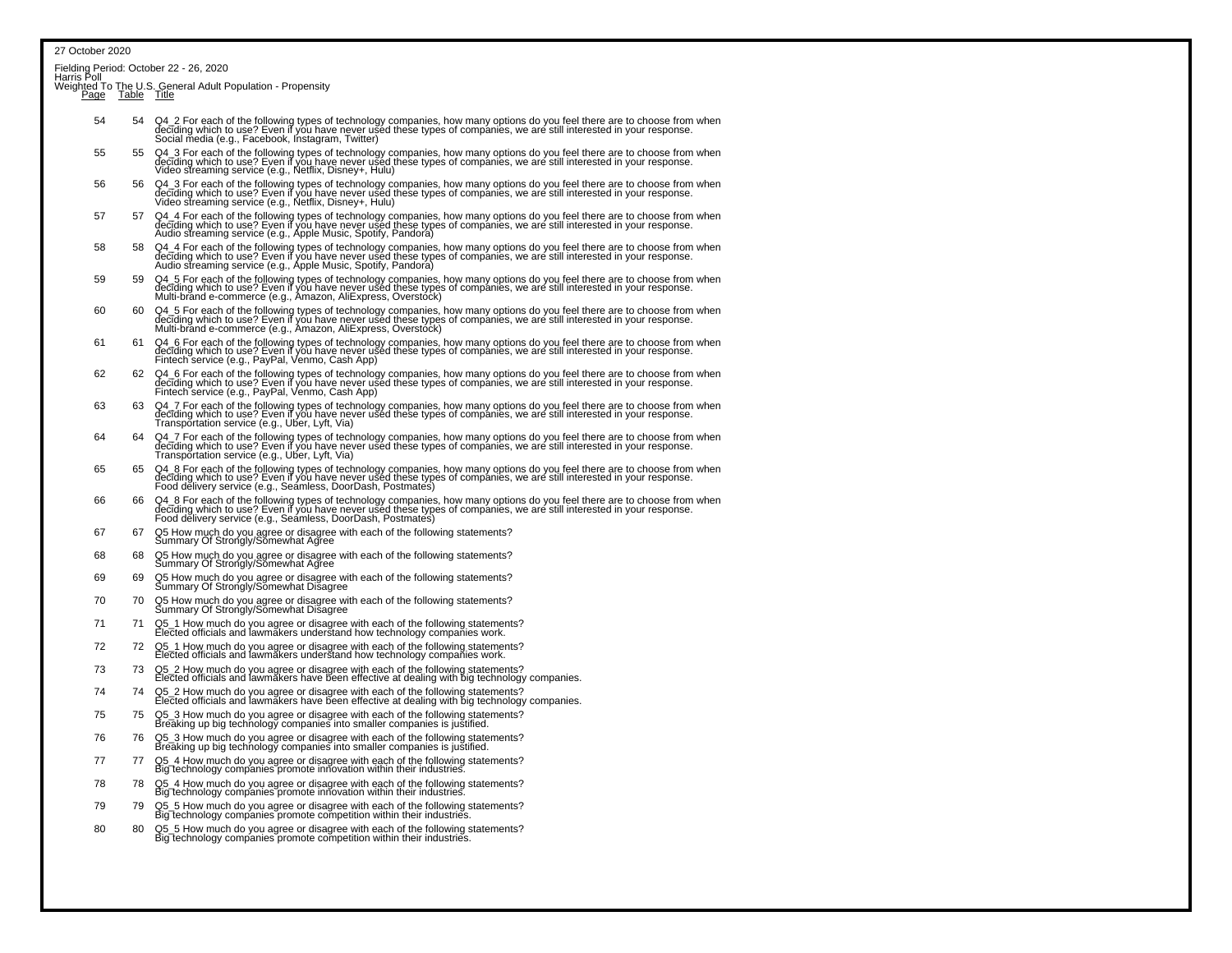|            |                  | Fielding Period: October 22 - 26, 2020<br>Harris Poll                                                                                                                                                                                                                                |
|------------|------------------|--------------------------------------------------------------------------------------------------------------------------------------------------------------------------------------------------------------------------------------------------------------------------------------|
|            | Page Table Title | Weighted To The U.S. General Adult Population - Propensity                                                                                                                                                                                                                           |
| 81         | 81               | Q5_6 How much do you agree or disagree with each of the following statements?<br>America's big technology companies have helped improve America's reputation abroad.                                                                                                                 |
| 82         | 82               | Q5_6 How much do you agree or disagree with each of the following statements?<br>America's big technology companies have helped improve America's reputation abroad.                                                                                                                 |
| 83         | 83               | Q5_7 How much do you agree or disagree with each of the following statements?<br>Big technology companies always do the right thing by their customers.                                                                                                                              |
| 84         | 84               | Q5_7 How much do you agree or disagree with each of the following statements?<br>Big technology companies always do the right thing by their customers.                                                                                                                              |
| 85         | 85               | Q5_8 How much do you agree or disagree with each of the following statements?<br>I would stop buying from/using a technology company if it did not treat its employees fairly.                                                                                                       |
| 86         | 86               | Q5_8 How much do you agree or disagree with each of the following statements?<br>I would stop buying from/ušing a technology company if it did not treat its employees fairly.                                                                                                       |
| 87         | 87               | Q5_9 How much do you agree or disagree with each of the following statements?<br>Big technology companies should hold themselves to high ethical standards.                                                                                                                          |
| 88         | 88               | Q5_9 How much do you agree or disagree with each of the following statements?<br>Big technology companies should hold themselves to high ethical standards.                                                                                                                          |
| 89         | 89               | Q5_10 How much do you agree or disagree with each of the following statements?<br>I would stop buying from or using a technology company's services if it was not removing bad actors (e.g., scammers on retail sites, social med                                                    |
| 90         | 90               | Q5_10 How much do you agree or disagree with each of the following statements?<br>l would stop buying fróm or úsing a technology company's services if it was not removing bad actors (e.g., scammers on retail sites, social media trolls) from its website.                        |
| 91         | 91               | Q6_1 Who should have the primary responsibility for each of the following?<br>Managing security of user data                                                                                                                                                                         |
| 92         | 92               | Q6_1 Who should have the primary responsibility for each of the following?<br>Managing security of user data                                                                                                                                                                         |
| 93         | 93               | Q6_2 Who should have the primary responsibility for each of the following?<br>Deciding how a user's data can be used by a brand                                                                                                                                                      |
| 94         | 94               | Q6_2 Who should have the primary responsibility for each of the following?<br>Deciding how a user's data can be used by a brand                                                                                                                                                      |
| 95         | 95               | Q6_3 Who should have the primary responsibility for each of the following?<br>Determining technology company employees' rights and fair compensation                                                                                                                                 |
| 96         | 96               | Q6_3 Who should have the primary responsibility for each of the following?<br>Determining technology company employees' rights and fair compensation                                                                                                                                 |
| 97         | 97               | Q6_4 Who should have the primary responsibility for each of the following?<br>Defining what is misinformation                                                                                                                                                                        |
| 98         | 98               | Q6_4 Who should have the primary responsibility for each of the following?<br>Defining what is misinformation                                                                                                                                                                        |
| 99         | 99               | Q6_5 Who should have the primary responsibility for each of the following?<br>Controlling the spread of misinformation                                                                                                                                                               |
| 100        | 100              | Q6_5 Who should have the primary responsibility for each of the following?<br>Controlling the spread of misinformation                                                                                                                                                               |
| 101        | 101              | Q6_6 Who should have the primary responsibility for each of the following?<br>Preventing echo chambers (i.e., users only hear or see things that reaffirm their beliefs and are unable to see or hear opposing views)                                                                |
| 102        | 102              | Q6_6 Who should have the primary responsibility for each of the following?<br>Preventing echo chambers (i.e., users only hear or see things that reaffirm their beliefs and are unable to see or hear opposing views)                                                                |
| 103        | 103              | Q6_7 Who should have the primary responsibility for each of the following?<br>Ensuring diverse leadership at technology companies                                                                                                                                                    |
| 104<br>105 | 104<br>105       | Q6_7 Who should have the primary responsibility for each of the following?<br>Ensuring diverse leadership at technology companies                                                                                                                                                    |
| 106        | 106              | Q6_8 Who should have the primary responsibility for each of the following?<br>Determining if a company is too big<br>Q6_8 Who should have the primary responsibility for each of the following?                                                                                      |
| 107        | 107              | Determining if a company is too big                                                                                                                                                                                                                                                  |
| 108        | 108              | Q7 How would your trust in a technology company change if they took each of the following actions?<br>Summary Of Trust More<br>Q7 How would your trust in a technology company change if they took each of the following actions?                                                    |
| 109        | 109              | Summary Of Trust More                                                                                                                                                                                                                                                                |
| 110        | 110              | Q7 How would your trust in a technology company change if they took each of the following actions?<br>Summary Of Trust Less                                                                                                                                                          |
| 111        | 111              | Q7 How would your trust in a technology company change if they took each of the following actions?<br>Summary Of Trust Less                                                                                                                                                          |
| 112        | 112              | Q7_1 How would your trust in a technology company change if they took each of the following actions?<br>Did not adequately protect customers' information from a data breach<br>Q7_1 How would your trust in a technology company change if they took each of the following actions? |
|            |                  | Did not adequatelý protect customers' information from a data breach                                                                                                                                                                                                                 |